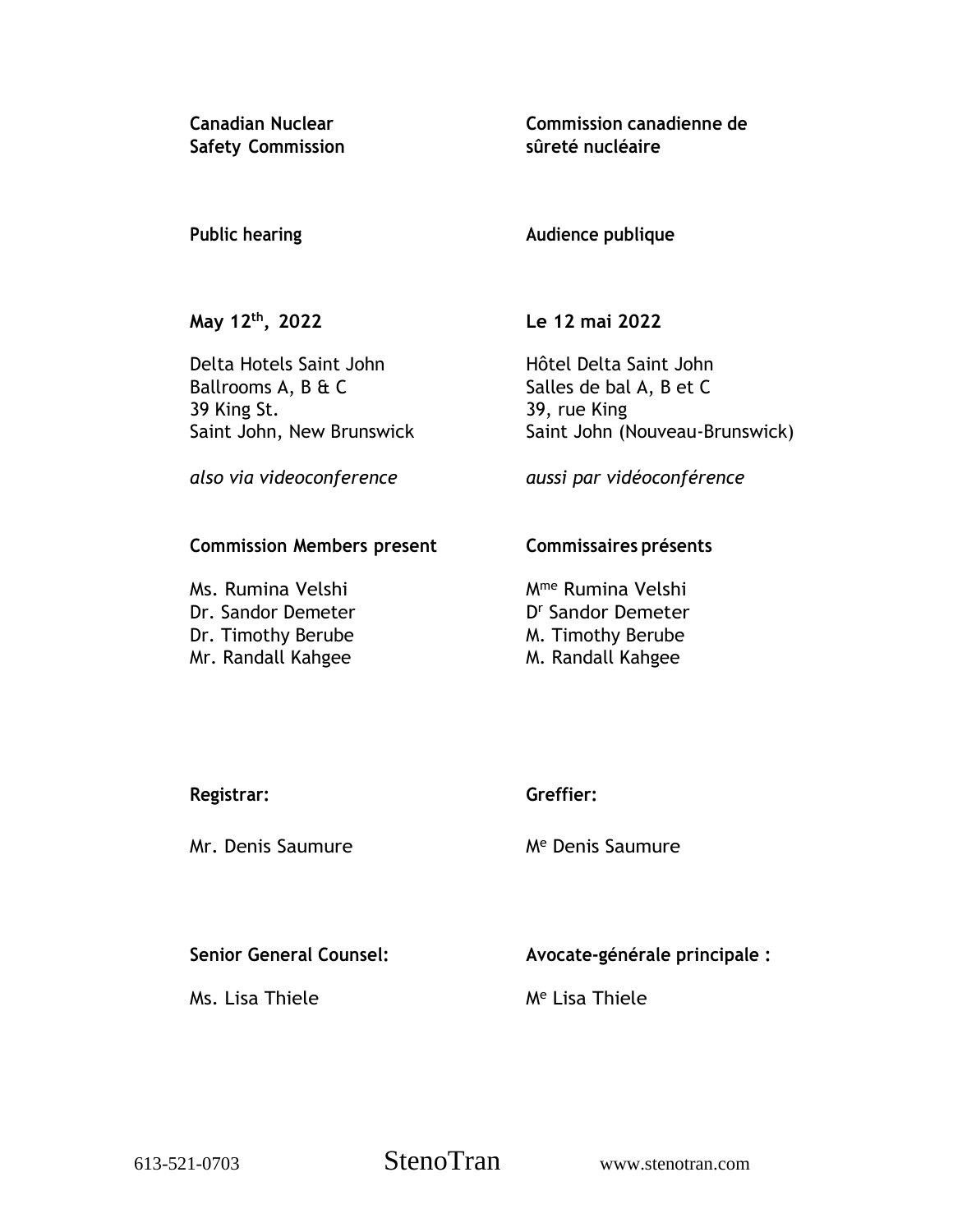#### **TABLE OF CONTENTS**

|                                                                                                                                            | <b>PAGE</b>  |
|--------------------------------------------------------------------------------------------------------------------------------------------|--------------|
| Opening Remarks                                                                                                                            | $\mathbf{1}$ |
| CMD 22-H2.197<br>Oral presentation by the<br>Rural Action and Voices for the Environment<br>(RAVEN)                                        | 5            |
| CMD 22-H2.209<br>Oral presentation by the<br>International Brotherhood of Electrical Workers<br>(IBEW), Local 37                           | 40           |
| CMD 22-H2.198/22-H2.198A<br>Oral presentation by Ann McAllister                                                                            | 68           |
| CMD 22-H2.240<br>Oral presentation by<br>Brilliant Energy Institute, Ontario Tech University                                               | 87           |
| CMD 22-H2.175<br>Oral presentation by the Canadian Nuclear Society                                                                         | 104          |
| CMD 22-H2.3<br>Oral Presentation by Margaret R. MacDonald.                                                                                 | 111          |
| CMD 22-H2-218<br>Oral presentation by the<br>Center for Nuclear Energy Research on the<br>University of New Brunswick's Fredericton campus | 117          |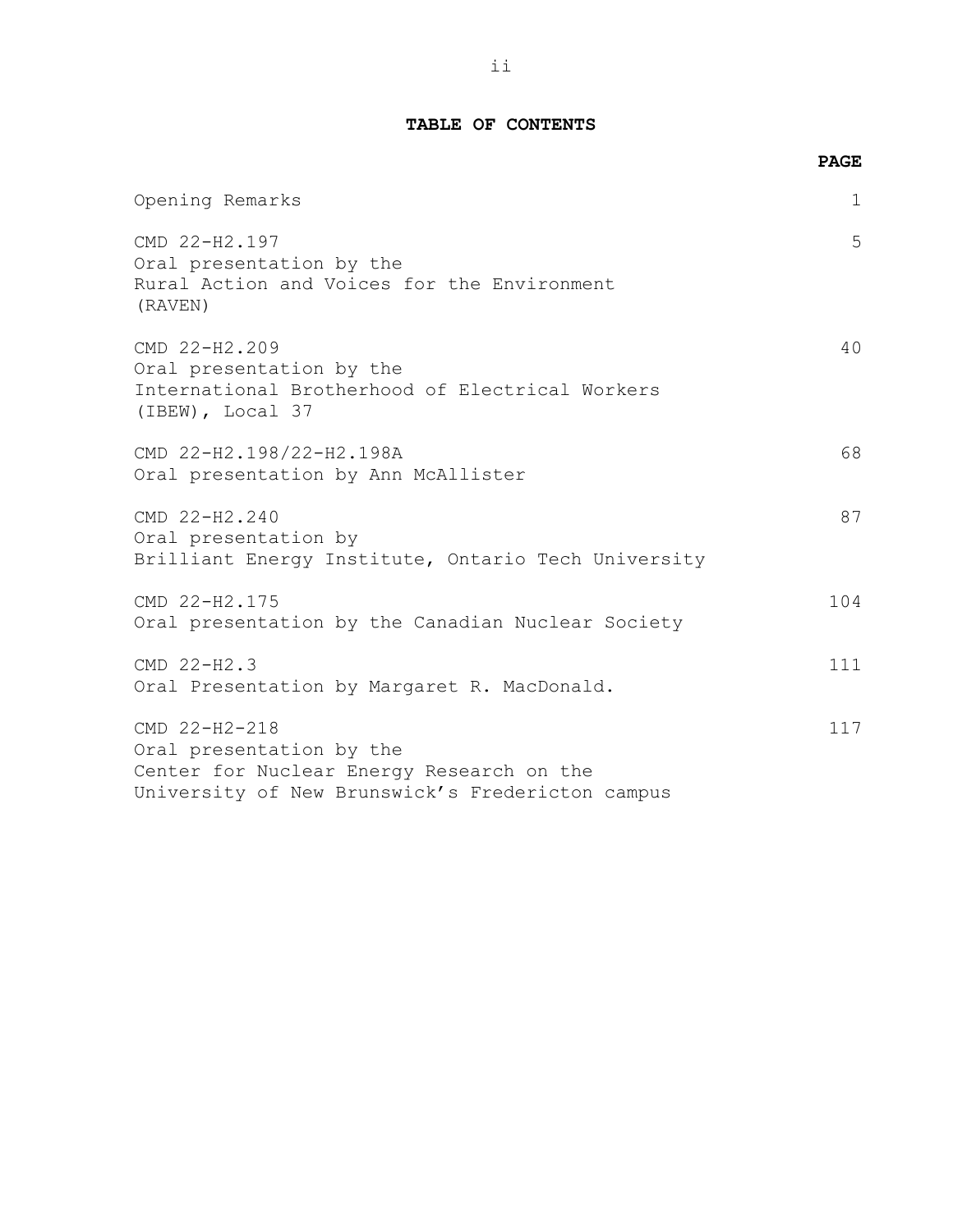Saint John, NB /Saint-Jean (N.-B.) --- Upon resuming on Thursday, May 12, 2022 at 9:00 a.m. / L'audience reprend le jeudi 12 mai 2022 à 9 h 00

#### **Opening Remarks**

**THE PRESIDENT:** Good morning and welcome to the continuation of the public hearing of the Canadian Nuclear Safety Commission. Welcome also to those joining us remotely.

My name is Rumina Velshi. I am the President of the Nuclear Safety Commission.

For those of you who were not here for the last two days, I will begin by introducing the Members of the Commission that are with us for this public hearing:

To my right, Dr. Sandor Demeter, and to my left are Mr. Randall Kahgee and Dr. Tim Berube.

Ms. Lisa Thiele, Senior General Counsel to the Commission, is joining us remotely, and Mr. Denis Saumure, Commission Registrar, is with us on the podium today.

I will turn the floor to Mr. Saumure for a few opening remarks.

Denis...?

**M. SAUMURE :** Bonjour, Mesdames et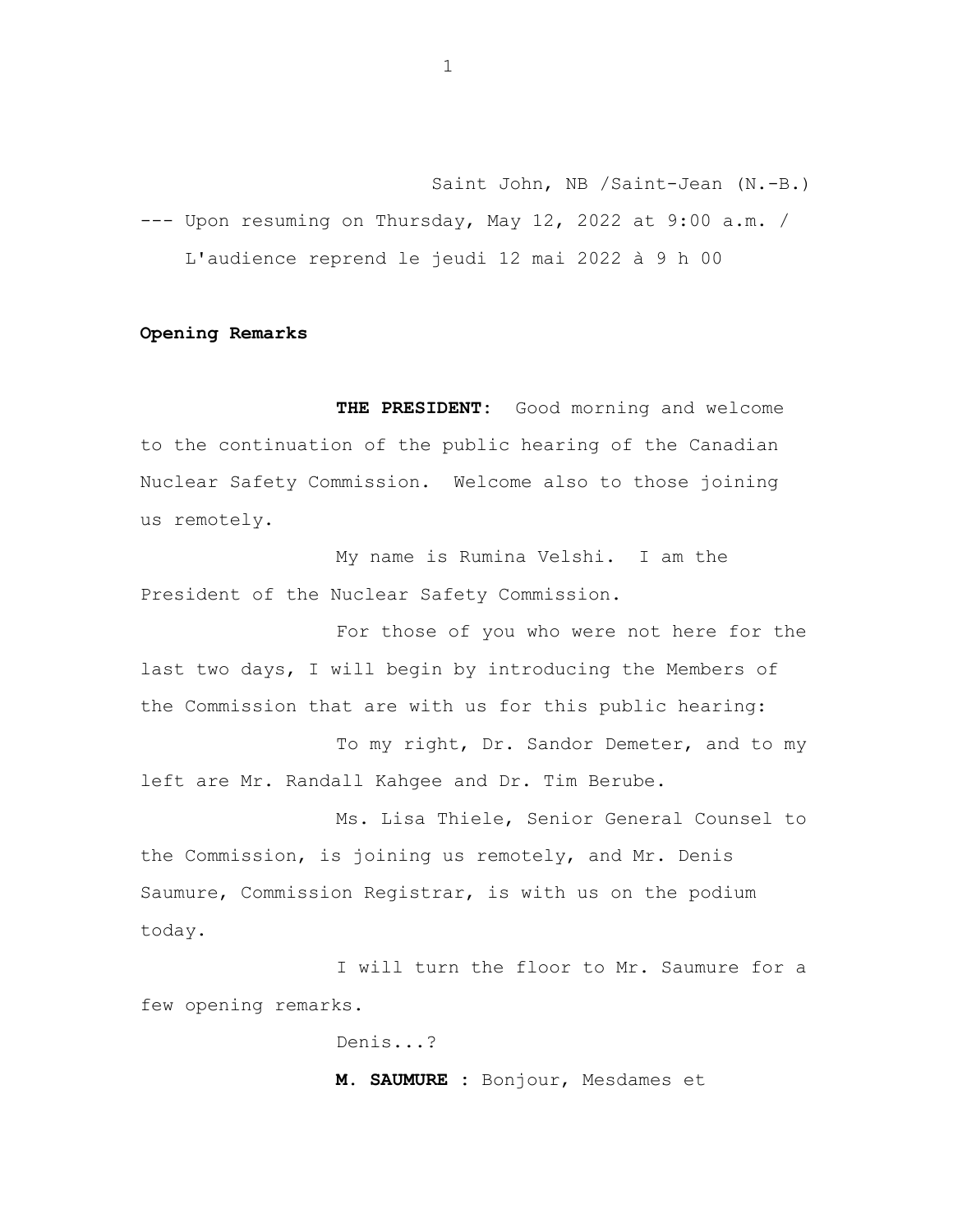Messieurs.

During today's business we have simultaneous interpretation. The English version is on channel 6. La version française est au poste 5. Please keep the pace of your speech relatively slow so that the interpreters have a chance to keep up.

L'audience est enregistrée et transcrite textuellement. Les transcriptions se font dans l'une ou l'autre des langues officielles, compte tenu de la langue utilisée par le participant à l'audience publique. The transcript of the hearing will be available on the CNSC website in about two weeks.

To make the transcripts as meaningful as possible, we would ask everyone to identify themselves before speaking.

I would also like to note that this hearing is being video webcast live and that the hearing is also archived on our website for a three-month period after the closure of the hearing.

As usual, the President will be coordinating the questions. For the participants joining on Zoom, to avoid having two people talking at the same time during the question period, please use the "Raise Hand" function if you wish to provide an answer or add a comment.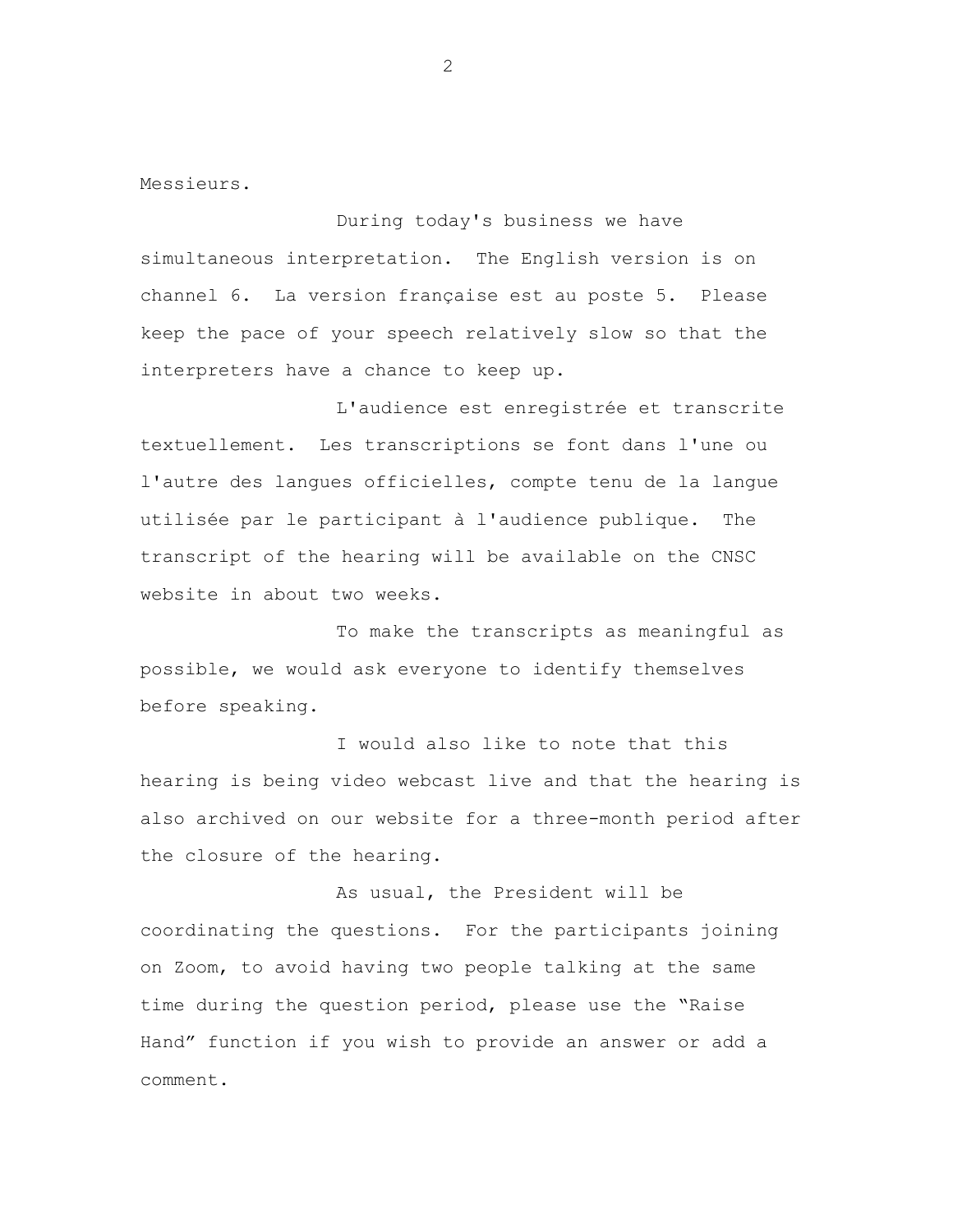As a courtesy to others in the room, please silence your cell phones and other electronic devices.

Also, please take a moment to note where the emergency exits are in the room. The bathrooms are located across the hall to your right.

As mentioned previously, we have in place health and safety measures to address the lingering COVID-19 pandemic. The health and safety of all participants and of our staff is our priority.

As such, and in accordance with the federal public health and safety directives, all participants in the public hearing room are required to wear a mask while in the hearing room, except when presenting. Masks are available at the back of the room.

We also urge you to practise physical distancing and wash your hands frequently. These measures are very effective to avoid getting or spreading COVID-19.

We appreciate and are thankful for everybody's cooperation.

Seven intervenors are scheduled to present orally today. Ten minutes are allocated for each presentation, with the Commission Members having the opportunity to ask questions after each presentation.

To help you in managing your time, a timer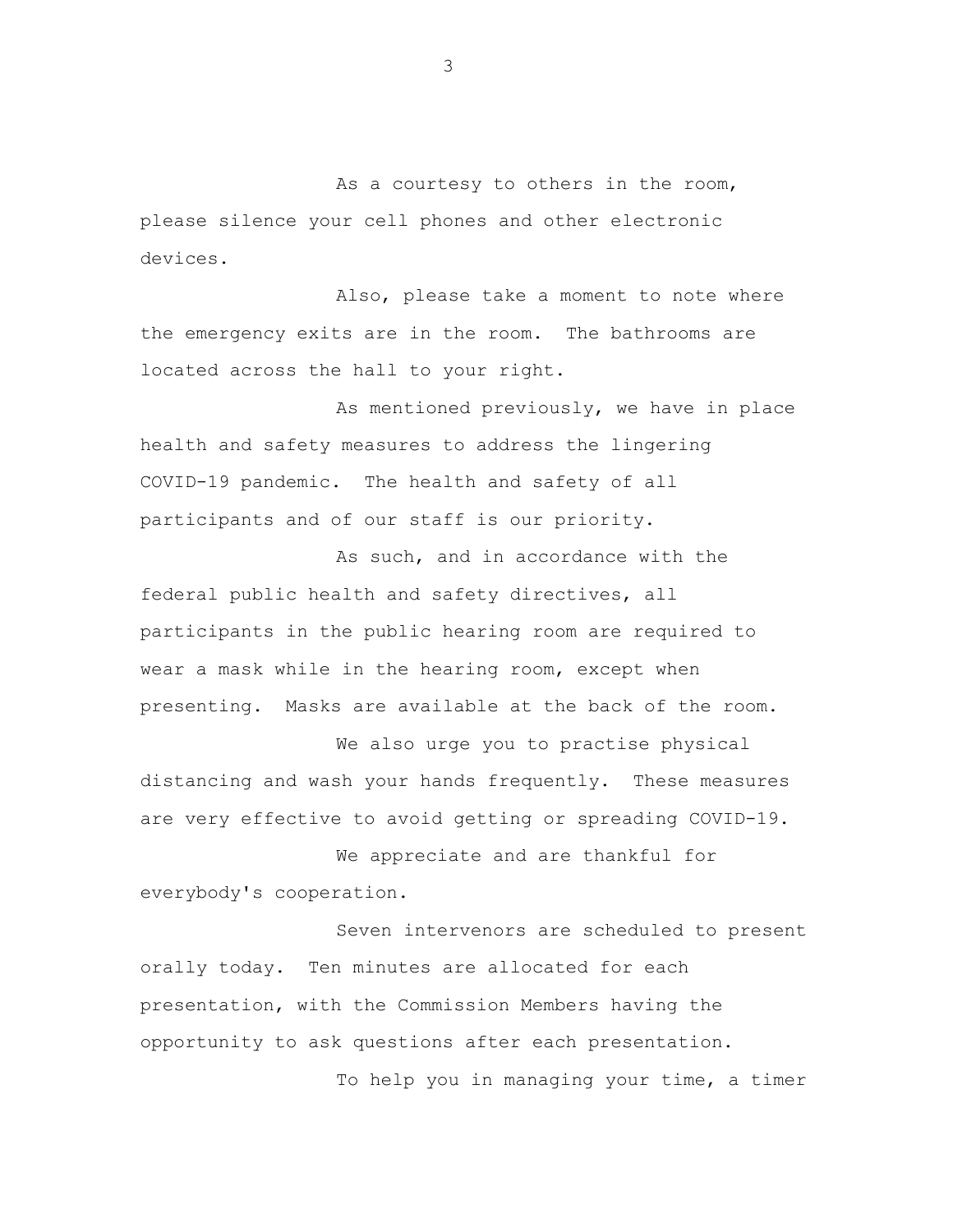system is being used today. The light will turn yellow when there is one minute left and turn red at the 10-minute mark.

Following the oral presentations by intervenors, the Commission will begin the final rounds of questions, including questions on the written submissions listed at the end of the agenda.

The break for lunch will be around 12:00 to 1:00 p.m. There will also be a health break in the morning.

Your key contact persons are Ms. Louise Levert and Ms. Julie Bouchard, who are seated at the back of the room.

Madame Velshi, présidente et première dirigeante de la CCSN, présidera cette audience.

Madame Velshi...?

**THE PRESIDENT:** Thank you.

The first presentation this morning is by the Rural Action and Voices for the Environment (RAVEN), as outlined in CMD 22-H2.197.

Ms. Susan O'Donnell will be making the presentation.

Good morning. The floor is yours.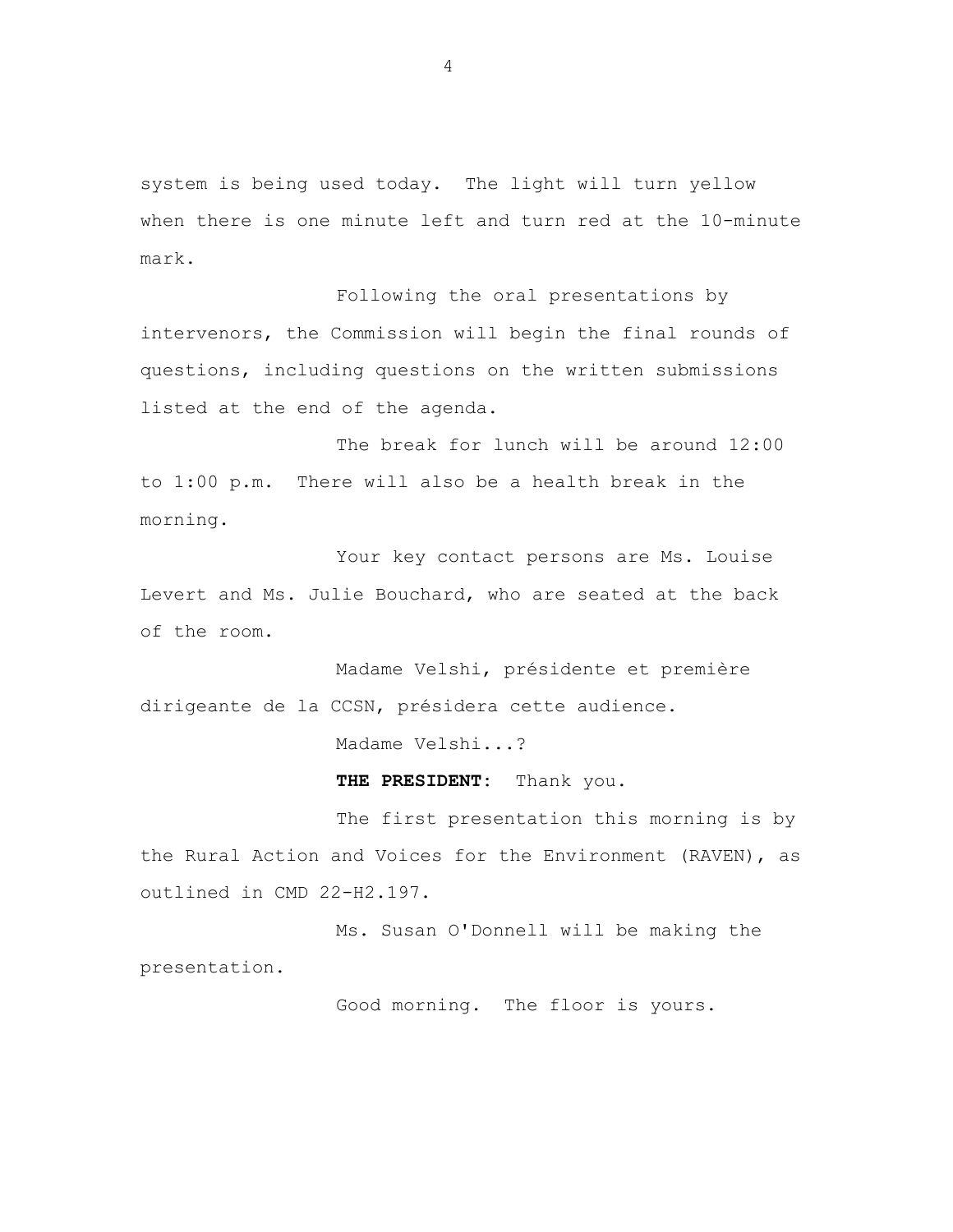**CMD 22-H2.197**

**Oral presentation by the**

**Rural Action and Voices for the Environment**

**(RAVEN)**

**MS. O'DONNELL:** Good morning.

For the record, Susan O'Donnell,

University of New Brunswick.

Thank you for the opportunity to address the Commission.

To begin this last day of the hearing I want to acknowledge that we are on the unceded and unsurrendered territory of the Wolastoqey Nation, who, along with the Passamaquoddy and the Mi'kmaq, kept these lands we now call New Brunswick in balance with Mother Earth and all our relations for tens of thousands of years. I would like to thank Elder Harry Sappier who shared his opening statement with us to remind us of the importance of listening with an open mind.

My presentation will take only eight or nine minutes so I welcome questions and I am requesting time for brief concluding remarks after questions. Thank you.

I am a social scientist. For the past 18 years I have been a researcher and Adjunct Professor in the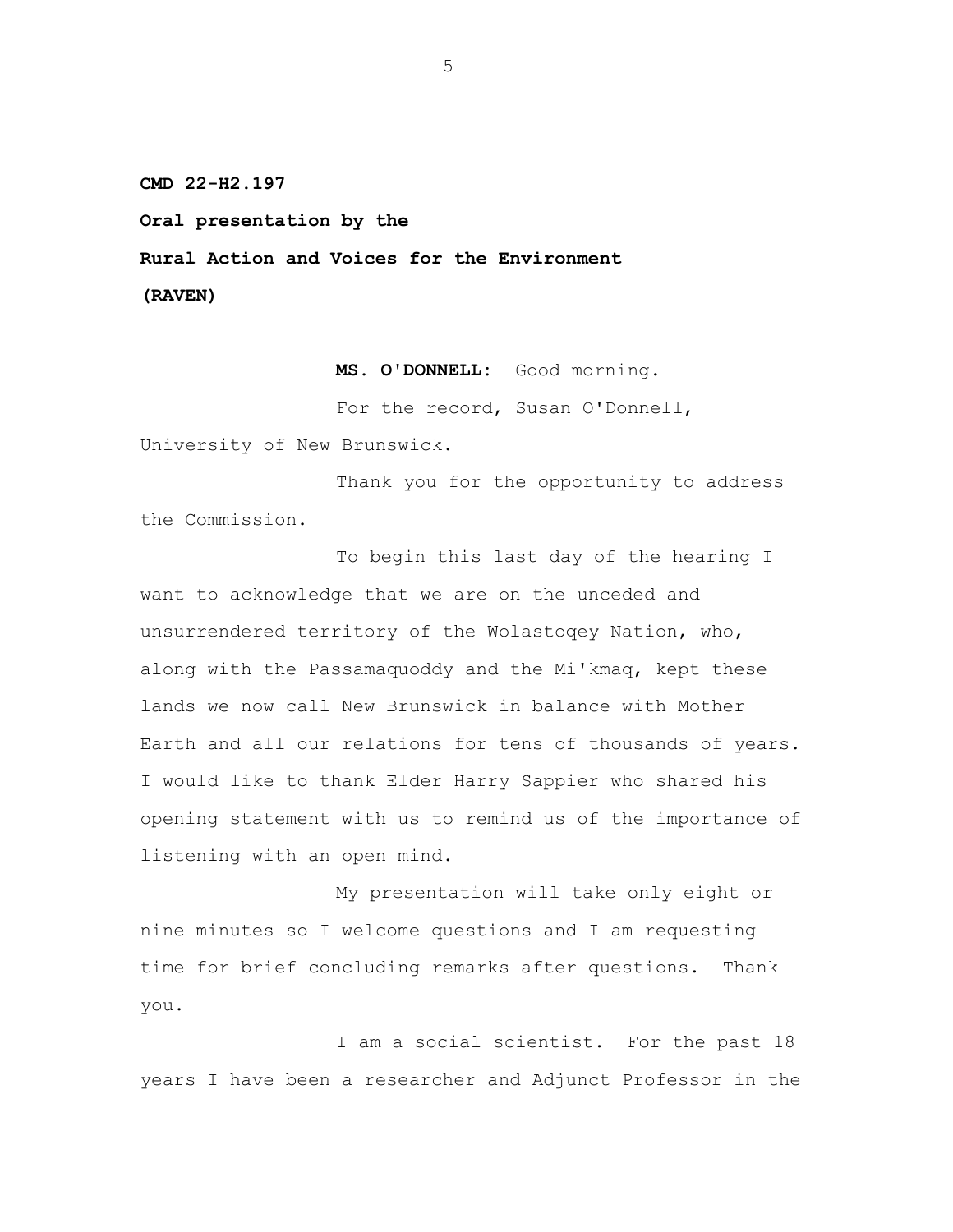Department of Sociology at the University of New Brunswick in Fredericton, which is also on Wolastoqey territory, the land of the beautiful and bountiful river, also known as the Saint John River.

I am intervening for my UNB research project RAVEN, Rural Action and Voices for the Environment. We are recommending a five-year licence renewal for the Lepreau reactor.

Later this morning another UNB faculty member will be speaking about his work for the UNB Nuclear Energy Research Centre. Given the principle of academic freedom, the University of New Brunswick faculty has more than one voice, but when reading the written intervention from Dr. Cook I was pleased to note that we both support a five-year licence renewal for the Lepreau reactor.

Although the main focus of my research is technology adoption, I only began analyzing the socioeconomic aspects of nuclear technology about three years ago. I began to speak out and write about it after I concluded that NB Power was promoting a false solution to the climate crisis, so-called small modular nuclear reactors, SMRs or SMNRs. The climate crisis, along with the biodiversity crisis and the threat of nuclear war are the greatest challenges we face as humans.

As part of my research I analyze public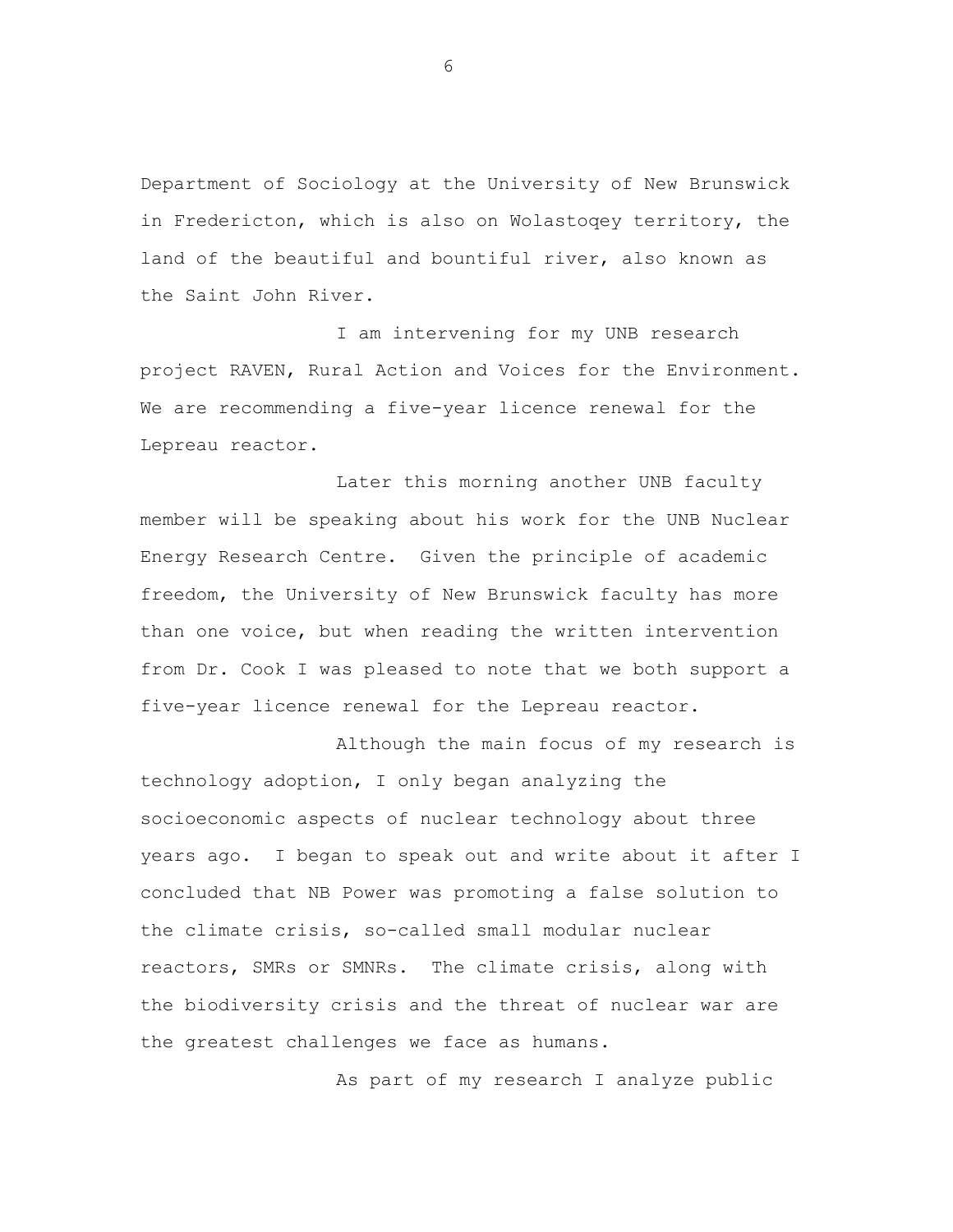statements by Indigenous nations in New Brunswick and across Canada about nuclear technology. The biggest objection to nuclear reactors by Indigenous Nations is that they create radioactive waste. I have not found a statement by an Indigenous Nation welcoming the storage of radioactive waste on their territory. In fact, one First Nation in New Brunswick is promoting SMRs but stated to a CBC reporter that although they are promoting the technology, they do not want the radioactive waste stored in their community.

When I was doing my research on SMRs, I was asked to sign a public letter by women leaders opposing federal funding for SMRs, which I did sign. I asked a highly respected Wolastoqey Elder who was the former Elder in residence for the University of New Brunswick if she would also consider signing it. She responded immediately and thanked me for the opportunity to sign the public letter.

The Elder shared with me that she had been asked to translate the term "nuclear waste" into the Wolastoqey language. She consulted with her Wolastoqey Elders and found that the word for "nuclear waste" remains *Askomiw 'Sanaqot*, literally meaning "forever dangerous to life".

Nuclear waste is forever dangerous to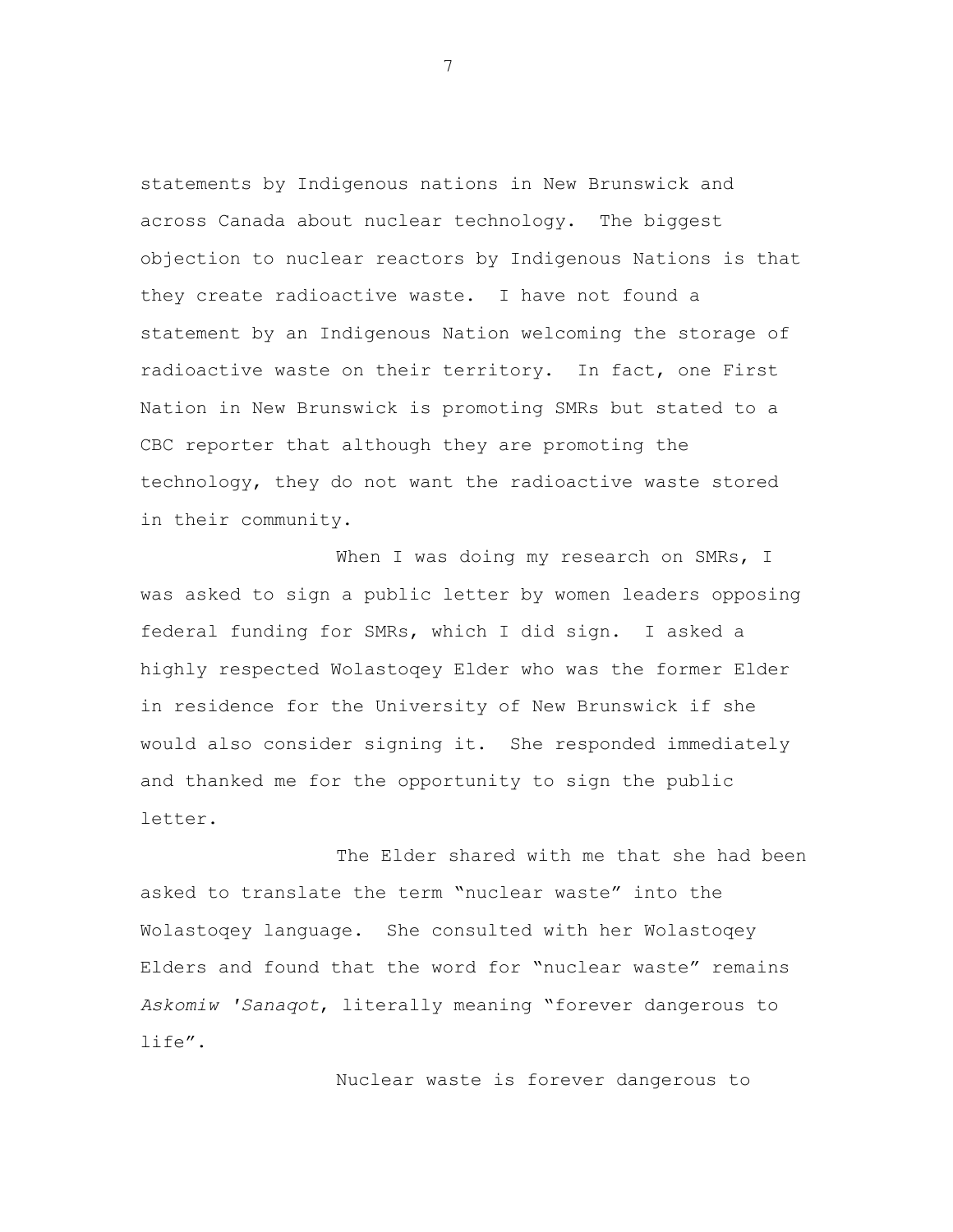life. All of us have much to learn from Indigenous knowledge holders and Indigenous language speakers.

Our report submitted as our intervention is called "The Future of Point Lepreau: Option B". We conceived and wrote it in the spirit of the Peace and Friendship Treaties.

As outlined in the interventions to the Commission by the Passamaquoddy Recognition Group and Mi'gmawe'l Tplu'taqnn Inc. and Kopit Lodge, representing Elsipogtog First Nation, this land in the Atlantic region of Canada was never surrendered or ceded, but rather an agreement was made by the original peoples and the newcomers to share the territory in a relationship of mutual respect.

I and everyone and every institution in New Brunswick are also bound by these treaties. I decided to focus my presentation today on this aspect as a demonstration that non-Indigenous people also recognize the importance of this issue.

When writing our report, we aim to respectfully include information about Indigenous perspectives on relationships with the land and environment around Point Lepreau and the Bay of Fundy. In our report we argue that a sustainable future for Point Lepreau must take a path that respects Indigenous sovereignty and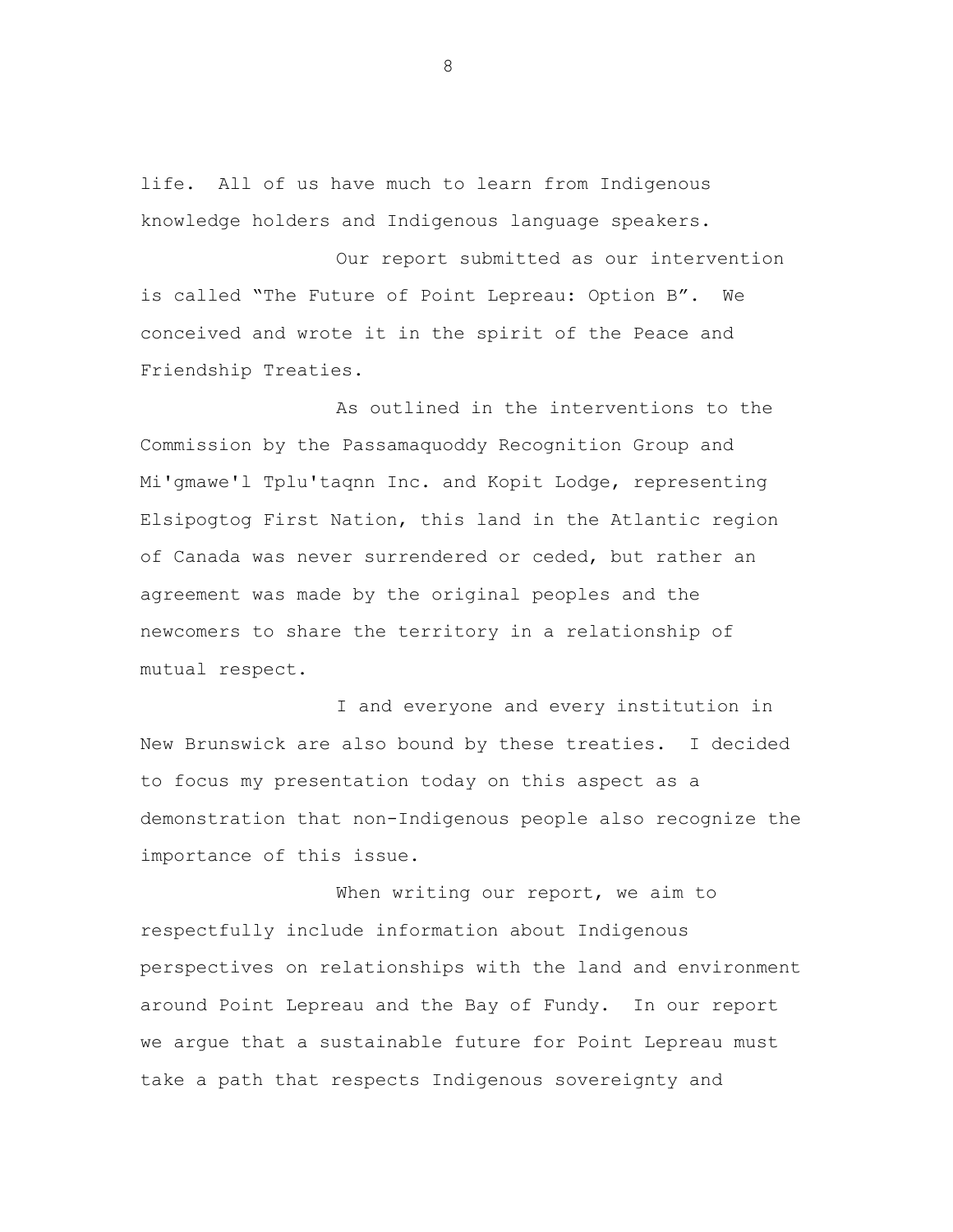knowledge, specifically the Passamaquoddy peoples who have lived on that unceded territory since time immemorial.

In our report you will see that the RAVEN Project has taken a clear position against continuing nuclear power generation in New Brunswick into the future. Our report advocates for a climate justice approach.

There are many options for a sustainable future for the land and waters at Point Lepreau. The RAVEN Project position is that the most responsible way forward for New Brunswick Power is to heed the voices of Indigenous leaders connected to the lands and waters and begin planning now to schedule a shutdown of the Lepreau Nuclear Plant.

The RAVEN project is recommending a five-year licence renewal today because of the need to respect Indigenous knowledge and desires related to future development of our shared territory covered by the Treaties of Peace and Friendship.

The two Indigenous organizations that presented on the first day of the hearing, the Passamaquoddy Recognition Group and Mi'gmawe'l Tplu'taqnn Inc., as well as a third Indigenous organization, Kopit Lodge, representing Elsipogtog First Nation, all reference the UN Declaration on the Rights of Indigenous Peoples and the need to recognize their rights under this declaration.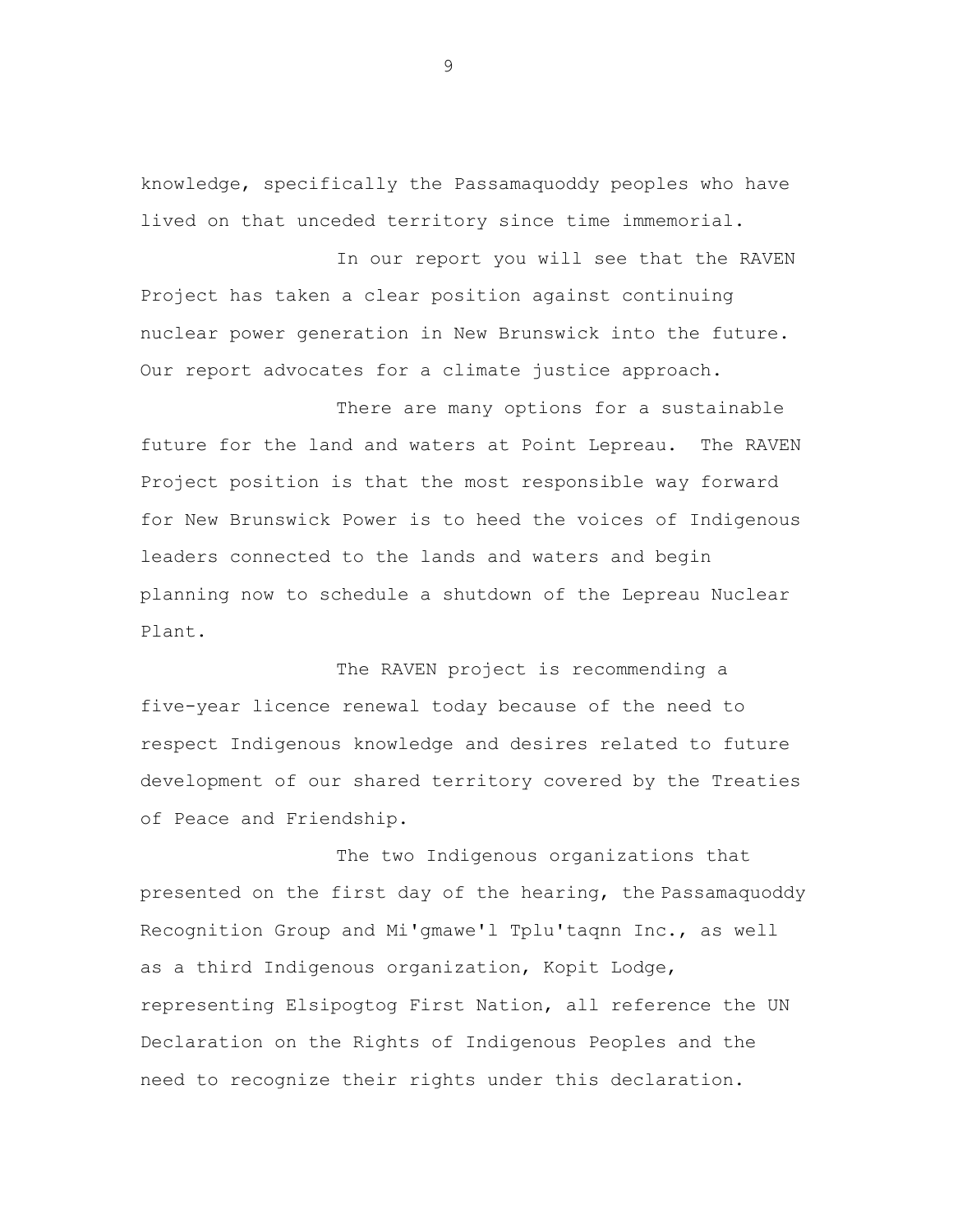I note that the Commission reports to Parliament through the Minister of Natural Resources. The Minister's mandate letter from the Prime Minister includes a clear direction to implement the UN Declaration on the Rights of Indigenous Peoples and to work in partnership with Indigenous peoples to advance their rights.

Section 29(2) of the UN Declaration specifically addresses the issues before the CNSC, requiring that:

> "States shall take effective measures to ensure that no storage or disposal of hazardous materials shall take place in the lands or territories of Indigenous peoples without their free, prior and informed consent."

It is clear in the comment by the Passamaquoddy Recognition Group that NB Power does not have the consent of the Passamaquoddy to store radioactive waste on their territory, and further, that NB Power does not have their consent to generate and store more radioactive waste on their territory.

The Passamaquoddy Recognition Group also underlined that the Point Lepreau Nuclear Generating Station was established in their territory without consultation or consent of the Passamaquoddy, contrary to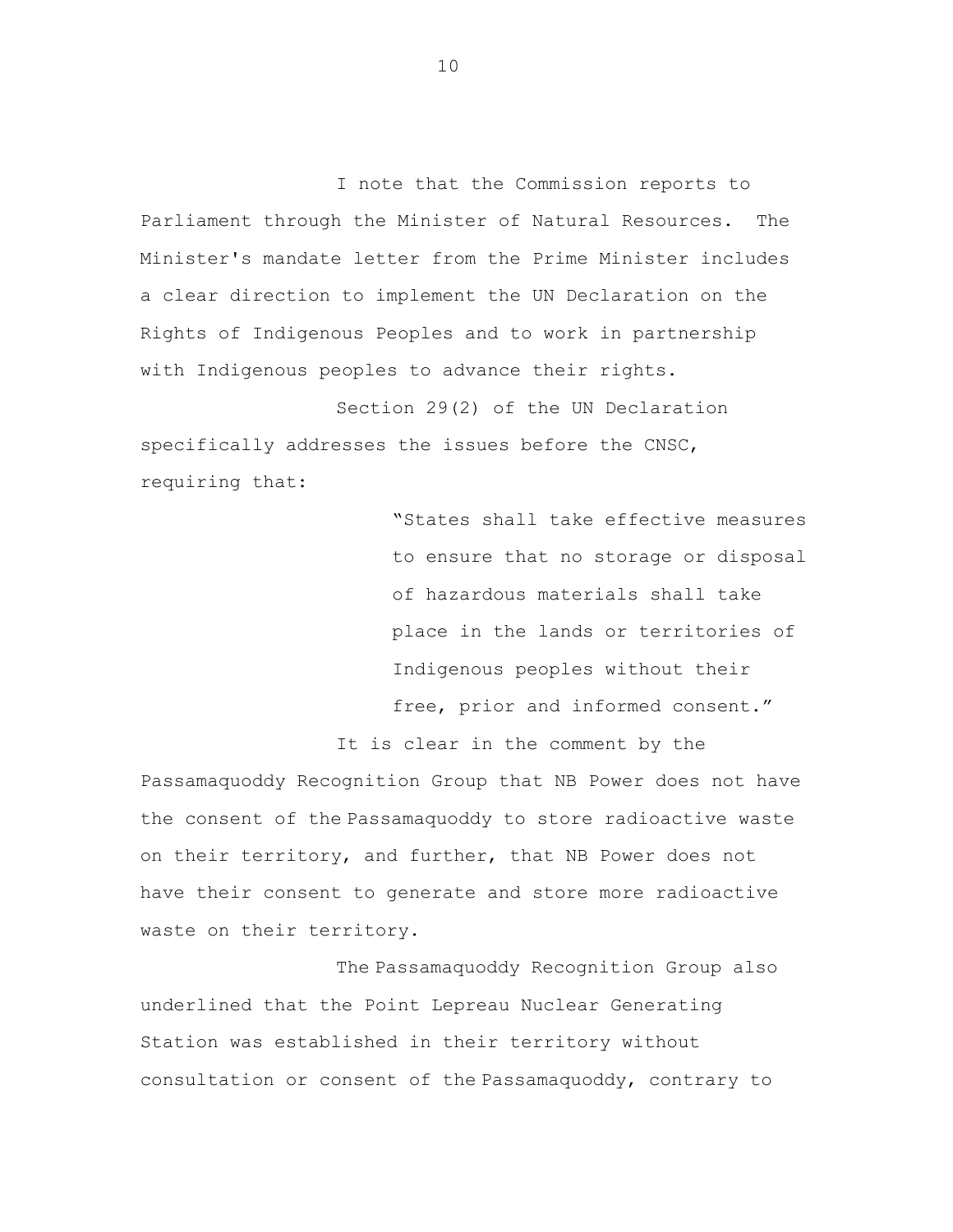the terms of our treaties.

The Passamaquoddy Recognition Group requested a three-year licence period for the Lepreau reactor. Mi'gmawe'l Tplu'taqnn Inc. requested a 5-to-10-year licence period. Kopit Lodge, representing Elsipogtog First Nation, recommended a 10-year period.

The Passamaquoddy Recognition Group stated that over the lifetime of the Lepreau reactor the average length of the licence for the Lepreau reactor was less than three years.

Our recommendation for a five-year licence period is in line with these requests by Indigenous Nations.

Thank you for your attention and I welcome any questions you may have.

**THE PRESIDENT:** Thank you very much, Ms. O'Donnell, for your presentation.

Let's start with Dr. Demeter, please.

**MEMBER DEMETER:** Thank you, Dr. O'Donnell, very much.

I read through your report, I found it really interesting. I think I looked at one particular point that talked about "The Future of Point Lepreau: Option B": "Our interest in the Point Lepreau Nuclear Generating Station, the health and safety", dealing with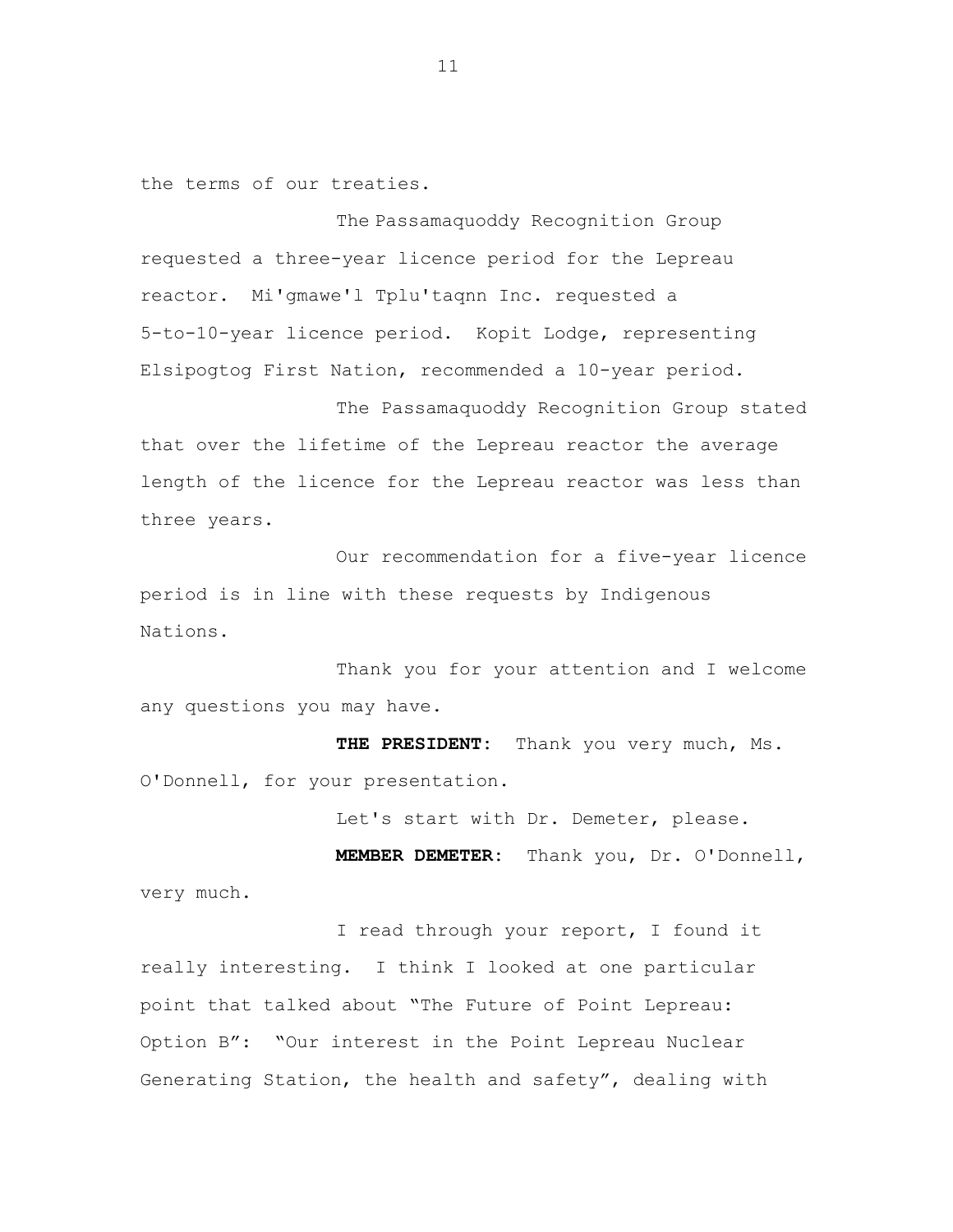New Brunswick Power's response to the climate crisis.

I think this may be a good time to ask Environment and Climate Change Canada about what the issues are with this site relative to sea level, changing risks of sea level, changing risks of tsunami, severe weather events, and then we can get NB Power and staff's response to preparedness for such.

If Environment and Climate Change Canada is online.

**MS. ALI:** Nardia Ali, Environment and Climate Change Canada, for the record.

So, Environment Canada has ongoing research in climate change, related effects on water resources, including the territorial marine waters of the Atlantic coast. There was a report published in 2019 called Canada's Changing Climate Report, which is the first in a series of reports which will discuss the results of the most recent national assessment of climate change completed between 2018 and 2021.

The assessment is based on regionally adapted modelling from the Fifth Intergovernmental Panel on Climate Change Assessment, which addresses global-scale climate change.

The scope of Canada's Changing Climate Report is limited to physical climate signs and focuses on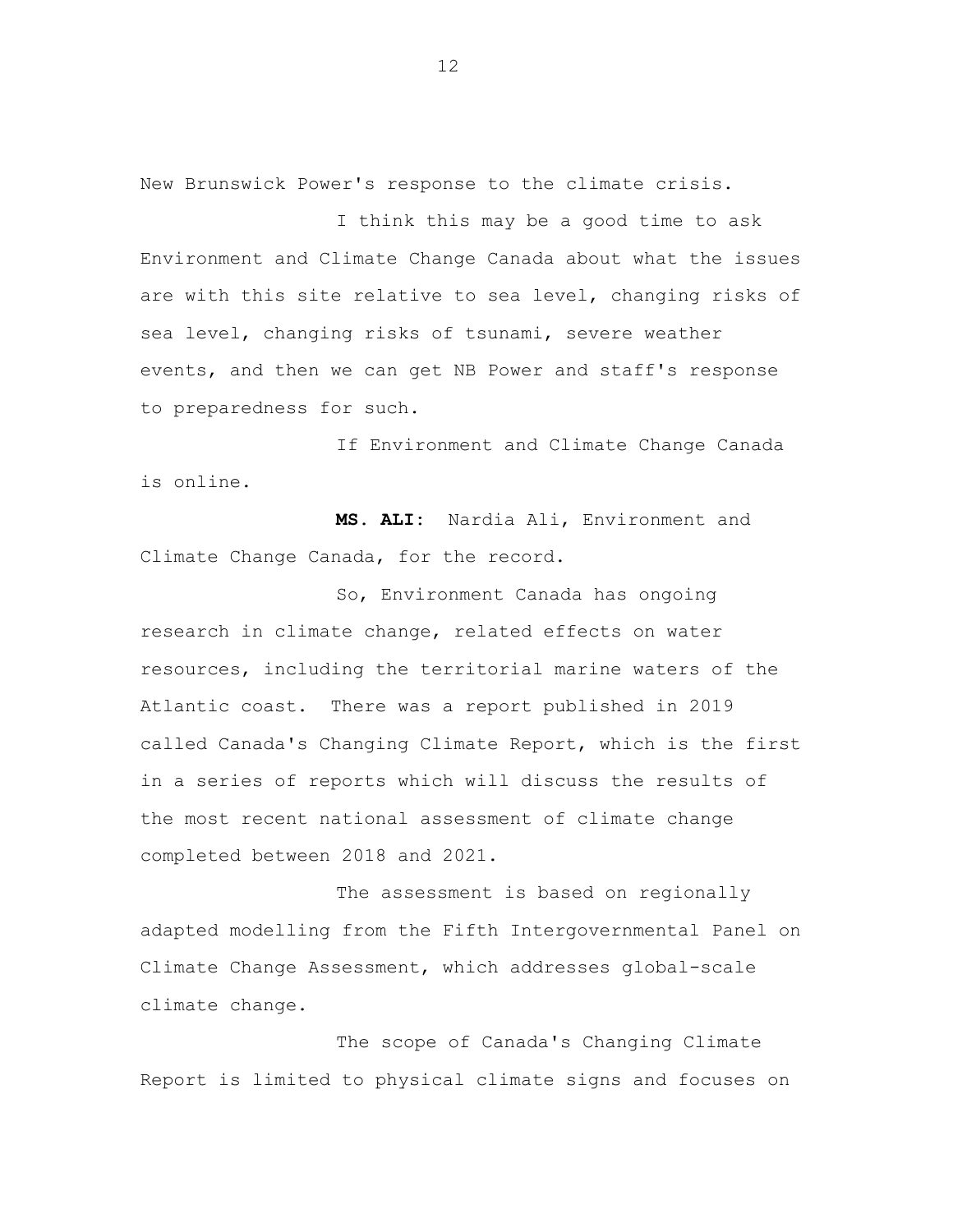observed and projected changes in climate for Canada's land area and surrounding oceans.

Chapter 7 of that report discusses changes in the oceans surrounding Canada and covers ocean temperatures, salinity, density, windstorms, waves, sea levels and chemistry such as acidity, oxygen concentrations and nutrient supply.

This report outlines observed and predicted changes on a regional level for each coast of Canada as well as key areas in each region, including the Bay of Fundy and the Gulf of Maine.

We can provide a link to that report, but the report does have some key messages regarding sea surface temperature, sea level. Sea level is rising about 1.9 mm per year in Saint John. The report is on a larger scale, so you kind of have to bring it down to smaller regions.

According to the report, globally sea level has risen and is projected to continue to rise. The projected amount of global sea level rise in the 21st century could exceed 1 m. However, relative sea level in different parts of Canada is projected to rise or fall depending on local vertical land motion.

So to sort of bring some of this information, you know, to make it pertinent to what we are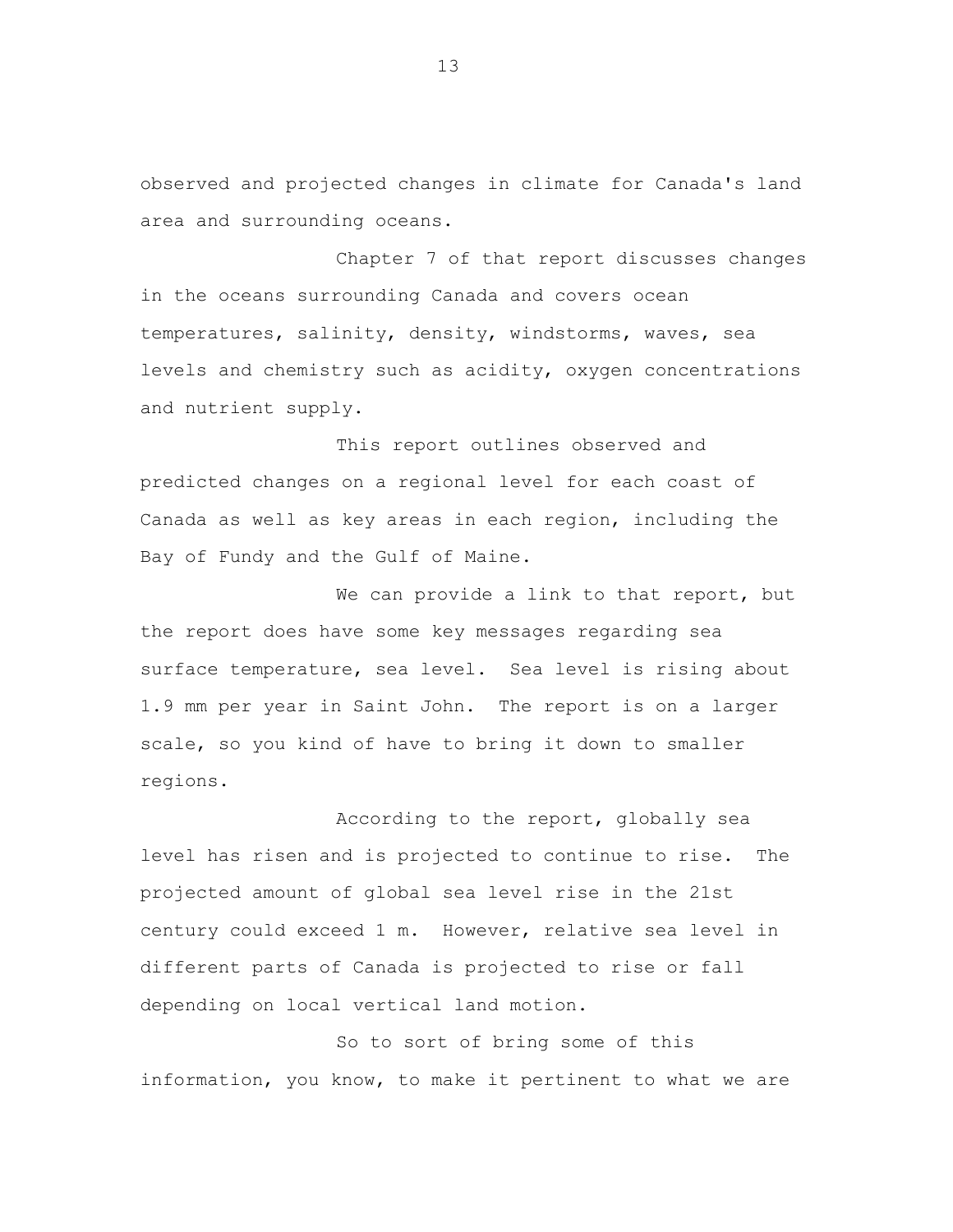discussing today, based on the information in this report, storm surges could have heights of 1 m or more above high tide levels, with wave run up further adding, but we noted that Point Lepreau is situated 30 m above sea level and if we were to account for the most extreme projections of the 1 m rise in sea level, with an additional 4 m wave height from the worst-case tsunami scenario from the Probabilistic Safety Assessment, Point Lepreau would still be 7 m above sea level.

Also, you know, we work closely with -- am I still on?

**THE PRESIDENT:** Yes, we can hear you.

**MS. ALI:** Okay. Because I felt like I got disconnected there for a minute.

Because we work closely with the CNSC and with Point Lepreau and we are constantly monitoring all the research being done on climate, we don't have -- I mean we feel that changes due to climate change can be effectively managed and mitigated over the life of the plant.

Does that answer your question? **MEMBER DEMETER:** Thank you. It does, most of it.

Perhaps if you can, do you have any comment to make on geological stability and risks of tsunami? You talked about the 7 m of excess even if there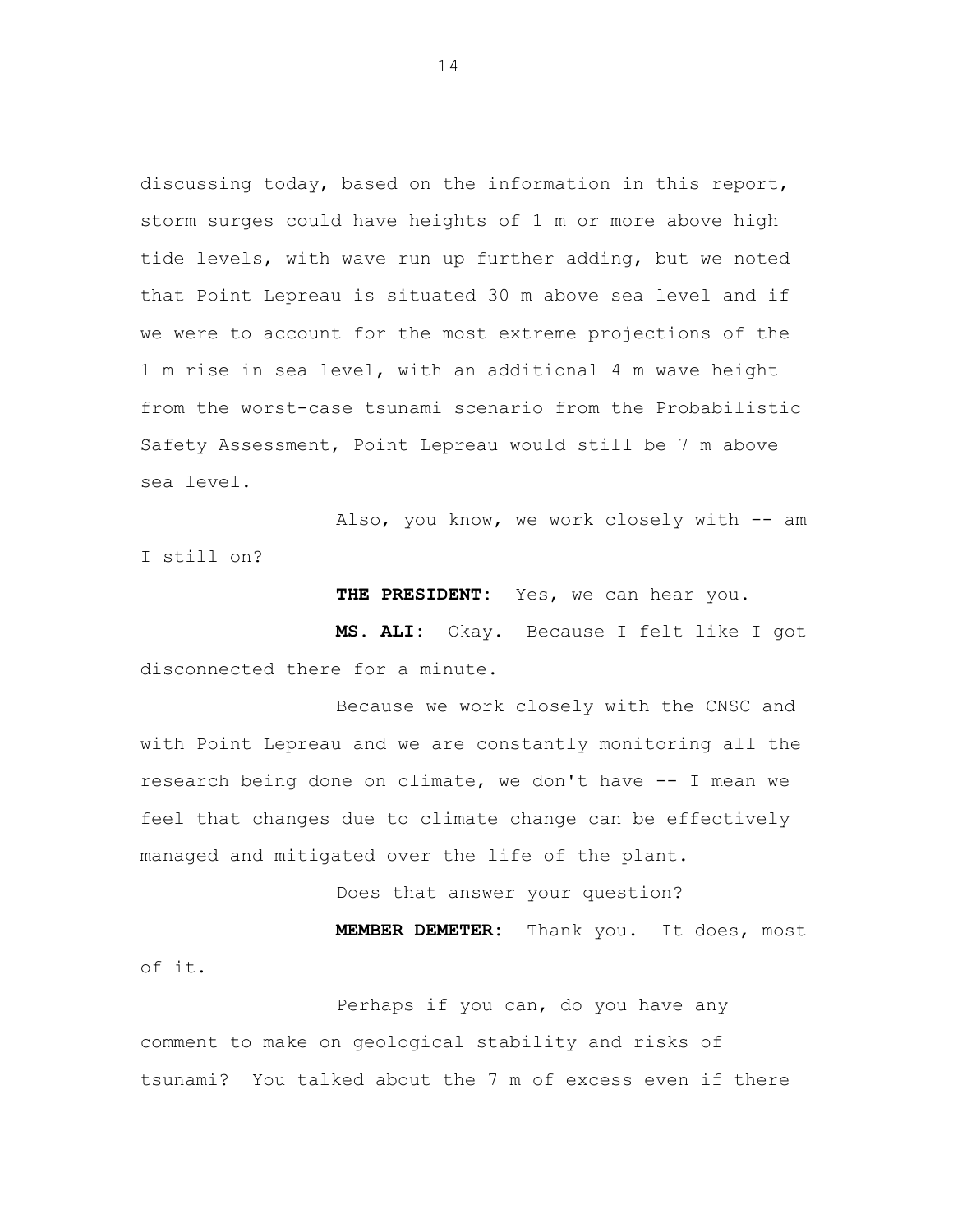was a 1 m rise in sea level. Do you have any information on tsunami risk and if that is changing?

**MS. ALI:** So that would more be related to the seismic aspects, which is usually covered by Natural Resources Canada, but I mean I could pass to Duck Kim to see if he has anything he wants to add on that.

**MR. KIM:** Good morning. My name is Duck Kim, for the record. I am the Senior Nuclear Coordinator for Environment and Climate Change Canada.

Ms. Ali is correct that that is a seismic-related event, the tsunami that you are talking about. So I think -- I am not sure if NRCan is available, a representative from NRCan is available, but I believe that the study that we saw, the Probabilistic Safety Assessment was a report that NB Power has done and so they may be also able to comment on that.

But our understanding is the worst-case tsunami event is a 4 m, maximum 4 m wave height arriving at the site. That is from a catastrophic event across the ocean, as I understand it. Local seismic events, what we know from the study, are of less magnitude.

But maybe passing on to the other experts in the room might be useful.

**THE PRESIDENT:** Is Dr. Adams on the line from NRCan?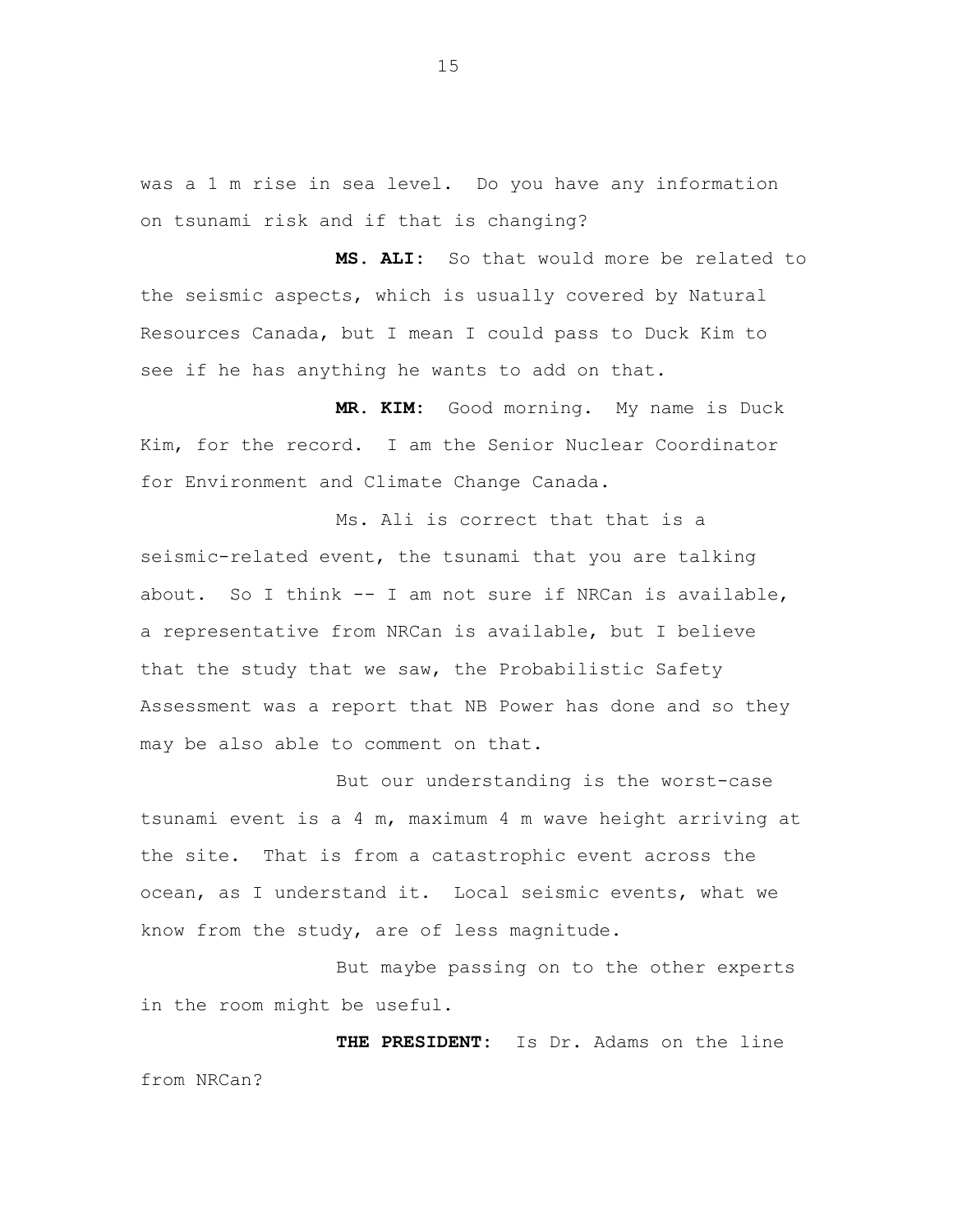--- Pause

**THE PRESIDENT:** Well, maybe not, in which case let's turn to New Brunswick Power and see if they have anything to add.

**MR. NOUWENS:** Thank you. Jason Nouwens, for the record.

I will turn this over to Derek Mullin to provide some comments on our external hazard assessment, but I will just highlight that we do have a corporate Climate Change Adaptation Committee. Climate change is obviously one of the factors that we need to consider in our long-term operation, but Derek Mullin would have some more detailed information specifically around the tsunami question that was asked.

So Derek, over to you, please.

**MR. MULLIN:** Thank you. Derek Mullin, for the record.

I will step back a little bit on my response to this. Climate change is important to NB Power, as is any external hazard to which the plant is susceptible. Maury Burton mentioned on Monday about PSAs being updated every five years and we look at, you know, potential hazards and what can happen then.

So we have -- basically when we perform a Probabilistic Safety Assessment, just to give a little more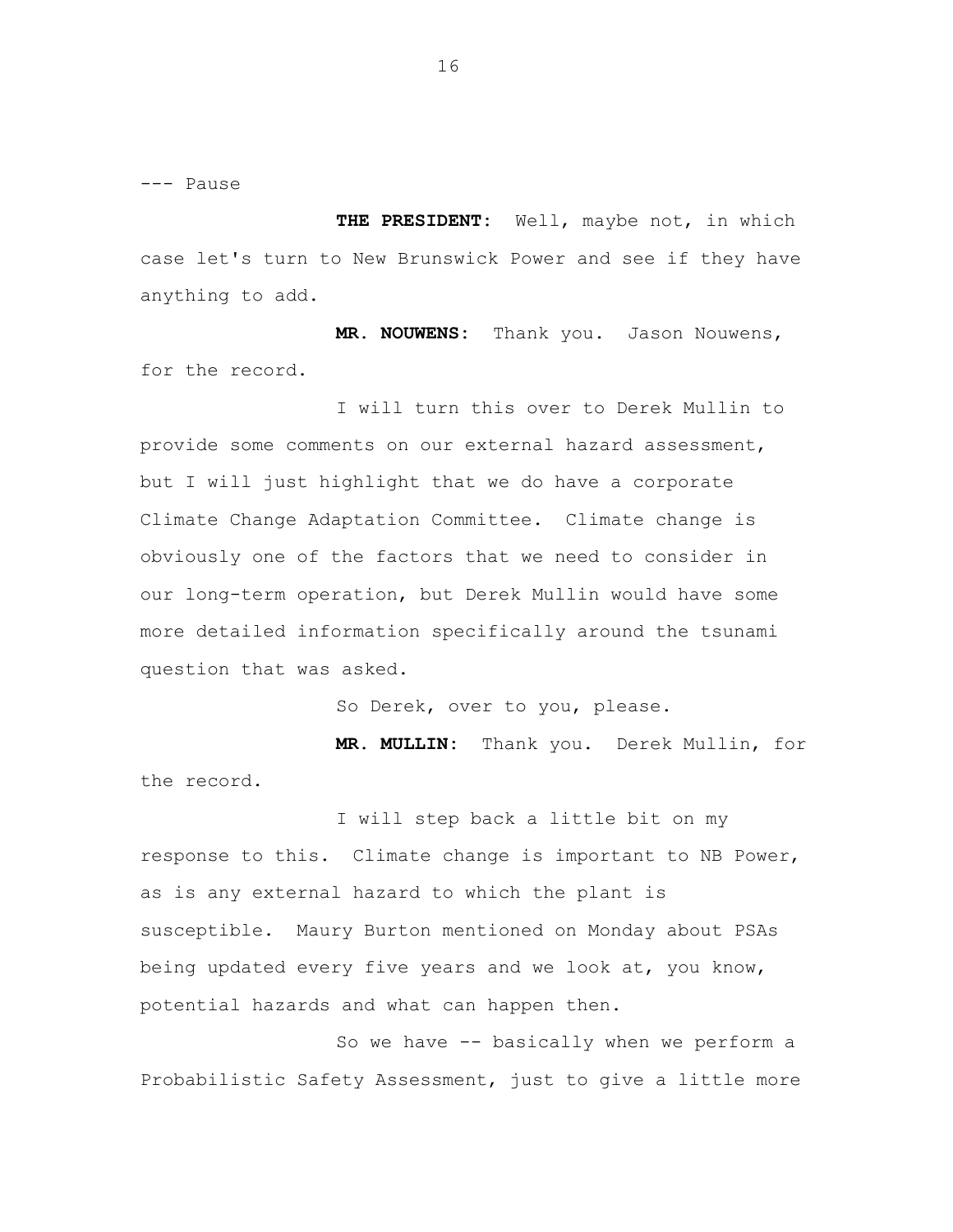detail, we look at every possible hazard, whether natural-induced or human-induced, et cetera, and those hazards are then screened to determine what are their significance, what are their magnitudes, does it warrant any further detailed analysis and inclusion in the PSA for more information. We need to estimate the risks, et cetera.

It is a worldwide approach to do hazard screening to determine what we are susceptible to. Once we have that information, then we can determine what we are going to do with it.

So bearing that in mind, the Probabilistic Safety Assessment, all of those hazards are rescreened every five years. We take a look at the actual events that have occurred, is there anything that would change our opinion on whether or not we need to do further detailed analysis, whether or not there is a risk to the station.

Another technique that we have is that we do have three specific science-based external hazard assessments. One of them is on a Seismic Hazard Assessment, as was mentioned, another one is the Probabilistic Tsunami Hazard Assessment, and another is on high winds, so looking at all potential forms of winds and whether or not that would pose any kind of significant hazard to the station.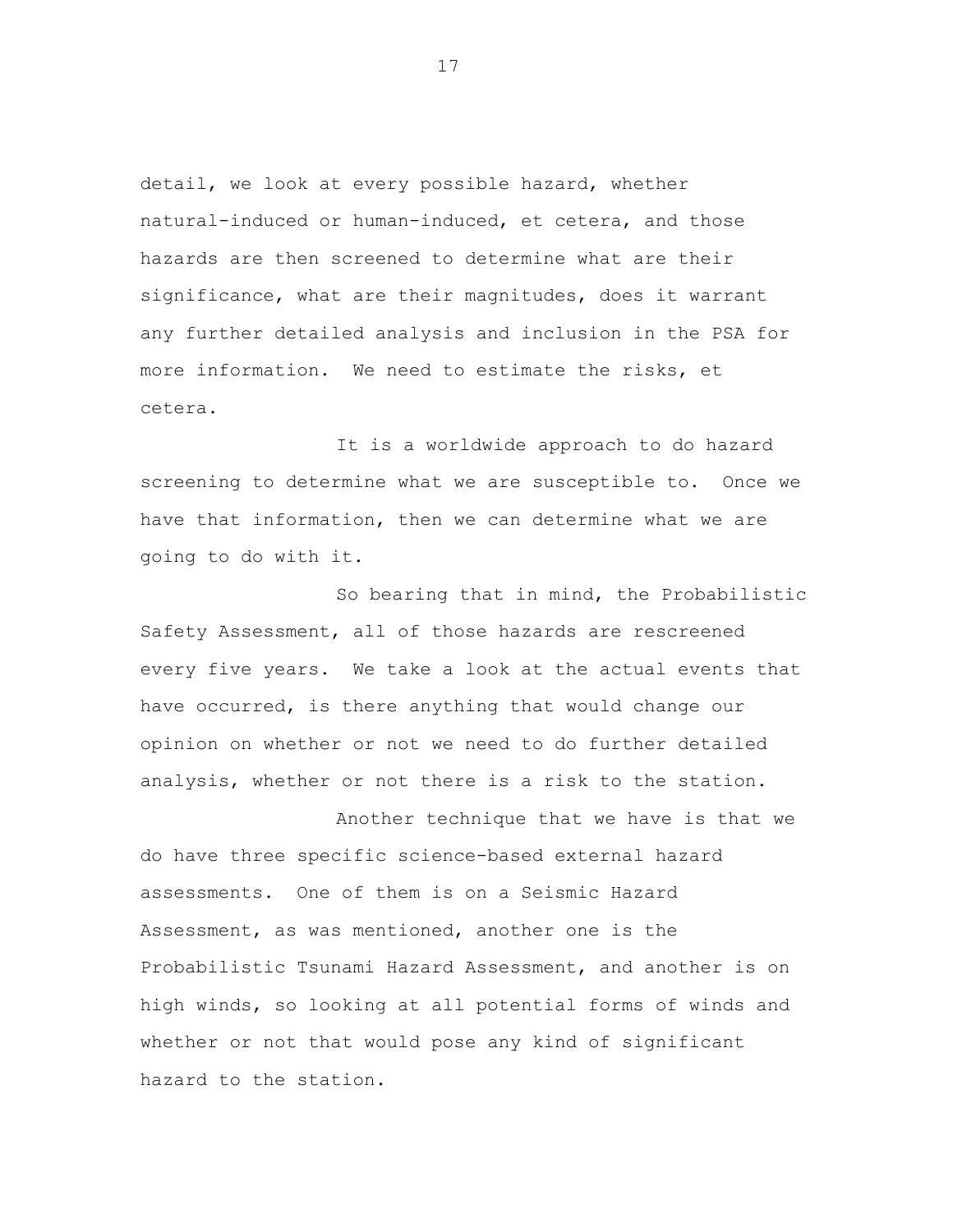In the context of the Probabilistic Safety Assessment, all hazards -- except for seismic, all hazards were screened out from further detailed analysis because the risk to the station is low.

When we did that screening we also looked at all potential hazard combinations. So we look at those, could they happen coincidentally, could one hazard lead to another, are they correlated in some way or could they be consequential. Even with the combined hazards they were screened out from any further consideration as well because the risk to the station for those events is very low.

The third way we look at climate is in terms -- oh, just let me say that the external hazard assessments, we also update those every 10 years to make sure that we are reflecting the latest knowledge base, any experience and also any changes to methodology. So we do update those, they are in our business plan, they are something that we are going to do and they are due for an update soon.

Once we update those, they will be screened again for inclusion in the Probabilistic Safety Assessment if we need to. If the current experience and climate change reflect that we need to do so, it will go in.

The third way is a site-wide environmental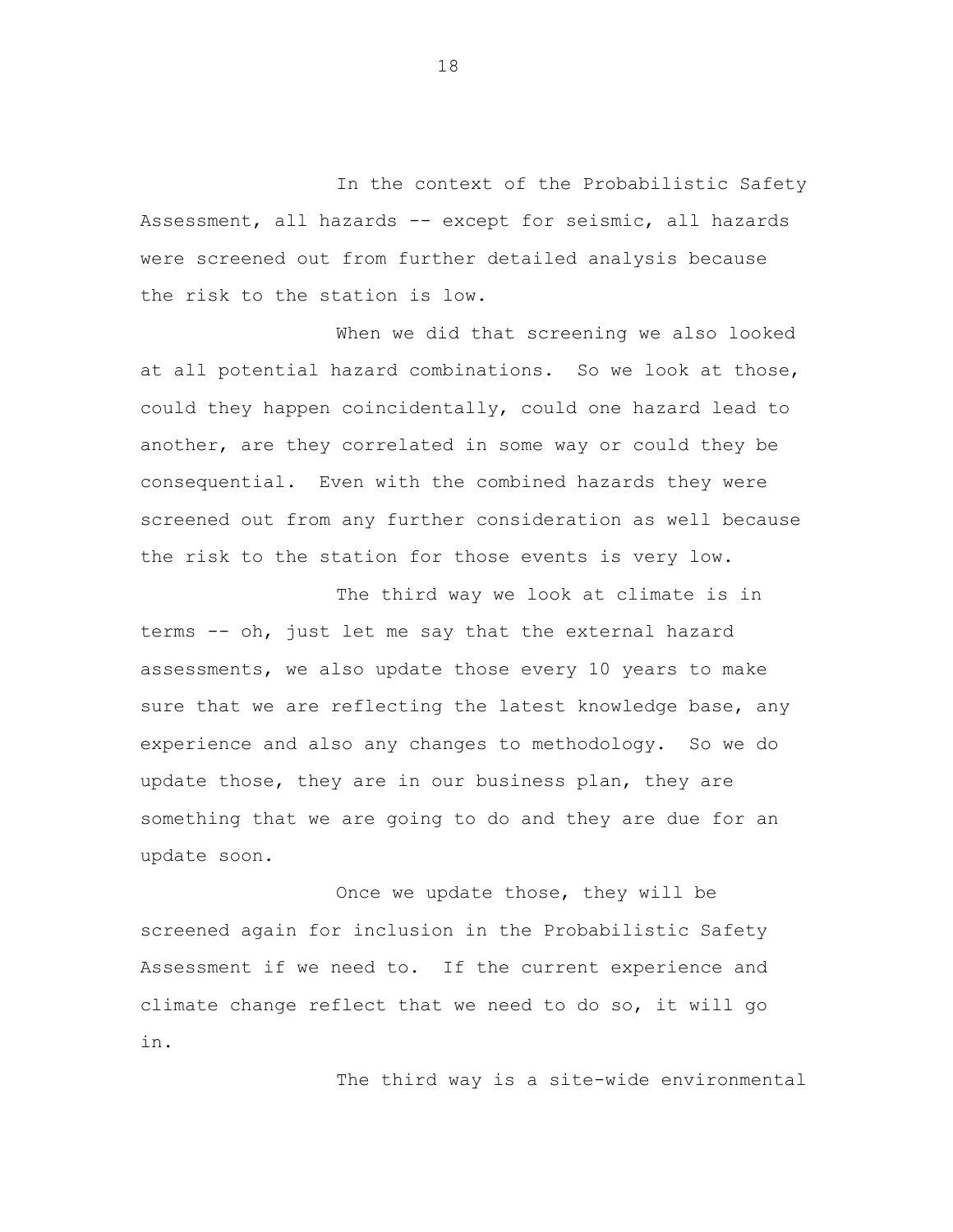risk assessment in accordance with Canadian standards. We update that every five years. As Nick had mentioned, Mr. Reicker had mentioned, that is an assessment that also gets updated every five years and it will reflect the climate experience up until that point in time.

Now, in terms of tsunami hazards, let me just say, when we do an external hazard assessment, what that looks at are all the possible magnitudes of the hazard over a variety of potential what we call annual frequency, the frequencies of exceedance, or we can call it a return period.

For example, an annual frequency of exceedance might be one in 10,000 years. So what's the magnitude that we would predict that would be associated with that? As a return period, we would just say that is a 10,000-year return period, sort of one over the annual frequency of exceedance.

The tsunami hazard assessment, so as you imagine, if we screen those for probabilistic safety assessments to determine do we have any risk to the station, those are including hazards' magnitudes that are much larger than anything that we would experience from climate change. So when we factor in the potential effects of climate change into that work, what we're looking for is would it change the conclusions to the outcomes.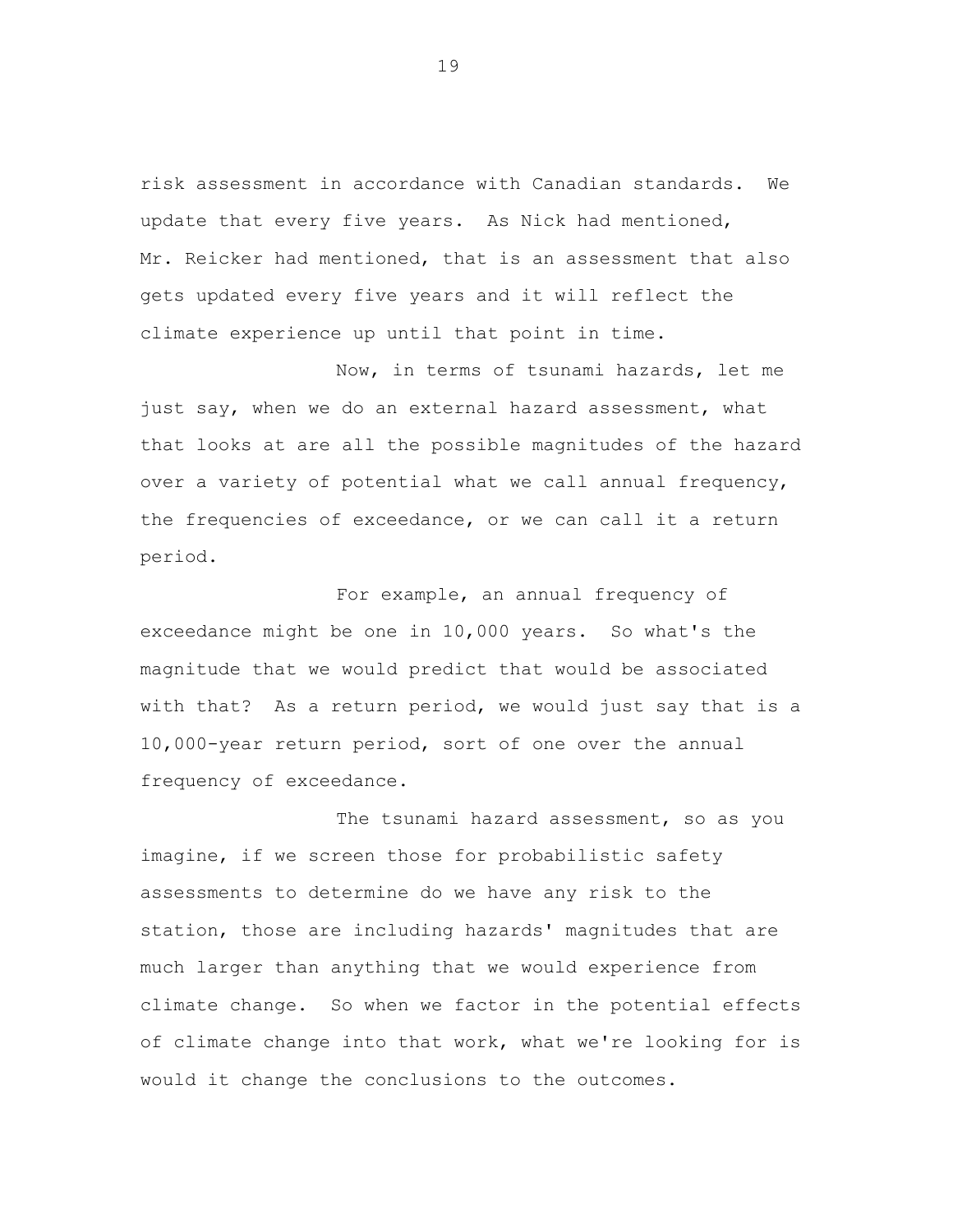And what we're looking for is, is there any impact on the station for a one-in-10,000-year tsunami. Would climate change cause us to realize that we might need to do something with the design basis of the plant? Or do we need to include it in the probabilistic safety assessment for further analysis and risk evaluation?

We have looked at the International Panel on Climate Change AR5 report, looking at the predicted sea level rise, for example, up 'til 2050, which is beyond what we've requested for our licence renewal period. We have looked at that. We have included the increased potential uncertainties from the Antarctic icesheet melt and the additional -- what that would result in.

And the conclusions of the tsunami hazard assessment remain the same. A tsunami height, no matter where it comes from, what generates the tsunami across the Atlantic -- whether it be the Cumbre Vieja volcano in Las Palmas in the Canary Islands, whether it be an earthquake at the Puerto Rican Trench, whether it be a submarine landslide along the continental shelf -- none of those events, even with sea level rise, from what we can see from the predictions, would result in the plant being contacted. And that is not just looking at the plant main grade at 13.7 metres, but it's also considering whether or not the frequency of that event would contact the condenser cooling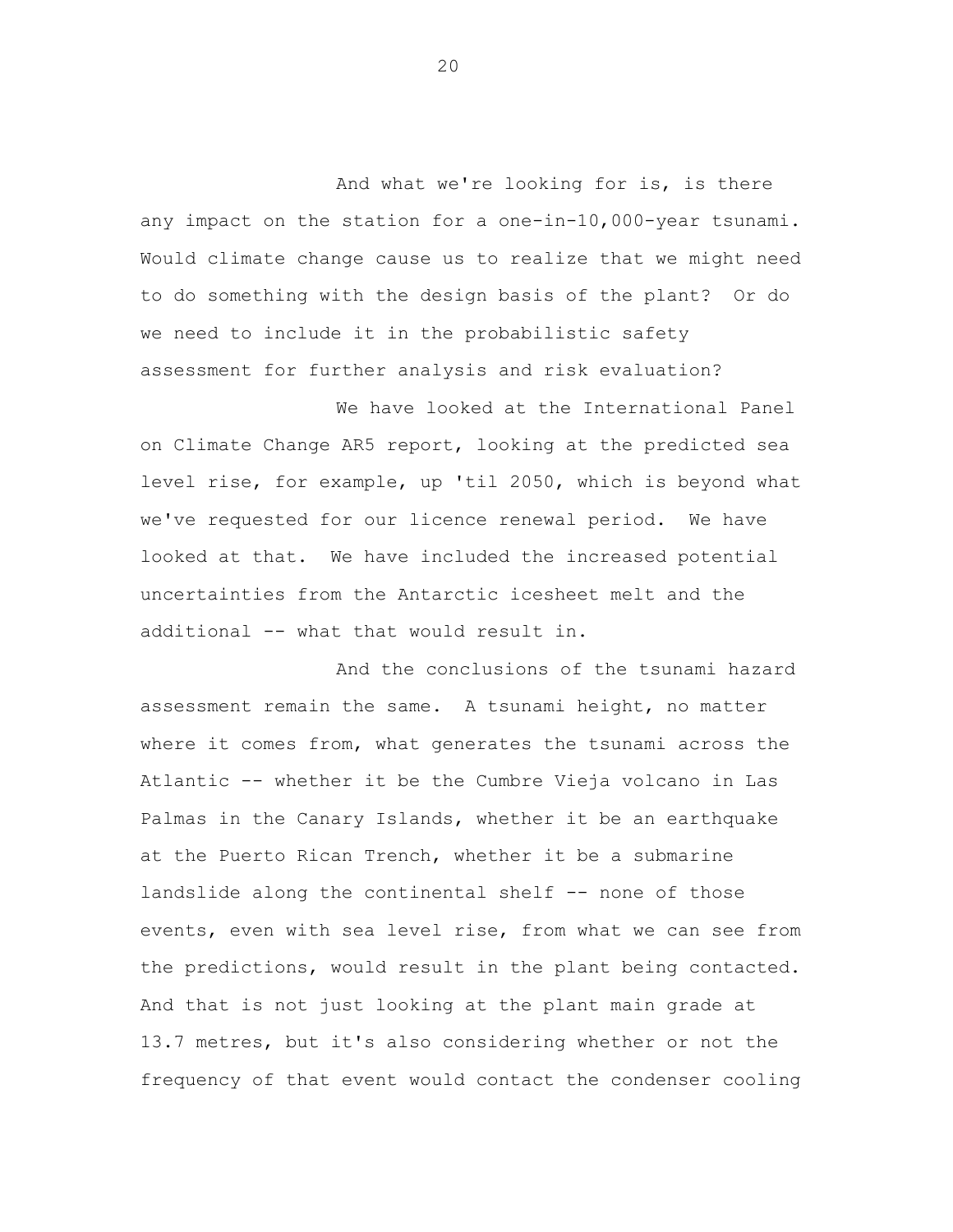water or CCW pumphouse, which is at a lower elevation.

So we do not have a concern from a safety perspective in terms of tsunamis, even considering climate change.

And we will continue to look at climate change as we go forward. It's a part of our having a strong safety analysis program. We continually re-evaluate those hazards on a periodic basis. Thank you.

**THE PRESIDENT:** Thank you, Mr. Mullin.

Mr. Adams from NRCan, if you wish to add anything to the discussion, please.

**DR. ADAMS:** Dr. John Adams, Natural Resources Canada, for the record.

I don't think I have anything to add to the landslide tsunami water level story. My expertise is in earthquake hazards. Thank you.

> **THE PRESIDENT:** Thank you very much. Dr. Demeter, did you have any follow-up

questions?

**MEMBER DEMETER:** No, that's good. **THE PRESIDENT:** Thank you. Mr. Kahgee?

**MEMBER KAHGEE:** I believe, Ms. O'Donnell, you had a question first.

**MS. O'DONNELL:** Yes. If it's okay, I'd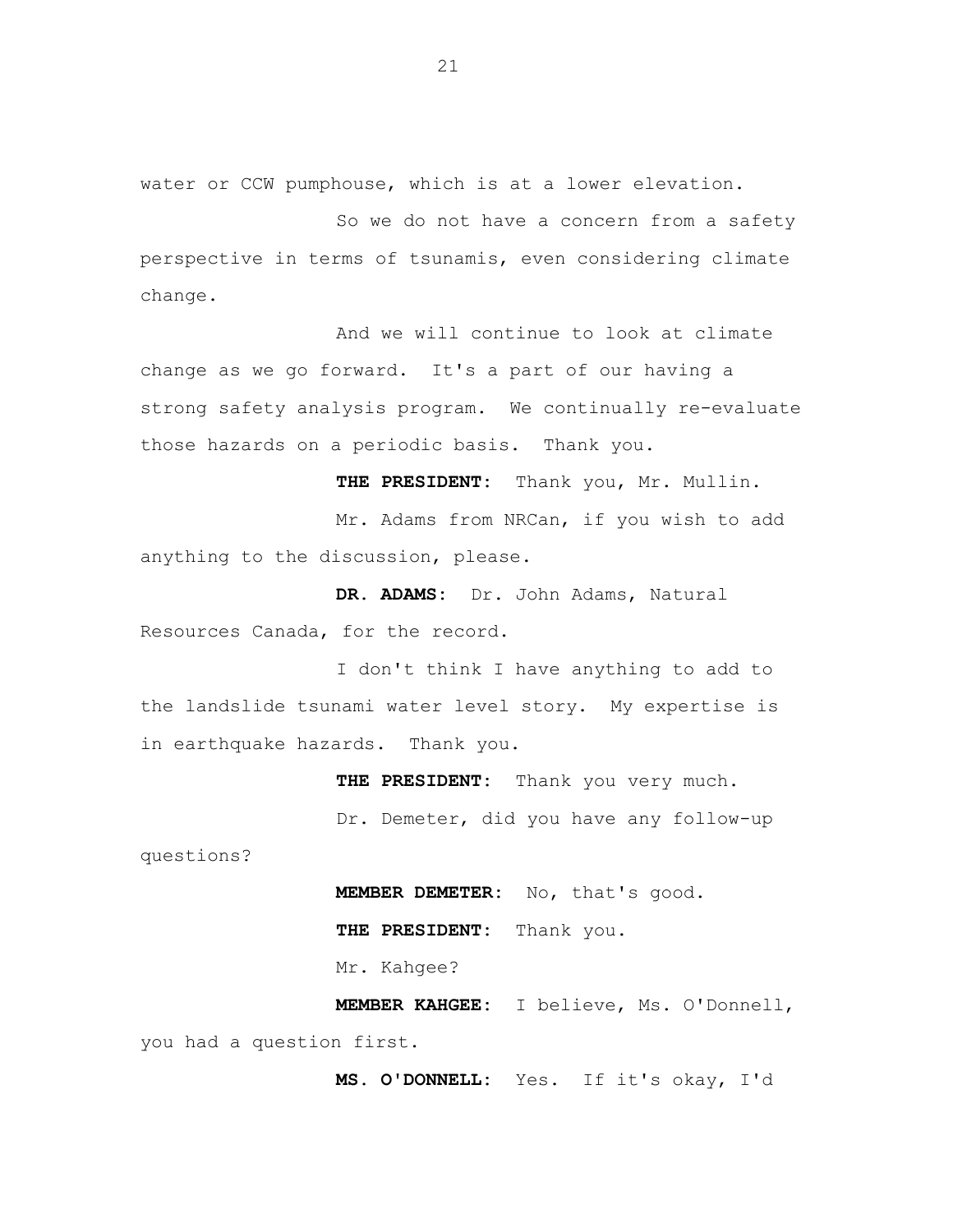just like to respond to the climate change piece. Is that okay?

**THE PRESIDENT:** Perhaps you want to do that in your closing comments, please. Thank you.

**MS. O'DONNELL:** Oh, okay. Thank you. **MEMBER KAHGEE:** Well, thank you very much for your intervention.

I don't have a lot of questions, but I just want to make sure -- I read your report, and it was very thorough. Thank you for that.

In terms of the Indigenous perspective, I want to make sure I have this correct. When I read it, where I got to was essentially what the report is saying that Indigenous peoples must not only be engaged but be part of shaping the future on energy matters and climate change initiatives in their homelands. Am I correct?

**MS. O'DONNELL:** Yes. Susan O'Donnell, for the record. Yeah.

**MEMBER KAHGEE:** Okay. Thank you.

So my question, then, goes to NB Power and perhaps I'll ask CNSC staff to follow up.

Over the last couple of days I've asked some questions specific to engagement, to some extent around reconciliation, but I think there's been a consistent theme with respect to the Indigenous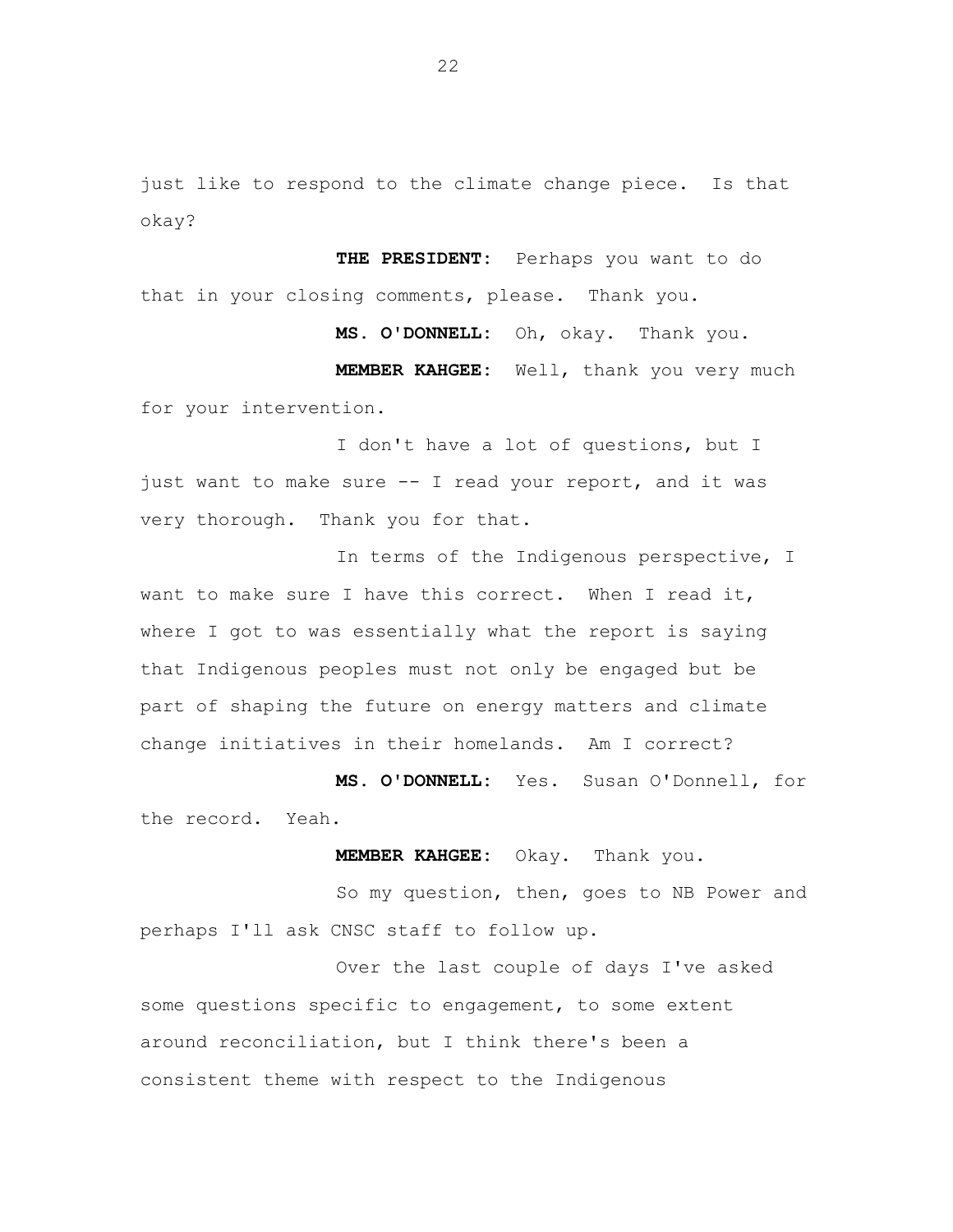interventions in terms of kind of the historical and ongoing concerns with the operations and what their role will be in the future with respect to the site.

And so my question then becomes -- and I have to add that that's not unusual. That's a fairly consistent message across different sectors from Indigenous communities right across the country.

So my question then becomes what efforts are being made to reconcile those historical concerns in ongoing operations in ensuring that Indigenous communities have a role to play in shaping the future with respect to that site?

**MR. NOUWENS:** Jason Nouwens, for the record.

Thank you for that question. That is definitely one we talked a little bit at this year already, but it is very important to us.

I will ask Austin Paul to talk a little bit about our educational aspects of that and then ask Jesse Perley to talk about reconciliation and elaborate on some of the more corporate aspects of how, not just Point Lepreau, but at NB Power within the province, how we engage First Nations groups in many, many projects across the province.

So Austin, if we could start with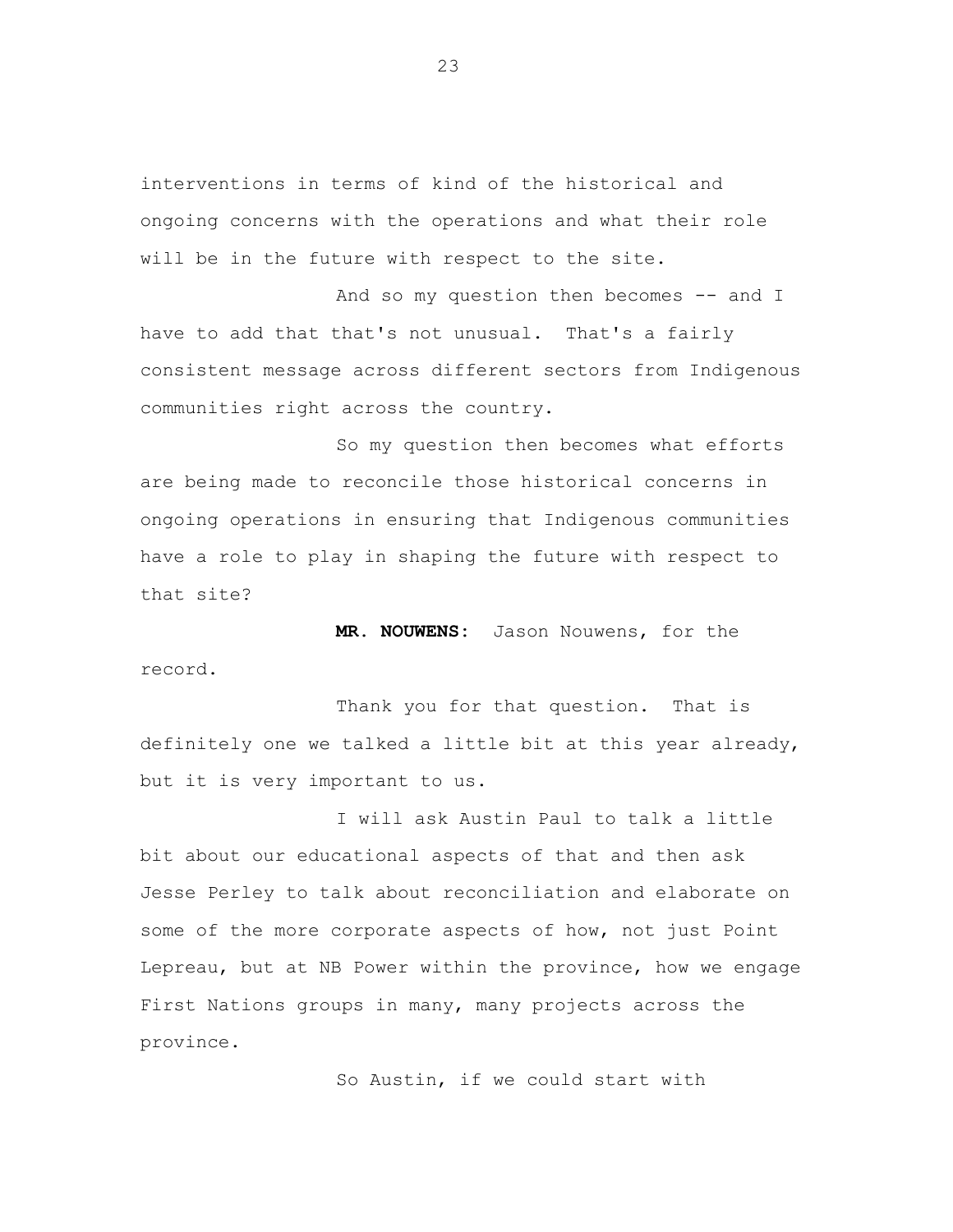educational aspects and then turn that over to Jesse, please.

**MR. PAUL:** Austin Paul, for the record, NB Power First Nations Affairs.

Thank you very much. I appreciate the opportunity to speak to this, and I appreciate the sentiments brought up through the interventions and the sentiments expressed by the Commissioners.

When we talk about reconciliation, first off, our Department of First Nations Affairs has built our work upon the pillars of a strategic approach. And this was brought into effect back in 2013, prior to the Truth and Reconciliation Commission's Calls to Actions. However, we're in direct alignment with them, which is a very great thing.

And we're talked a lot about the engagement. We've talked about the employment side of things. But we see these pillars that we work on as interdependent pillars. And education is a big part of that, and the education is really what we need to enable the conversations, to enable the deeper engagement and enable meaningful employment.

So you know, really it is at the end of the game we're trying to have  $-$  at the end of the day, we're trying to have respectful relationships. And in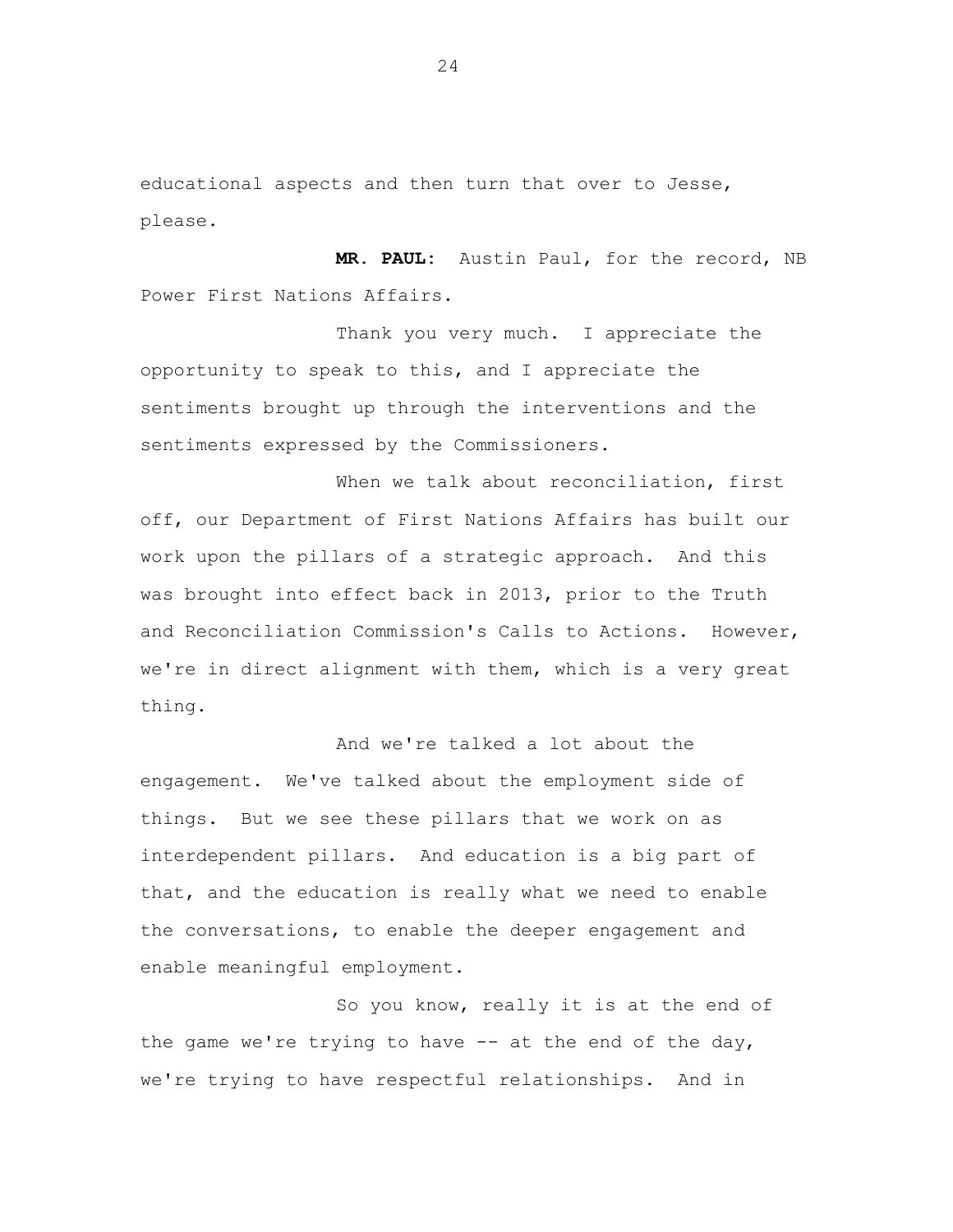order to get to respect, it is part of a continuum. It is through education that we gain understanding, and it is through understanding that we gain respect. And respect is the backdrop that we need to have to have these conversations around reconciliation.

So to that end, we have a very robust cultural orientation program at NB Power. And I came into the fray in 2015. And at that point in time, there was already a robust program developed. I analyzed that from my perspective as a land user. I should back up and say as a Wolastoqey individual, you know, I've spent my youth growing up around elders, around artisans, craftspeople, philosophers, gathering up that traditional knowledge. And I'm a student of history. I find history absolutely fascinating.

And in furthering your own knowledge - see, back when I grew up, education, that sort of education wasn't immediately at your fingertips. It was well -- it was dispersed. It was hard to kind of bring together.

And so through the learning, I found that you could only get back to 1604 when it came to writing. So I wanted a deeper learning than that, so I delved into the archaeological record, which takes us back nearly 14,000 years and undoubtedly will go back even further than that. And through those 14,000 years, climate has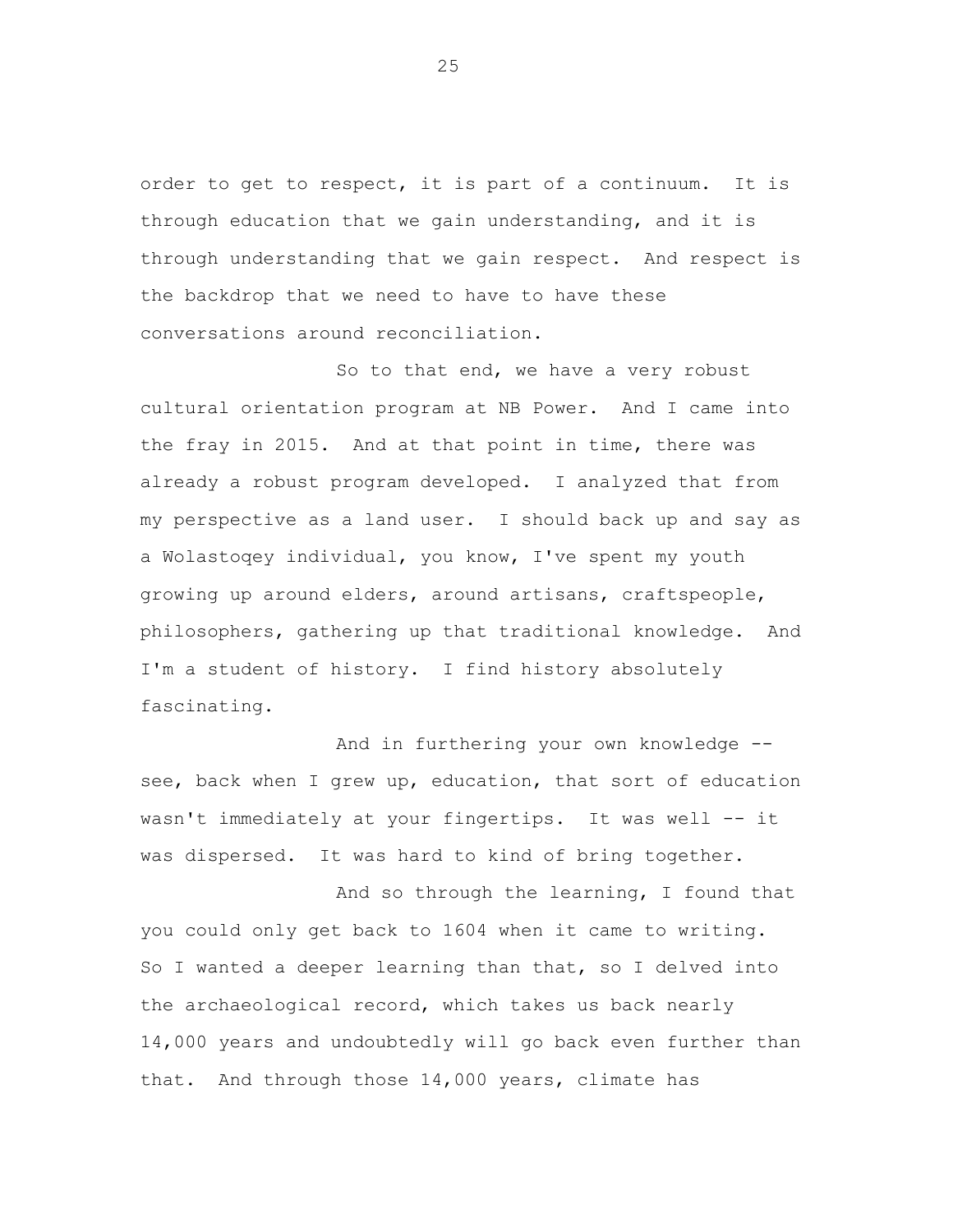fluctuated greatly. And what we see through the archaeological record is technology has adapted to meet those changing climatic events. So it's interesting. It provides a great depth of perspective.

And in looking at the orientations that we offered back in the day, I thought, you know, there's so much more meat we could add to the bones here. And so we started to take a deeper dive into the history of First Nations people, but also the pre-contact history. And that is very important to me because it shows a wider perspective of how First Nations peoples lived with the land -- not living off the land like we talk about now when we go out to the camp or whatever and we say we're going to go live off the land. We lived with the land. It is a harmonious, a symbiotic relationship. So we took a deep dive into that.

And since then, we've also created -- the uptake for our orientations within the company was tremendous. So we ended up making a computer-based training module. And this was very handy for us during the COVID-19 pandemic that limited in-person interaction. But we've since got back out into doing these facilitative sessions.

We're also working with the government of New Brunswick, the University of New Brunswick, and College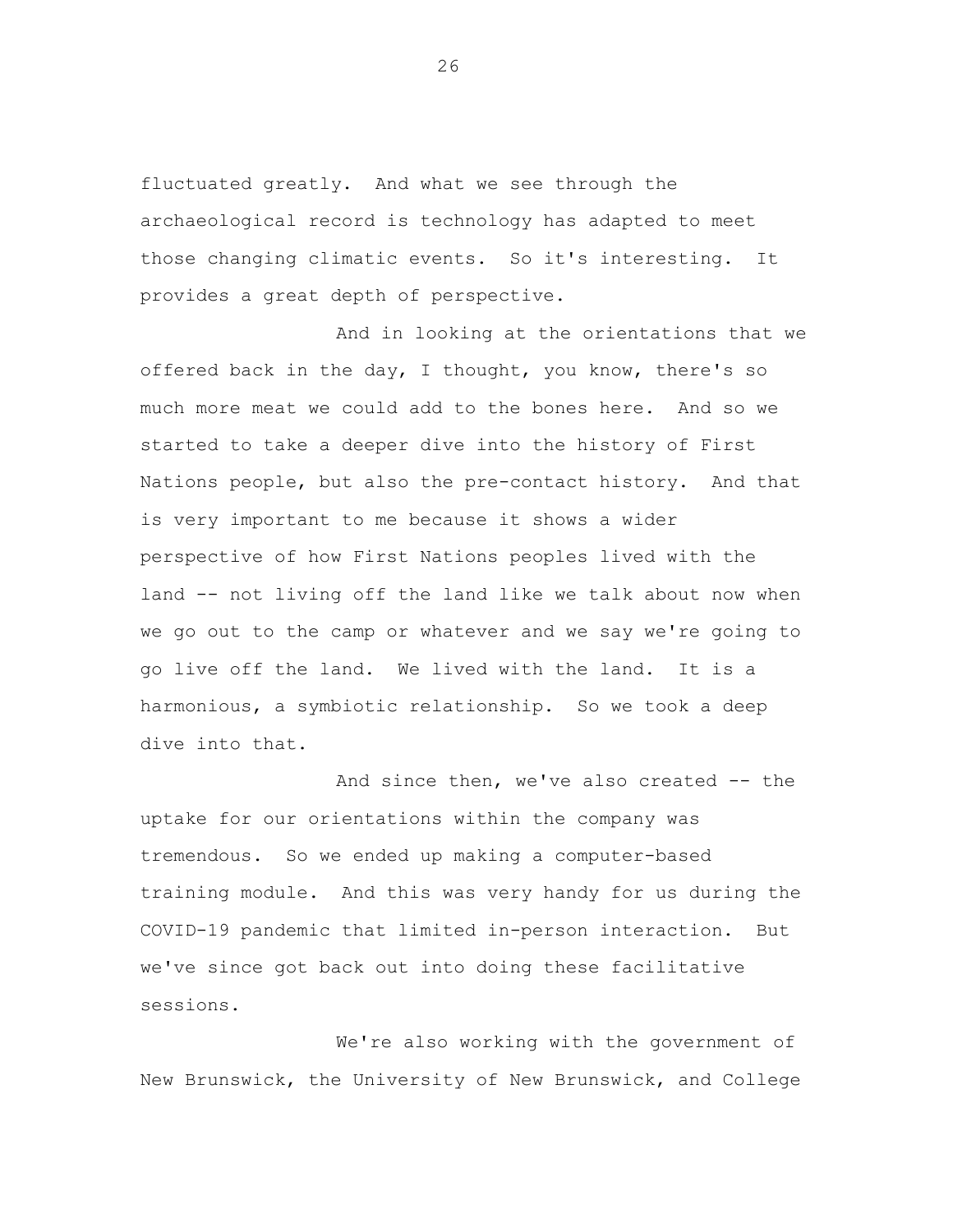of Extended Learning on a comprehensive six-module orientation program that takes a very deep dive into very important topics centred around Indigenous issues.

And we have supplementary presentations. Like I said, you know, you'll get to know, if you spend any amount of time with me, that my passion for history and archeology is more than that. It's a bit of an obsession. So I have presentations that I take deeper dives into these topics.

And our outreach doesn't just extend within the company. It goes outward, out into the province. And we go and talk with many educational institutes, interest groups. We heard from Mr. Boutin yesterday about some of the work that we've done in the community there.

And what's really impressive to me is when I came to work at Point Lepreau and started to teach them -- started to relay my teachings to them, how receptive they were to it. It really took off like wildfire. We've made quite an impact. And it was really interesting to see that the environmental sustainability that is really important to me is reflected there in various ways, and I was always happy to see the care that they took in the monarch butterfly program, and the juxtapositioning of having something like a power plant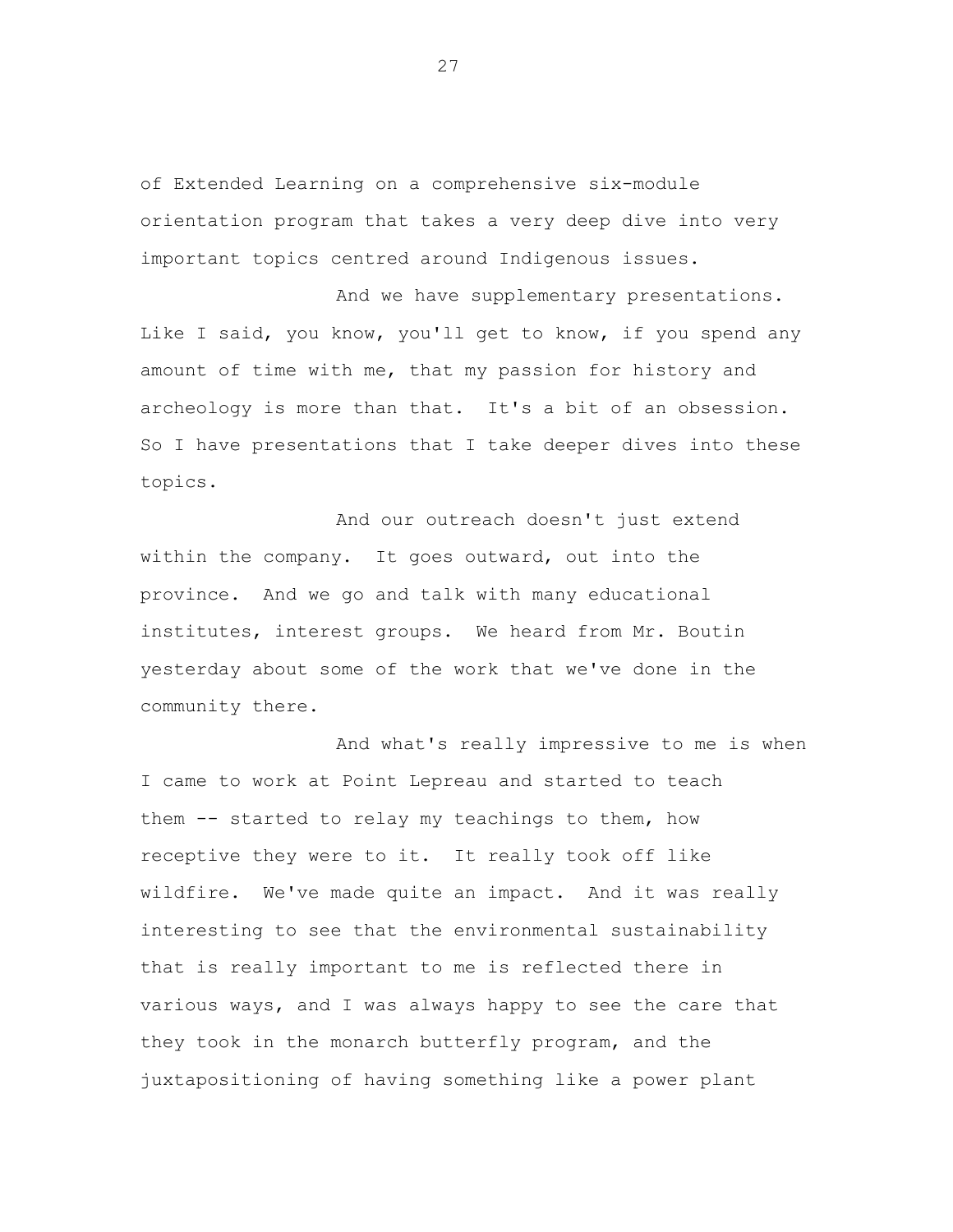there, and having these beautiful monarch butterfly sanctuaries right out in front of it, and a bird observation sanctuary down at the point. It is a juxtapositioning that's really fascinating to me.

And that is the importance of a lot of the work that we do. You know, everything that we do now requires what we call a two-eyed seeing approach. We need to factor in the Indigenous knowledge side of things and meld that in with the scientific knowledge. If we're going to make this work as an industry, we need to have both of those perspectives there.

So this is a journey. That's what we're trying to do. And we all try to make a difference, not just in our workplace but elsewhere. And like I said, I'm an avid land user. Years back, I did a whole bunch of training and white-water canoeing out on the Harricanaw River with Outward Bound. And one of their mottos is "Ignite, Invite, and Inspire." And I try to take that with me everywhere I go. We try to ignite the spark of curiosity within people, get them interested. And then you invite them into your safe space to learn, and then you inspire them to take that learning further and out into the community to go make a difference.

And so this is what we try to do every day. We're very committed to it, and we believe that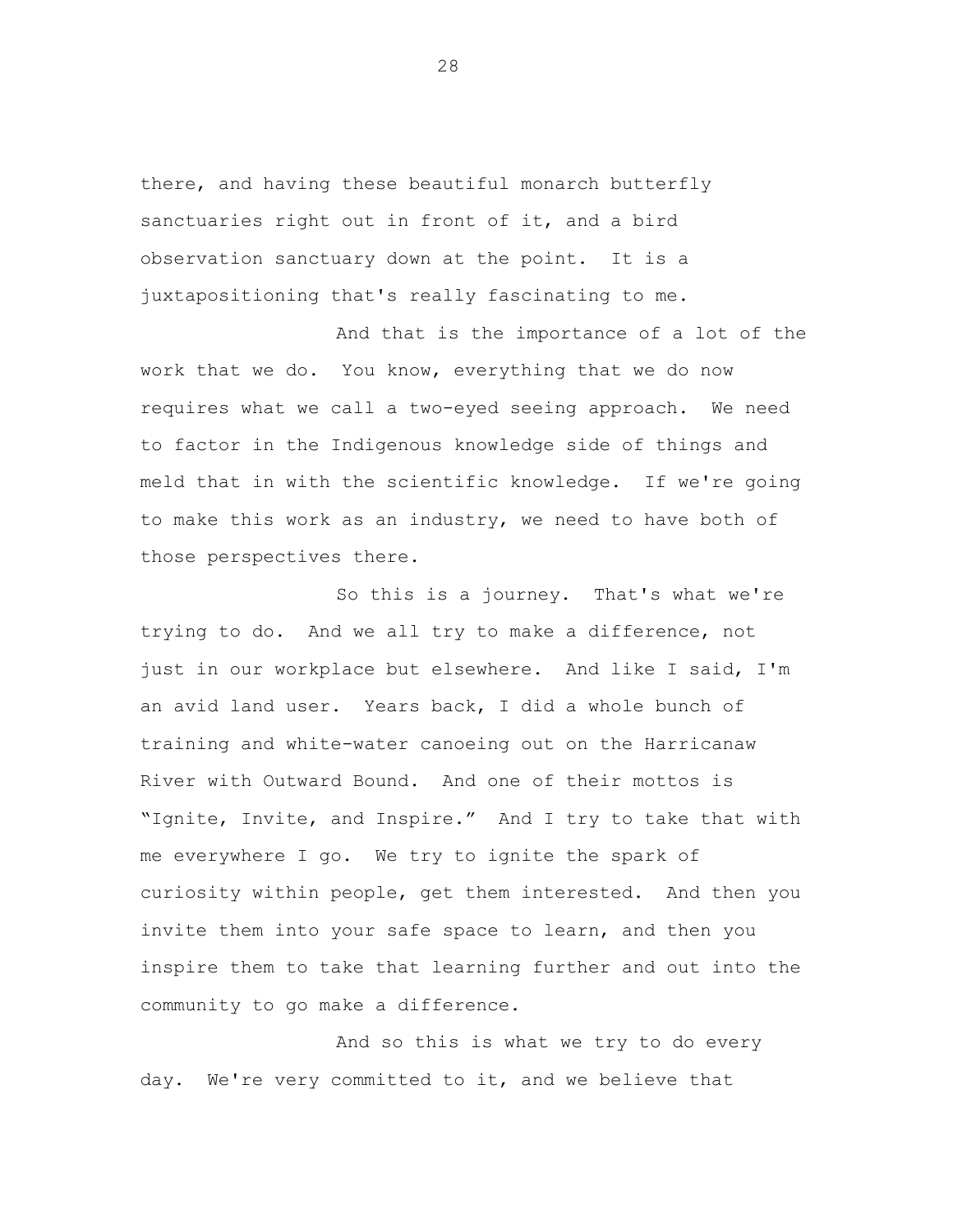providing that foundation to our staff enables those other pillars of engagement and employment to function far more effectively.

**MEMBER KAHGEE:** Thank you. That's very helpful. And you're correct that having that foundation and that understanding is a first place to start as we move forward.

In terms of the next part of the question I asked, how does that then translate into ensuring that Indigenous communities are part of shaping decisions around NB Power's operations, not only at this site, but I guess throughout the province.

**MR. NOUWENS:** Jason Nouwens, for the record.

For that aspect, we'll ask Jesse Perley to provide some additional comments.

**MR. PERLEY:** Good morning. For the record, Jesse Perley.

So as I said yesterday with our story, I want to continue that with our journey as well at NB Power, which was started in 2011 with a team of three, as I stated, just to reiterate. And our department structure was what got us underway.

In 2013, we reached an agreement with Eel River Bar First Nation with the decommissioning of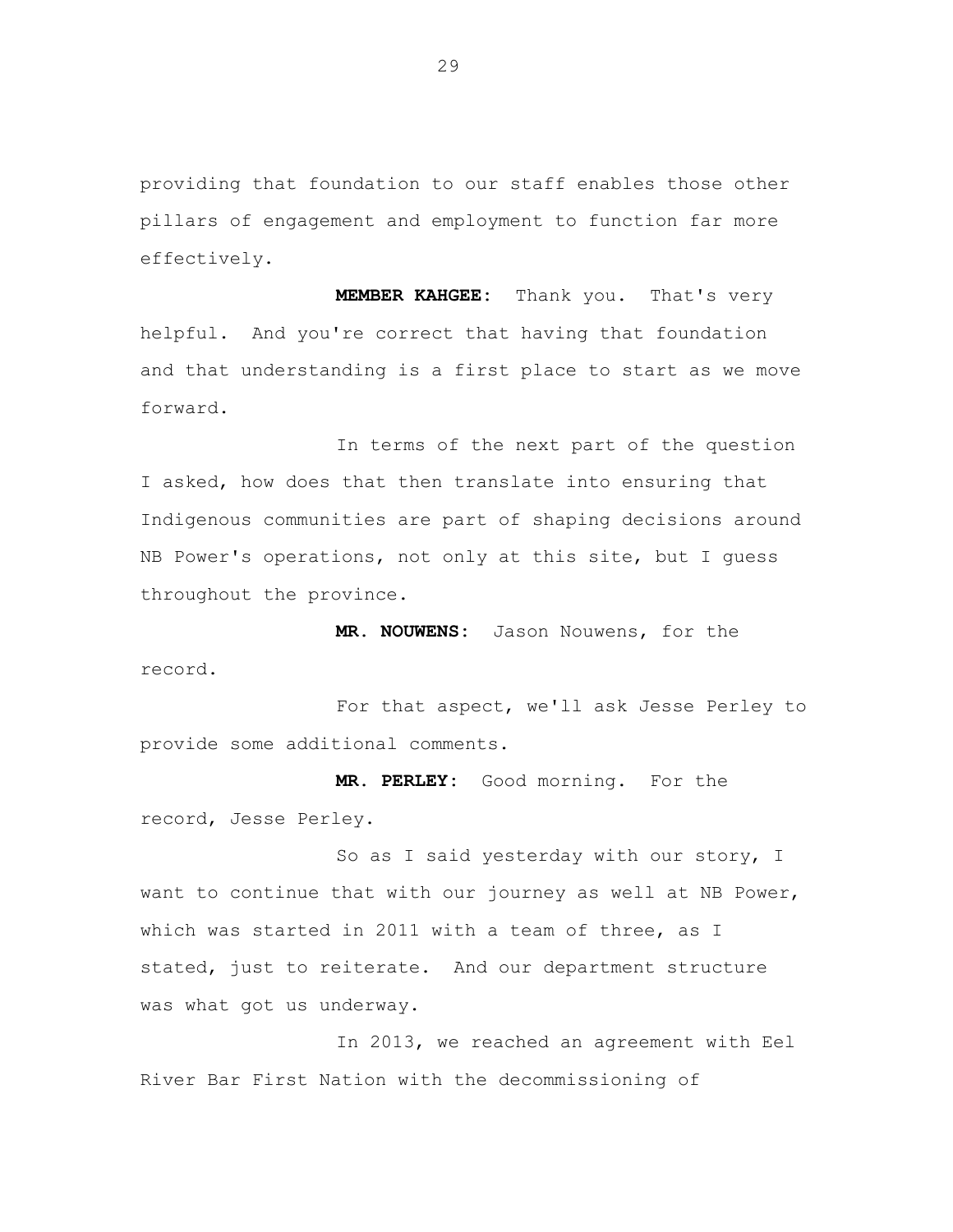Dalhousie. So that was one of our very first agreements that we had. I shared our strategic approach in 2013 as well in how Austin exemplified our three Es, as we call them, Engage, Educate, and Employ. These are three valuables that we have taken over a lot of conversations with our Indigenous leaders here in the province. And the biggest thing is, you know, they -- our bottom line was to help them get people out of their offices as well, which is a very important thing here at NB Power.

So going ahead, this really evolved to us taking on our first consultation and capacity funding agreement in 2017 with the Wolastoqey Nation. So we then went ahead and had some discussions with the Mi'kmaq. And the Mi'kmaq eventually signed one in 2018 with us as well. In 2021, December 2021, we have signed on the Peskotomuhkati. So with that, we since extended the Wolastoqey Nation one, which had a five-year expiration date to it just last month for a one-year extension so to continue to work with them as well.

But with all of this, it allows for us to bring them into the conversations. And we go that on a regular monthly basis and then as aggressively as a biweekly, if need be, on really hot topics that they bring forth to share with us. And not only that, but as to hear their story and to continue that journey.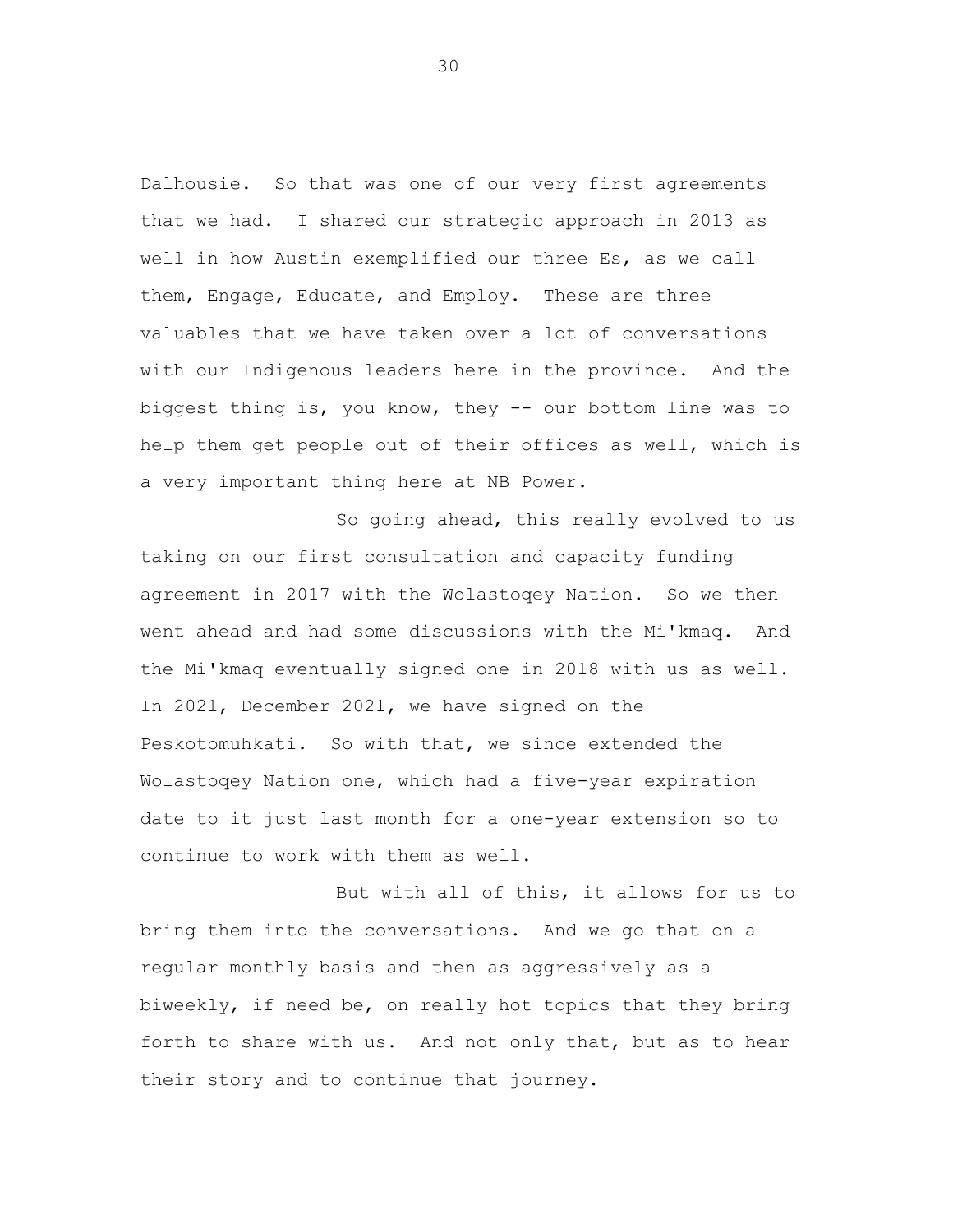We certainly -- you know, with that formation, we've been striving for the meaningful engagement, you know, that has been asked, you know, and for the consultation -- the consent of moving things along. And with those number of relationships, it really has us working towards, you know, a lot of things like these agreements, we worked with them and not for them, you know. So it exemplified a strong message there which evolves us to continuously move ahead with them.

And also along this journey as well, Mr. Kahgee, is we brought the chiefs to the table as well to hear -- to share our integrated resource plan first hand. So we had one of our executive directors that owned this integrated resource plan speak fulsomely with them. And it was a wholehearted conversation to hear, you know, that our leaders understand that, you know, we have that 25-year plan and we look at it every five years to make sure that, you know, it is aligning with everything here in New Brunswick, including the nations.

**MEMBER KAHGEE:** Thank you for that. CNSC staff, do you have any comment or follow-up?

**DR. VIKTOROV:** Alex Viktorov, for the record.

And before I pass the mic to Adam Levine,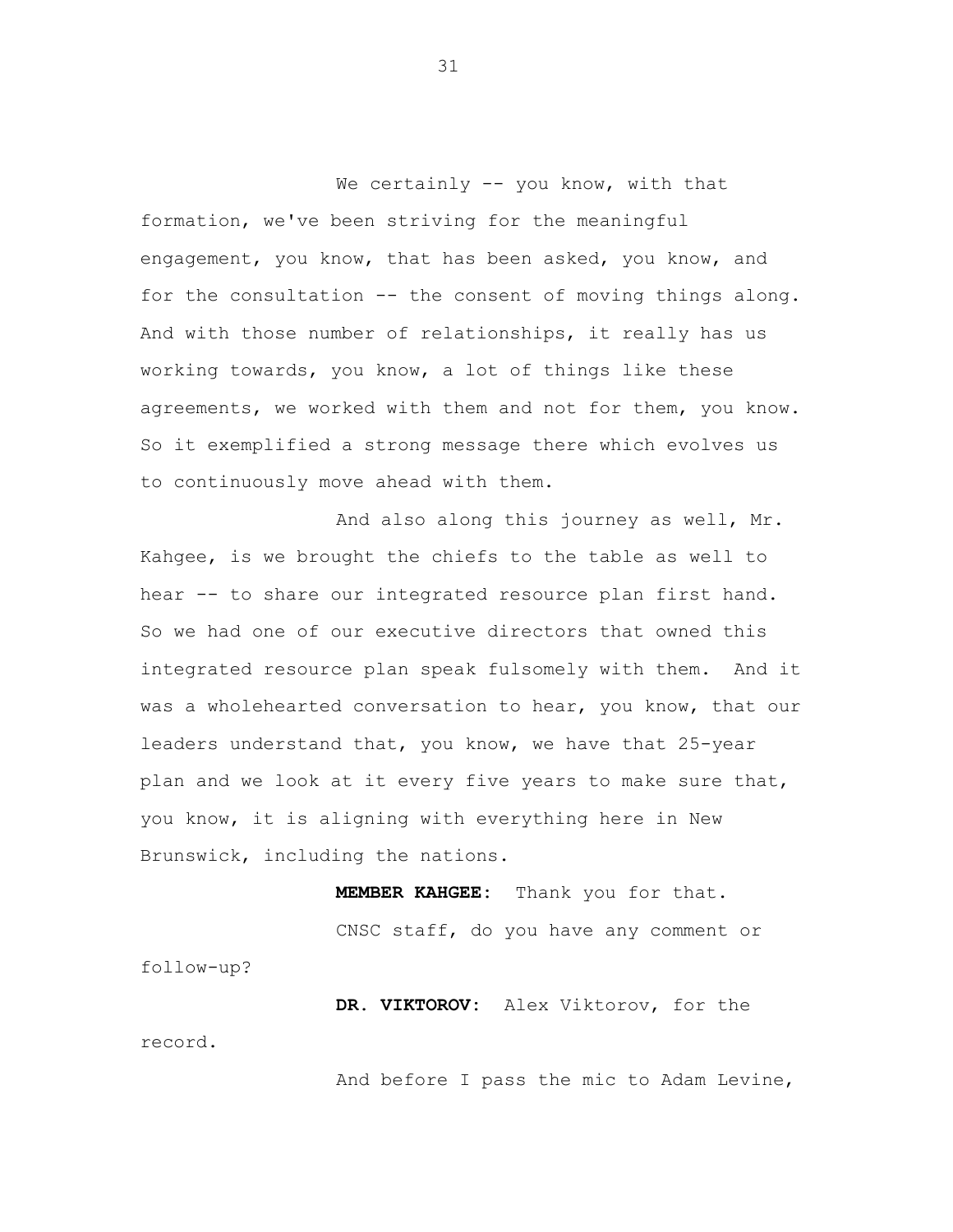I would like to add for myself that our interaction with Indigenous communities is also evolving. And we have maintained a relationship and dialogue for a long time, but now we strive to actually learn and reflect what we learn in our activities. That's something I think is an indication of how dialogue can enrich and help us in execution of regulatory activities.

But I'll ask Adam to elaborate on the subject.

**MR. LEVINE:** Good morning, everyone. Sorry I'm speaking to you virtually today, but thank you very much for the question and this important dialogue.

So similar to NB Power and I'd say most government departments and agencies and industry, we've all been on a journey for the last number of decades to first understand and fully appreciate the history in this country and come to terms with that and then look how we can do better moving forward.

And the CNSC, we've been on that journey for well over a decade now. And every year as we come before the Commission and the work we're doing out there across the country, we're always improving upon the work we're doing and where we're at on the journey right now is really at the beginning of that phase of how do we incorporate Indigenous voices directly into our work,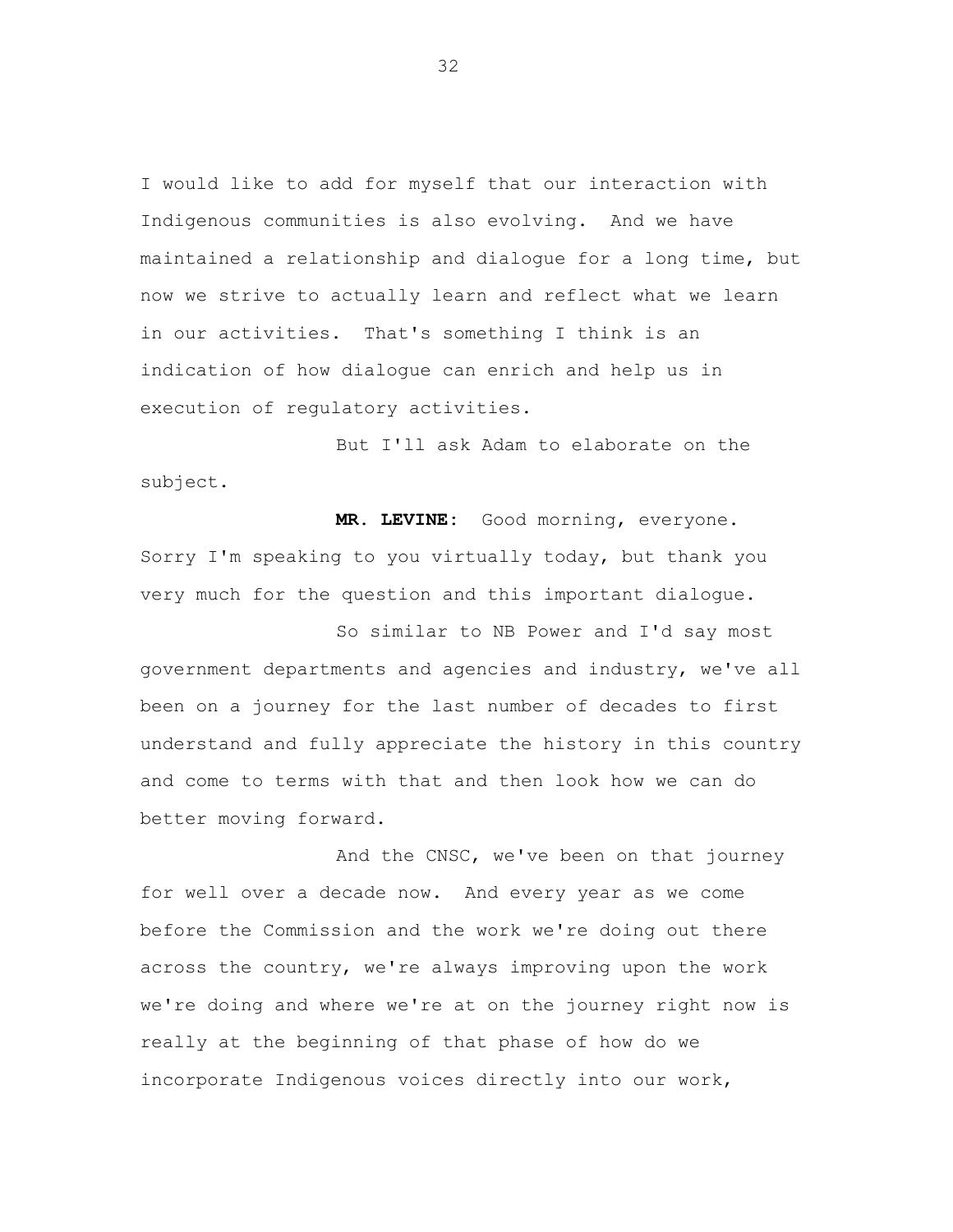ensuring their knowledge, perspectives, values, and cultures are put forward to the Commission and to the public in an inclusive, respectful way that's done collaboratively.

So it's no longer us, just the staff, to do our own assessments, and then having communities provide comments and feedback in public comment periods, but it's actually working together and actually inputting their thoughts and their beliefs and values and knowledge directly into the work we're doing. And we feel that is really improving the work that we're doing and advancing our path to reconciliation.

And so we have a number of great examples of that and how we're ensuring that CNSC staff are collaborating, are learning, are becoming more aware of the history and our important role in ensuring that communities are involved and setting the standard for industry as well.

And we're very lucky that NB Power and many of the industry partners are doing a great job, but we need to ensure they are doing that. And we do have a number of mechanisms to ensure they are doing their best to advance reconciliation and meaningful engagement.

And so a number of our team members I can also add in, in terms of some of the direct work we're doing at NB Power in terms of our oversight at Point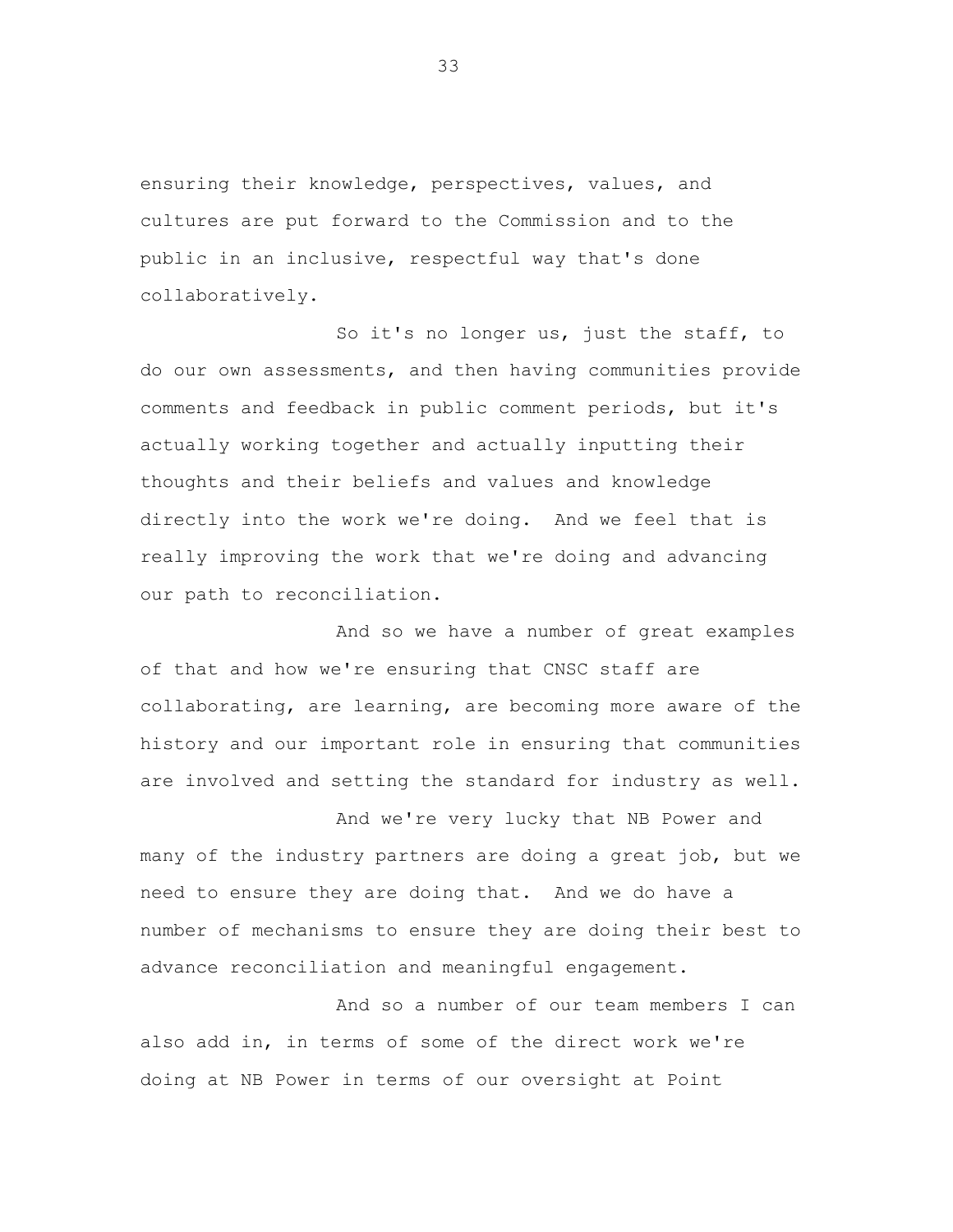Lepreau and the team there. So I just want to pass over to Heather Davis to provide some of her perspectives on some of the awareness training and work on engagement that we've been doing. Thank you.

**MS. DAVIS:** Good morning. Thank you, Adam.

For the record, my name is Heather Davis.

In terms of CNSC staff, the power reactor regulation directorate, we have routine workshops which have included information sharing and presentations on Indigenous consultation, and engagement awareness. We also have training through the Canada School of Public Service which staff are encouraged to participate in. We've also taken some training in awareness through private vendors.

In terms of the Point Lepreau division, we were very lucky to be able to participate in an Indigenous archeological presentation about the area of New Brunswick.

In addition to this, due to COVID-19, site staff are also able to participate in sampling as part of the independent environmental monitoring program. Due to travel restrictions, we were asked to do some of the CNSC independent samples.

And as part of that, in June of 2021, we were able to do some of these collections with First Nations environmental monitors that work for NB Power --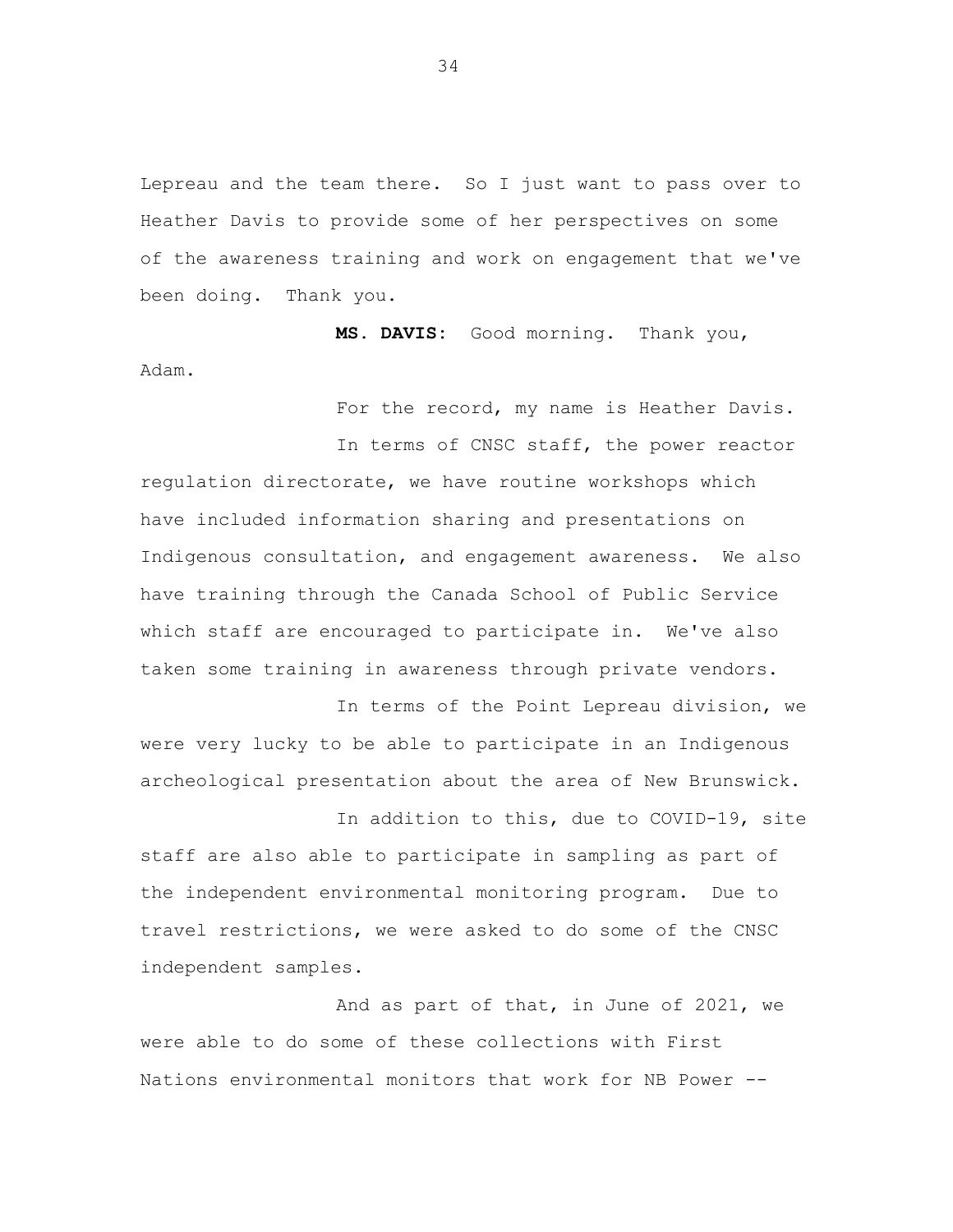that with work NB Power. And these First Nations environmental monitors helped determine the items of significance that we should collect and also helped with the collection. And this included showing us how to do the harvesting, explaining what the item is used for, why it was so significant. And we also got to learn about some of the areas around New Brunswick. And for us, the site inspectors, this was a very valuable learning experience.

And in doing so, you know, these conversations and the knowledge-sharing that occurs in the engagement meetings twice a year or more we like to meet with the various representative bodies for the First Nations and we learn a lot of information. A lot of information is shared with us.

And that information is carried with us as we do our inspections. And it's in the back of your head when you're out doing your inspections and doing your work. And as you do your inspection, you may ask an extra question or think of an extra item to look at based on the knowledge that has been shared by the Indigenous nations. And it just gives us a different perspective and something to keep with us as we do our work of how important it is what we do and how we do it. Thank you.

> **MEMBER KAHGEE:** Thank you for that. Those are my questions, Madam Velshi.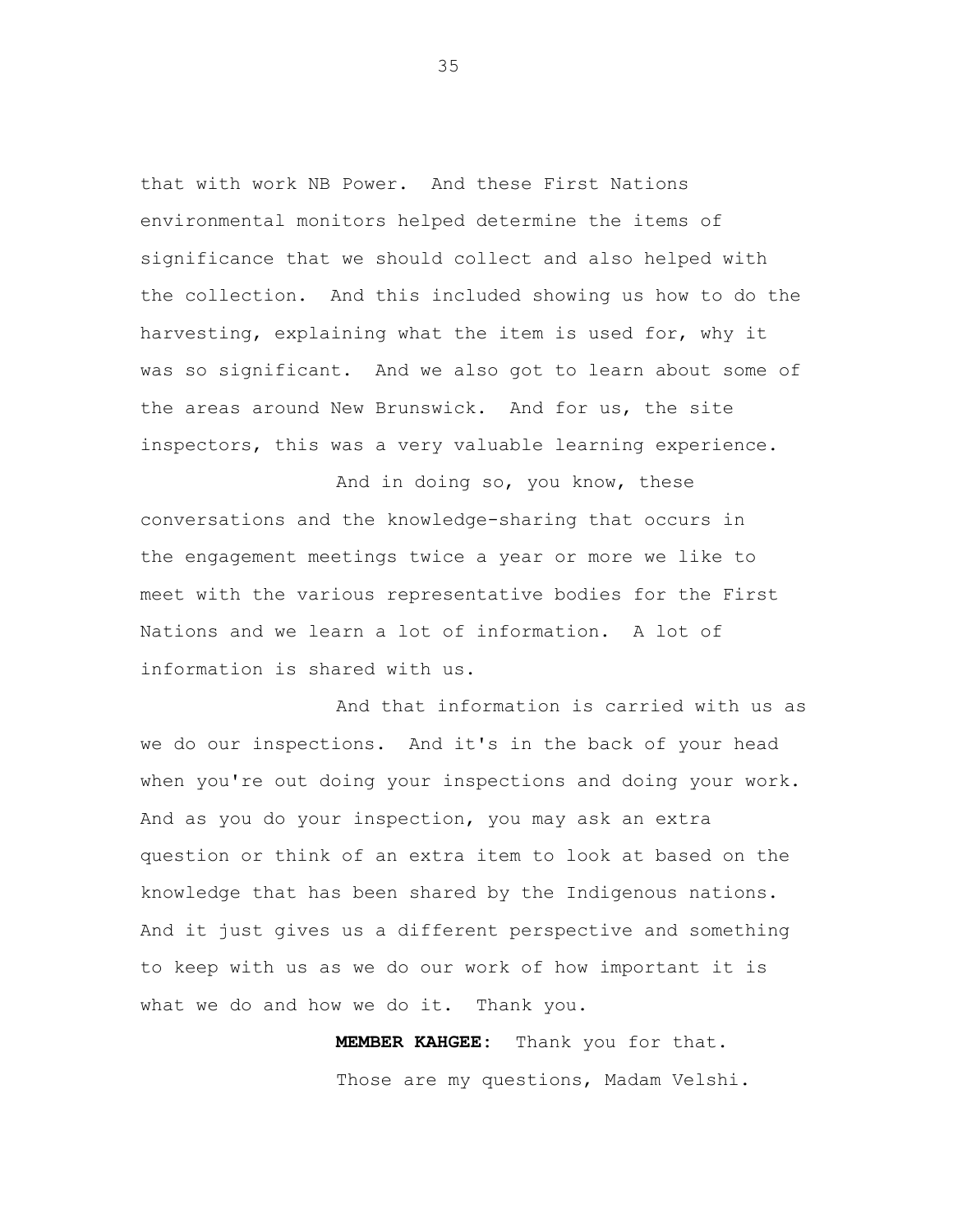## **THE PRESIDENT:** Thank you.

Dr. Berube?

**MEMBER BERUBE:** Well, thank you,

Dr. O'Donnell, for your report. I thought it was quite interesting, actually, and engaging. So I know it's a lot of work to pull something together like that, so I want to thank you on behalf of the Commission.

The question I have for you -- and I want to take this back to a broader -- you're a trained sociologist; is that correct? Yeah, okay. So I want to pull this back to a broader macro sociological standpoint. You're recommending a five-year licence, whereas the ask here is for much, much, much more and the recommendation is for much, much more than that.

From a sociological -- and I mean broad spectrum -- do you have any rationale to support your reasoning for a five-year licence? Could you offer us that thinking?

**MS. O'DONNELL:** Susan O'Donnell, for the record.

Thank you very much for that question. I've been here for the three days. And one of the issues that keeps coming up is public trust. And I think from a sociological perspective, that's a very important element, and it's a very important concept. How do you build trust?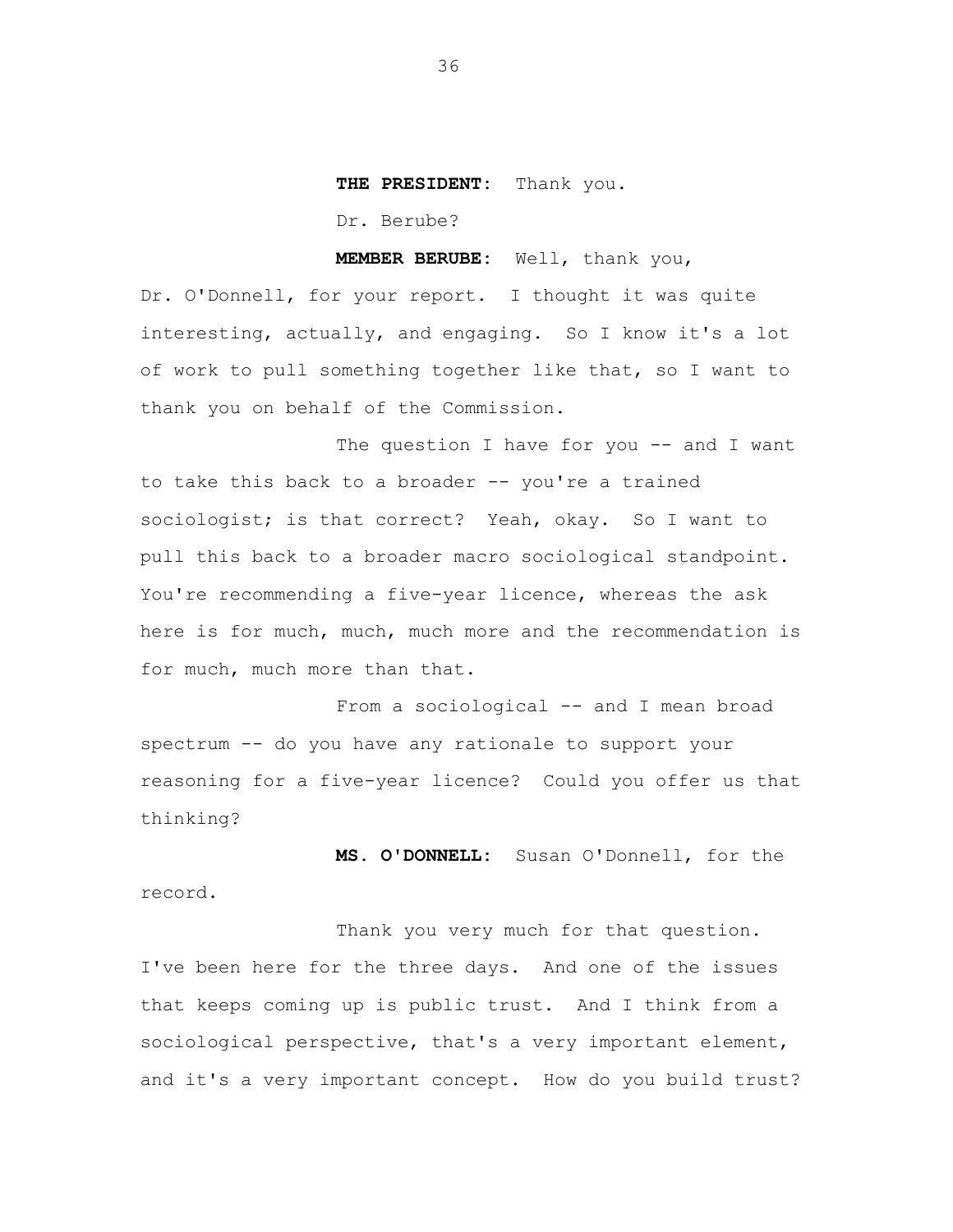And one of the things -- and I noted that President Velshi mentioned this yesterday -- that builds trust is the opportunity to engage in public forums like this, where you have the media, where people feel free to bring forward their concerns. And so eliminating the possibility of having these on a regular basis does not build trust. It actually builds the opposite. It builds the perception that either the CNSC or NB Power has something to hide.

Unfortunately, I think that's just going to increase if there's a longer period of extension on the licence.

So, I would say from a sociological point of view, to build public trust you would want to go for as short a licence period as possible. Thank you.

**MEMBER BERUBE:** Thank you for your feedback. That's all I have to ask.

**THE PRESIDENT:** Thank you.

I will turn it over to you, Ms. O'Donnell, for your comments and your closing remarks, please.

**MS. O'DONNELL:** Okay, thank you.

I just want to comment first on the climate change discussion, which was very illuminating, and I would like to thank everyone who participated in that.

I just want to note that just last week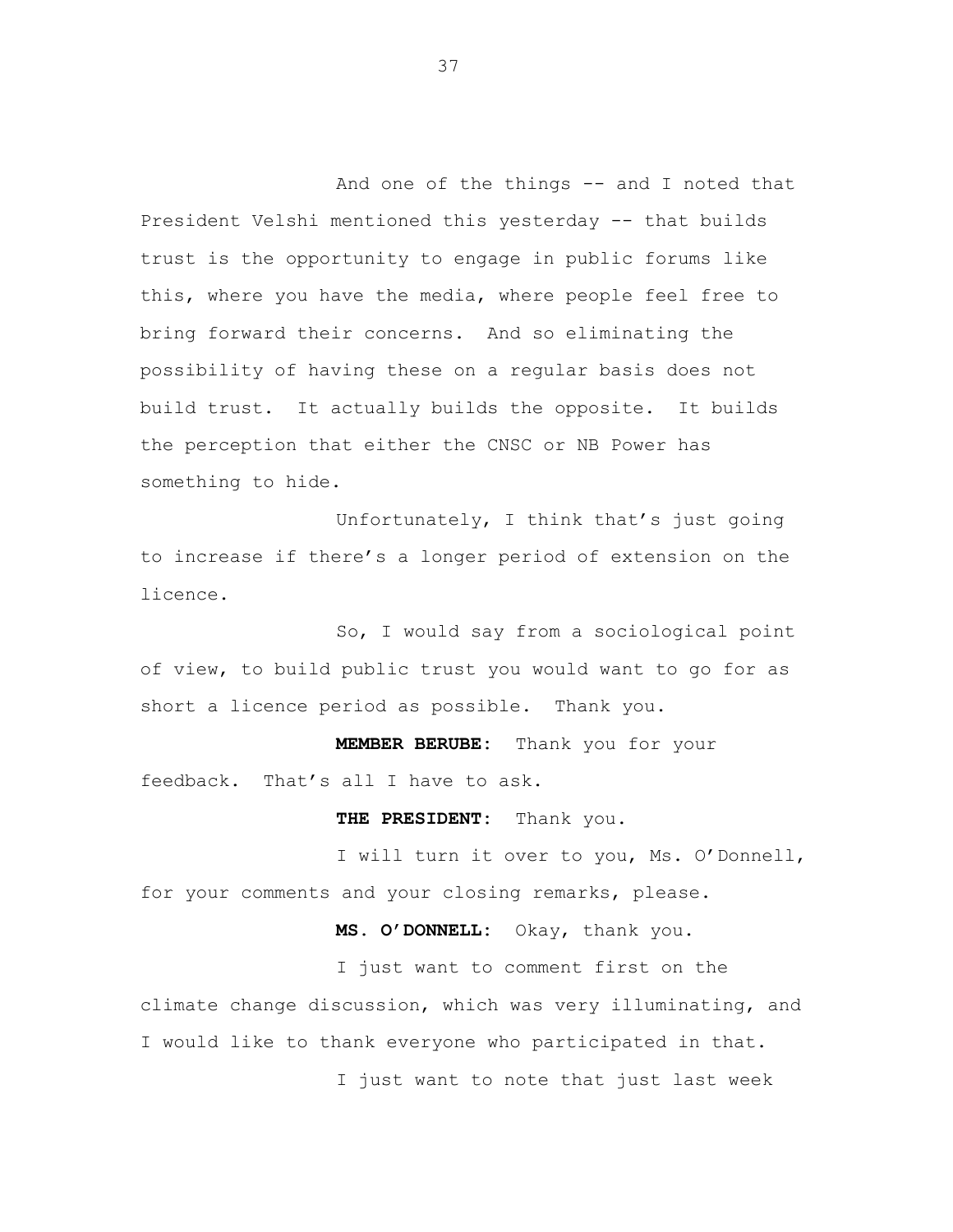the CNSC put out a tender for a comprehensive study of climate change on nuclear plants in Canada, and the tender document flags temperature, humidity, precipitation, wind, waves and tides as potential contributors to concrete degradation. And the tender study notes that when climate(sic) dioxide meets the calcium hydroxide in cement paste, they make a damage-prone combination, and that the long-term cumulative effect of these processes can reduce the service life of concrete structures and impair safety.

I just have a recommendation based on that; that when the CNSC study results are published, to build trust with the public NB Power should address all the climate-related concerns identified in the CNSC report for its Lepreau Plant and publish its own report.

I think that would really help to build trust.

Okay, I'm going to just go to my closing remarks.

First of all, I just want to thank the attention you displayed to the public intervenors, especially the Indigenous intervenors. This is my first CNSC hearing, and frankly I wasn't expecting it. So, thank you very much.

I want to recommend that you read two documents, not part of the record, but to add to your no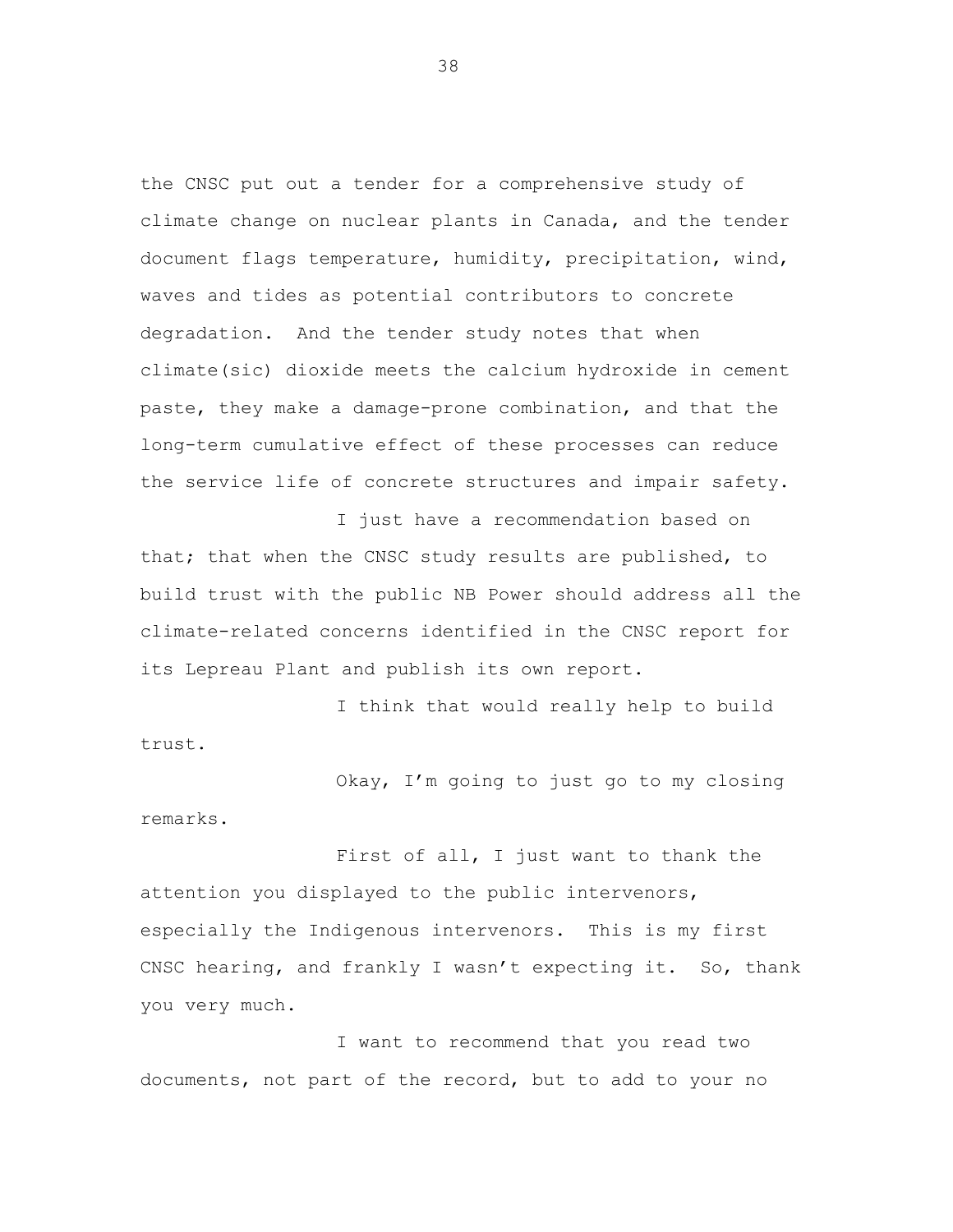doubt long general reading list. With your permission, I will send the references to Louise and ask her to distribute them to you.

The first is a chapter in a new book published in April, called "Corporate Rules: the Real World of Business Regulation in Canada: How Government Regulators are Failing the Public Interest".

The chapter I'm recommending is by Theresa McClenaghan, Executive Director and Counsel of the Canadian Environmental Law Association, about how the CNSC is failing the public interest.

I think of most interest, it explains why many people working on this file have lost trust in the CNSC.

So, I think that would really help understand what the issues are here.

The second is a document published in March, called "An Alternative Policy for Canada on Radioactive Waste Management and Decommissioning", which was prepared and supported by a broad coalition of civil society groups across the country.

There is a section in there on the Regulator, which outlines the duties and responsibilities that civil society would like to see the Regulator, which is you, the duties that you have related -- we would like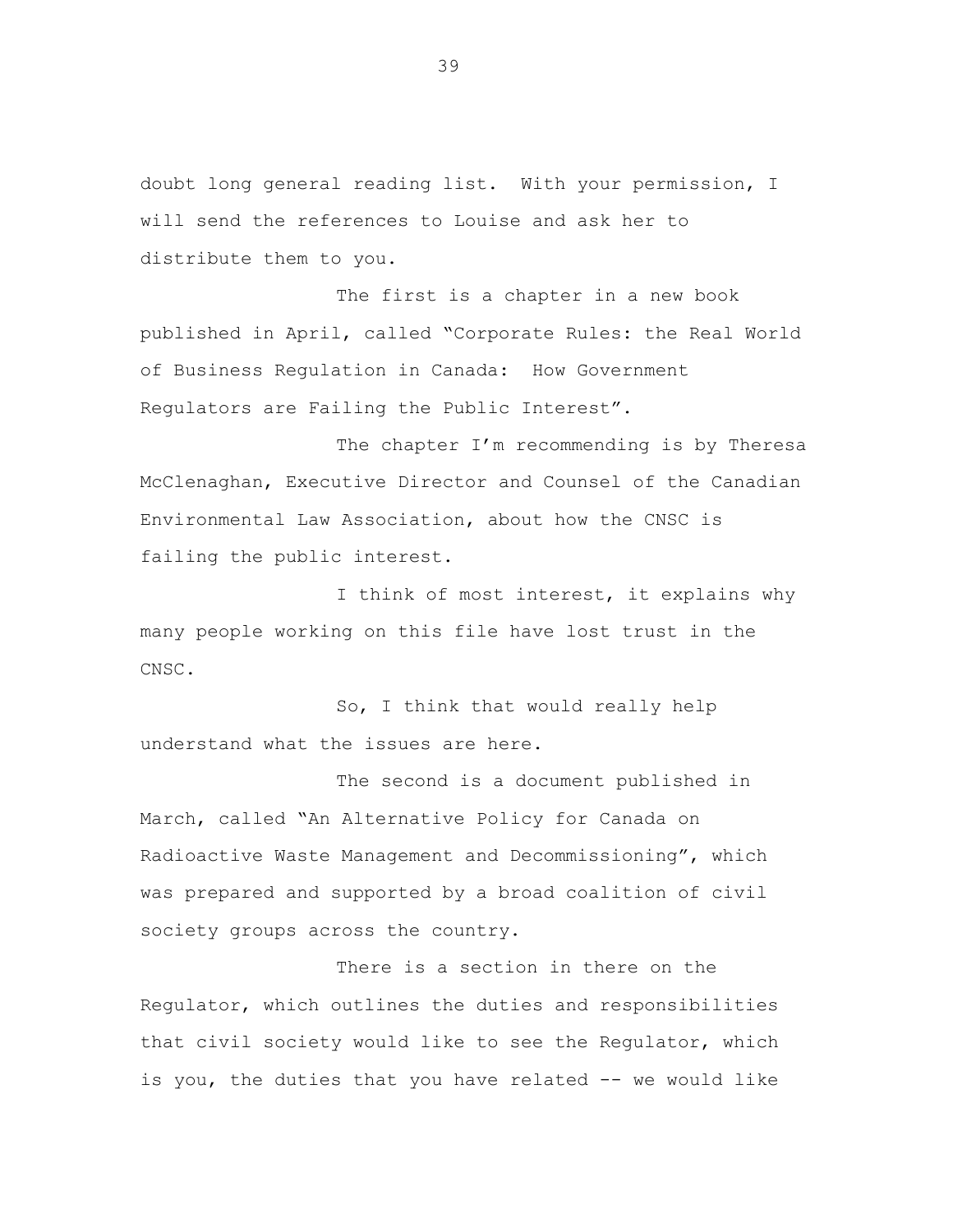to see what you have related to radioactive waste management.

So, thank you for your time and I truly wish you good heart and mind in your deliberations. Thank you.

**THE PRESIDENT:** Thank you very much, Ms. O'Donnell. And thank you for the recommendations as well. We will move to our next presentation, which is by the International Brotherhood of Electrical Workers, the IBEW, Local 37, as outlined in CMD 22-H2.209. Mr. Claude Richard, you are here to make the presentation, and I understand there are a couple of people also available via Zoom.

Mr. Richard, over to you, please.

**CMD 22-H2.209**

**Oral presentation by the International Brotherhood of Electrical Workers (IBEW), Local 37**

**MR. RICHARD:** Thank you and good morning, President Velshi and Members of the Commission.

My name is Claude Richard. I'm the Business Manager of Local 37 of the International Brotherhood of Electrical Workers. I'm thankful that I can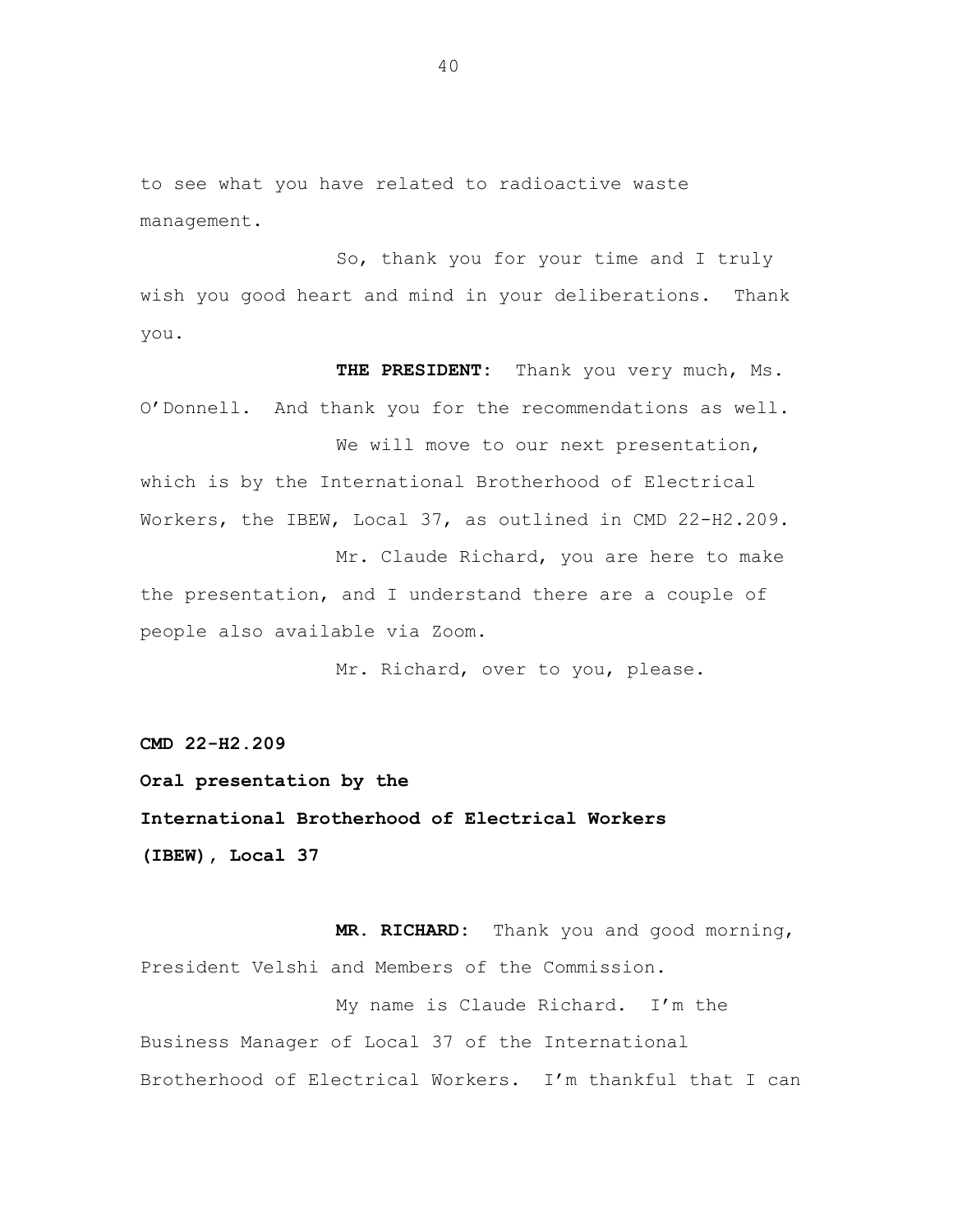participate virtually in this process this morning.

Attending in person at the hearing in Saint John is Mike Goddard, a member of my staff. Mr. Goddard worked at Point Lepreau for many years and has served on the Joint Health and Safety Committee and Chair of the Point Lepreau IBEW Unit.

We are here today because we conditionally support NB Power's application for a lengthy renewal of its operating licence for the Point Lepreau Generating Station.

Permit me to provide you with a little background on why I have come forward to comment on operations at Lepreau and the licence renewal.

IBEW is the largest union of electrical workers in the world, with over 700,000 members. Recognized as one of the most progressive unions today, the safety of our members and the public remain our number one priority.

Our international union has extensive experience representing workers in North America's nuclear industry. Approximately 15,000 IBEW members are directly employed to operate, maintain and provide support at 69 operating nuclear reactors in the United States and in Canada.

In addition, 70,000 IBEW members are regularly involved as temporary contractors or specialty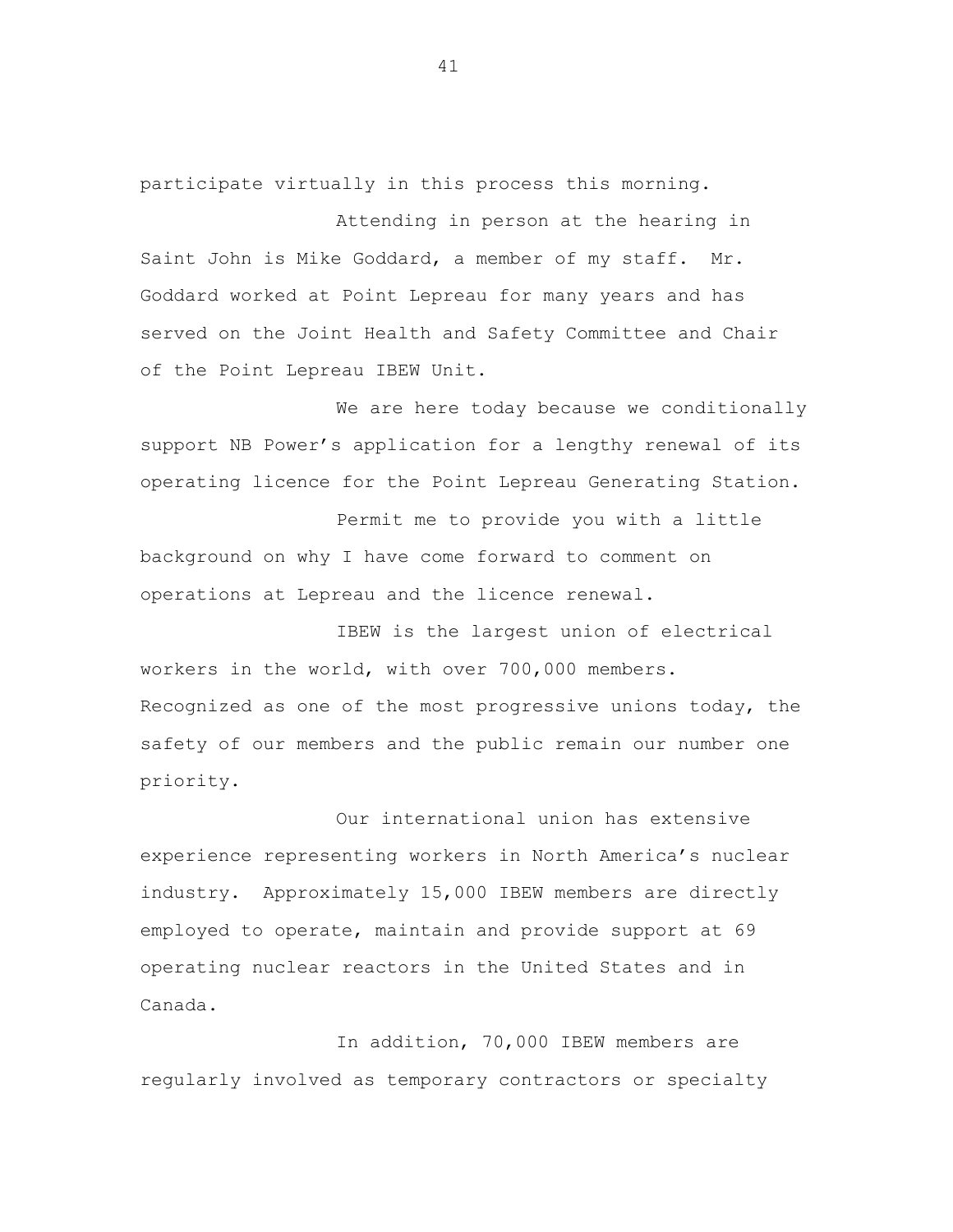crews to provide service and maintenance to the North American fleet of reactors.

The IBEW has staff devoted to nuclear matters and each year hosts a nuclear conference so that IBEW members in the nuclear industry can share operating experience and best practices.

In New Brunswick, IBEW Local 37 represents 93 percent of NB Power's 2,700 employees, and they are engaged in all aspects of the utility's operation. IBEW has been representing members at the Point Lepreau Nuclear Generating Station since the plant began operating in 1983.

complex, requiring significant skillsets. Our members working at the Point Lepreau Generating Station are highly skilled and experienced and have a significant impact on ensuring safe and effective operation of the station.

In addition, NB Power consistently places the safety of the public and their employees first. The company has invested in a high level of education and training for their employees to ensure that the plant operates safely and reliably. Many of them live with their families in the community near the station, which demonstrates their confidence in the safety of the facility.

Our support for the licence renewal is

Work in the nuclear industry is extremely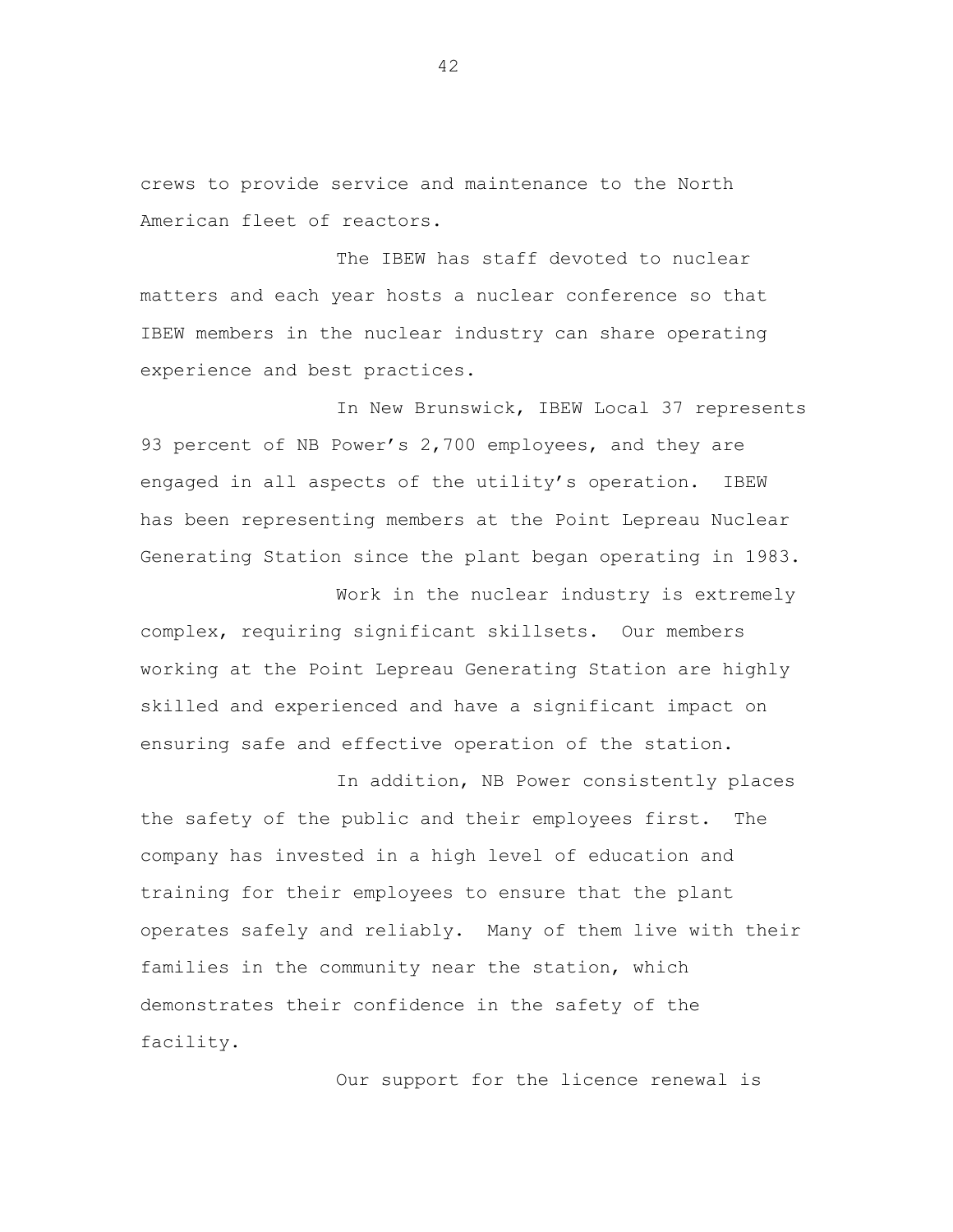based on the following: the CNSC staff conclusion that NB Power is qualified to carry out the activities authorized by the licence; the CNSC staff conclusion that NB Power has adequate provisions for protection of the environment, the health and safety of persons and the maintenance of national security and measures required to implement international obligations to which Canada has agreed; the CNSC staff recommendations for the Commission to accept CNSC staff conclusions and recommendations presented, exercises authority under the NSCA to renew the licence to authorize NB Power to continue to operate the Point Lepreau Nuclear Generating Station.

We believe that the plant has a strong focus on equipment reliability which ensures the long-term operation of the station.

The Point Lepreau Nuclear Generating Station consistently meets or exceeds the CNSC's licence conditions and all safety requirements.

The Point Lepreau Nuclear Generating Station was recognized in 2019 for improved performance by the World Association of Nuclear Operators. Its current rating is consistent with strong performance stations throughout the nuclear industry.

NB Power has dedicated considerable time, effort and resources into understanding the nuclear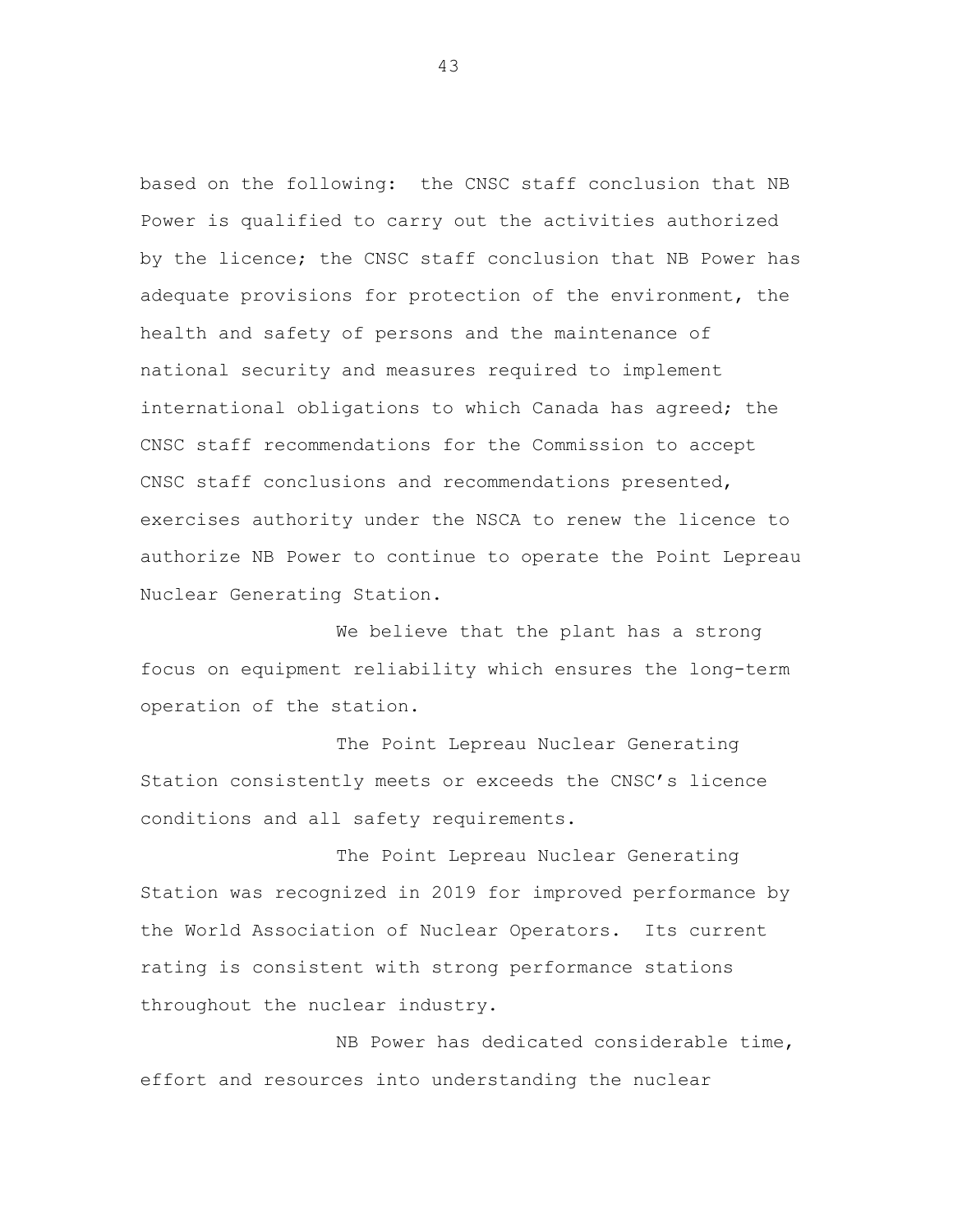industry and have implemented a number of programs to ensure employees and the public that the plant operates safely. These programs include enhanced standby generation, continued work on severe accident management guidelines and improvements to the fire protection program; also, feedback and work experience of IBEW members who participate in the operations and maintenance of the facility on a day-to-day basis.

Our members have the required skills to operate and maintain the station, and they work constantly to improve their education and training.

Nuclear energy is a practical, low carbon and economic baseload source of electricity that does not pollute the air, nor produce carbon dioxide. And the positive working relationship that we have forged with NB Power over the past four decades.

I would like to share Local 37's observation of how some key initiatives and cooperative efforts have been put into action to protect and support the health and safety of workers and surrounding communities, and how assurances are made to the public that the Point Lepreau Generating Station is reliable and operating safely.

Local 37 developed and implemented a peer-delivered training program back in 2017 for all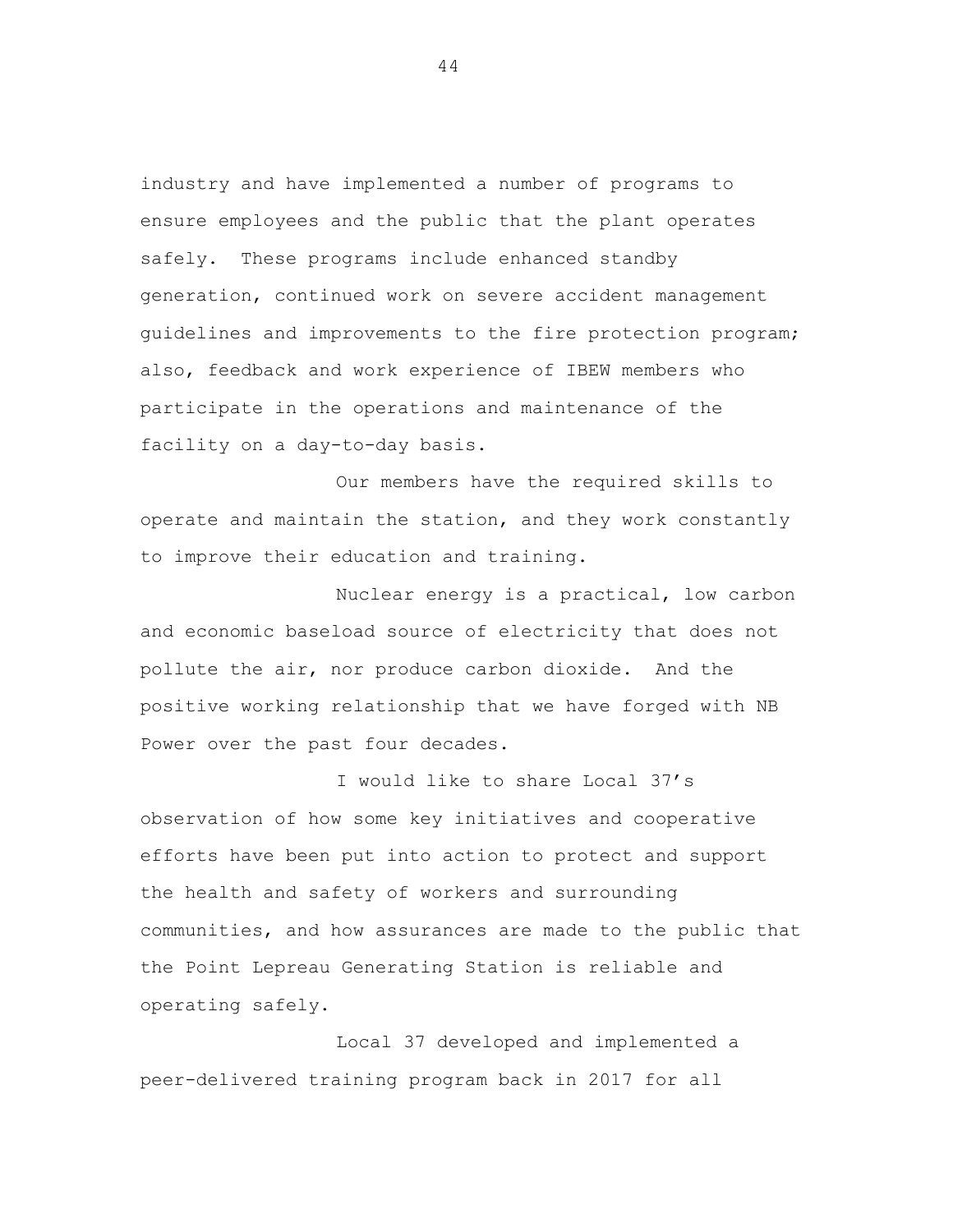members, the IBEW Code of Excellence Program. The Code of Excellence Program is committed to work hard with integrity, that sets our members apart at the workplace. At its core are five shared values that we describe with the acronym SPARQ: safety, professionalism, accountability, relationship and quality.

We engage our members in multiple focus groups and they describe the shared values as follows.

Safety: we are committed to have the safe as possible workplace.

Professionalism: we take pride in our work.

Accountability: we are accountable to one another to support each other's success at work.

Relationships: we are committed to building positive working relationships, because they are key to support a respectable workplace.

Quality: we are committed to bring our best to work every day in order to deliver the highest quality work possible.

NB Power fully supports the Code of Excellence Program and has indicated in our Collective Agreement where they have agreed to allow time during working hours to deliver the Code of Excellence training to all unionized employees.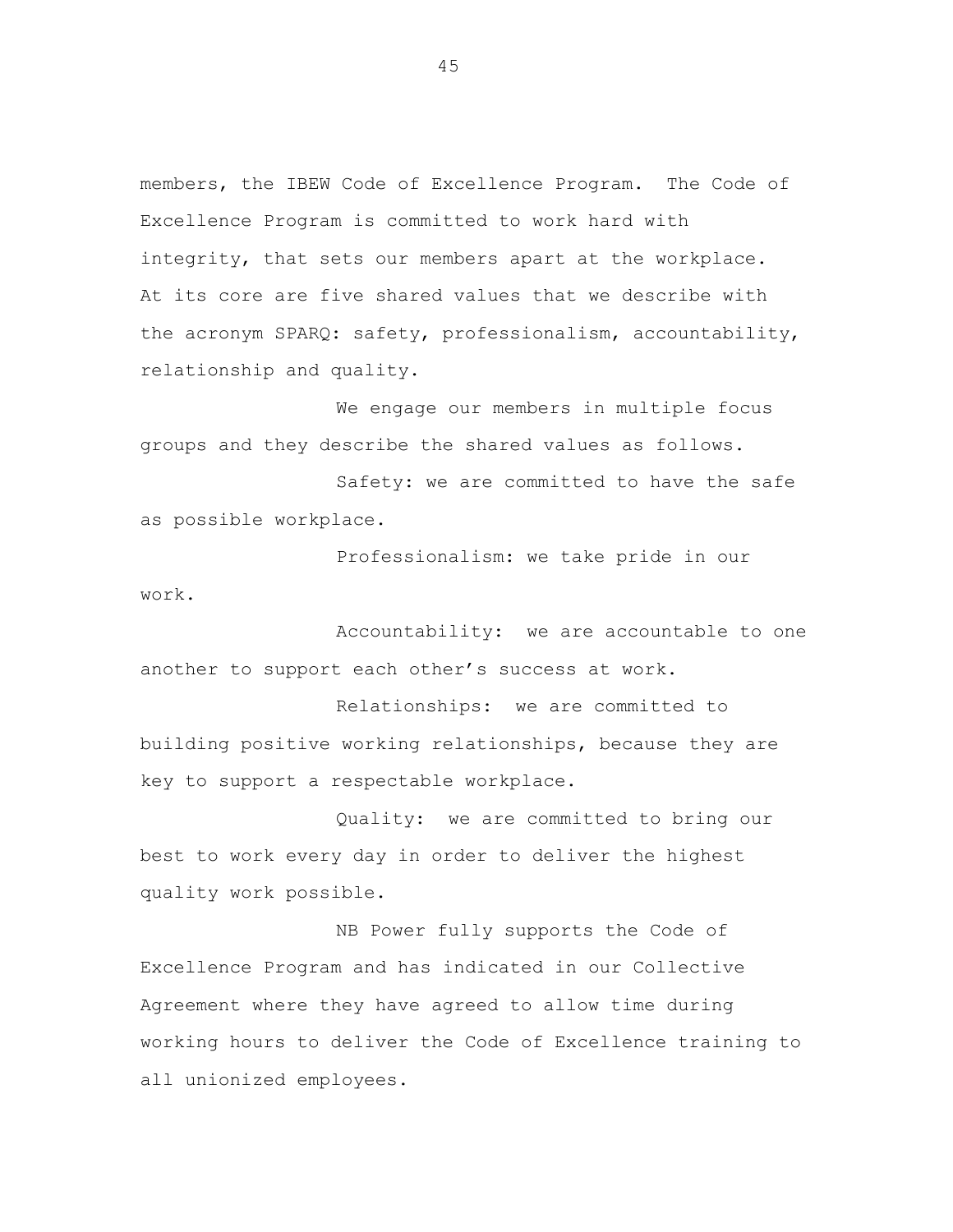Another initiative is our shared commitment to safety.

Local 37's long history of working with NB Power has led to a strong, positive working relationship where we share a commitment to safety.

In 2013 the leadership of both IBEW and NB Power formally renewed our shared commitment to safety by developing the shared safety commitment document. In 2021, as part of a regular review process, the document was updated by an IBEW-NB Power committee that worked together to look for opportunities, to help focus on being proactive and preventive. Following are the six key responsibilities of the revised shared document.

We will always plan safety into our work. We will always follow the rules. We will always be a leader in safety. We will always report so we can all get better. And we will always have courage to speak up. We will always say no to unsafe work.

We are very proud that efforts with NB Power continue to support the safe operation on the station and the health and safety of employees, the public and the environment.

As well, many of our NB Power workplaces, including the station, have achieved significant milestones of operations without incurring a lost-time injury. Its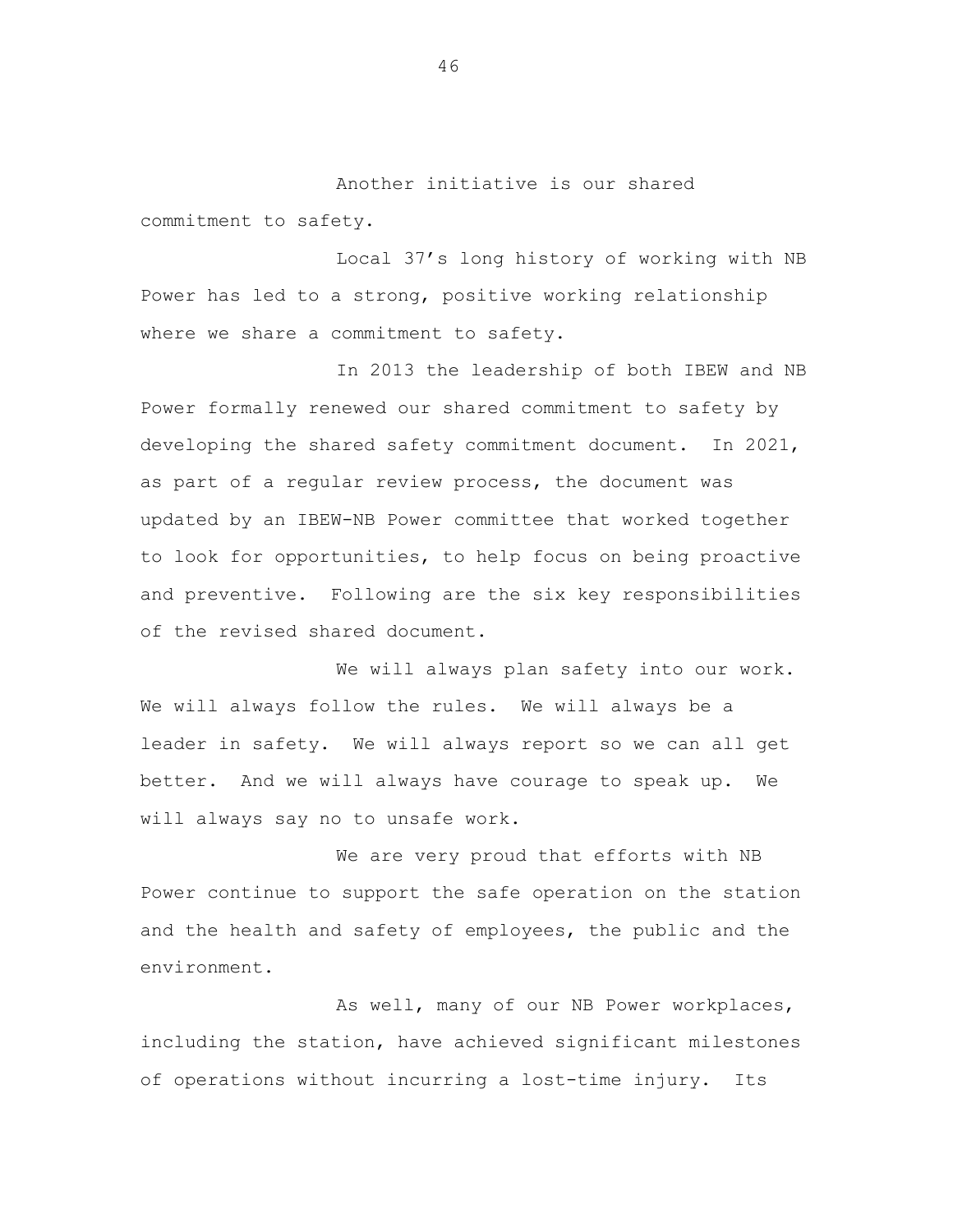decades long safety record clearly demonstrates that the station continues to operate at the highest level of safety and environmental protection.

I'm very pleased that in addition to conventional safety, radiological safety is incorporated into all areas of planning and is repeatedly emphasized during plan of the day, workgroup meetings and pre-job briefings.

There is a high level of radiation protection training provided to contractors and station staff, with many trained to advanced levels.

Radiation doses remain well below regulatory limits.

Protection assistants and protection companions work with supervisors, contractors and employees to ensure safety practices are followed. Our on-site Emergency Response Team and nuclear preparedness is part of the culture at the Point Lepreau Nuclear Generating Station. It includes conducting preventive activities and practise drills on a regular basis.

The ERT, or Emergency Response Team, is comprised of IBEW members who are involved in the continuance training program to maintain and enhance their ability to respond to emergencies. In addition, emergency response preparedness and response plans are tested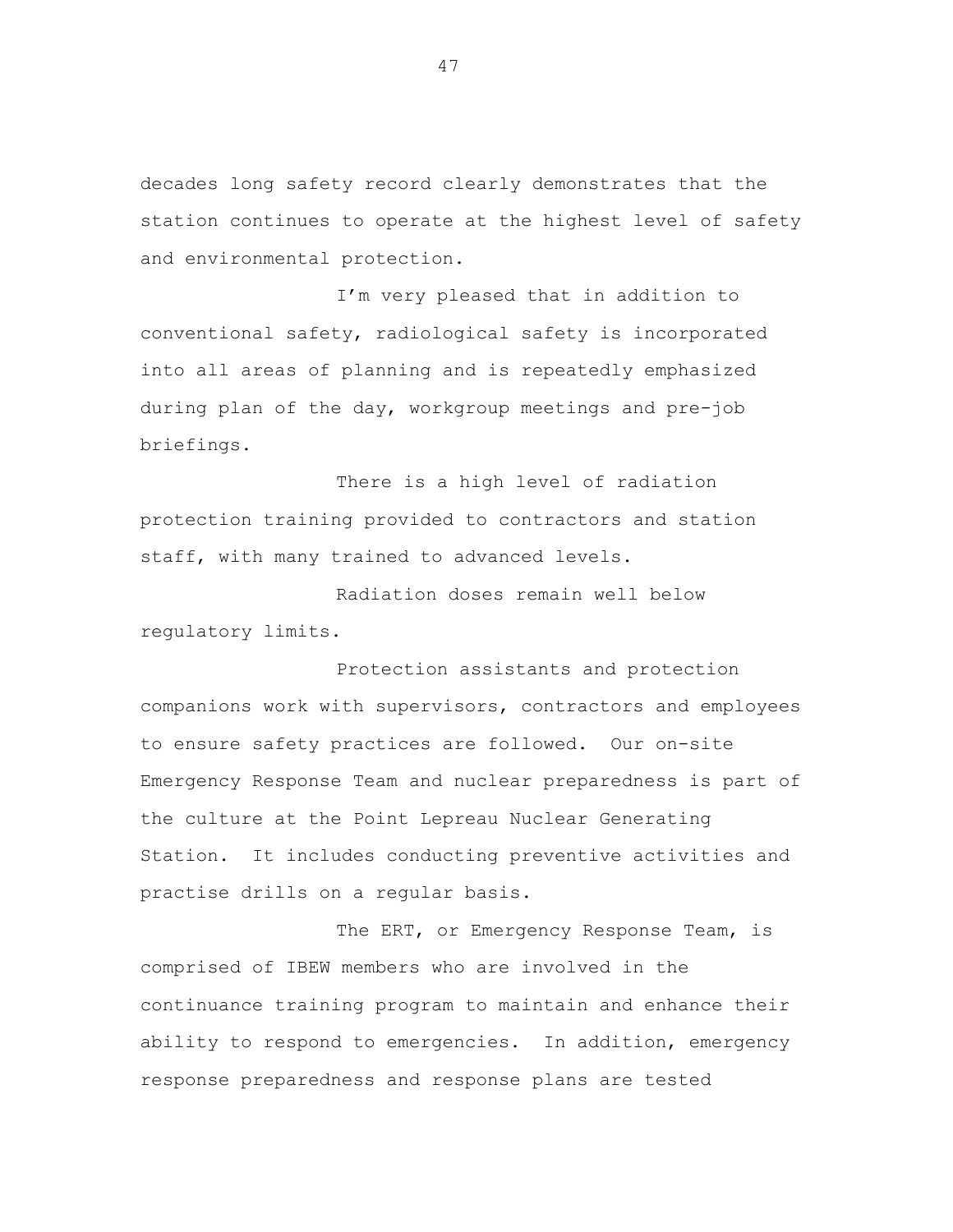regularly, including fullscale multi-jurisdiction exercises.

The most recent exercise was held in October 2021. This two-day event, with over 1,000 participants, tested the preparedness of the Point Lepreau Nuclear Generating Station. This successful exercise demonstrated the ability to respond to a highly unlikely nuclear emergency.

Our Joint Health and Safety Committee and Labour Management Committee has many IBEW members participating in monthly meetings on-site. These committees have been very effective in ensure that any issues, whether related to health, safety or otherwise, are identified and handled quickly and effectively.

IBEW Local 37 and NB Power have also been holding monthly corporate safety meetings for over 25 years. These meetings are primarily focused on addressing issues and ways to improve safety culture.

In addition, the leadership teams of both IBEW and NB Power meet quarterly to bring up labour and safety issues.

Looking outside of the worksite, many members working at the Point Lepreau Nuclear Generating Station support a variety of NB Power activities that engage communities, the public and Aboriginal rights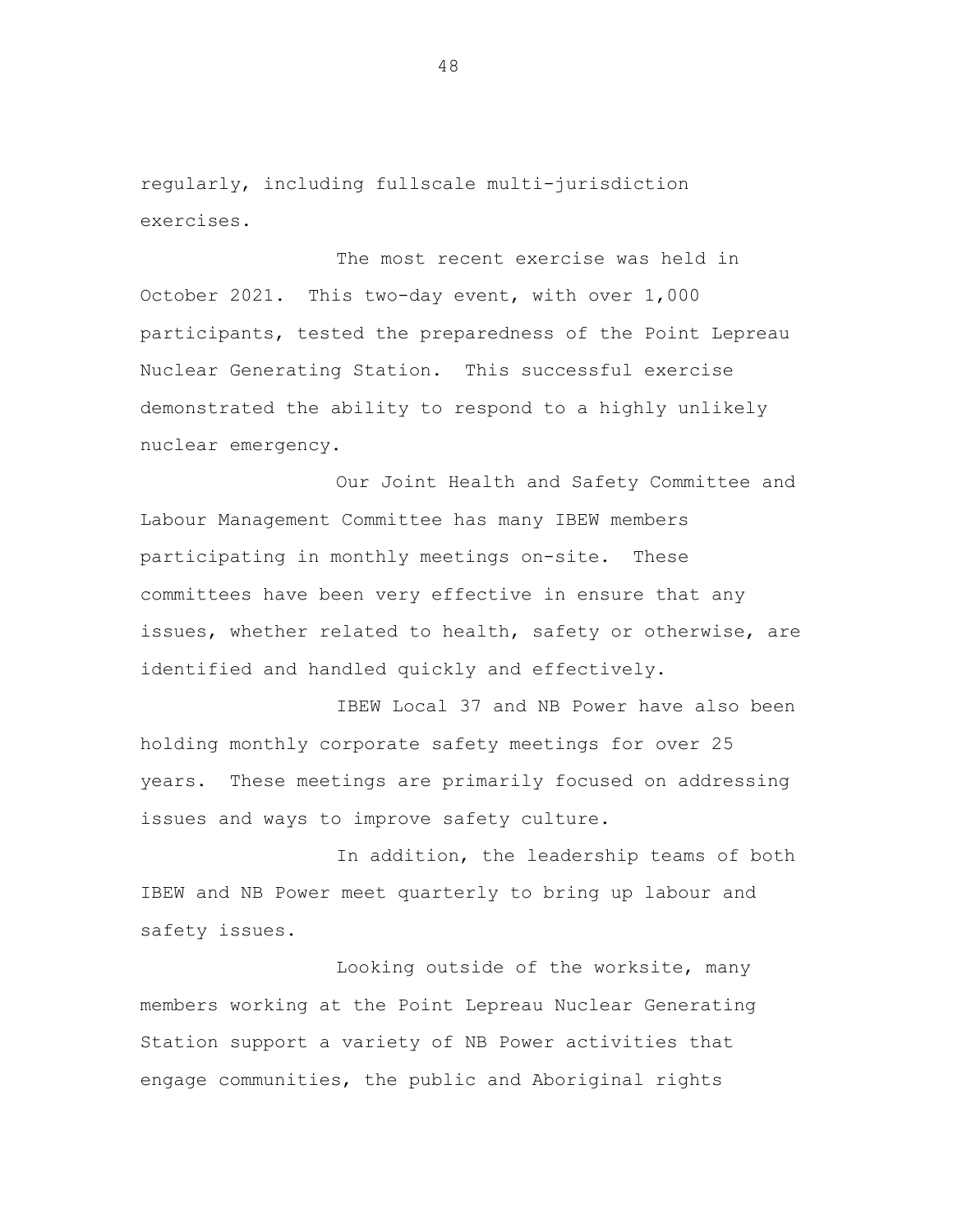holders. The activities help improve lives, protect the environment, celebrate culture and encourage education and build healthy communities in the area adjacent to the station.

**THE PRESIDENT:** Mr. Richard, can I ask you to wrap it up? You are already way above your ten-minute limit. And we have all read your written submission.

**MR. RICHARD:** Thank you.

I will go right to the conclusion in our final notes here.

IBEW 37 believes that NB Power has established and continues to promote a positive health and safety culture, and we are pleased to be a part of that culture. Our members are always able to provide input for enhanced safety measures that ensure continued improvements of the safe operation of the Point Lepreau Nuclear Generating Station.

It is our opinion that the station will continue to operate in a safe manner that is in full compliance with NB Power's Nuclear Power Reactor Operating Licence and with great care for the environment and surrounding communities.

NB Power consistently places safety of the public and their employees first. They have invested in a high level of training for their employees to ensure that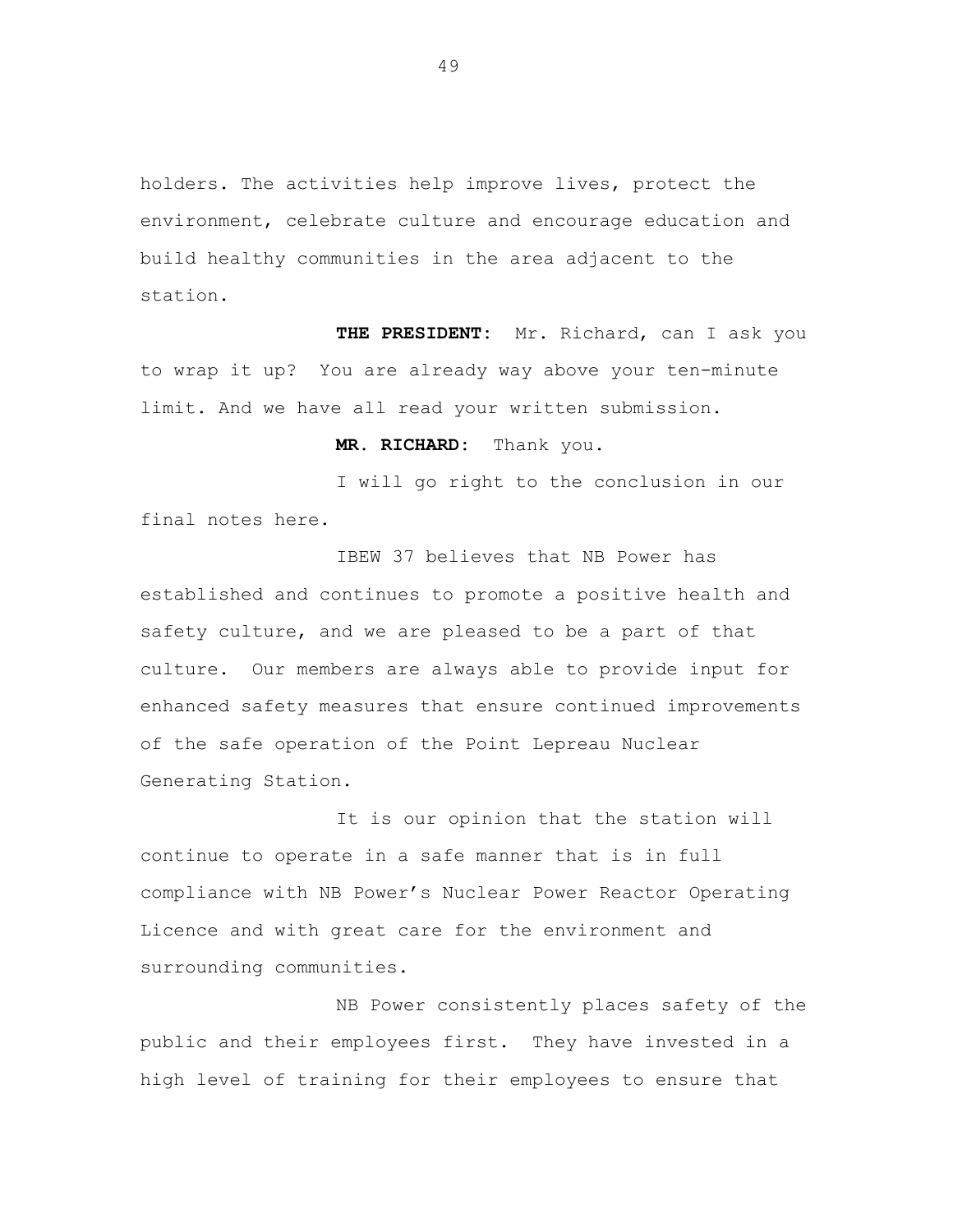the station operates safely and reliably.

In conclusion, Local 37 has no concern from a safety, technical or equipment standpoint for a lengthy renewal period. And although we support NB Power's application for the renewal of its licence for the station, we do wish to share our concern that the length requested would not allow for the regular opportunity for our members to engage in a formal process to provide comments to the CNSC.

We recognize that the Union currently has regular meetings with NB Power. However, we would like to maintain the formal opportunity to interact with the CNSC since we cannot predict the future.

Therefore, our support for a lengthy renewal period is conditional on having the assurances in place that there will be provisions to allow for a three-party review and consultation process with the Union, the licensee and the CNSC, and that it would occur on a regular basis.

President Velshi and Members of the Commission, thank you for this opportunity today to present our submission and to address any concerns you may have.

**THE PRESIDENT:** Thank you very much, Mr. Richard.

We will start with Mr. Kahgee, please.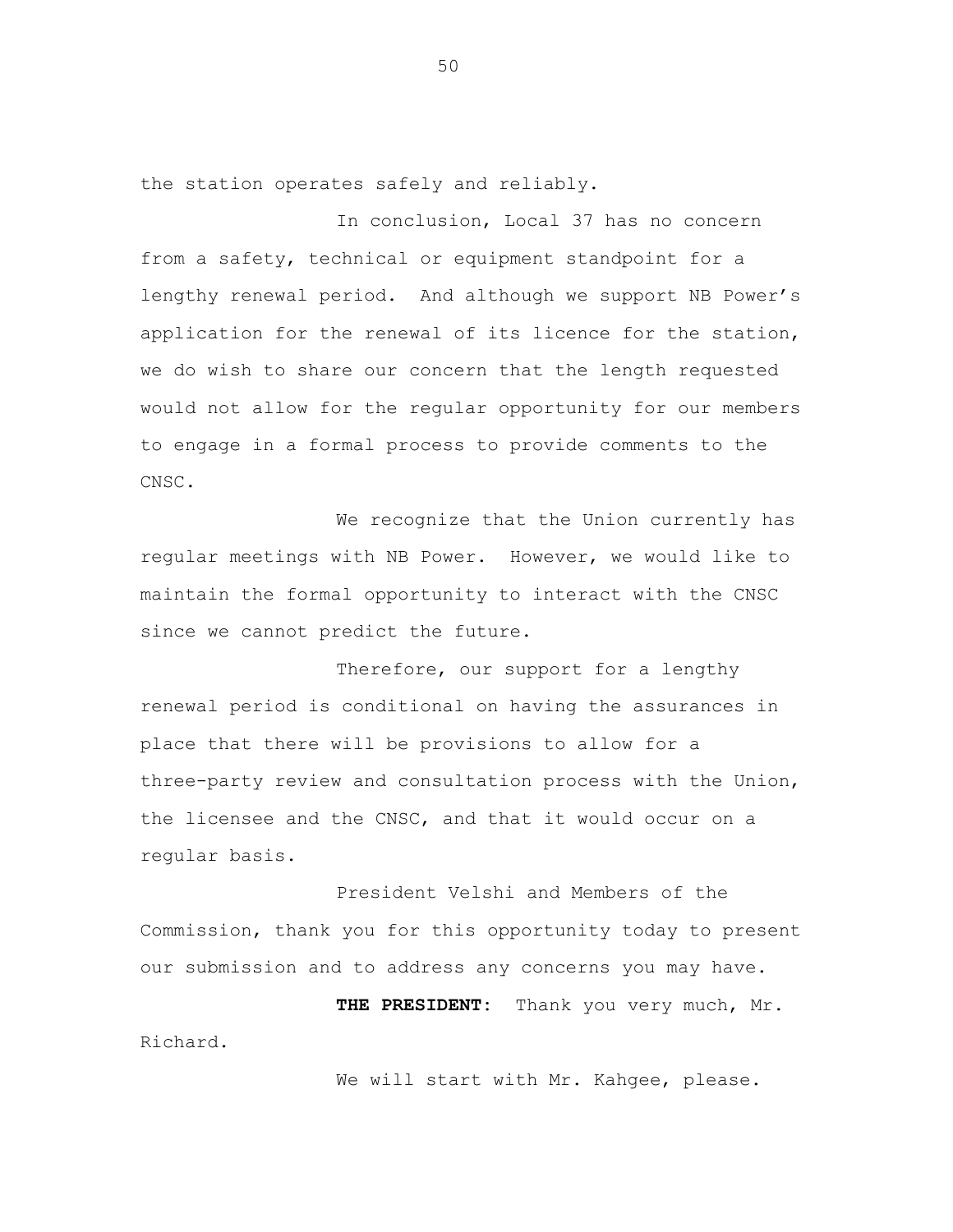**MEMBER KAHGEE:** Thank you very much for your presentation.

I just want to focus on the conditions that you've raised with respect to the licensing term.

Would you anticipate that that process you spoke of would take place prior to a licence being issued or afterwards?

**MR. RICHARD:** On an ongoing basis.

**MEMBER KAHGEE:** Can you help me understand a bit more? Can you elaborate a bit on the conditions that you've raised?

**MR. RICHARD:** Certainly. We would like to look at bringing all parties together instead of working in silos, and every two to three years we would convene a meeting on-site with the CNSC and high-level management to discuss our successes and any issues that we may have, together instead of in silos.

**MEMBER KAHGEE:** Thank you.

**THE PRESIDENT:** Maybe as a follow-up to that, Mr. Richard, or Mr. Goddard, do you interact with CNSC site inspectors on a regular basis?

**MR. RICHARD:** I would invite Mr. Goddard to answer that.

We recently established an office on-site, and we are hoping to increase our interactions with the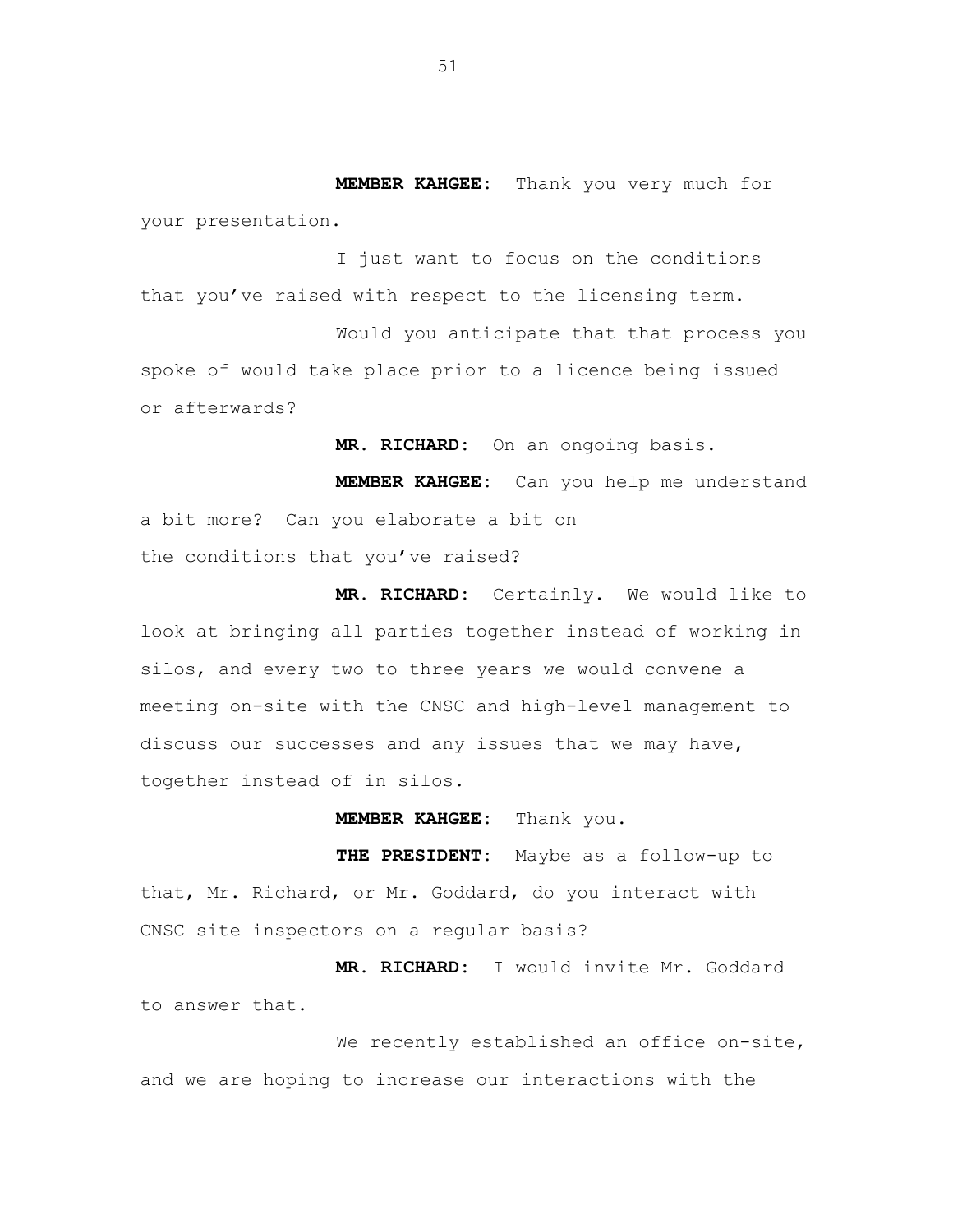CNSC.

**MR. GODDARD:** Michael Goddard, for the record. Thank you for the question.

Yes, we have started to have regular meetings with the CNSC staff on-site. We've met two or three times now in the last year, and we are trying to keep that up going forward; that whenever we can, like once every three months, we would get together and meet and discuss any issues or concerns that we may have.

> **THE PRESIDENT:** Thank you very much. Staff, did you wish to add anything to

this?

**DR. VIKTOROV:** Alex Victorov, for the record.

Our doors are open. We always welcome licensee employees coming in and having a chat with us. It's a standing invitation. Moreover, we do have regular meetings that we schedule and that allows us to discuss. Admittedly, the pandemic brought some disruption in our previously established flow of meetings.

I will ask Ms. Davis to maybe provide details on how it has happened and will be happening at the Point Lepreau site.

**MS. DAVIS:** Good morning. For the record, my name is Heather Davis.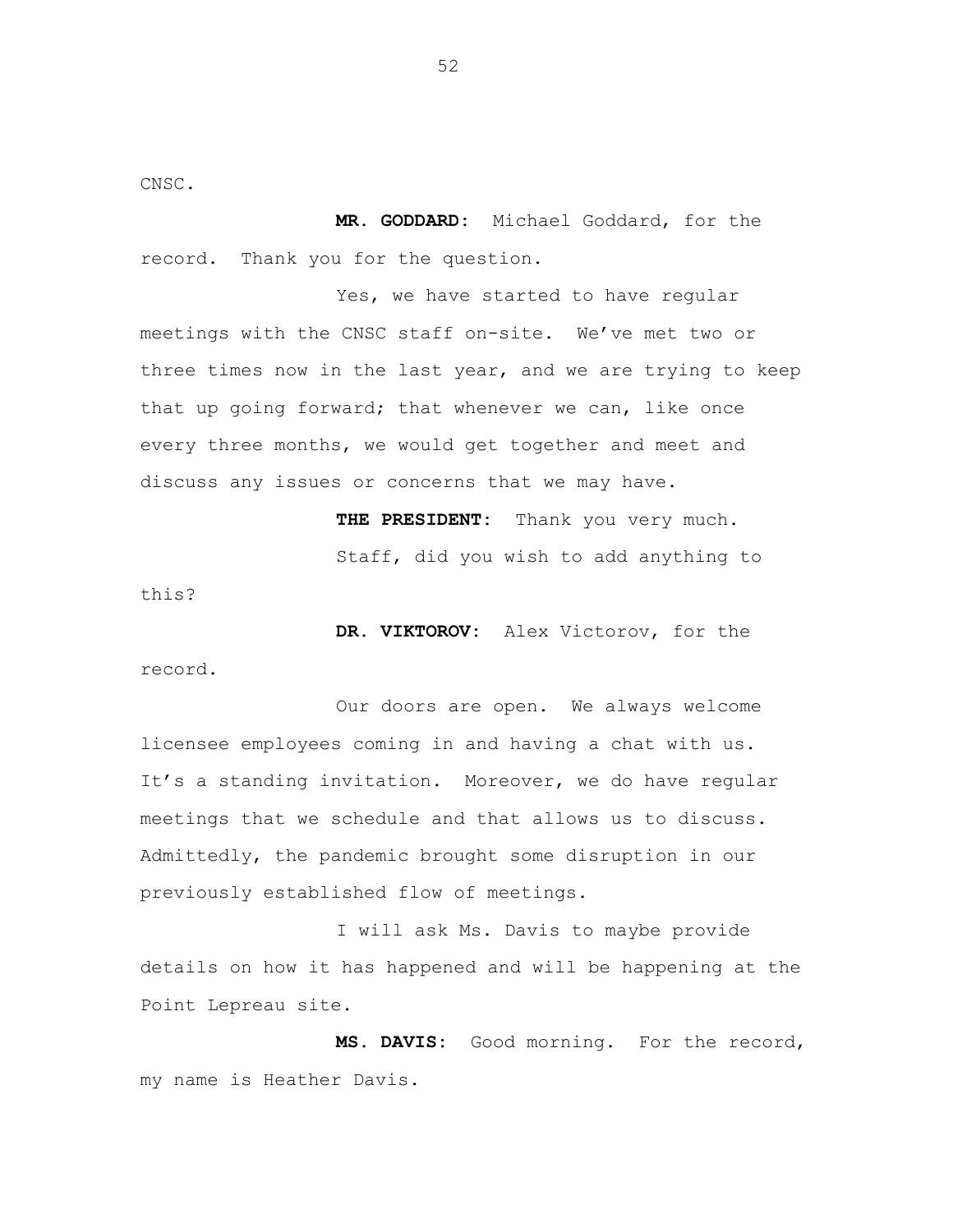Yes, indeed, we have been having routine meetings with the IBEW. We have met formally twice in the last year or so. As part of those meetings, we have committed to continuing having these routine meetings, maybe every six months or so.

As well, as Mr. Viktorov said, we do have an open-door policy at the CNSC site office. So, if any members of the IBEW or workers at the site would like to drop in and chat with any of the CNSC site staff, our door is always open. We always like to hear from people. Thank you.

**THE PRESIDENT:** Thank you.

Dr. Berube.

**MEMBER BERUBE:** Well, thank you for your presentation. While I have no direct questions to address, I have a related question for NB Power, and that has to do with the condition of cable aging management. IBEW of course is intimate with this because they're pulling these cables all the time.

But fundamentally, if you can run me through, because of the ask on the length of the licence period, this will become an issue over this period of time. So if you could run me through how you actually manage cable aging and what testing you do, frequency of testing, this kind of thing?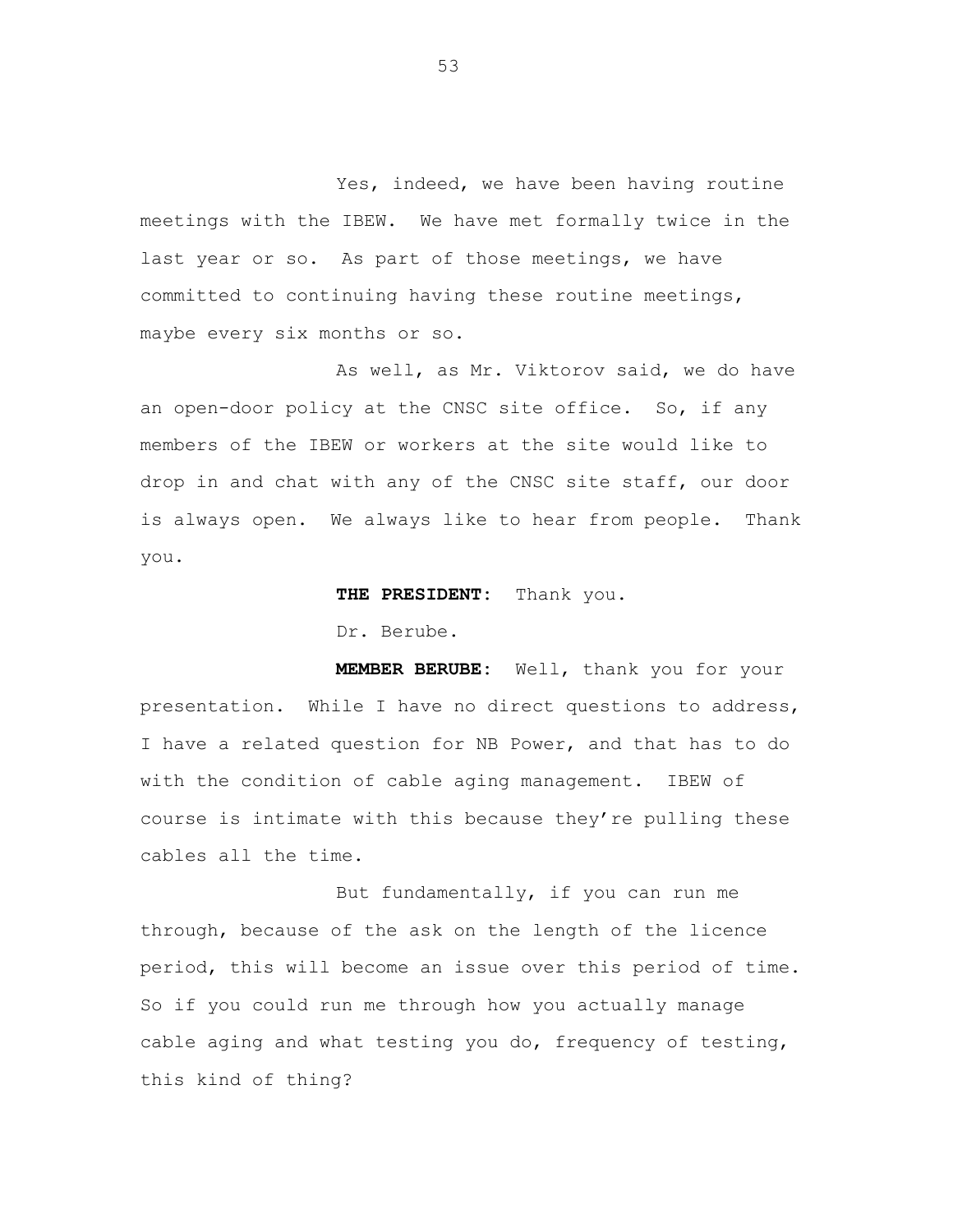**MR. NOUWENS:** Jason Nouwens, for the record. I'll ask Pierre Michaud, he's our Manager of Strategic Engineering, to give you an overview of specifically the cable management program.

I will assure you that cable management is one aspect of our station that we look for long-term health on. But we look at every aspect of our station, whether it's motors, piping, cables, and we have long-term plans in place to ensure the health and safety of all those components. So cable aging is one particular aspect, but we do have a comprehensive program.

But I will ask Pierre to provide some more specific details on cable aging management please.

**MR. MICHAUD:** Pierre Michaud, I'm the Manager for Strategic Engineering at NB Power, for the record.

We do have a formal cable aging management program at Point Lepreau, and part of that program includes both field walk downs, so visual walk downs, and we do look at the condition of those cables.

We also do regular testing that's called indenter testing, and that's specifically to look for aging and degradation over time.

**MEMBER BERUBE:** So what are you doing with the cables? What are you doing to actually verify that the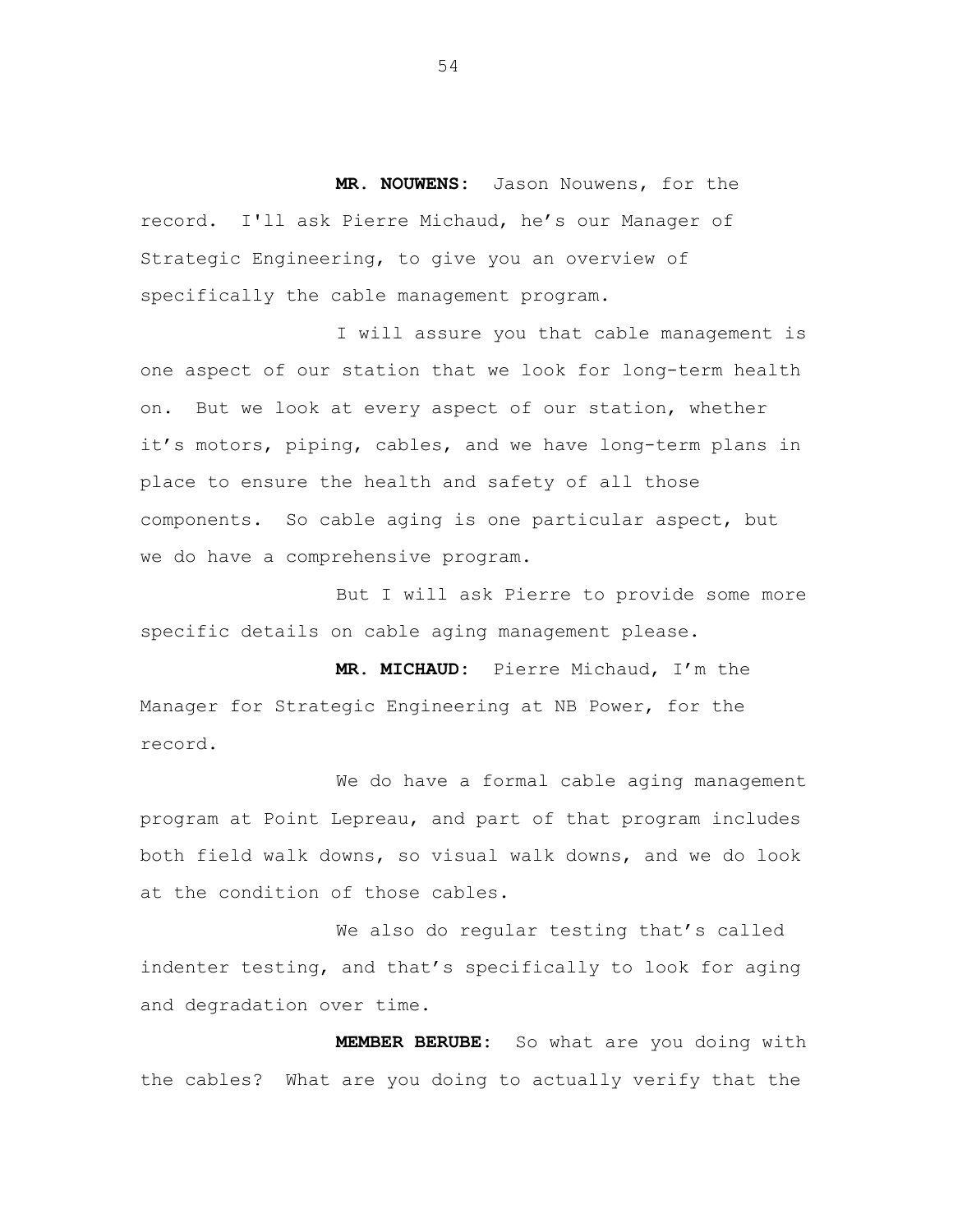installation is intact?

**MR. MICHAUD:** Yeah, so the indenter testing, the process is looking at the sheath and hardness of that, and changing over time.

And we also do additional testing in the space around meggering. And there's a couple different other technologies called -- we basically test - refractory testing is kind of general terminology where we look for damage over the length of the cables.

**MEMBER BERUBE:** And while I'm on this topic, let's just drill into something else that's related, not identical, and that is the maintenance of your digital control systems, control computers, in fact that regulate the reactor core itself.

I'm under the impression that you've actually upgraded these things in the last little while. Could you tell me what was specifically done and whether you're optically isolated the DCSs?

**MR. NOUWENS:** Jason Nouwens, for the record. I'll ask Herb Thompson to speak about that. You heard from him yesterday on IT issues, but he's actually the Supervisor for the Computer Group. And, yes, we have done significant upgrades to those computers over time.

So, Herb, if you could provide some more details and specifics on our upgrades please?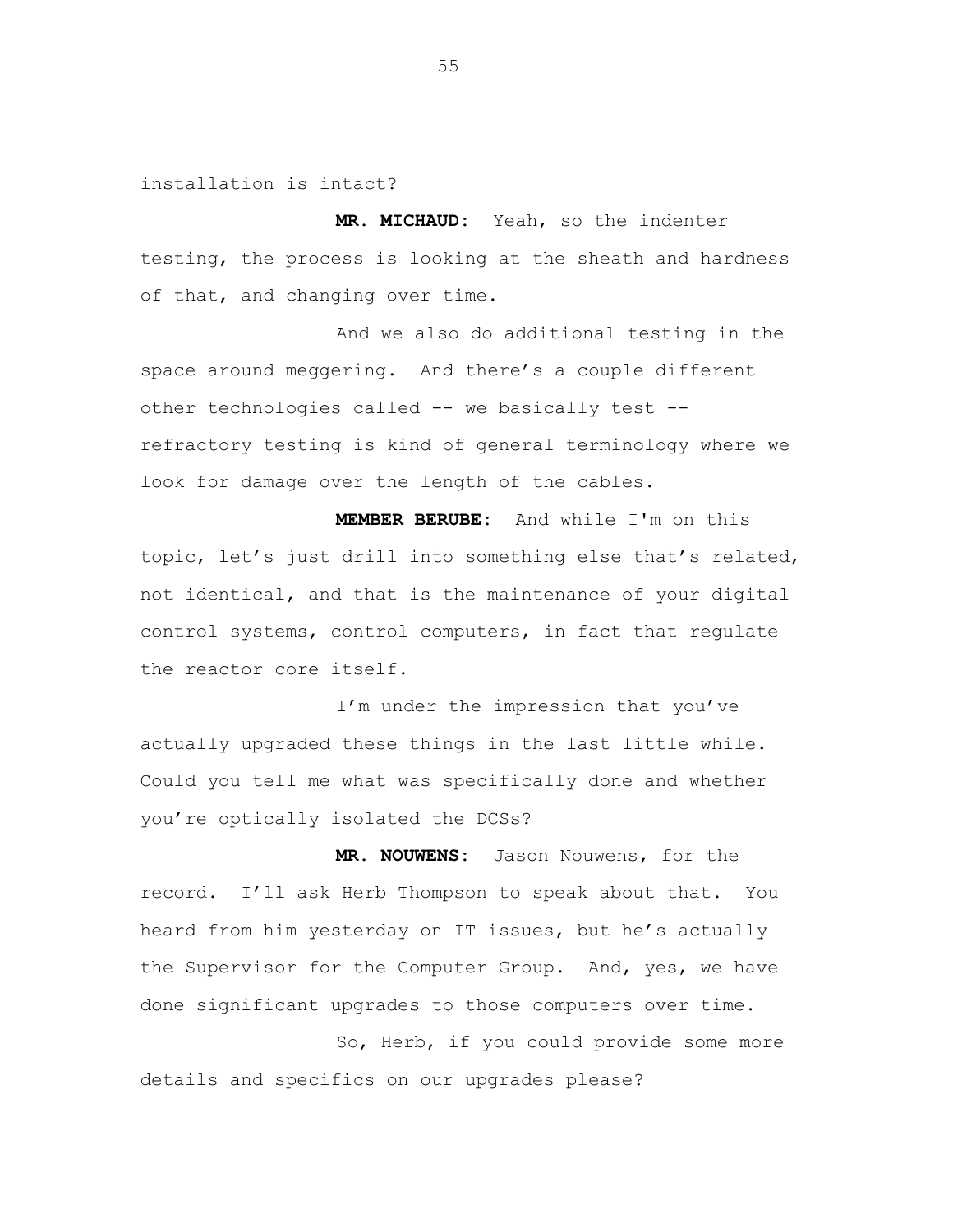**MR. THOMPSON:** Good morning. For the record, Herb Thompson.

So if I understand the question correctly, it relates to upgrades pertaining to plant control computers and whatnot. So, if that's the case, coming out of the retube outage a few years ago we did a complete replacement on the reactor control computers, those have all been refreshed.

Maintenance and life extension of digital computers throughout the plant is an ongoing program. In fact, as recently as the present outage that we are in, we've actually implemented some major upgrades to some of our data acquisition computer systems.

So not sure if that's your key question or not.

**MEMBER BERUBE:** Yeah, it gives me an idea. I'm just trying to understand the architecture and what you're actually doing to actually manage that over the long-term. Well, you're asking for a 25-year licence, so by the time this is done you're going to have to upgrade those computers a few times yet.

So I'm trying to understand the nature of your process by which you actually decide okay, well, it's time to upgrade these things. What are we going to do to basically make sure they're -- and they're isolated, so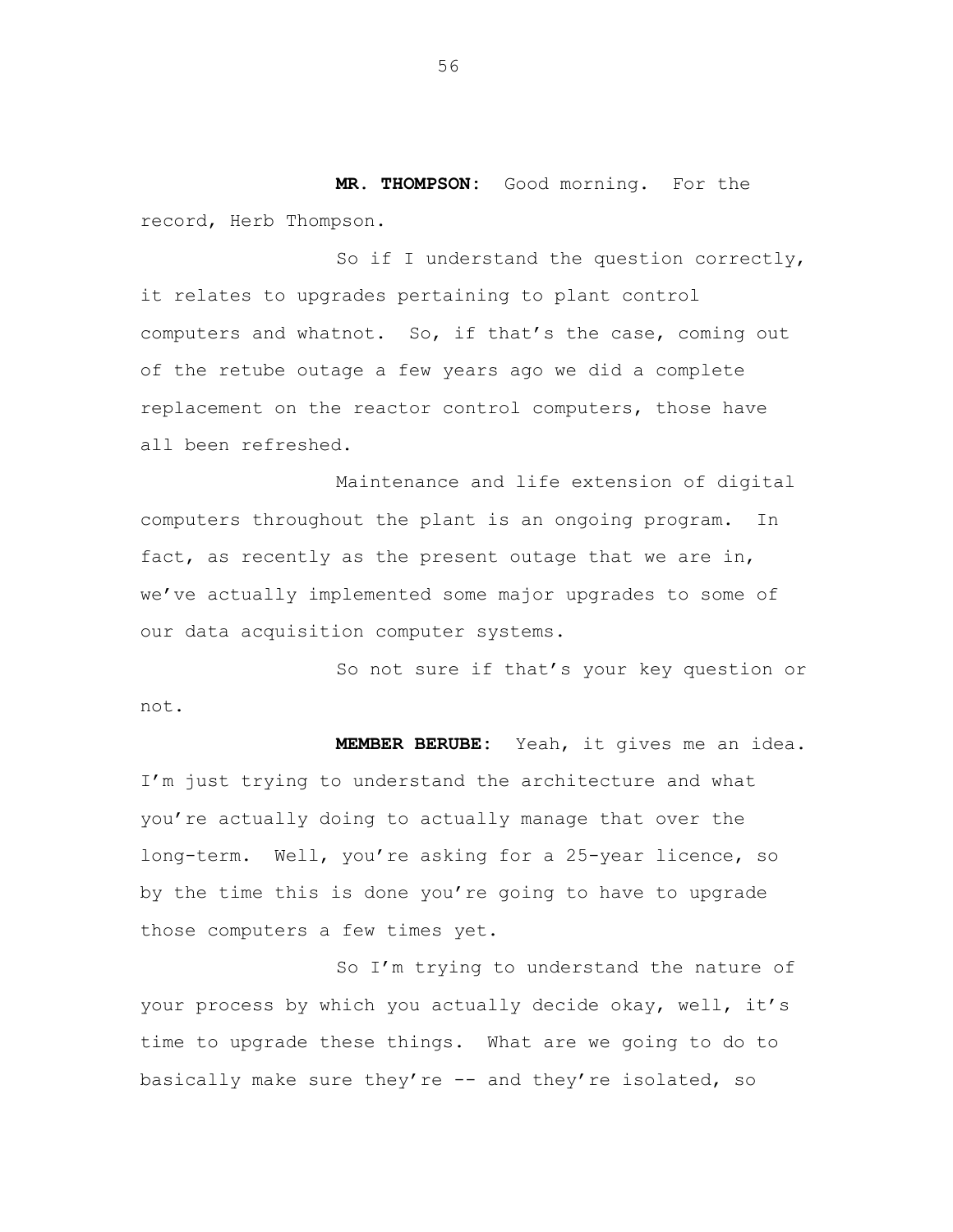that basically you're...

Are you still using PID control or are you using DCS, or what have you done here as a direct result? I'm trying to understand the nature of those systems, they're critical of course.

**MR. THOMPSON:** Right, okay. So there's great diversity throughout the power plant in various vintages and generations of control systems. The key reactor control and overall plant control, boiler pressure control, all that sort of stuff is all centralized control.

There are a lot of single loop PID controllers throughout the plant as well, some of that is analogue, a lot of that is digital, some of it's going analogue to digital, and some of it's now even going digital to digital as life evolves.

So if your question is about is there kind of one overarching central architecture, it's really sort of a more wholistic situation. Some parts are clearly centralized, some parts are more distributed.

**MEMBER BERUBE:** So over the next 25 years, the licensing ask period, you obviously have a long-term plan in terms of where you intend to go.

**MR. THOMPSON:** Yeah.

**MEMBER BERUB E:** Where is that in terms ofthe control systems?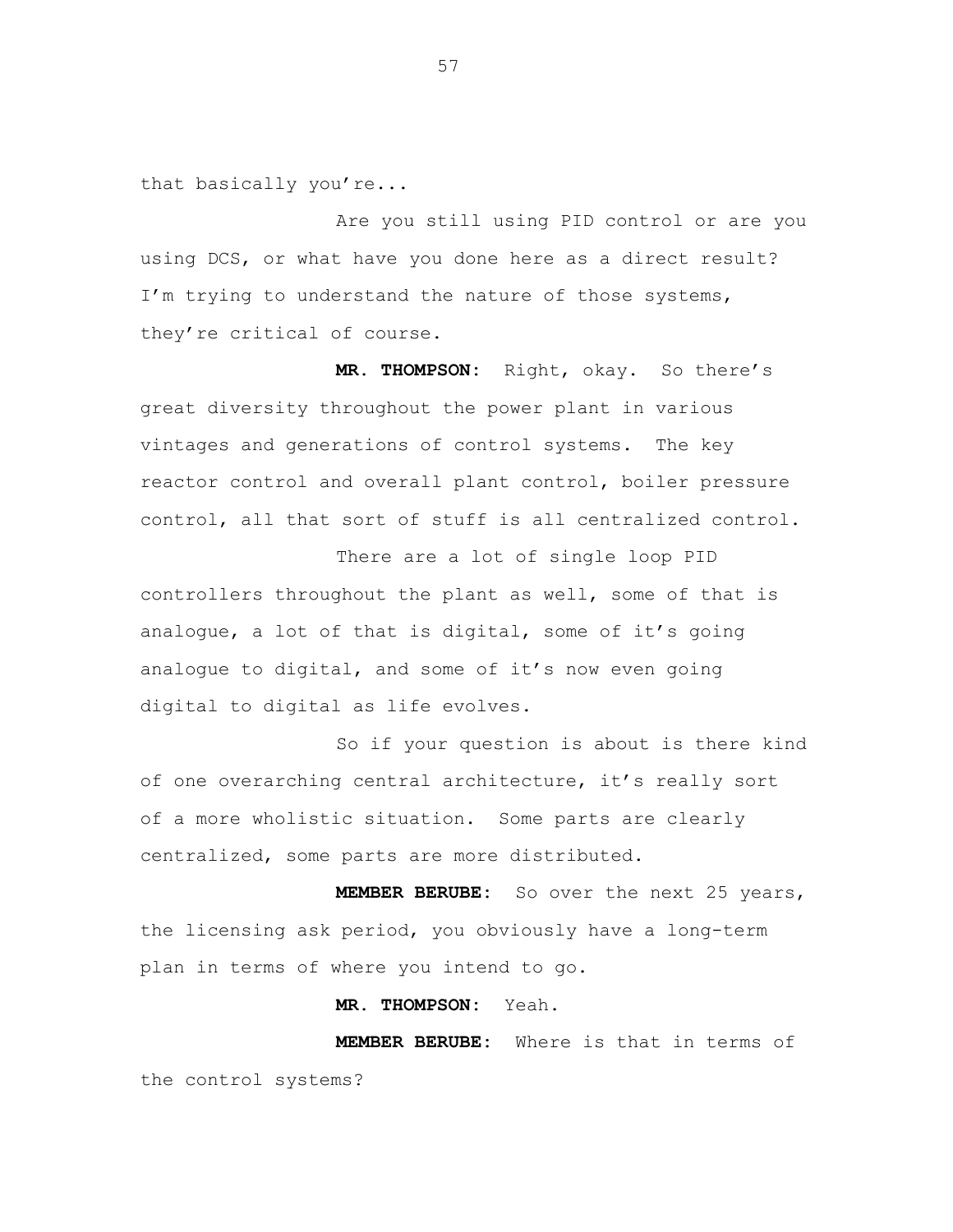**MR. THOMPSON:** Right, it's a really good question. So going back even prior to refurbishment, one of the things that we did actually before even getting into retube was, as a station, we identified a lot of the digital equipment that was outside the scope of refurb because it was not yet necessary to replace it.

So we actually have a rolling multi-year capital program that spans out a decade or more into the future where we have identified system by system what end of life is and what we need to replace when. And, for example, the systems that I referred to that are being replaced now during this outage are just one more item on that multi-year plan that really stretches out well beyond 10 years into the future.

MEMBER BERUBE: Just so I understand fully. Basically you're planning end of life and basically -- and Next Gen and then you're probably evaluating Next Gen technologies for security type applications, and then

**MR. THOMPSON:** Yeah, so there's a couple of things that go on there. So if you look at what happens in industrial computing, it's not like in the IT world where you've got to refresh your laptop every three or four years. Typically when we deploy systems we're actually designing for a 25 to 30-year life.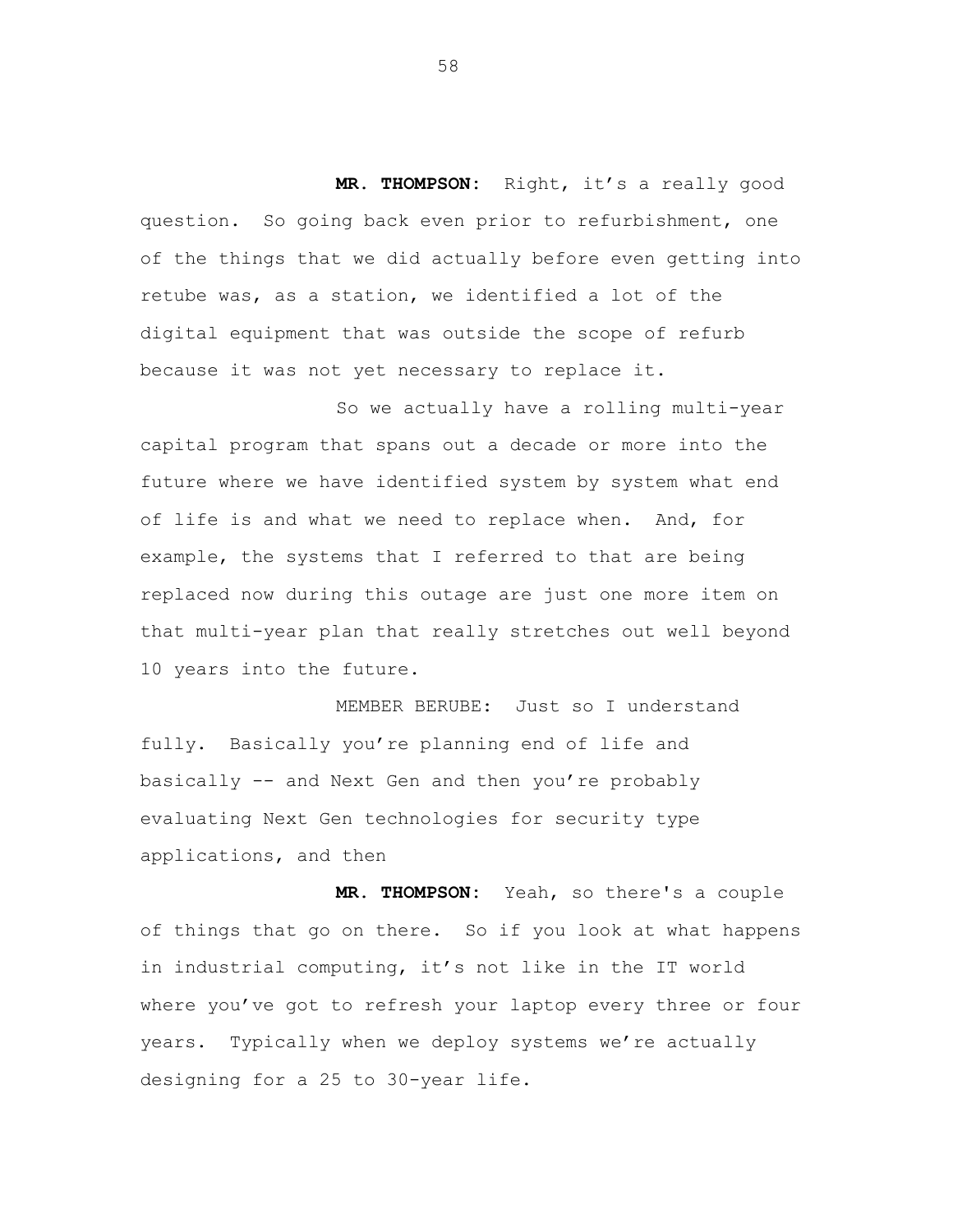So if you think about it that way, you're not going to have all of the technology in lockstep synchronization as you go through time. So when we get to a particular replacement project we look at what is the right technology at that point in time to deploy, and we know that it's not realistic that that will be the same technology that we would use five years or 10 years down the road, and we know that it's going to be different than the legacy equipment that's already in place.

**MEMBER BERUBE:** Okay. The only reason I mention this is because yesterday we talked about the idea of maintenance drift in terms of the safe operating envelopes. And so I just really need to understand that you're looking at that very seriously as you're changing this hardware out, because it's not a like for like, in some cases an adapted type of control architecture.

So I just want to make sure very very clearly that you're not drifting out of the safety envelope by doing these kind of upgrades. And, you know, if you could just talk to that process a bit to make sure that that's all in spec?

**MR. THOMPSON:** Yes. So I think, if I understand the question, the question is how do we ensure that we stay within the envelope of the design requirements and the design basis. And all of this stuff happens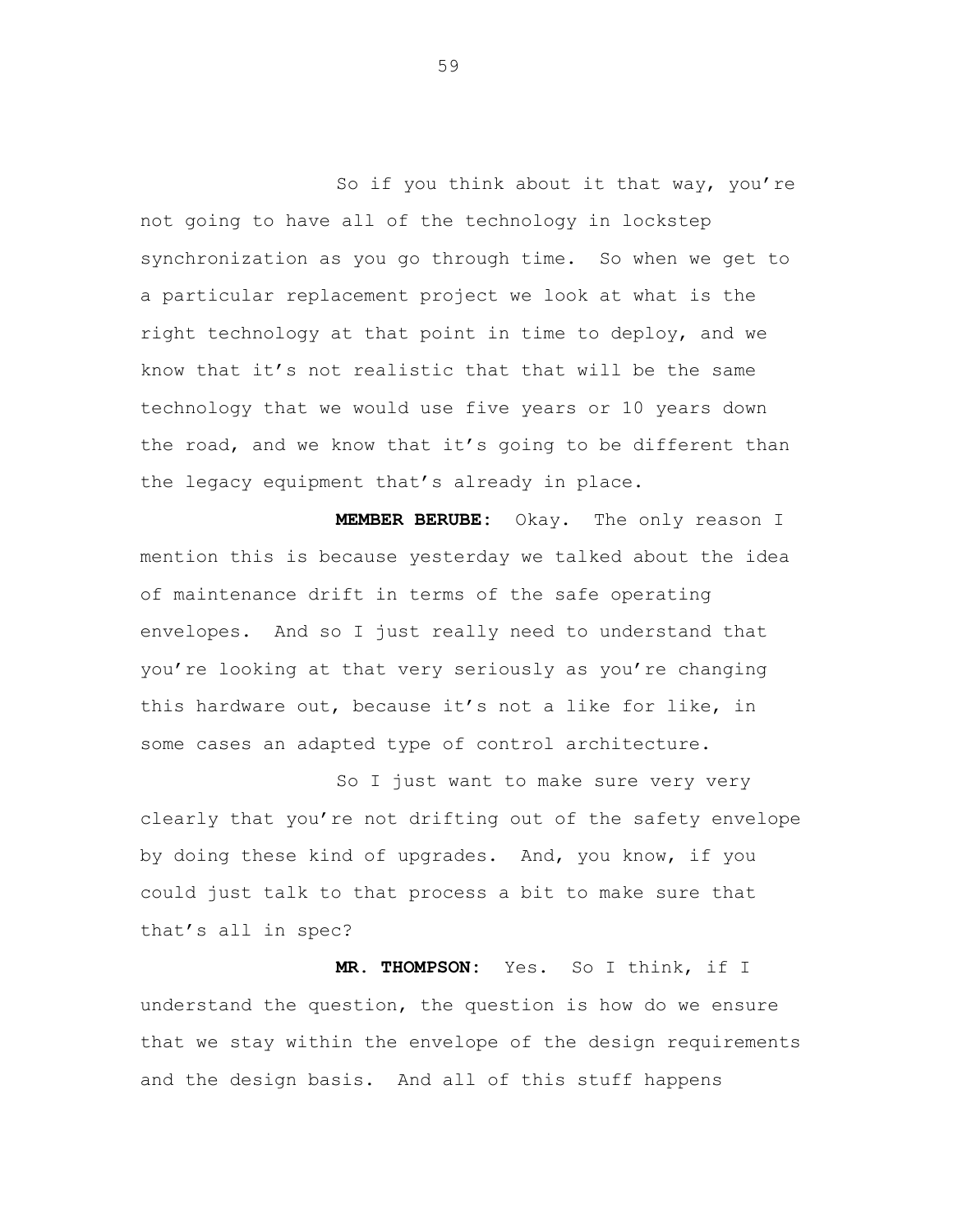through our regular, you know, engineering change process and defining the requirements, defining the parameters, all of that is just integral to the way our design process works.

So if there's a particular, I don't know, set point or trip limit or something like that, that's part of the design requirements for that system, and then the replacement must meet that system, and that's verified through design reviews, commissioning and all that sort of stuff.

**MEMBER BERUBE:** And CNSC, could you speak to basically the oversight of especially control systems upgrades, cable management and how that's actually validated and verified for service?

**DR. VIKTOROV:** Alex Viktorov, I'll begin and then I'll ask Justin Sigetich to provide the details.

But with regards to cables or digital computers, just as any equipment, before any change is done there's a very robust, quite time-consuming process to control engineering changes. That's been first matured over years and examined by CNSC Staff. There's abundant evidence that the process works, and we have confidence that it works for the electrical system.

I'll ask Justin to provide details of what we do actually with electrical systems.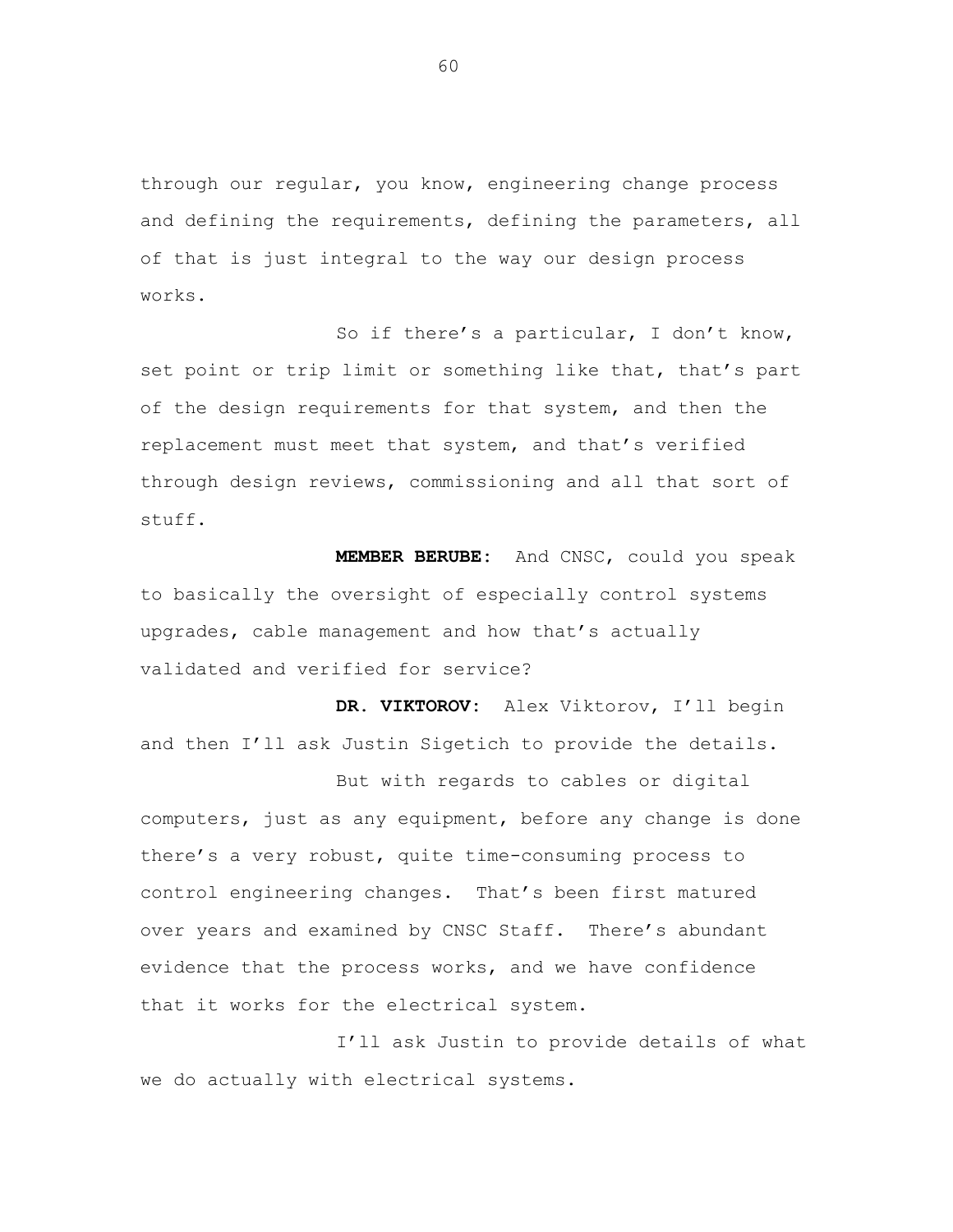**MR. SIGETICH:** Good morning. This is Justin Sigetich from the Systems Engineering Division.

As, Dr. Viktorov mentioned, the CNSC reviews information from the licensees regarding their submissions for these types of updates to their electrical systems or for their instrumentation and control. So regarding any of these changes, they follow a robust engineering change control process.

And so that would tell us the types of changes that are being made, especially for systems that are important to safety, like a digital control computer, for example. They need to be able to specify what is being changed, how it's being changed and what kind of process is being taken to ensure that all safety requirements are being met, and that all of the regulatory requirements are being satisfied.

Concerning your question about cable aging management, that's something that our electrical specialists have been reviewing over the past years, that NB Power certainly has a cable aging management program, and their cable aging management program meets the regulatory requirements.

And we have been ensuring that they have been meeting the regulatory requirements for their cable aging management, verifying that their cables will be able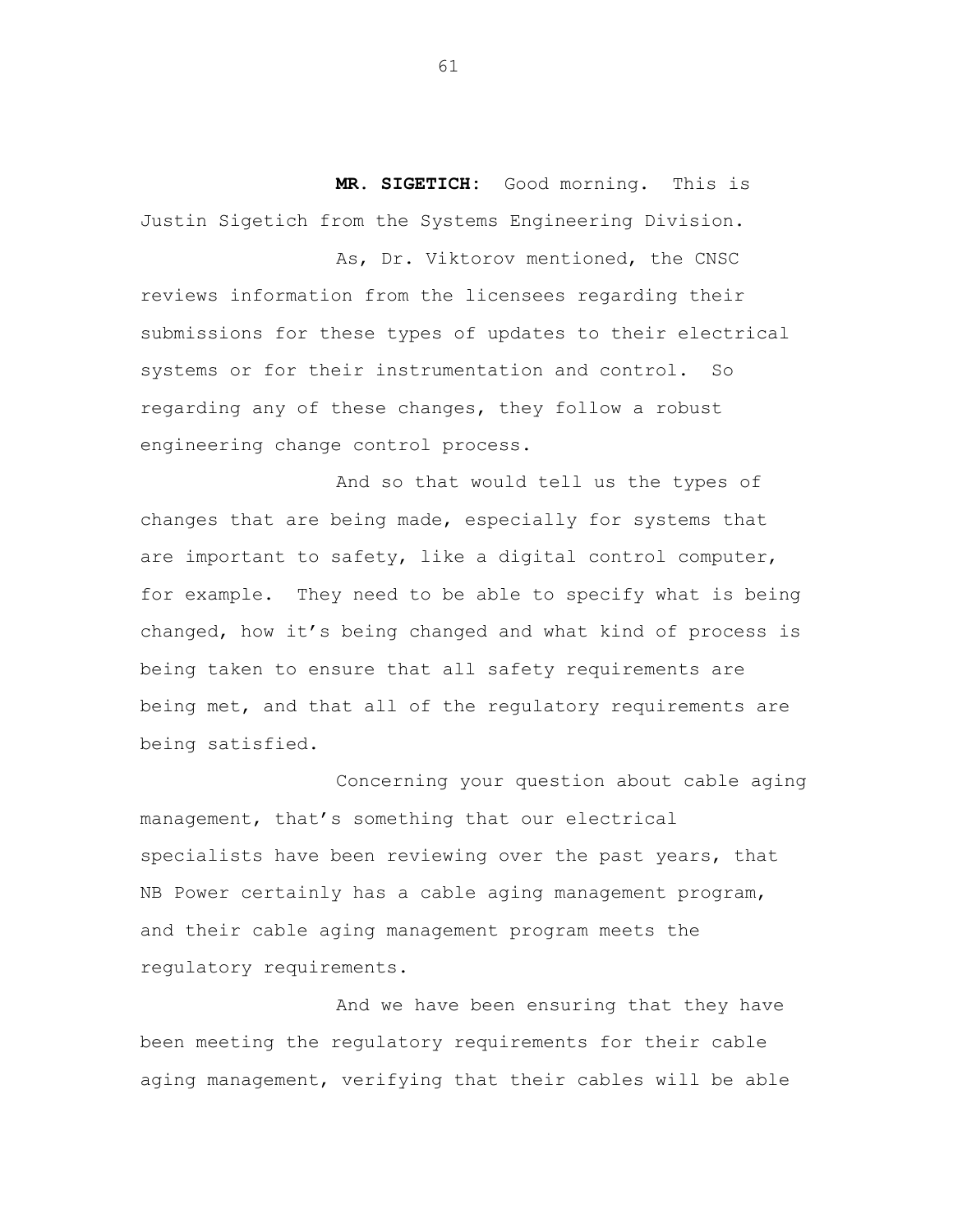to perform their design intent when called into action.

We have performed compliance verification activities for their program and we are satisfied that that meets the regulatory requirements.

Now, for the digital control computers, just to follow-up on that. As I mentioned, there is this engineering change control process.

There are also CSA standards that we verify compliance against to ensure that digital equipment and software are qualified for their purposes before they're installed in a nuclear facility. And we perform compliance verification activities on this type of equipment as well.

So this is potentially desktop inspections or Type 2 inspections of this type of equipment to make sure that they're following all of the processes necessary.

Of course there's also, just to make sure that if it is an instrumentation and control or a particular system that is important to safety, like a digital control computer, we would also be ensuring that there are connections to the cyber security program. And if there's anything like this kind of system, this needs to interface with the cyber security program and that needs to be part of the overall change control process.

**THE PRESIDENT:** Okay. Then moving to Dr.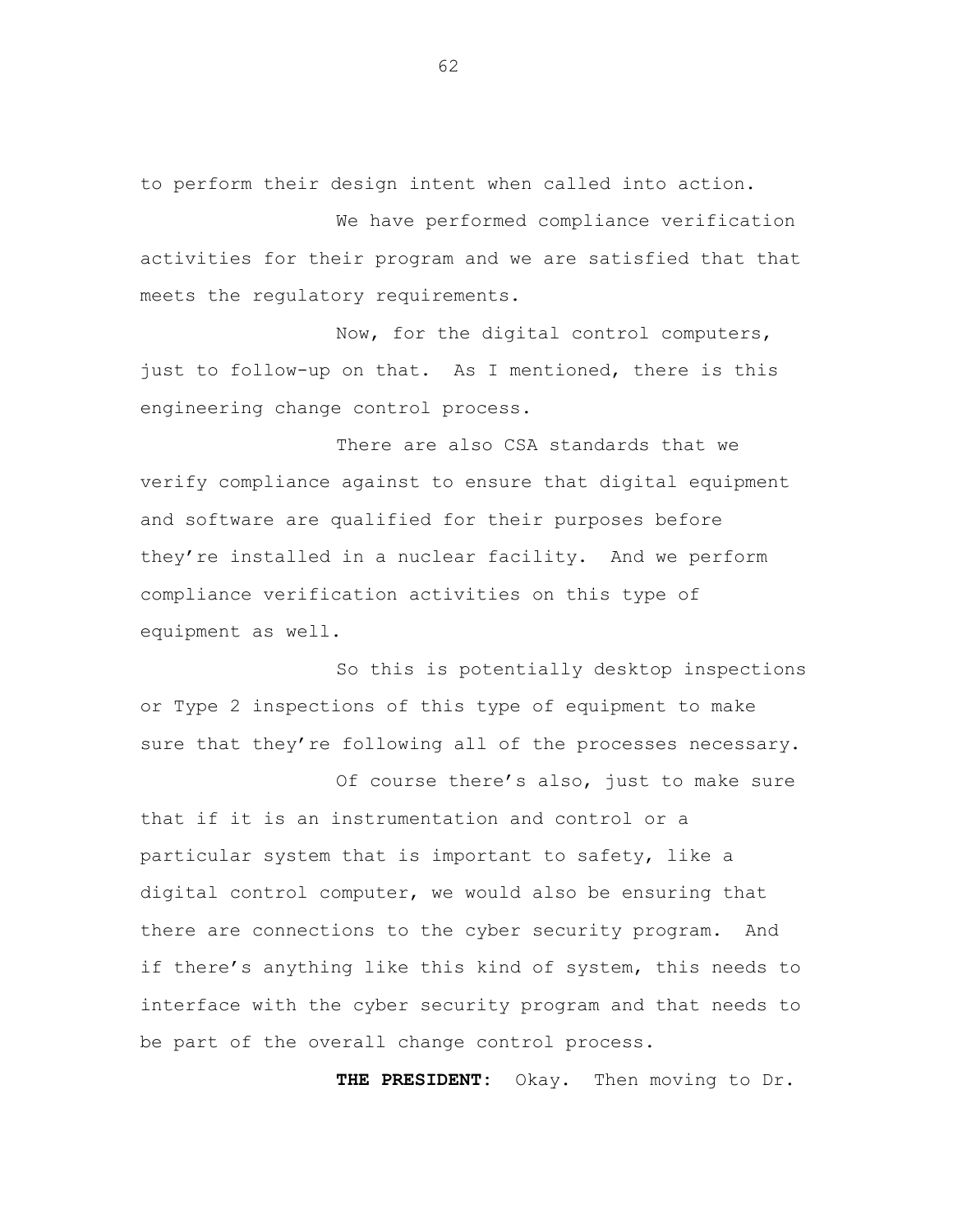Demeter please.

**MEMBER DEMETER:** Thank you for your presentation. All my questions have been answered, thank you.

**THE PRESIDENT:** Thank you. I have a question for you, Mr. Richard, and really more a point of clarification. In your presentation, you know, you talk about the need for regular meetings with New Brunswick Power and CNSC, thus your conditional support for the long-term licence.

We've heard from both CNSC Staff and Mr. Goddard that certainly the Joint Health and Safety Committee members and our CNSC Site Inspectors meet on a regular basis.

In your submission, are you talking about then meeting with the Commission on a regular basis or is it what's already underway with Staff?

**MR. RICHARD:** Thank you for your question. Currently, we meet separately. We have regular meetings with NB Power and we have good relations with NB Power. We've started to meet with Staff at the CNSC, I had a great experience there as well.

What we're proposing is for a lengthy renewal period, is a formal process where we all could meet together on site; the CNSC, the leadership of NB Power, and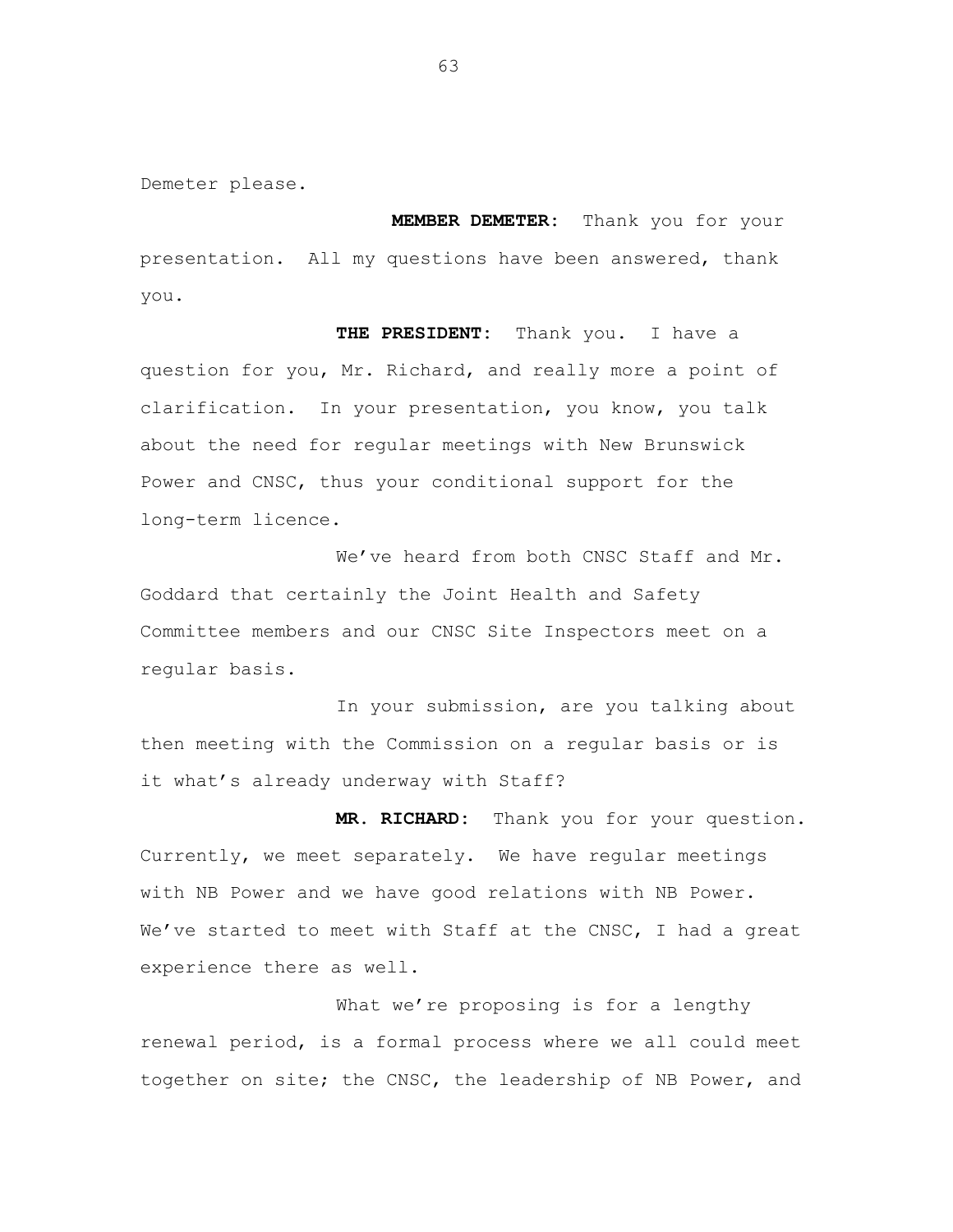the leadership of IBEW to have a discussion about current status of morale, operations, and other issues to continue safe operations on site.

And so my observation is that we do have great meetings, but I can't predict the future. And so a formalized scheduled meeting goes a lot further than good intentions.

You all have meetings that you'd like to attend, but you're always dealing with pressing fires, and so sometimes those meetings get pushed off. And in the past I've seen meetings not occur for very long periods of time.

And so with this proposal, what we're suggesting is that every three or four years that we schedule a meeting on site with CNSC, NB Power to discuss issues.

**THE PRESIDENT:** Thank you. Okay. So I'll turn to New Brunswick Power, and maybe you can comment on that recommendation as well.

**MR. NOUWENS:** Sure. Jason Nouwens, for the record. Specific to that recommendation, we'll turn it over to Mark Power.

But I just would like to add a little comment about the discussion we had on cable aging management and the digital control computers.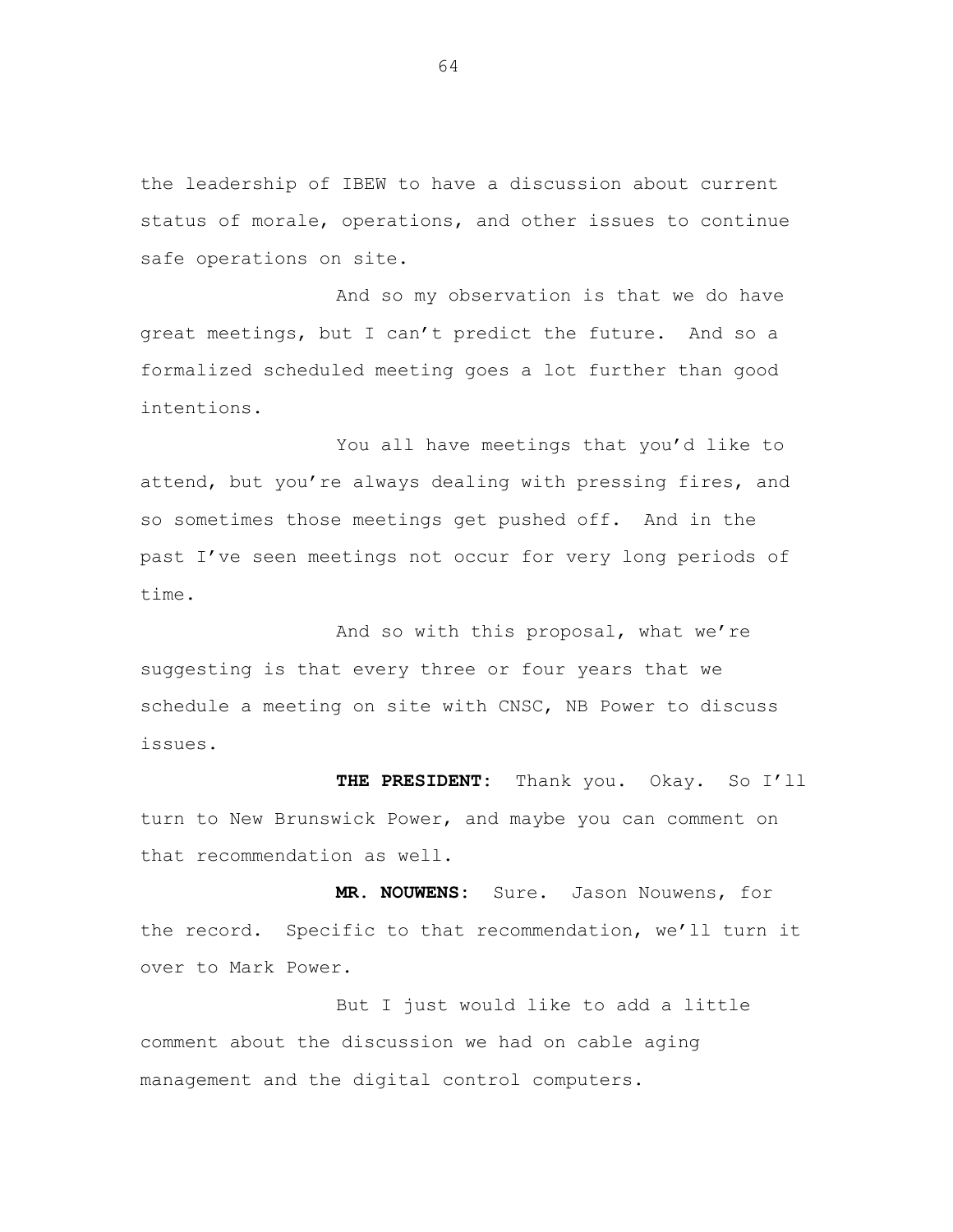We have three key programs at site. One is long-term asset management where we look at the aging potentials and the requirements for long-term operation of equipment. So this is 25-30 years lifecycle where we look at all the different systems and the major components and what the needs will be over the long term of the station.

The second one is system health monitoring where we look day-to-day, week-to-week, of the actual performance of those components and any potential degradation mechanisms and make sure that we're understanding exactly the performances of them and anticipating any potential degradation or needs that may come.

And the third one is under both those programs, when the need comes for a design change because of obsolescence or other requirements, that there's a very rigorous change control process that meets the CSA and regulatory requirements, but has a lot of quality aspects built into that to make sure that any components that are replaced meet or exceed the original design requirements and also take advantage of any new learnings from a performance point of view.

So those three key programs are very important. And the two examples we talked about are examples of items within those programs on how we manage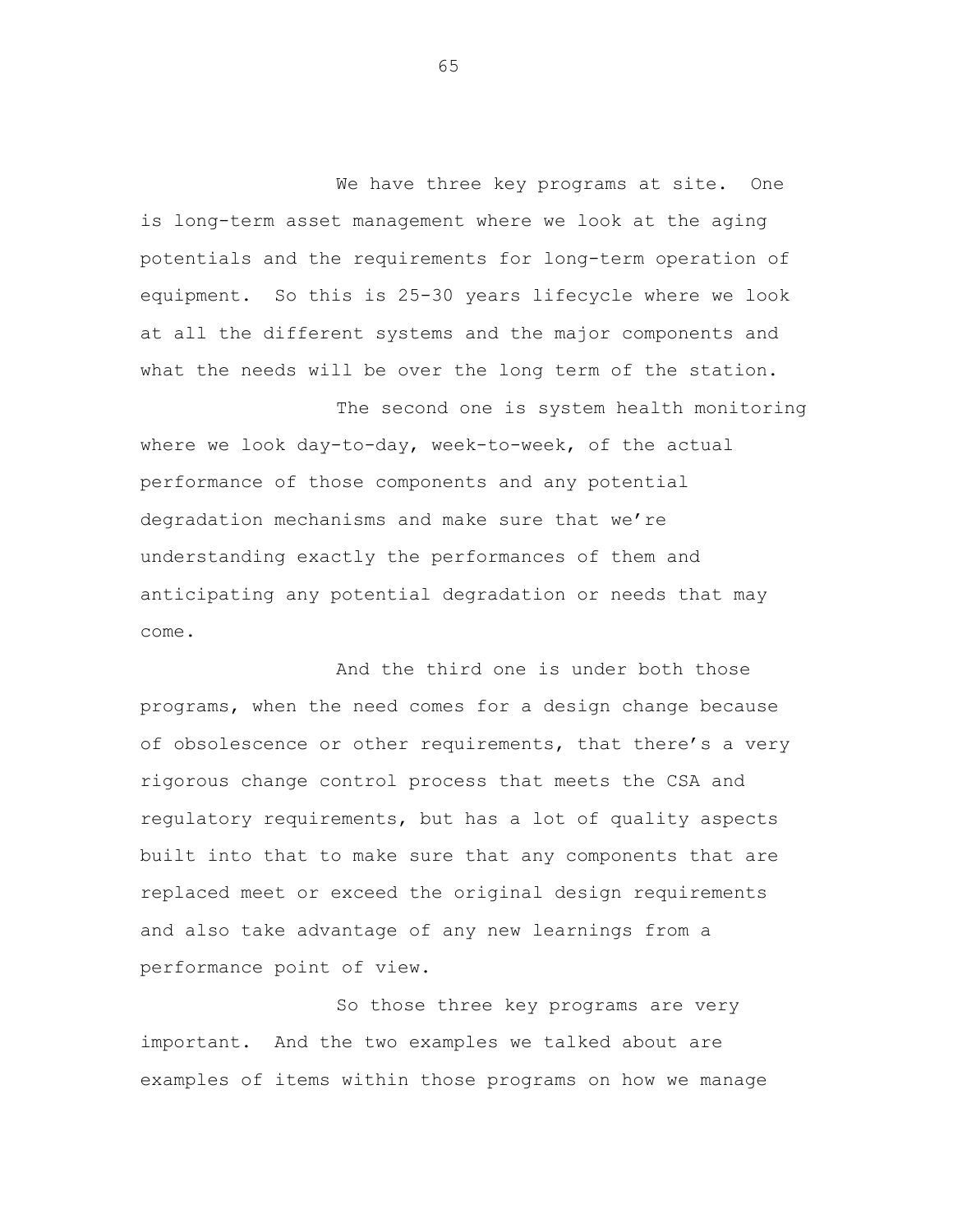the station.

So I just want to highlight that. And we do have people in the room that could speak at more length on those on those programs if you're interested.

But with respect to the recommendation from you, I will turn it over to our Site Vice-President, Mark Power, for some comments on that please.

**MR. POWER:** Thank you. For the record, Mark Power. Regarding Mr. Claude Richard's presentation, we certainly are open to meeting with him and the CNSC Staff, as Mr. Richard suggested.

We meet regularly with the Union on many different forums. Mr. Richard mentioned that Mr. Goddard was a Co-Chair of the Joint Health and Safety Committee. He was the Employee Co-Chair. I was actually the Employer Co-Chair for several years with Mr. Goddard on this and we worked very closely together.

As a result of seeing Mr. Richard's intervention, I personally reached out to the Union, Mr. Richard and Mr. Goddard and suggested we set-up an additional regular occurring meeting to ensure that if they had any concerns that they would be addressed by us. So that is now in place as well.

And, you know, we have a longstanding positive relationship with IBEW. We recognize we cannot be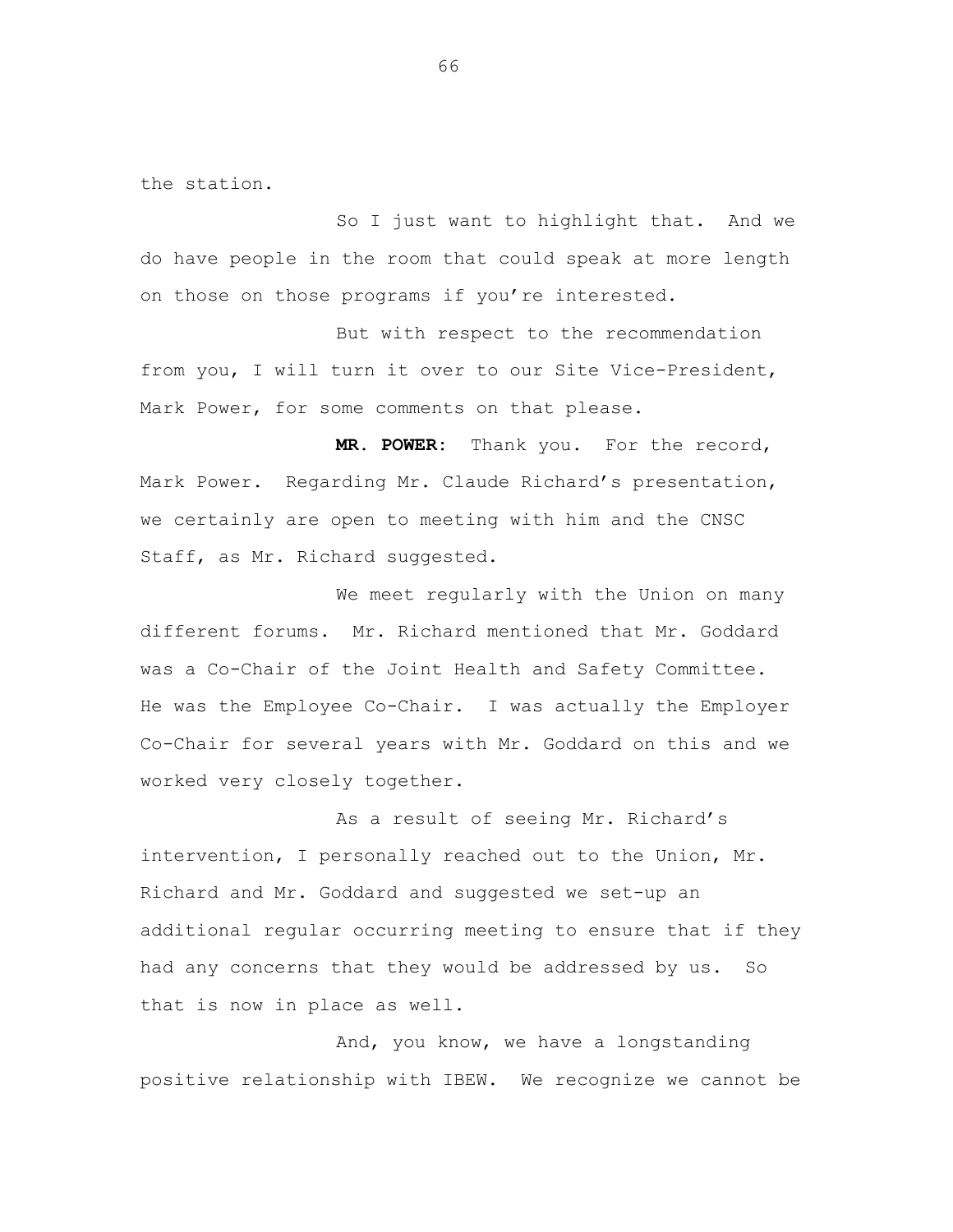successful without IBEW, and us working closely together. And safety and quality is our primary goals of working together with them and to ensure our safe, continued, reliable operation of the station.

Mr. Richard also mentioned that for the last 25 years that we've had corporate safety meetings regularly, monthly. I also participated in those Union meetings with the management for several years as well. So I'm very tied into the Union issues and any concerns they may have and will continue this long-term great relationship. And if they want to meet with the CNSC Staff, we'll be happy to do so.

**THE PRESIDENT:** Okay. Thank you very much for that. So I'd like to thank Mr. Richard and Mr. Goddard for your submission, your presentation. And it's extremely important to the Commission that we actually hear from the employee representatives on their perspective of safety in the workplace and how well it's working. And so thank you for this.

With that, we will move to our next presentation, which is by Ms. Ann McAllister, as outlined in CMDs 22-H2.198 and 22-H2.198A.

Ms. McAllister, the floor is yours.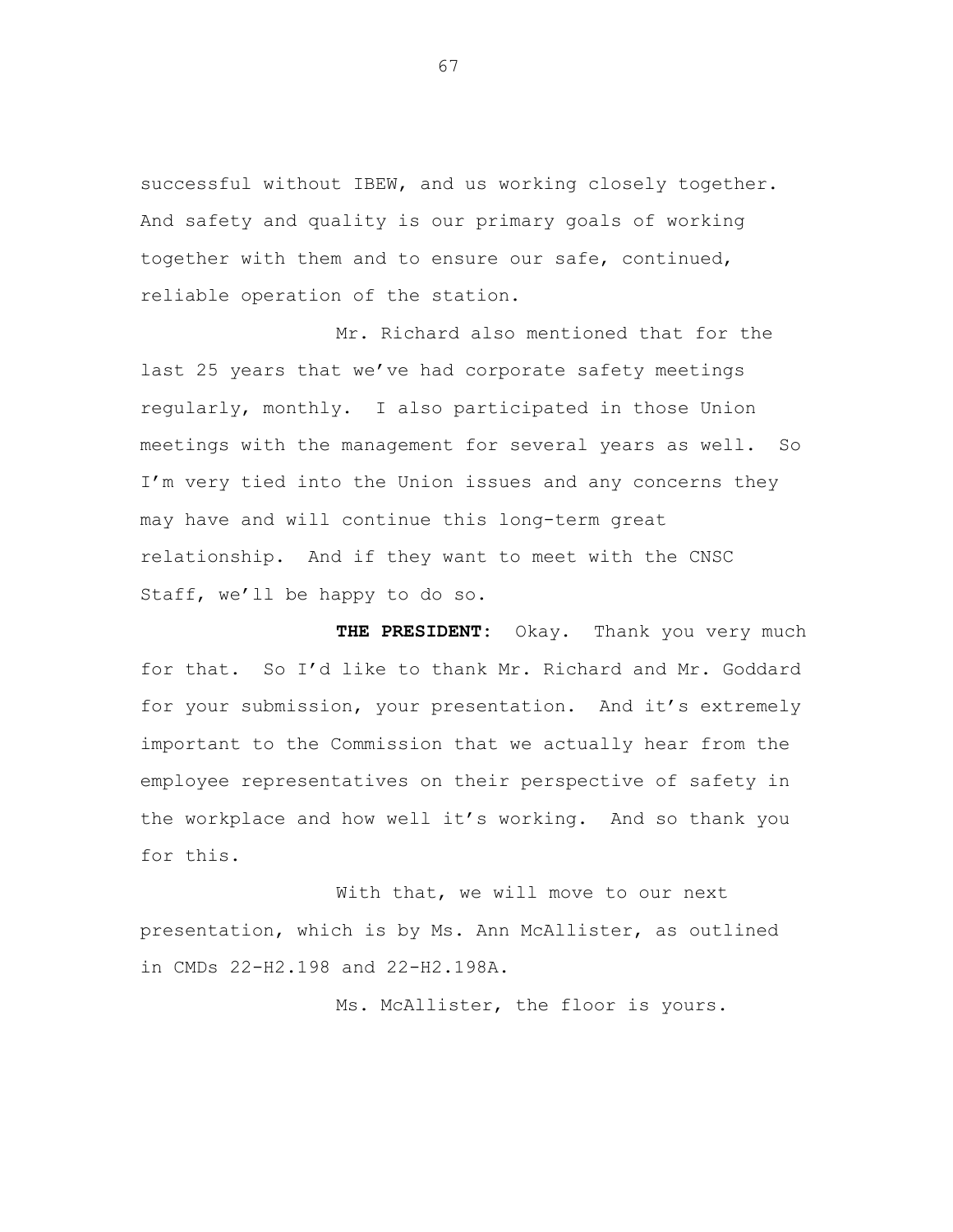## **CMD 22-H2.198/22-H2.198A**

## **Oral presentation by Ann McAllister**

**MS. McALLISTER:** Good morning, Madam President, Commissioners, ladies and gentlemen. Thank you for this opportunity to intervene.

First of all, I would like to acknowledge that I live on the unceded and unsurrendered territory of the Wolastoqiyik, the people of the beautiful and bountiful river, and that I am grateful for their stewardship of Mother Earth since time in memorial.

First, a little bit about me. I'm a retired teacher with a lifelong commitment to environmental and social justice. I'm also a member of the Coalition for Responsible Energy Development in New Brunswick, representing the Saint John Chapter of the Council of Canadians.

I'm intervening as an older person whose experience and judgment cannot be contributed ever again, if the next hearing is in 2047.

I'm going to discuss three concerns with NB Power's relicensing application. First, it would limit public input for 25 years. Second, a 25-year licence could curtail public input into decisions to ensure the best management of an aging reactor.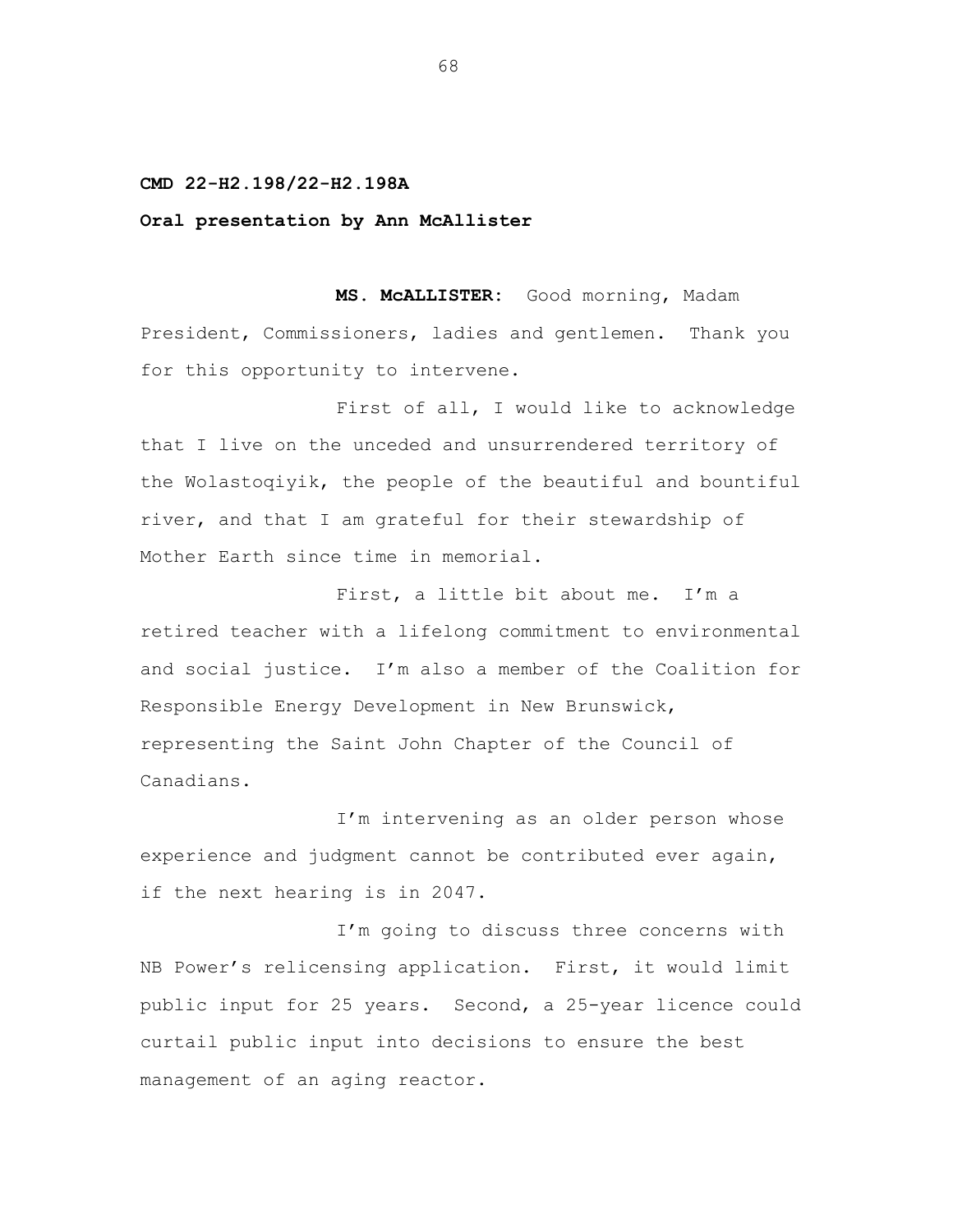Finally, a 25-year licence would give NB Power maneuverability with little public scrutiny to lay the groundwork for new nuclear project at Point Lepreau. Notably, Moltex Energy's proposal to reprocess or extract plutonium from Point Lepreau's waste nuclear fuel, which risks contributing to nuclear weapons proliferation.

So for the first point, a 25-year licence renewal raises concerns that the public will be silenced during this time. For example, what opportunities would the public have to review and comment on the environmental risk assessment updates if not in a relicensing hearing?

As one example of public concern about tritium exposures. According to the CNSC's website, standards and guidelines for tritium in drinking water, INFO-0766. Five of the nine residential wells tested near Point Lepreau show the third highest levels of tritium in Canada. Only Chalk River and Pickering show higher ranges.

In light of this, what long-term health studies by entities independent of the nuclear industry exist to provide evidence that chronic low doses of tritium are not causing health problems in residents living near CANDU power plants? This would provide evidence that regulatory safe limits truly are safe.

On Tuesday we heard about NB Power's plans to replace the heavy-water moderator by 2028. This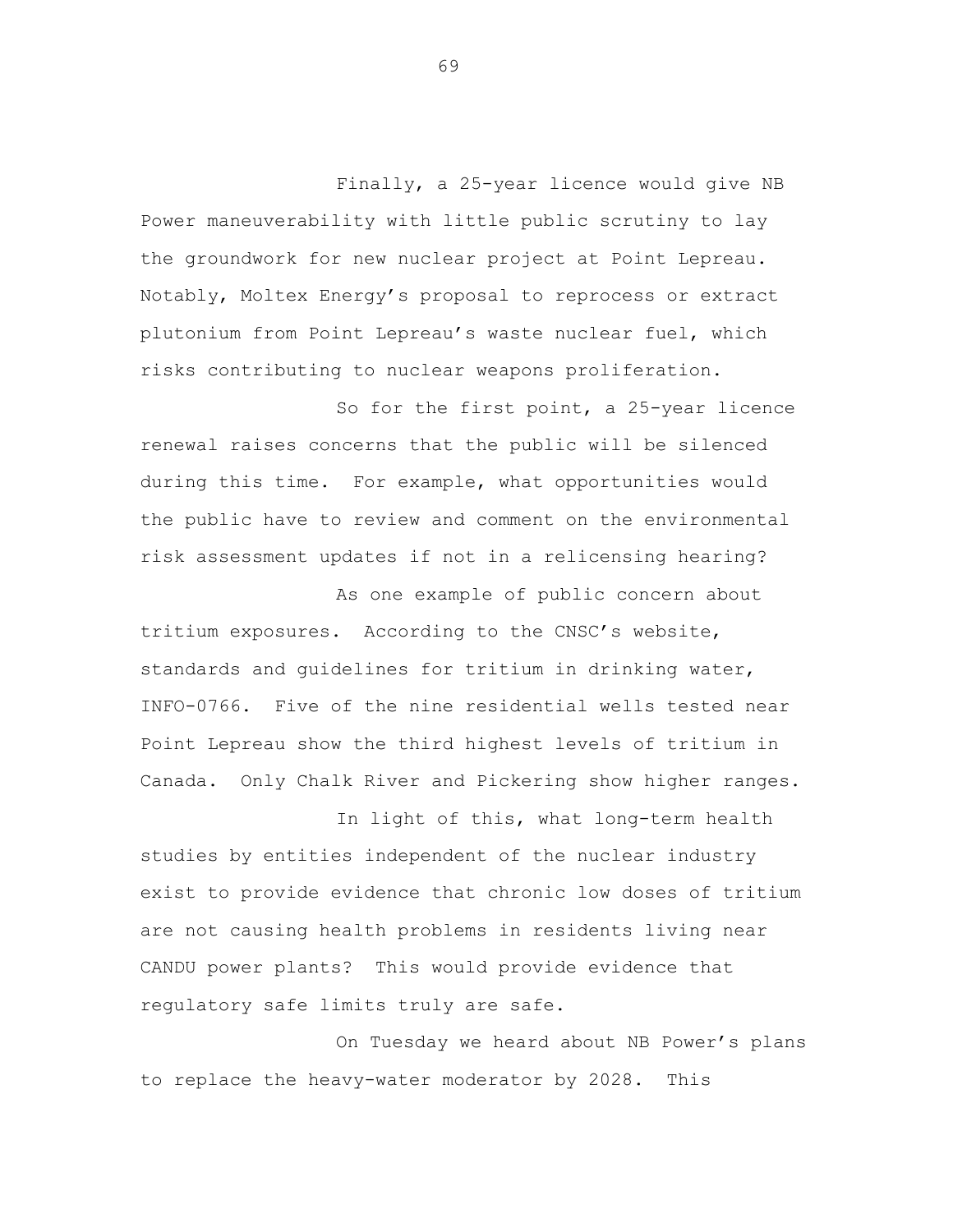timeline should fact into the length of the relicensing period being considered.

Even though financial matters are not a direct focus of a relicensing hearing, renewing the licence of a facility whose debt makes up \$3.6 billion of NB Power's \$4.9 billion debt could enable this liability to increase, adding to the tax burden on present and future generations.

Consequently, the public must be able to decide to stop debt increases by phasing out Point Lepreau and replacing it with alternative forms of energy. Therefore the CNSC should consider renewing the operating licence for five years.

Secondly, the public must be able to participate in decisions to ensure the best management of an aging reactor. Point Lepreau has a history of reliability issues which could worsen as the reactor ages, with dire safety and financial consequences. For example, the most recent unplanned outage, in January and February 2021, lasted for 40 days at a cost to NB Power of one million dollars a day.

Other reliability risks for Point Lepreau could result from the decline of CANDU performance after 12 years, which was acknowledged by NB Power using industry data at the hearing for the application for refurbishment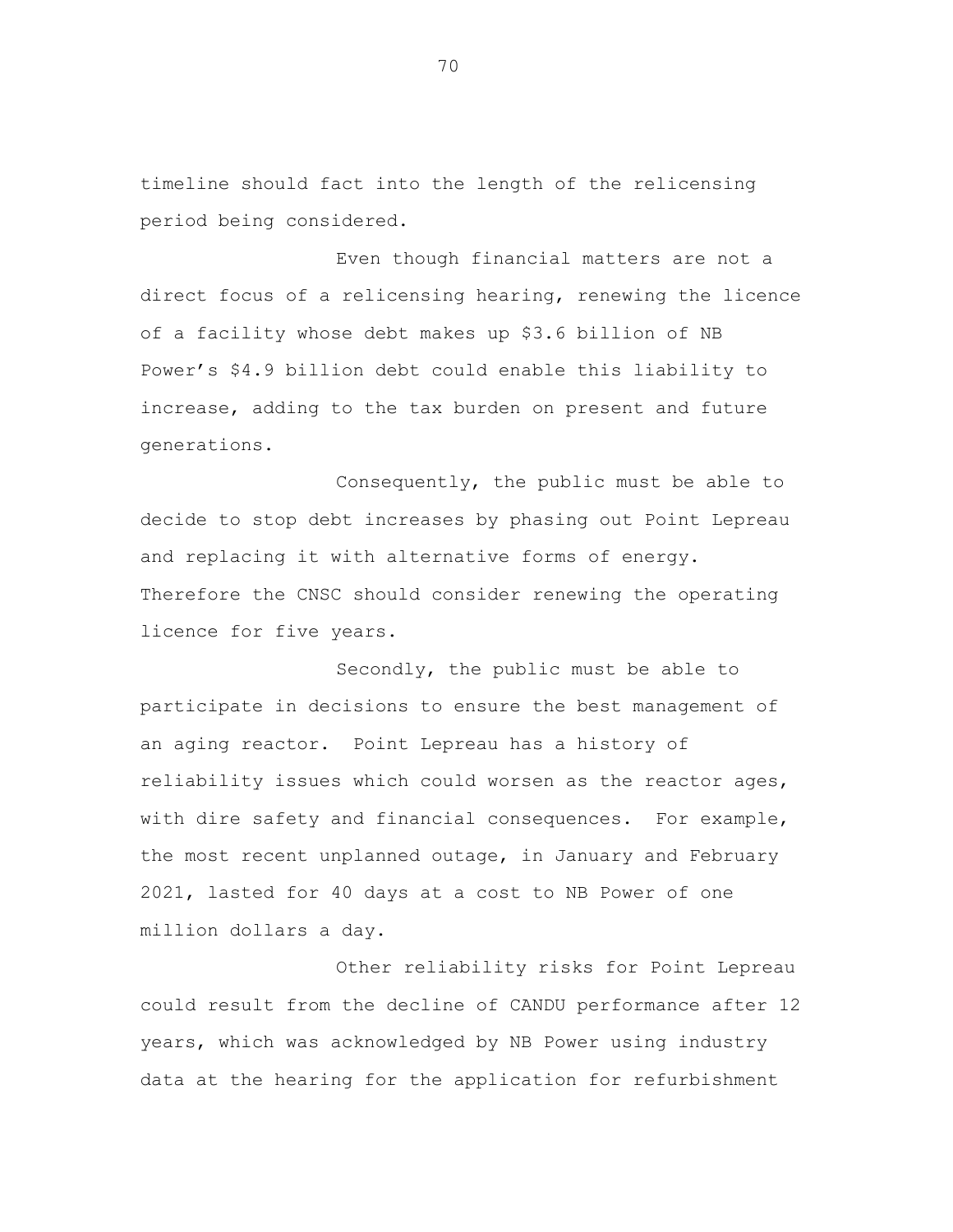in 2002. As a case in point, the pressure tubes were installed in 2012 and should be inspected in 2024. This should factor into decisions regarding the length of the licensing period.

Also of concern are the steam boilers, now 40 years old, that weren't replaced during the refurbishment to avoid the expense and the difficulties of removing and disposing of such large, highly radioactive pieces of equipment. If they failed, it would result in a total reactor shutdown. This should also be considered when determining licensing length.

Therefore the CNSC should continue to consider relicensing periods of five years to guarantee regular public participation in decisions for an aging reactor.

Finally, a 24-year licence would give NB Power manoeuvrability with little public oversight to lay the groundwork for new nuclear developments at Point Lepreau, such as nuclear fuel waste reprocessing, until such time as NB Power triggers the licence.

Moltex Energy's reprocessing or plutonium extraction program is a serious activity with implications for the proliferation of nuclear weapons. It cannot be compartmentalized out of future plans for Point Lepreau, for the following reasons.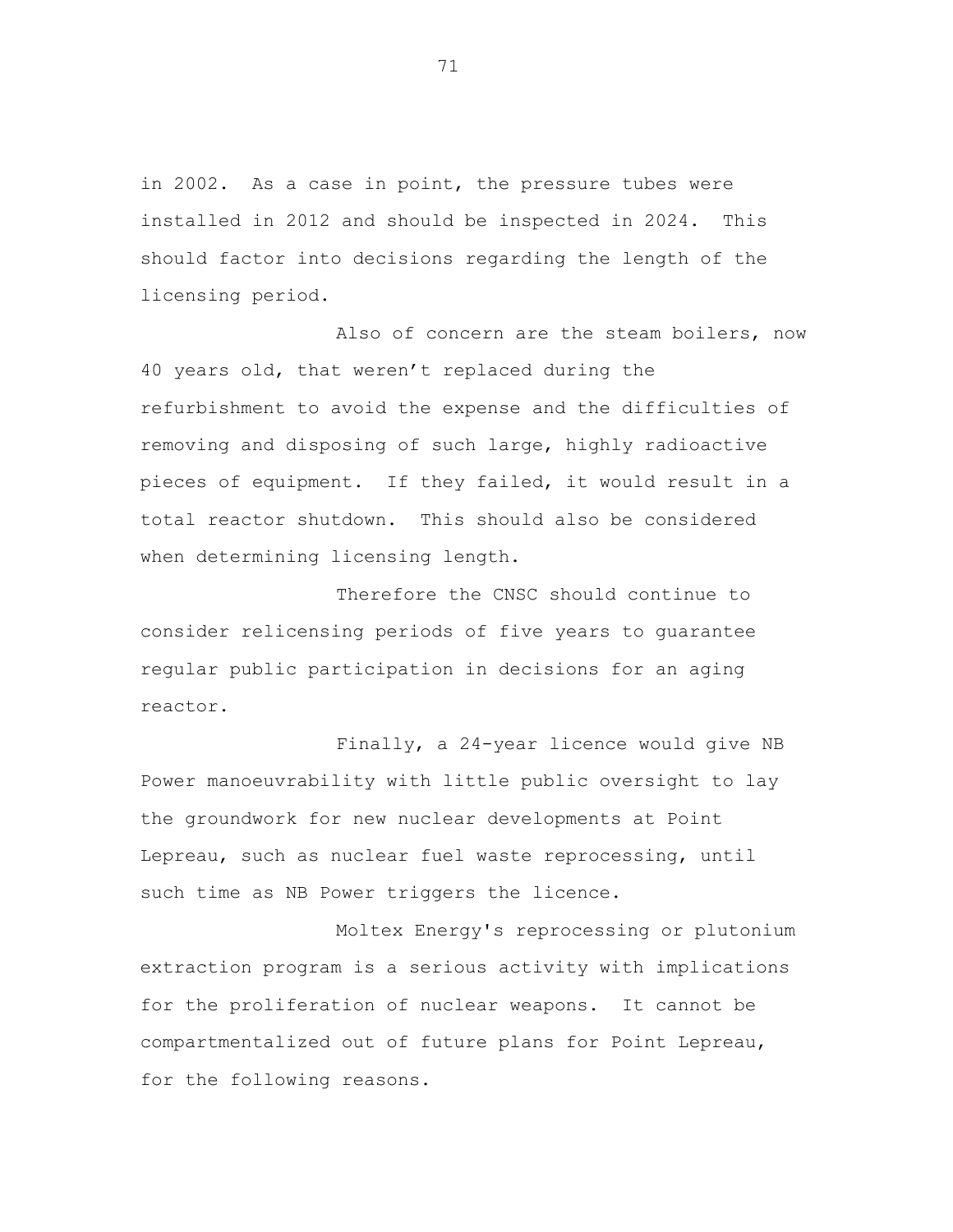First, Moltex's claim that the extracted plutonium would be proliferation-resistant has been discredited by six U.S. national laboratories in 2009 and by Dr. Edwin Lyman of the United States Union of Concerned Scientists in 2021.

Second, last May, in an open letter to Prime Minister Trudeau, nine U.S. non-proliferation experts warned that Canada's support for Moltex's reprocessing program could be seen by other countries as justifying their own reprocessing R&D, thus destabilizing the fragile global nuclear arms balance Canada has worked so hard over the years to strengthen.

Therefore I urge the CNSC to ban the extraction of plutonium from the waste fuel produced by the Point Lepreau nuclear reactor.

In conclusion, the CNSC should continue to consider renewing the operating licence for five years. A five-year relicensing practice would guarantee regular public participation in decisions to ensure best management of an aging reactor. The CNSC can prevent significant risk of nuclear weapons proliferation by banning the reprocessing of waste nuclear fuel from Point Lepreau. Therefore the CNSC should grant a five-year operating licence in the best public interest. Thank you.

**THE PRESIDENT:** Thank you, Ms. McAllister,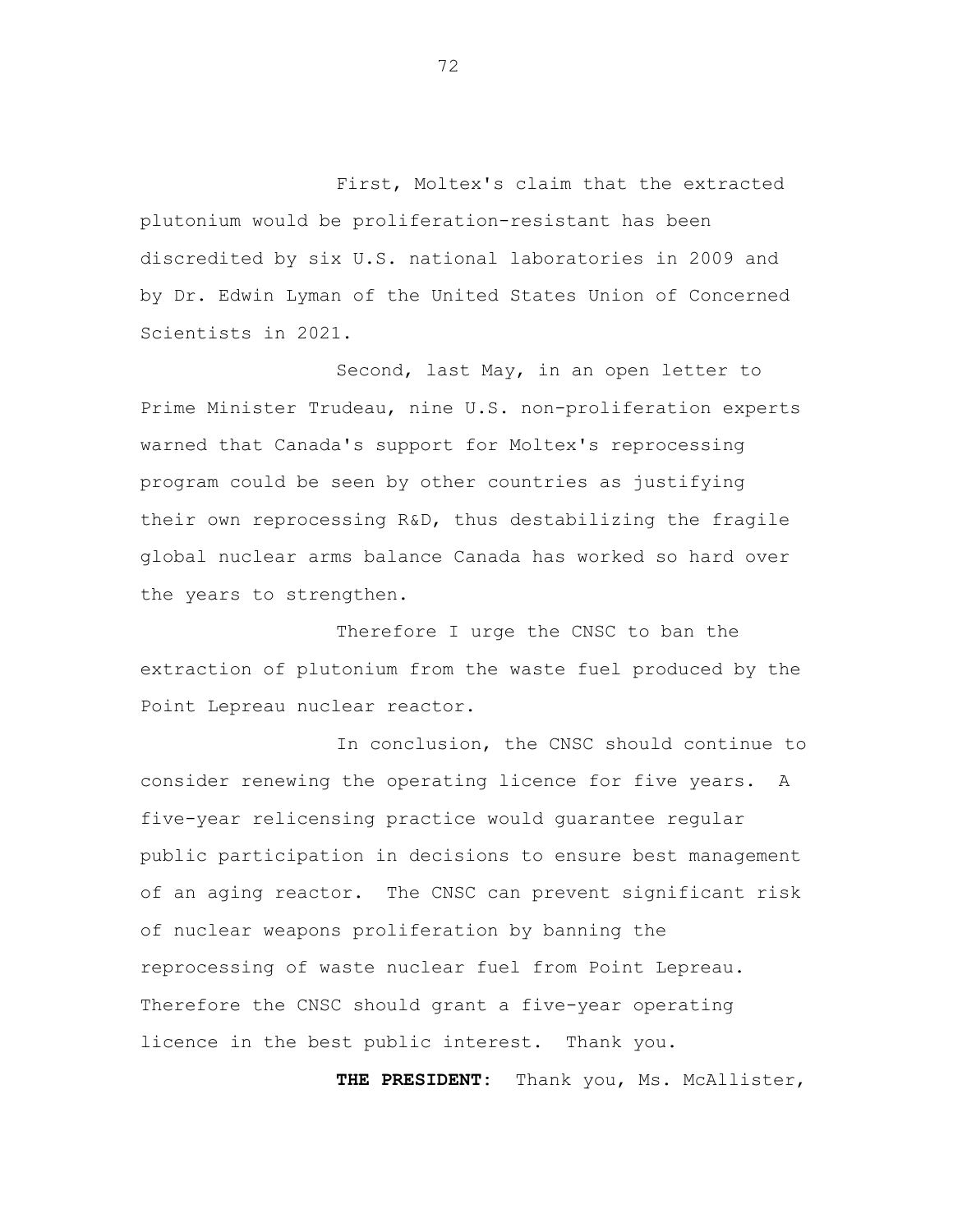for the presentation. And we'll start with Dr. Berube. **MEMBER BERUBE:** Thank you for your presentation. I have no questions.

**THE PRESIDENT:** Okay. Dr. Demeter. **MEMBER DEMETER:** Thank you for your presentation. In your written intervention, you talk about impact on marine life and you quote us the 2017 study.

I think it may be a good idea if DFO, the Department of Fisheries and Oceans online, to talk about what authorizations are in process, what authorizations have been given, the impact on marine life based on this facility, just to clarify it from their point of view.

**THE PRESIDENT:** Okay. Do we have anyone from DFO online?

**MR. HULBERT:** Yes, it's Bryan Hulbert here, for the record. Can you hear me?

**THE PRESIDENT:** Yes, we can.

**MR. HULBERT:** Thanks. Yes, speaking to the authorization process, I can give some notes there, and then I'll turn it over to my colleague, Angeline LeBlanc, who is also online here.

So the department is working towards the review of a *Fisheries Act* authorization application submitted by New Brunswick Power for the Point Lepreau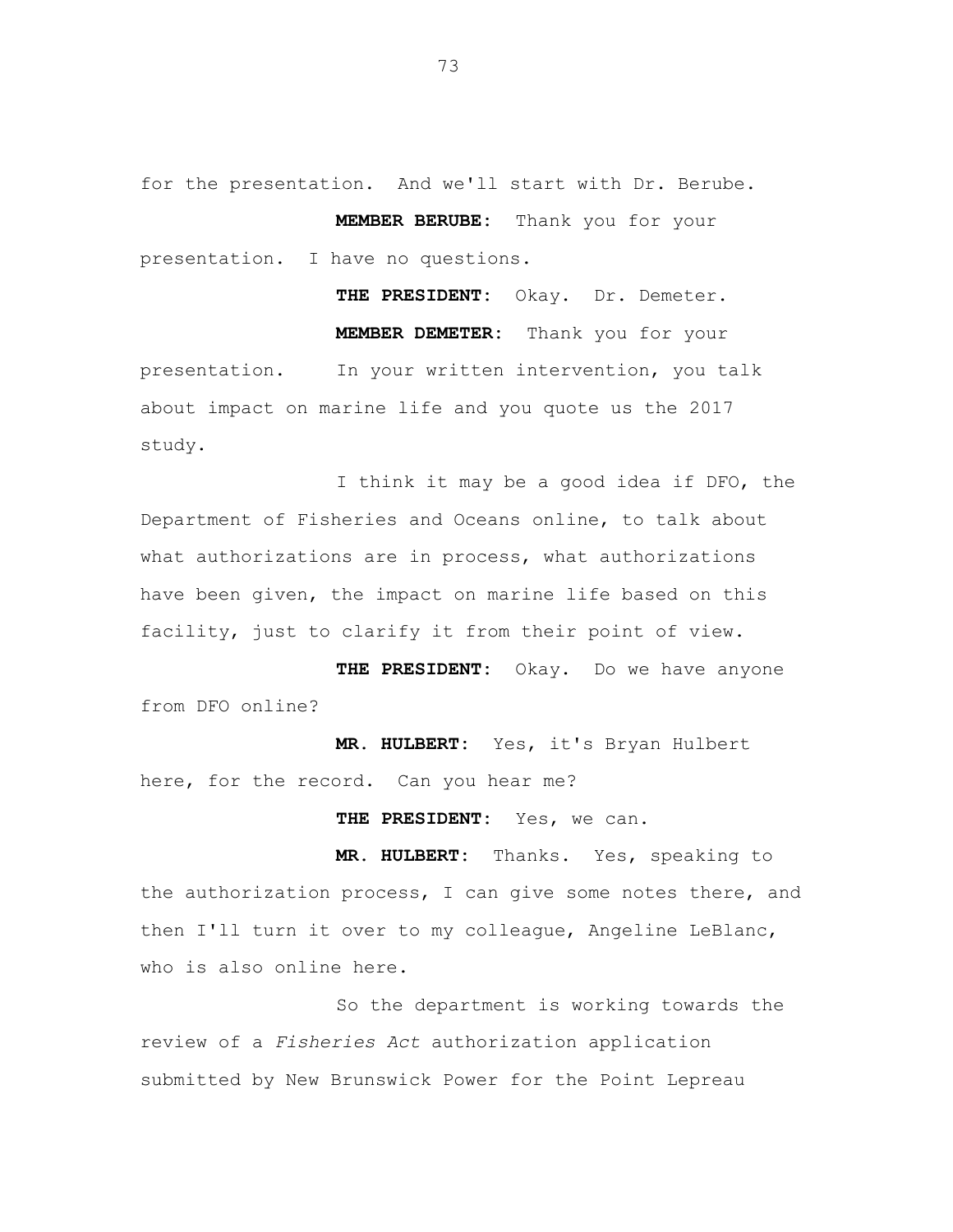facility and we are nearing the conclusion of that process. We are working towards finalizing some of the details related to the conditions in that *Fisheries Act* authorization. Part of our process was to attend these proceedings, and we anticipate being able to wrap up our process shortly after the conclusion of these proceedings.

As for some of the specifics about the details of impacts to fish, I'll turn that over to my colleague, Angeline LeBlanc.

**MS. LeBLANC:** Hi, good morning. I'm Angeline LeBlanc, for the record.

So we have reviewed all the impact, the impingement and entrainment studies provided by NB Power through the process of our *Fisheries Act* authorization, and we determined that the station does cause serious harm to fish and fish habitat. That means that there is a death of fish. And we do look at the impact on local population, and then just like the population in general, and we do believe that the amount of death caused by impingement and entrainment will not have a huge impact on the productivity of fish -- or at least it's an acceptable impact.

One of the things that is associated with the *Fisheries Act* authorization is offsetting; therefore, like any loss of fish is offset by another project to compensate for that loss as well. So we take that into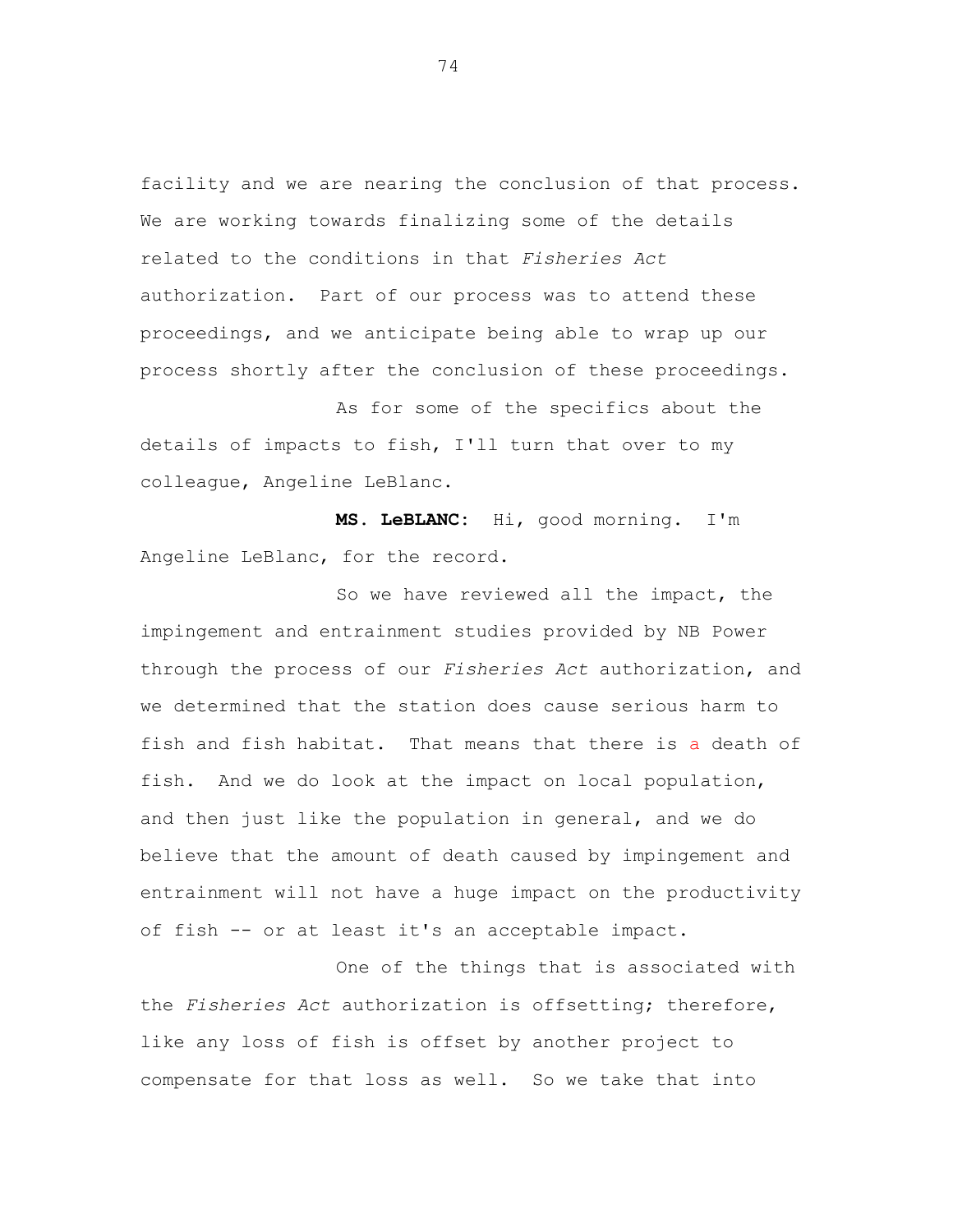consideration when issuing a *Fisheries Act* authorization. **MEMBER DEMETER:** So I may need some

clarification because it's not unusual at such hearings to hear that the authorization is in process, but they've been operating since 1983. So did they have previous authorizations? This surely isn't the first time that DFO has looked into the impact on marine life with this industry, and so operations prior to the process you're going through -- have they been assessed, and what type of mitigation factors are in place or considered? You had mentioned that about offsetting. Maybe give me some details on that. To DFO, please.

**THE PRESIDENT:** Mr. Hulbert?

**MR. HULBERT:** Yes, thank you.

As with respect to the process, yes, there are offsetting requirements and DFO is working to finalize some of those details. So there was a proposal put forward by New Brunswick Power for the removal of a dam on a large river system, and it does meet the requirements of our program in terms of offsetting under the *Fisheries Act*, under which we're issuing this authorization.

So we're working to finalize some of the details surrounding that, and some of the productivity metrics that were established for the loss of productivity through entrainment and impingement that were identified in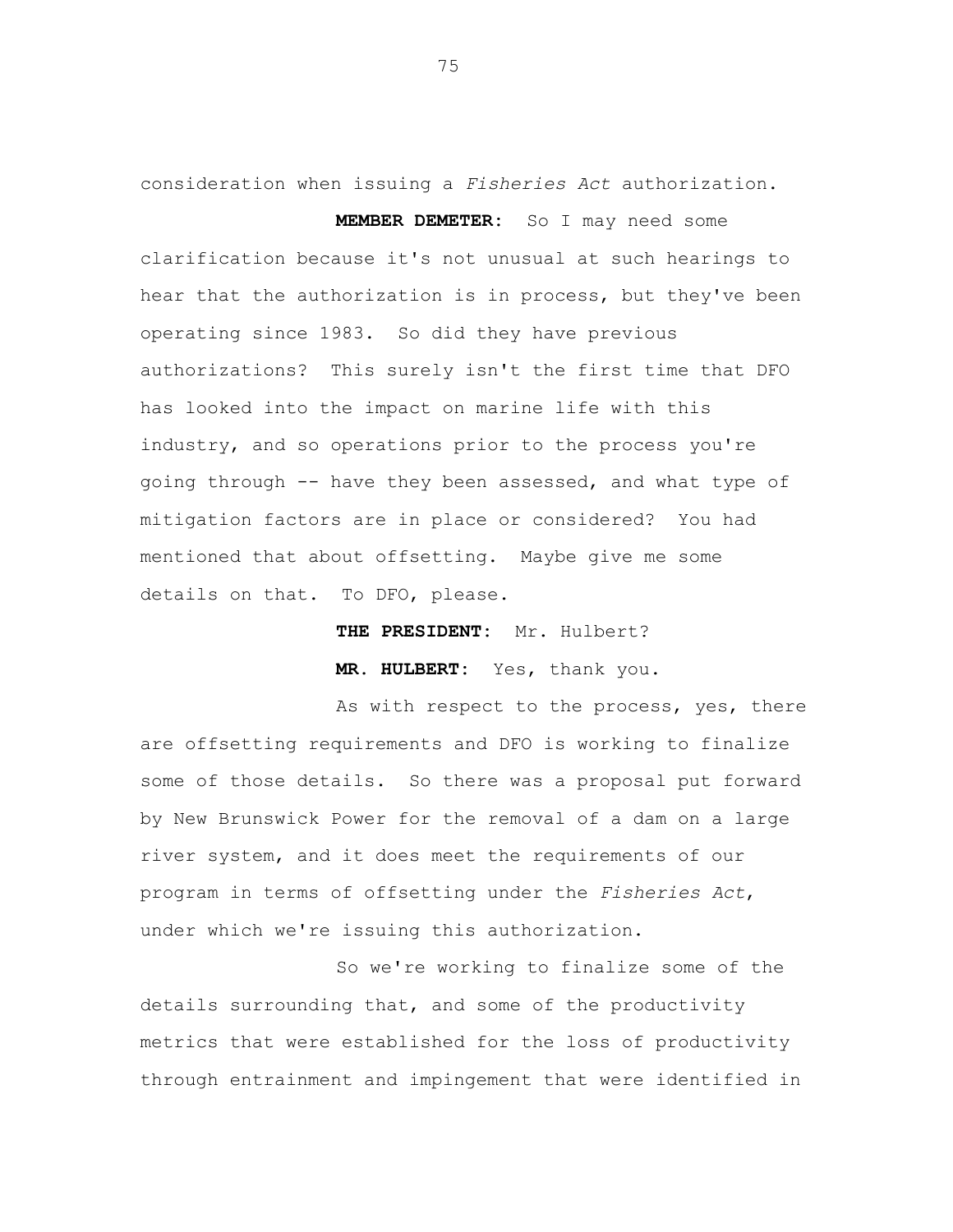the application from NB Power were in consideration for what the requirements would be for offsetting of this particular project. So that is what I was referring to previously regarding finalizing some of the details.

So we have in the *Fisheries Act* authorization itself, conditions that relate to the operations of the facility, and conditions that relate to the offsetting for the impacts or the residual impacts to fish and fish habitat. So those are two separate components of the authorization itself.

So within the authorization, we'll identify some of the operating parameters, such as the amount of water that is intake, the rate of intake -- so velocity of water -- that affects impingement and entrainment. So that will be established as conditions in the *Fisheries Act* authorization, and if there were changes to those metrics, it would require further investigation or amendments by our department for the *Fisheries Act* authorization, *i.e.*, if NB Power plan to increase the rate of intake or the velocity at which they're intaking water, it may have an impact on impingement and entrainment and it may lead to us having a further review and opening up the review of the *Fisheries Act* authorization.

And for the offsetting component, we are still working out some of the finalized details and really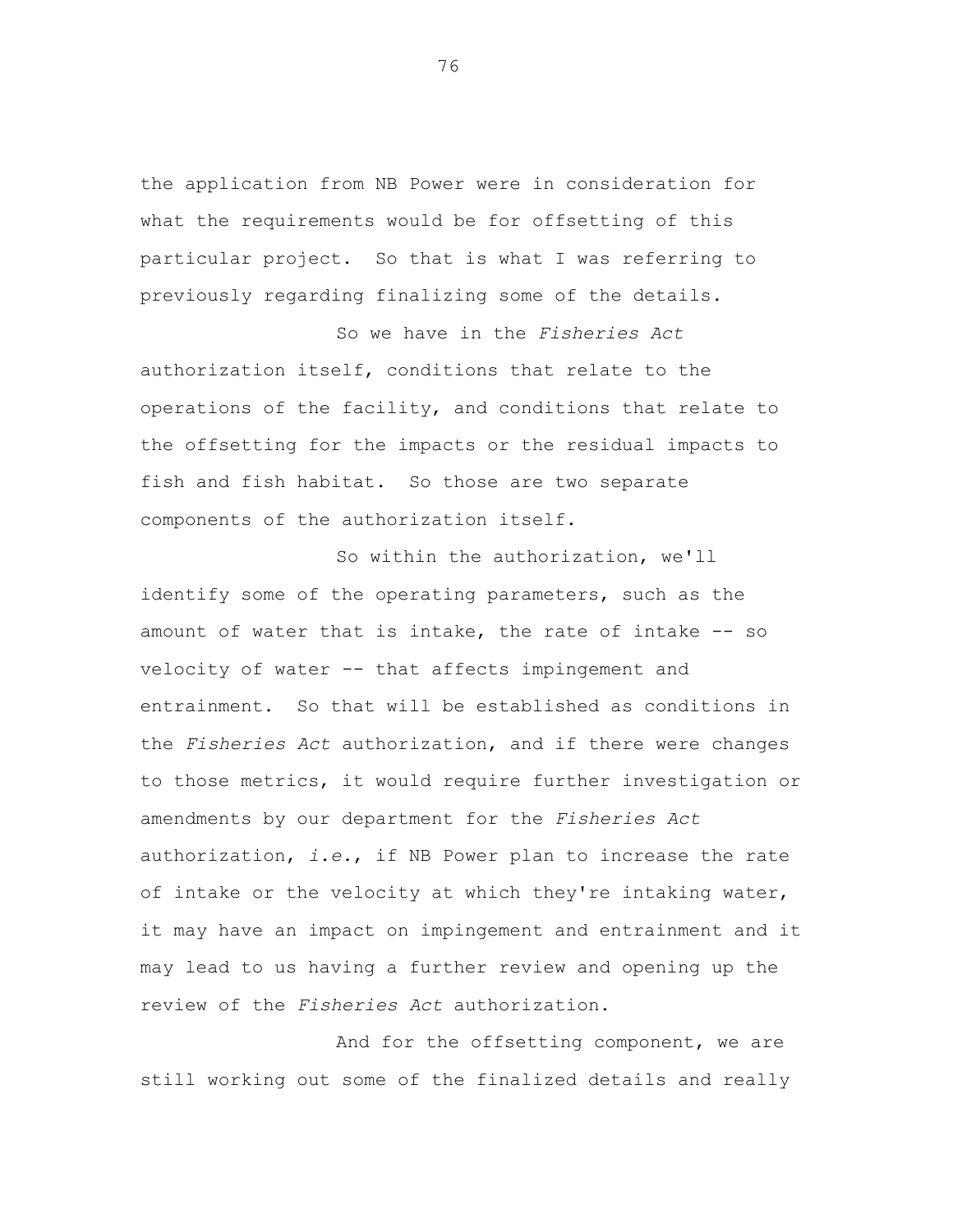some of the components around milestone timelines related to the decommissioning project of that dam. So that's where we are for status of that.

And I'll open it to any further questions if there are more details required, or specification.

**MEMBER DEMETER:** Just a clarification. When did the requirement for authorization, what year did that come into place? I am trying to place when *Fisheries Act* authorization was required compared to the longstanding operations of this plant. Is this a recent component of the Act or is this longstanding?

**THE PRESIDENT:** Okay.

**MR. HULBERT:** Again, Bryan Hulbert, for the record.

**THE PRESIDENT:** Yes.

**MR. HULBERT:** I'm sorry.

THE PRESIDENT: Yes. No, Mr. Hulbert, you can start, but then I want Point Lepreau to also comment on that.

**MR. HULBERT:** Okay. We can offer some specific dates, but NB Power can probably answer some of that as well, as you mentioned.

Yes, this is more recent. This will be the first authorization, *Fisheries Act* authorization sought for the Point Lepreau facility. So we are in the process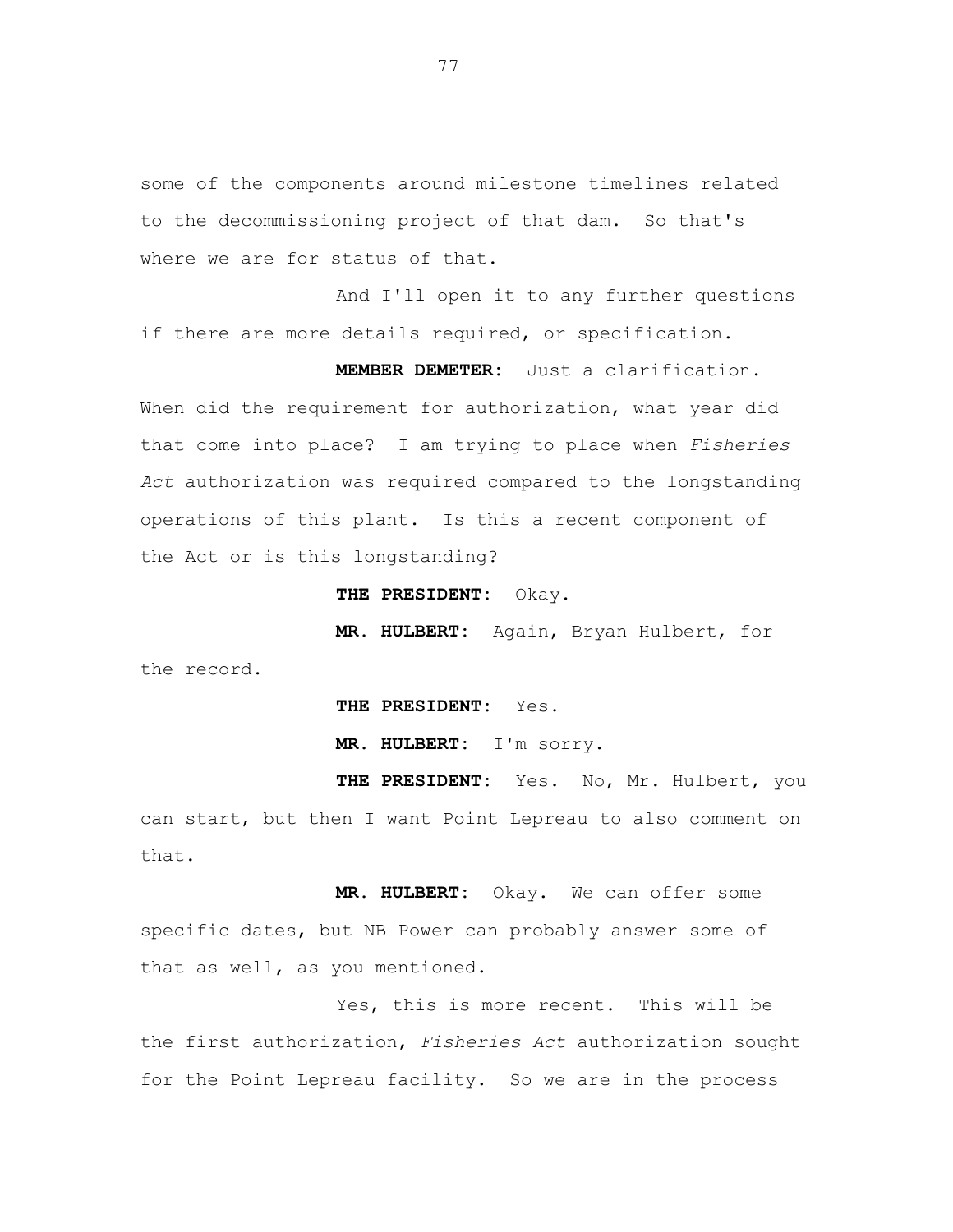of obviously navigating through that and this will be the first issuance of an authorization at that facility for mortality of fish.

**THE PRESIDENT:** And to Dr. Demeter's question on when did the requirement come into effect? **MR. HULBERT:** I will defer to probably Angeline for specific dates around the application, when it was received and when those changes have happened between the Department of Fisheries and Oceans and New Brunswick

**MS. LeBLANC:** Hi. Angeline LeBlanc, for the record.

Power. Thank you.

I believe the application for an authorization was submitted to the CNSC in 2017, maybe following the previous licence renewal process.

When it comes to nuclear facilities, we have an agreement or an MOU with the CNSC where they determine the need for *Fisheries Act* authorization and once that determination has been made, then it comes to DFO to issue the *Fisheries Act* authorization.

But I believe it might have come out from the previous relicensing hearings in 2017.

> **THE PRESIDENT:** Thank you. Point Lepreau...?

**MR. NOUWENS:** Jason Nouwens, for the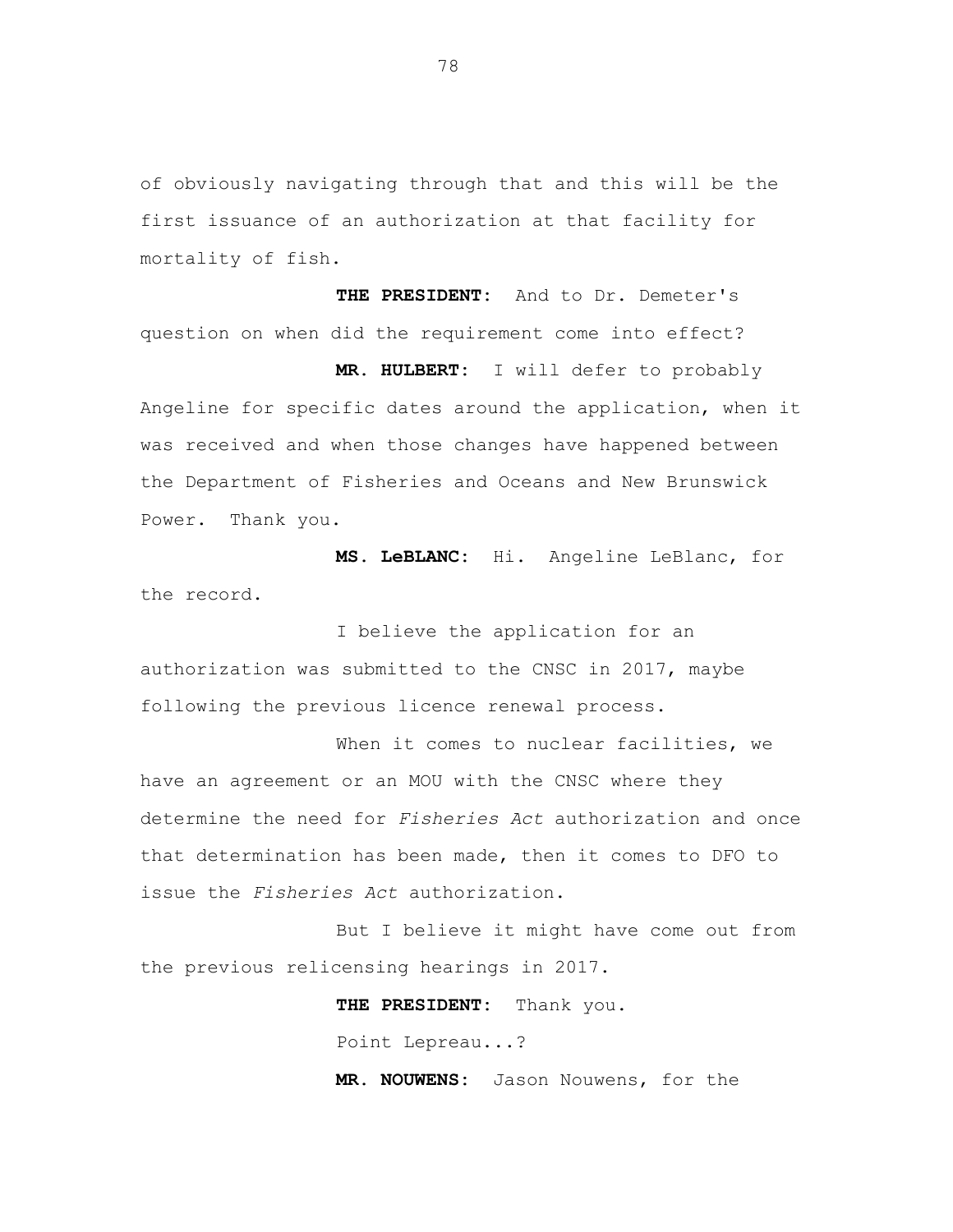record.

Before I turn this over to Andrea McGathey, I just want to point out that this is a long file, it has been in progress for a number of years. It started with a specific application for Point Lepreau only and then transitioned and was superseded by an application for the Corporation in its entirety. So there is a little bit of history there and Andrea McGathey, if you could walk us through some of those details and timelines, please.

**MS. McGATHEY:** Thank you, Jason.

President Velshi and Members of the Commission, good morning. Andrea McGathey, for the record.

So Angeline is correct, the requirement for *Fisheries Act* authorization under *Fisheries Act, 2012* was a result of a self-assessment that was done following the last relicensing for Point Lepreau.

As part of Point Lepreau's environmental stewardship and commitment to the environment, we undertook impingement and entrainment studies in the timeframe from 2013 to 2015 to understand the loss to the marine environment associated with the cooling water intake.

A self-assessment was completed in accordance with requirements to the Regulation and submitted to the CNSC and DFO for review and it was concluded that an authorization would be required, despite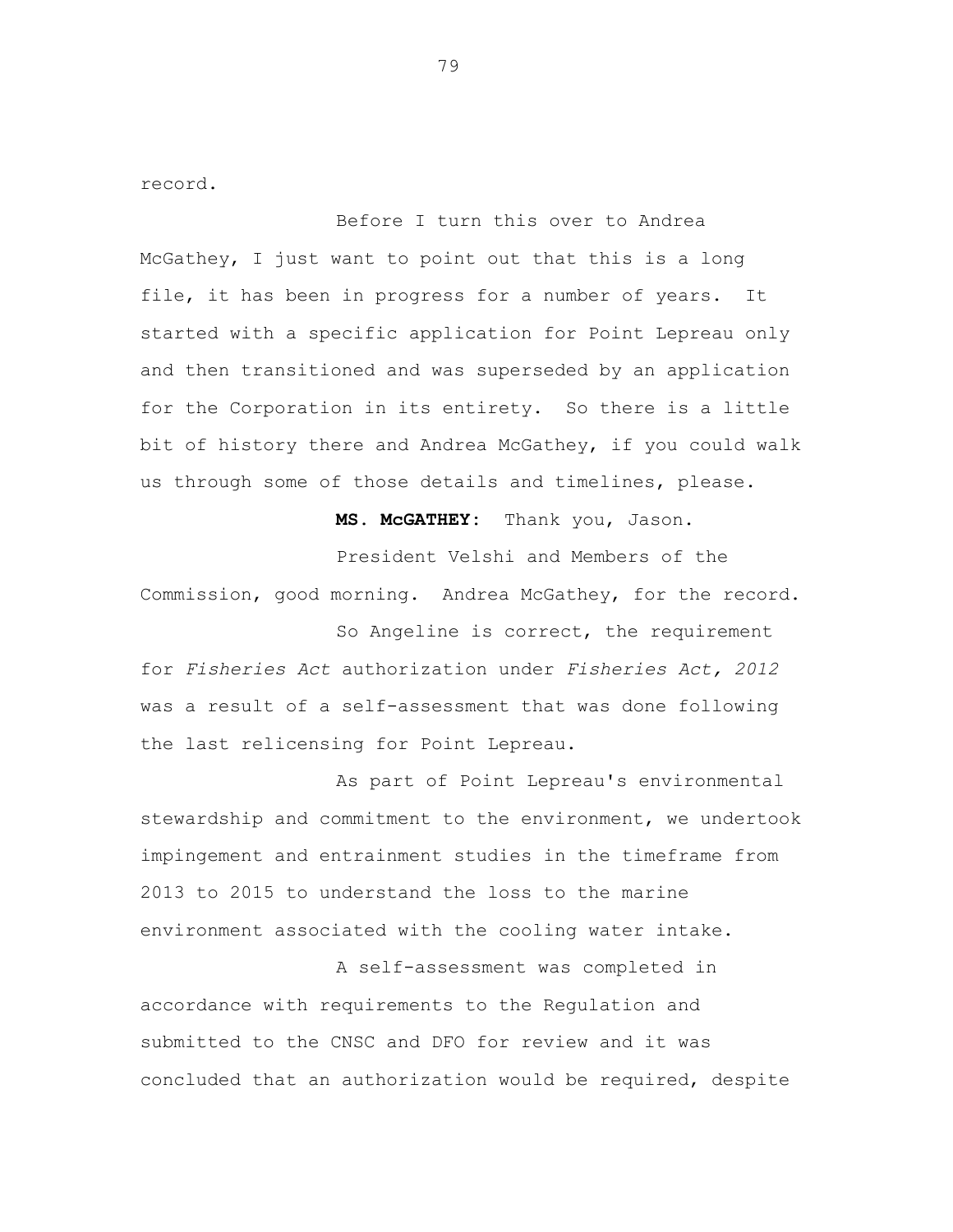what one could consider impacts not significant at a population level when we look at different commercially important fish species in the Bay of Fundy. So NB Power was mandated to comply with the requirements for an authorization for non-fishing-related mortality to fish and other marine species.

> **THE PRESIDENT:** Thank you. Mr. Kahgee...?

**MEMBER KAHGEE:** Thank you very much for your presentation. I just have a follow-up question to CNSC staff.

Ms. McAllister made reference to tritium levels with respect to wells. I know we have had a lot of discussion over the last couple of days with respect to tritium, but I'm just wondering if you can help me understand in terms of cause any mitigation efforts and are there any concerns overall in terms of safety?

**DR. VIKTOROV:** Alex Viktorov, for the record. Allow us a second to find the best person to take this.

All right. So we will ask Melissa Fabian Mendoza to provide details on the tritium monitoring.

**MS. FABIAN MENDOZA:** Good morning. Melissa Fabian Mendoza, Director of the Environmental Risk Assessment Division, for the record.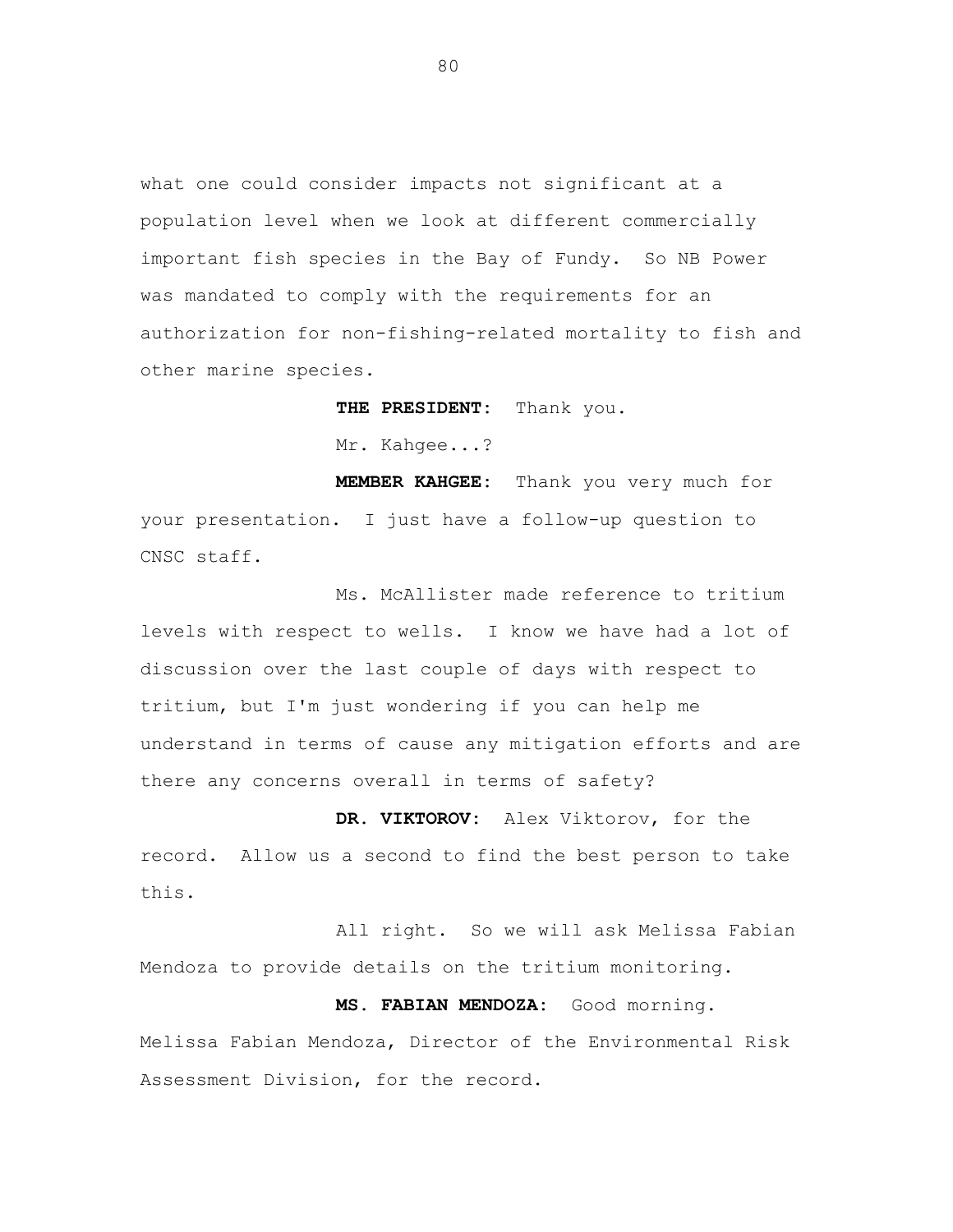So regarding tritium levels in the environment, this is not something that is a concern to CNSC staff.

In terms of more specifics about the levels that we are seeing in groundwater and wells, I will ask Dr. Shizhong Lei to please provide those details. Thank you.

--- Pause

**MS. FABIAN MENDOZA:** I'm not sure if Dr. Lei is able to connect.

Perhaps while we are waiting for him to connect I will see if maybe just in the meantime we could perhaps pass to Ms. Sauvé, who I know can talk a little bit more about health concerns and limits regarding tritium.

**MS. SAUVÉ:** Kiza Sauvé, for the record.

So your question was about causes, mitigation and I think concerns.

In terms of causes and how it gets in there, we could also pass to NB Power to kind of talk about how tritium comes out of the facility and might get into the groundwater. But what do you --

**MEMBER KAHGEE:** Yes. Just specific to the wells, that was right, yes.

**MS. SAUVÉ:** Okay. So I think if we want specific to how it gets into the wells, if Dr. Lei can't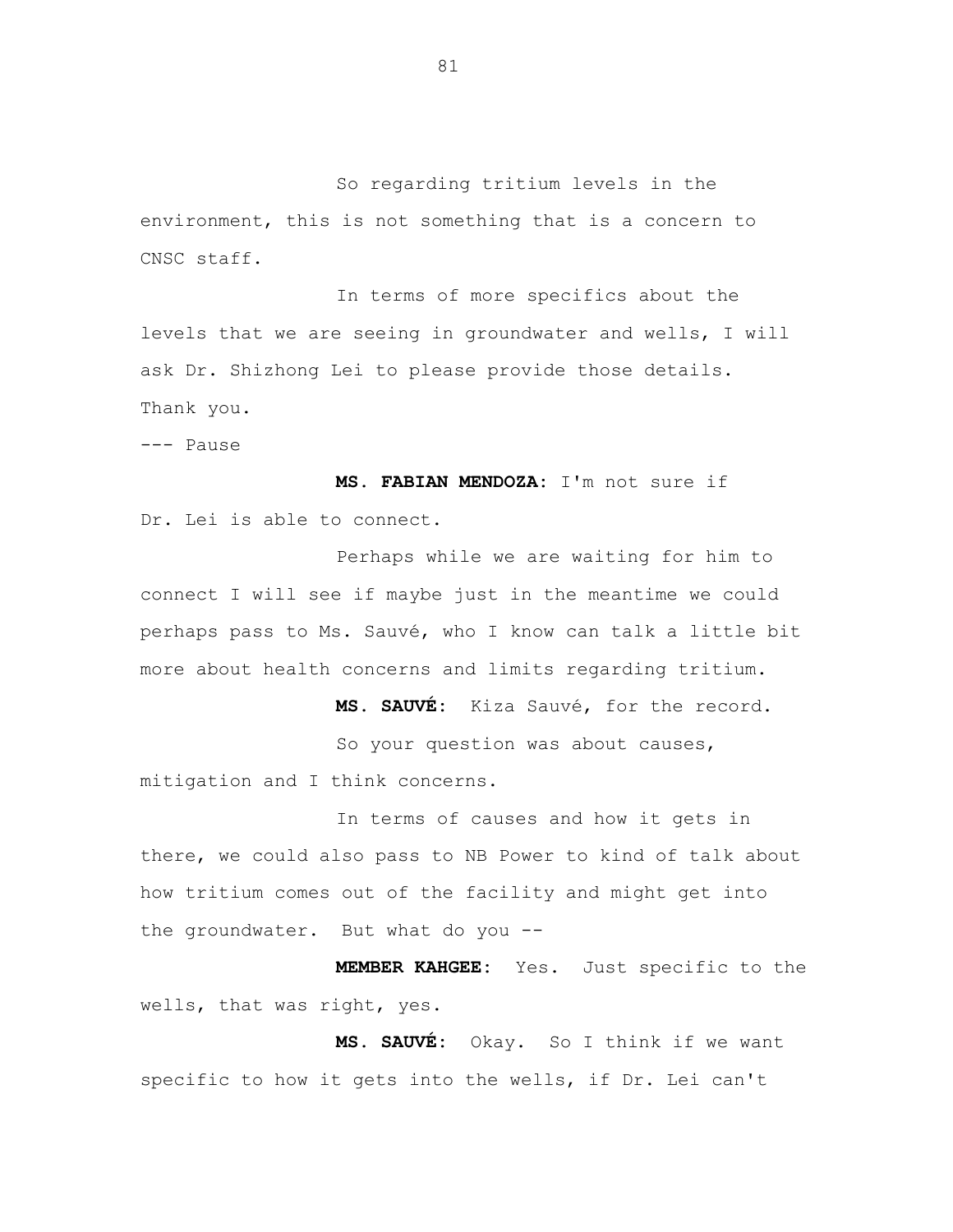connect, I think NB Power is probably the best way to talk about how it gets in there and then we could come back to me if needed.

**THE PRESIDENT:** Mr. Nouwens...?

**MR. NOUWENS:** Jason Nouwens, for the

I will turn this over to Jennifer Allen, who is our Senior Health Physicist, and we will maybe take this opportunity as well to clarify some points from Tuesday around tritium releases.

record.

Jennifer Allen, over to you, please.

**MS. ALLEN:** Thank you. Jennifer Allen, for the record.

Tritium is released from the station in a couple of different pathways, through the airborne pathway as well as through the liquid effluent pathway.

Before the station became operational there were samples taken from wells as part of our preoperational program and very low levels of tritium were detected in those wells at that time.

However, monitoring wells has become an integral part of our Environmental Monitoring Program. So well water is tested as part of our Environmental Monitoring Program. The results of those samples are made available to the public and they are posted on our website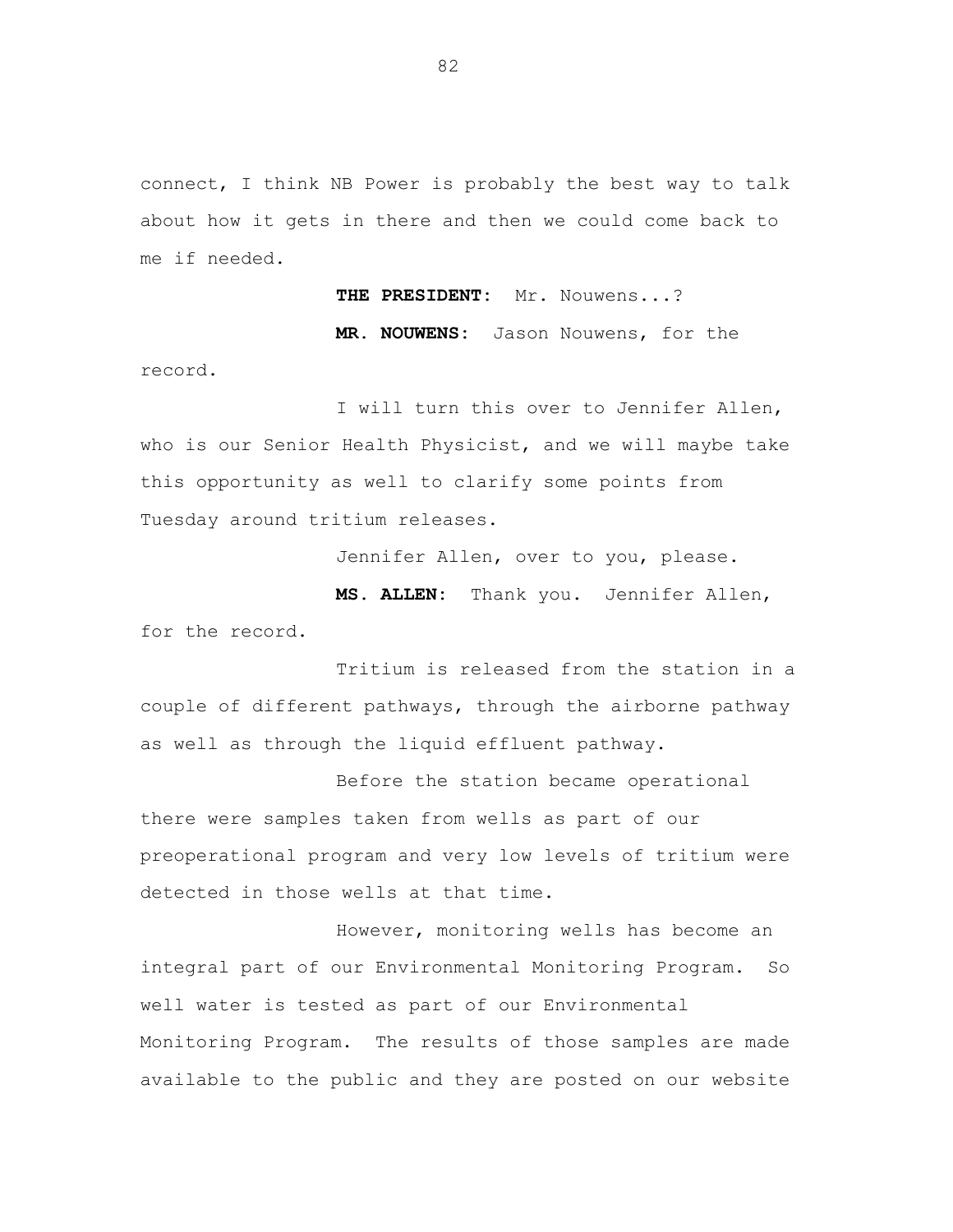in compliance with CNSC's regulatory requirements for our licence, as well as our Environmental Monitoring Program. Again, the samples are posted on our website, they are available to the public.

Releases. Again, minimizing public dose is very important to NB Power and those operational activities are proactively assessed and we make every effort to mitigate releases.

So in terms of your question around causes, the cause of tritium in the environment as a result of Point Lepreau's operation is related to those operational activities that involve heavy water systems.

For example, during maintenance, purification and venting, there can be slight increases in controlled releases. The releases are well below the regulatory limit set out by the CNSC and they pose no danger to the health of our employees or the public.

Airborne tritium is monitored and reviewed daily to ensure that it is controlled and that levels are maintained well below the regulatory limits. Airborne emissions of tritium from the station are the largest contributor to potential public dose and, again, the highest potential cause for tritium being found in the environmental samples.

Radiation dose from our releases, again,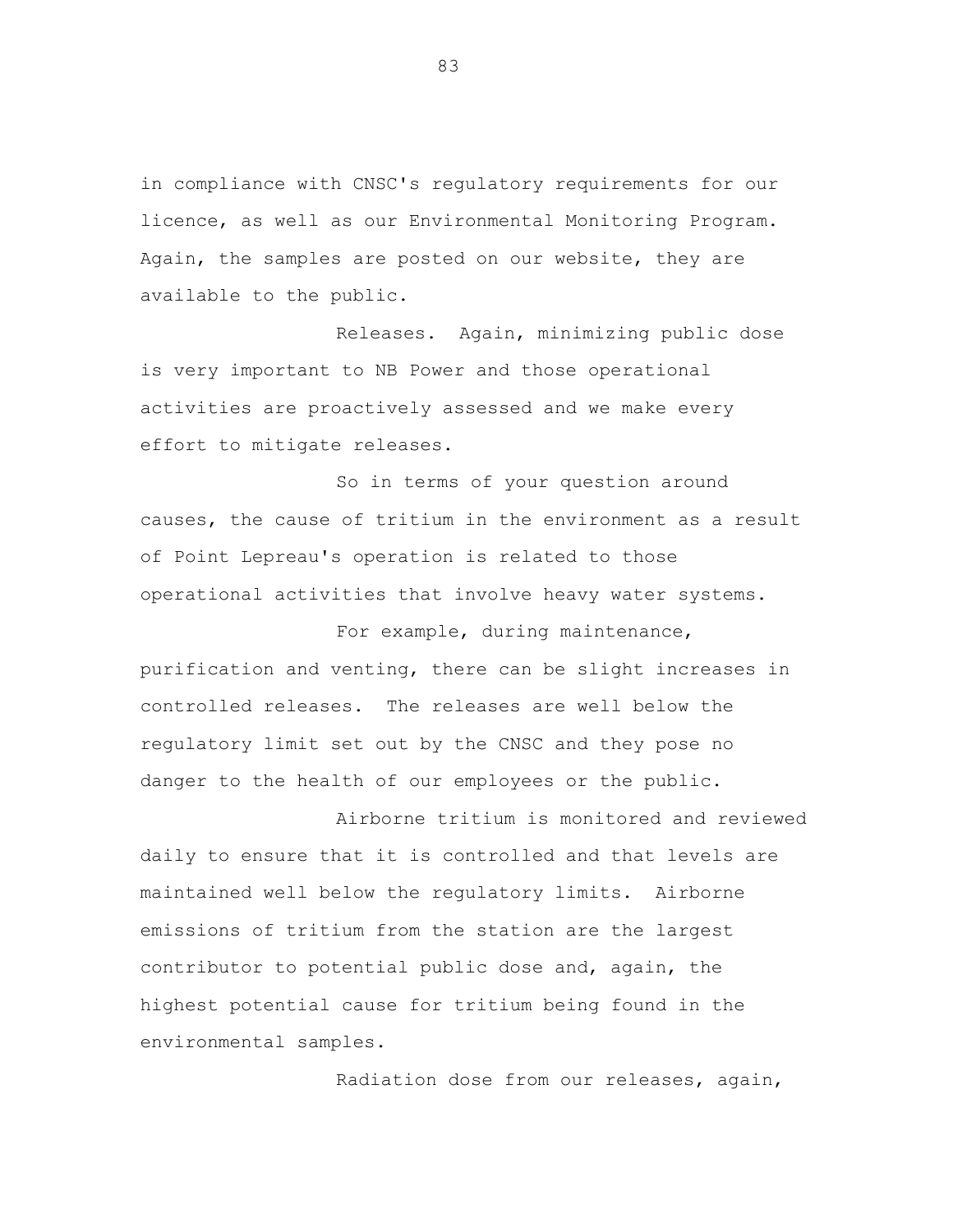if you look at all of the estimated releases from the station as a result of our operation over our entire operational period, just to put that dose to the public in perspective, that would be less than a person would receive from receiving one chest X-ray. That being said, you know, monitoring our releases and assessing the impact on the public is very important to us and we are proud to maintain those low doses to the public based on that.

**MEMBER KAHGEE:** Thank you. That is very helpful.

CNSC, any response?

**DR. VIKTOROV:** Hopefully, Dr. Lei is able to connect now.

**DR. LEI:** (Off microphone).

**DR. VIKTOROV:** Dr. Lei, we cannot hear you well.

> **DR. LEI:** Hello. Can you hear me now? **THE PRESIDENT:** Much better. Thank you.

**DR. LEI:** My name is Shizhong Lei, I am a Geoscience Technical Specialist with the Canadian Nuclear Safety Commission.

The tritium released into the air over time would be washed down by precipitation to the surface and then would gradually penetrate into the monitoring wells.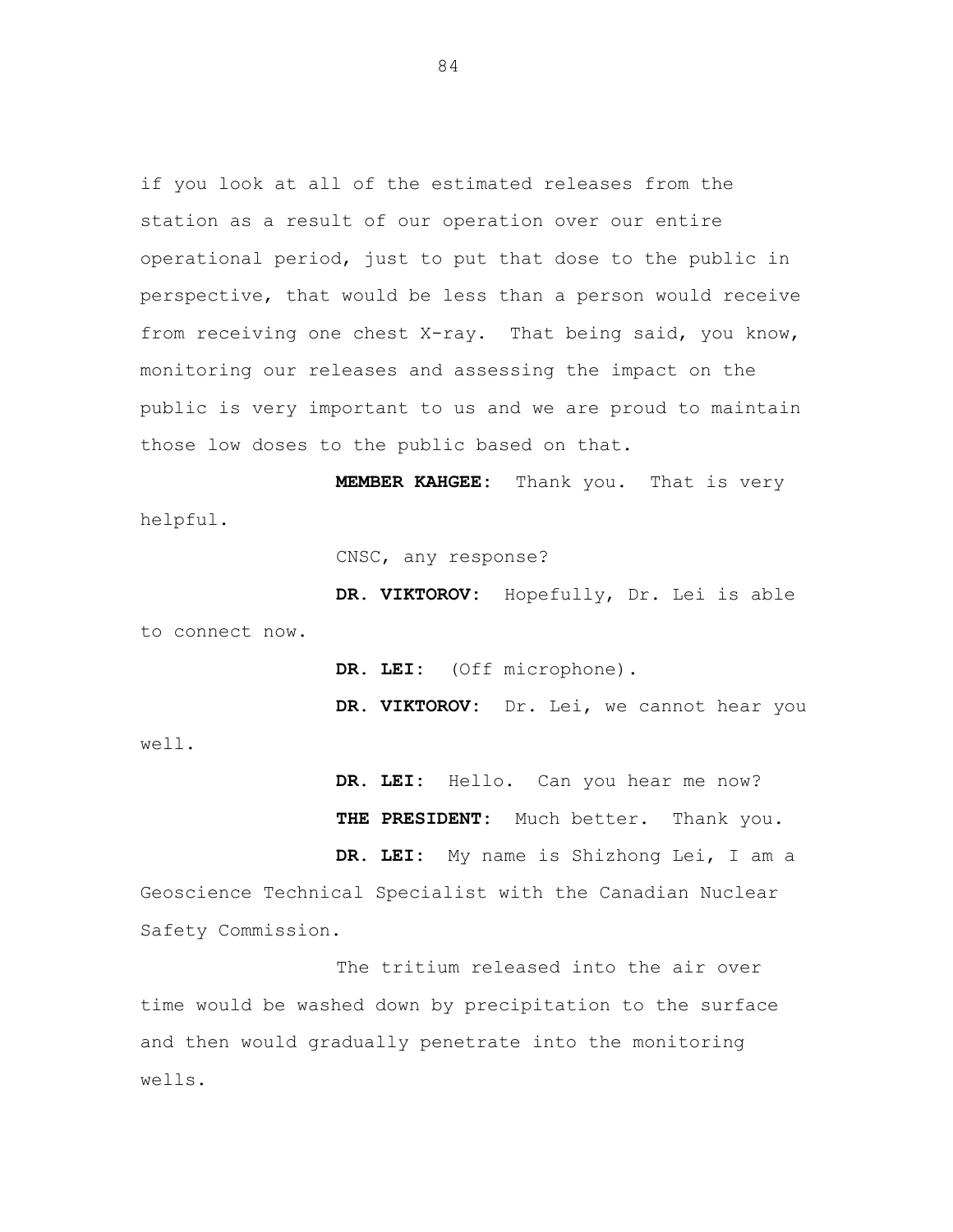Since 1979, NB Power has been sampling tritium in drinking water wells within about 3 kilometres of the Point Lepreau Generating Station. So far the maximum offsite value within the 3-kilometre radius in the past 10 years was just 48 Bq per litre among all of those monitored drinking water wells.

The tritium concentrations onsite in the groundwater have also been very low. Within the generating station the maximum in the past five years was 440 Bq per litre. In the waste management area the maximum was 600 Bq per litre. In the inactive landfill area the maximum in the past five years was 90 Bq per litre.

So from those numbers, CNSC staff concluded that the tritium impact to the environment and human health is minimal.

**MEMBER KAHGEE:** Okay. Thank you for that. **THE PRESIDENT:** Thank you, Ms. McAllister. Thank you for your submission and for your presentation. We very much appreciate that.

We are going to take --

**MS. O'DONNELL:** Would there be time for me to ask just two quick questions?

**THE PRESIDENT:** Okay. Very quick, because I know people are desperate for a break. So please.

**MS. O'DONNELL:** Yes, I am aware of that.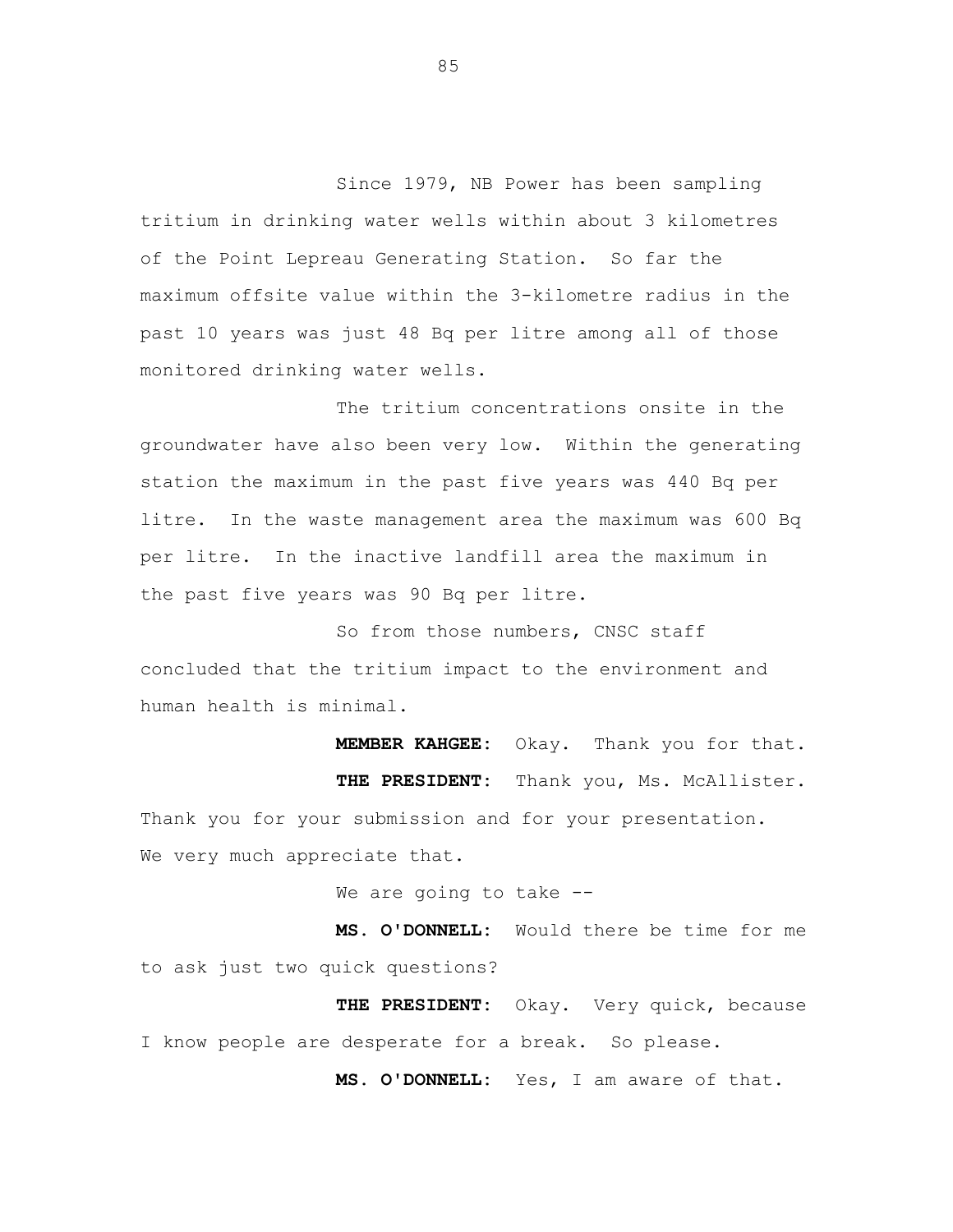Just very quickly.

I don't expect answers now, but just to consider what other mitigation measures for impingement and entrainment would NB Power be considering or planning, for example, coarse screens over the intakes and fish deterrent mechanisms.

And then the other thing regarding tritium is, to me, to hear that it is well below regulatory levels makes me ask, okay, but can this be validated by long-term studies that have tracked exposure in residents who live near CANDU power plants to ensure that the levels indeed are backed up by the fact that there haven't been illness caused by chronic low dose exposures to tritium? And it would have to be studies over a long time because of the fact that chronic low dose exposures, illness takes decades to manifest.

So those are my only two questions. Thank you for that opportunity.

**THE PRESIDENT:** Thank you. And we will try to get to those questions in our round of questions at the end. So if you are here, hopefully you will be able to hear the responses to that.

Okay, we will take a break and we will be back at 10:15, please.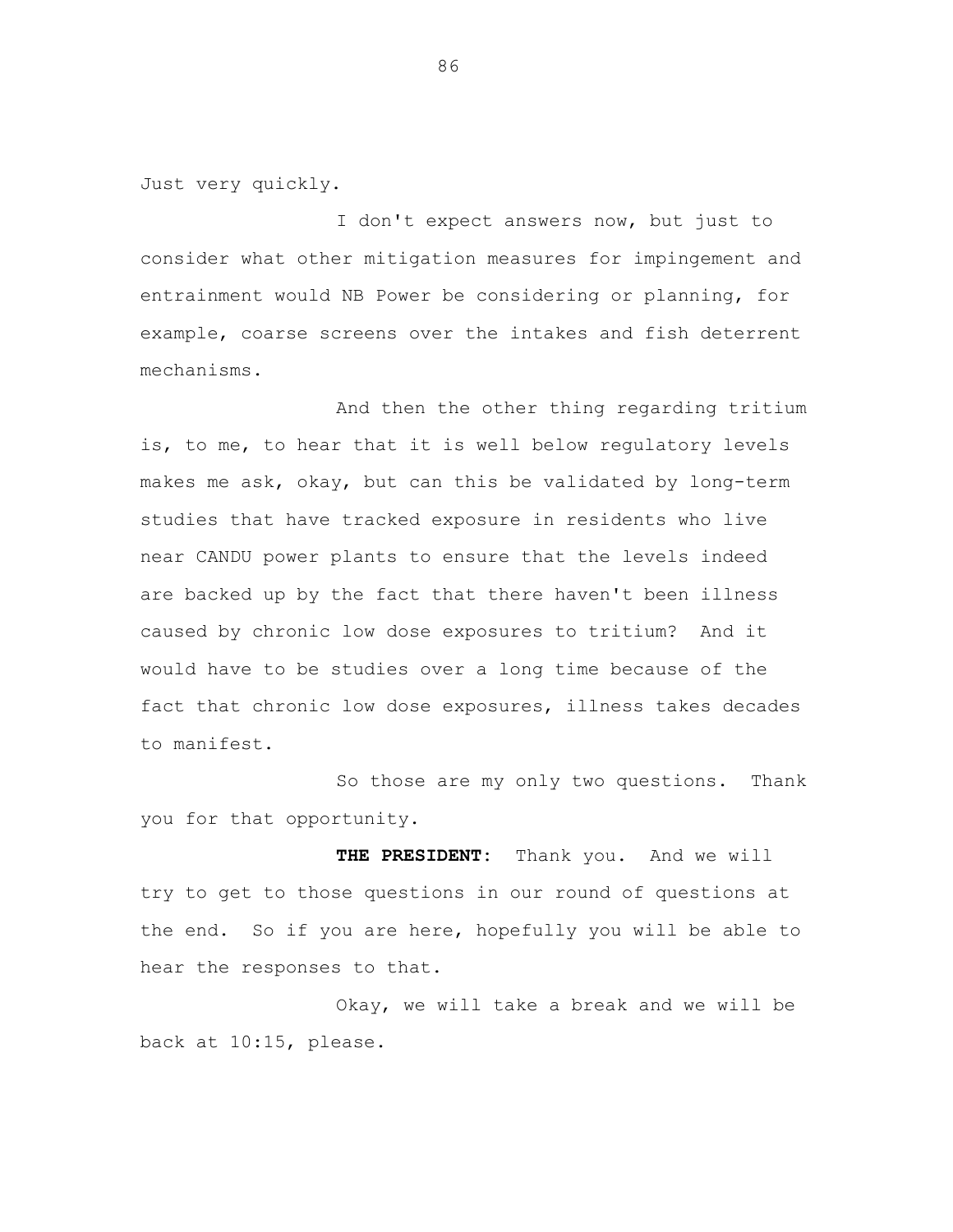- --- Upon recessing at 10:03 a.m. / Suspension à 10 h 03
- --- Upon resuming at 10:16 a.m. / Reprise à 10 h 16

**THE PRESIDENT:** Our next presentation is the Brilliant Energy Institute, Ontario Tech University, as outlined in CMD 22-H2.240, and we have Ms. Jacquie Hoornweg presenting this remotely.

Ms. Hoornweg, over to you, please.

**CMD 22-H2.240**

**Oral presentation by**

**Brilliant Energy Institute, Ontario Tech University**

**MS. HOORNWEG:** Thank you. Good morning. Can you hear me well? **THE PRESIDENT:** Yes, we can. **MS. HOORNWEG:** Thank you.

My name is Jacquie Hoornweg, Executive Director of the Brilliant Energy Institute at Ontario Tech University, and I will just start my video. There we go. So, Jacquie Hoornweg, for the record. I want to start by acknowledging the lands and people of the Mississaugas of Scugog Island First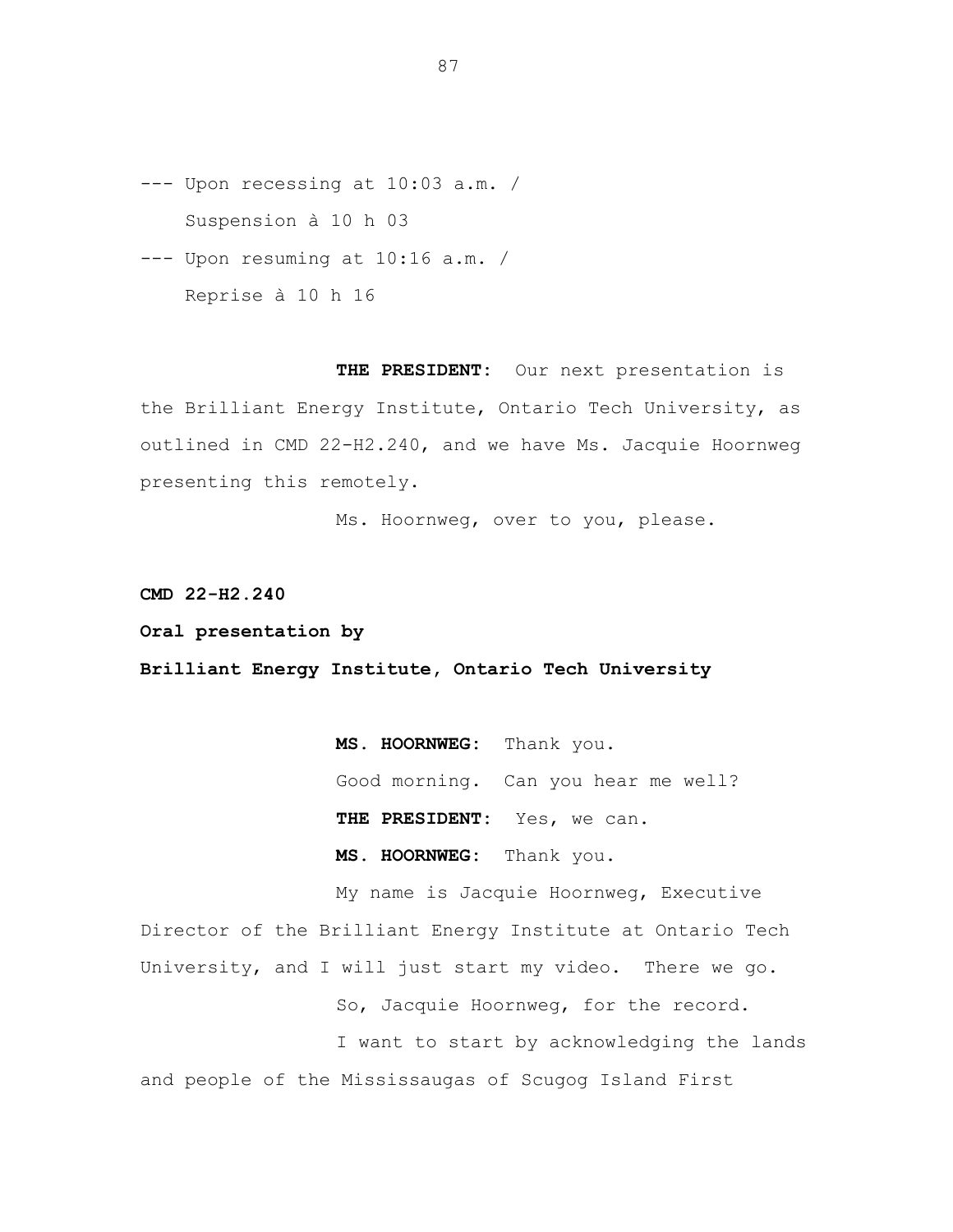Nation. We are thankful here at Ontario Tech to be welcomed on these lands in friendship. They are the traditional territory of the Mississaugas, a branch of the greater Anishinaabeg Nation, including Algonquin, Ojibwe, Odawa and Potawatomi.

I am pleased to be with you here today, albeit virtually, to support the Point Lepreau Generating Nuclear Station's licence renewal. My support is based on my knowledge of the benefits from the station for the people of New Brunswick. It is also based on my knowledge of the people who work at the station and their commitment to serving the communities that depend upon them for reliable, safe and environmentally sound electricity generation, all things I know they are keenly aware of.

The primary source of electricity for more than 40 percent of Canadians is from low carbon nuclear generation and this is a tremendous advantage in Canada's work to address the climate crisis we face. And it is the case in New Brunswick where the Point Lepreau nuclear plant has been a significant contributor to the avoidance of greenhouse gas emissions for many years.

The expertise in operations, project management, as well as community and stakeholder engagement that has been developed as part of this history is crucial not only for the future of New Brunswick but also as we see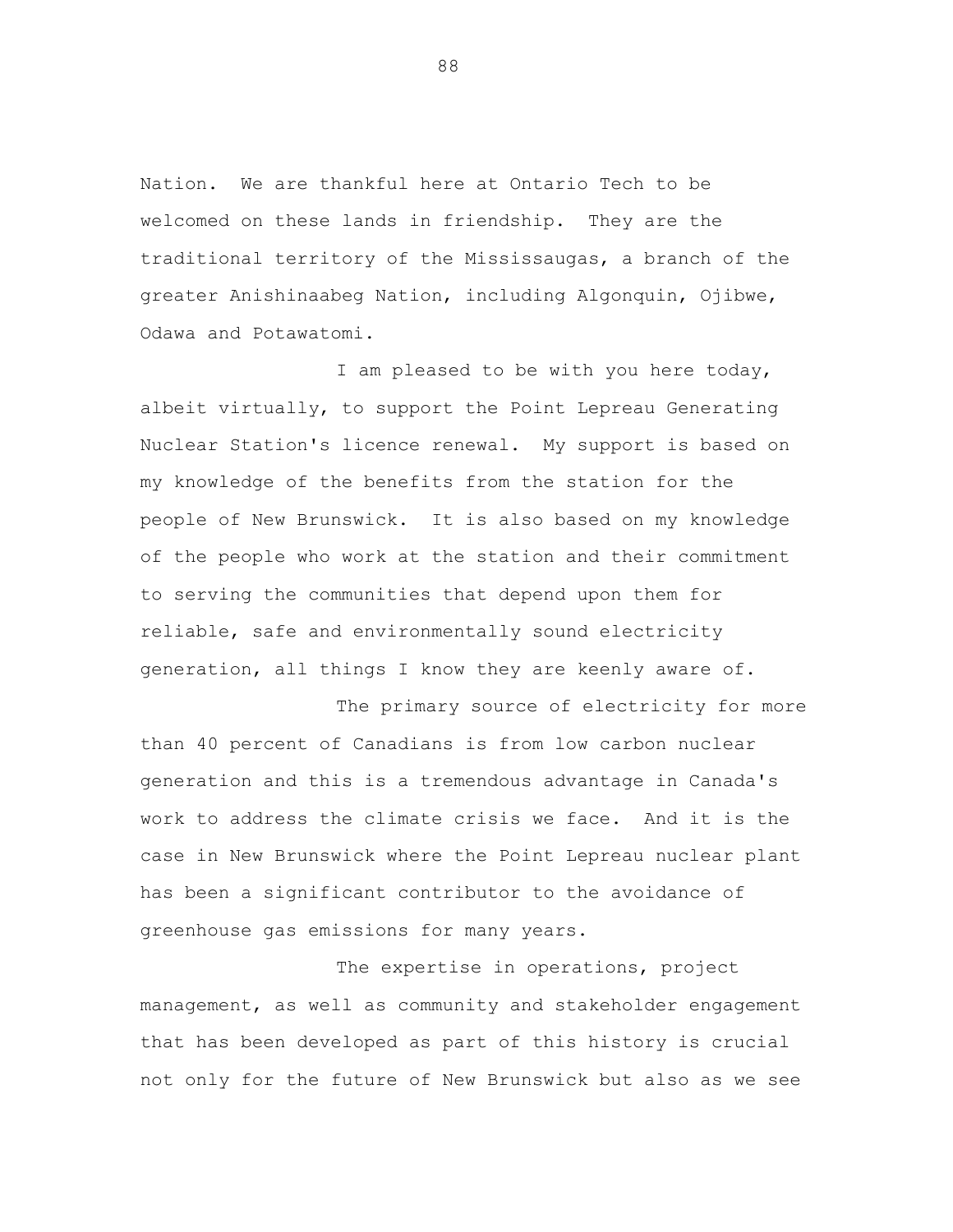nuclear being increasingly considered to play an important role as part of clean energy systems elsewhere.

Many provinces and other jurisdictions internationally are looking to nuclear to help address climate change, meet sustainability goals and achieve competitiveness in a global net zero economy.

Canada's longstanding energy expertise, including in nuclear power, will be a significant asset as the country positions itself as a desired global partner in the transformation that will be necessary to ensure global sustainability. It will also help Canada emerge as a place to do business in the world where low carbon energy will offer a distinct advantage.

So what does this have to do with New Brunswick's licence renewal specifically?

For the past two decades I have worked with colleagues at New Brunswick Power, first in my progressive roles at Ontario Power Generation and later in my own company, where I work both directly and indirectly in collaboration with New Brunswick Power on engagement, communications and strategic initiatives. This included during the early days of the COVID-19 pandemic, when ensuring the safety of workers and ensuring reliable power continued to flow became of parallel importance and became codependent.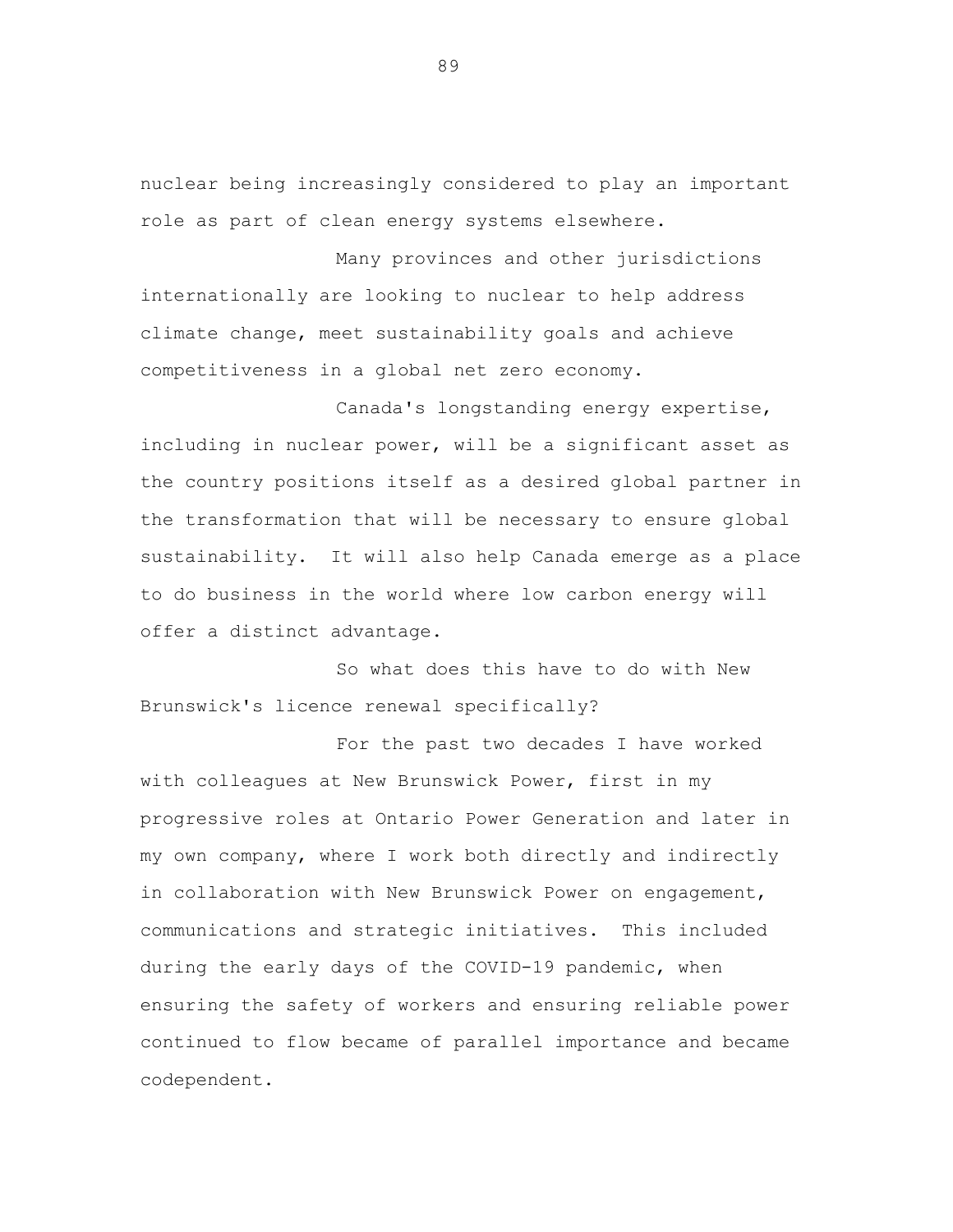I saw personally the hours of work, the commitment to collaboration, and the use of skills and knowledge of the management team and staff firsthand, both in my work with CANDU Owners Group, where NB Power is a leading member, and working directly with the communications team led by Kathleen Duguay at NB Power on both internal and external communications during this time.

I saw the management team and staff put the needs of their customers, and their neighbours frankly, ahead of their own needs as individuals and ahead of the needs of their families, while trying like so many of us to navigate a terrifying pandemic we were all struggling to understand.

They worked with their industry peers and each other to ensure there would be no disruption to service and that the safety of workers would not be compromised. In fact, I saw this exemplary response at every station across Canada and how people worked together to ensure that response. I think this example is illustrative of the dedication and human performance processes and commitment that are deeply woven into Canada's nuclear industry operations and projects.

There was a tremendous challenge to all society, not just the nuclear industry, and to NB Power and the entire CANDU fleet, and NB Power and the fleet rose to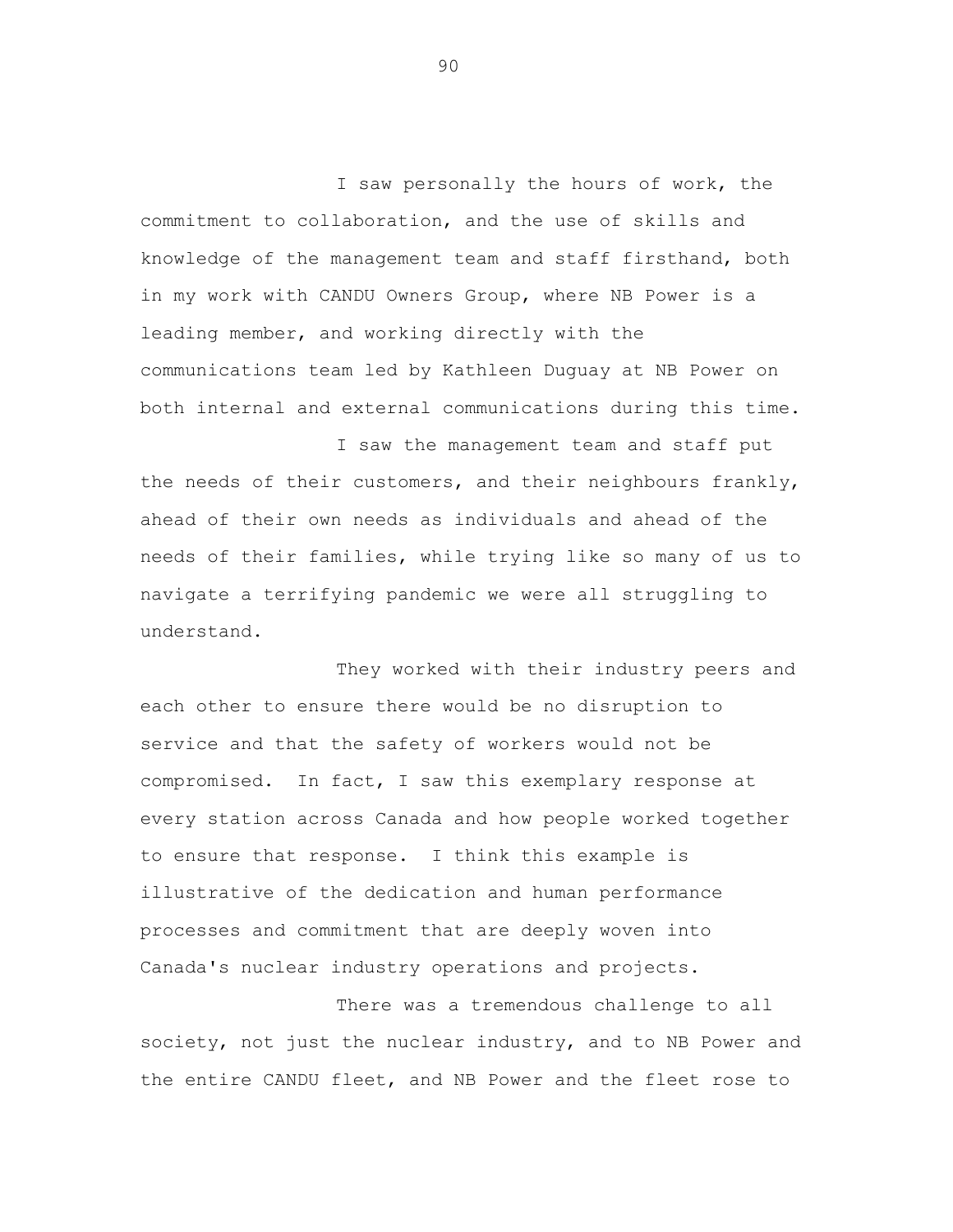the challenge and they did it together, which is a core strength. Collaboration is something we talk about a lot and I think it is a core strength of the industry.

Similarly, in their work with the people interested in the station or having a stake in the plant's operations and projects, I can think of countless ways the NB Power team has worked to share information transparently and, importantly, to listen, to engage, involve and also to learn from the communities and individuals.

Sometimes these engagement activities happen in formal ways, the kind that get you checkmarks on regulatory documents, and of course these are very important. I have also seen, however, many hours spent on the less official but perhaps even more meaningful engagement that takes place between people, not between organizations. These are the kind of engagements that only occur when you have people working in companies that care as much about the people behind the checkboxes as they do about the formal process. It is what happens when they really see and care for the people in these communities at a human level.

And that is what I have seen over the past several years working with NB Power, the NB Power team, with First Nation communities, the local community, and even individuals who have no titles or associations but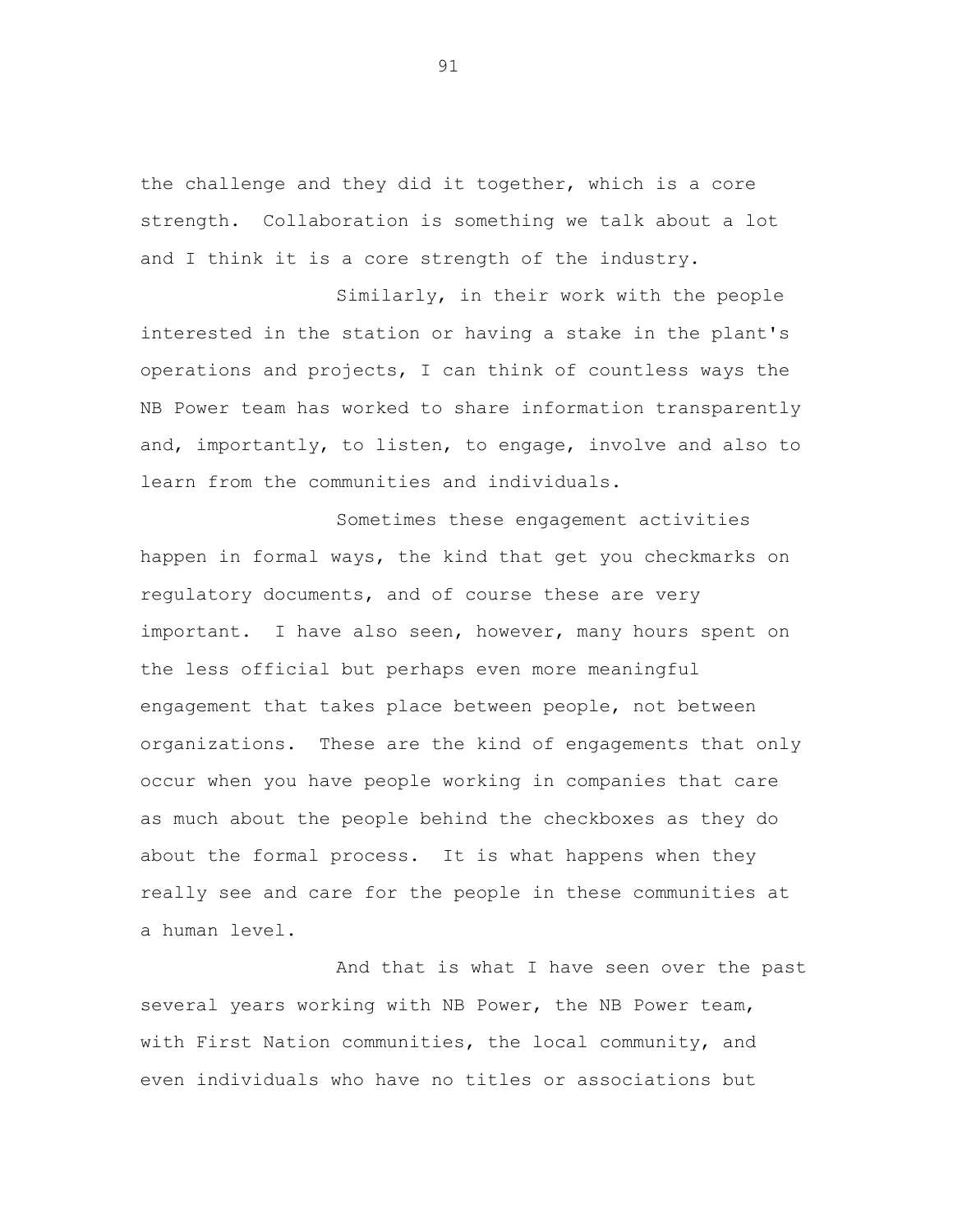simply want to know more to make informed decisions about Point Lepreau and nuclear power.

And I would just say, in hearing some of the representatives who spoke over the last few days, for those who hadn't engaged with NB Power and felt the only way to do so was during a hearing, I would say reach out, ask for that engagement and I would be shocked to hear that you weren't more than welcome to come and to have a conversation and to become involved with NB Power.

It is also about working together on initiatives that have little to do with the station but everything to do with improving the communities, because that is what matters to the people of these communities. This work is harder to quantify in a hearing like this, but working together on what matters most to people in their lives helps them understand the kind of person that you are, your commitment to them and the kind of job you will do for them when you are back in the station managing things the way they would want to do it themselves if it were their job.

And as we have seen in COVID and the debate on public health measures, just because everyone has the same information does not mean everyone will come to the same conclusion. The bar against which we measure success in an engagement project should not be consensus.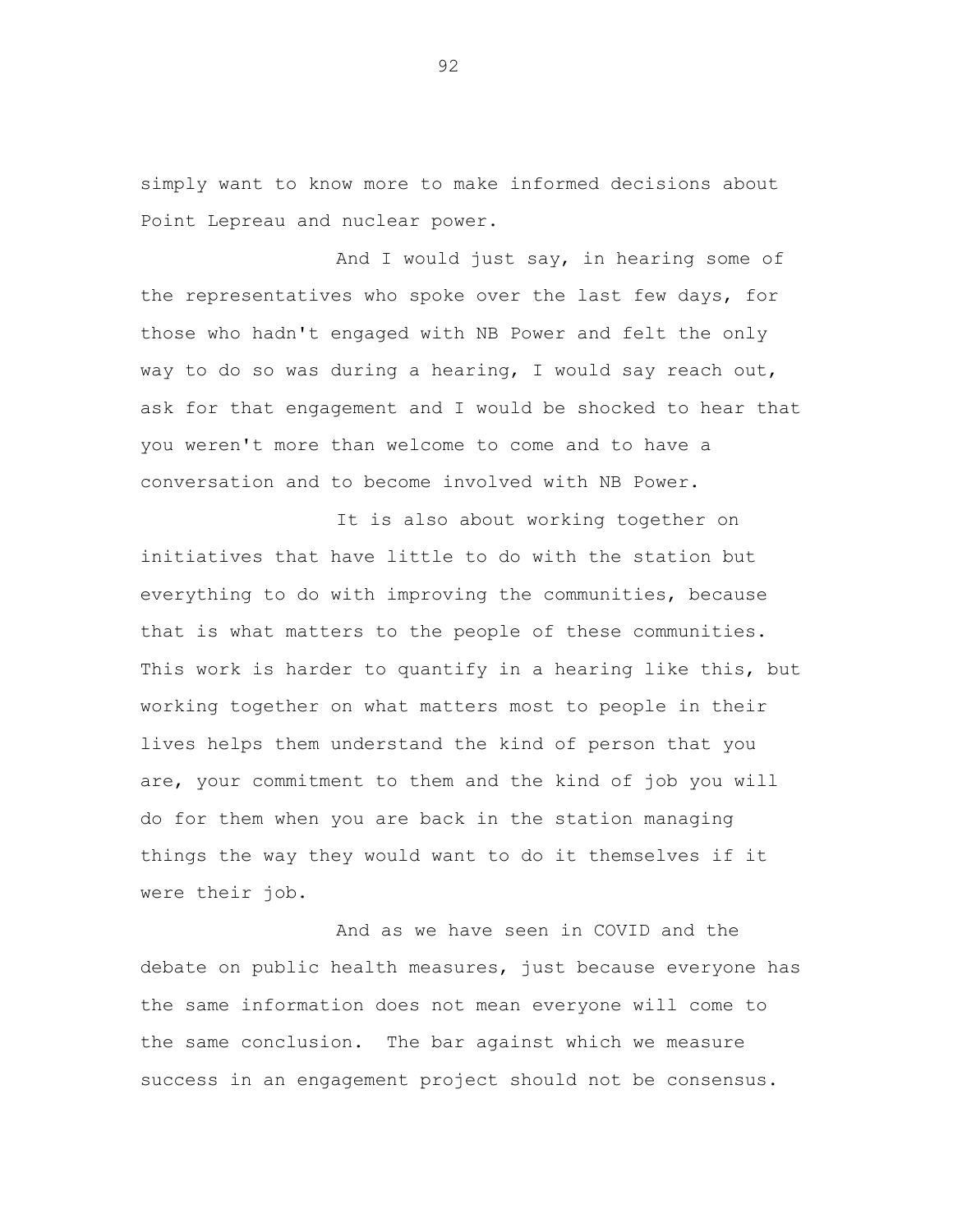Meaningful engagement is about building a relationship that results in trust that allows the conversation to continue even when agreement has not been reached.

My observation after years of this work is that sometimes we need more patience. Perhaps sometimes relationships and engagement are judged to have failed simply because we are checking in on them too early, sort of like looking in the oven when the pie is still baking. Pie is delicious, but have you ever tasted uncooked pie? Not as good.

These are complex subjects and they are not just intellectual, they are about emotions and beliefs that are far more difficult to separate from clinical facts.

As a Commission, my understanding of your role is to determine safety based not on emotion or beliefs, but on facts and science, and within a time frame. Sometimes you cannot wait for the pie of consensus to finish baking. And because your job is to determine the fact-based science case, that is a hard but doable job.

But good relationships, the kind I have seen built between the folks at Point Lepreau and their communities, allow the conversation to continue for new approaches and solutions to develop that strengthen mutual satisfaction and even present innovations that were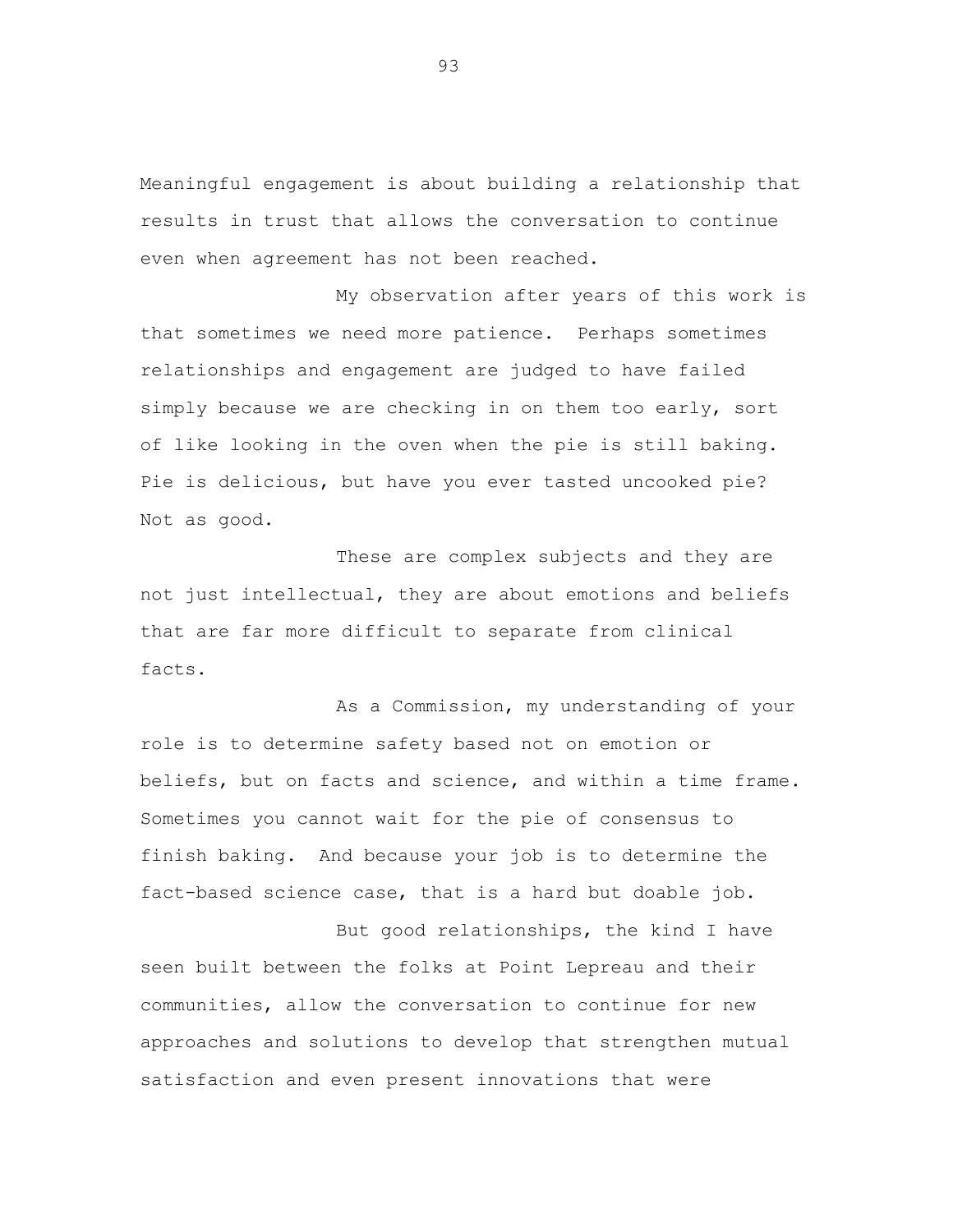previously unconsidered.

I would suggest that it is in NB Power's self-interest to nurture these relationships. I don't think it is about ensuring that every five years or 10 years or 20 or 25 years they have a good hearing. Increasingly, studies prove and companies are realizing the tangible benefits they gain by investing in best practices in environmental, social, and governance activities and principles.

Today in my new role -- I've been in the role about six months at the Brilliant Energy Institute at Ontario Tech University -- we are committed to be a change agent for the transition to net-zero. It means some technical innovation for sure, and we have lots of great researchers who can do that. But we are also committed - so we are committed to the advancement and integration of technologies, including nuclear, that together will contribute to clean, safe, affordable energy systems.

We are also committed to advancing knowledge that will ensure that these technologies can help decarbonize our civil infrastructure, like transportation, buildings, municipal services, and heavy industry, and also be affordable, safe, and responsibly managed.

It also means the investment into the development of diverse and effective workforces --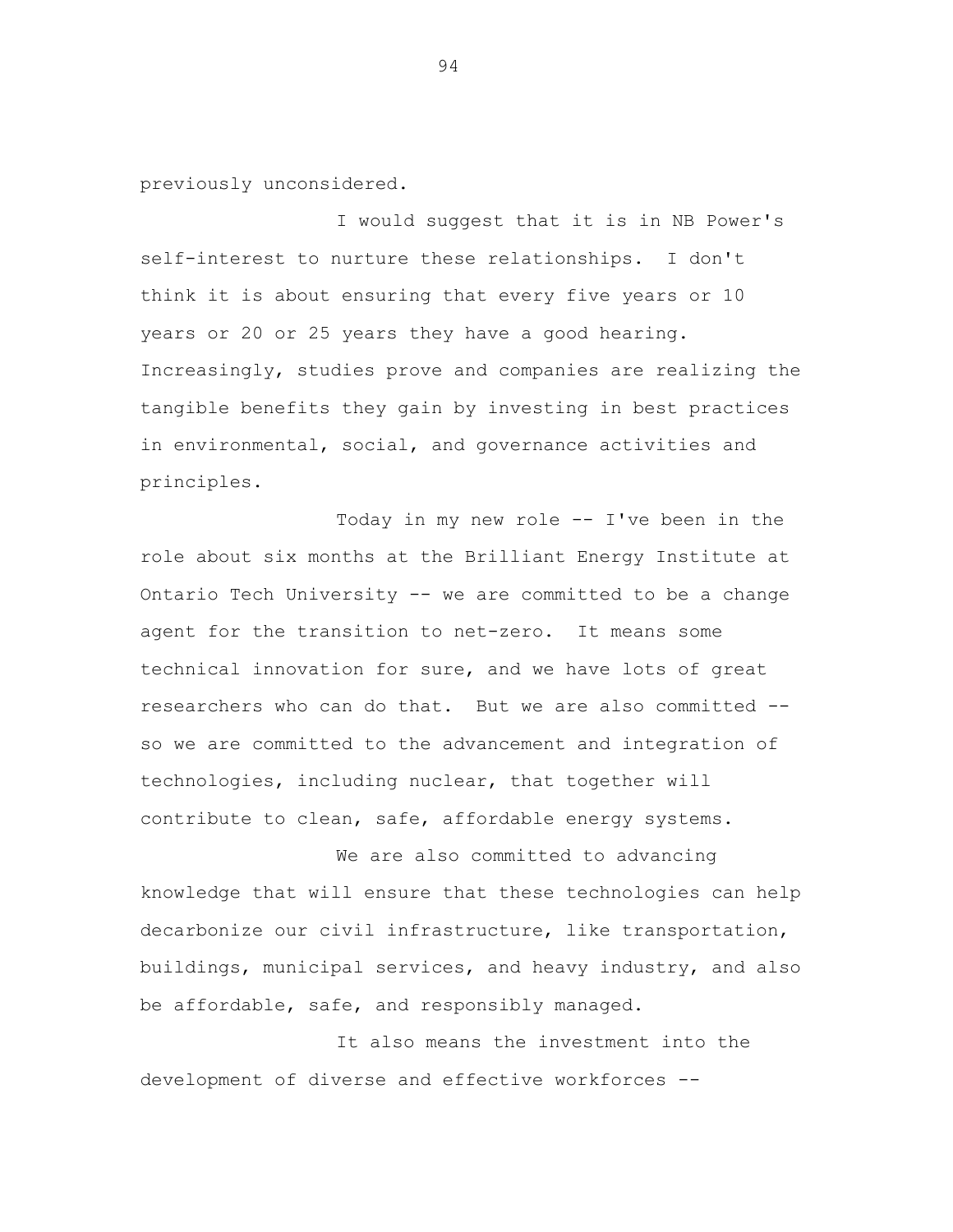something I know is close to your heart as a Commission - the people of all races and genders with the right skills and knowledge and removal of barriers for them to achieve those who will be needed for this massive transition.

It is about removing those barriers and strengthening accessibility to training and careers to ensure equitable opportunity for all. And it means empowering people to be active participants in the way we were generate, conserve, and use energy and how we will manage the waste in the future by strengthening energy literacy and engagement opportunities.

We are doing this with many partners across Canada from academia, industry, government, and communities. Already I am pleased to say we are finding ways to include New Brunswick Power and their community partners in our work. And because I know them and I know of their leadership and commitment, I also know they will make our initiative stronger by their involvement.

For all these reasons, I am pleased to lend my support to their application.

**THE PRESIDENT:** Thank you very much, Ms. Hoornweg.

And we'll start with Dr. Demeter, please, with questions.

**MEMBER DEMETER:** Thank you for your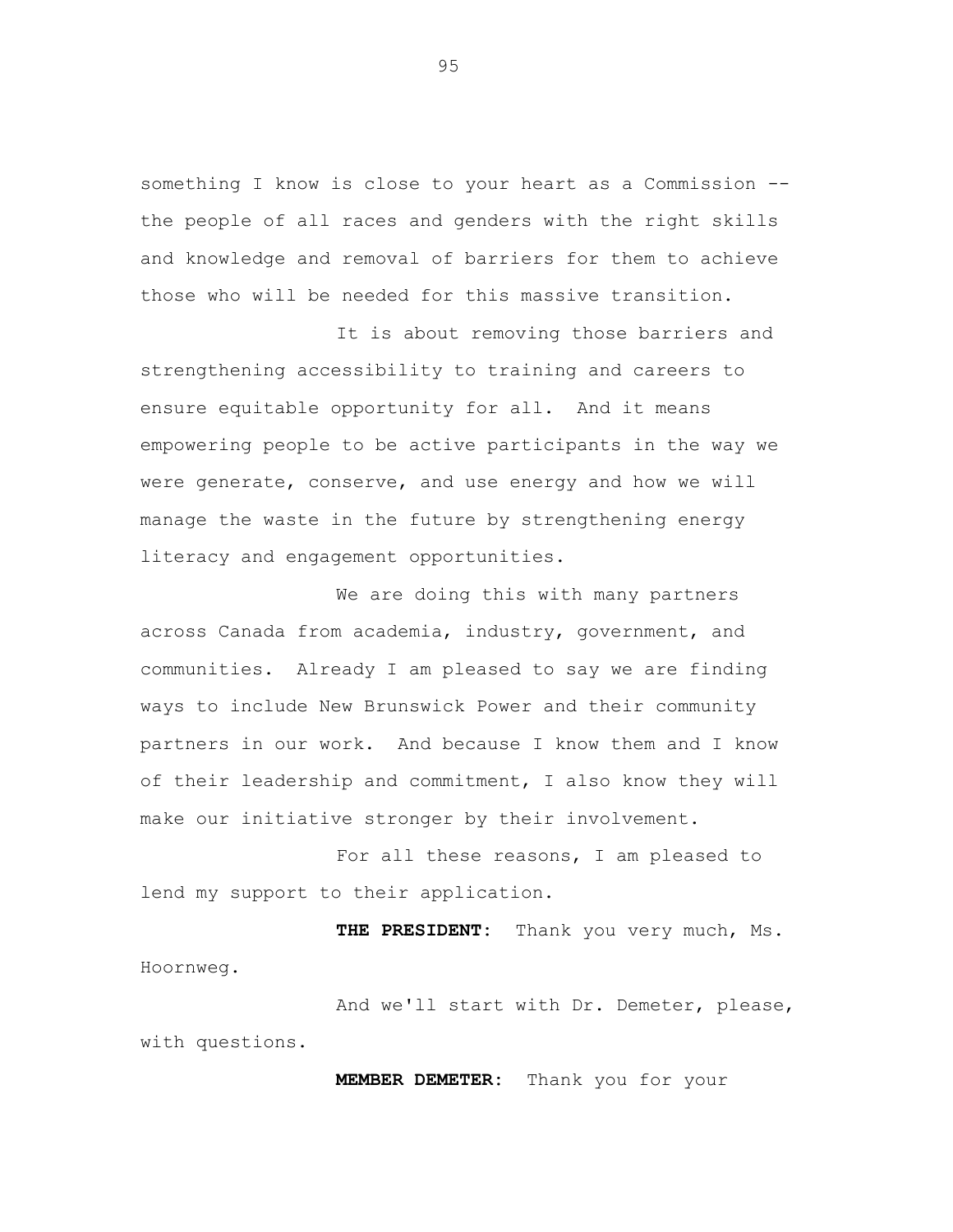presentation. I'm going to take a slightly different approach.

One of the things we haven't talked about yet is succession planning for the industry and professionals within nuclear engineering, nuclear science professionals.

You are at an institute that trains such individuals at the undergraduate and graduate level. Can you give me a sense of your footprint for how many students you have enrolled and if you have a sense of how many end up in Canada's nuclear industry, working at nuclear power plants?

**MS. HOORNWEG:** Yes, thank you for the question. For the record, Jacquie Hoornweg.

So I'm also going to take a little bit of a different approach.

As you may be aware, Ontario Tech has Canada's only undergrad in nuclear engineering. We also have an extensive engineering program that includes mechanical and electrical engineering among other engineering programs.

And in our energy systems and nuclear engineering and science faculty, we have an excellent rate of student graduates going into the industry. In fact, I believe for those who want, who at the end of their work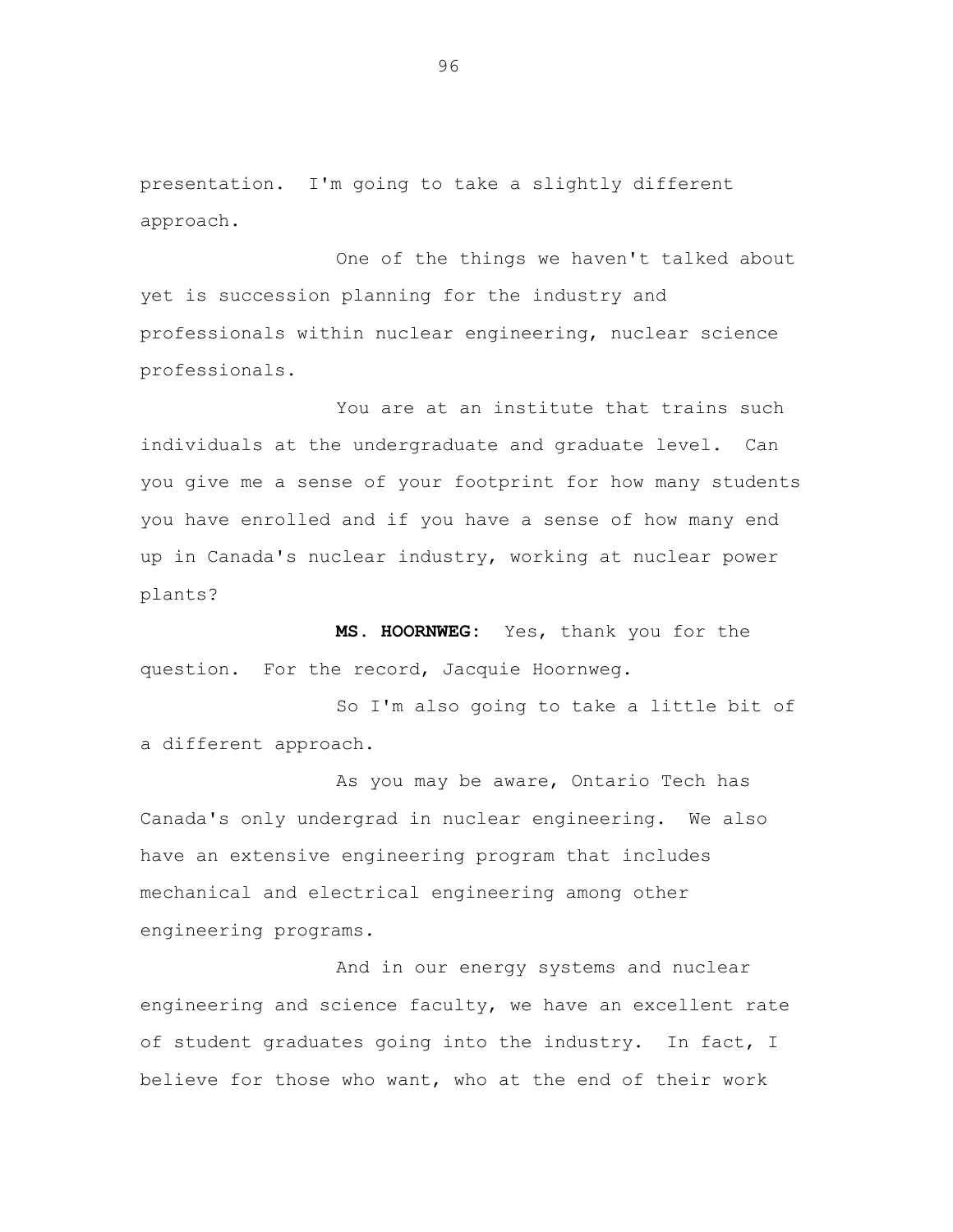decide that they want to go into the industry, I think there are almost no students who don't have the opportunity to do so.

We also have several opportunities for work-integrated learning, co-op programs, internships that those students have an opportunity to work in the industry throughout their education.

I also want to mention that in addition to the students that are specifically enrolled in the nuclear engineering program, there are also students who, through the other engineering and even some of the other cross-discipline areas, so for example, in advanced manufacturing, artificial intelligence, some of these other -- cyber security. So in that case, it's not even in engineering specifically, but in computer science and in information technology through our business and information technology program. There we have many students who have the opportunity to be hired into the industry, and we also have many pathways for which they can do so.

And I would say that the industry, both the utilities as well as the supply chain, are active members of the engagement of ensuring that that is happening and work with us very closely.

With respect to specific numbers, I am happy to go back and make sure that I have those right and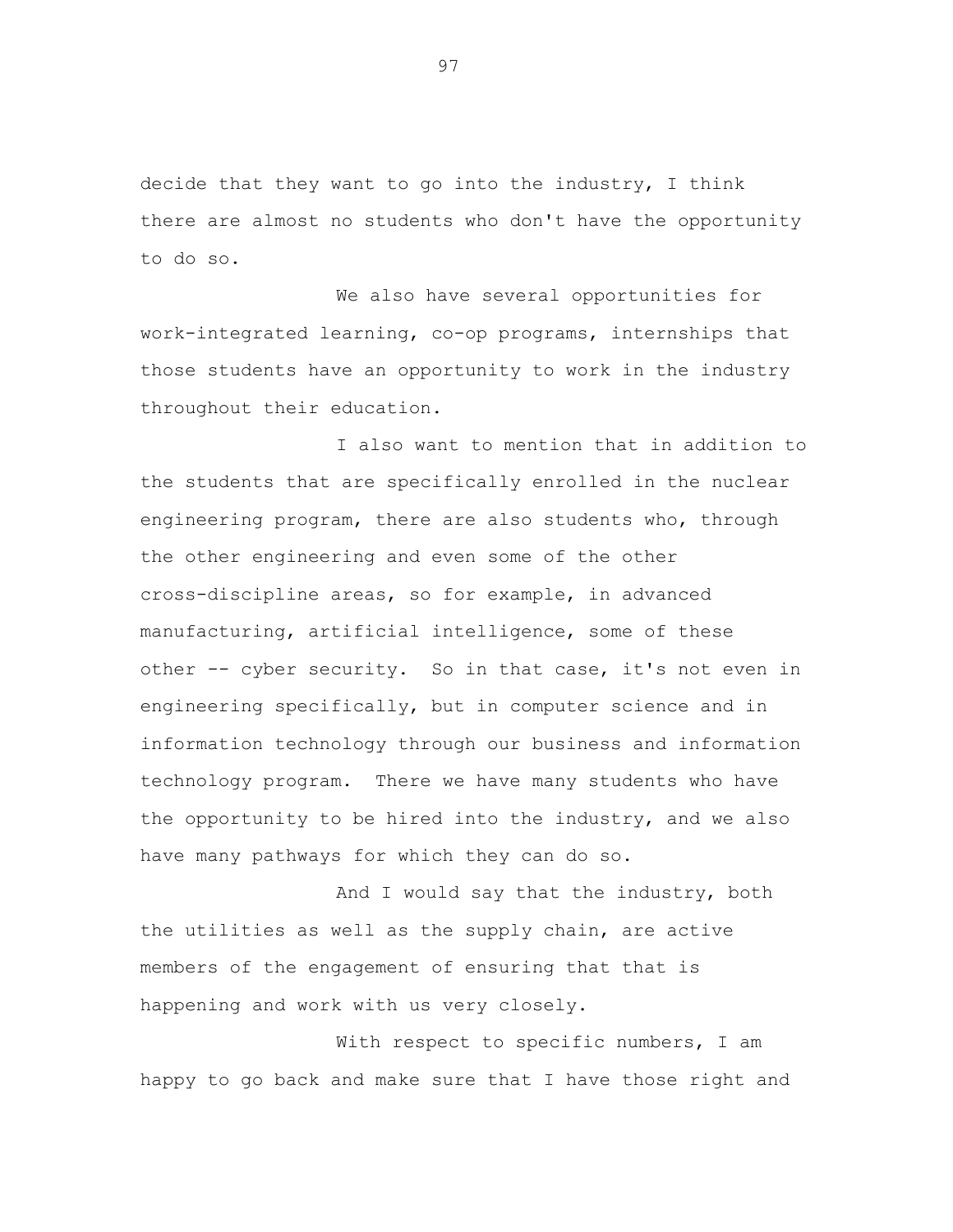bring them forward to the Commission for your information. **MEMBER DEMETER:** Okay, thank you.

If I could just -- NB Power, what is sort of your pool, if you're looking for people, what is your pool of applicants? Is it easy to find? What's your vacancy rate for professionals in the plant?

**MR. NOUWENS:** Jason Nouwens, for the record.

I'll turn this over to Mark Power, site vice-president, to answer the question specifically about the pool, but also provide some comments on your earlier question about succession planning, which is very important to us as a station.

**MR. POWER:** Thank you for the question. For the record, Mark Power.

So regarding the succession plan, we have a very robust succession plan at Point Lepreau where we've identified ready-now candidates in all of the senior positions right down to the manager level and superintendent level. And we're continuing to work on that at the supervisory level.

Not only do we have ready-now candidates for those positions, but we also have several others identified in each of these positions that could be ready up through six months, one year, or two years. And we have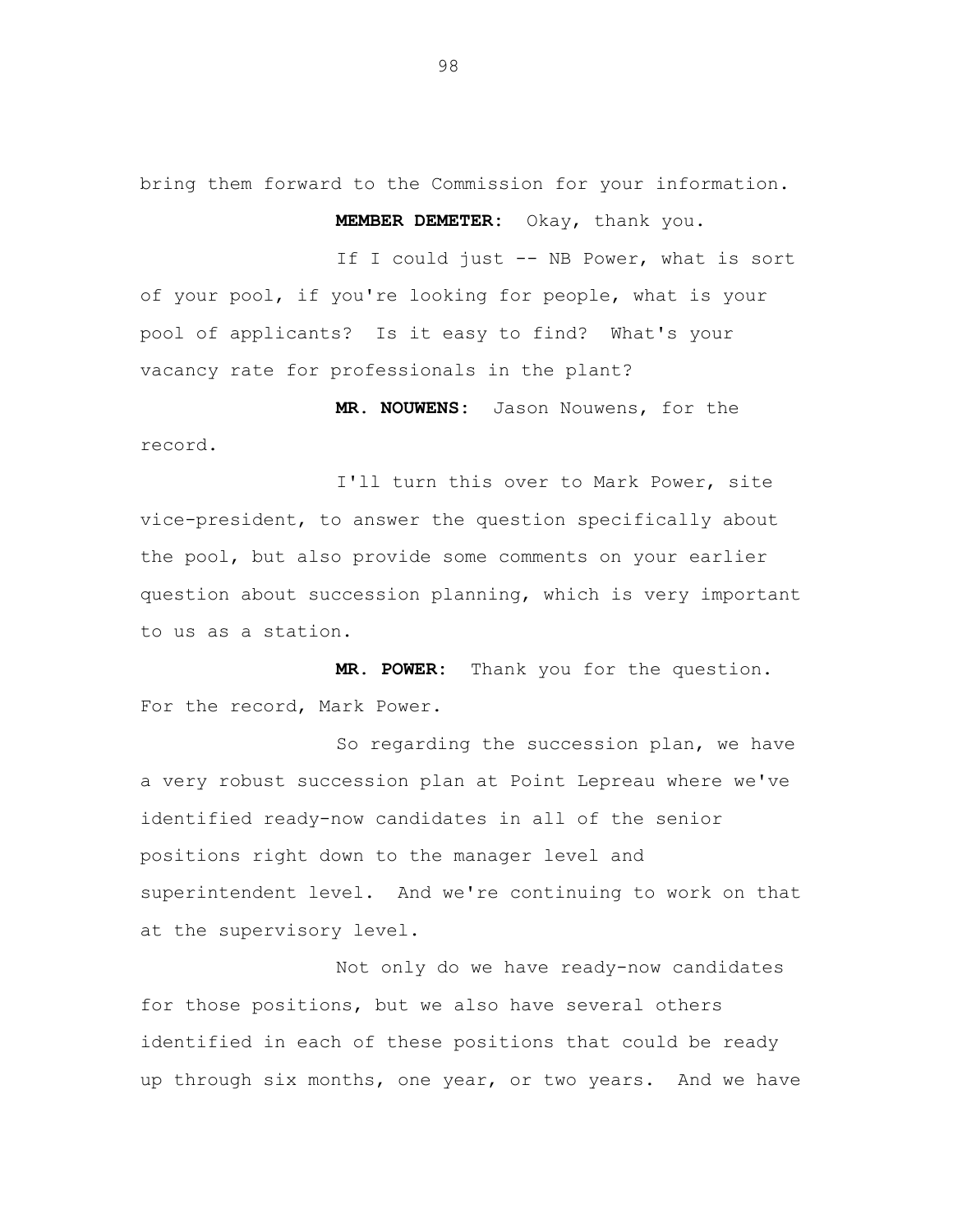individual development plans for each of those people so that they can then work out those development plans so that they will be ready in the future.

Regarding our engagement with the other universities and community colleges, we work very closely with UNB to draw in additional engineers. Our vacancy rates are very low. We have long lists of people applying whenever we post a position for sure in the engineering field.

We're also, as I mentioned, working closely with UNB and Community College of New Brunswick, Saint John Campus, and that's where our power engineers come from. And we work closely with them to ensure that their program is tailored to meet the needs of our station.

And we also have an internship going on right now with the community college that they are actually running a large portion of the certified staff program for us. So they would've done similar things in Ontario at Durham College, where they end up having some power engineering students working towards getting the operations jobs at their stations as well.

I will turn it over to Jen Lennox now, just for a few moments, to elaborate more on what she has done recently working closely with the UNB and the engineering department on some of their presentations and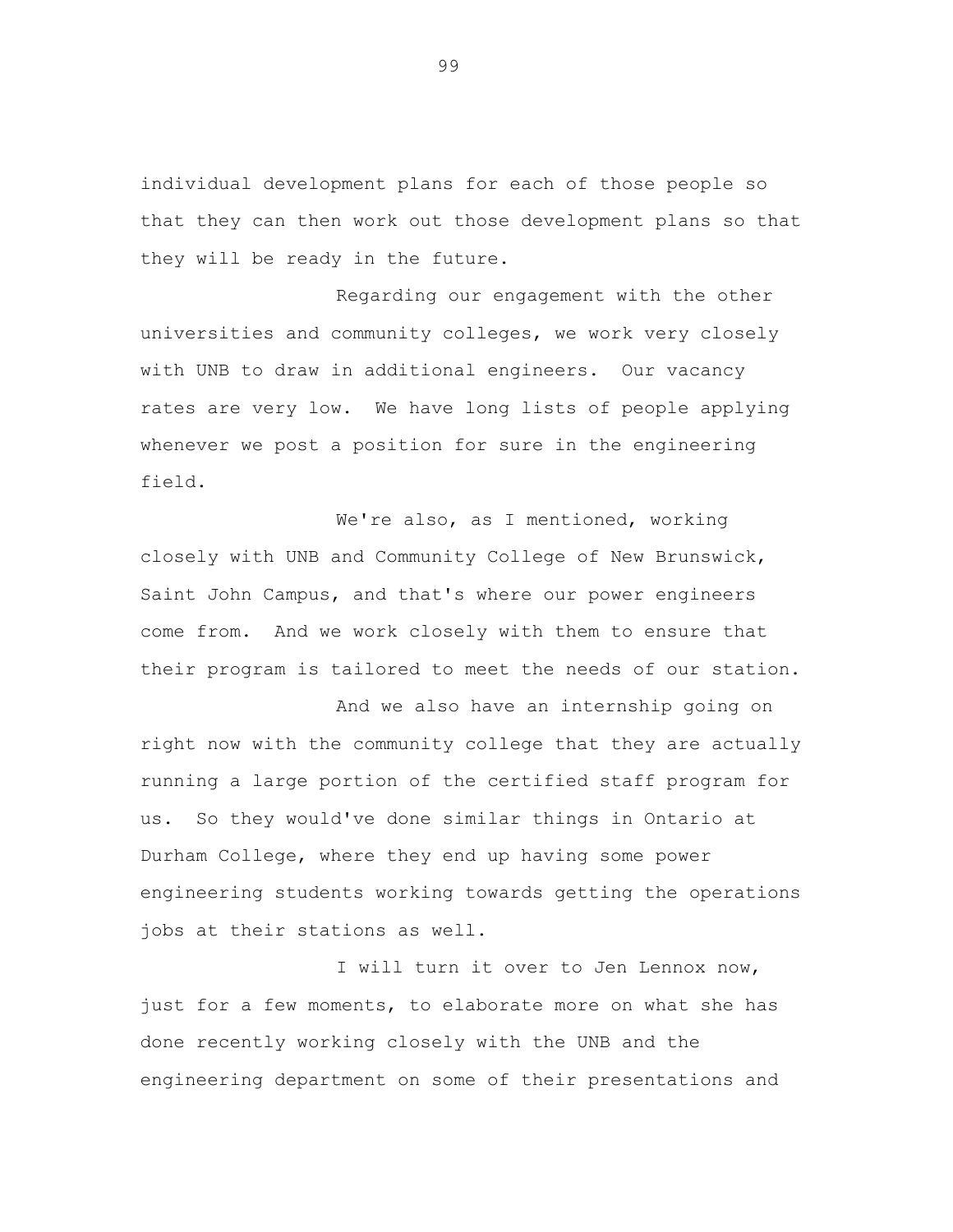also their recruitment process.

**MEMBER DEMETER:** Actually, I'm good with the answer now.

**MR. POWER:** Okay, thank you very much.

**MS. HOORNWEG:** Can I add one more thing before we move to the next question?

**THE PRESIDENT:** Go ahead.

**MS. HOORNWEG:** Thank you.

I also was remiss in not mentioning the fact that we have a  $-$  one of the things not only in Ontario Tech, but I'm also the board member for Ontario Tech with the University Network of Excellence in Nuclear Engineering. And both through the work that we're doing here at Ontario Tech and also I can tell you in collaboration with my colleagues at UNENE but also across the university network of the other universities in Canada that have nuclear engineering courses and programs, that there is a tremendous focus -- and also just generally in STEM and engineering -- a tremendous focus on thinking through the interlay of equity, diversity, and inclusion. And that includes in gender; it includes thinking about BIPOC communities and how we remove those barriers, and recognizing that there have been commitments to equal by 30, for example, within the nuclear industry. And so if we're going to get to gender equity by 2030 and we're going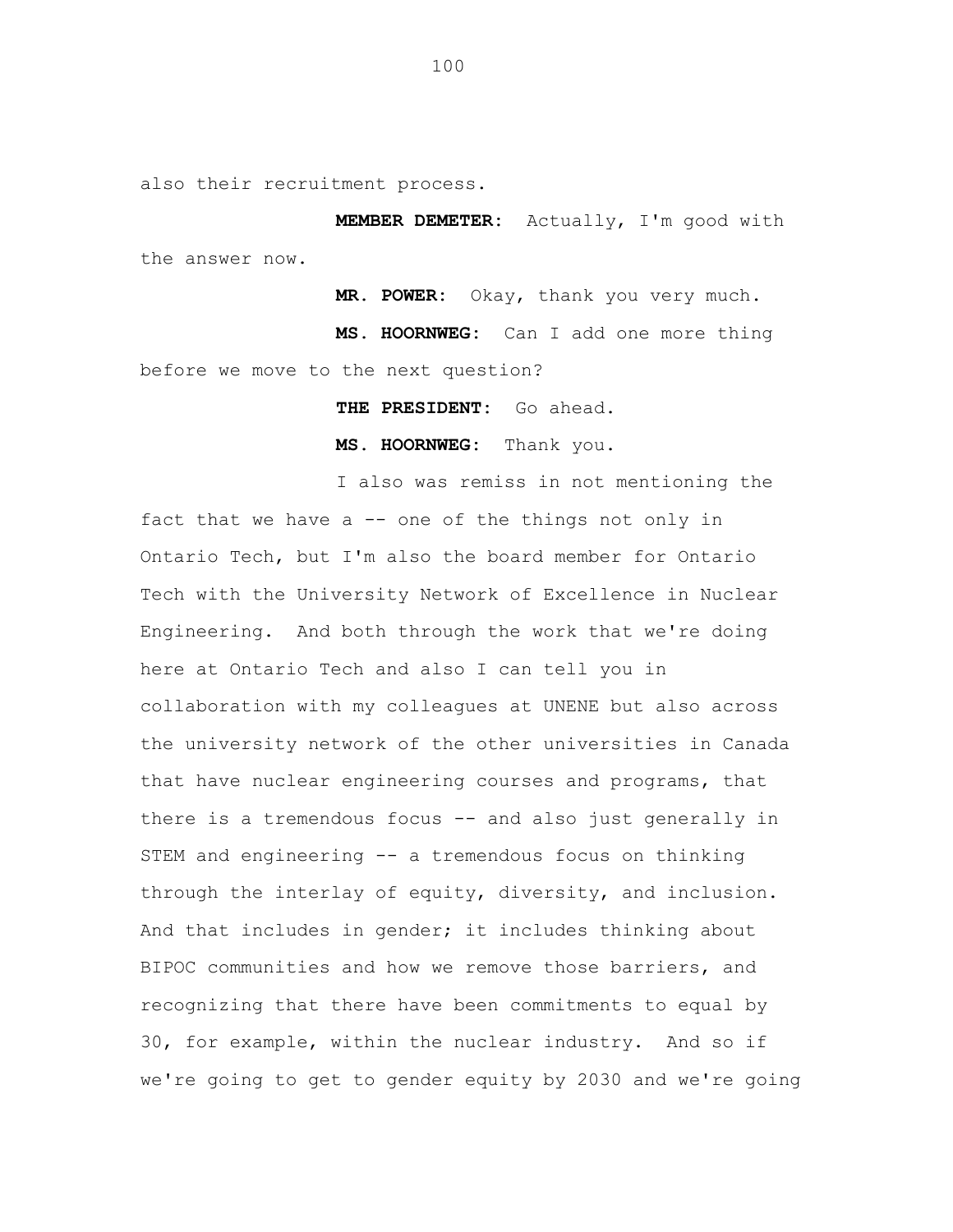to have momentum in that, that there is a role that the universities, who are the feeder into that pipeline for talent, have to play in this. And so we're very active in organizations like Women in Nuclear and others that are - and also in talking and building initiatives ourselves on how we can strengthen this within the university sector.

**THE PRESIDENT:** So, Ms. Hoornweg, I can't help but follow up on that, because I had been led to understand last year that the enrollment particularly of women in the nuclear program at Ontario Tech University was quite disturbing. It had actually dropped.

So maybe you can share with us exactly how diverse the pool is. But is the enrollment dropping across all disciplines or, you know, is this a pandemic-related concern over the last year?

**MS. HOORNWEG:** Yeah, so, thank you for the question. Jacquie Hoornweg, for the record.

So one of the -- so Brilliant Energy Institute was formed over the course of a period of about 18 months of engagement with the business community, the industry community, as well as government and other stakeholders, but really only got started in November, and as -- when I was hired as the first executive director.

And one of the key areas of focus working with my colleagues in the faculty of nuclear energy systems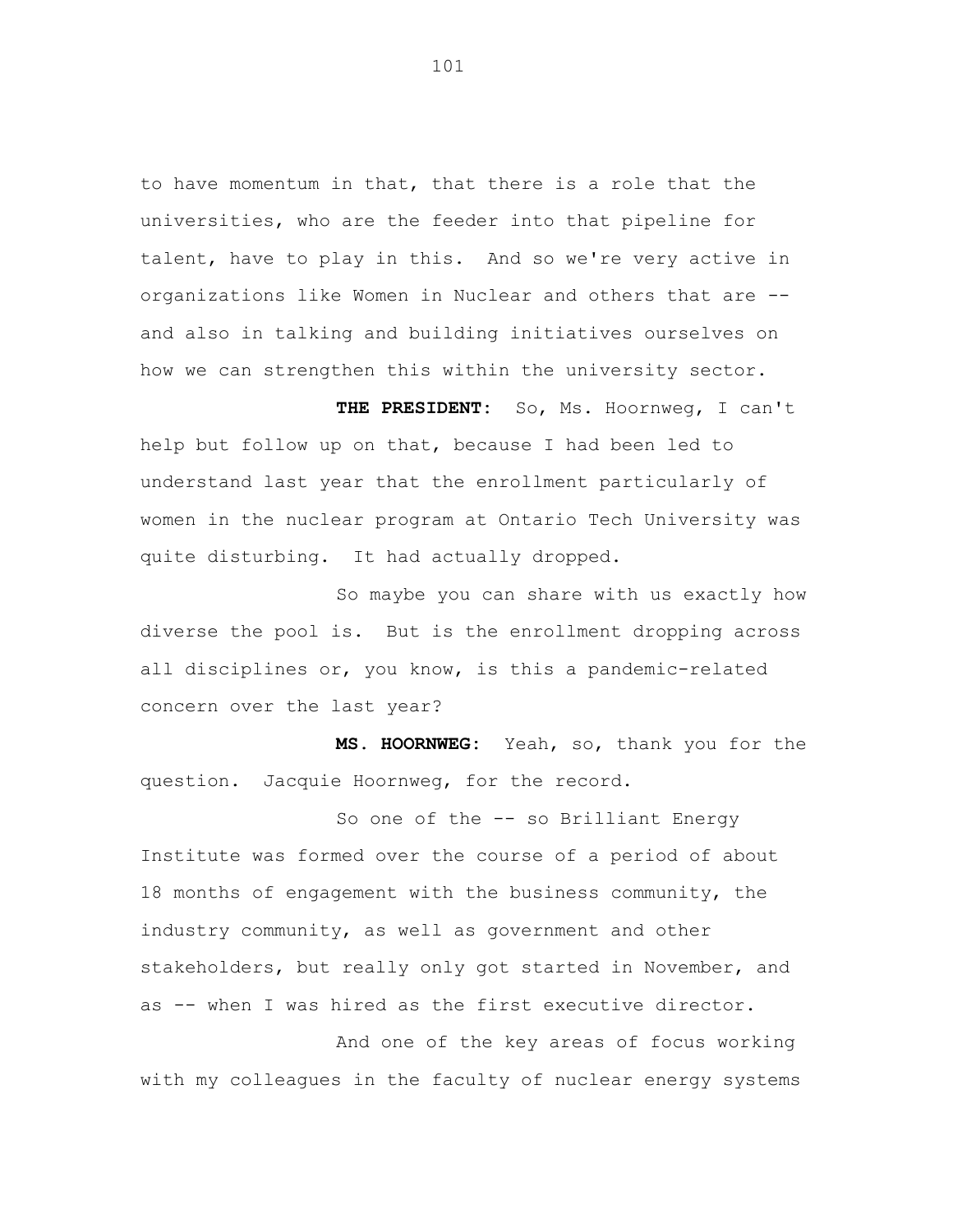and nuclear science is that we are looking at this and taking this as a pillar within the Brilliant Energy Institute to look at this, develop -- and working, frankly, with some of the other organizations within the university and, as I mentioned, with our colleagues.

So I think that I don't disagree with you and I won't counter what you said, that the numbers are not where we want them to be. But I would say that initiatives like the development of Brilliant Energy Institute, which in part is very -- the principle that we're building it on is a people-centred focus to address exactly this question.

So I think that I probably will be in a better position to talk more fully about this once we have done some of that work.

We do actually have some initiatives that we're developing, including one that we have put in a proposal to the federal government to provide us the ability to take on some of this work. And you know, I think this goes back to the collaboration that we need to consider how are we getting into high schools, how are we getting into even those lower grades in terms of helping open up the conversation not only in nuclear, frankly, but in energy more generally and in clean energy as to how are we going to get the workforce that we need and to ensure that it is diverse and to work with businesses so that we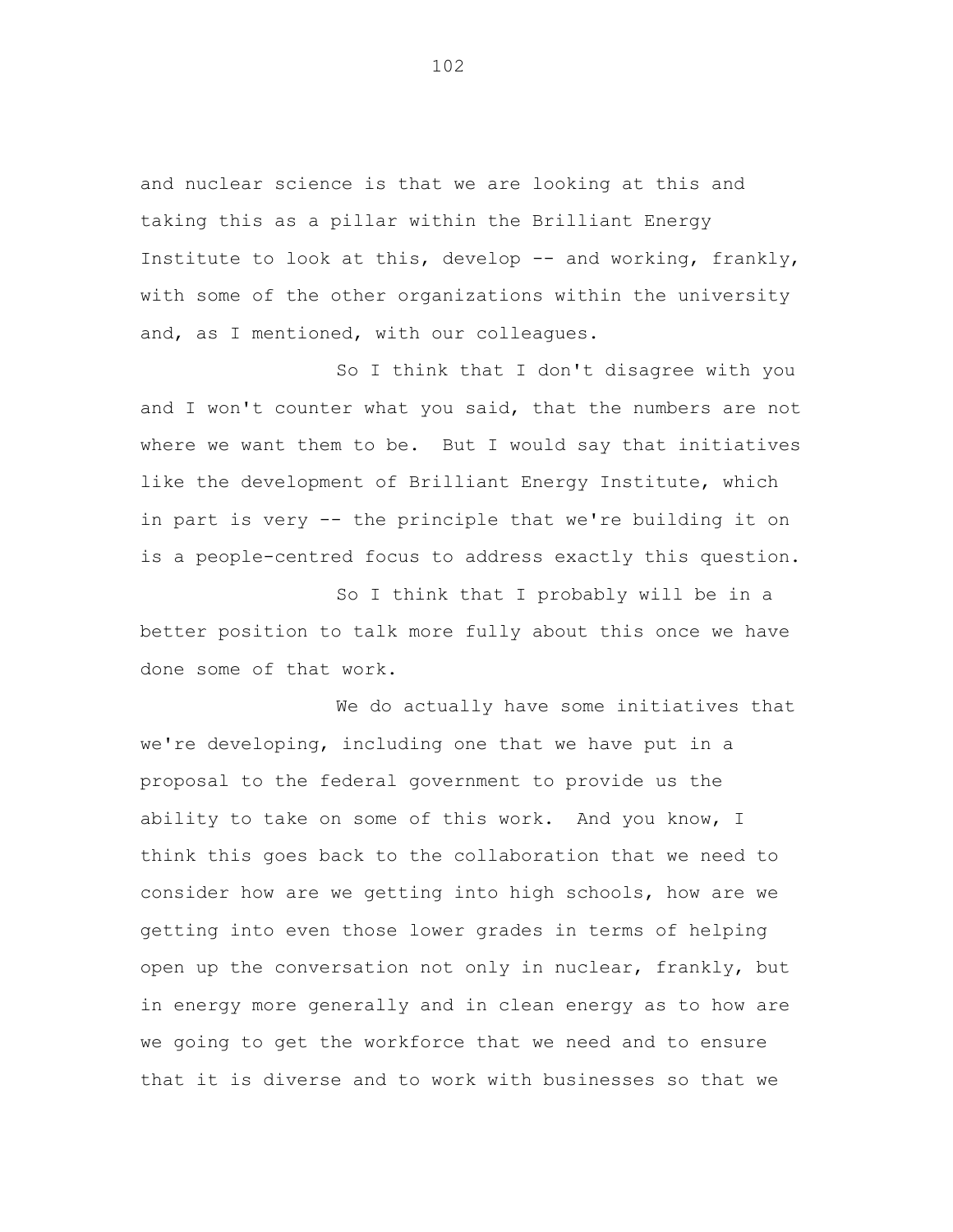also remove for them the barriers that may be creating a situation where not as many people from diverse backgrounds are applying into the universities, into the programs, but also into the businesses.

So I would just say that this is work in progress.

**THE PRESIDENT:** Okay, thank you.

Mr. Kahgee?

**MEMBER KAHGEE:** Good morning. Thank you very much for your presentation.

I have no questions at this time, thank

you.

**THE PRESIDENT:** Okay, Dr. Berube?

**MEMBER BERUBE:** Yes, thank you for the

presentation.

I have no further questions at this time.

**THE PRESIDENT:** Okay. Thank you,

Ms. Hoornweg, for your submission and for your presentation today. Thank you. And we wish you well in your new position.

Our next presentation is by the Canadian Nuclear Society, as outlined in CMD 22-H2.175.

And Mr. Kamal Vermal, I understand you'll be the first one to start the presentation, so over to you.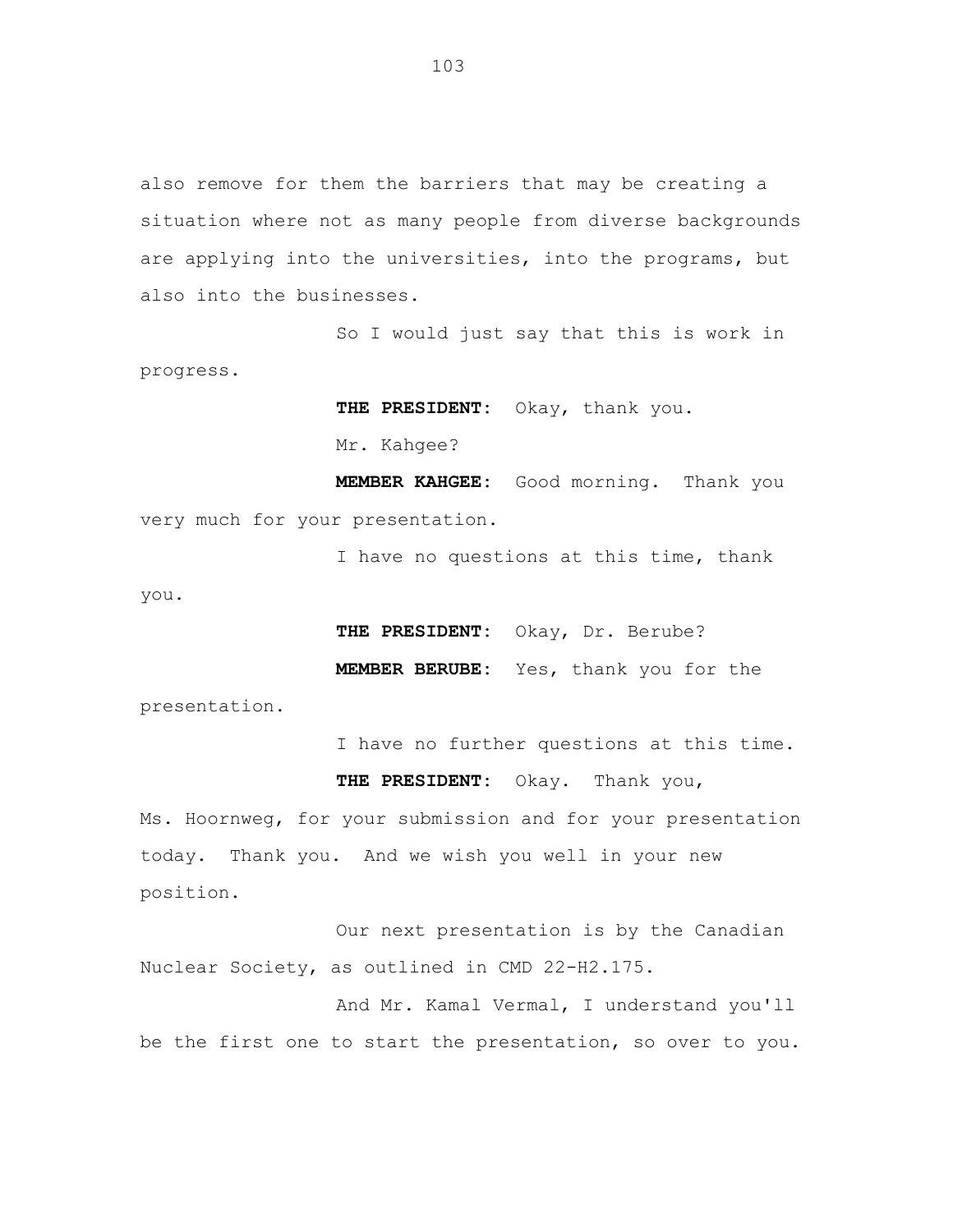## **CMD 22-H2.175**

## **Oral presentation by the Canadian Nuclear Society**

**MR. VERMAL:** Thank you. Thank you very

much.

Good morning, Madam President and members of the Commission. My name is Kamal Vermal, and I'm the president of the Canadian Nuclear Society of Canada, which is a learned society for the nuclear industry throughout Canada. We have branches in almost all parts of Canada, including one here in New Brunswick, the New Brunswick chapter, for which Derek Mullin is the president.

We have approximately 800-plus members throughout Canada of the Canadian Nuclear Society. And the society has many divisions as well as branches and committees to serve the nuclear industry. And we are an association of researchers, engineers, and scientists. The mandate that we have as part of incorporation is to present true, factual, and accurate information related to the nuclear power to academia, public, and the decision-makers.

With respect to my background, I have over 40 years of experience in the nuclear power industry and starting with design, construction, commissioning, operations, and maintenance of the nuclear power plants, CANDU nuclear power plants here in Canada, starting with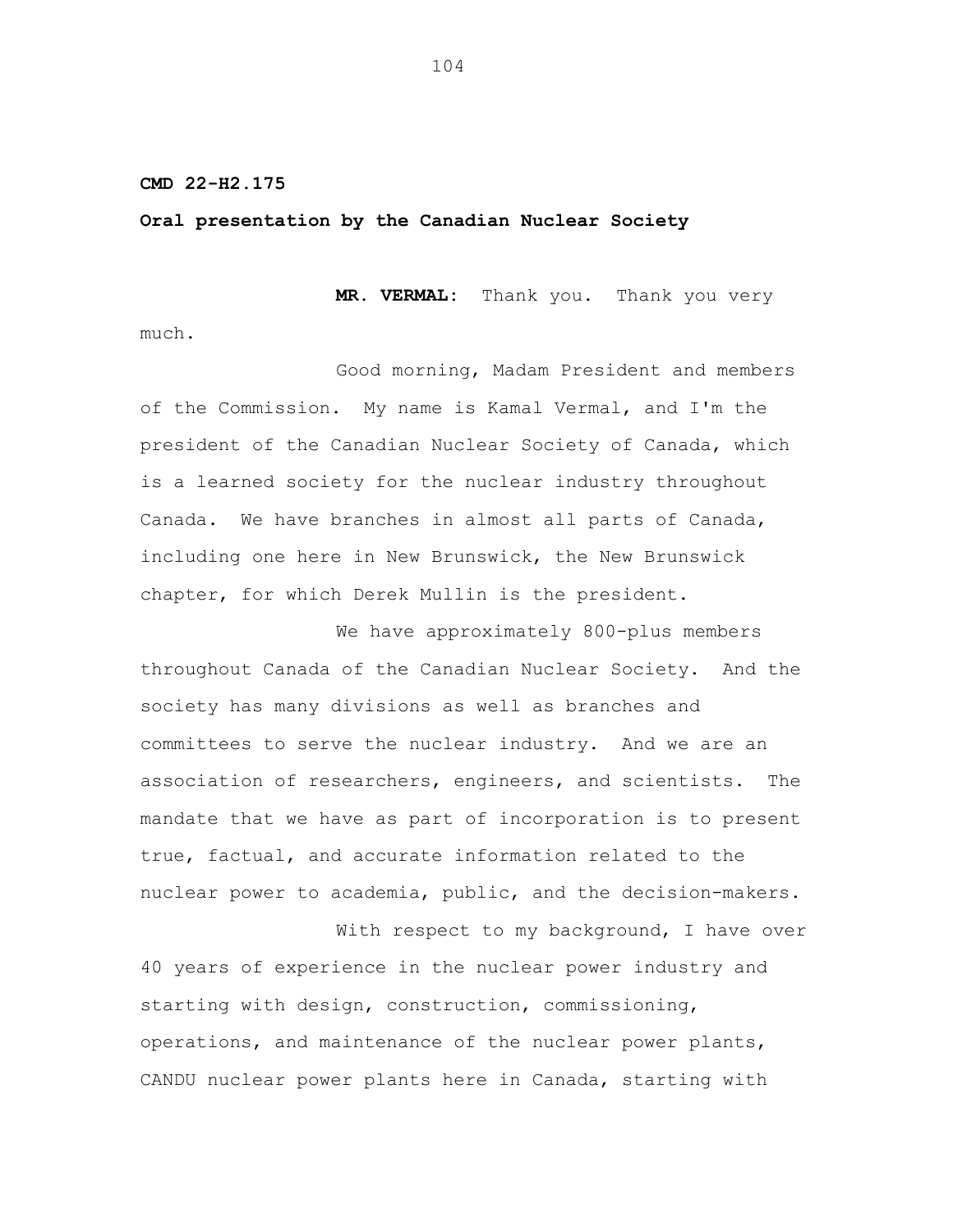Point Lepreau where I spent 21 years starting from February 1981 until I left NB Power and went to China to commission Jinshan Units 1 and 2 for two and a half years. After that, I went to Romania to commission Unit 2 Cernavoda, and stayed there for 11 years to support both Cernavoda 1 and 2.

Throughout my nuclear industry experience, I have been associated with the CANDU 6 fleet in Canada as well as around the world as part of providing enduring support through ACL and lately by SNC Lavalin.

I'm today here with my colleagues. On my right is Dr. Burany. Dr. Burany is the CNS board secretary. She has approximately 15 years-plus experience in the nuclear industry. On my back on the right-hand side is Colin Hunt. Mr. Colin Hunt is the co-chair of the Regulatory Affairs as well as the Government Relations Committee along with Mr. Peter Easton, who is joining us by video from Toronto. He is also the co-chair of the Government Relations as well as the Regulatory Affairs Committee of CNS.

And with respect to our support, we fully support NB Power's application for the extended licence for the Point Lepreau Generation Station. We would like to outline some of the major reasons with respect to our position on this matter.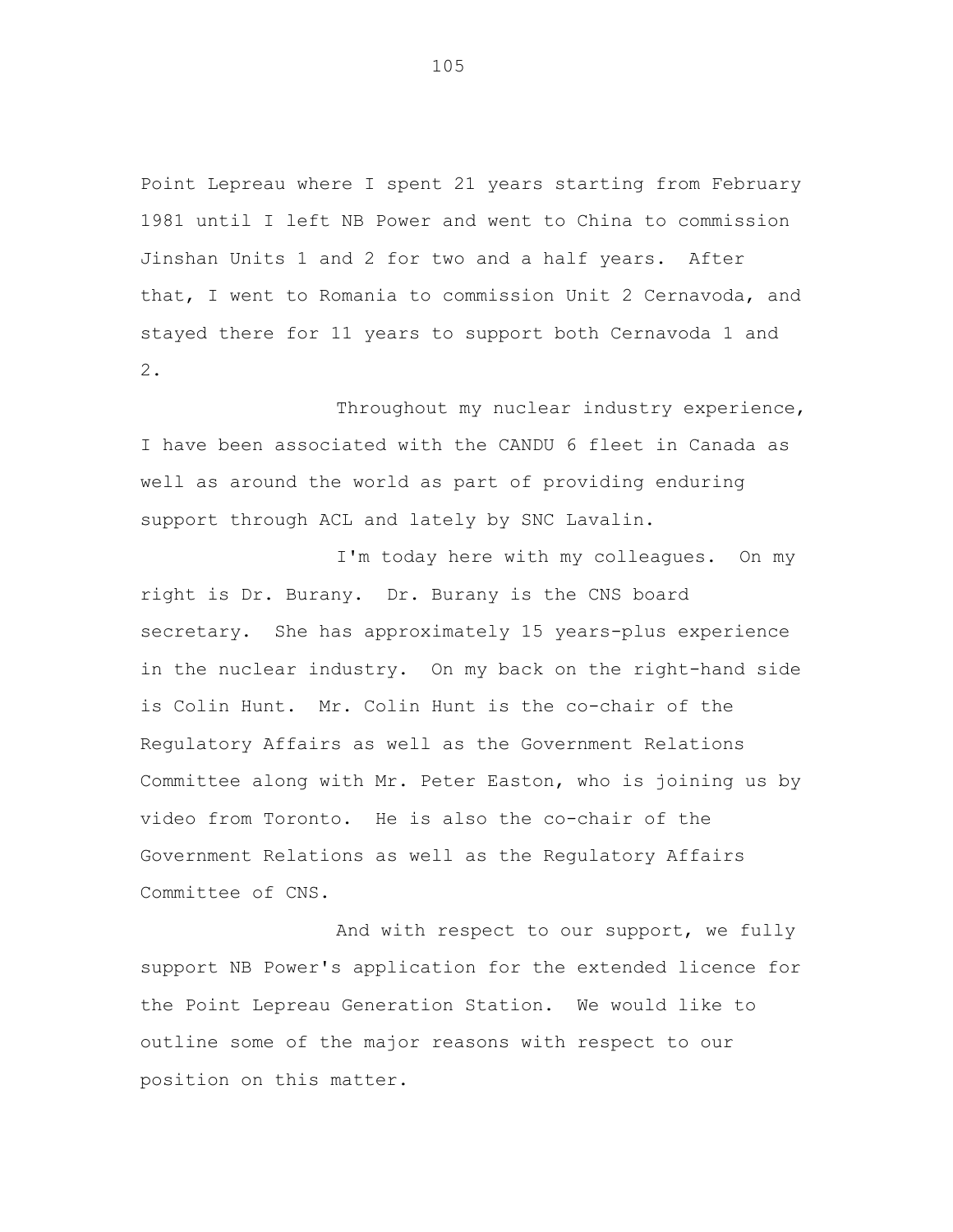Number one is that Point Lepreau is very important with respect to the overall mission of controlling greenhouse gas emissions by providing about 30 per cent of the need for electricity in New Brunswick.

Point Lepreau was the first nuclear power plant -- CANDU 6 nuclear power plant that ACL designed and built in Canada, and then it was followed by other countries. Point Lepreau has been a flag nuclear reactor for all other CANDU 6 editions to follow in other parts of the world. They have emulated Point Lepreau with respect to its processes, procedures, certification of the staff, as well as operation of their units up to some point that many of the other international stations have sent staff to Point Lepreau for training at the station.

And Point Lepreau is also very important with respect to providing the needs for electricity in other provinces, including Prince Edward Island and, as required, to Nova Scotia.

Lepreau's operation since its start-up has been key with respect to the economy of New Brunswick by providing high-power and high-paying jobs to the residents of New Brunswick as well as the rest of the relevant industry which is dependent upon the station operation, maintenance, and support.

The reason for going to 25 years of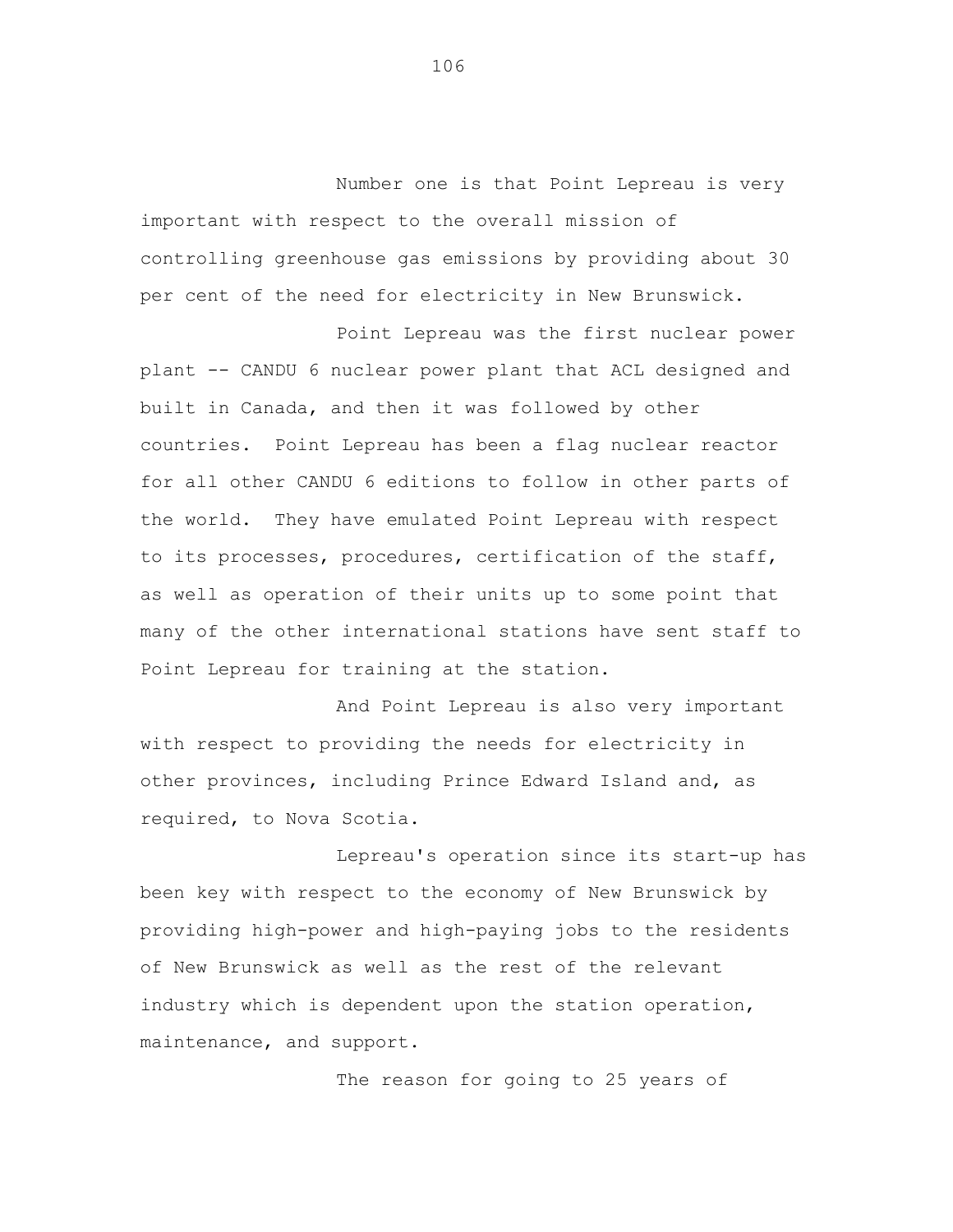licence is in line with some other countries' international practices, as is seen in countries like Korea and China. There, their licences are issued for the whole life of the station, 30 years, and reviewed in between based upon the periodic safety review requirements. And basically, Point Lepreau's request or application for 25 years is in line with the international practice.

Some of the other major reasons of our support, we support the licence application, and the other reasons for this support are that nuclear power is essential to New Brunswick for its base load electrical generation. In addition, it cannot be replaced. If the licence is not approved at Point Lepreau, it cannot be replaced by short-term construction of new generating facilities in the province of New Brunswick. And it will obviously increase the imports from other jurisdictions.

New Brunswick's nuclear power program provides high technology employment and industrial capacity and academic and apprenticeship training programs.

Our strong support for nuclear power is essential to meet the federal decarbonization policy by having Lepreau's extended licence.

The Canadian Nuclear Society strongly supports the application of Point Lepreau with respect to longer-term operation of 25 years based upon its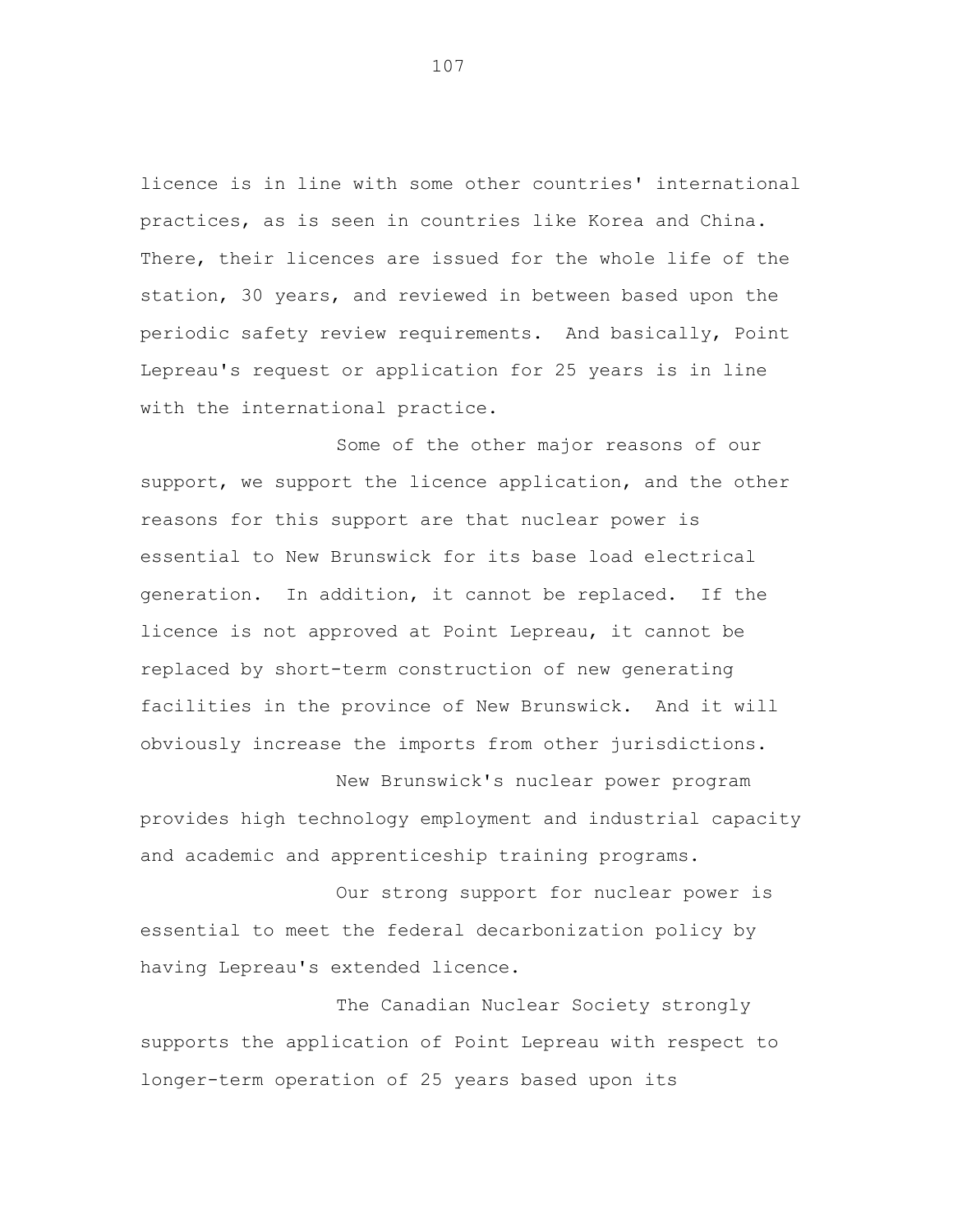application.

And we will be pleased to answer any questions that you may have.

**THE PRESIDENT:** Thank you very much for your presentation.

Let's start with Mr. Kahgee.

**MEMBER KAHGEE:** Thank you very much for your presentation. I have no questions at this time.

**THE PRESIDENT:** Dr. Berube?

**MEMBER BERUBE:** Yes, thank you for your presentation and thanks for coming to speak to us.

Obviously, you have quite a bit of experience with CANDU 6s from the sound of your resumé. Let me ask you, we were looking at licensing periods that fall in line with international practices. But in your opinion, looking at a very long career with CANDU 6s, what do you think is the best practice for a licensing term? I mean, like you know, we can say this is a spectrum. But what do you think from a practical standpoint would be the best practice?

**MR. VERMAL:** The best practice is, number one, a long-term licence coupled with, in between, periodic compliance reviews which answers many of the questions to make sure that the licence holder is meeting with all the regulations of the nuclear power, and meeting the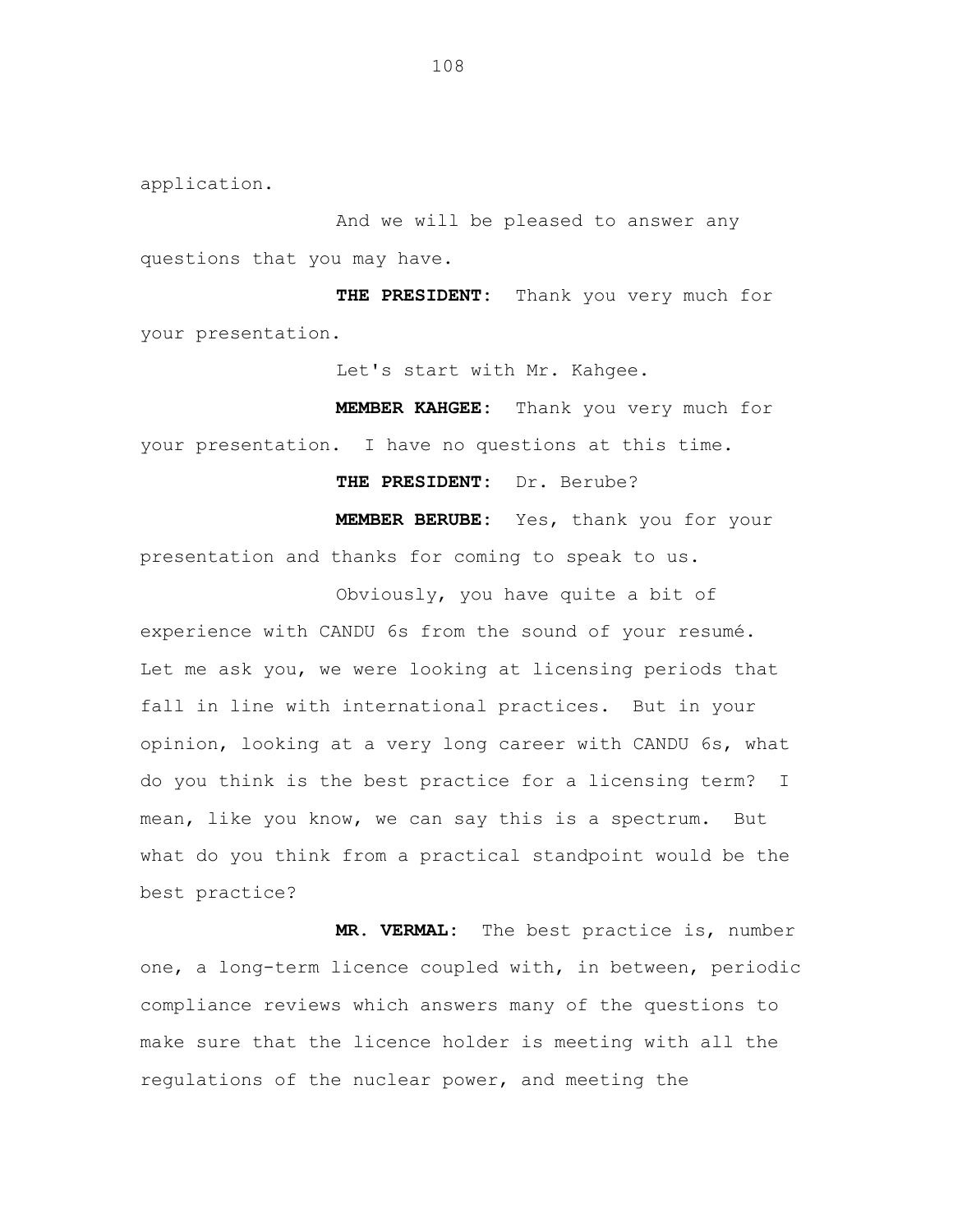requirement in terms of safe and reliable operation of the station. With the periodic intervention through a PSR, which is every 10 years, I think that the adequacy of addressing those concerns that some people have raised are fully addressed.

So I think that a long-term station licence is definitely in the best interest because the station can then continue operating with periodic reviews to make sure that they're meeting all the licence requirements. So I think that this is a good practice to follow.

**MEMBER BERUBE:** What are your thoughts on public intervention? I mean, because so many different nations have these reactors in process. And I mean Canada is a leader in public intervention, I would think, but what are you views on that?

**MR. VERMAL:** With respect to public intervention, I think this is a very good practice. And public interventions can be still held with periodic compliance reviews. Opportunities are there always for the public to intervene, you know, whenever they know that there is going to be a review after 10 years, it is an opportunity for the public to intervene. So it's always there.

**THE PRESIDENT:** Dr. Demeter?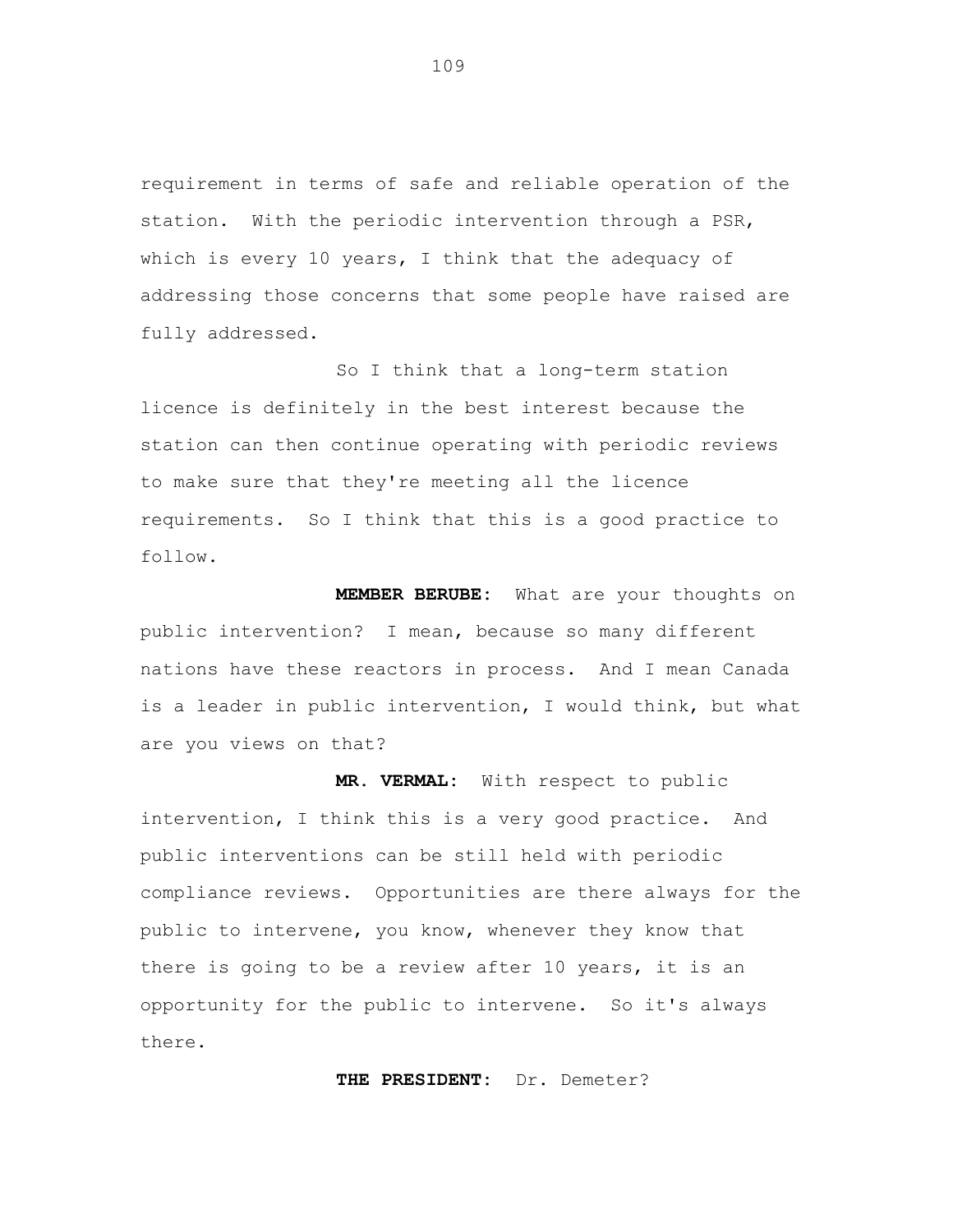**MEMBER DEMETER:** Thank you. I don't have any specific questions.

**THE PRESIDENT:** Thank you.

And Mr. Vermal and your colleagues, I don't know if you have been following the hearing over the last few days. There have been a number of concerns raised by intervenors, Dr. Berube touched some of those, where the licence term and public engagement are so intertwined, and the need for ensuring the public has an opportunity to engage not only with the proponents and stuff, but frankly, with the Commission, and thereby build greater trust within the overall ecosystem on how nuclear power is managed and regulated.

I wondered, besides the ten-year periodic safety review, if you had any other thoughts around building or strengthening that public confidence and trust in the overall process.

**MR. VERMA:** Kamal Verma, for the record. Madam President, I will refer this question to my colleague, Colin Hunt.

**MR. HUNT:** Colin Hunt, for the record.

The question, Madam Chairman, is a very good one. It has already been answered, at least in part, this morning, not by us but by other presenters.

The notion that public contact or public input only happens at a licence renewal is fundamentally false. I say that it's false because NB Power has already indicated a number of outlets of contacts with other groups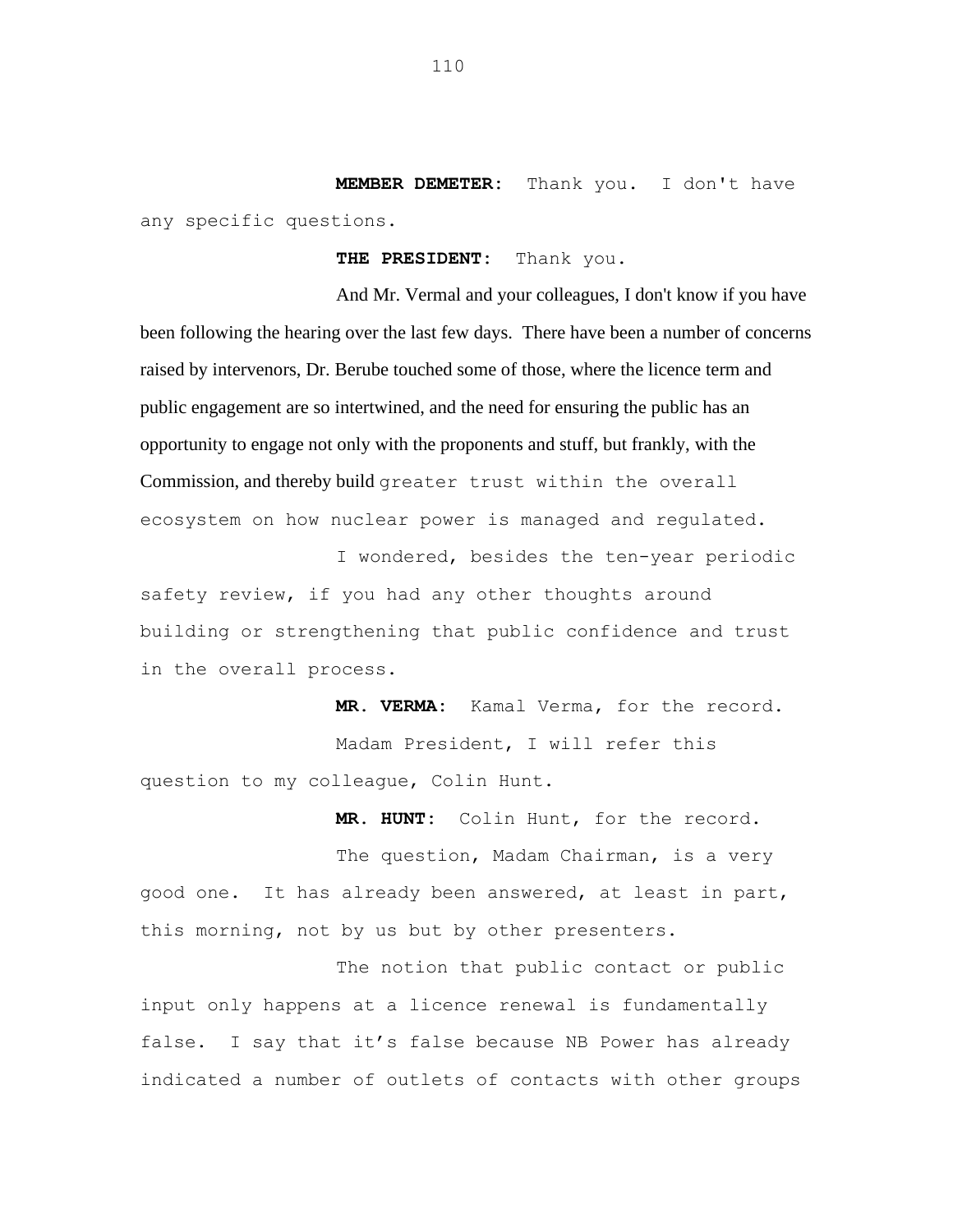within New Brunswick's larger civic society, groups which the utilities contact specifically, such as various specific First Nations groups, various civics groups within society as defined by essentially themselves.

So, the notion that this can only happen because of some formal licence review process is false.

**THE PRESIDENT:** Thank you.

Thank you for your intervention. Thank you for your appearance today.

We will move to our next presentation then, which is by Ms. Margaret MacDonald, as outlined in CMD 22-H2.3.

I understand Ms. MacDonald is joining us remotely. So, Ms. MacDonald, over to you, please.

**CMD 22-H2.3**

**Oral Presentation by Margaret R. MacDonald.**

**MS. MacDONALD:** Can you see me and hear

me?

THE PRESIDENT: Yes, we can; thank you.

**MS. MacDONALD:** Margaret MacDonald, for

the record.

I would like to express my concerns regarding the proposed lengthening of the licensing period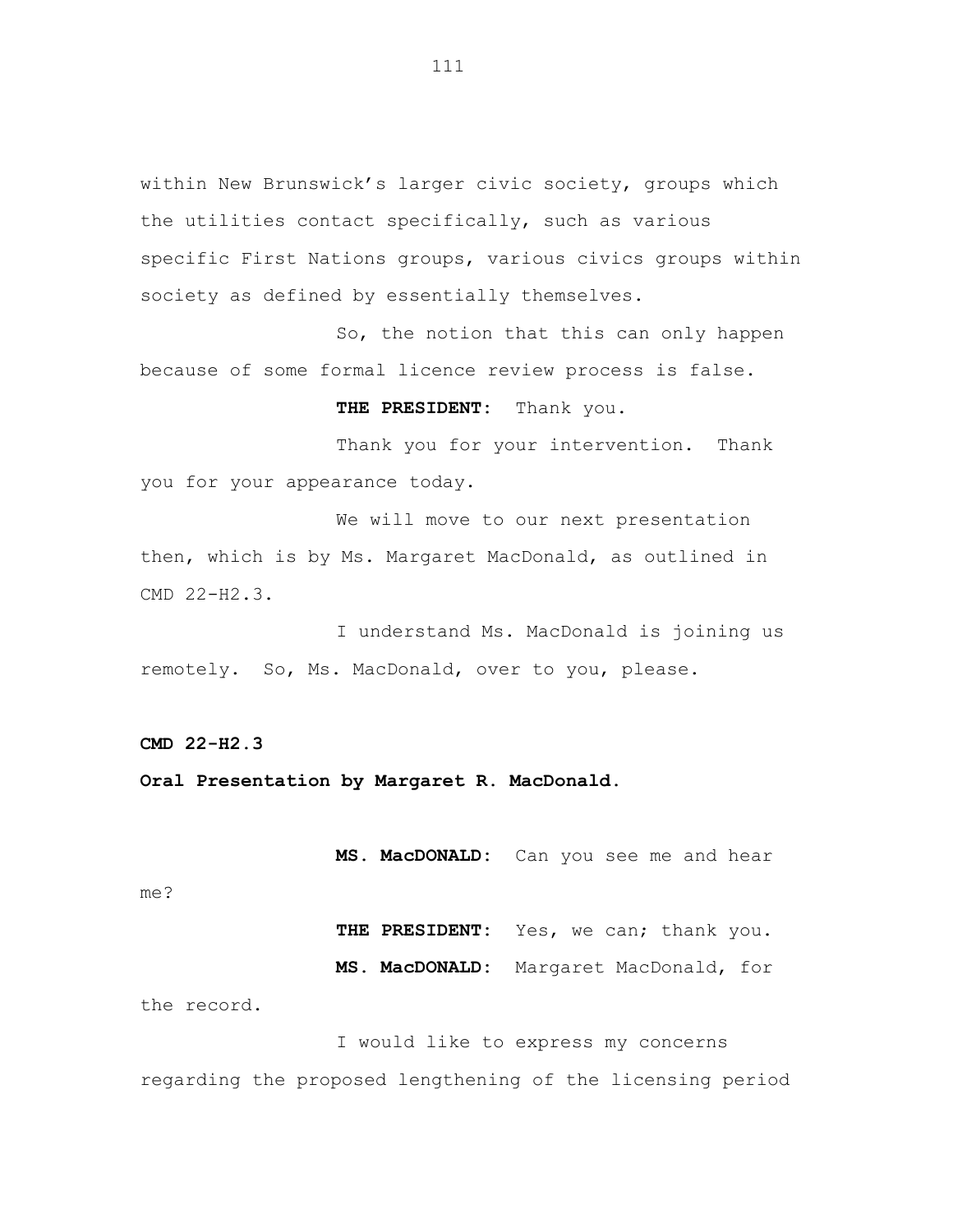for the Point Lepreau Nuclear Generating Station from five years to 25 years.

The effects of climate change have been exponentially increasing, particularly since the 1970s, and we have begun to see more rapidly rising sea levels and more severe, unpredictable and lengthy storms.

The integrity of the generating station structures, including the aging concrete containment silos which are filled with high-level radioactive waste, may not be able to withstand the effects of future violent storms. Also, the effectiveness of the station's piping may become overwhelmed by rising sea levels.

The licensing situation should be re-evaluated every five years as the effects of climate change increase.

The Bay of Fundy is an area which supports biodiversity in the form of a delicate marine ecosystem. It also supports agriculture, shipping and fishing and a healthy tourism industry. As sea water has warmed with the effects of climate change, this has caused acidification of the water, resulting in the dissolving of the shells of mollusks, as well as affecting algae and microscopic phytoplankton, which are the basis for the aquatic food webs. Warming of the sea water also affects the feeding and spawning activities of certain fish species.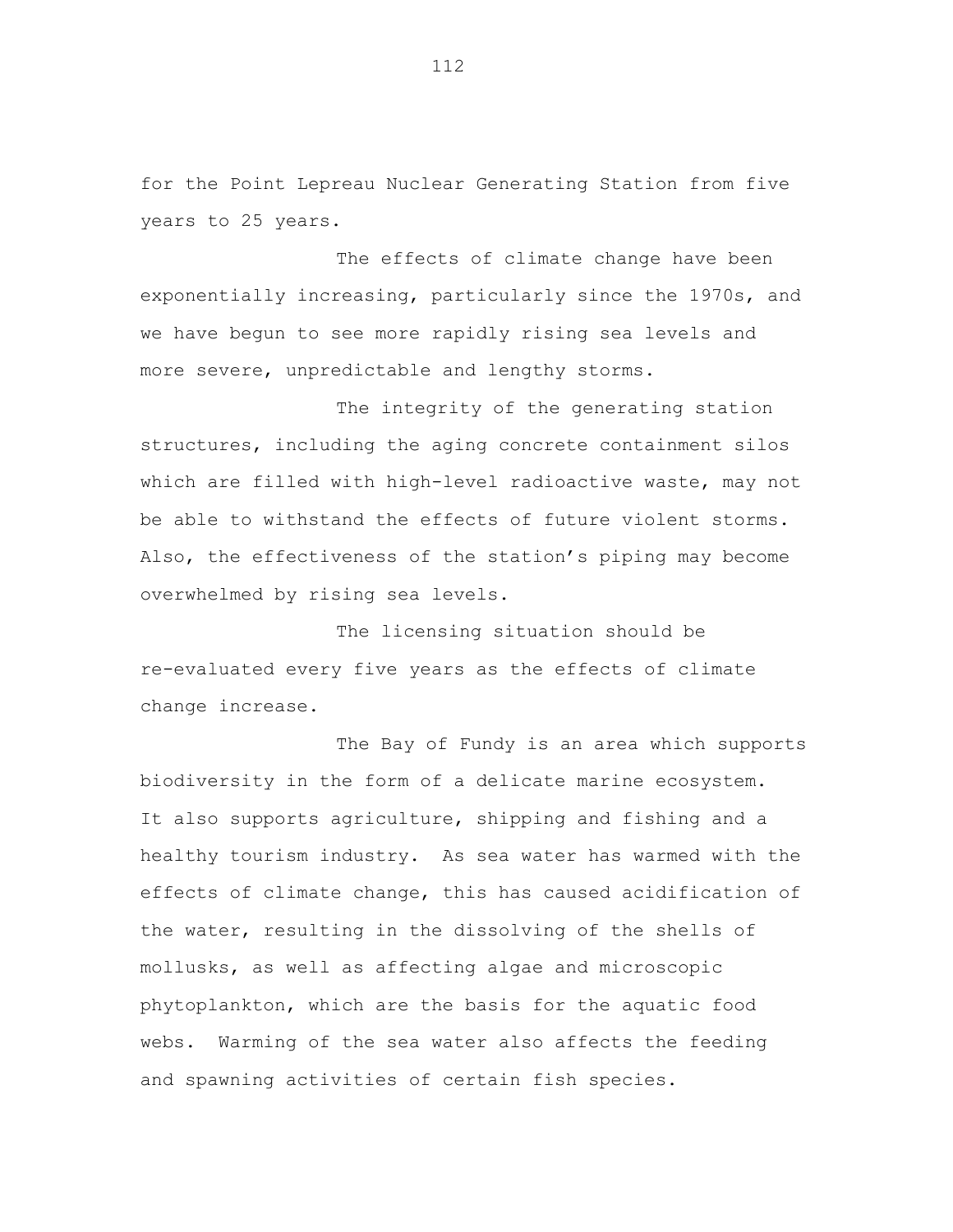Since Point Lepreau Nuclear Generating Station draws in sea water to use as cooling water and releases it back into the Bay of Fundy at a slightly higher temperature, this will further exacerbate the problems affecting marine life.

Maintaining a five-year licensing renewal option would ensure that the public can submit their opinion regarding any undue impacts of the generating station with regard to a decline in marine activity and health.

Financially, the Point Lepreau Nuclear Generating Station is not a good long-term risk. In 2021 the NB Auditor General reported that \$3.6 billion of NB Power's \$4.9 billion debt was directly attributed to the Point Lepreau Station. Since the responsibility for eventually dismantling the reactors will be paid for by the provincial government and since future generations of New Brunswickers will be paying to restore and maintain the safety and security of the radioactive waste forever, perhaps money from NB Power and the provincial government for New Brunswick could be better spent on safer and more renewable energy options, such as solar or wind.

If the licence for PLNGS is renewed for only five years at a time, there would be an opportunity for the public to suggest and discuss alternatives. If the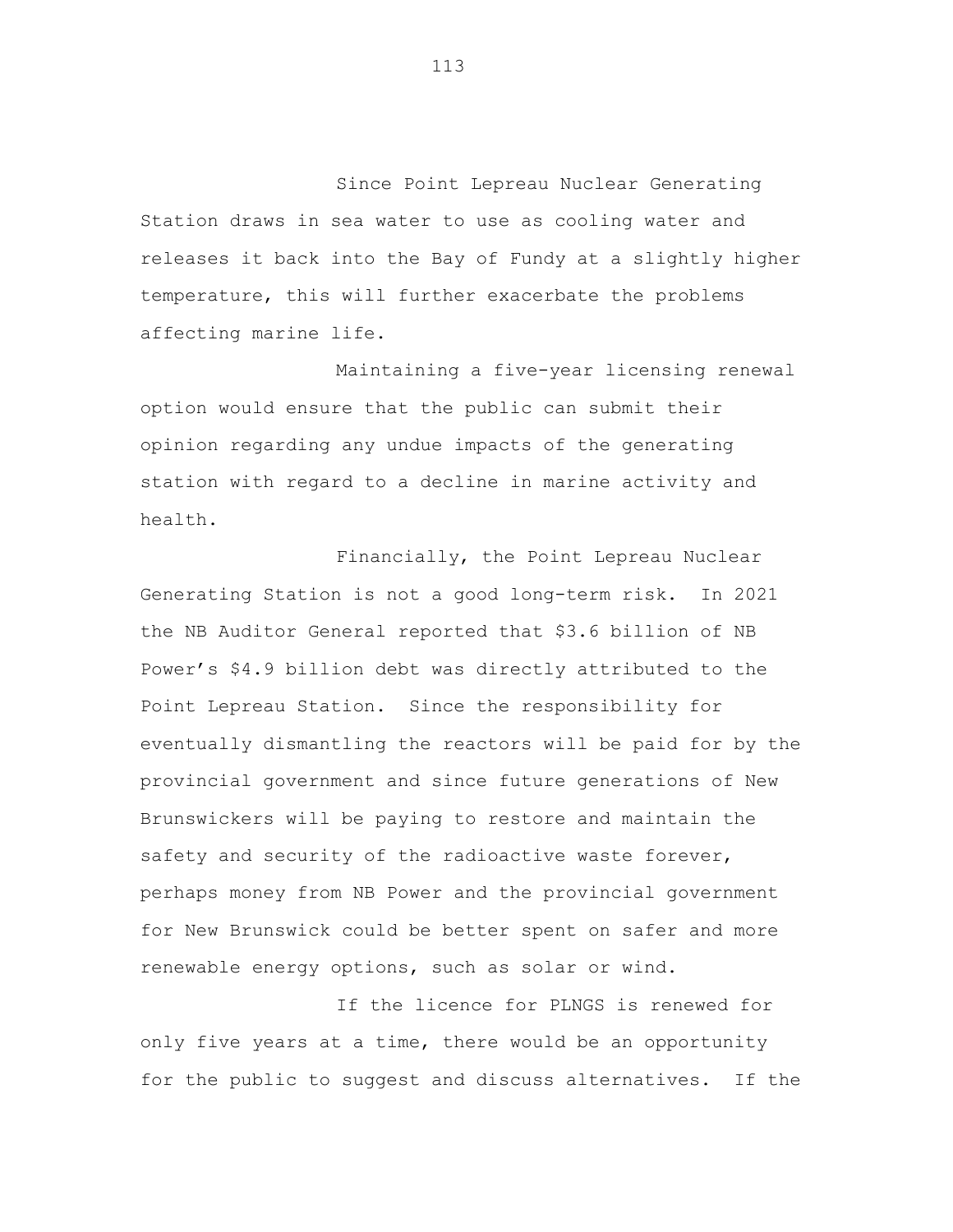licence is legally locked in for the next 25 years, there would be no option for public discourse regarding this financial issue.

I fear that if Point Lepreau is granted this licensing period of 25 years, we will be setting a precedent for other nuclear generating stations within Canada and other parts of the world, particularly the U.S., to do the same, setting a dangerous precedent for many aging nuclear generating stations.

Although Point Lepreau was refurbished in 2008 to 2012, it will soon be approaching the end of its lifespan. Nuclear generating stations are generally rated as safe for 20 to 40 years before being decommissioned. Since Point Lepreau was originally intended to operate for 25 years before refurbishment but has been operating 39 years, it is an aging station. Refurbishment does not make it a new facility. The risk of having something go terribly and irreversibly wrong with the basic infrastructure of the station increases as time goes on.

We have to keep in mind that in another 25 years the Point Lepreau Nuclear Generating Station will be 64 years old.

Continuing to have its licence renewed every five years would allow for public input on the risks involved with keeping the station in operation.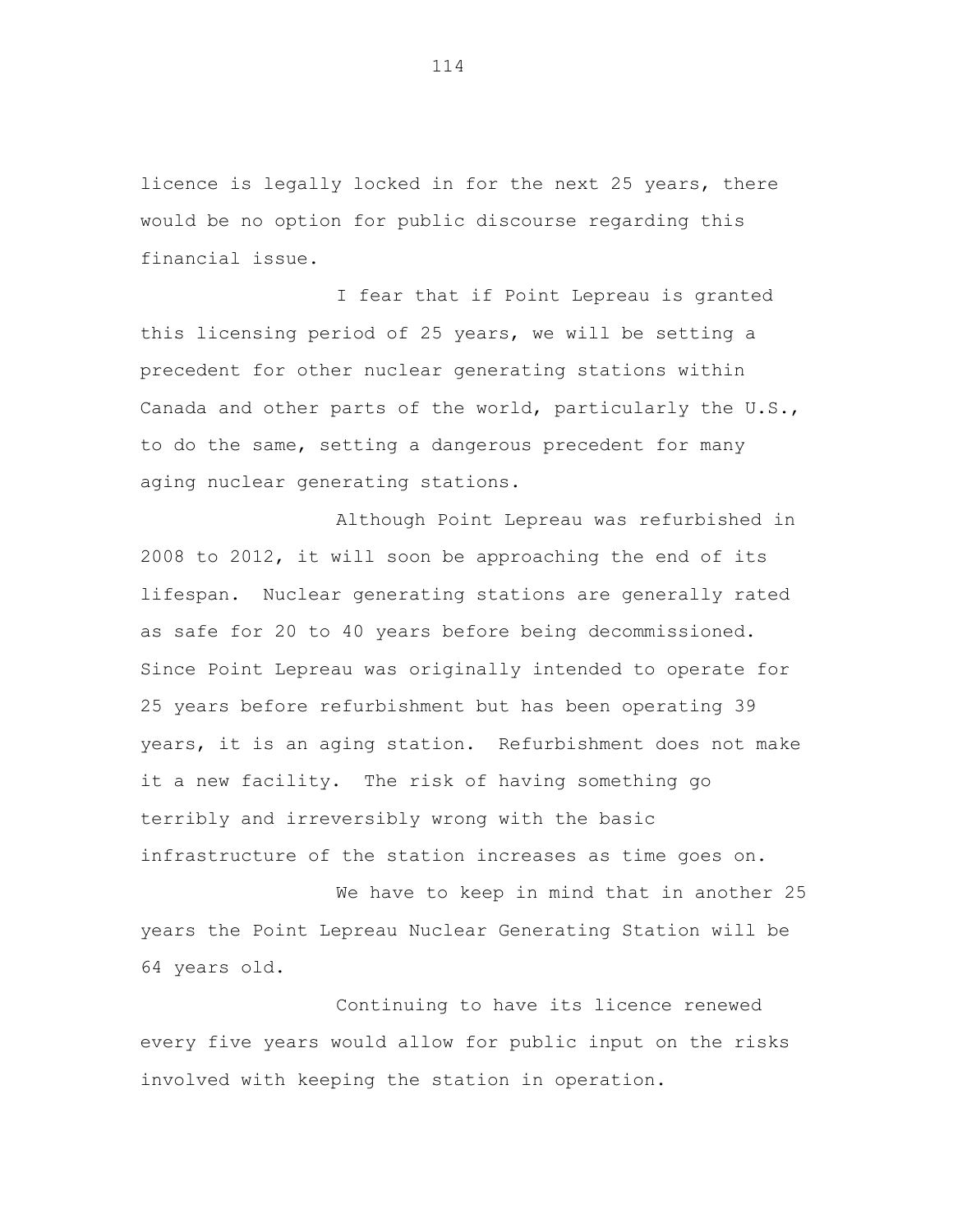In summary, I would advocate maintaining the present five-year licensing period so that public input could be received every five years. I would also encourage NB Power to implement a new plan of carrying out an impact assessment every five years and to review their emergency plan in conjunction with each five-year renewal.

I know that this is not currently the practice, but I believe that we need to protect the health and welfare of our people and of our beautiful province, particularly in the light of the changing climate.

Thank you.

**THE PRESIDENT:** Thank you very much, Ms. MacDonald.

We will start with Dr. Berube, please.

**MEMBER BERUBE:** Thank you for your

presentation. I have no questions.

**THE PRESIDENT:** Dr. Demeter.

**MEMBER DEMETER:** Thank you, Ms. MacDonald.

I had similar questions about the impact on marine life and we put it to the Fundy North Fishermen's Association and Fundy Weir Fishermen's Association earlier, to ask if they noted any impact on their industry related to the operations of Point Lepreau, and they did not speak in the affirmative for that.

Do you have any other reference or source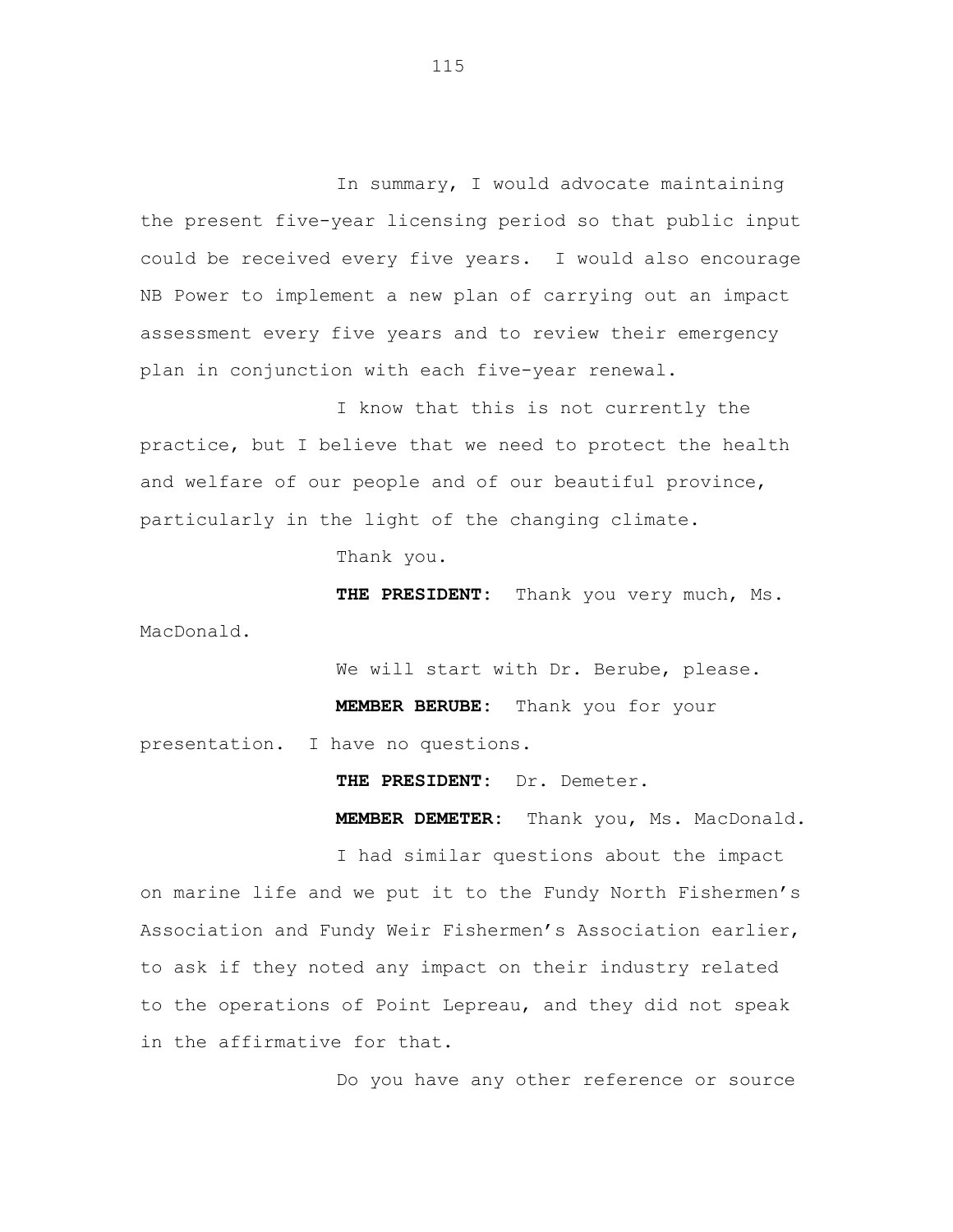for your concerns about impact on marine life that you could share with us?

**MS. MacDONALD:** Well, there's lots out there, but I don't have a particular footnote right now at hand.

**MEMBER DEMETER:** Okay, thank you.

**THE PRESIDENT:** Mr. Kahgee?

**MEMBER KAHGEE:** Thank you very much for your presentation. I did have a question with respect to rising sea levels, but I believe that was addressed earlier. Thank you so much.

**THE PRESIDENT:** Ms. MacDonald, I just wanted to make maybe an observation in your submission, where I think you rightfully say that this request for a 25-year licence, and if one was granted, could be setting a precedent for other nuclear generating stations in Canada. But you also said maybe even in other parts of the world, especially the United States.

I just wanted to let you know that staff presented to us that in the United States they actually grant a 40-year licence as an initial licence, and I think it's a 20-year renewal thereafter. It's pretty much an international practice, these long-term licences.

Thank you very much for your submission and for your presentation today. Thank you.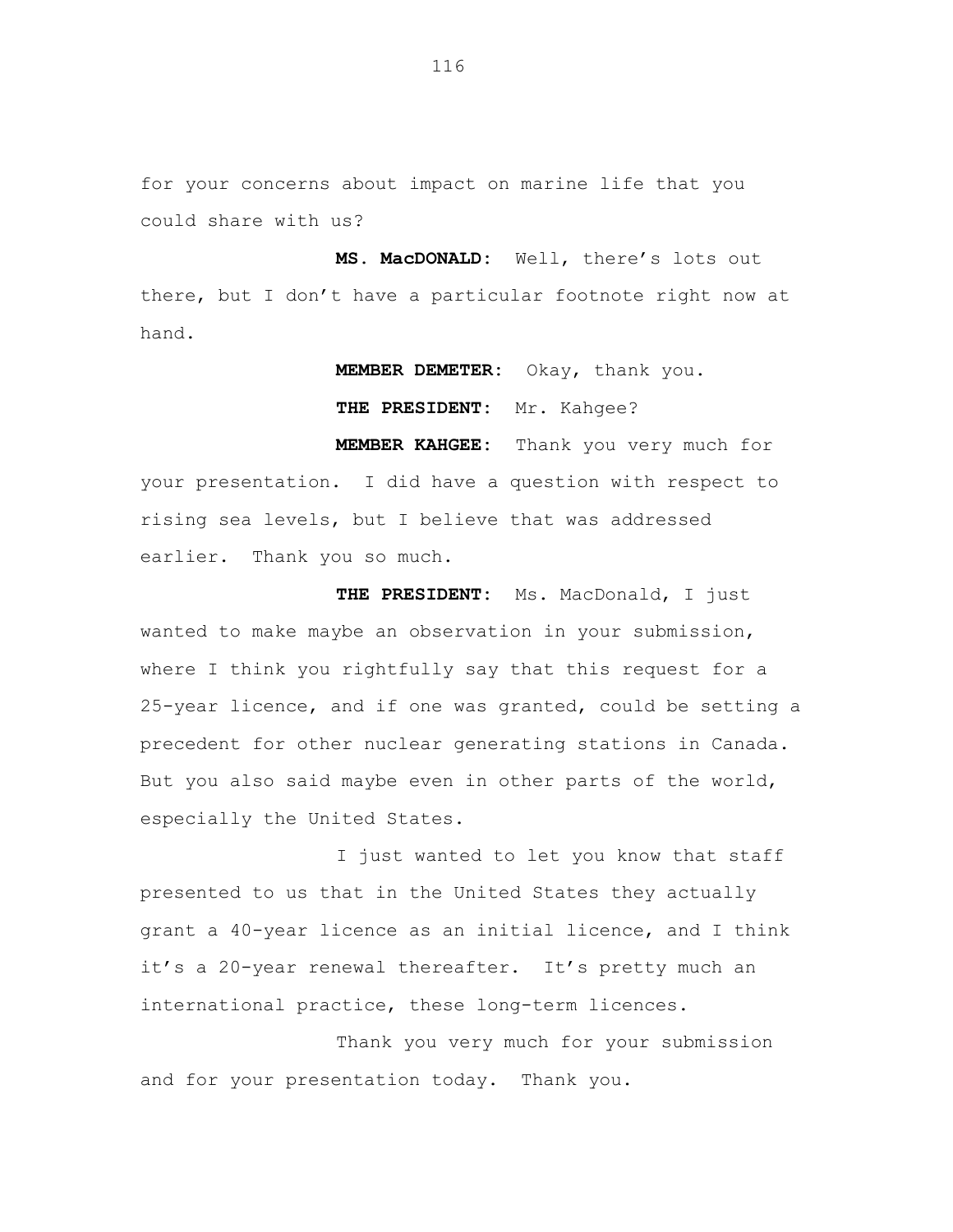We will now move to our next presentation, which is by the Center for Nuclear Energy Research at the University of New Brunswick's Fredericton campus, as outlined in CMD 22-H2.218.

We have Dr. William Cook making the presentation.

Dr. Cook, over to you, please.

**CMD 22-H2-218**

**Oral presentation by the**

**Center for Nuclear Energy Research on the University of New Brunswick's Fredericton campus**

**DR. COOK:** Thank you, Madam President and Commissioners. I am very pleased to be here to present this intervention to the Commission today, as well as the colleagues and general public that's here.

A bit of background on myself and where the thoughts in this position come from.

I have been a professor in the Chemical Engineering Department at UNB for the past 18 years. Prior to that, I'm also a three-time graduate from that same Chemical Engineering program and in the undergrad with an option in Nuclear Engineering.

Over the years that option program, due to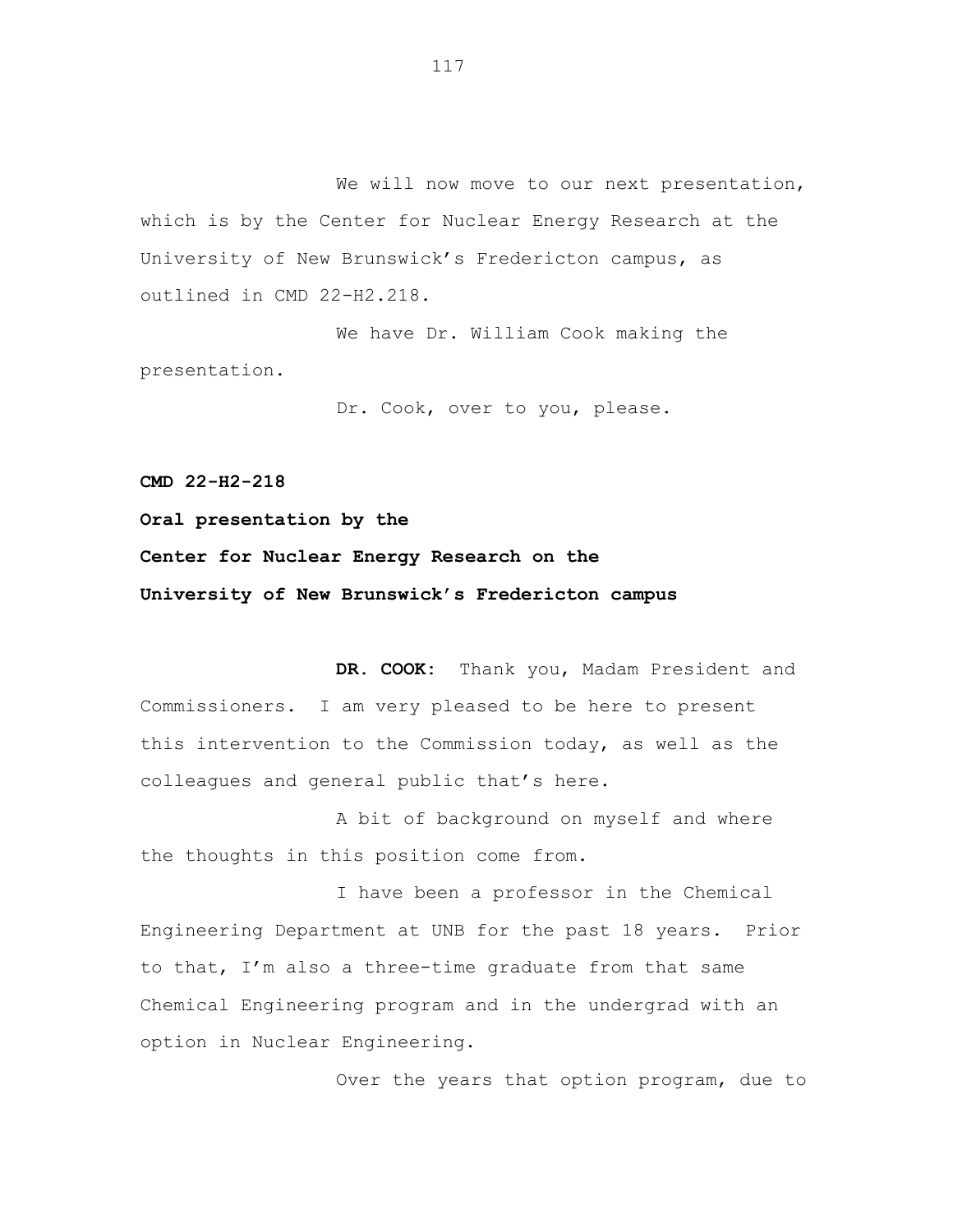retirements and attrition, had been amalgamated into an energy conversion option in 2006, and I'm going to explain a little bit more how we've revived that over the past little bit with the support of Point Lepreau and NB Power.

As part of my role in the Department of

Chemical Engineering and teaching traditional chemical engineering core courses, with my expertise in the nuclear sector, and particularly asset management, chemistry control, corrosion management for operating nuclear reactors, I took an interest as well in energy as a whole and spearheaded a course in the Chemical Engineering Department called Energy in the Environment, which is an overall survey of the need, where the energy comes from, how we can generate it and provide energy for society.

In those teachings and review, it is absolutely clear that nuclear power has to be the cornerstone to a decarbonized bulk energy production grid. We have had the fortune of having that bulk energy power production in New Brunswick supplying more than 30 percent of the entire province's baseload electricity for nearly 40 years at this point.

So, I fully support the continued operation of Point Lepreau and the licence renewal period over the next 25 years.

In my written submission I had indicated a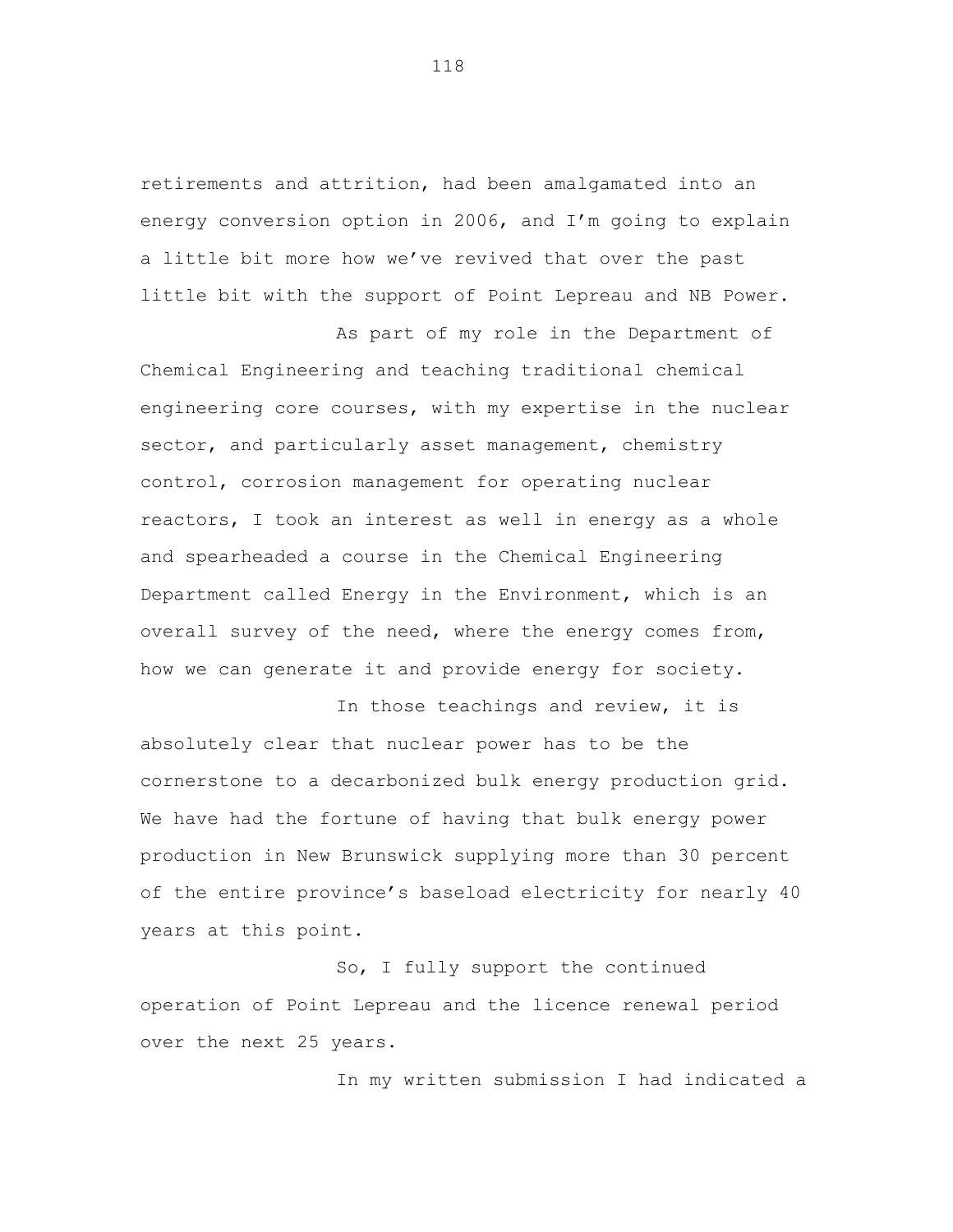minimum of five years but looking at international practices, a 25-year licence extension would definitely give NB Power the opportunity to focus on operations, providing very efficient, clean, carbon-free electricity to the grid and maintaining baseload power production.

So, in separate roles at the University of New Brunswick as well, I am currently also serving as a Chair at the Department of Chemical Engineering, so I'm on the management team in the Faculty of Engineering. And for the past seven years I have led the University's constituted Research Institute, called the Center for Nuclear Energy Research.

As a constituted institute at the University of New Brunswick, that means we actually have governance and oversight from upper levels of administration, including an Advisory Board which our Vice-President of Research sits on and is fully supportive of the activities that we have ongoing at UNB.

The Center for Nuclear Energy Research was established in about 1991, and it was a collaboration between the New Brunswick Research and Productivity Council and Atomic Energy of Canada Limited at that time. It was really meant to be an avenue to support the continued operations of Point Lepreau in terms of R&D activities and supporting the long-term research and consulting needs in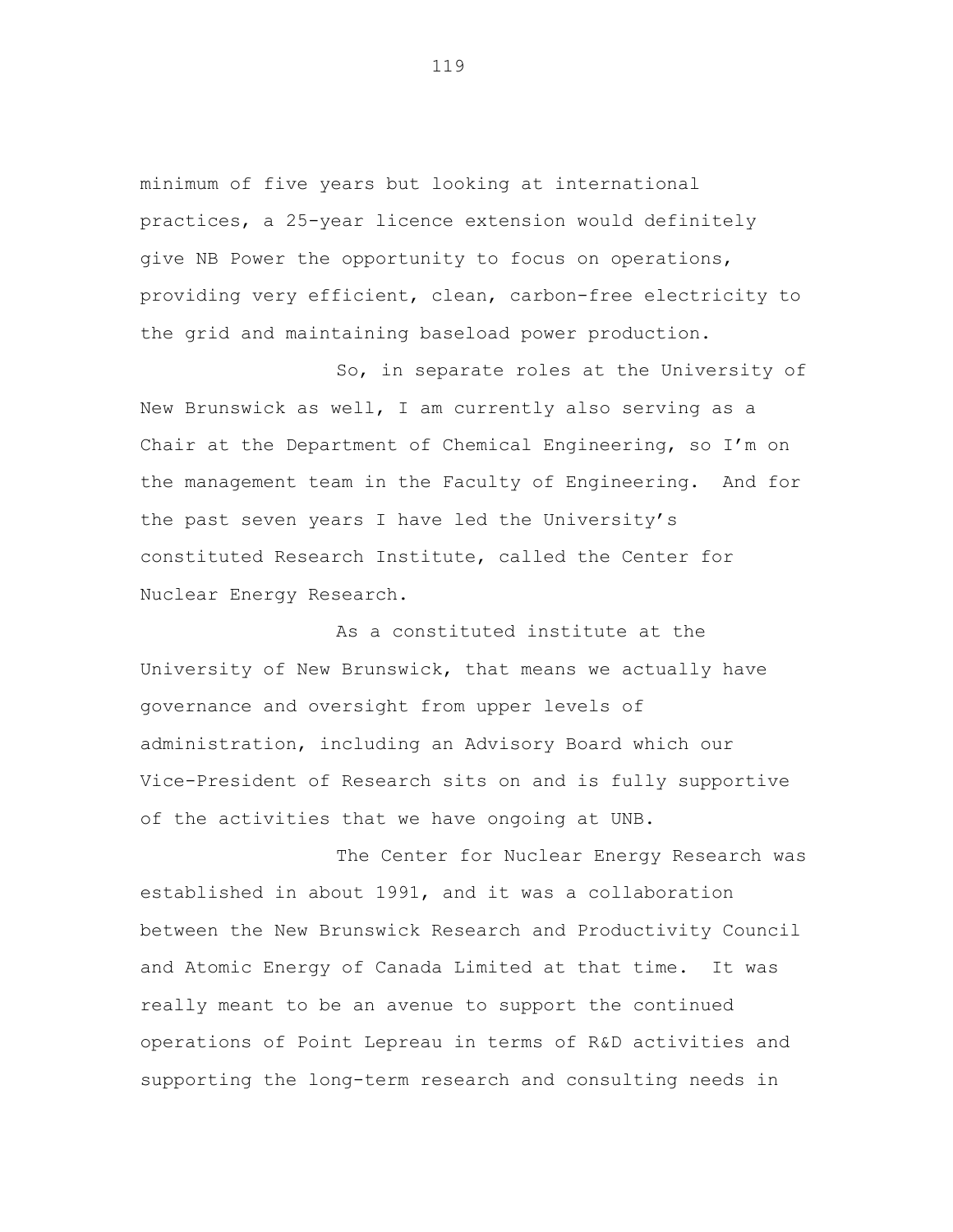order to keep the plant operating as efficiently as possible.

There has been a continuous interaction between CNER and NB Power, as well as the nuclear industry in Canada, over this past 30 years. This has really sparked key positions for graduate students to come in and conduct meaningful research and development activities in support of the nuclear industry in Canada, as well as NB Power and Point Lepreau.

It has sparked out commercialized technology for corrosion monitoring asset management, which over the past 15 years has been deployed at Point Lepreau and over the past few years, with significant efforts in R&D from the University and our partners within the nuclear industry, is looking at expansion to other CANDU stations, not only in Canada but abroad, as well as potential further applications for monitoring in different parts of the system as opposed to the reactor proper itself.

CNER undertook activities in R&D looking at safety systems, looking at radiation control and in-shield, as well as many other aspects.

The key point of the university interaction with the industry and the benefit, which is really untangible in the continued operation of Point Lepreau, is engaging the future engineers that will lead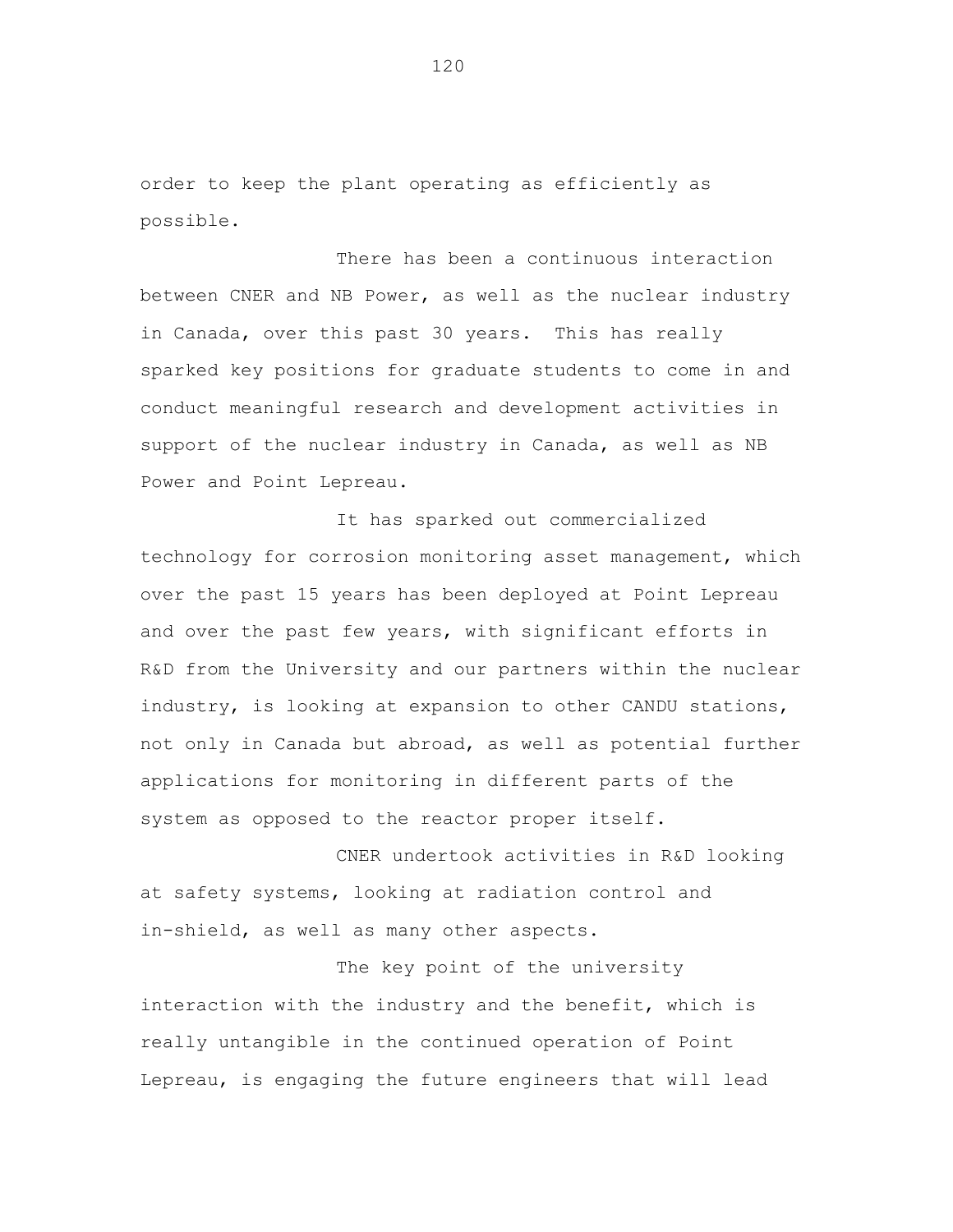the next 25 years of operation of Point Lepreau.

We've had a very successful program in terms of the grad research ongoing at CNER, but with the excitement these days over new nuclear technology and the need to have nuclear infrastructure to offset carbon emissions, as we look towards net zero by 2050, and supporting an expanded renewable technology, this has led to a huge resurgence in interest in nuclear programs.

As such, in 2019 we in the Faculty of Engineering and Chemical Engineering reinstituted our nuclear option program. That has allowed us over the past two years to vamp out a new course curriculum of currently eight courses offered on a rotating basis, hired a new assistant professor to help deliver these courses, as well as spark interest in moving those new students to positions within industry.

We've also partnered with NB Power on our co-op side of things and have a direct nuclear co-op program from the Faculty of Engineering to have 12 to 16-month placement opportunities at the station doing meaningful work activities in support of station activities.

So, I'm really happy to report that in 2019 we spearheaded a program. We had our first graduates from that nuclear option program in 2021, May, last year.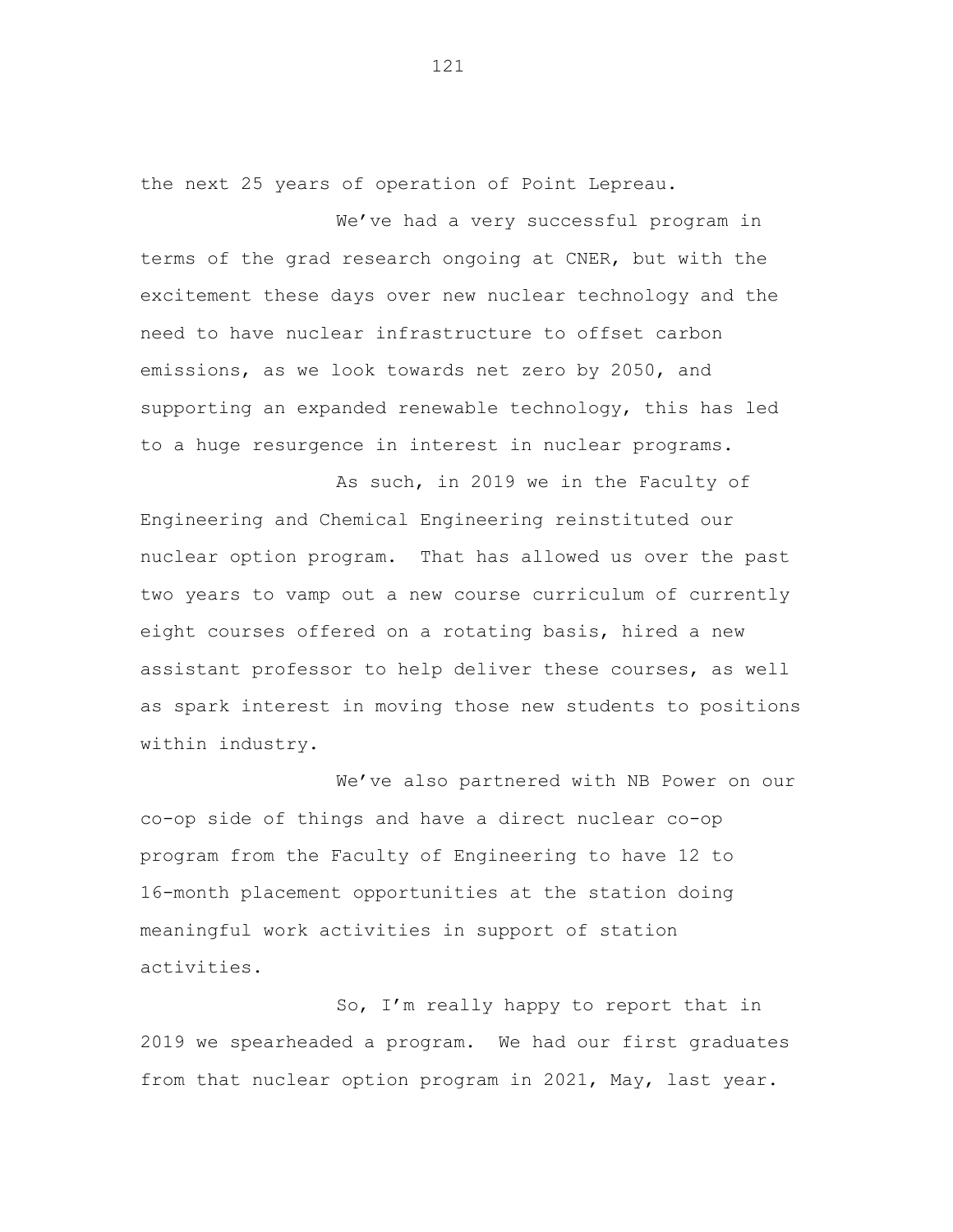It was marginal. It was four at that point, but it was a good start. We will have another ten graduates with an option on their degree this year.

And to ask about diversity and other things, from a chemical engineering perspective, we've traditionally been I would say close to 50-50 female in our department; 40 percent of those graduates that are given the nuclear option right now are female, and several of them already have employment opportunities at Point Lepreau.

So, moving forward then, as we look at a renewed operating licence for 25 years in order to support so NB Power can actually focus on operations, focus on process improvement and focus on efficient energy production, I think this is the right time to look at extended licensing operations and commitment, as well as expanding the nuclear portfolio within New Brunswick and within Canada.

So, Point Lepreau provides more than just electricity. Through these interactions with academia at the university, we're educating young engineers and young scientists who really sought to be the future into the operations of Point Lepreau and the nuclear industry within Canada, as well as providing very, very interesting and beneficial research development activities so we can expand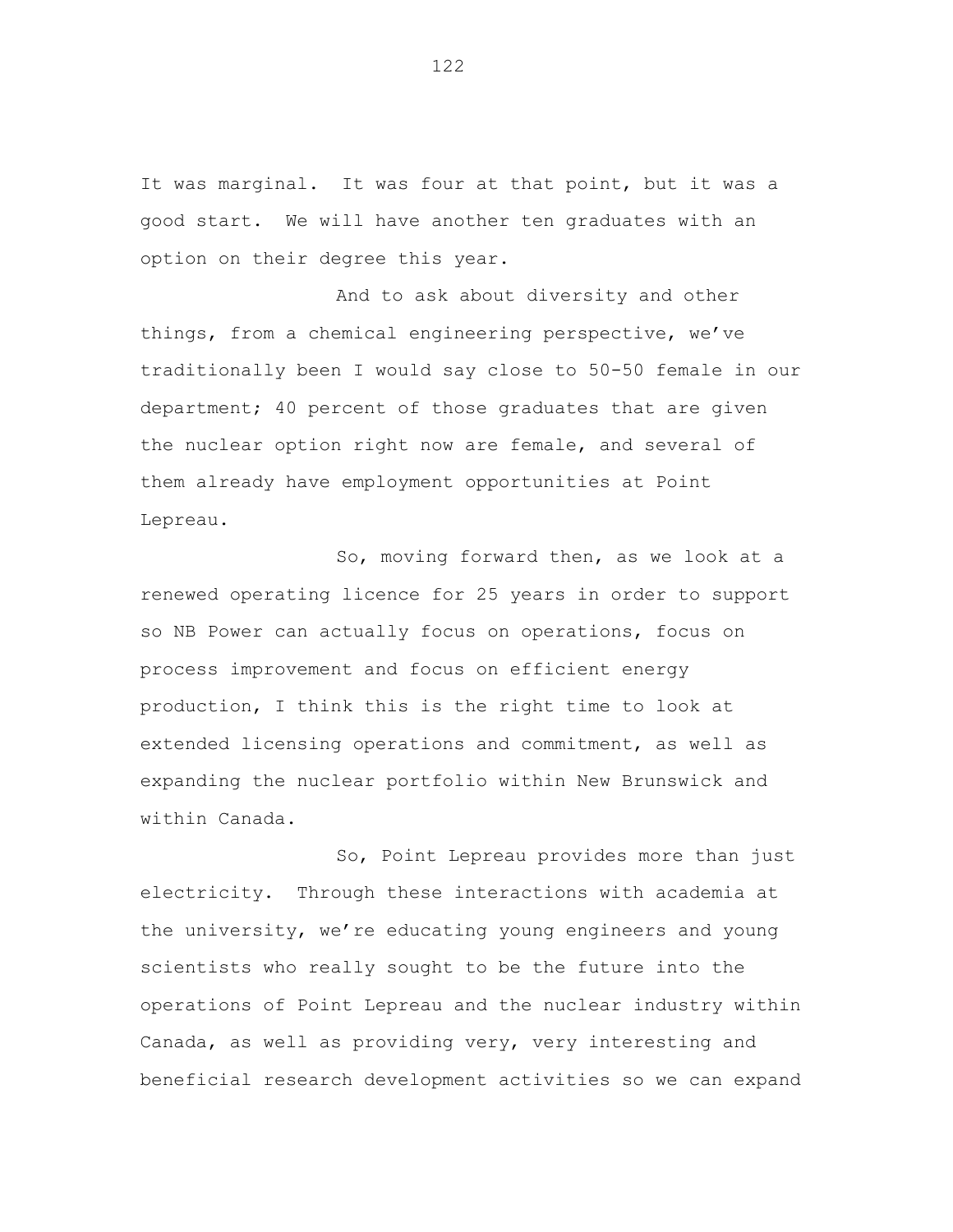those prospects for advanced degrees, as well as provide the high-level expertise required for the future.

With that, thank you very much and I open the floor for questions.

> **THE PRESIDENT:** Thank you, Dr. Cook. We will start with Dr. Demeter. **MEMBER DEMETER:** Thank you, Dr. Cook.

In a similar vein to a question that I asked before, I wanted to get a sense of your footprint.

So, in any sort of particular graduation year, you mentioned a certain stream, but in general how many graduates would be coming out that may be eligible or looking at jobs in the nuclear industry out of your program?

**DR. COOK:** I don't have the specific number there. I can speak to Chemical Engineering specifically as the department Chair there.

We have about 220 students at various years within the Chemical Engineering program. In any one year we will graduate between 40 and 80, depending upon what that is.

With the institution and the revival of the option program right now, many, many students have migrating for that. And we currently have over 30 students currently in the nuclear option program.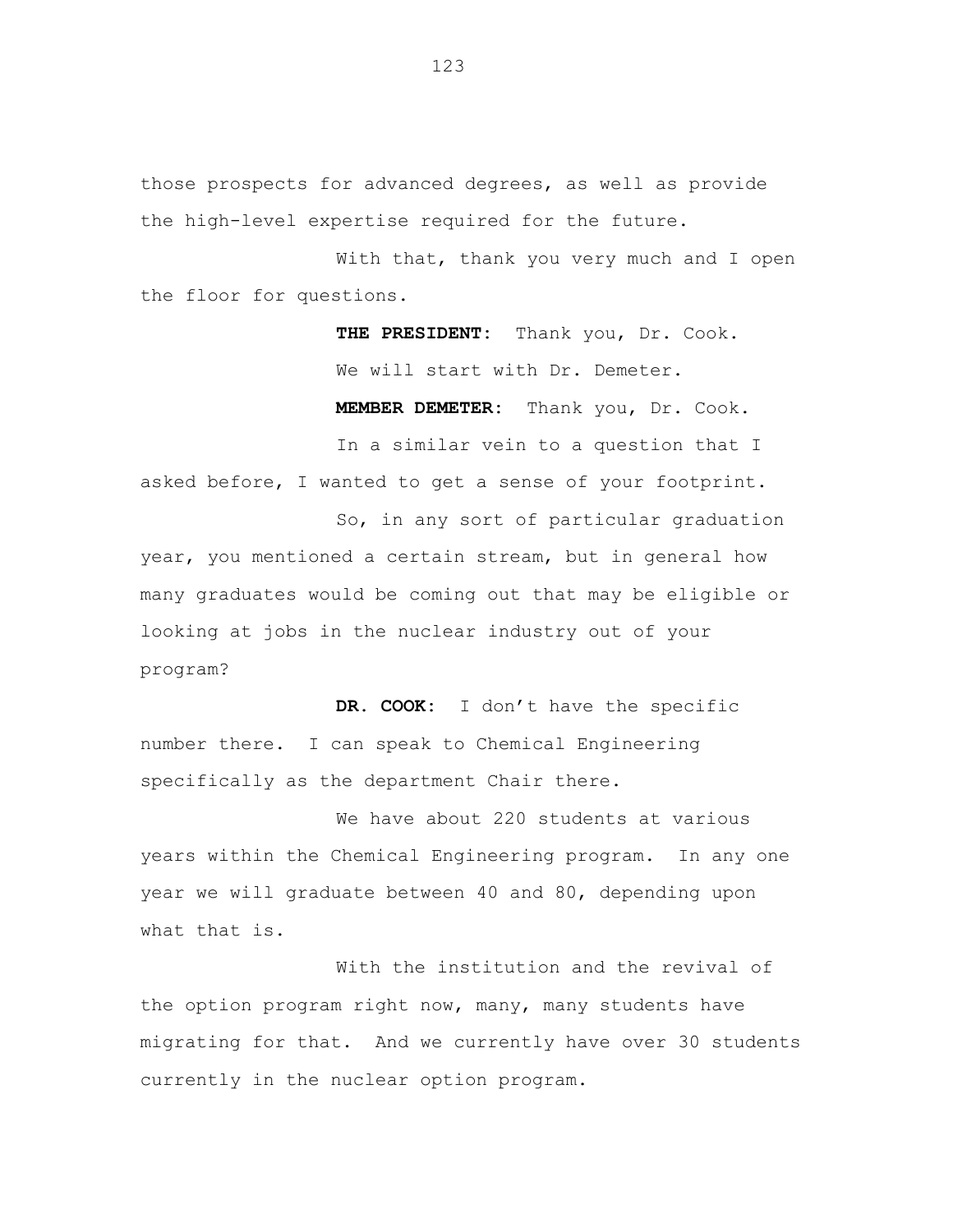From that cohort of the ten that will be graduating with their Chemical Engineering and nuclear option in the next few weeks, I know several of them already have employment at Point Lepreau.

**MEMBER DEMETER:** And I take it that outside of Chemical Engineering, there are electrical and mechanical in that stream. It's a larger pot.

**DR. COOK:** It absolutely is. And the industry does hire many mechanical engineers and electrical engineers from the UNB program.

One thing that is in my written submission that I skipped over for this verbal presentation is that the university and the province does see benefit and value of looking at expanding option programs outside of where we are currently delivering it in Chemical Engineering, to include Mechanical, to include Electrical Engineering.

The sort of mid to long-term, so three to five-year plan on that would be to investigate turning that option program into a full Nuclear Engineering degree program offered out of New Brunswick, which would be only the second Nuclear Engineering degree in Canada.

We heard earlier from Ontario Tech, who highlighted that they have the only Nuclear Engineering degree. We are moving in that direction and looking at that potential at this point.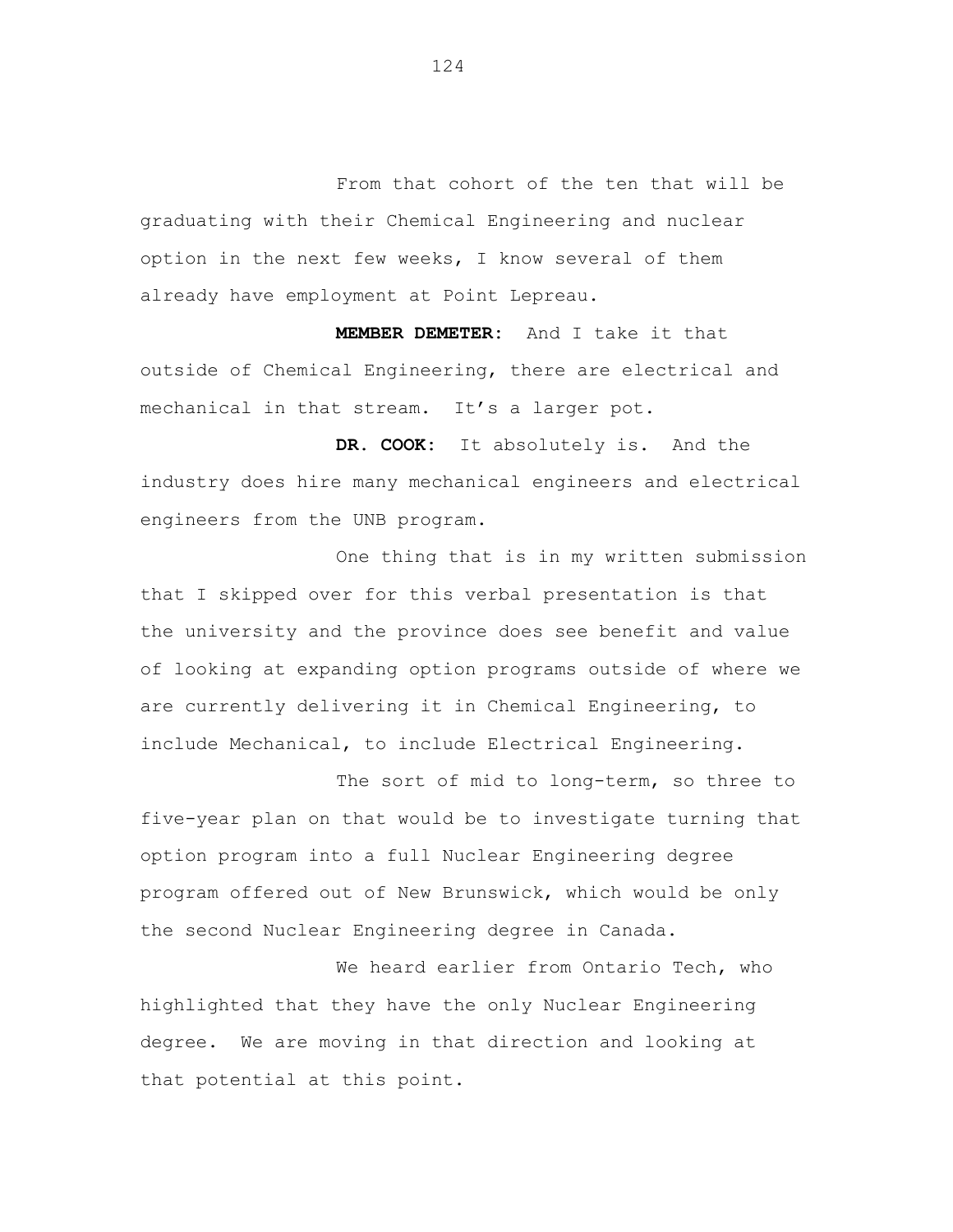**MEMBER DEMETER:** Thank you very much.

**THE PRESIDENT:** Mr. Kahgee.

**MEMBER KAHGEE:** Thank you for your

intervention.

You didn't spill your coffee on me. We almost had a head-on collision.

Thank you very much for your intervention. I have no questions at this time.

> **DR. COOK:** Thank you. **THE PRESIDENT:** Dr. Berube. **MEMBER BERUBE:** Thank you for your

intervention.

A question is: Have you done any consulting work at the plant itself? Your background is in chemistry obviously, so I would be curious to hear any experience you might have while actually looking at the actual PHT, in terms of the actual steam generator, the chemistry of that system.

Do you have any experience in that at all?

**DR. COOK:** Significant. I've worked in the industry for -- well, including my undergrad and grad school days -- over 25 years now. I do have significant expertise in chemistry monitoring, chemistry control, asset preservation, corrosion. So, I am a regular consultant and work with a team at NB Power and Point Lepreau, as well as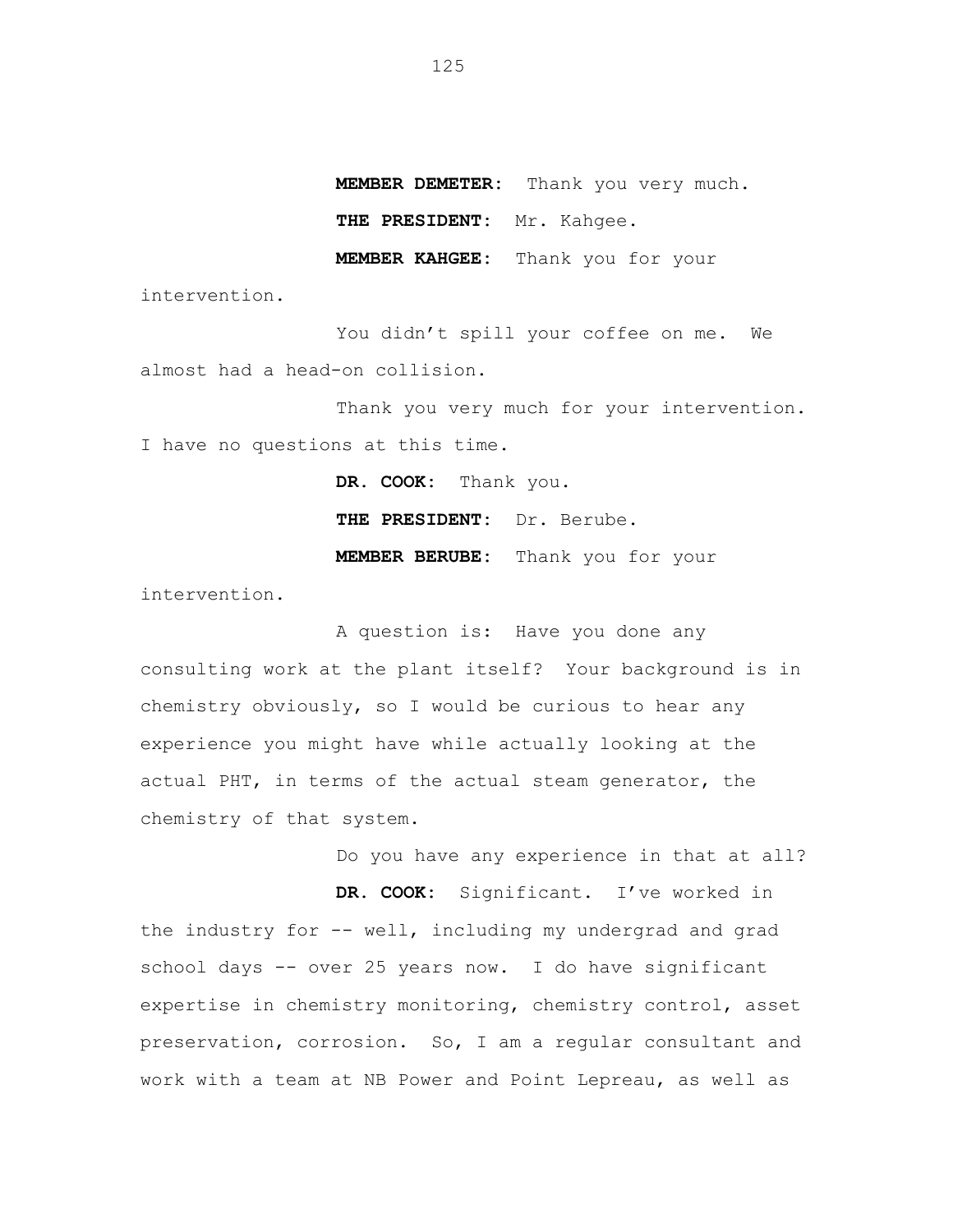in Ontario, Bruce Power, Ontario Power Generation, and internationally as well.

So, very in-depth knowledge on PHT, chemistry corrosion, as well as steam raising systems.

> **MEMBER BERUBE:** Thanks for that. Given that -- and you've probably got NDA

in place on some of that,  $I'm$  sure  $-$  but could you give us your general impressions of how NB Power is doing in their corrosion control management systems and the PHT? It doesn't have to be anything specific, but just give us an understanding of how that looks and your general confidence level of that.

**DR. COOK:** The first thing I will qualify is through my interactions and work with the team at NB Power and Point Lepreau, they are a top-notch organization. Quality control as well as perspective on safety is always forefront. It's a very professionally run organization. It's a pleasure to be able to consult and work with them.

In terms of chemistry management and asset management and corrosion management, as I'm sure you are aware, 15, 20 years ago the entire CANDU fleet had an issue with feeder wall thinning and flow accelerated corrosion. I've been intimately involved with R&D in that program, and actually the corrosion monitor that I had mentioned that's been commercialized was specifically targeted to track and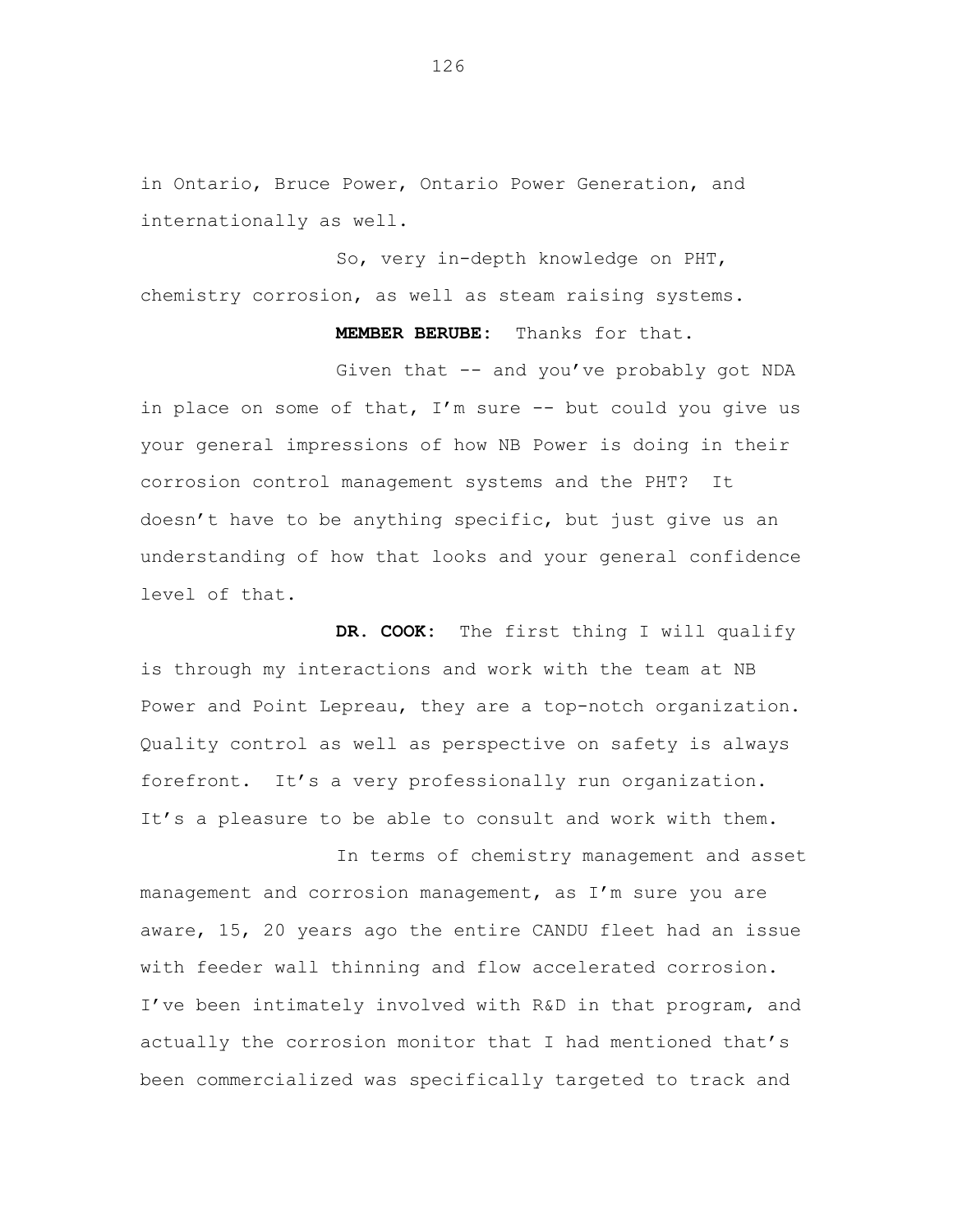monitor that. And that is still in place at Point Lepreau and monitored on a daily basis through some of the work that we have.

In terms of Point Lepreau and NB Power's asset management in chemistry and corrosion control practices, the team in chemistry for monitoring and maintaining specifications keeps the plant operating very well and is always on top of any excursions and getting them to where they need to be very quickly.

**MEMBER BERUBE:** I'm just going to move over to NB Power here.

During the refit you didn't replace your primary E transport steam generators. Is that correct?

**MR. NOUWENS:** Jason Nouwens, for the record.

Yes, that is correct.

**MEMBER BERUBE:** So I just want to go through some of the chemistry management of that, what kind of shape are the steam generators in, based on your inspections during that. Of course, it's probably been covered by the Commission before but it's kind of a critical piece because of the duration of the licence period.

So if you can give me some idea as to your chemistry control? And then we'll move to CNSC just to get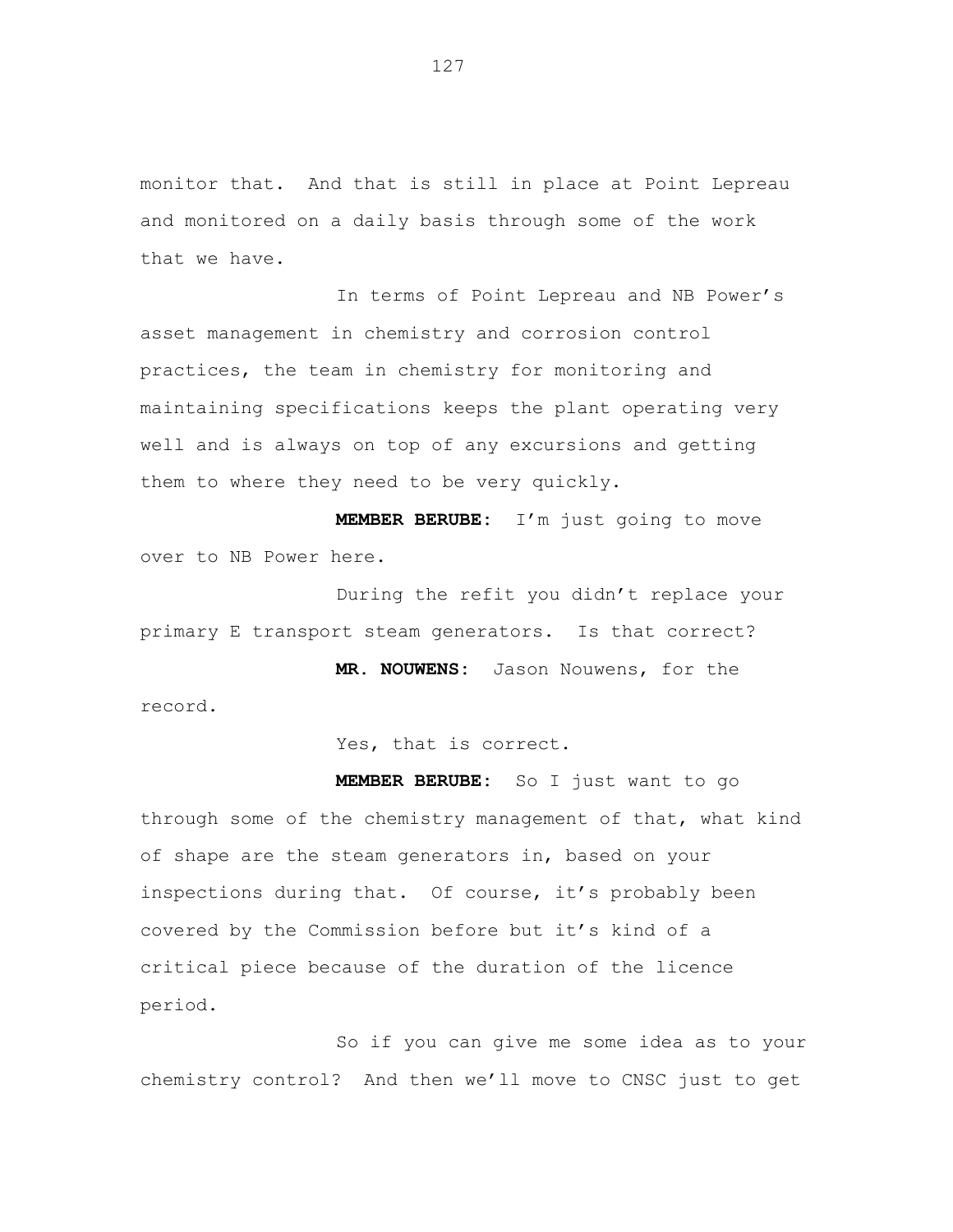their view points on what they think of that as well.

**MR. NOUWENS:** Thank you. Jason Nouwens, for the record. I will turn this over to Pierre Michaud, who we heard a little bit earlier from on lifecycle management.

But you are correct, that is a very critical piece of equipment and one that we do benefit from a world class design that uses Inconel 800 material, which is world's best.

So I will turn it over to Pierre to discuss more about the chemistry.

**MR. MICHAUD:** Pierre Michaud, for the record. Great question on our steam generators. So our steam generators do remain fit for service and, as you pointed out, they were not replaced in refurbishment.

They are part of the original plant construction, we did do detailed assessments and we continue to do inspection on those steam generators, and there are no concerns in terms of their integrity.

As Dr. Cook alluded to, between the management program for the steam generators and the chemistry program, their health is very good, and we continue to inspect those and there's no foreseen issues at this point in time.

**MEMBER BERUBE:** And since I've got you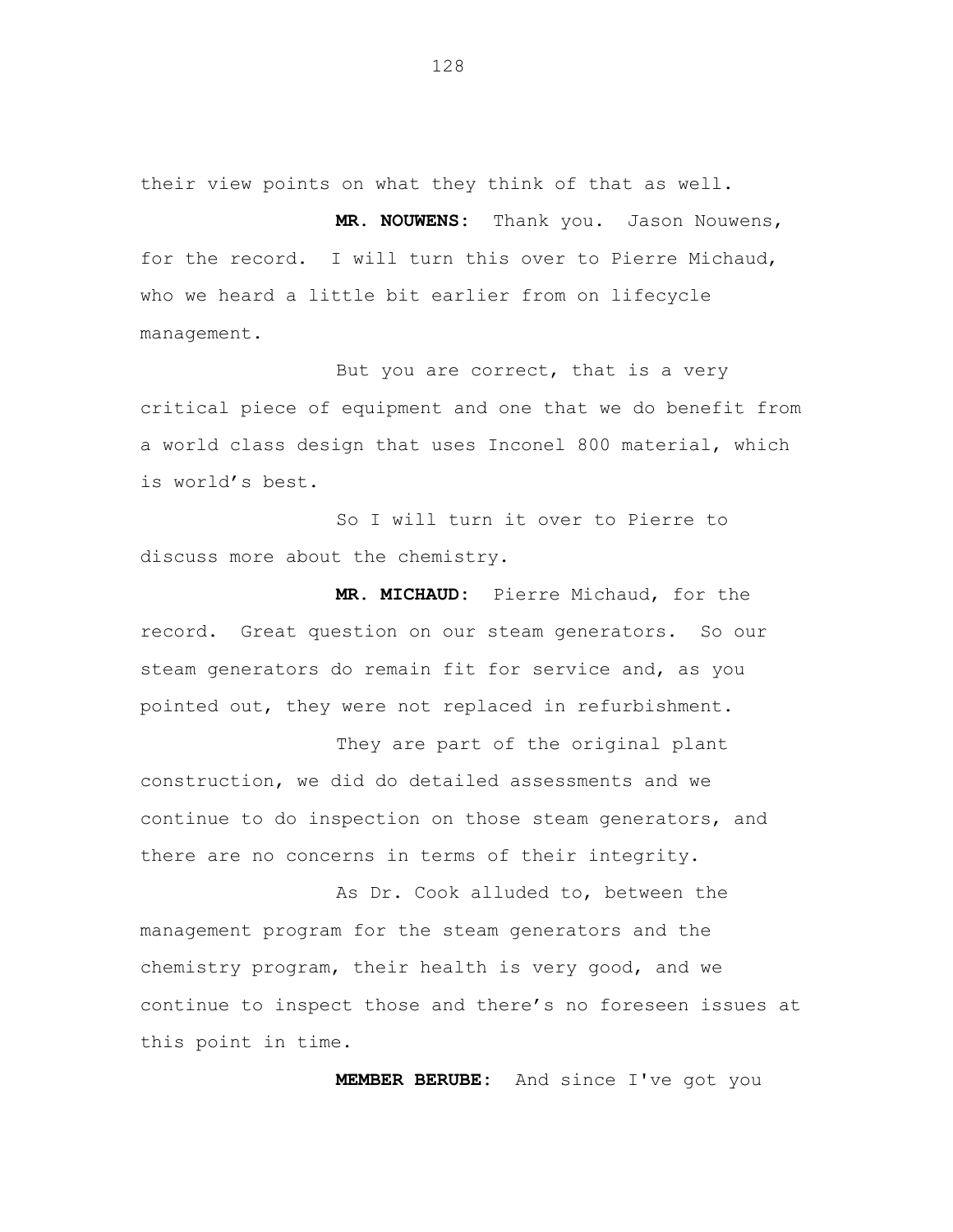here, how often do you actually check the chemistry in the generators? Is that continuous, weekly basis, monthly basis...? How often do you actually check that?

**MR. MICHAUD:** Good question. I have to confer with our chemistry folks, but I do know there's continuous sampling and monitoring on those steam generators. And for specific details on timing and complexity, I can get back to you on our steam generator program.

**MEMBER BERUBE:** Let's move to CNSC. Basically, you're oversight on this. You're probably more aware of what's going on. Could you just elaborate on the processes you have in place to actually monitor the operators' inspections of the steam generator, primary heat transport system as well? Thank you.

**DR. VIKTOROV:** Alex Viktorov, for the record. Indeed we are aware that steam generators are not replaced during refurbishment, and that's an indication that the chemistry control has been reliable. Over years steam generators were in good shape, they need replacement, and we know that the chemistry control remains to be strong feature of operating performance at Point Lepreau.

I'll ask Scott Lanqille to describe what we know currently about the steam generators shape and conditions, and then we can elaborate on the chemistry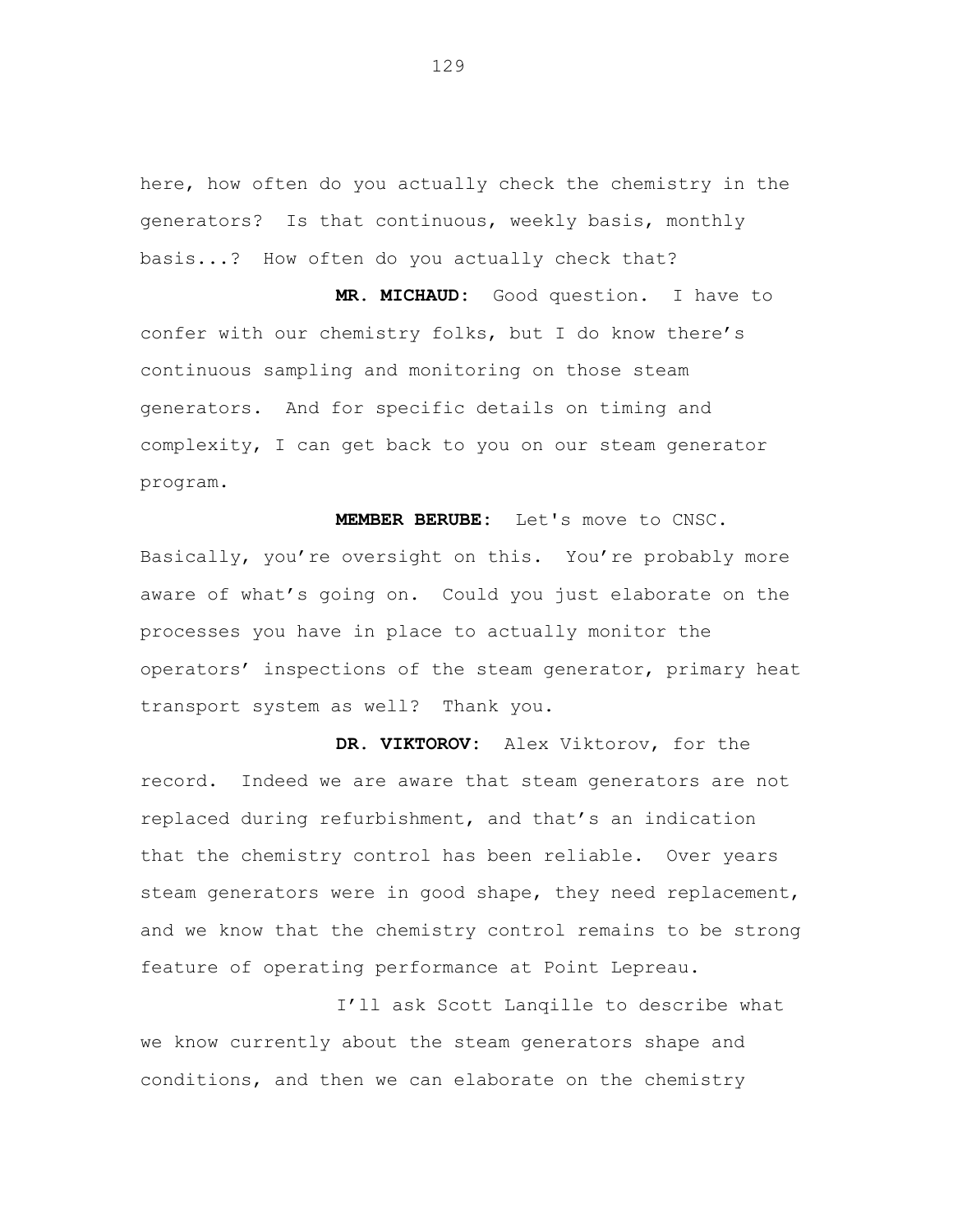control overall.

**MR. LANGILLE:** Scott Langille, for the record. I'm a Technical Specialist with the Operational Engineering Assessment Division.

NB Power does have a lifecycle management plan in place for their steam generators, and the most recent inspections have shown that they're currently fit for service.

As NB Power has stated, the steam generators at Point Lepreau are made from -- are some of the newest steam generators for the CANDU reactors and they're made from Inconel 800.

Additionally, the supports are also of a stainless steel, as compared to a carbon steel that was used for older generations, and this is where a lot of issues had occurred with some fretting. So having the stainless steel is an improvement for the Point Lepreau steam generators.

So from a fitness for service perspective we're satisfied they are maintaining the steam generators very well. However, I'll pass it to other specialists for comments on chemistry control.

**MR. SIGETICH:** Justin Sigetich from the Systems Engineer Division. I can talk to the chemistry control program.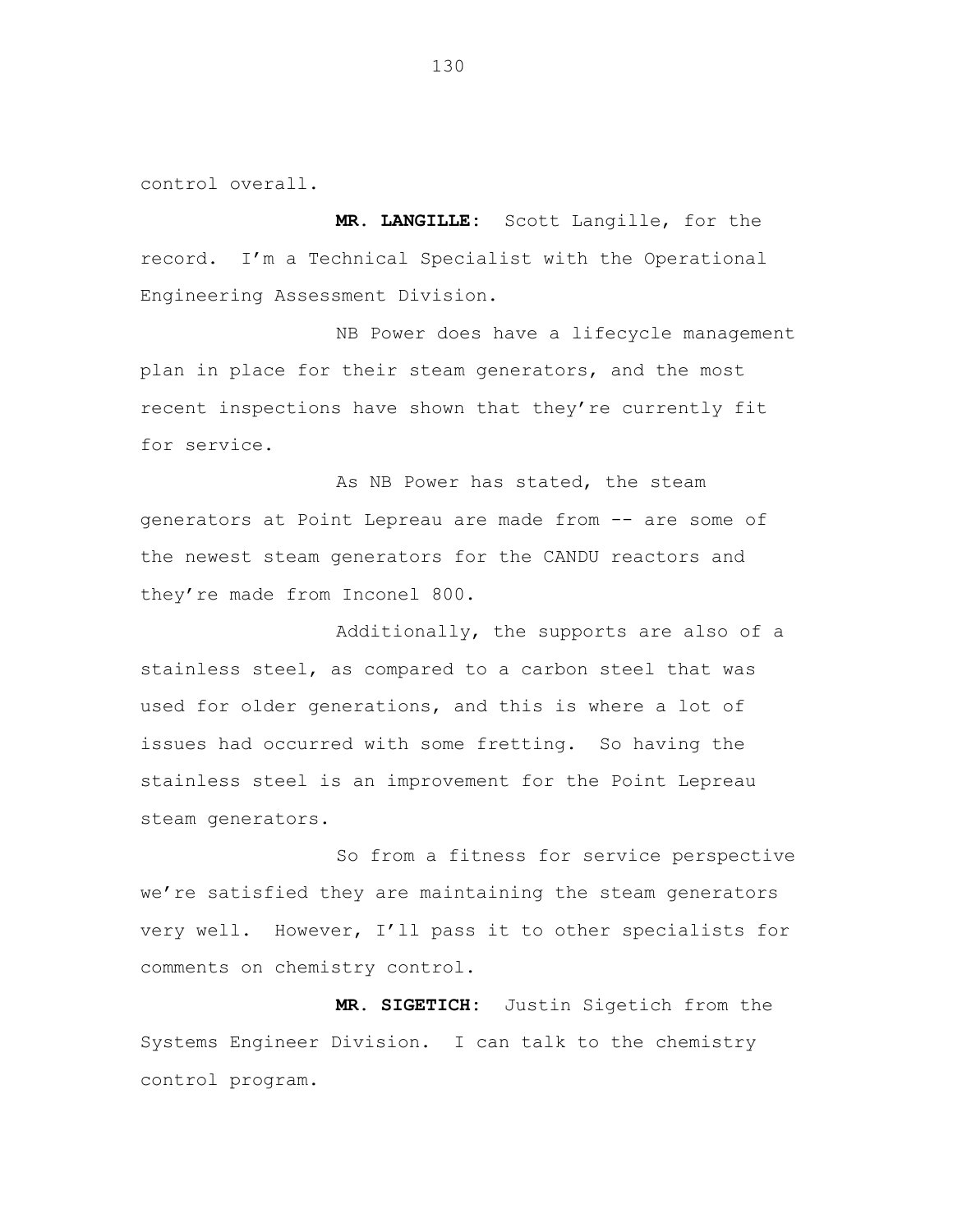CNSC does review the chemistry control for both the heat transport system and the secondary side system, so the water coming into the boilers from the secondary side. Both of those systems are covered by the New Brunswick Power chemistry control program and we perform compliance verification activities of the program and of the output to that program. And we ensure that that program is meeting the appropriate regulatory requirements.

We can confirm that they're meeting our expectations for the appropriate parameters with respect to our regulatory expectations with ensuring that it is maintaining the appropriate conditions to ensure that it is fit for service and they're not causing any degradation conditions in those systems, in both the heat transport side and the secondary side of the boilers.

**THE PRESIDENT:** Are you good with that, Dr. Berube?

> **MEMBER BERUBE:** Yeah, I think that's good. **THE PRESIDENT:** Okay, thank you. Dr.

Cook, you mentioned that you do work besides New Brunswick Power with many others in the industry. Do you do any R&D work for the regulator?

**DR. COOK:** I have not had the opportunity to work directly with the regulator, and would welcome a discussion.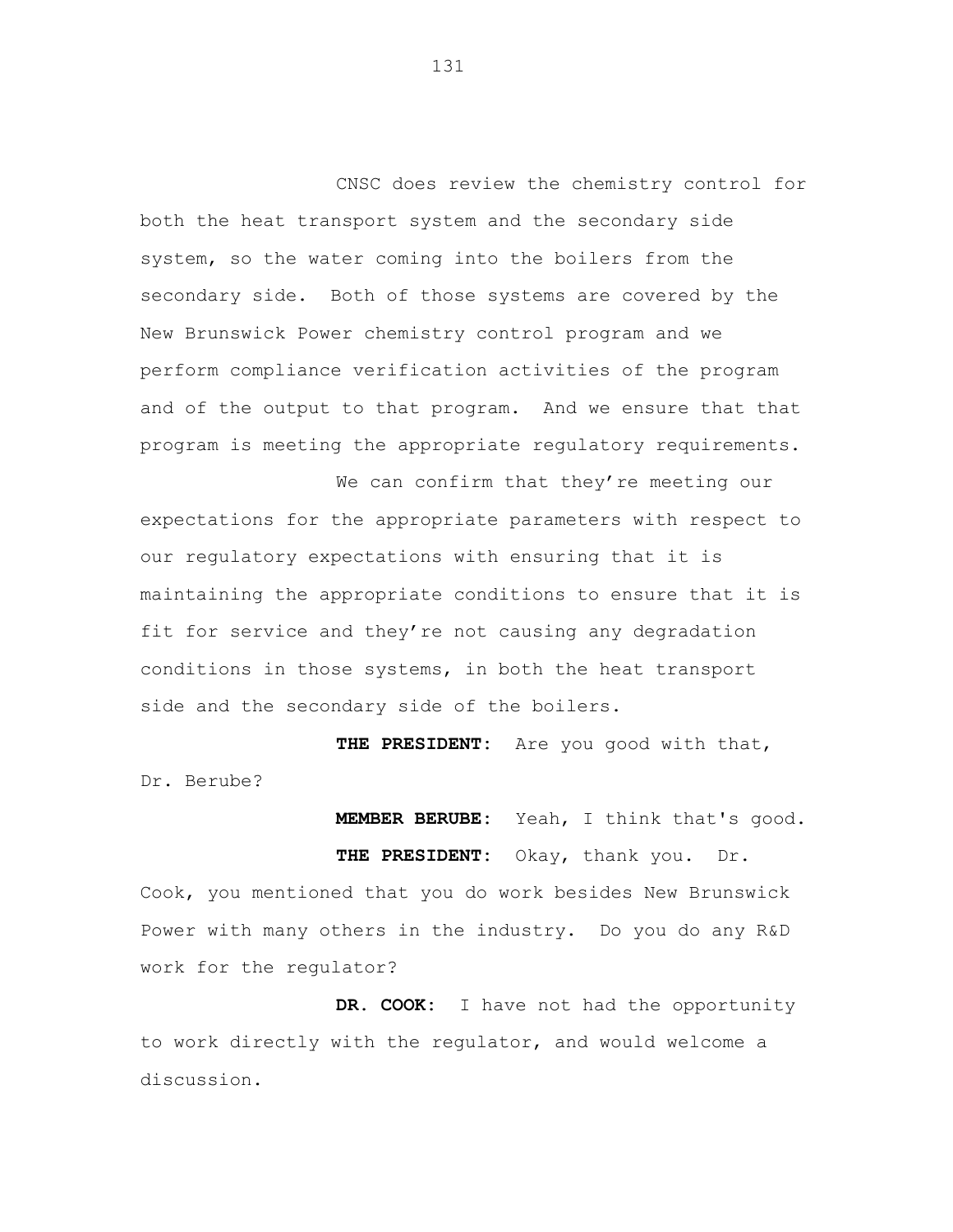**THE PRESIDENT:** Okay, thank you.

So thank you for your intervention, thank you for appearing in front of us today, it was much appreciated.

Before we break for lunch, I understand Staff has an update to one of the questions raised by Dr. Demeter around the IAEA's INES scale and the number of incidents. So maybe we can cover that now?

**DR. VIKTOROV:** Yes, indeed. Alex Viktorov, for the record. We have a response to Dr. Demeter's questions regarding the events at Canadian nuclear power plants and their ranking on the INES, or International Nuclear and Radiological Event Scale. So I can confirm that they verified there have been no events of Category 3 or above ever happening at the Canadian nuclear power reactors.

It also has become clear that in the last two decades the frequency of events reportable under INES has gone down significantly. There were more frequent events occurring two decades ago and the frequency of these events have decreased significantly, which is an indication of a reliable operation.

**THE PRESIDENT:** So, Dr. Viktorov, on your last part, and I don't have my notes in front of me, but I think we had an intervenor who said, there have been 57 or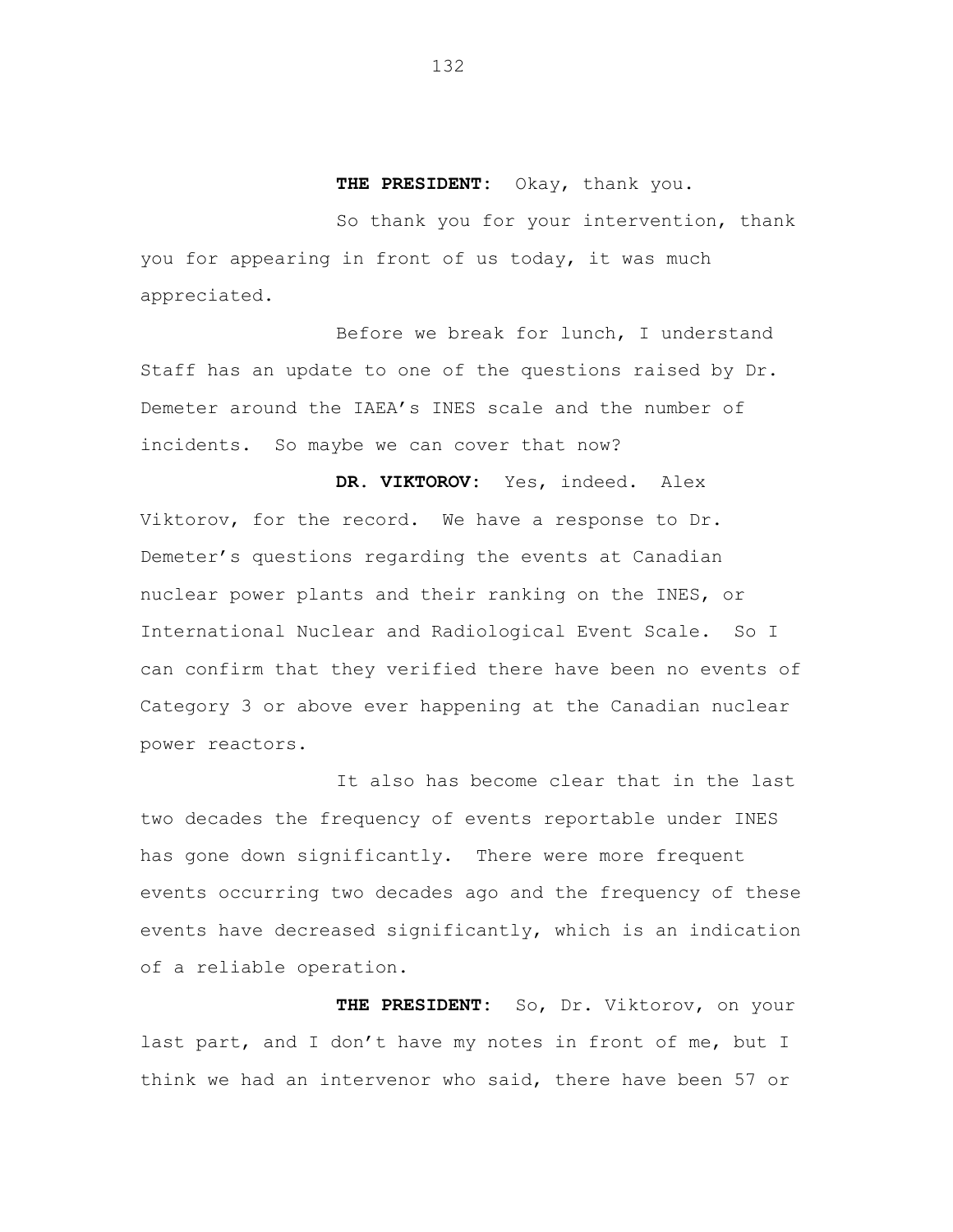so significant events post-Chernobyl. And I don't know what the basis of that 57 is. But if you were to tie that in with the INES scale how many, you know, more than Level 3 incidents have been reported to the IAEA worldwide?

**DR. VIKTOROV:** Again, Alex Viktorov, for the record. Without knowing the source of this number, it's difficult to comment. INES is a system maintained by the International Atomic Energy Agency and CNSC's an active participant in this system, so we have access to this information. I'm not sure if the intervenor uses the same data.

Again, regarding contribution from events from nuclear reactors, it's not the only events considered. All nuclear activities are reported through this system. Again, difficult to differentiate whether those events were specific to power reactors.

And from Canada, I believe there were only a couple of events in the last two decades that were provided to the INES that were of any significance, of safety significance.

Of course, on the other hand, we do have our own reporting system when licensees report to us under REGDOC-3.1.1 and the report history shown under this document is very low, so we get information on numerous occasions, situations, events from the Canadian utilities,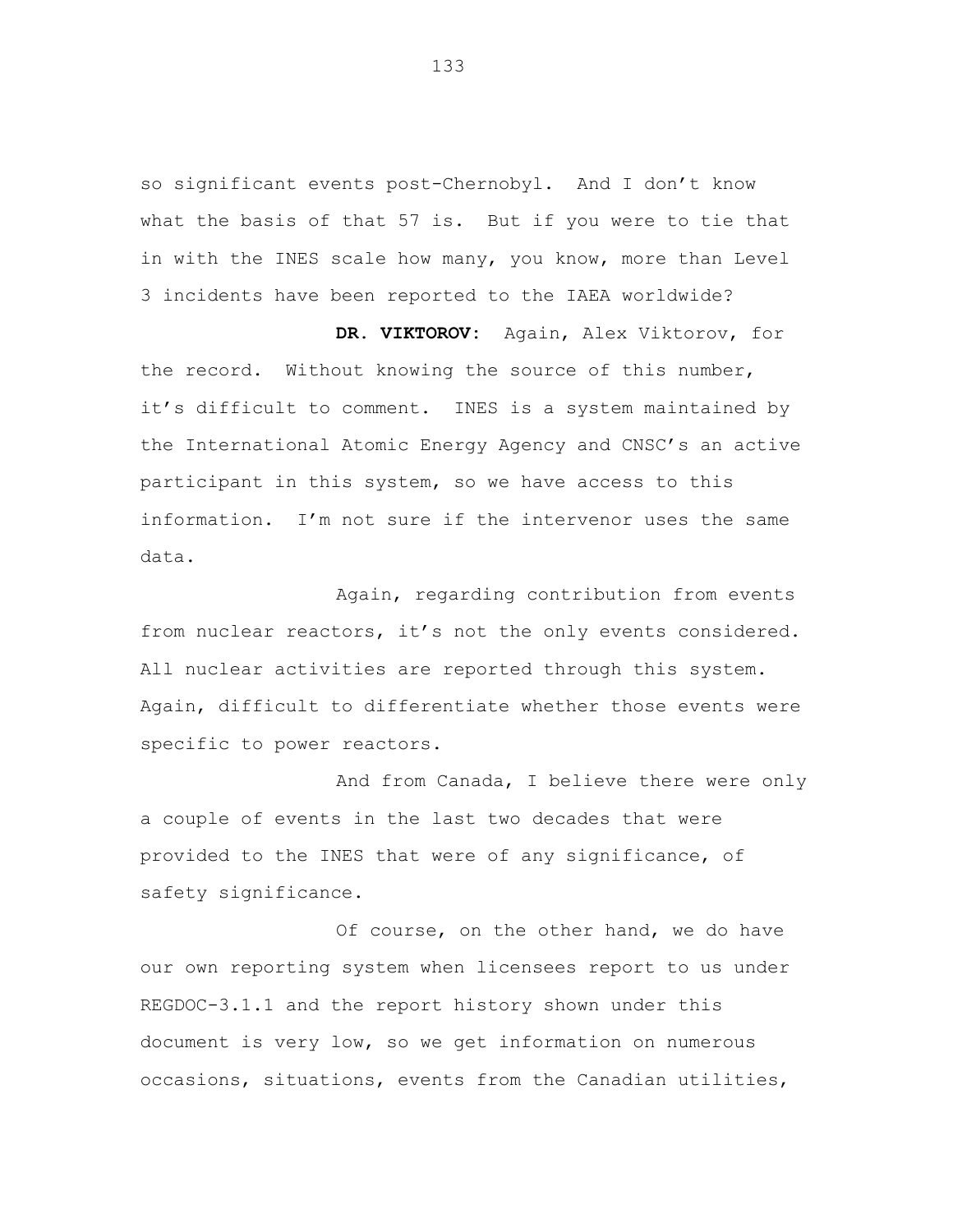but they are of very low safety significance.

**THE PRESIDENT:** But my question was international reporting of significant events, how many have been reported in the last two decades that are more than Level 3?

**DR. VIKTOROV:** I'll ask John Burta to provide any insights.

**MR. BURTA:** John Burta, for the record. So I'm the INES National Officer for Canada. And just to clarify the question, I want to be clear that INES is not intended to be a reporting mechanism. INES is exclusively a communication tool, it's designed to help add context to the safety significance of an event. Events aren't actually reported to INES, they're communicated using INES, so it's just a little bit of a nuance.

The IAEA has several other reporting tools such as IRS, the Incident Reporting System, which does capture events and lessons learned from those events for sharing and learning opportunities.

INES does have a database where events are documented for that communication. The database started in about 2008 and events from then forward are available.

The original question Dr. Viktorov has answered, there has been no events in Canada since the inception of INES above Level 3. And as far as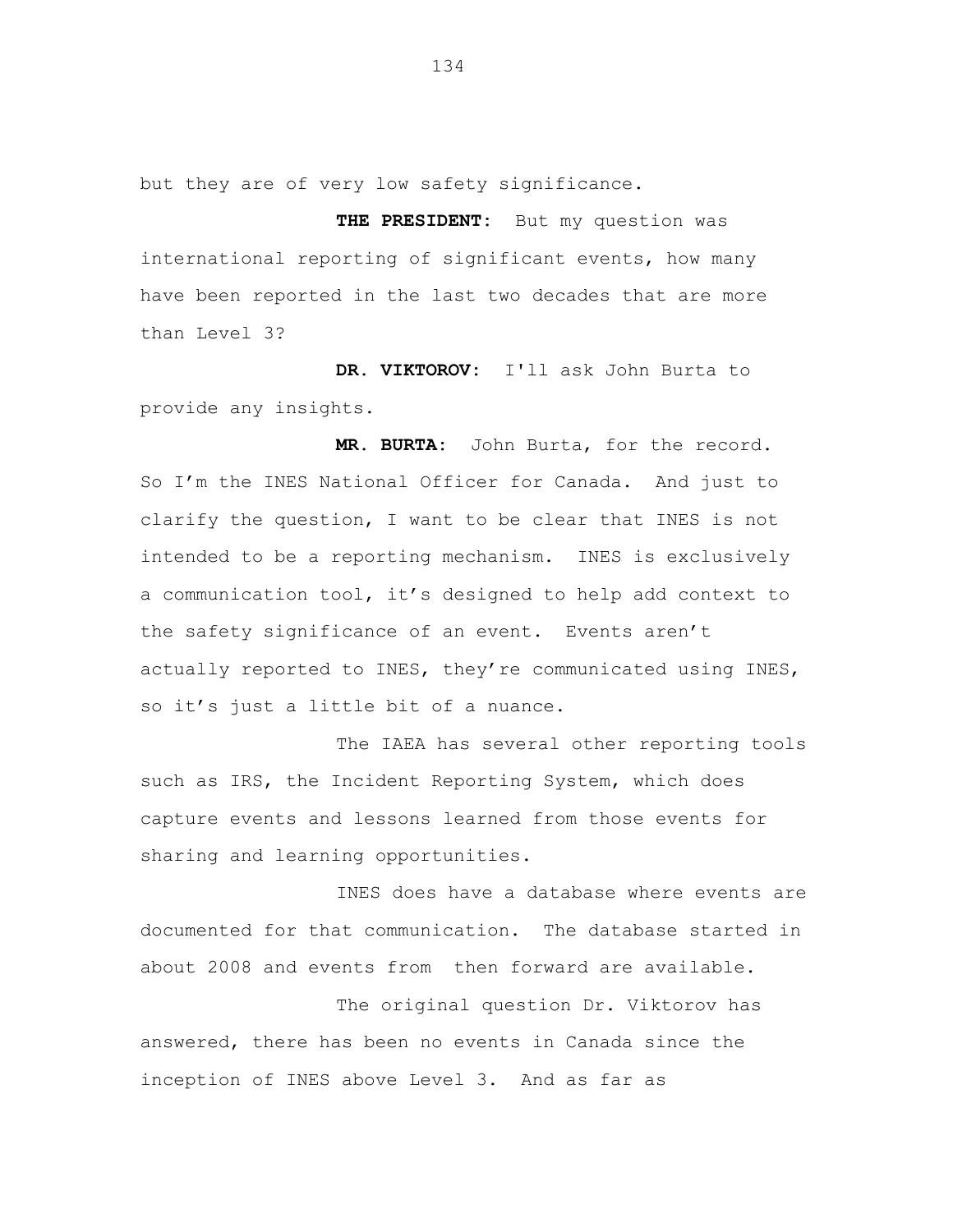international events, I suppose we could look at the database and give you an idea of how many have come in through INES.

But I want to be very clear, there is no requirement for international bodies or organizations to report to INES. We would have to use other tools, such as IRS or different databases to give you a valid number or an idea of how many events have come in and what the significance of those events have been.

**MS. BULKAN:** Anu Bulkan, for the record. I would ask Mr. David Moroz to provide further information on your specific question.

**MR. MOROZ:** Good morning. David Moroz, Director of the Emergency Management Programs Division, for the record.

I did check the database for INES. I agree with what Mr. Burta said. There are four 3+ events globally. I believe INES goes back to 1990, not 2008. One of course was Fukushima, and three others were exposures of individuals or small groups.

**THE PRESIDENT:** Thank you, Mr. Moroz, that's exactly the kind of information I was looking for, so I appreciate that.

So this concludes the oral presentations by intervenors. We will break for lunch and we will resume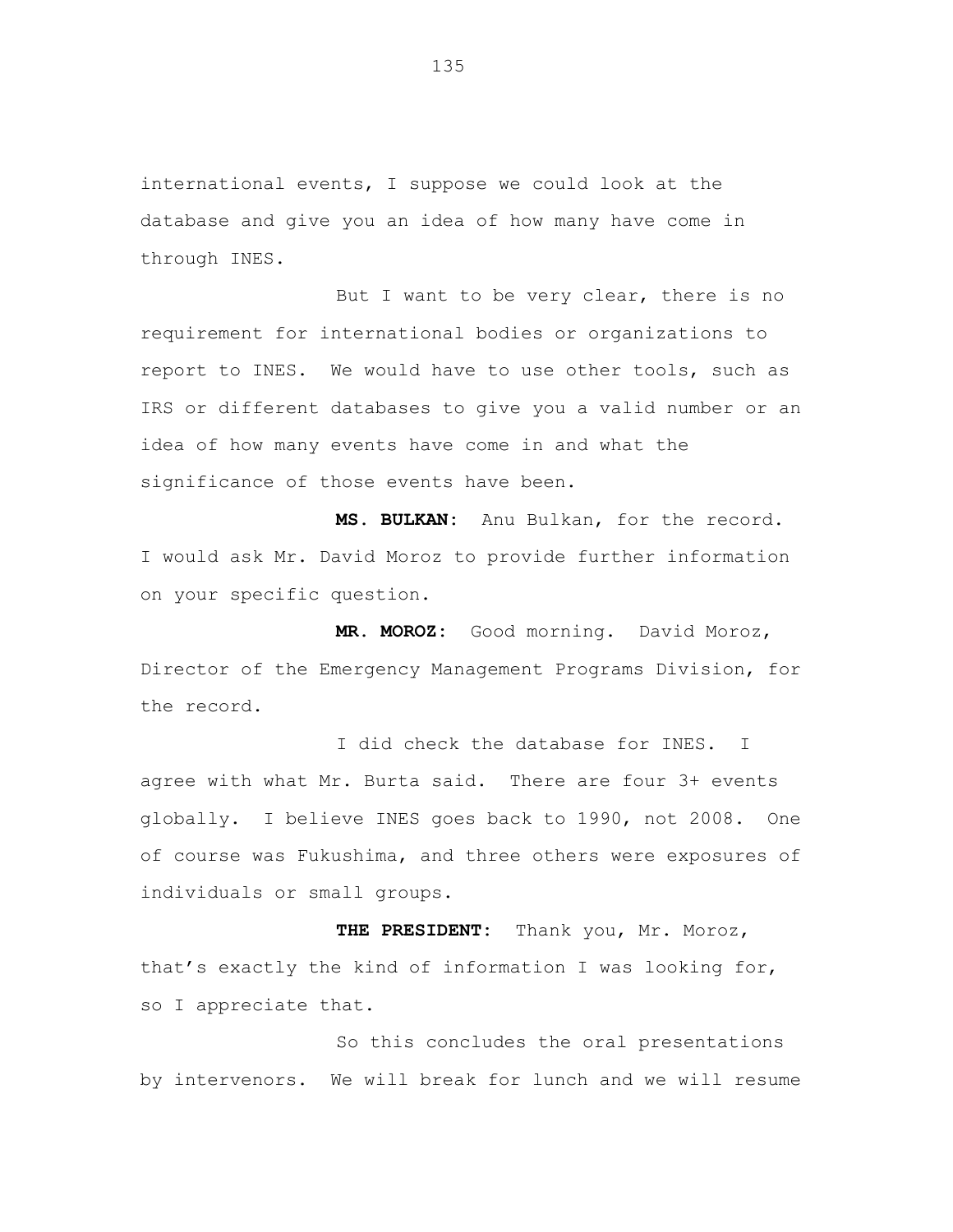at 1:30 p.m.

Thank you.

--- Upon recessing at 12:23 p.m. / Suspension à 12 h 23

--- Upon resuming at 1:29 p.m. / Reprise à 13 h 29

**THE PRESIDENT:** Welcome back. We will now begin the general rounds of questions from Commission Members. And Members may also use this opportunity to ask questions stemming from the 200 written interventions listed on the agenda.

We'll start with Mr. Kahgee please.

**MEMBER KAHGEE:** Okay. I'd just like to follow-up with respect to Kopit Lodge & Elsipogtog First Nation's intervention, so I believe that's CMD 22-H2.145. And I'm going to have questions both for NB Power and CNSC. So if you have that in front of you, that'd be great.

I first want to start with CNSC. In the intervention there was reference to a 2019 MOU regarding a title claim with the Crown, and I believe that was with Indigenous Relations and Northern Affairs Canada.

Is CNSC aware of this MOU?

**DR. VIKTOROV:** For CNSC, Adam Levine will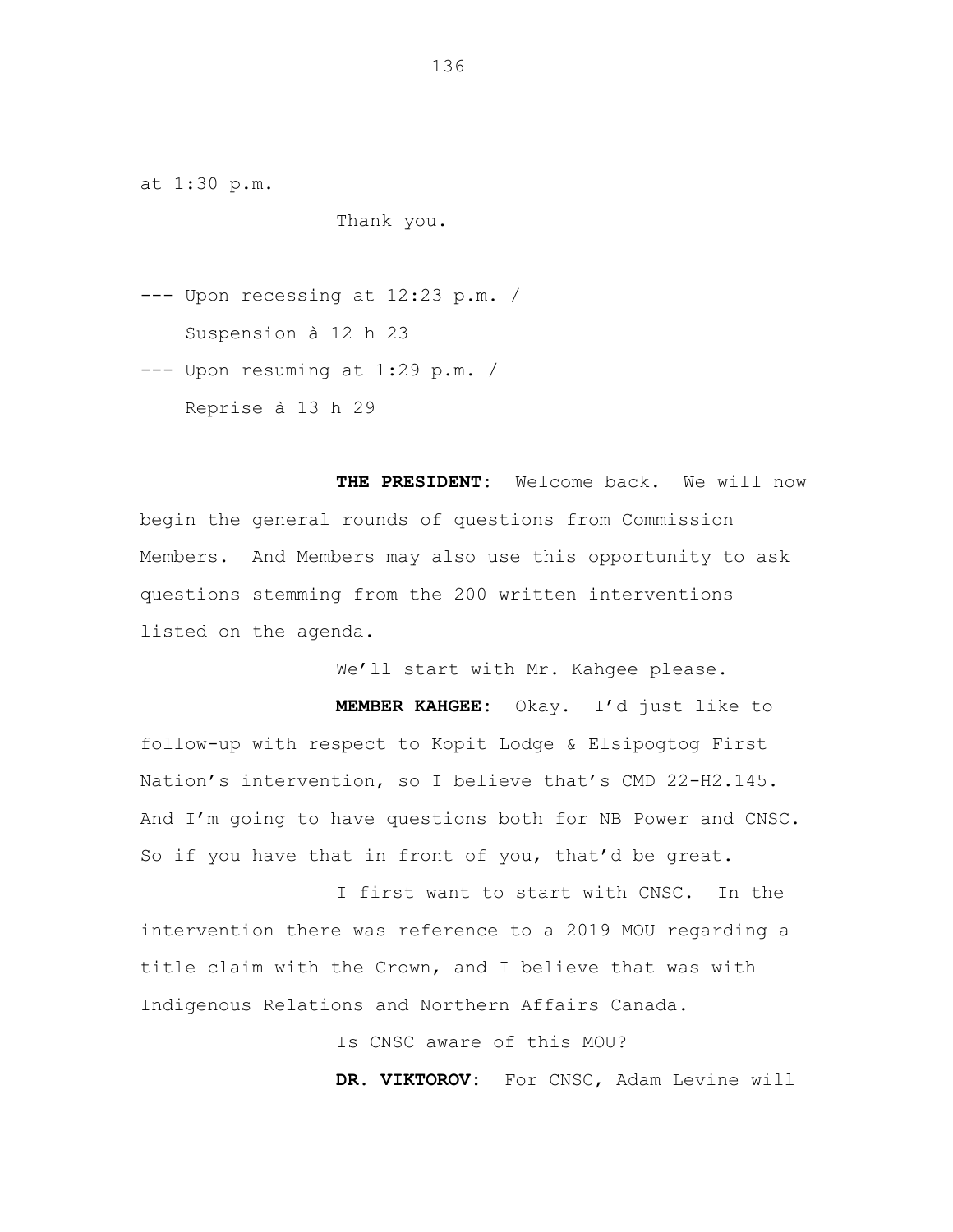address this question.

**MR. LEVINE:** Yes, we are aware of the MOU, but we don't have all the details as we weren't directly involved in those specific discussions, and we're just beginning out discussions with Kopit Lodge and we'll certainly be learning more as we follow-up and build our relationship.

**MEMBER KAHGEE:** That kind of answers it. And my next question was going to be, has there been any coordination with CIRNAC with respect to those discussions? **MR. LEVINE:** Adam Levine, for the record. We meet regularly with Crown-Indigenous Relations and Northern Affairs Canada and we're part of federal networks that discuss different collaborative agreements with nations and communities. So we are aware generally of

their policies and approaches.

But specifically Kopit Lodge, no, we haven't had specific discussions regarding their specific MOU or agreements to date.

**MEMBER KAHGEE:** Thank you. NB Power, do you have anything to offer with respect to that MOU? **MR. NOUWENS:** Jason Nouwens, for the record. I'll turn it over to Kathleen to speak a little bit about our engagement with them, and then she can turn it over to Jesse Perley for some finer details if you'd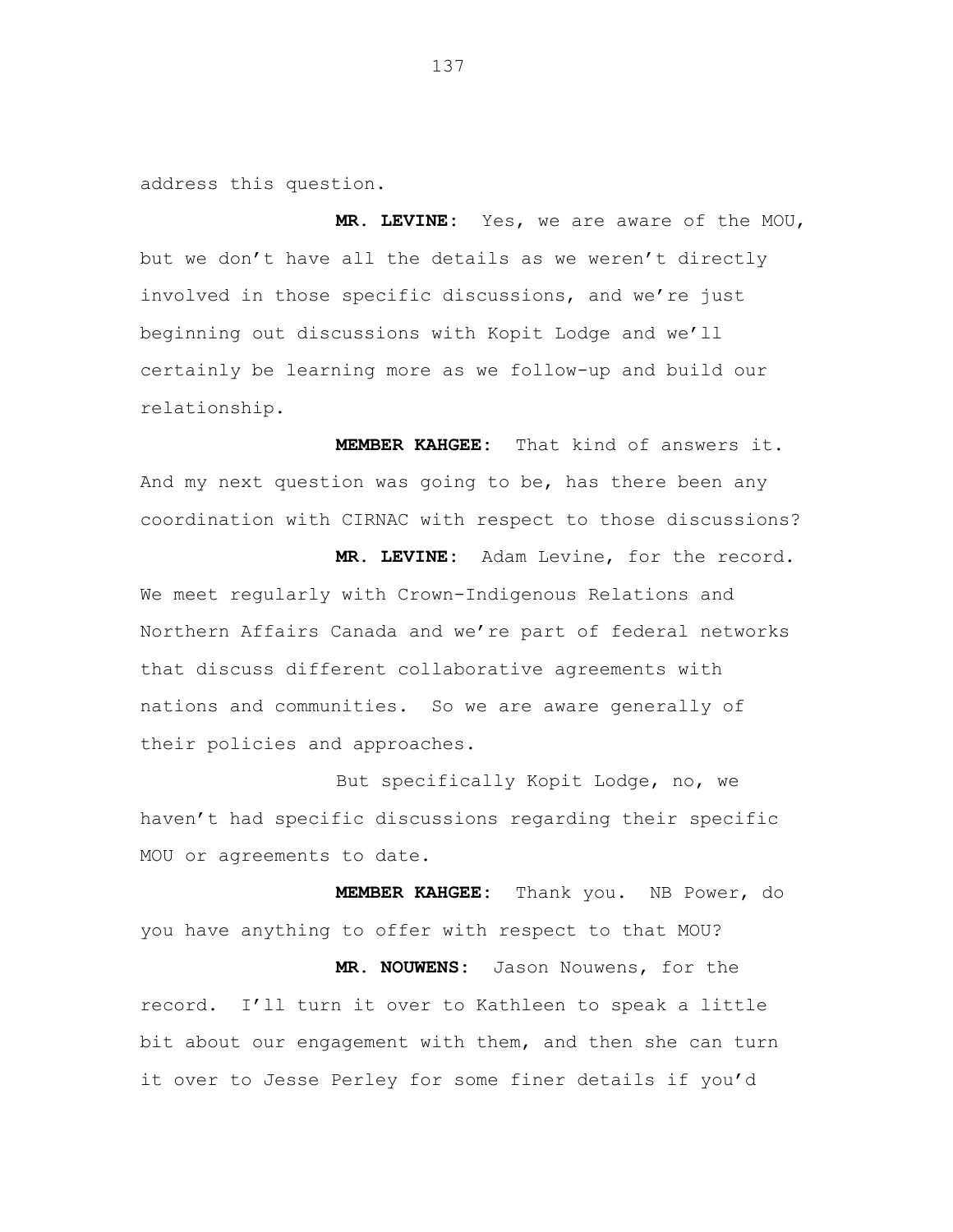like.

## **MEMBER KAHGEE:** Thank you.

**MS. DUGUAY:** Kathleen Duguay, for the record. We have been engaging with Kopit Lodge for several years now, irregardless of MOU. We've been engaging in update meetings, station visits and so on. And as we evolve as NB Power, we export the opportunity to also develop an MOU with Kopit Lodge.

So work is in progress, and Jesse could probably add more information about it. Thank you.

**MR. PERLEY:** Thank you, Kathleen. For the record, Jesse Perley. So to share a little more here, Commissioner Kahgee. With communications with Kopit Lodge we do have the same means to come to an agreement as we're working through relationships to date. And it's not that -- we would never go towards that way, you know, we can definitely have a good record here with all the Nations in New Brunswick. We can actually use the word all, you know, by having Kopit Lodge support an agreement with ourselves to move ahead in that relationship in capacity building.

The meaningful engagement, as we know, is what's important to reconciliation and not only that, but to consultation with our projects and how successful we've been so far with the other nations with projects in their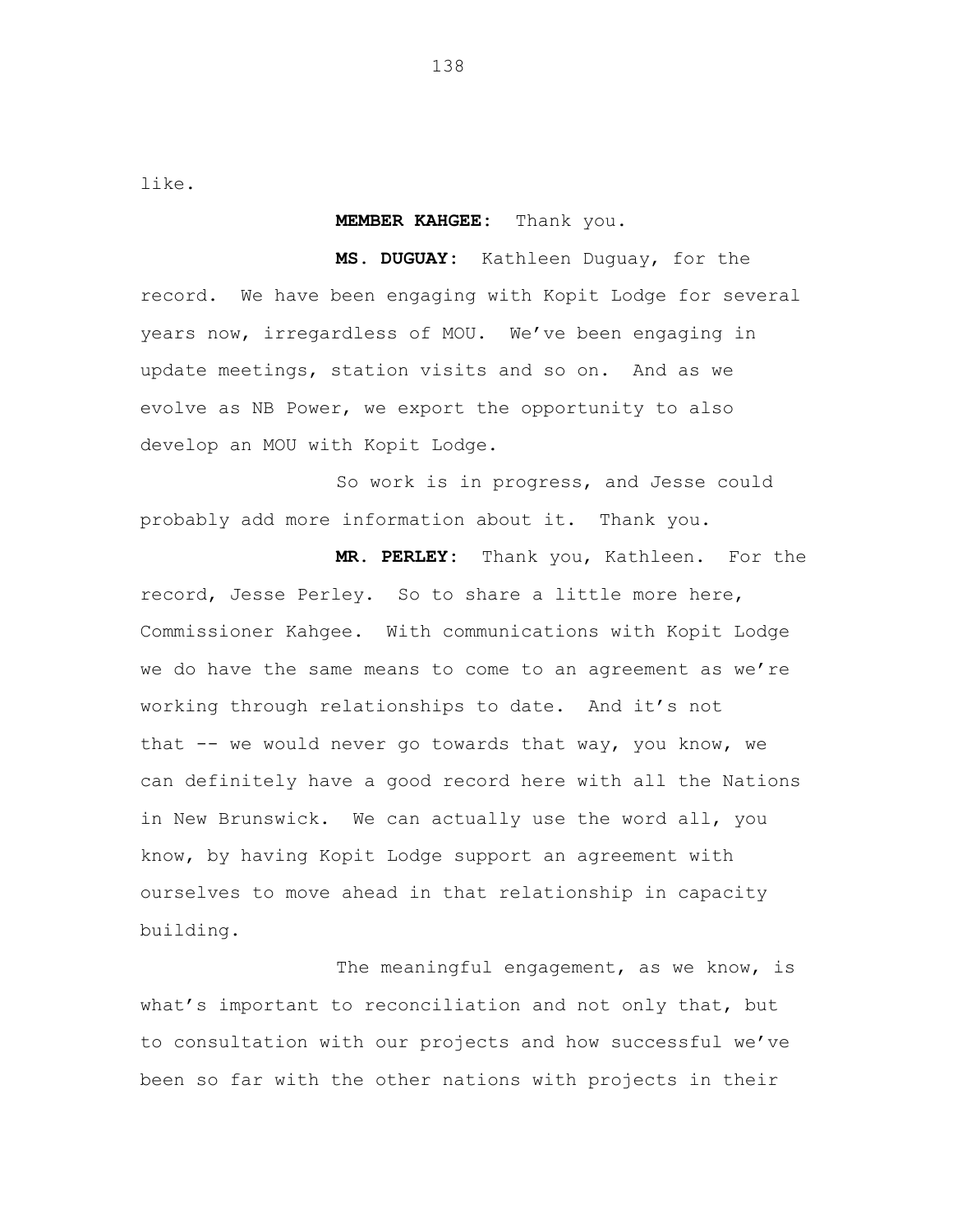territories.

But other than that, as we know, our agreements are designed with and not for, and the most important thing here is it meets the need.

So as we hear back and there's so much respect and value with these agreements that allows for us, you know, to hit the overall mandate.

**MEMBER KAHGEE:** And have you reached an agreement with Kopit Lodge?

**MR. PERLEY:** No, we have not.

**MEMBER KAHGEE:** Okay. That would then take me to my next question. I think they raise a number of concerns in their intervention, I think it's probably within the scope of the engagement that they're seeking.

I notice in particular they made reference to some very particular language in their submission around past grievances, which would automatically go to the kind of historical concerns with respect to the plant and its interactions with the territory and their rights and interests.

Obviously I'm not sure, but my question to NB Power would be, does NB Power have a past grievances process?

**MR. NOUWENS:** Jason Nouwens, for the record. I'll turn that over again to Jesse Perley to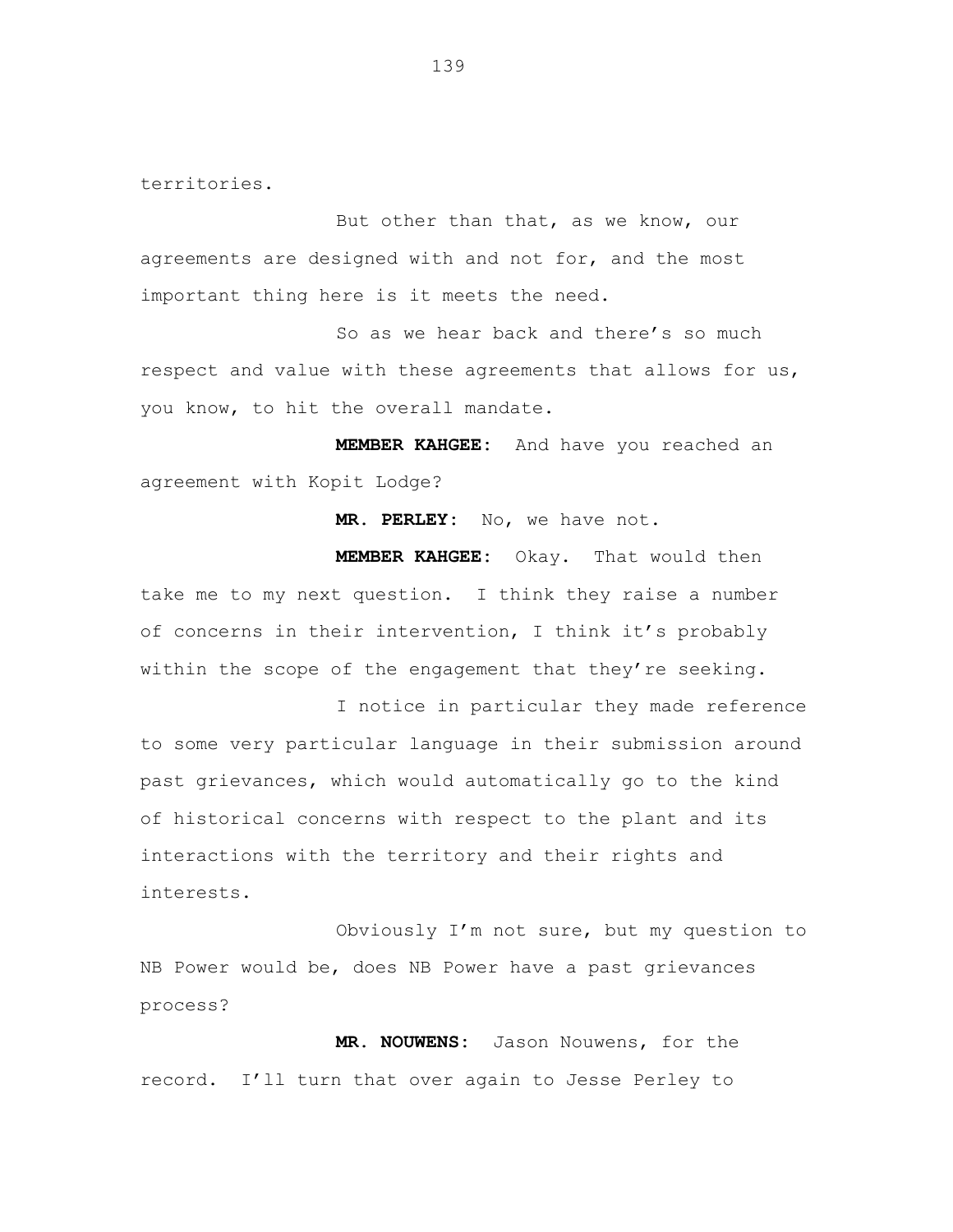discuss that particular aspect and how that ties into reconciliation for us.

**MR. PERLEY:** For the record, Jesse Perley. To my understanding, there is no actual process. But ideally being a proud Indigenous man and being able to share my position with NB Power, and not only that, but my beliefs and the impacts that I can bring to this industry, it allows or something like this to be very passionate for me, like it has been with supporting the other agreements.

Working with NB Power I've learned that, you know, there's sincere interest involving Indigenous. As I stated Day 1, you know, just the impacts of being able to start this journey in 2011. And ultimately, you know, with all the safeguards in place and the minimal impacts that we do  $--$  I mean, we're always striving to ensure that's sustainable energy for future generations.

And by all means, in order to do that, you know, we do need to make sure that we can successfully be prominent to get to what an agreement can look like for both Kopit Lodge and NB Power.

**MEMBER KAHGEE:** Thank you. Has there been any consideration to reach out to other licensees, in particular Ontario Power Generation, who does have a past grievances process or policy in place?

Obviously that's carried over from the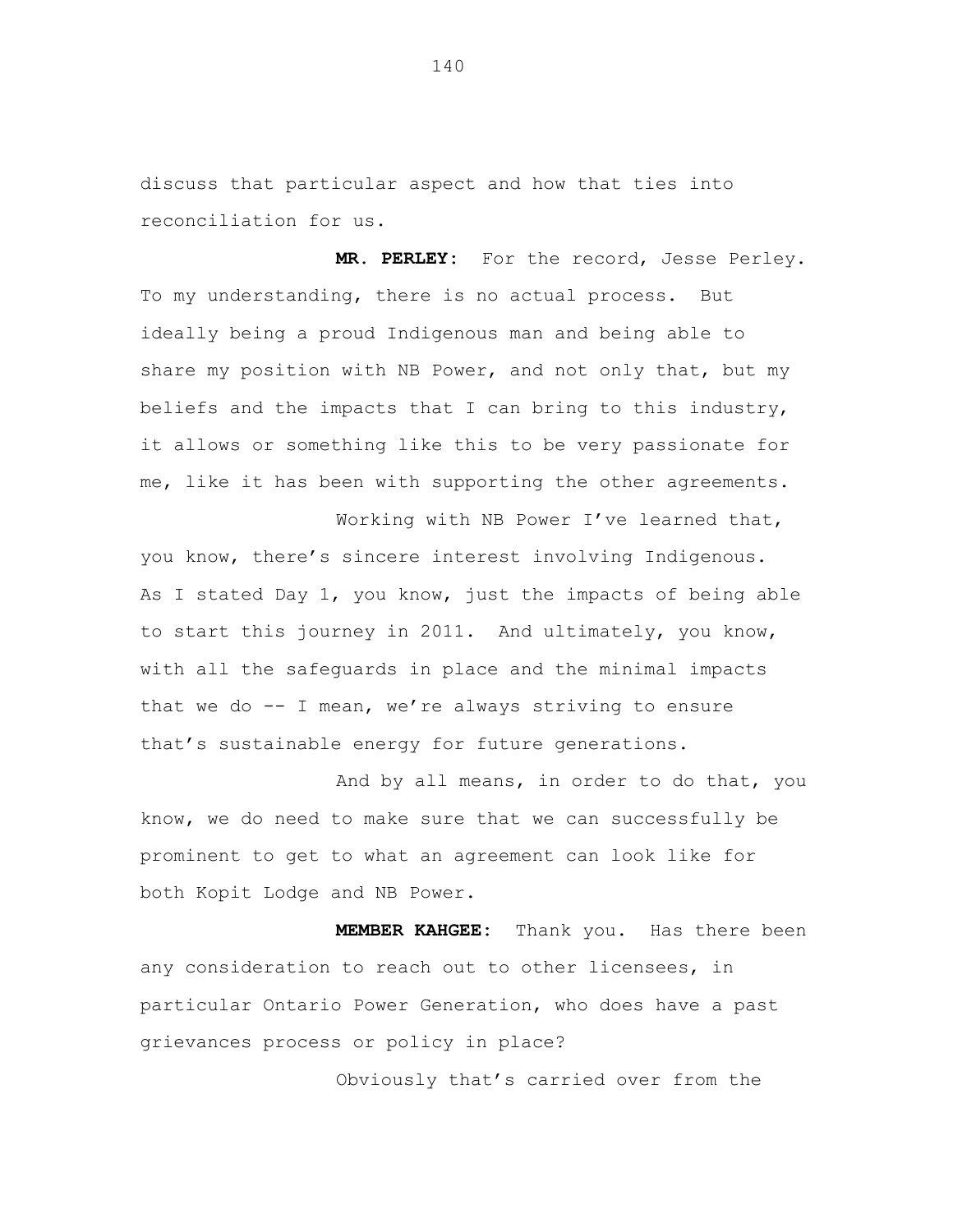days of Ontario Hydro and predominantly it's been used to deal with Hydro Electric developments in Northern Ontario and other parts of Ontario. But was actually specifically put in place for nuclear, but there's never been a nuclear kind of past grievance process other than a commitment to resolve outstanding legacy issues with the Saugeen-Ojibway Nation.

So has there been any thoughts to reaching out to perhaps OPG to get a sense for lessons learned on how they've approached those types of processes?

**MR. PERLEY:** Jesse Perley, for the record. Thank you for that, Commissioner Kahgee. There has been talks here in the last few days just with meeting some new colleagues to help support his file. I really feel like those were great relationships built and a good takeaway here for this week.

At the same time, since my acting role on September 1st of 2021 we have made many attempts with Kopit Lodge to get ahead and start a new relationship with, you know, a Wolastoqey man such as myself leading the file and being able to sit down with Kopit Lodge.

COVID of course, you know, comes in many barriers outside of the fact that it's such a big community and they suffered so much loss last year. So there's been  $-$  you know, they've had many grievances in the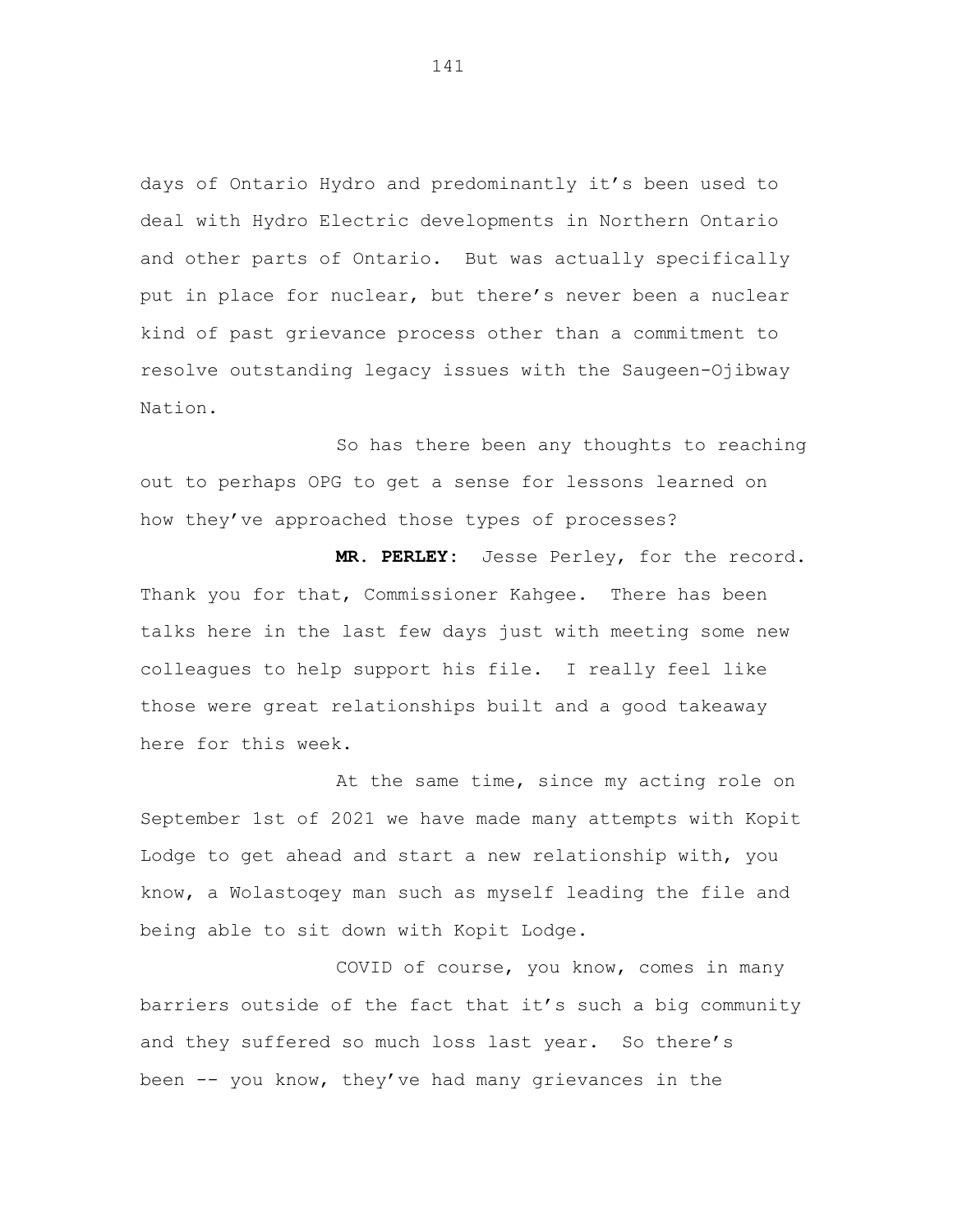community. And many attempts have been made and, unfortunately, a lot of our scheduled meetings have been pushed out.

And we did get to an opportunity to sit down with Kopit Lodge just this past April, so we did break the ice with actually an introduction. And we do have anticipation here in the coming weeks to have our second meeting and fully rollout, you know, some conversation here on where we can meet and what an agreement can look like, and continue those discussions possibly from where we left off with the previous Director.

**MEMBER KAHGEE:** Thank you for that. And so what I'm hearing then is that there's a willingness to sit down with the community and explore how you can move forward and reach an agreement similar to what you have with other communities, it's a matter of scope obviously.

And I would encourage NB Power to reach out to licensees like OPG for lessons learned there, because they certainly have a long track record in working towards these issues, maybe not necessarily particularly in the nuclear sector, but I think there's probably some valuable lessons there to be learned. Because this is kind of where the rubber hits the road, when you're trying to reconcile these complex issues.

So that's good, I'm glad to hear that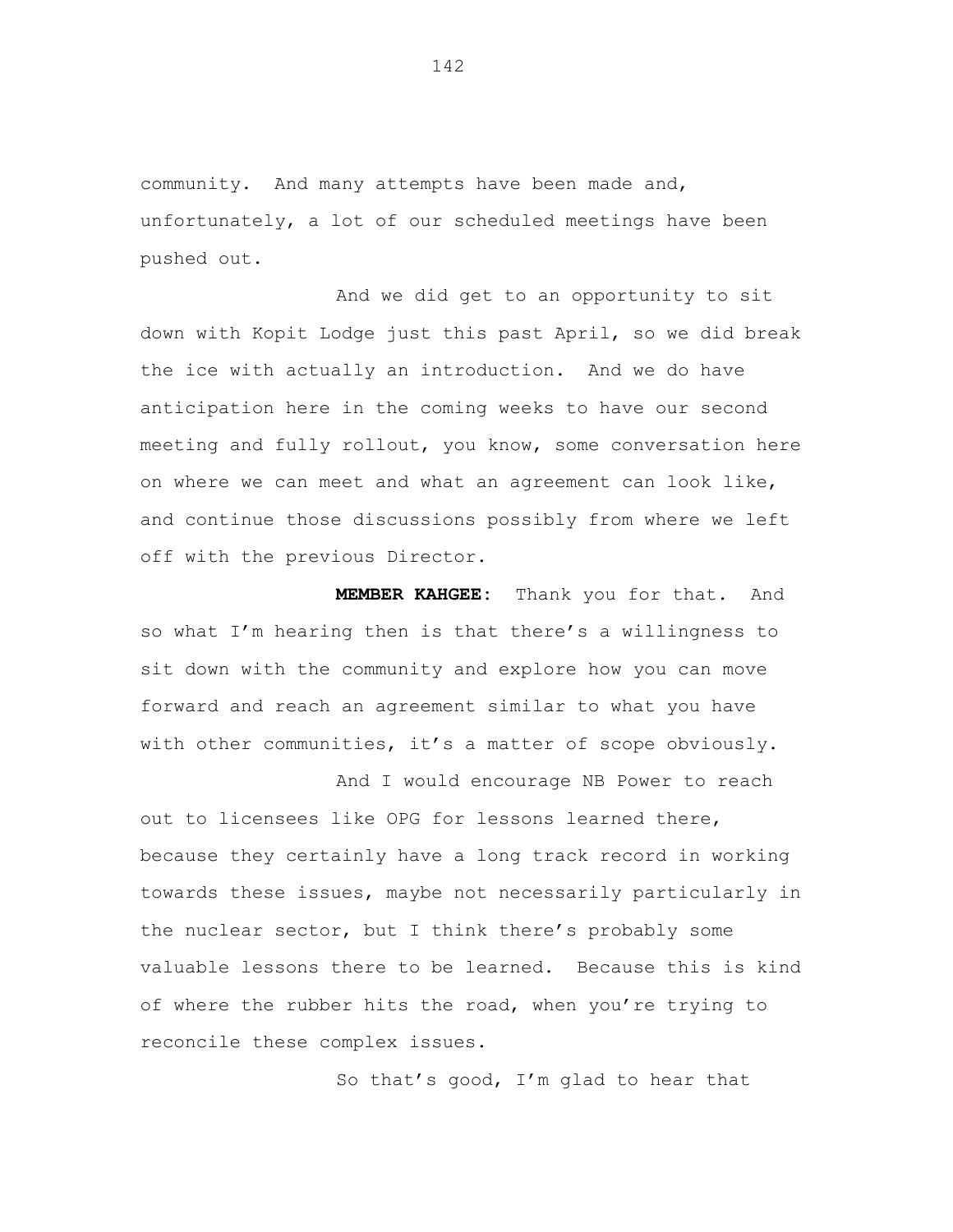there's a willingness to do that. Thank you for that.

My question then would be to CNSC. Obviously Kopit Lodge has raised a number of concerns in their intervention, although not very dissimilar to what we heard throughout the last few days. But a lot of the requests they've put forward are, from my perspective, quite reasonable.

My question then to CNSC Staff is what efforts have been made and what dialogue has taken place specific to the concerns that they've raised in their intervention, and have those discussions included perhaps reaching an engagement protocol similar to the way CNSC Staff have reached similar agreements with other First Nations?

**DR. VIKTOROV:** Alex Viktorov, for the record. For my part, I can only agree that many of their recommendations certainly make sense and they are aligned with our efforts.

I'll ask my colleagues to corroborate. Perhaps Adam can start, and Heather Davis can comment on what's done locally.

**MR. LEVINE:** Thank you. Adam Levine, for the record. So we've had an initial meeting with Kopit Lodge just a few months ago and I'll ask Heather to speak to a bit more details on what was discussed.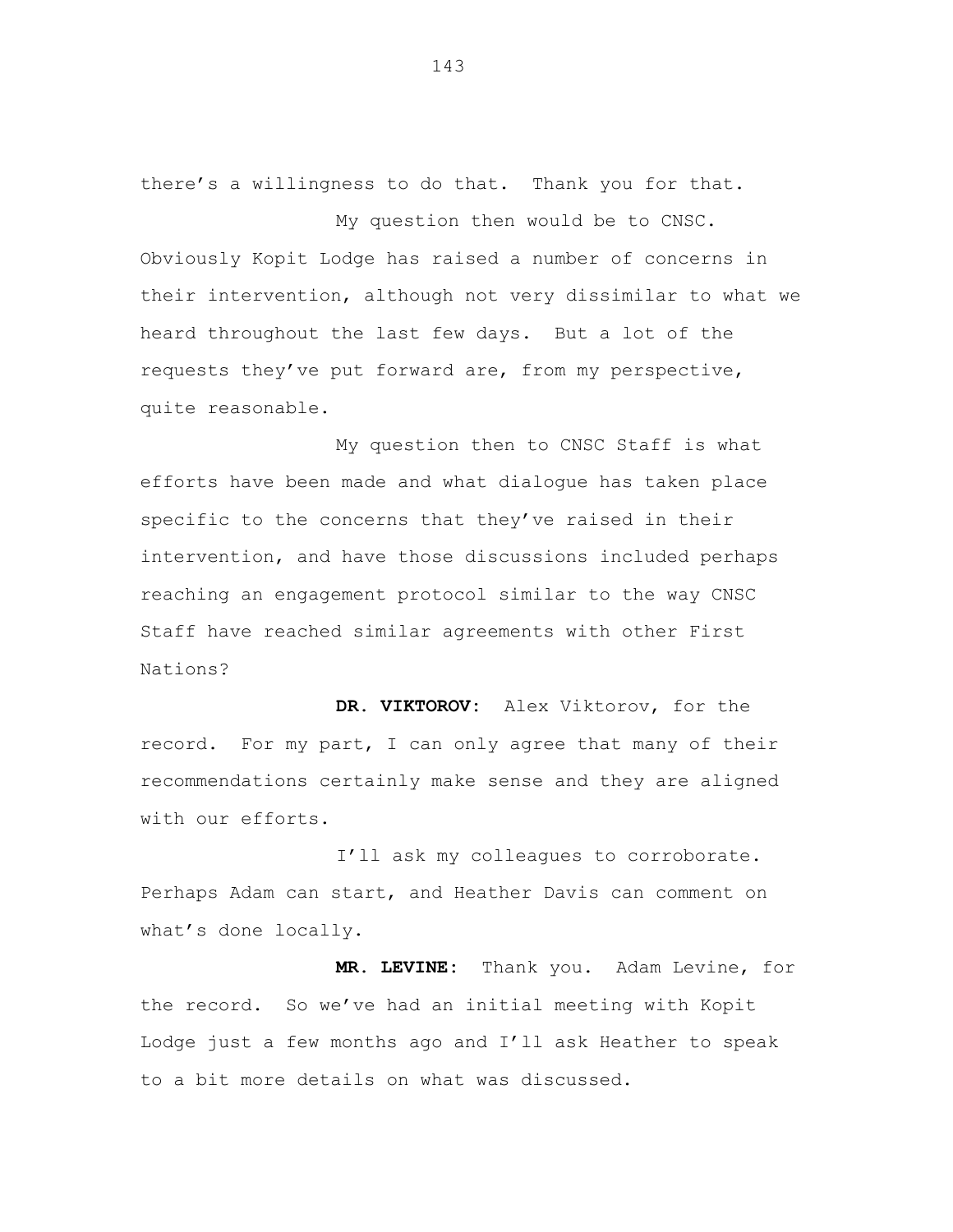But certainly we're really happy that they are wanting to engage with us. Now we've found their intervention to be full of great information on their particular areas of concerns and interests, and they did show willingness to work with us moving forward.

And once we get past the hearing process we will be sitting down with them again to discuss their particular areas of concern and look to start developing terms of reference for long-term engagement with them, if they're interested in doing that with us.

We're very much wanting to develop that relationship. And this goes after many years of reaching out to Elsipogtog First Nation, and we're just starting to hear back from them now and we're really glad that they are coming forward and expressing interest and engaging directly with us. And we're looking forward to learning more about them and their community and areas of interest.

I'll pass now to Heather Davis just to talk about our specific engagement with them to date and the discussions we've had. Thank you.

**MS. DAVIS:** Good afternoon. For the record, my name is Heather Davis. More recently, CNSC Staff reached out to Kopit Lodge in November of 2021 to inquire if they would be interested in having discussions or a presentation who the CNSC is and how the CNSC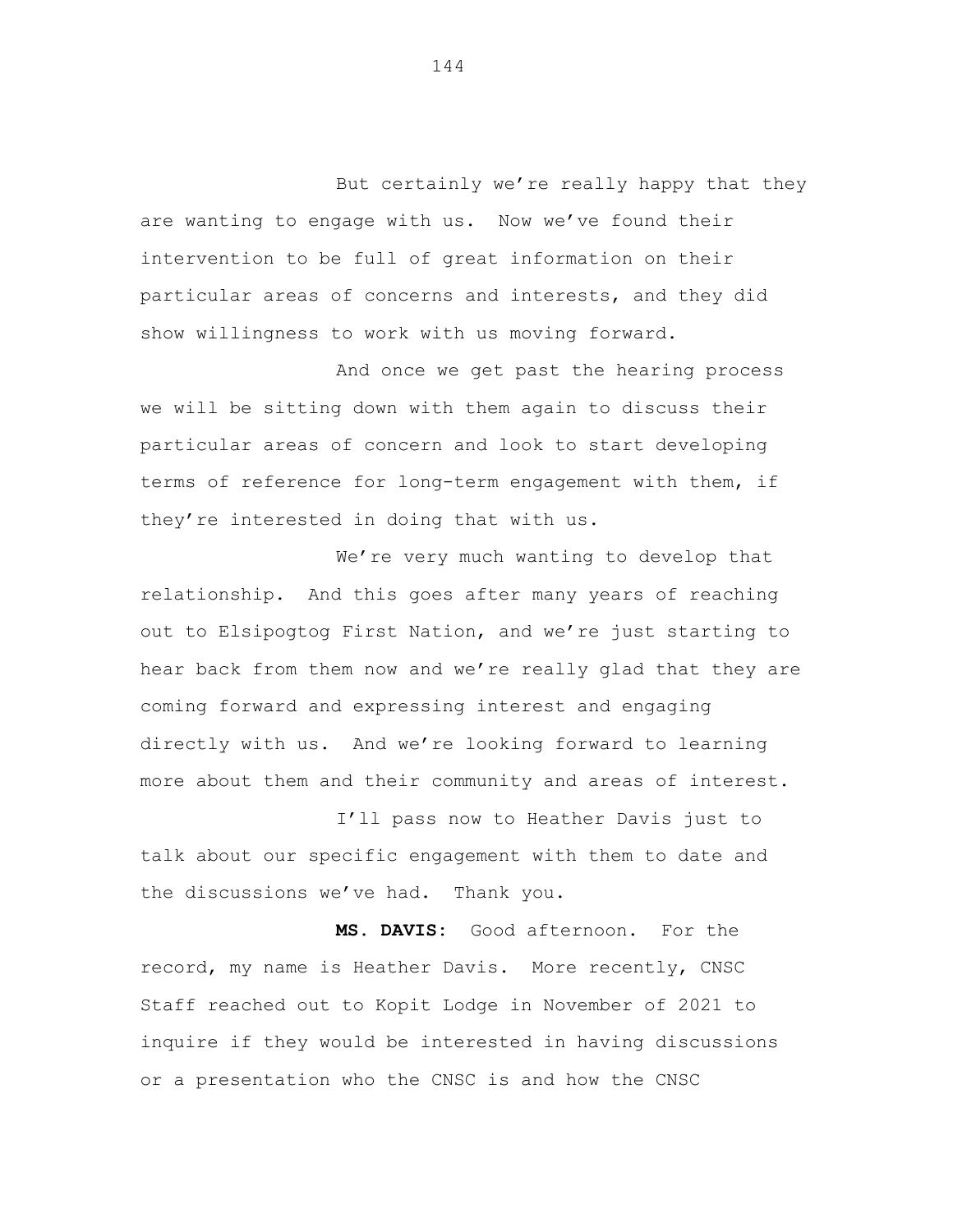regulates the nuclear industry, and also go through the licensing process and what the renewal hearings would look like.

This was prompted by the PFP application that was received with regards to licence renewal, which indicated that Kopit Lodge had an interest in the activities at Point Lepreau.

The first meeting was held with the representatives of Kopit Lodge in February of 2022, with plans to meet again in the summer or early fall of 2022.

During the first meeting Kopit Lodge explained that it is the representative organization for the Elsipogtog First Nation for consultative and engagement purposes.

In addition to this, we have reviewed the intervention and are aware of the concerns and requests that are raised in that intervention, and we intend to follow-up on those items in our next meeting that should be held probably this summer or in the early fall. And that will include a discussion on possible terms of reference.

Nonetheless, CNSC Staff remain committed to engaging regardless of whether there is an established terms of reference. Thank you.

**MEMBER KAHGEE:** Thank you. And particular reference to -- I'm seeing requests and/or recommendations,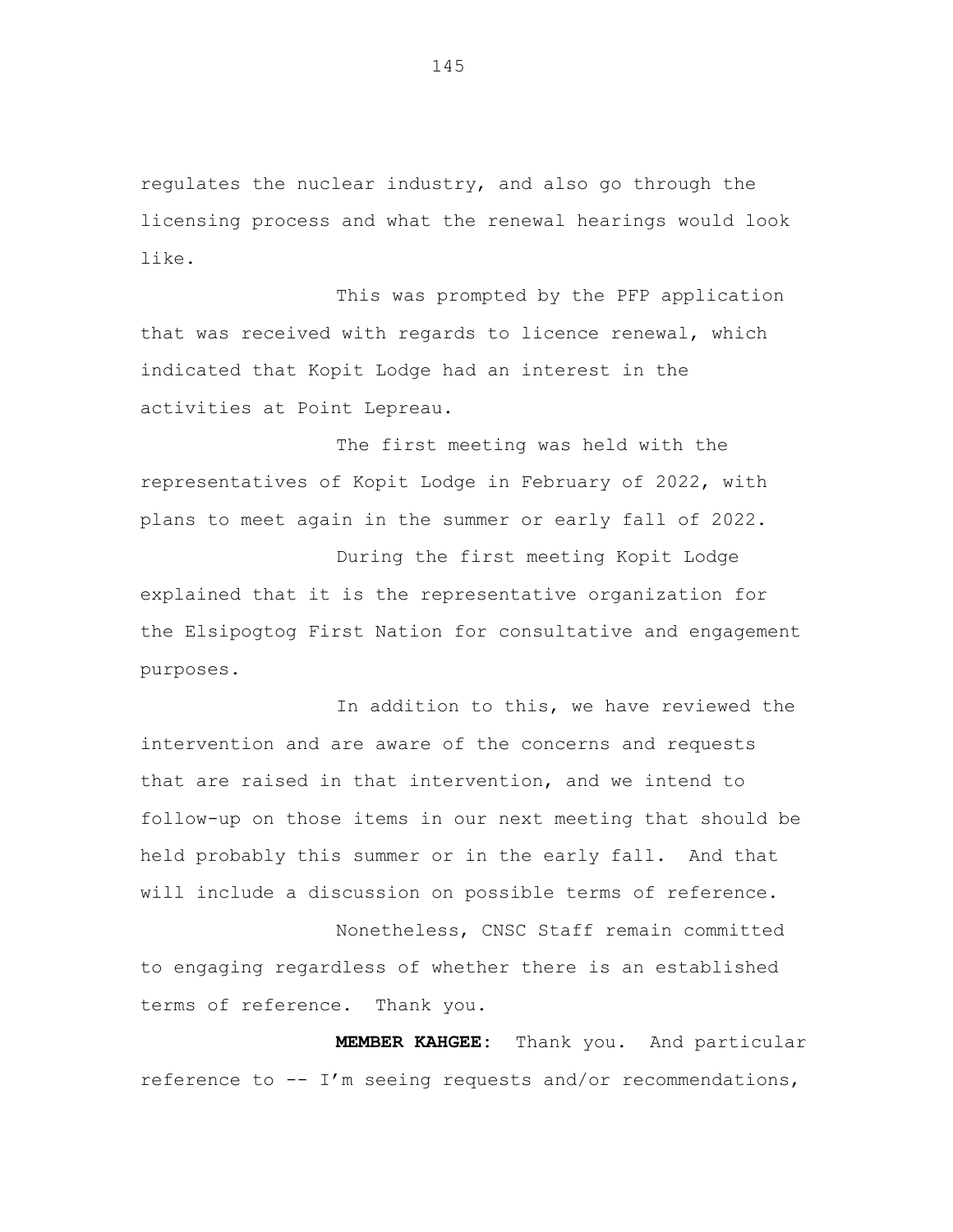and I believe it's 6, 7, and 8 that deal with a willingness to reach that longer term agreement with CNSC, including being involved, having a role to play in the independent environmental monitoring program.

So that's good to hear, that there's going to be those discussions and encourage CNSC Staff to work diligently to try and get to a resolution on these issues. Thank you.

I just want to shift gears for a minute and focus on the *Fisheries Act* authorization if I can. And I believe DFO's on the phone. I may have questions for them as well.

What efforts have been made to engage specifically with Kopit Lodge with respect to the *Fisheries Act* authorization? Perhaps NB Power first and then DFO.

**MR. NOUWENS:** Jason Nouwens, for the record. Again, I'll turn that over to Kathleen Duguay to explain a little bit of our community outreach in that aspect.

**MS. DUGUAY:** Kathleen Duguay, for the record. Like I indicated earlier, we have been meeting with Kopit Lodge on several topics over many years. Irregardless of the agreement, we made sure that information that we share with all the other groups in the province were also shared with Kopit Lodge.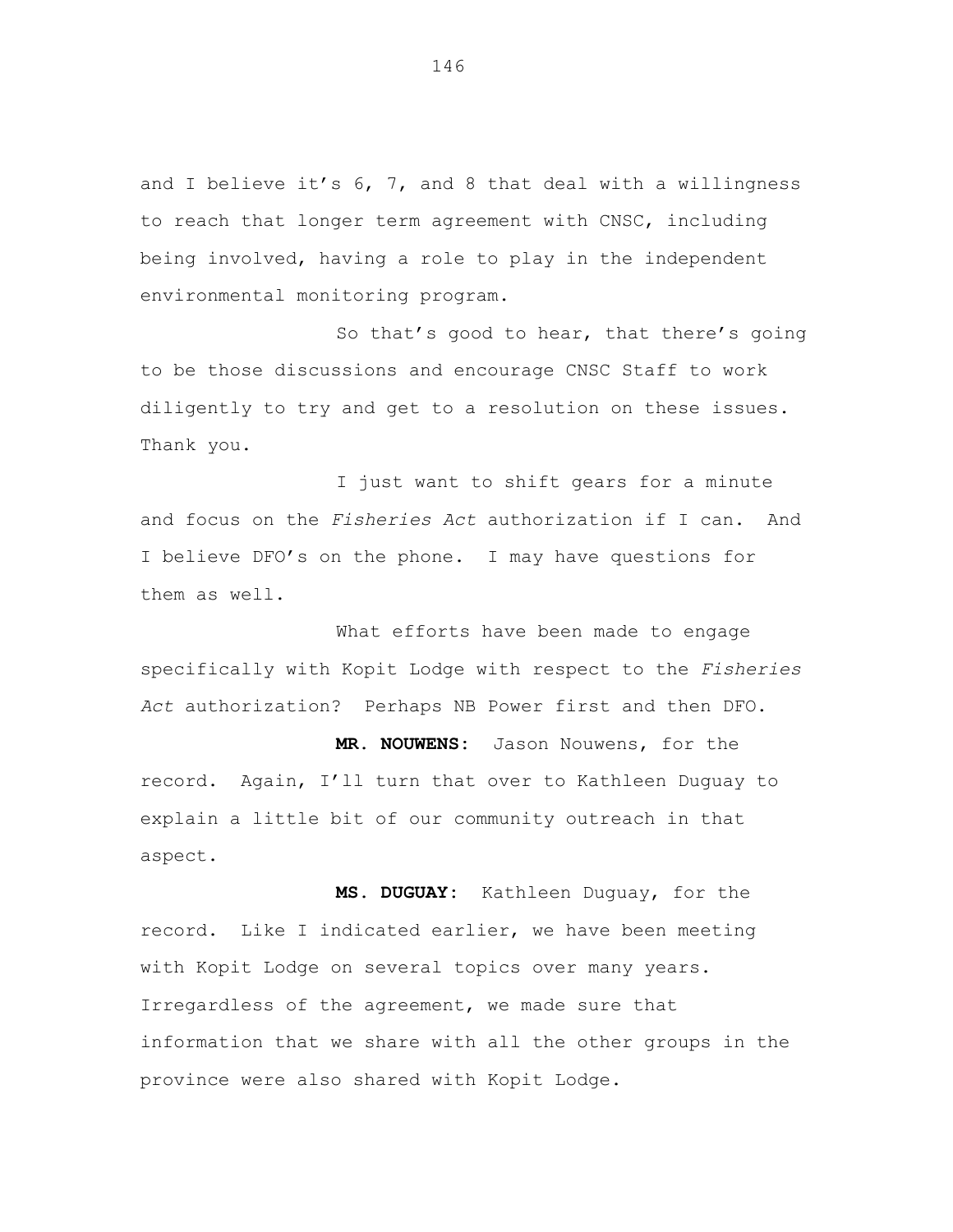It is also my understanding that information that we share with MTI also are shared with Kopit Lodge. So we did have a meeting actually in their community to discuss fish impingement, fish entrapment, and the file around the fish authorization, at the same time as providing an overview about our station, which allowed them to ask questions, not just focusing on the fish authorization, but the overall operation activities.

And following that, they reflected on our meetings and they've provided us with some questions following the meeting, because sometimes it's always good to reflect. And we had the opportunity to respond to those and continue the dialogue.

So they have also had a lot of change in leadership within that organization, and we made sure that every time that there was a new person coming on board that we reached out proactively to make sure that we introduce ourselves. Because we're truly interested to hear from Kopit Lodge, they bring a lot of value and insight to our station.

They came and did a walk of the site and shared a lot of their knowledge. They've also been invited to participate into a case study, so they're preparing that documentation. I was talking to Alex yesterday who was here with us. So it's continuously evolving. So thank you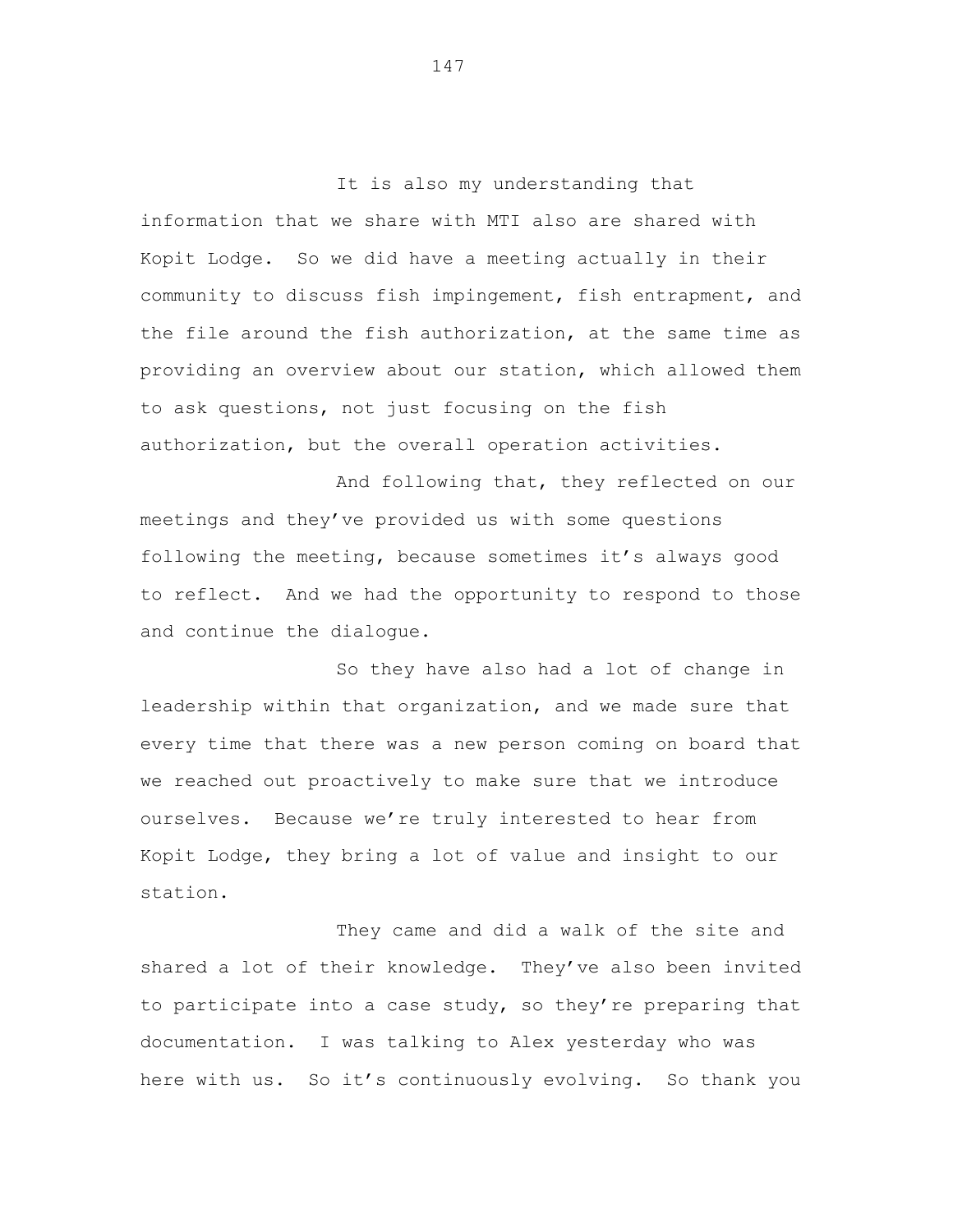for the question.

**MEMBER KAHGEE:** Perhaps DFO could comment on your engagement efforts with Kopit Lodge, not only with respect to the *Fisheries Act* authorization, but with respect to the offset measures?

**MR. HULBERT:** Bryan Hulbert, from Fisheries and Oceans, for the record. Yes, so clarify some information around the *Fisheries Act*, authorization, consultation, and how it pertains to the offsetting.

The Department -- so within the Fish and Fish Habitat Protection Program we oversee the administration of the *Fisheries Act* authorizations. So we have a duty to consult and we also have an engagement on partnership unit developed specifically within our branch to help facilitate and coordinate consultation engagement sessions.

So at the onset, letters of offer were generated for all the Nations and communities within New Brunswick for this project, and letters were sent out. And for the Nations or the representatives of MTI or WNNB, and also for the Passamaquoddy, receive those letters. Some nations or communities requested specifically to meet and consult on the project, and which we carried that out.

For Kopit Lodge specifically, there were several attempts made acknowledging that there was a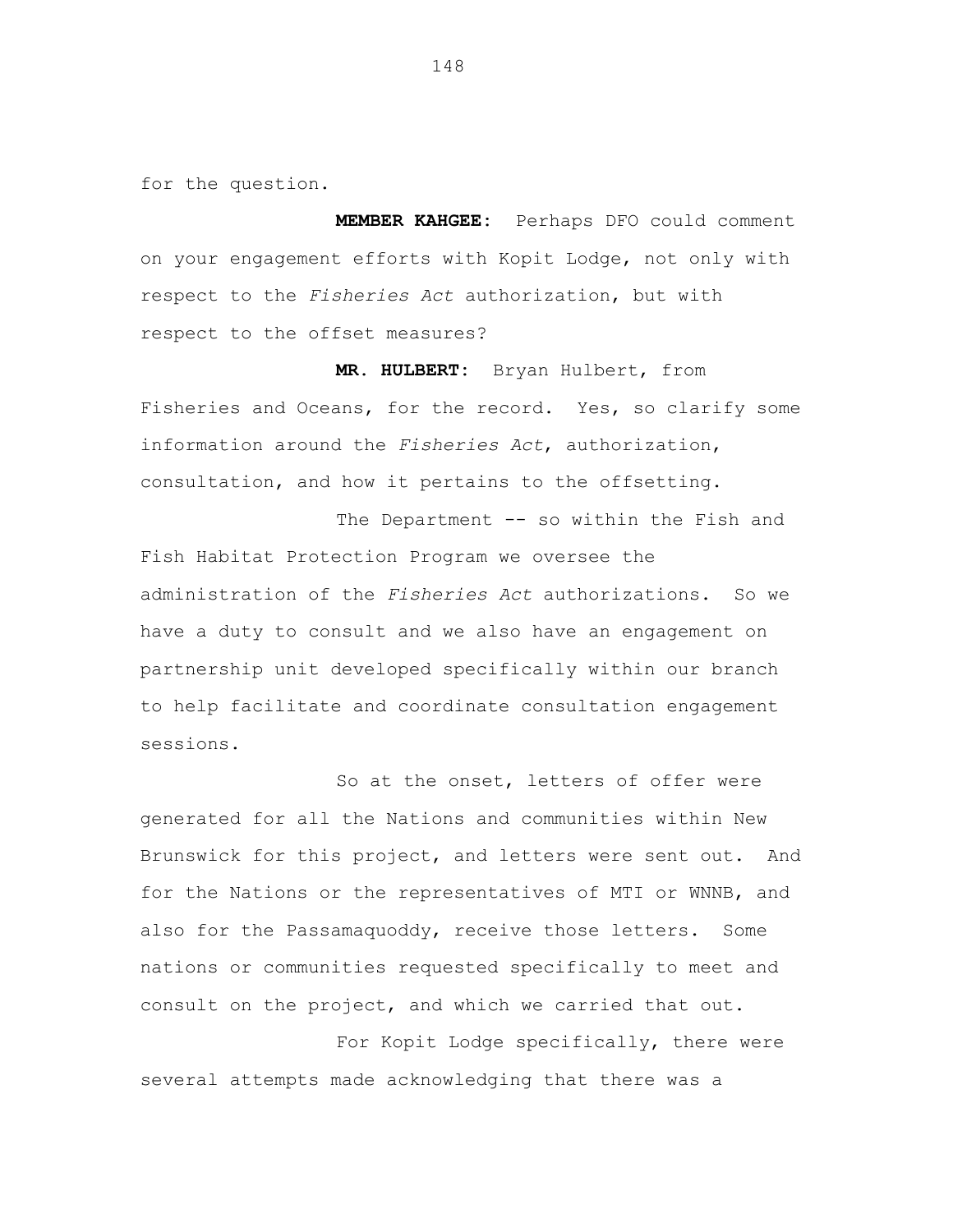changeover in some of the leadership or responsibilities within their organization. And we've made several reach out attempts.

To my knowledge, there was no direct consultation meetings set for that, although there were somewhat informal exchanges on the project. Thank you.

**MEMBER KAHGEE:** Thank you. Then perhaps maybe NB Power can help clarify then. I looked to the intervention and they raise a number of concerns with respect to information requests. I don't know if it is the first time they are raising it, but they obviously make specific reference to getting more information or details associated with the cooling water intake and discharge. Has that information been provided to the community?

**MR. NOUWENS:** Jason Nouwens, for the record.

Again, I will turn it over to Kathleen

Duguay.

record.

**MS. DUGUAY:** Kathleen Duguay, for the

That information was provided to the previous leadership and Alex from Kopit Lodge. We are going to be meeting to revisit that component of the fish authorization and re-discuss the fish impingement and all the associated activities with regards to the intake and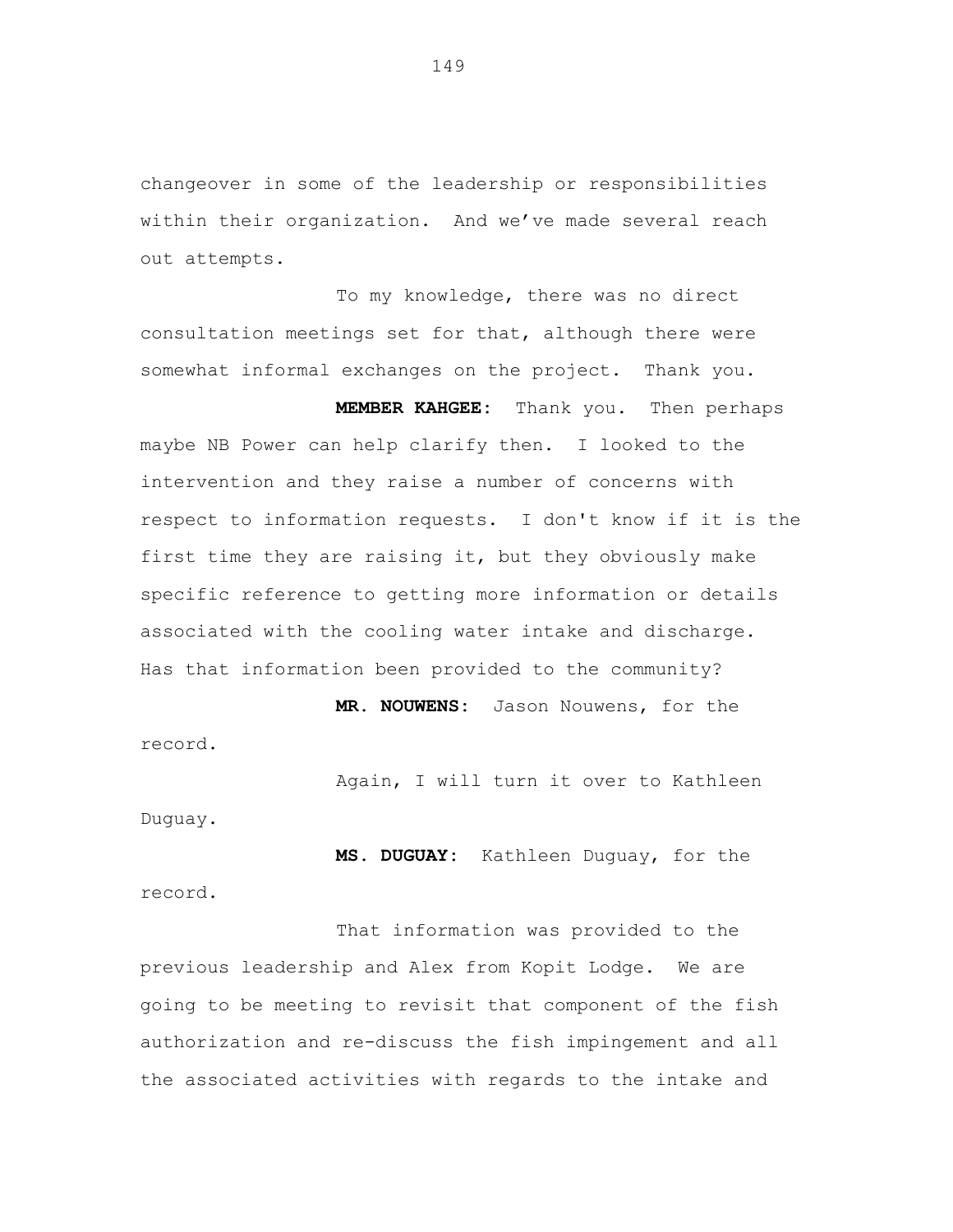the outflow.

I'm just trying to think now. So with regards to the fish authorization, I will turn it over to Andrea McGathey because we have discussed some of that information with them.

**MS. McGATHEY:** Andrea McGathey, for the record.

Thank you, Kathleen, and thank you for the question.

So as we heard here this afternoon, with the change in leadership and the sharing of documentation and bringing Kopit Lodge up to speed, it is a bit of an iterative process. Kathleen has spoken with Alex just this week during the hearings and the path forward is for NB Power to refresh this file with Kopit Lodge and to help to understand what their concerns are, explain the science, explain the implications of significance to fisheries in the Bay of Fundy and get an understanding of how moving forward with that authorization would satisfy the interests of Kopit Lodge.

**MEMBER KAHGEE:** And in that reengagement, would there be an opportunity to share the information they requested in the submissions?

> **MS. McGATHEY:** Absolutely. **MEMBER KAHGEE:** Okay, perfect.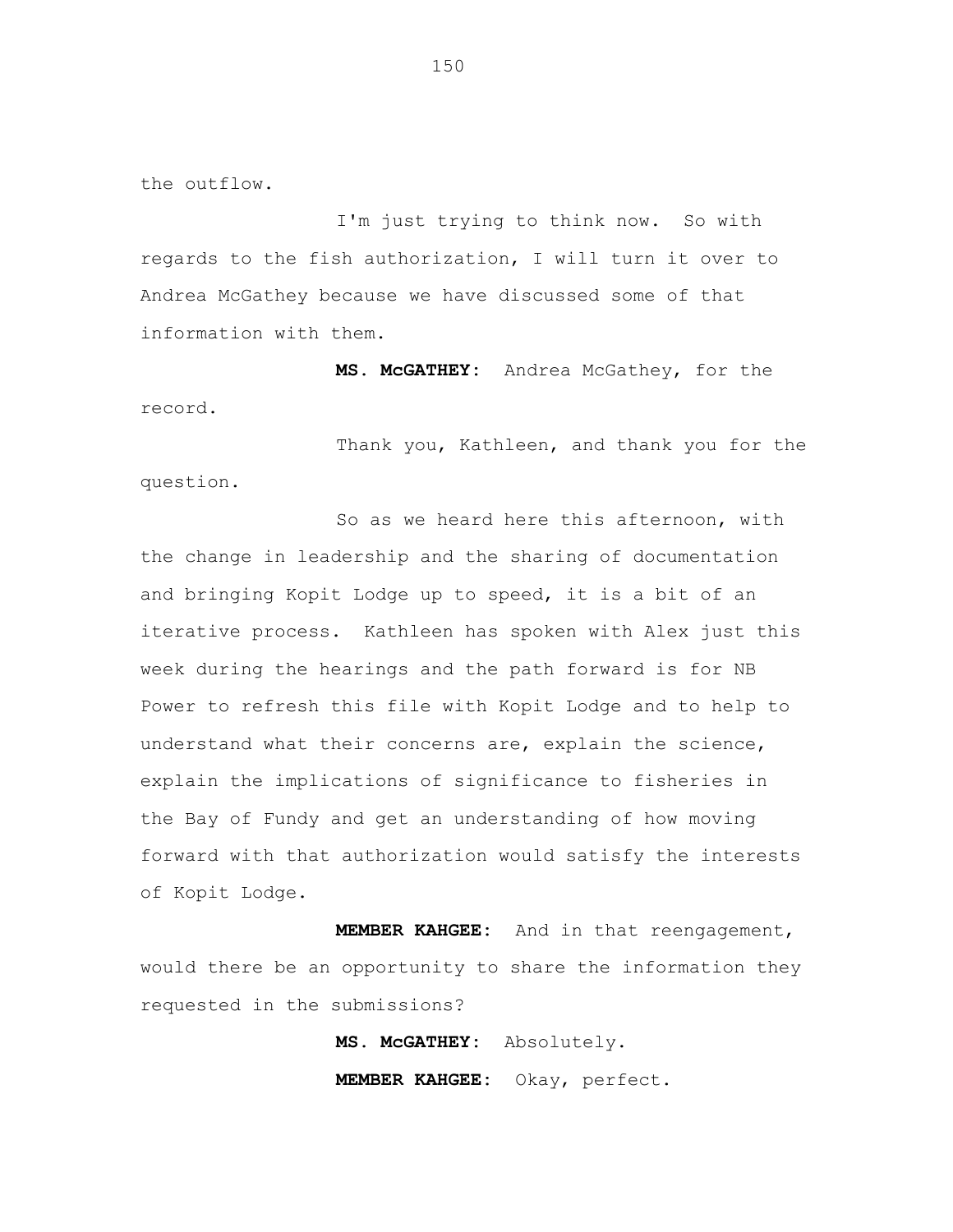I am assuming that would also expand -- I'm hearing that there have been attempts to try and coordinate consultation efforts with respect to the offset measures. Would there be an opportunity to reengage and have a conversation on that as well? Because they have also identified it as an area of concern.

**MS. McGATHEY:** Andrea McGathey, for the record.

I see Kathleen nodding and as part of our process and protocol that is the path forward that we would take.

## **MEMBER KAHGEE:** Okay.

So perhaps, DFO, that might be an opportunity to loop back into the conversation to make sure that everything has happened the way it should with respect to the offset and Kopit Lodge. Okay.

Thank you very much, those are my

questions.

**THE PRESIDENT:** Thank you.

Dr. Berube, please.

**MEMBER BERUBE:** Oh, I see we still have NBEMO in the room, which is convenient. I have a couple of questions. Probably you need to answer those.

--- Pause

**MEMBER BERUBE:** Thank you for coming up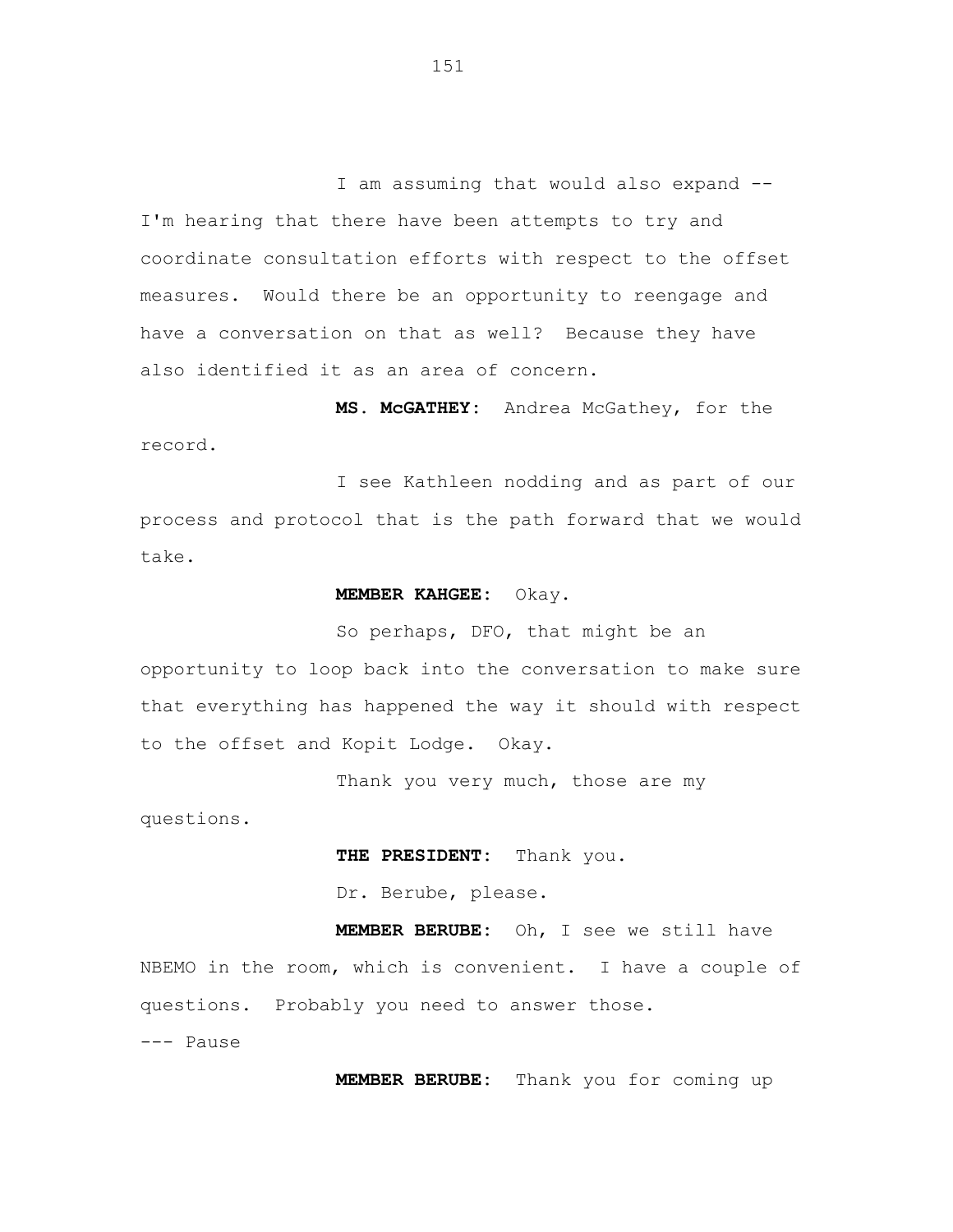and still being here for me to ask these.

I am digging a little bit now into severe accident or threat analysis at this point. Some of that is a response from onsite, but some of it is also a response from offsite. A couple of things that I have to ask are proximity of fire stations and response times to the plant should that be necessitated. Could you give me some idea of where they are, how long it takes them to get there?

**MR. MacCALLUM:** Yes. For the record, Greg MacCallum, Director of New Brunswick Emergency Measures.

In terms of proximity to the plant, the nearest fire department actually was represented yesterday by its Chief, the Musquash Fire Department. And for greater capacity, the City of Saint John here -- which is how many kilometres, Roger?

**MR. SHEPARD:** Forty-four kilometres.

**MR. MacCALLUM:** Forty-four kilometres, thank you. They are also capable of responding to an incident at the plant with more apparatus, more capacity obviously.

**MEMBER BERUBE:** The time there is half an hour or less, I would think.

**MR. MacCALLUM:** And less than that indeed for the initial response from Musquash if necessary.

**MEMBER BERUBE:** So the other thing I need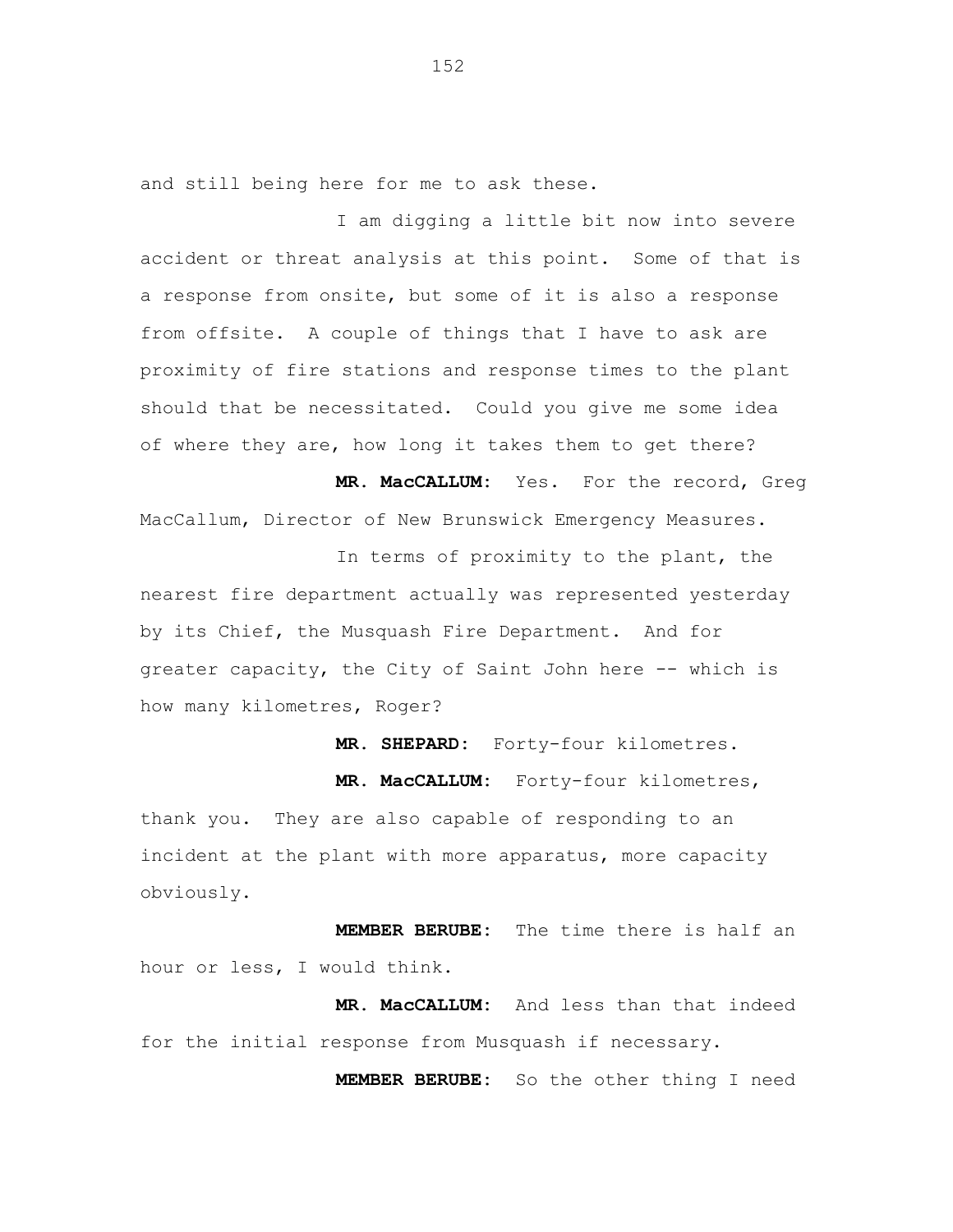to know is do you have a hazmat team in Saint John that can respond?

**MR. MacCALLUM:** There is a hazmat team located in Saint John, yes, sir.

**MEMBER BERUBE:** And are they full-time or do they have to be mobilized?

**MR. MacCALLUM:** They are full-time firefighters with the Saint John City Municipal Fire Department.

**MEMBER BERUBE:** Okay. And probably the last question with response to offsite response has to do with a tactical team in case there is a need to pull in a tactical team. Are you familiar with a tactical team in the area and how long that would take to respond or do I need to go there?

**MR. MacCALLUM:** I'm sorry. When you are -- Greg MacCallum. When you are referring to a tactical team, are you talking about security response?

**MEMBER BERUBE:** Security response, yes.

**MR. MacCALLUM:** Yes. The Royal Canadian Mounted Police "J" Division is the police of jurisdiction for that area and they do maintain an emergency response team or a tactical team for deployment anywhere within the province. And as necessary they can reinforce that from other Divisions of the RCMP within the Maritime Region.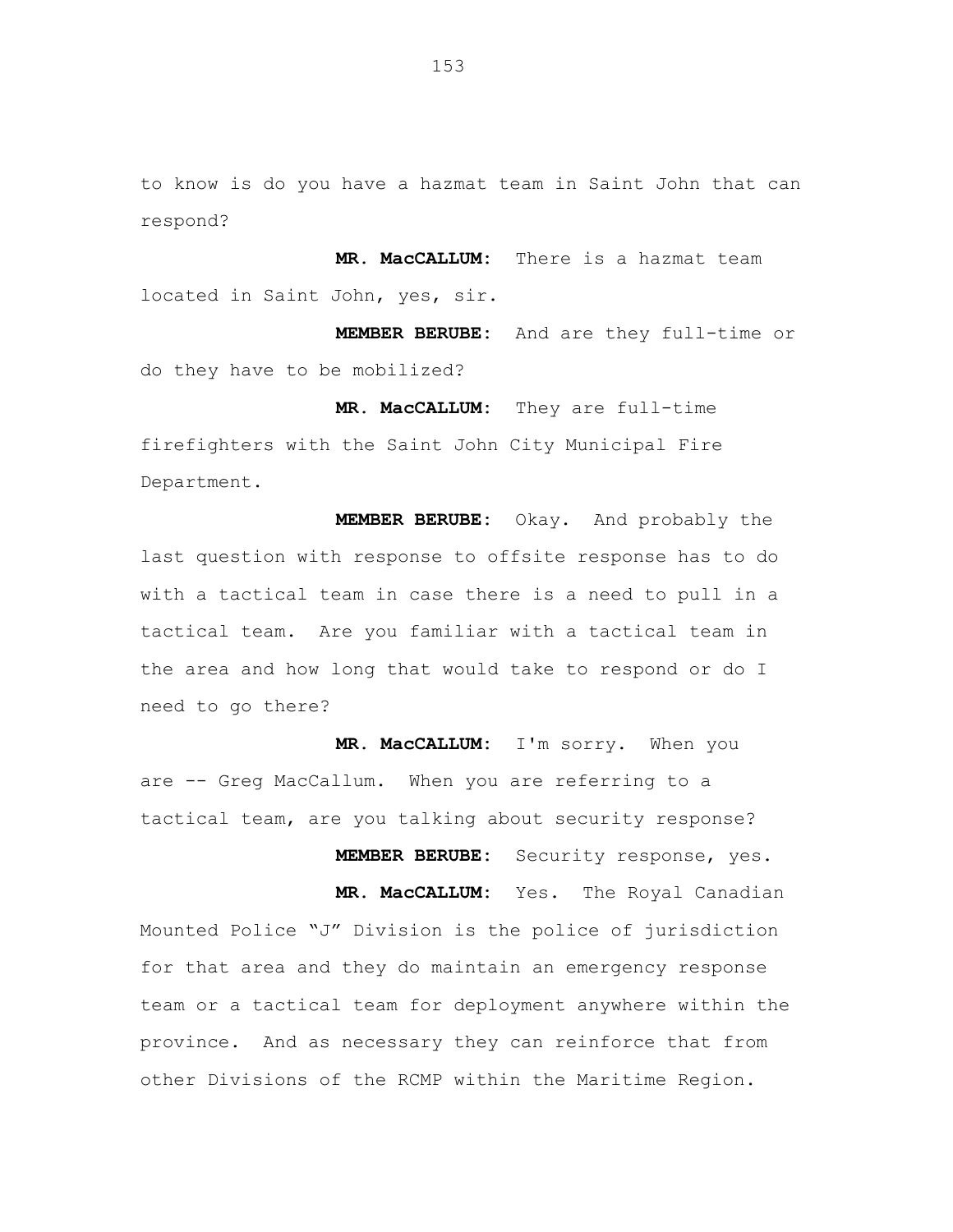**MEMBER BERUBE:** Okay. That gives me an understanding of what the backup looks like in the event that it is necessary.

The other questions I have are probably for NB Power, they have to do with just a couple of things I saw in the initial written submissions.

One of the things I note is response to emergency situations and that is the emergency calandria vault makeup line has been added. That line is, I guess, an injection point to get water into the vault itself. Is that correct?

**MR. NOUWENS:** Jason Nouwens, for the record.

Correct. I will turn it over to Derek Mullin who could provide a little bit more, because that was one of the aspects that we implemented post-Fukushima.

Derek Mullin, if you could give some technical background, please?

**MR. MULLIN:** Derek Mullin, for the record. Thank you for your question.

In a CANDU reactor we have something we call in-vessel retention strategies. As a highly unlikely severe accident might progress, we want to make sure that we keep whatever radioactive materials we have in the calandria itself.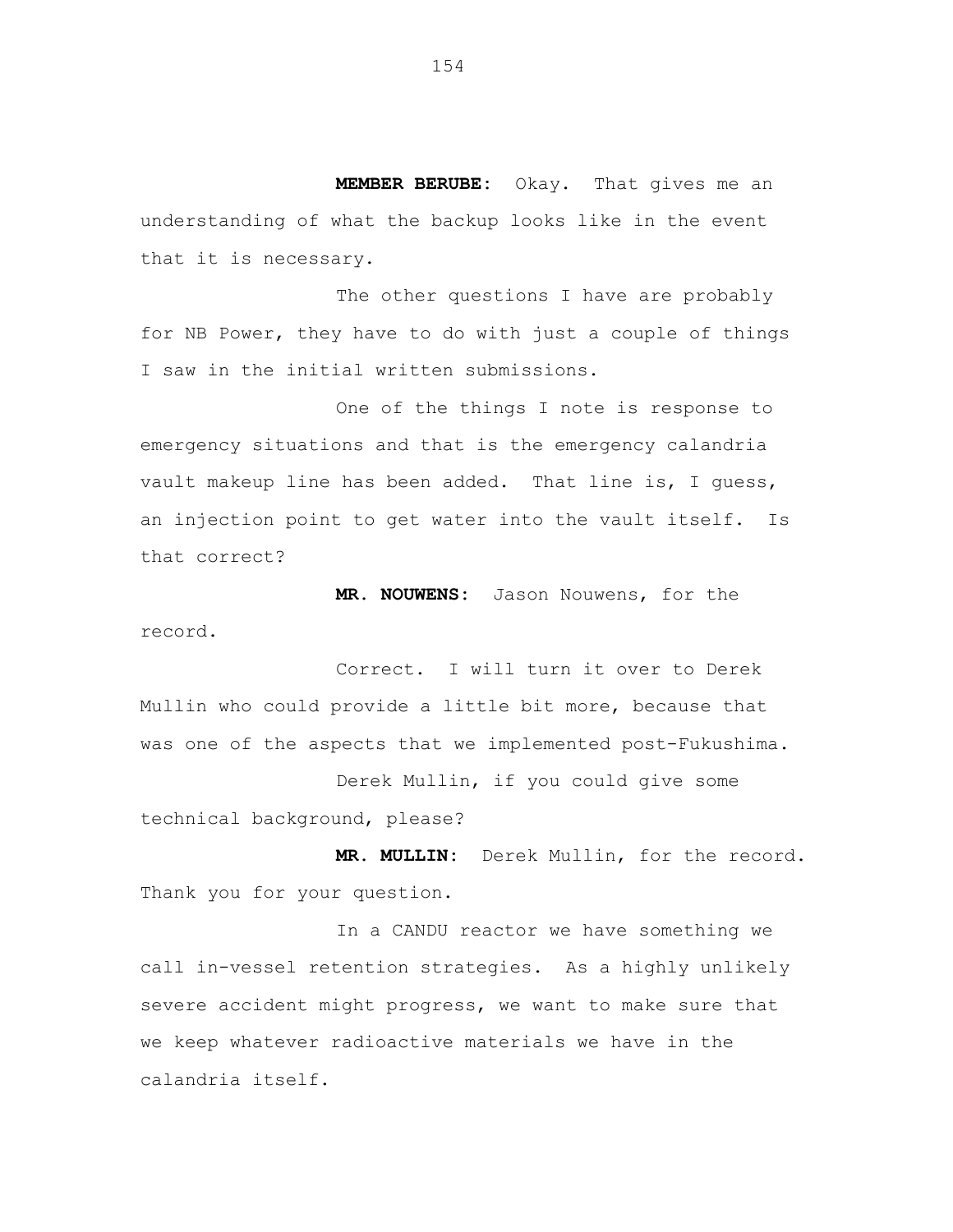So there are two ways of doing that. There is the calandria vault makeup line. That provides water from an external water source to what we call the calandria vault or end shields which are outside of the calandria; and we can use a radiative heat transfer through the calandria shelf itself in order to make sure that we don't cause -- you know, don't result in failure of the calandria. So we can terminate the event that way.

That was installed during plant refurbishment. Post-Fukushima, as a part of the Fukushima action items, we took a look at other methods that could enhance our defence in depth or robustness of those in-vessel retention strategies. So we added another line to provide water from an external water source directly to the calandria itself and what that would do is help to keep the water level in the calandria at a higher level.

We have those two methods, so we have a robust strategy in order to manage that and to try to make sure that we don't cause -- not that we would cause it, that the accident doesn't progress to a point where calandria failure would occur.

**MEMBER BERUBE:** That is a high-pressure injection system; is that correct?

> **MR. MULLIN:** Derek Mullin, for the record. No, that does not need to be high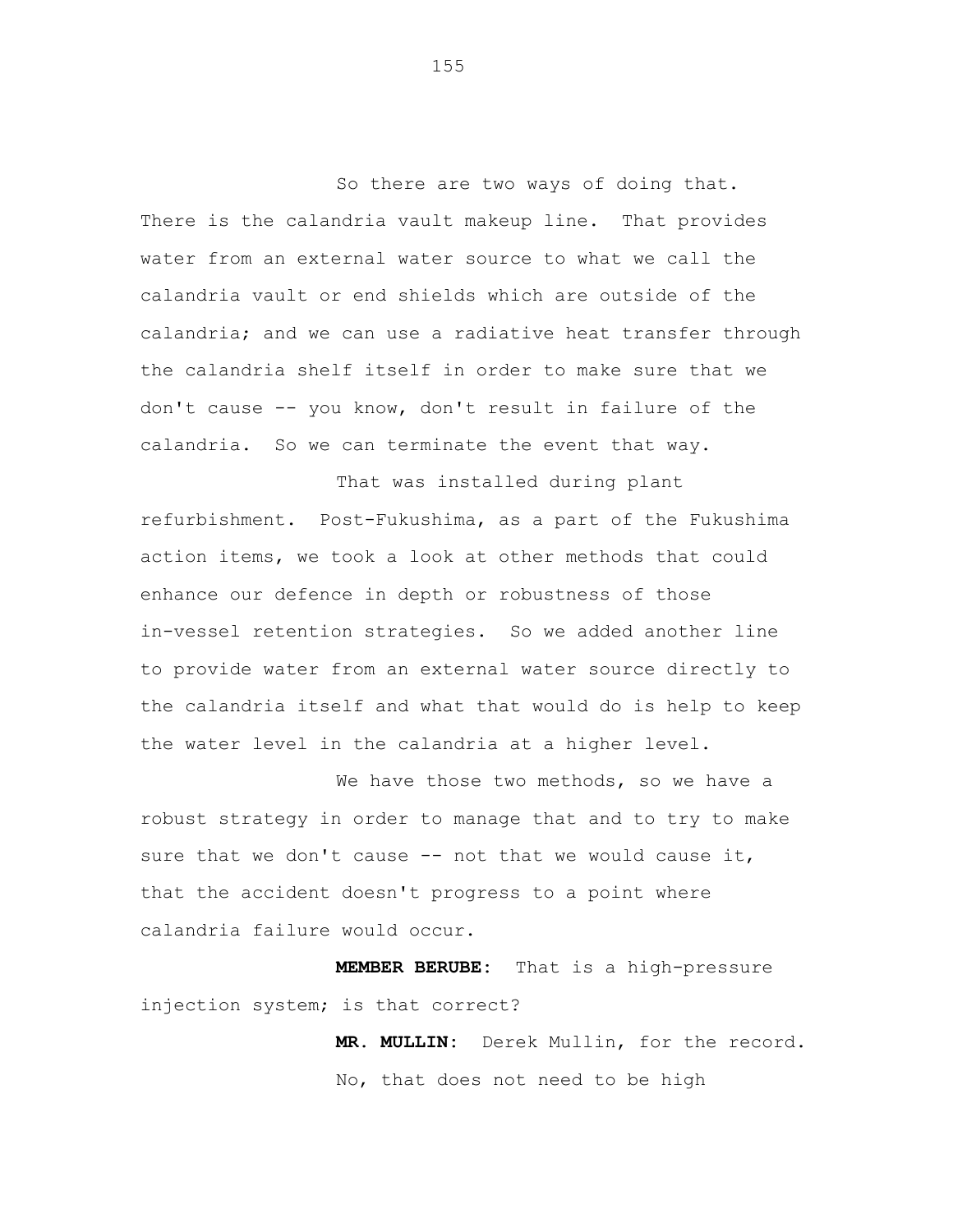pressure, it simply needs to be able to overcome the static head of water that is in the systems, plus whatever containment pressure might be at a maximum.

**MEMBER BERUBE:** And so does this system require operator intervention? Is there manual valving involved or is this an MV-type situation? How is this done? Does somebody have to show up and crank a valve or can you do this from a control room or remote site -- or the backup control room for that emergency control room, for that matter?

**MR. MULLIN:** Derek Mullin, for the record.

These are manual actions. Based on severe accident analysis, we know how much time roughly that we have into an accident that we would need to get operators out there to do that and it is several, several hours, like 10-20 hours into the event.

Our deployment strategies for immersing mitigating equipment is actually we would deploy things earlier and connect them up and then if we need to open up valves we would be able to go out and do that.

**MEMBER BERUBE:** One of my concerns was we had a similar issue with Fukushima. If the operators had actually opened up some valves manually earlier in the process, they would have had a lot less issues there, and they just didn't remember to do it.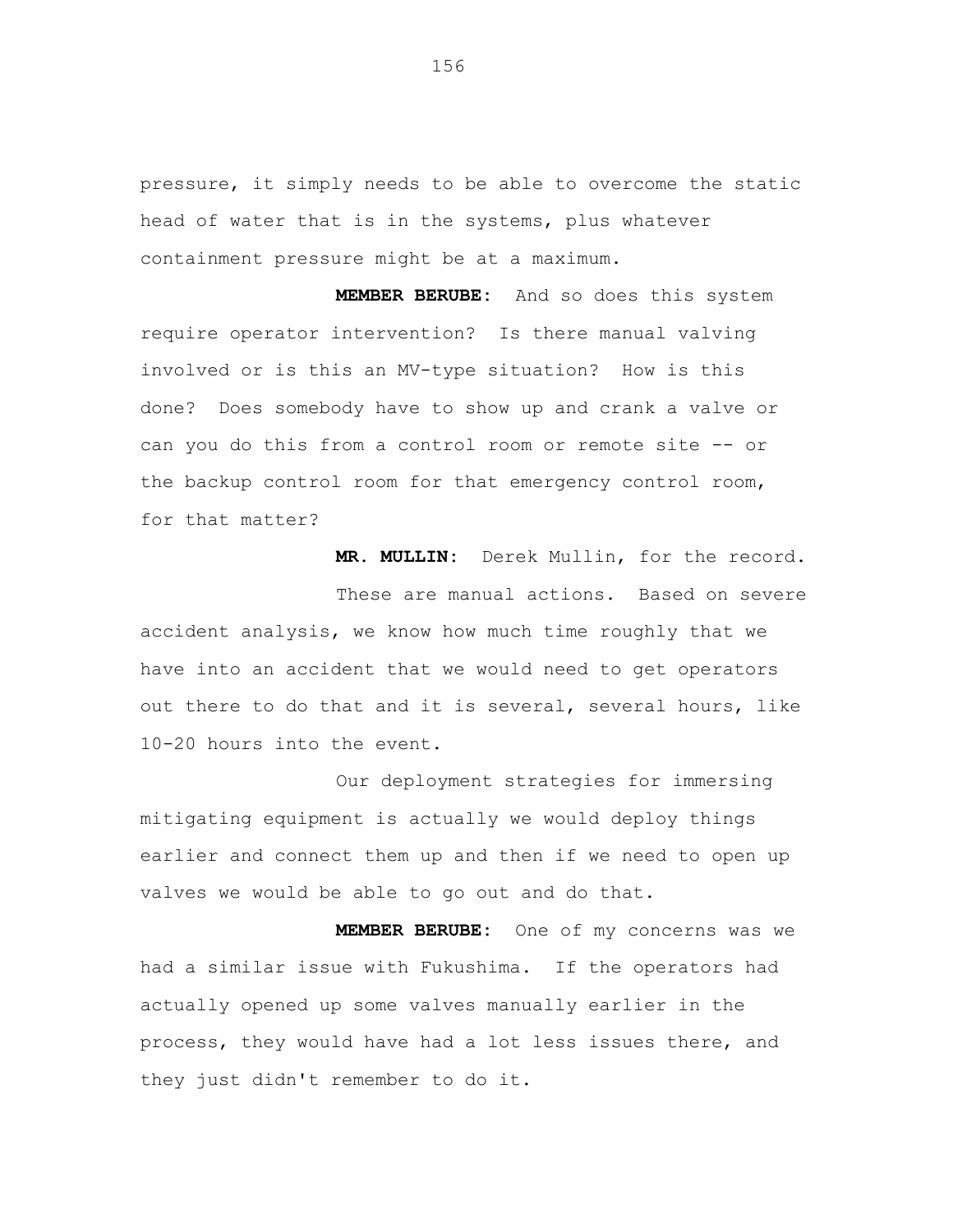One of the problems with relying on manual intervention in an emergency situation is that people panic. You hope that is not the case and you hope your offsite people don't do that, too, but we have to be cautious with that. I am not sure if that needs to be addressed. Maybe CNSC can wade in on this and give us some insight as to what your thoughts are on that.

**DR. VIKTOROV:** Alex Viktorov, for the record.

As was indicated, there are multiple provisions to address challenges and that is one of the provisions. The emergency response team is trained to be prepared for this unlikely situation and if it doesn't work there are other alternatives to achieve the same purpose.

If you would like more details, we have specialists who can elaborate on specific provisions.

**MEMBER BERUBE:** Let's do the defence in depth analysis here, because this is a severe accident situation. So let's just explore that a little bit.

**DR. VIKTOROV:** Samuel is our lead on severe accident analysis and design modifications in response to Fukushima actions.

--- Pause

**DR. GYEPI-GARBRAH:** Sam Gyepi-Garbrah, for the record.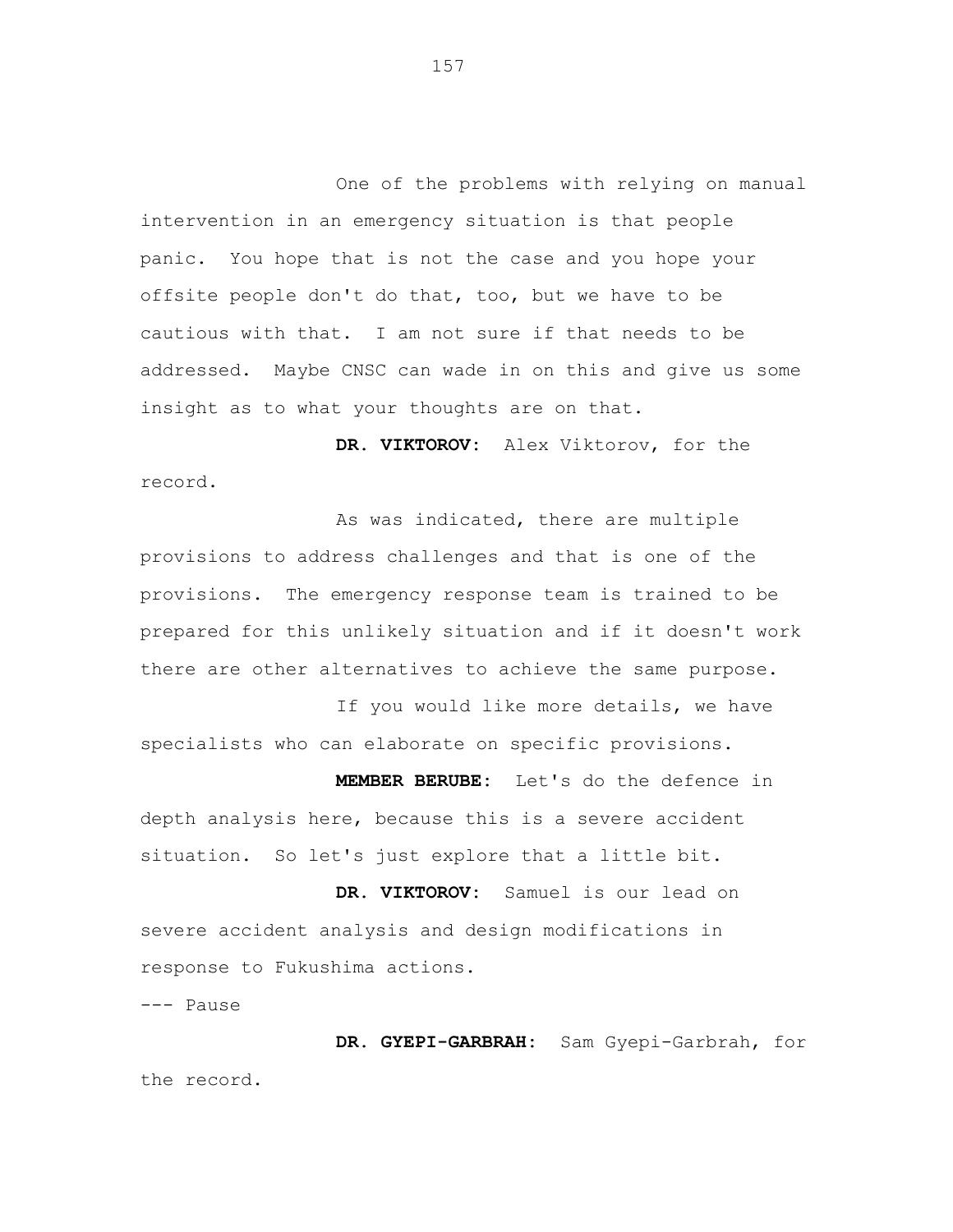So as part of the Fukushima action items, NB Power was supposed to do an analysis to ensure that they have enough heat sinks and strategies to deal with any severe accident, usually for the first 72 hours, and this has been analyzed so that they can get the emergency mitigating equipment in terms of water and power to the reactor to keep it safe and controlled and to mitigate any core meltdown that may have happened.

And like you just heard, one of the main strategies is in vessel retention to ensure that indeed they will be able to keep the radioactive elements inside the calandria vessel.

**MEMBER BERUBE:** So what I hear is that we have a robust defence in depth strategy and that this is just one of many, many ways of us injecting water into the core to keep it from melting down.

**DR. GYEPI-GARBRAH:** Yes. So as part of severe accident management they have various strategies, so we have severe accident guides. Like SAMG is symptom-based, so they have a few strategies and based on the symptoms, as the control room is observing, then they will triage and pick one of them to deal with. So that is how it is done.

## **MEMBER BERUBE:** Thank you.

I just have a few other questions on the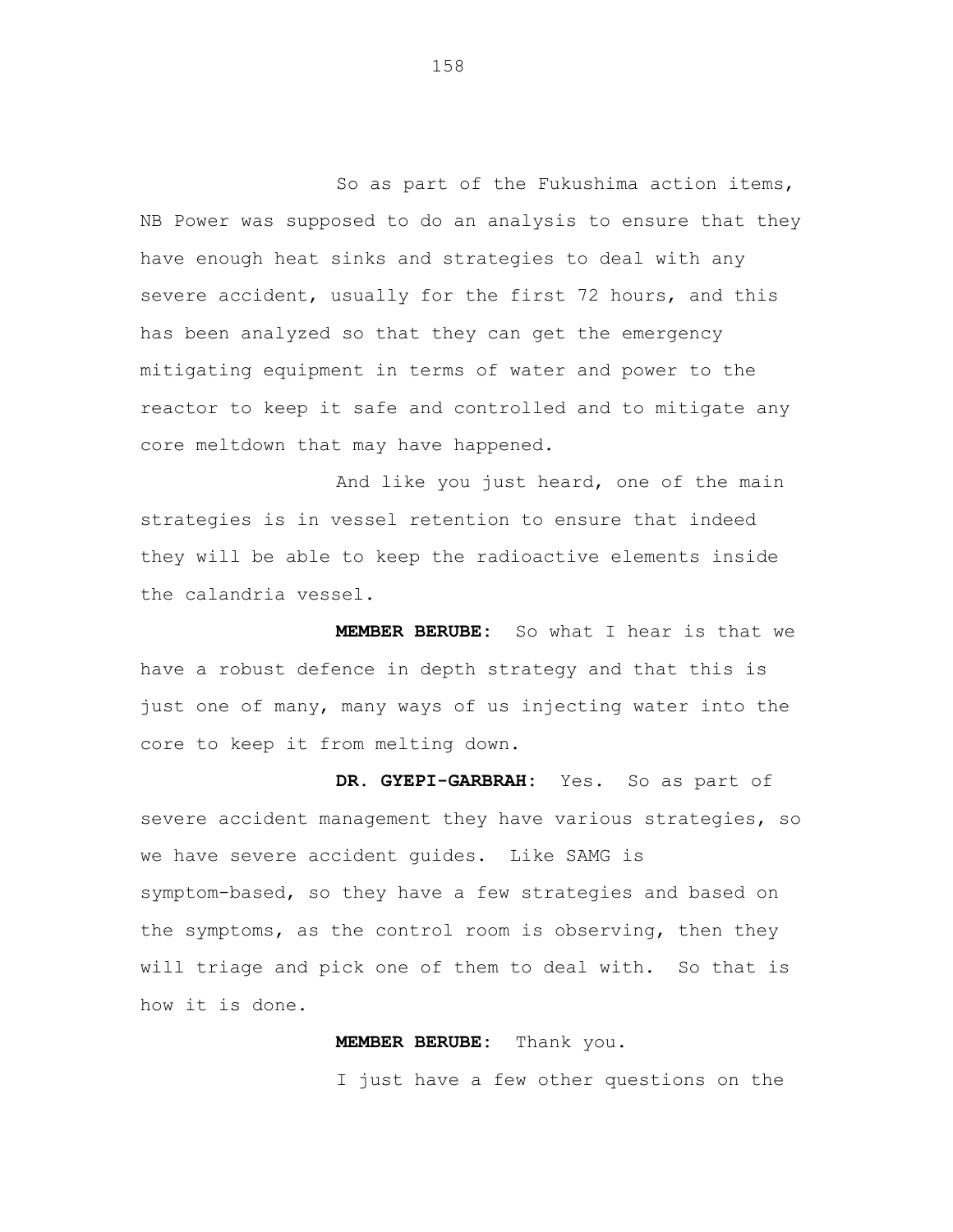emergency situation. Let's look at the severe accident management recovery process.

How long does it take you to deploy diesel generators, emergency water pumps to start injecting water into the system should something happen and you have to respond?

**MR. NOUWENS:** Jason Nouwens, for the record.

I will turn this question over to Nick Reicker, who is our Manager of Regulatory Affairs and Emergency Preparedness, who has very in-depth knowledge of this.

**MR. REICKER:** Nick Reicker, for the record.

That is a great question. When it comes to act to our defence in depth approach, making sure that we can have a timely response and deployment of emergency mitigating equipment is paramount within the process.

We have done a significant amount of timing tests, drills and exercises as part of the development of the EME approach, and whether it is generator deployment, whether it is emergency water supply makeup, we have the ability to deploy all of those assets in under a five-hour duration. It is based on a priority matrix that is directed through the shift supervisor and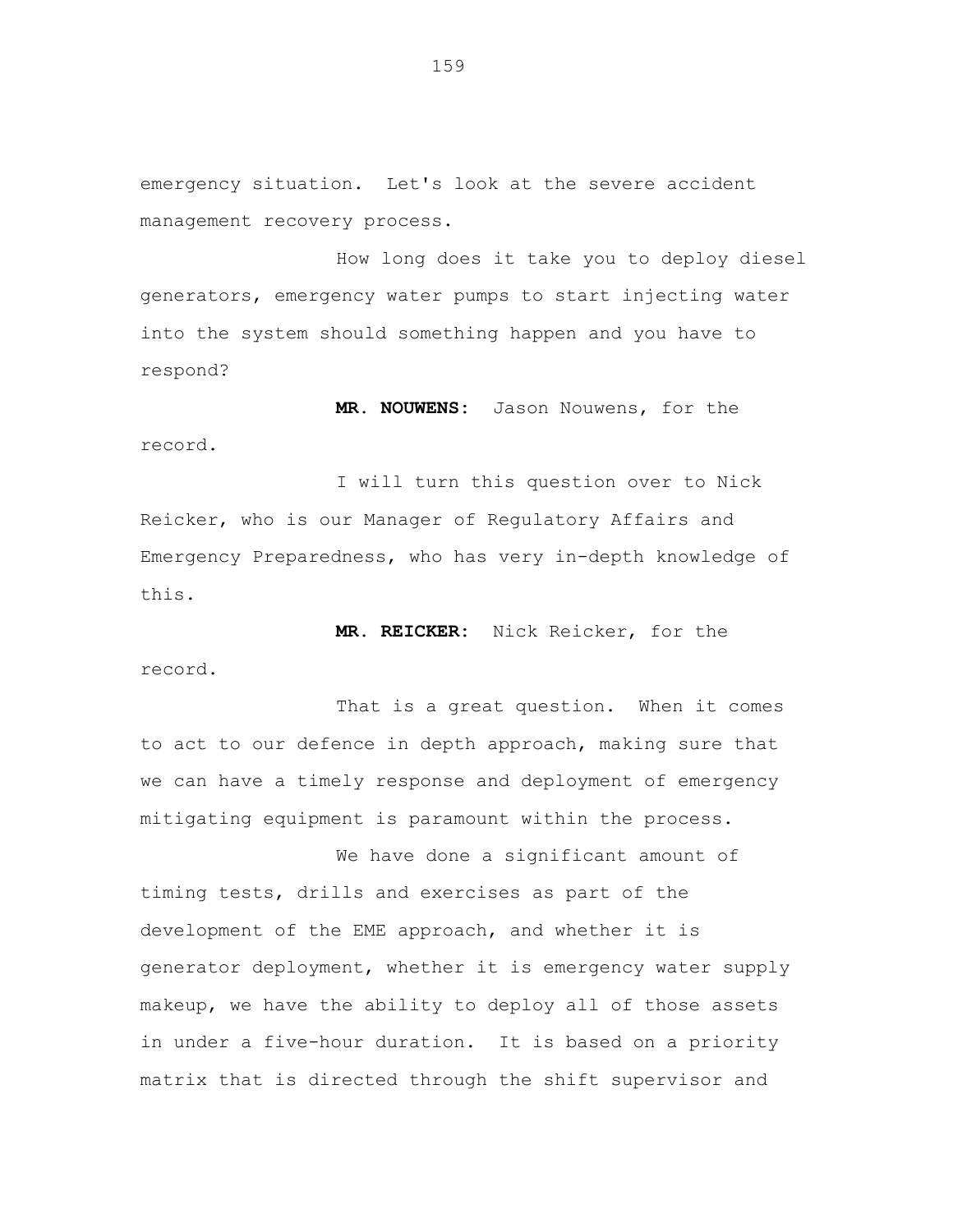through operations, based on the type of event that we are responding to.

It is very unlikely that we would get into an incident where we would have to deploy all backup generators or all water supplies, but our approach is really based on a proactive deployment as well.

We assume that as an accident progresses that we will start in a design-based event and if things transition into severe accident, that that equipment would be proactively staged in the field. Like the previous discussion where we talk about operator action to open those valves or open the breakers to allow the power or water supplies to be managed, that is done and it is also done through operational procedures and guidelines that we have continuing actions embedded within it.

We do not just deploy and assume that the deployment actions are going to be taken. The operators and the Incident Command and Planning Section within the Emergency Response Organization need to continually assess those actions and make sure that we are providing the adequate makeup.

Continuous monitoring both through the control room and into the emergency response facilities allows us to monitor all system parameters and make sure that we are adequately responding early in the event to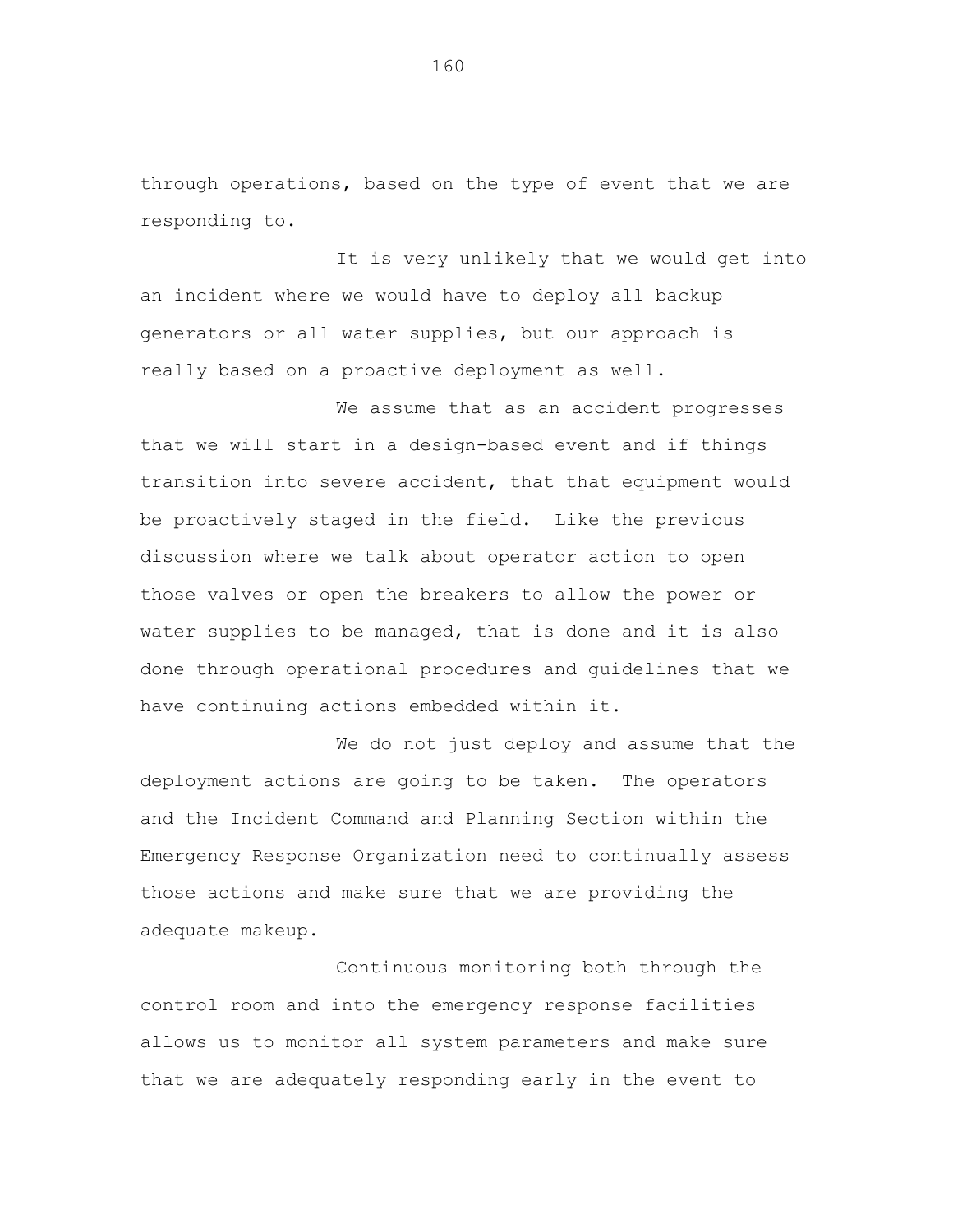avoid that progression into a severe accident.

**MEMBER BERUBE:** The other question I have to deal with is with that of personnel. Of course in a severe accident it is ambiguous as to how many personnel you would have available, but in terms of the ability to recall off-shift personnel, do you have a system in place that you could actually effectively do this in a reasonable period of time?

**MR. REICKER:** Nick Reicker, for the record.

So yes, we do. We do have the full ability and we have a full emergency response organization which is staffed 24/7. Primarily we look at our shift crews that are onsite operating the station, between Operations, the Emergency Response Team and the Nuclear Security Force that are there, and they are really enabled to ensure that any actions to an event are initially taken.

That is then augmented through the Incident Command Structure, which all ERO staff are on a two-hour recall, and that is ensuring that they have all procedures to adequately respond to the emergency facility to support the shift supervisor. And we continue training drills and exercises for proficiency with in-depth.

**MEMBER BERUBE:** I only have two more questions and they are both for NB Power.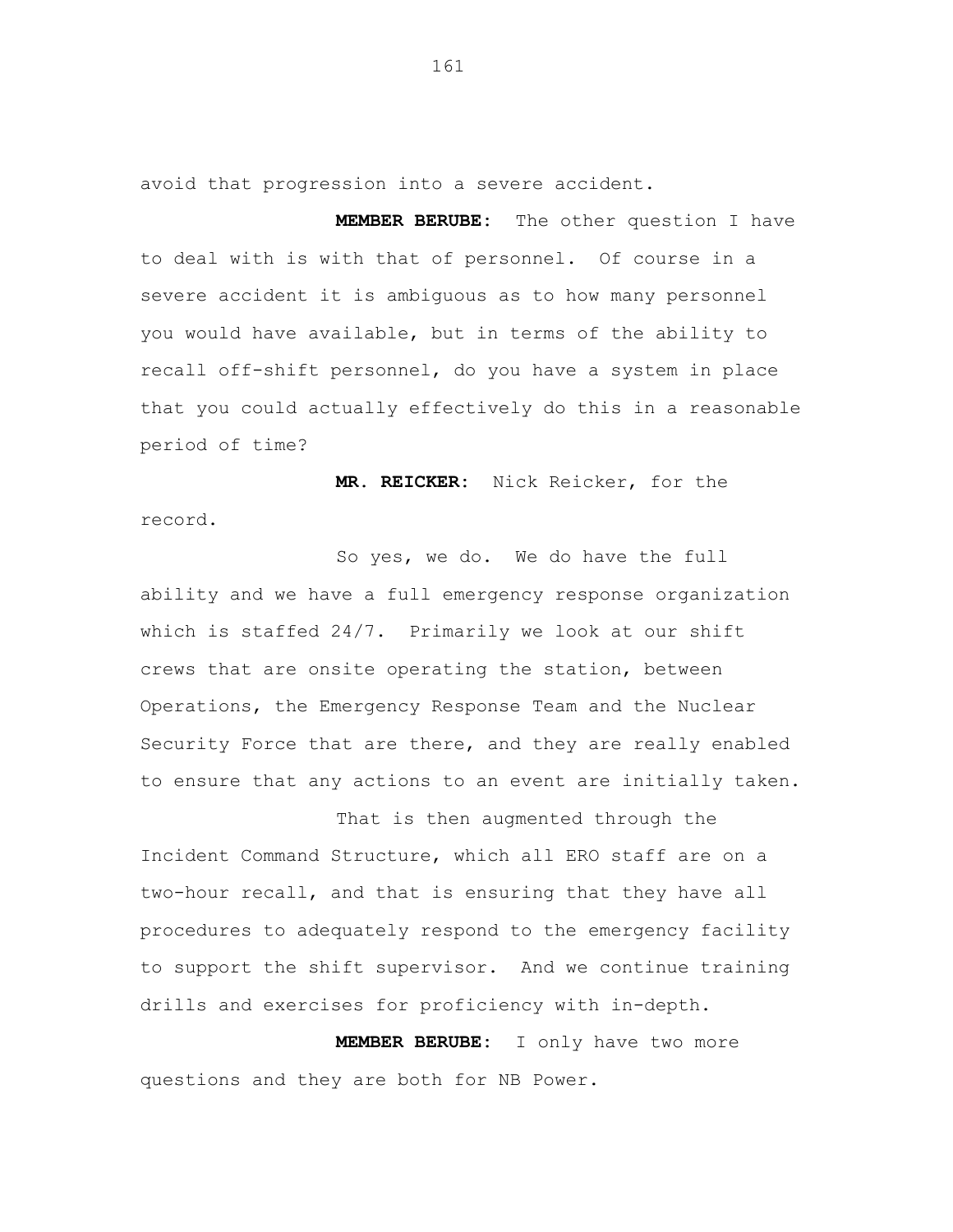The first one relates to cyber security. There was a little ambiguity in our discussion yesterday and I just want to clear this up.

Could you tell me, is there a physical isolation of systems that are your main reactor control system and your shutdown systems? In other words, they are not connected to the external world in any way?

**MR. NOUWENS:** Jason Nouwens, for the record.

The short answer is yes, but really there is more context required for that, so I will ask Herb Thompson again to elaborate a bit more on that.

**MR. THOMPSON:** Yes, sir. Herb Thompson, for the record.

If I understand the question, it's about physical separation and segregation between safety systems and control computers.

They are both -- they are completely logically and physically separated. There is no common instrumentation, there is no common data connections, no interconnections whatsoever.

**MEMBER BERUBE:** So there is no way to actually access these systems externally from the plant itself?

**MR. THOMPSON:** Herb Thompson, for the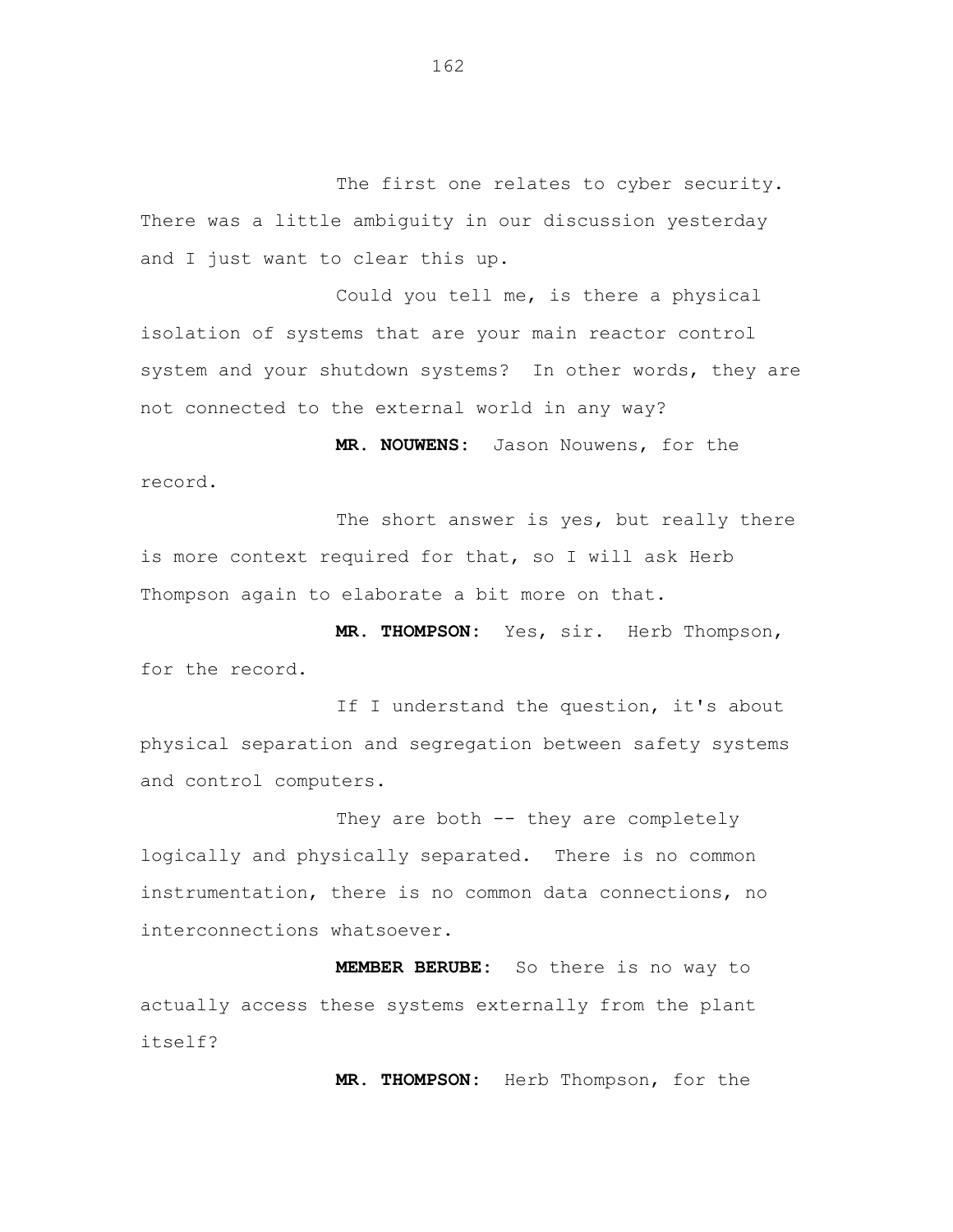record.

These systems can only be accessed while physically in the power plant. They are in secure zones within a secure building. There is no remote access even from other areas on the site.

## **MEMBER BERUBE:** Good.

And the last question has to do with timelines for future upgrades. I believe you have a number of them, but one of them is the heat transport pumps. The HP turbine rotors is due to come up -- unit transformer is going to get replaced, this kind of stuff. So what is your general timeline to do these kinds of things?

**MR. NOUWENS:** Jason Nouwens, for the record.

I will ask Pierre Michaud to elaborate a little bit on our long-term asset management plan.

While he is getting ready, I will highlight that the high-pressure turbine is actually being replaced as we speak.

--- Pause

**MR. MICHAUD:** Pierre Michaud, for the record.

I just want to pull up my dates here for the asset management. I will start by saying we do have an Aging Management Program in place that maps out these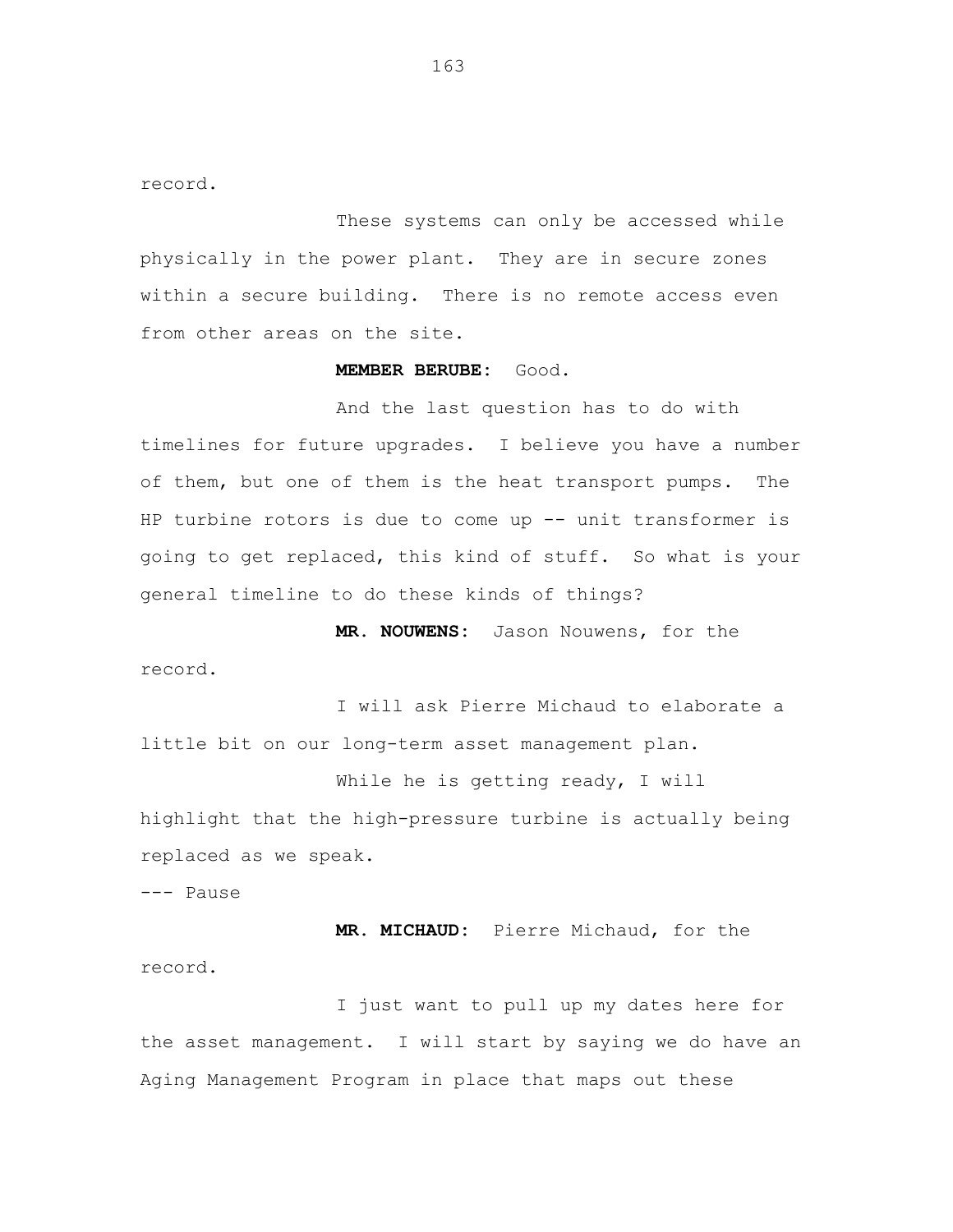replacements and this is revisited periodically.

With respect to the heat transport motors -- I am just trying to find my notes here -- we have a replacement over the next three years. One, the first - there are four motors in total. They will all be replaced in the next three outages.

As Jason mentioned, for the HP turbines we are doing that in this outage. We are currently in a shutdown.

And in terms of transformers, I would actually have to take that back, I'm sorry, I don't have that right off the top of my head.

**MEMBER BERUBE:** As we know, supply chain things are tenuous in terms of getting transformers and stuff like this.

**MR. NOUWENS:** And I will just add to what Pierre was saying. Even though we may not have the dates available, it is all part of a long-term asset management plan within the station where we try to look at the needs of all the pieces of equipment, transformers, pumps, motors and fit them into strategic plans.

**MEMBER BERUBE:** And just a final question for CNSC.

Given all the post-Fukushima upgrades to the plant and given a scenario where we have a severe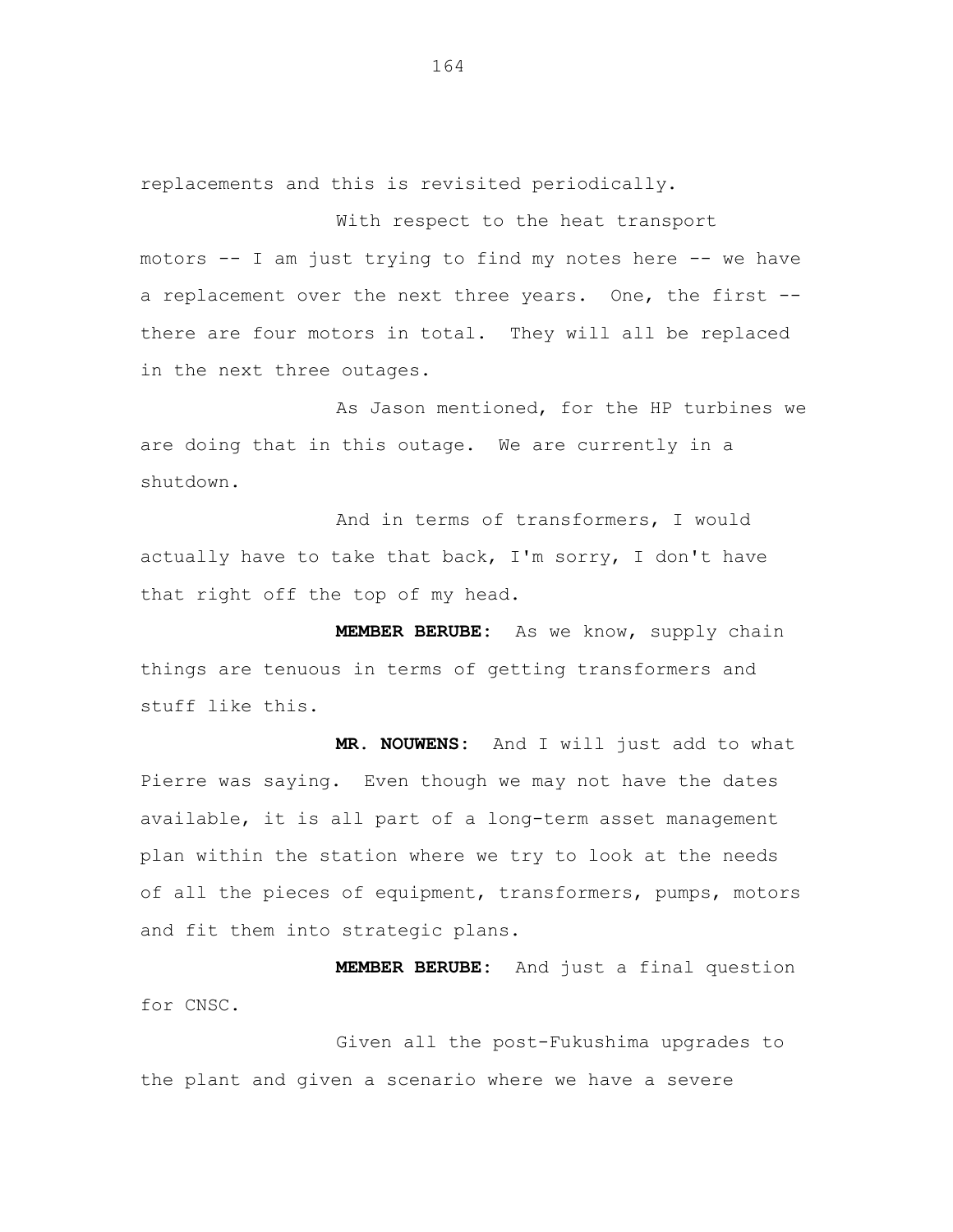accident, which is low probability, do you feel that the plant is in sufficient shape and that the training is sufficient to rely upon from a public safety standpoint for the foreseeable future?

**DR. VIKTOROV:** Alex Viktorov.

The answer is yes, CNSC staff is satisfied with the provisions currently in place.

To reassure the Commission Members and the public, again, the defence in depth is the underlying principle we utilize in particular in considering unlikely events. There are multiple ways to achieve the same provisions, including reliance on equipment, on personnel at the station or personnel in the area, or even from sister utilities that can provide both expertise and equipment.

We are also looking at the international experience to make sure that we do absorb the best practices, and currently, yes, we are satisfied that Point Lepreau and New Brunswick Power have taken all appropriate measures to assure safety in case of an accident.

**MEMBER BERUBE:** Thank you. I have no more questions.

> **THE PRESIDENT:** Thank you. Dr. Demeter, please? **MEMBER DEMETER:** Thank you.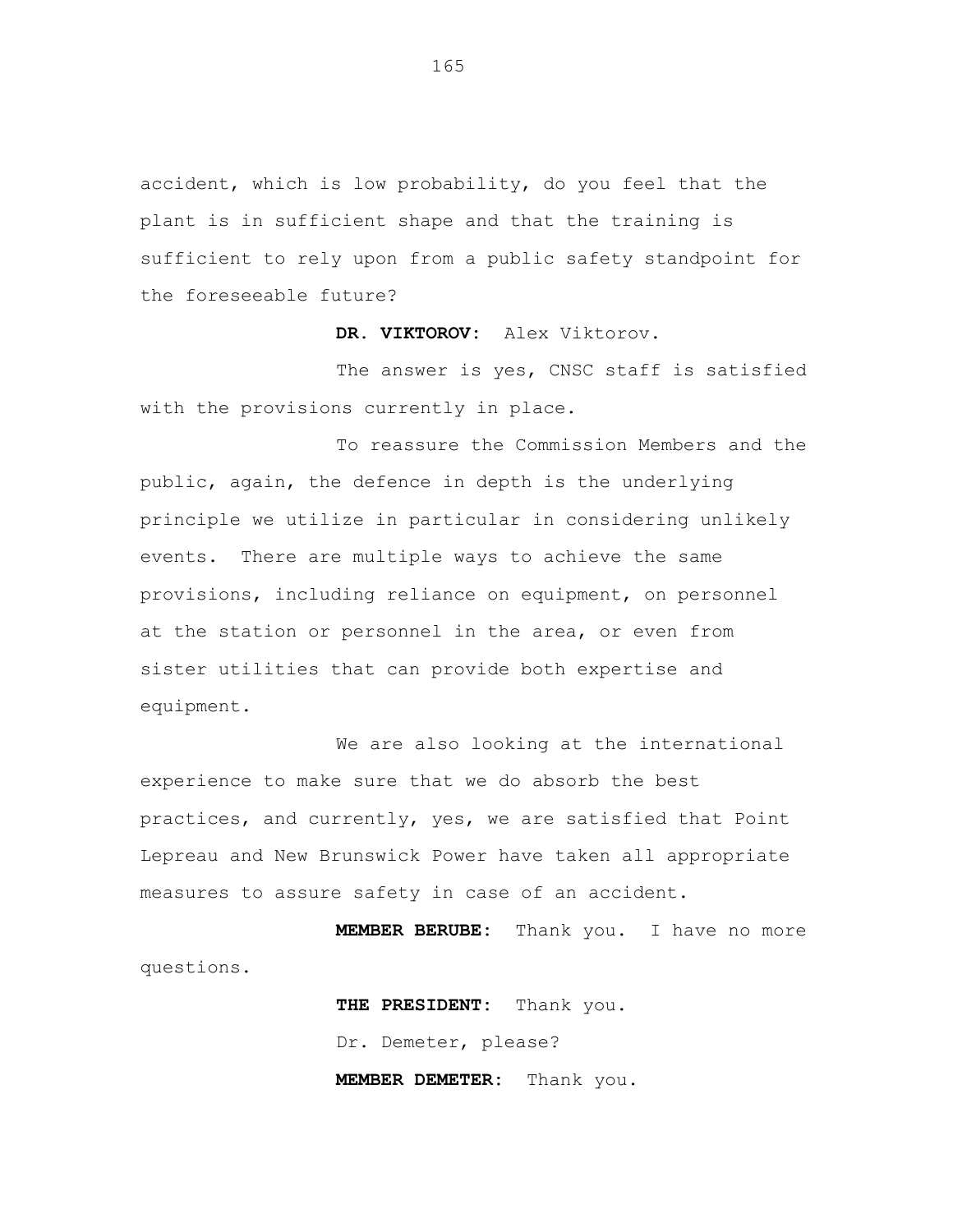I have a few more technical questions for clarification and response.

I am looking at the staff CMD under Human Management, page 30, and I will just read the paragraph: "During an inspection of the fall 2021 emergency exercise, it was identified that two evaluators were not evaluation qualified. Both individuals who were evaluating the exercise without an evaluation qualification could be considered SMEs in performing the tasks of the area they were evaluating. The safety significance of this finding is negligible." (as read) So I have sort of two questions. One, I couldn't find out what SME stood

for. I looked through the whole document and it is not in the glossary.

And the other one is even though I mean the issue for me versus the safety significance is the validity of the exercise. If the people evaluating it aren't qualified to evaluate it, how does that impact the result? There could have been 200 evaluators and this is just two of them or it could have been 10.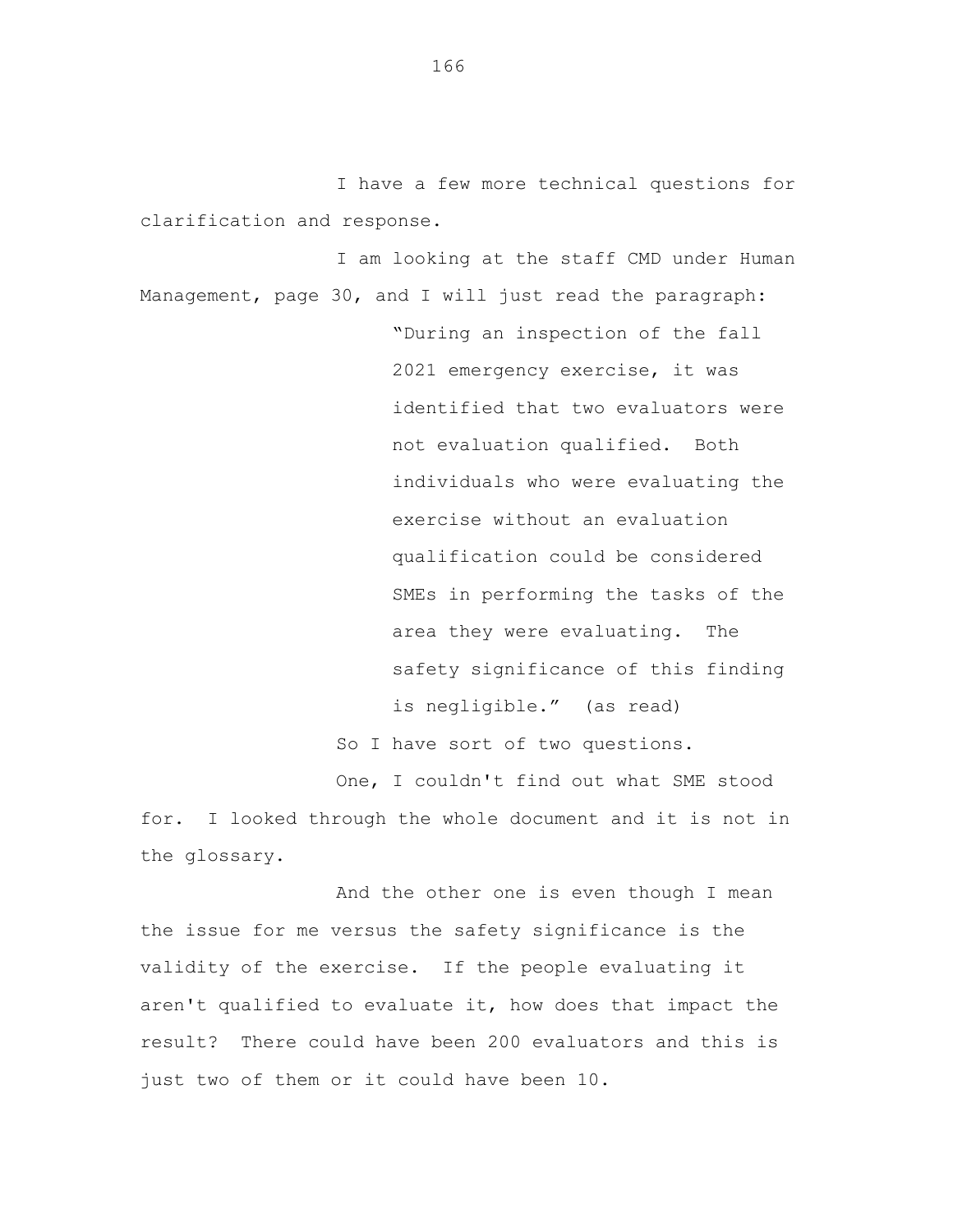So give me a sense of how this impacts the validity of the results and just tell me what SME is.

**DR. VIKTOROV:** Alex Viktorov.

I will start with the easy one.

SME stands for subject matter expert and we kind of use it extensively.

I will ask Heather Davis to comment on the specifics of the exercise and CNSC staff inspection conducted during the exercise.

**MS. DAVIS:** Good afternoon. Heather Davis, for the record.

In terms of this inspection, in this case there were individuals who were evaluating the drill who in their normal work role would fulfil this type of role and so they were fairly familiar with how to conduct the role, but these individuals did not have evaluator training, so they were not trained to be evaluators. So although they could do the task, they did not have the training to perform the task of an evaluator.

I would ask Mr. David Wallace from Emergency Management Program Division to follow up with some further information.

**MR. WALLACE:** Hello. David Wallace, Licensee Emergency Program Officer, for the record. Yes. So in this particular finding we did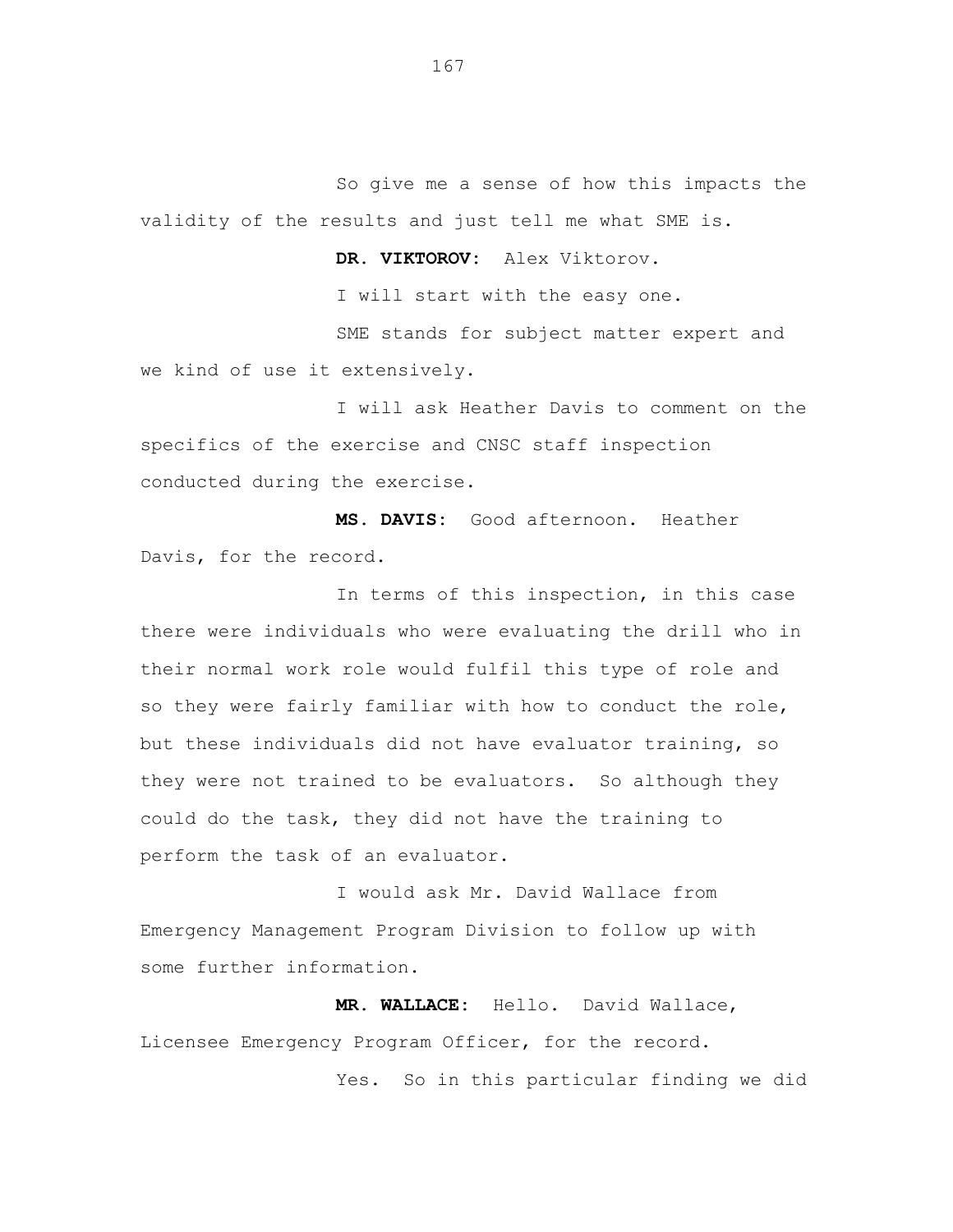find that it was a negligible safety significance. As Ms. Davis said, it is an expert in the area that they were evaluating. However, within the NB Power programs and procedures, they have requirements for evaluator qualifications for certain roles within an emergency exercise. So we could say that he is qualified to conduct this evaluation role; however, he just didn't have the formal training qualifications in the database at the time of our inspection.

Do you have any further questions? I can answer those as well.

**MEMBER DEMETER:** Sure. Maybe to NB Power. So this would obviously be vetted ahead of time. So what happened, that people that were involved with it didn't meet the qualification standards, that were found after the fact?

**MR. NOUWENS:** Jason Nouwens, for the record. I will turn this over to Nick Reicker. I just want to highlight though that this is more of an administrative where the people were competent to do the job, but in our system were not being shown as qualified.

But I will pass over to Nick Reicker for a little more context.

**MR. REICKER:** Thank you. Nick Reicker, for the record.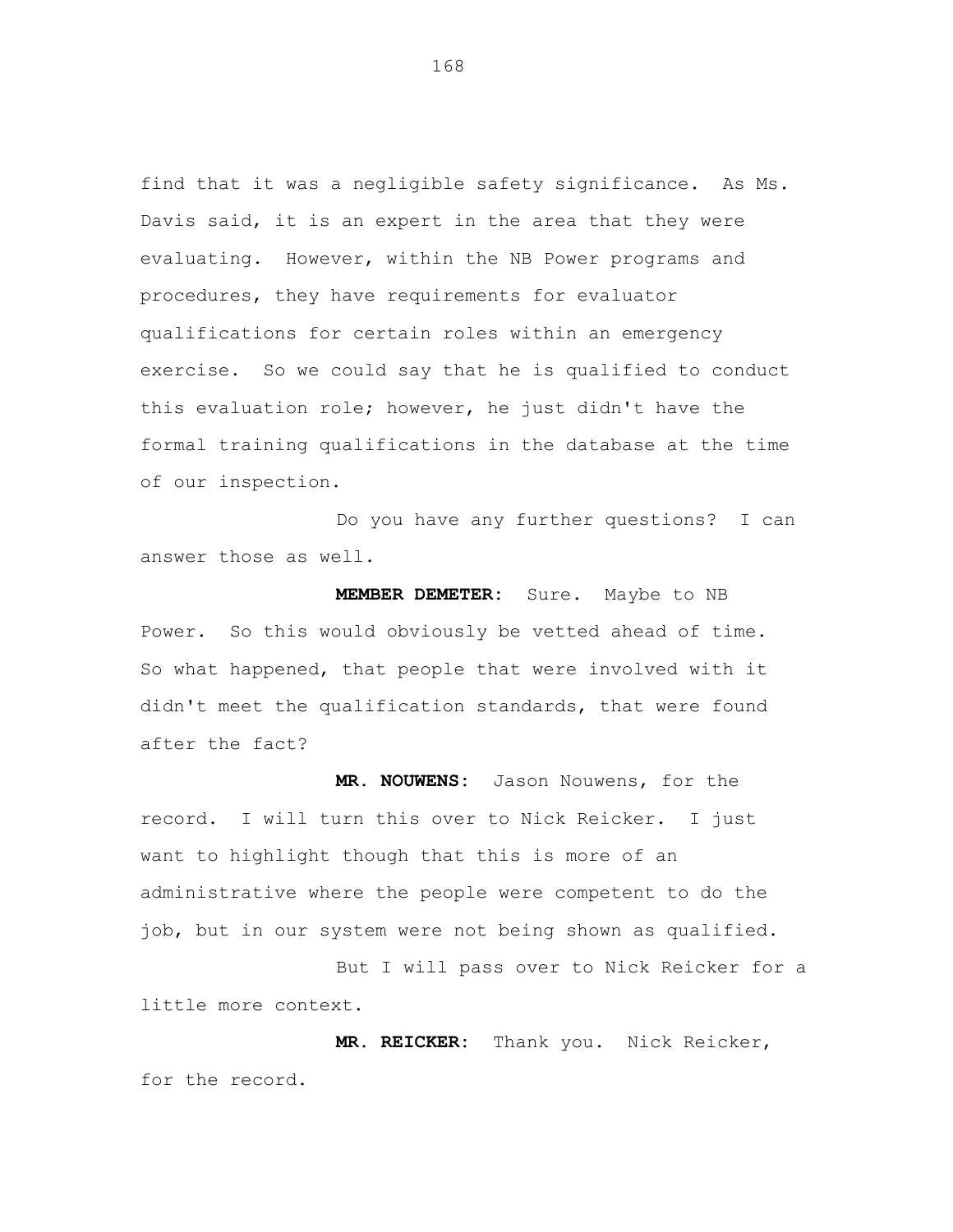So you're right. From the context of the individuals being subject matter experts and our part in being familiar with that role from day-to-day operations, what got us into the challenge with the full-scale exercise was some last-minute resource challenges that we had to bring additional members in.

One barrier that we did put in place, although not laid out under the preview that everyone has the evaluator training, is they are under the direct oversight from the drill director throughout that, so, from a field observation, a critique in ensuring that feedback was done under the overview of the evaluation team and their feedback was validated that way.

And we have since gone through a full review of our program and process to ensure that any subsequent evaluators for any driller exercises will be part of that controller evaluator training -- that we have that as the prerequisite in ensuring that we have the sustainability, moving ahead.

**MR. DEMETER:** Thanks, that answers the second part of that question.

So I'll move on to the next technical issue, on Page 59 of the staff CMD:

> "CNSC staff noted that a CANDU Owners Group ... project determined that the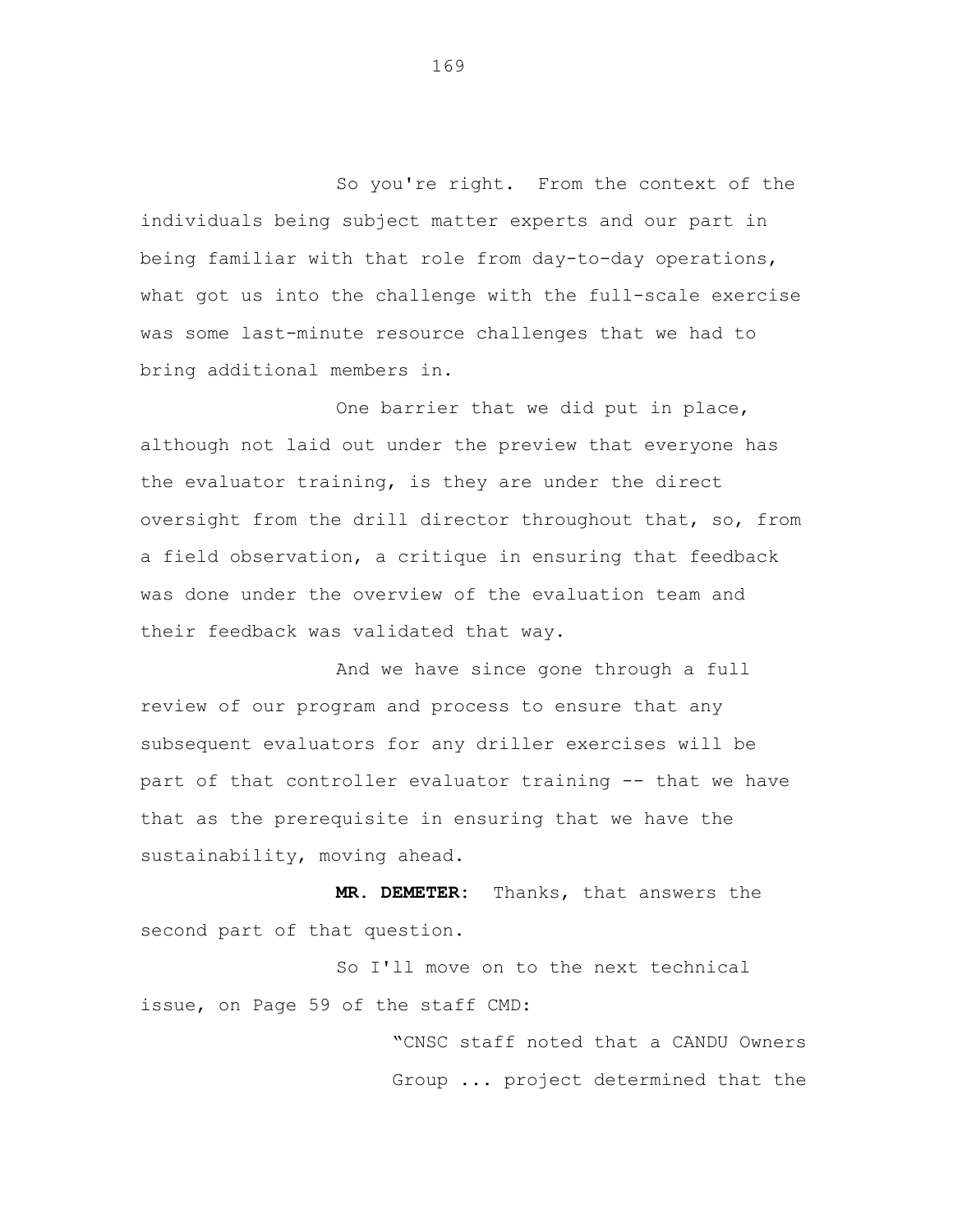Normac NR-5S 400 coating system should not be used for new submerged environments due to decreased adhesion and that existing applications where it is used should be inspected to evaluate the actual in service condition."

And then, later on, it says: "In 2017, CNSC staff accepted NB Power's proposal to change the frequency of leak tests at the reactor building from every three to four years."

So, am I to assume that the Normac NR-5S 400 coating system is what's being used, and despite the issue that there's no recommendation not to use it in the future, that the leak test changed to a longer period?

It just didn't make sense to me why you would increase the length of time for testing of something that you recommend not being used on a new system. And maybe it's not in the place that I think it's in; so maybe I just need clarification from --

**DR. VIKTOROV:** I'll ask George Stoyanov to address the question.

**MR. STOYANOV:** For the record, George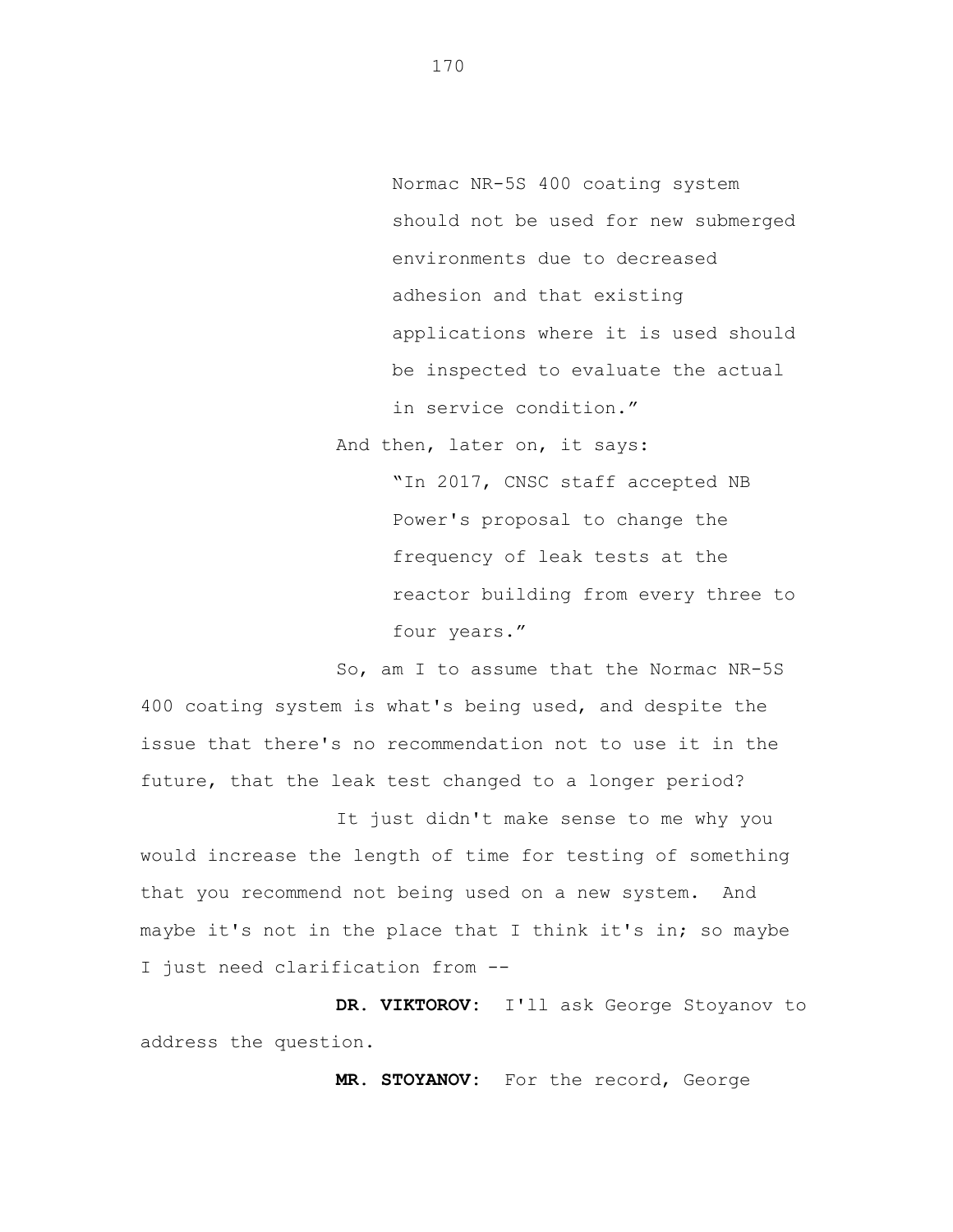Stoyanov, Acting Director, Engineering Design Assessment Division.

So, with regard to the Normac liner, we have been informed under the IIP, as an IIP item, about the situation, and CNSC staff reviewed and accepted NB Power's resolution going forward with regard to the Normac liner.

**MEMBER DEMETER:** On the face of it, it doesn't make sense that, if it should not be used for new submerged environments, that you reduce the frequency of leak testing. Something doesn't add up, to me.

**MR. NOUWENS:** Jason Nouwens, for the record.

I will clarify that the issue with the Normac liner is in some sense not related to the frequency of the reactor building leak rate test.

So, the comment about the Normac liner being used in submerged applications I'll try to explain as quickly as I can, but the Normac liner is used on the entire inside of the reactor building.

However, at the very roof of the reactor building is the dousing tank, which is part of the reactor building and covered with the Normac liner. That dousing tank is a tank of water that's one of our special safety systems that could douse the reactor building if required. That's the only area that the Normac liner is submerged.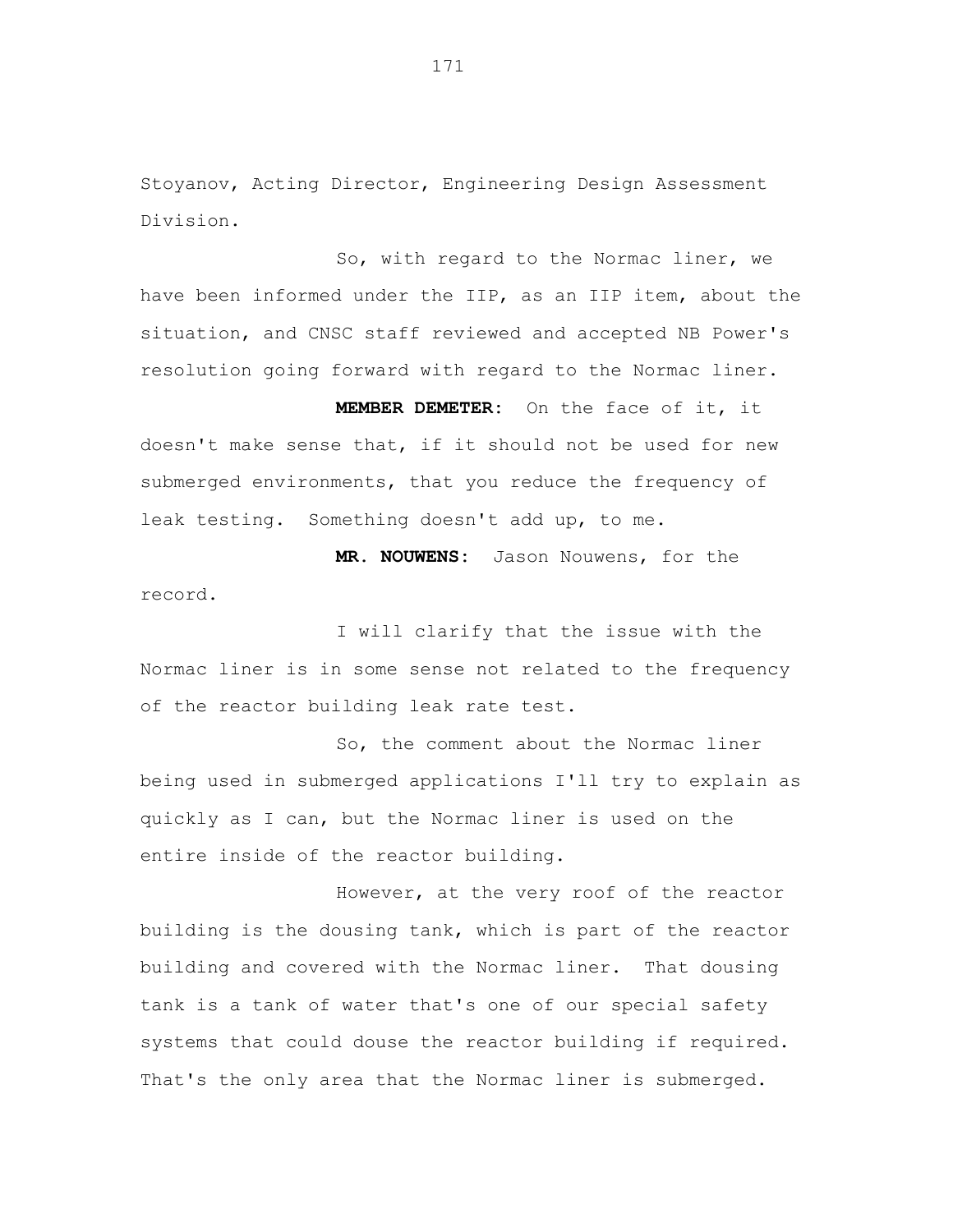The rest of the building, the predominant area of it, is not submerged, and the Normac liner is in an air environment the entire time.

The concern -- or I guess the issue that was brought up about the Normac liner really relates back to whether the Normac liner is qualified to be used in submerged applications, and that was the original concern. And what we've implemented since then is a performance-based approach where we do inspections and sometimes de-water the dousing tank to do go in there and do an inspection of the integrity of the Normac liner and the adhesion of the Normac liner to the concrete structure under water, to ensure that the performance characteristics of the Normac liner are being maintained.

And to date, those performance checks have verified that the integrity of the Normac liner is being maintained at all times even though it's submerged. So that performance-based approach is what CNSC was referring to about accepting our approach going forward to make sure that the performance-based approach makes up for the lack of the qualification.

Now, with regards to the overall reactor building leak rate test, the extension from three years to four years was not related to the Normac liner at all - two completely separate issues. And that was based more on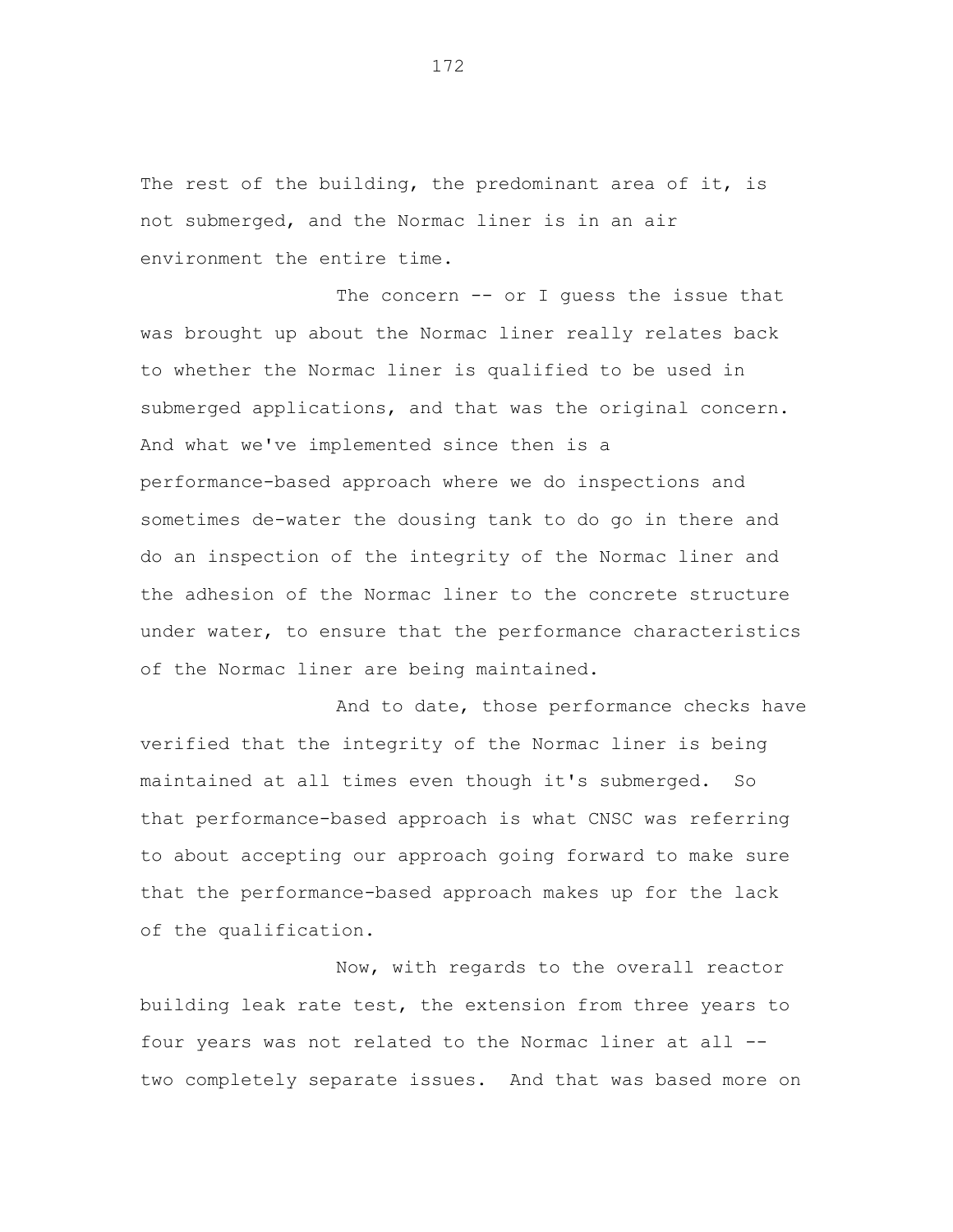our safety analysis of the integrity of the reactor building leak rate -- sorry, of the reactor building, and I guess the structure and the integrity of the test, and the validity of the tests going forward. And we could provide more technical details if you'd like to know.

**MEMBER DEMETER:** No, no, that helps clarify. It was in the same body, so I was trying to put it together.

Second last is dealing with fitness for duty, and I wanted, from the talk about fitness for duty, Volume II, Managing Alcohol and Drug Use, committed to implement Version 3 by July 22, 2021 with the exception of random testing, which would be implemented by January 22nd, 2022. And I wanted to get a comment from NB Power whether those have been implemented and that's been done.

**MR. NOUWENS:** Jason Nouwens, for the record. I'll actually turn those questions over to Krista Ward, who is our Director of Emergency Services and Continuous Improvement.

**MS. WARD:** Good afternoon. For the record, Krista Ward, Director of Continuous Improvement and Emergency Services.

So, for REGDOC 224, Alcohol and Drug, we have implemented the portions of that REGDOC for post-incident and for-cause testing. However, for the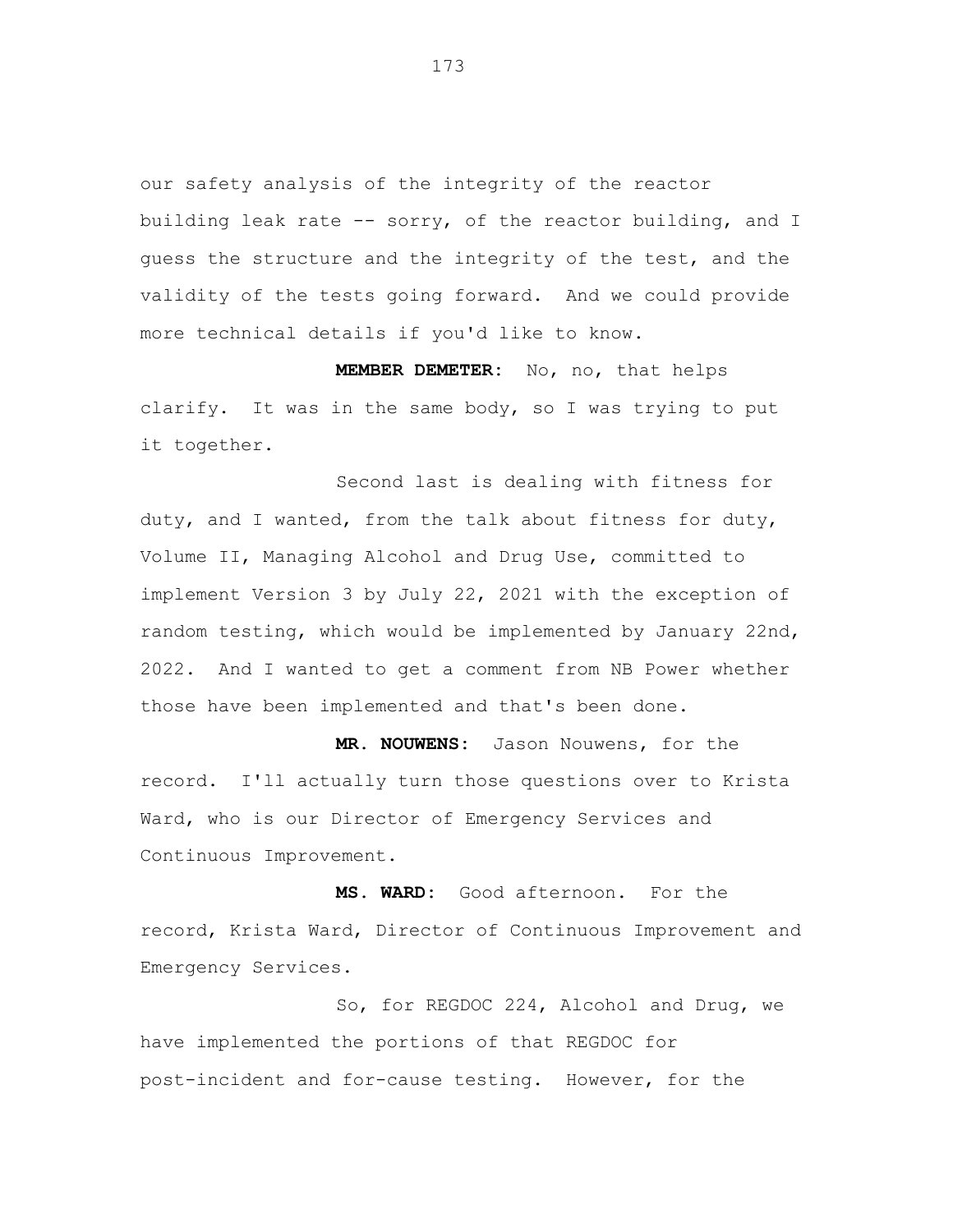random testing and pre-placement testing, on January 21st the Federal Court of Canada ordered the implementation of pre-placement testing and random testing of the REGDOC to be stayed pending a final disposition of the employees union's application for judicial review. So that is the current status.

**MEMBER DEMETER:** Okay. And CNSC, when was that court stay issued? It would have been nice to have it in -- if it was issued, depending on the timing for this --

**DR. VIKTOROV:** It was issued just a couple of days prior to the Part I Hearing.

**MEMBER DEMETER:** Okay. So the CMD stood as it was. I understand.

My last question is for Point Lepreau. Given all the supply chain issues for electronics and many other industries -- auto, and so forth -- does that have any negative impact on your ongoing maintenance, replacement parts future? Are you having any difficulties in getting the parts you need, especially in the electronics sector?

**MR. NOUWENS:** Jason Nouwens, for the record.

What I will say is that the COVID pandemic and the changes that the entire world has seen have really pushed us to be more proactive in our needs. So there are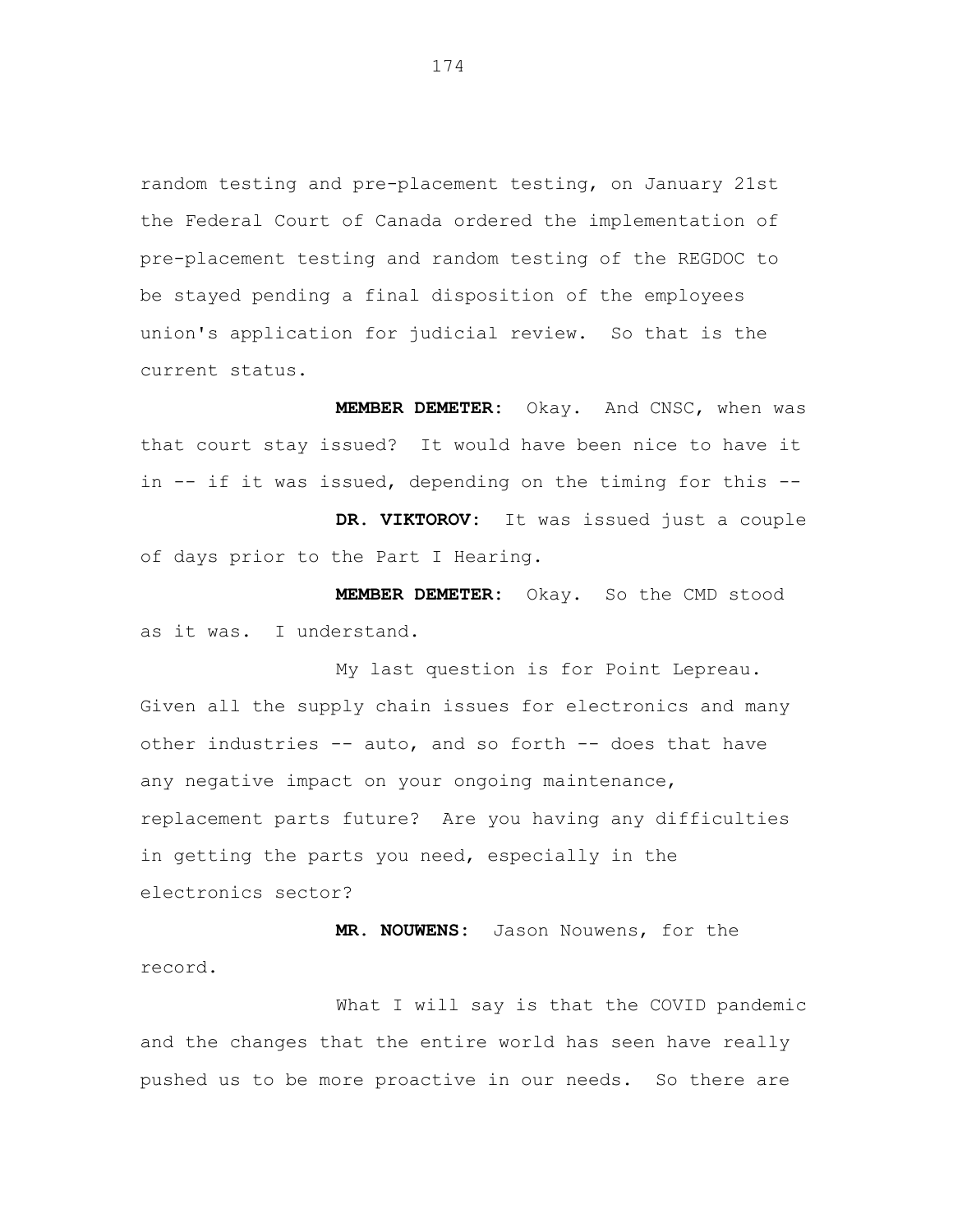some challenges, but they've pushed us to plan better for the future and make sure that we know that there are certain products that we could have relied on in the past to get at a week's notice that we now may need two or three.

So there's been no challenge that affected the safe operation of the station in any way at all; it just means that we need to be a little bit more proactive about our plans. So we'll look to outages in 2026, for example, and anticipate the parts needs a little earlier than we would have in the past, but there are no challenges that have been presented that really contribute to challenge our safe, reliable operation.

**MEMBER DEMETER:** Thank you. Those are all my questions.

**THE PRESIDENT:** Thank you. I have a few quick questions around waste, and I'll start with New Brunswick Power.

In your submission, you have made a statement that you are expecting to reduce your waste volumes by 90 percent. It sounds an extremely aggressive target. Can you share with us what are some of the strategies to bring about that great a volume reduction?

**MR. NOUWENS:** Jason Nouwens, for the record.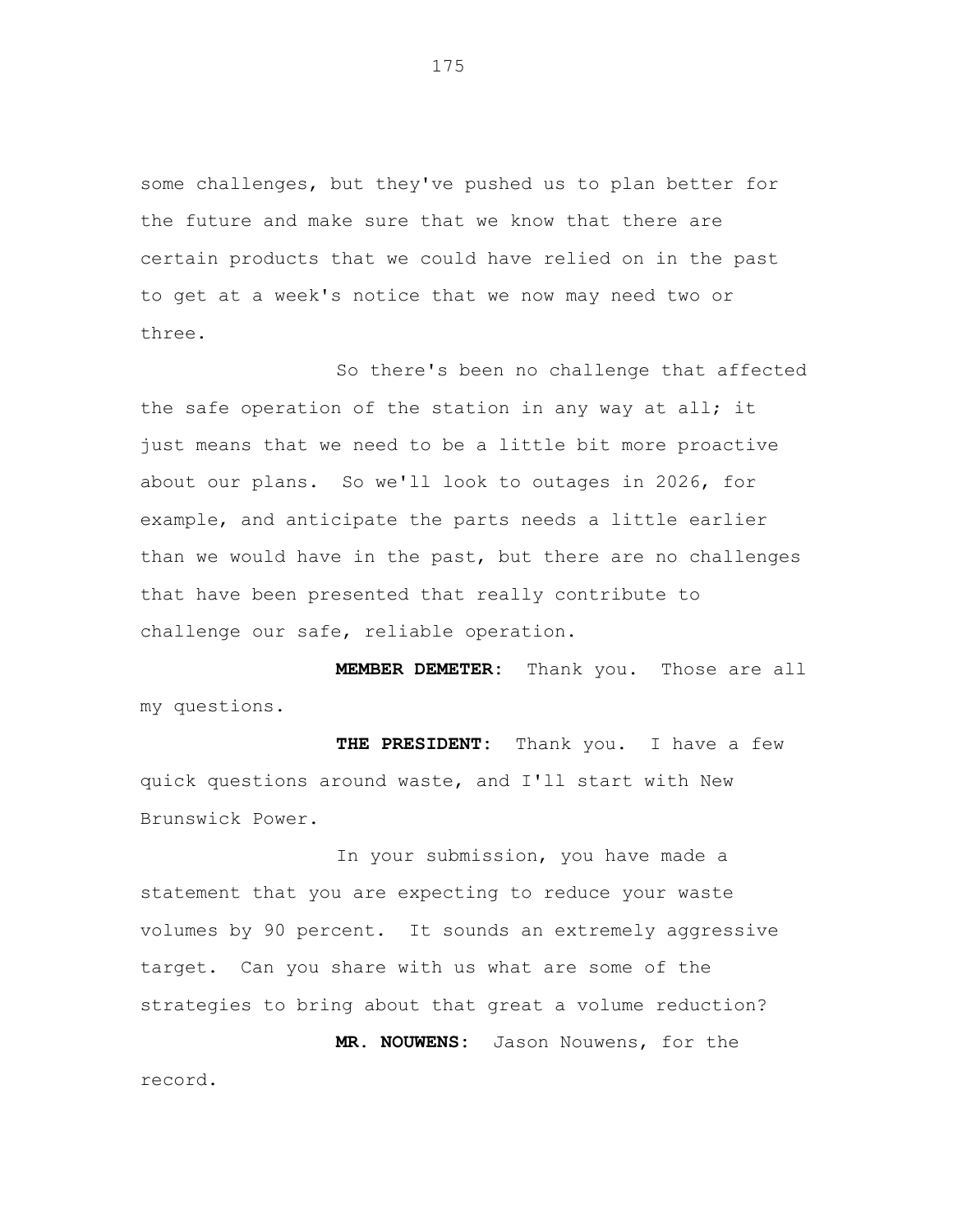Yes, that volume reduction of 90 percent is typically -- what we were trying to imply by that is we have a campaign of proactive segregation which improves the amount of waste we generate to begin with through our Likely Clean campaign. But we have been making concerted effort every year to remove some of the currently stored low-level waste and send it to an offsite provider for incineration and separation. And that's where we see the 90 percent reduction. So of what we can remove from the currently stored inventory through qualified service providers, the waste we get back is typically 10 percent or less of what we provided.

**THE PRESIDENT:** Thank you. And what about your liquid waste? So, is that also stored in the SRWMF, or do you have a separate facility, and give me a sense of the quantum of volumes of liquid waste that would be onsite.

**MR. NOUWENS:** Jason Nouwens, for the record.

Liquid waste would typically be in the form of resin or spent resin. So within the station we do have spent resin storage tanks and we also do have facilities for the storage of that onsite within what we call the SRWMF or the Solid Radioactive Waste Management Facility.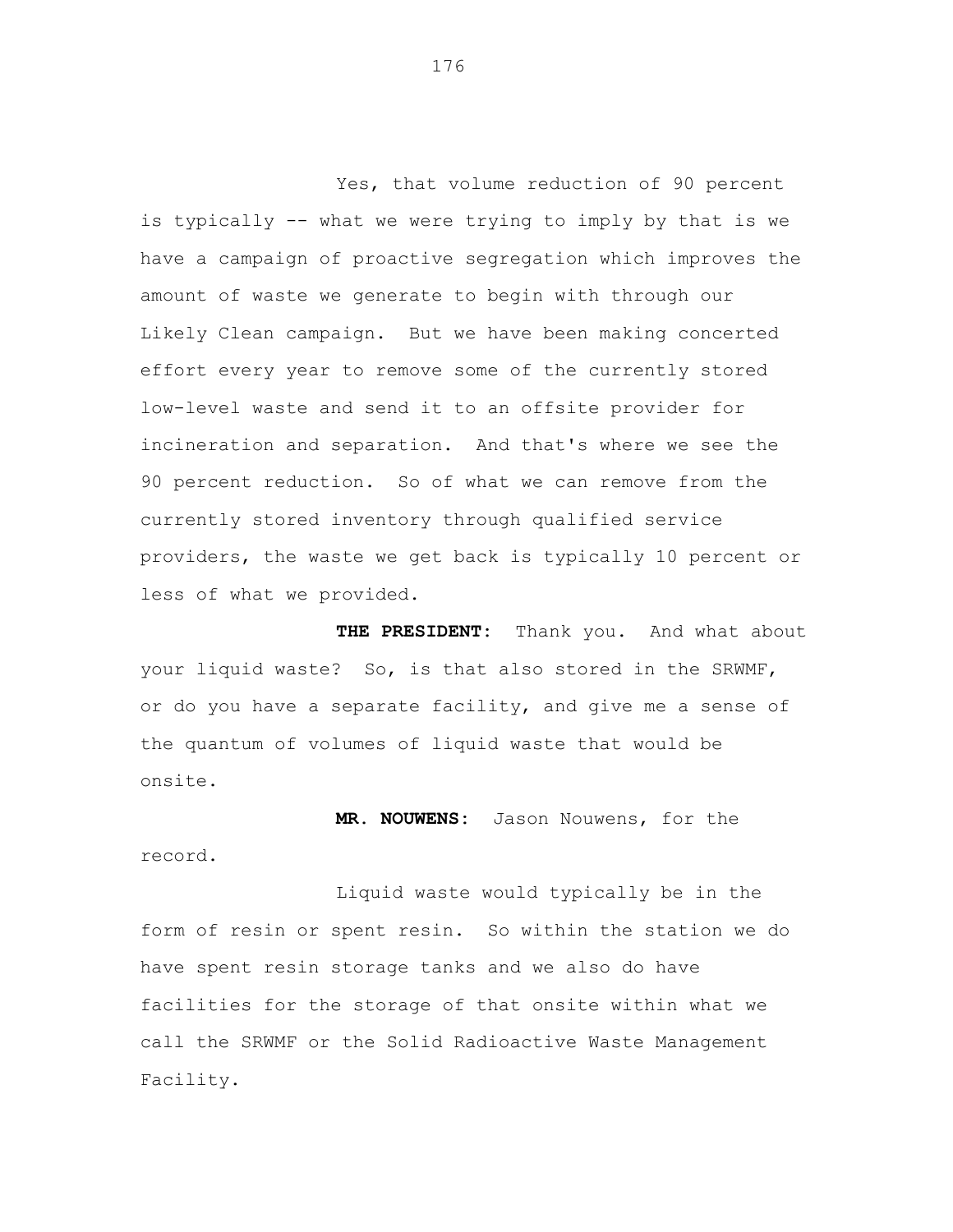**THE PRESIDENT:** Right. Okay, thank you.

And I don't know if Mr. Jamie Fairchild from NRCan is online. If so, I have a question for you, please.

**MR. FAIRCHILD:** Yes, I'm here.

**THE PRESIDENT:** Ah, perfect. Thank you. And Mr. Fairchild, I don't know if you've been following this hearing, but there have been a number of interventions having questions around the preliminary decommissioning plan for Lepreau, and the associated financial guarantee.

And both New Brunswick Power staff and CNSC staff have explained in fairly great detail on the basis for that, and yesterday we had someone from NWMO as well, trying to help the Commission get a better appreciation of things.

But I'll tell you what my question is, or the concern that I'd like to get some response from you on. The preliminary decommissioning plan is based on certain assumptions, and given the uncertainty, given the track record not only in Canada but frankly around the world around the availability of long-term waste solutions -- and here we're talking about low- and intermediate-level waste in particular -- was the question of what kind of contingency planning exists and more importantly the financial guarantee and how much would that change if there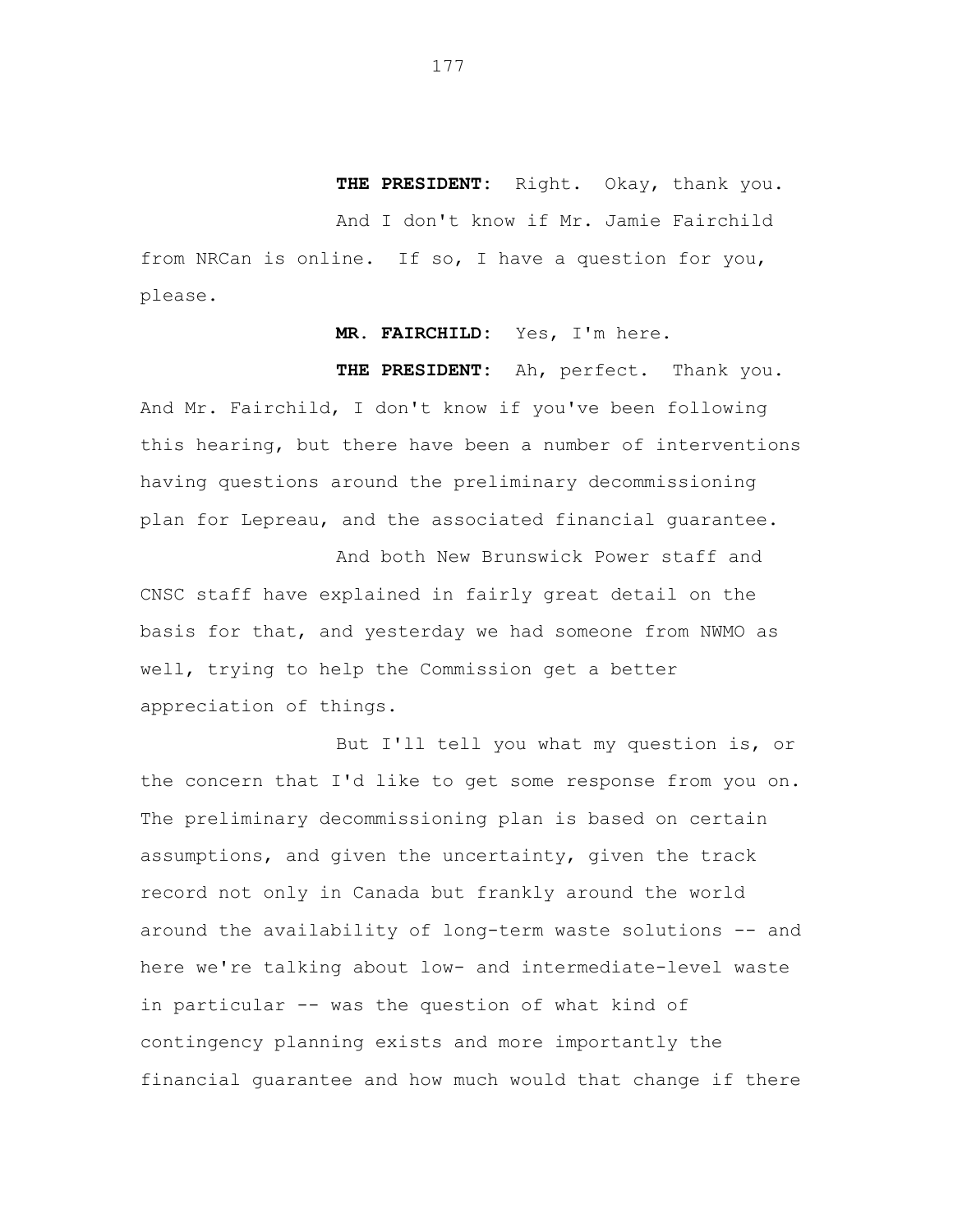was no long-term solution for low- and intermediate-level waste for, say, another 20, 40, 50 years or whatever is in the assumption.

And we know that NRCan has underway not only the policy work for rad waste but also has commissioned the NWMO to come up with an integrated waste strategy. And the question asked of NWMO yesterday is, Is the strategy going to have within its scope an expectation of licensees to have a long-term solution in place by a certain date? And the response was, Well, that's a little premature at this stage, and that it may be somewhere later in the year when the policy and the strategy will be available.

But I wanted to get your response to the concerns that have been expressed by intervenors but certainly concerns that the Commission shares as well around the reliability of the financial guarantee. And I know it gets reviewed every five years, but is there perhaps an opportunity once the policy and the strategy is developed to have further discussion around the assumptions that go in the preliminary decommissioning plan and perhaps even have a public hearing on that? So I wanted to get your thoughts on that, please.

**MR. FAIRCHILD:** Sure. Thank you very much, President Velshi, for the question.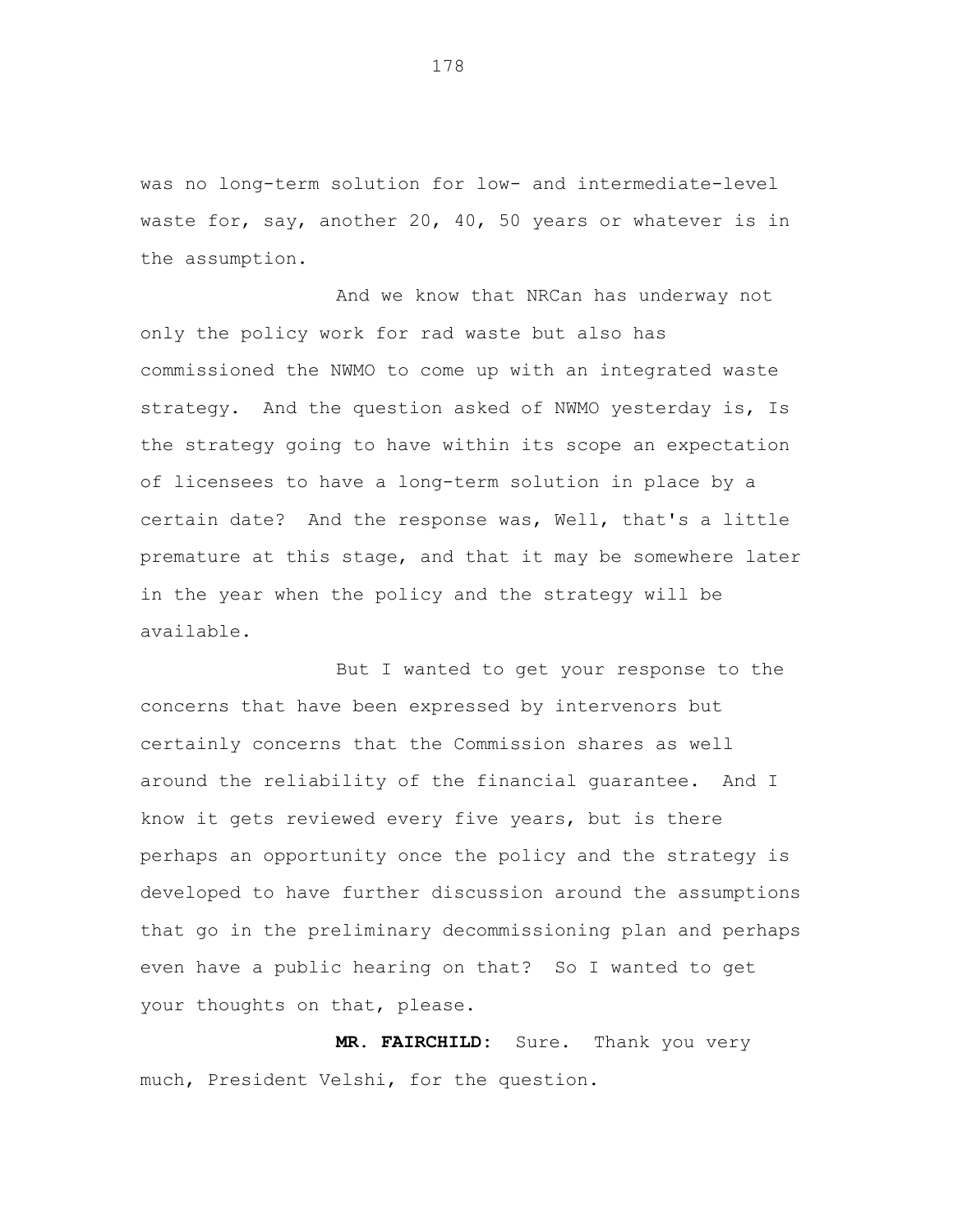Jamie Fairchild, Natural Resources Canada, for the record.

Just wanted to start by acknowledging the traditional lands from which I'm calling or joining today, which are the unceded and unsurrendered territory of the Anishinaabe Algonquin Nation, whose presence reaches back since time immemorial.

So I think it might be helpful to provide a bit of a broader context for those who might not be as familiar with the review of the Radioactive Waste Policy framework, and then kind of link that to the integrated strategy and then subsequently sort of to the financial guarantee requirements for radioactive waste management projects.

So it behooves me, I guess, to start by saying that protecting the health and safety of Canadians and the environment is the government's top priority when it comes to nuclear energy. We're committed to continuous improvement with respect to ensuring that safe solutions are in place both for existing radioactive waste and for future projects as well.

And so this is what largely inspired our review of the Radioactive Waste Policy, our desire to continue to meet international standards based on the best available science and provide Canadians with confidence and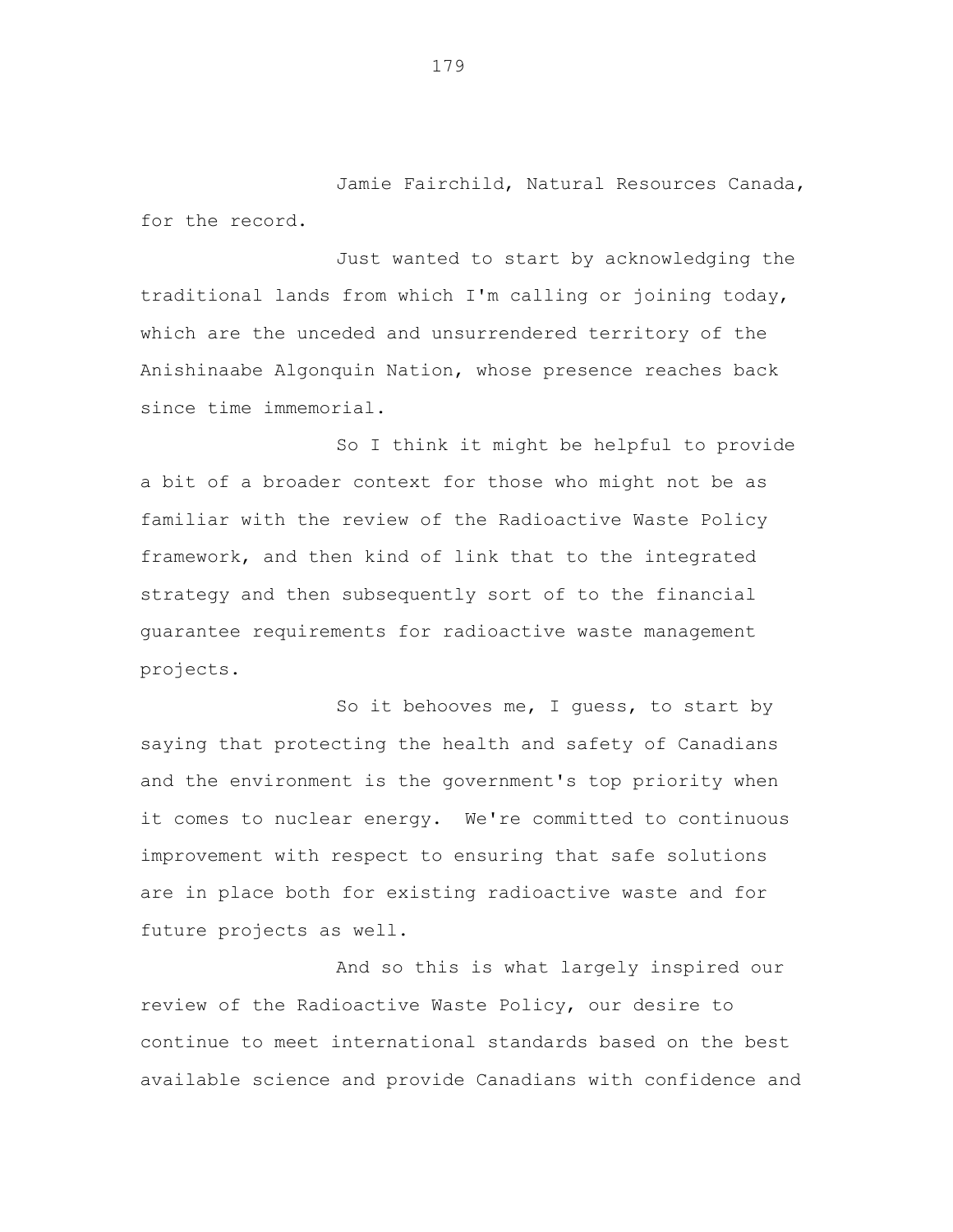the long-term solutions for all of the radioactive waste. For those who don't know, this process was started some time ago and is a part of the extensive engagement that was undertaken with, you know, a broad range of stakeholders, interest holders, Indigenous peoples across the country. A draft policy was released in

February of this year, providing additional time for comment.

So the draft policy built on the views and perspectives from those who participated in those discussions and we've also published additional materials including what we heard before that sets out the context for the management of radioactive waste and decommissioning in Canada and is one of the main points of feedback that helped us to sort of validate and confirm the submissions made by people throughout that process.

Our Minister is responsible for the police framework, and my colleagues in the Uranium and Radioactive Waste Division have been leading the review. And so we are working with others in the federal family across other jurisdictions, including the CNSC, through the review of the Radioactive Waste Policy.

But equally important to having a strong policy, and this kind of transitions to your question, is having a clear plan for the safe long-term management of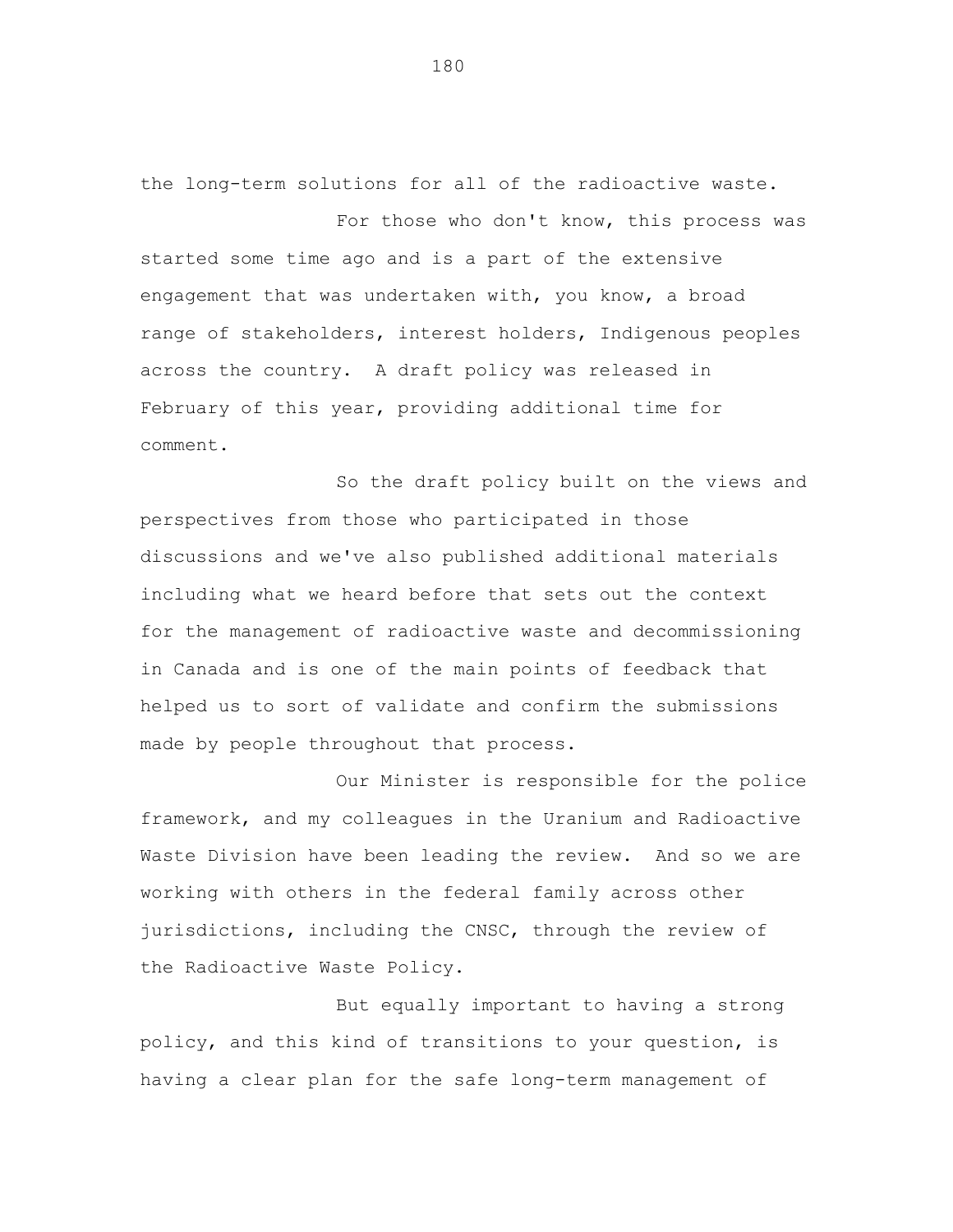radioactive waste. And so concurrent with the Radioactive Waste Policy review and modernization process, the Minister of Natural Resources asked the NWMO to work with waste donors and engage Canadians to develop a comprehensive integrated strategy to address all forms of radioactive waste both now and into the future. And there was a feeling that the NWMO was uniquely positioned to do this, and they had been instructed thus to move forward with that.

The NWMO does not have a role in our policy review and modernization process, but as you mentioned, they cannot finalize an integrated strategy until that review is complete.

And so to kind of simplify that, the policy will define the principles, roles, and responsibilities for the radioactive waste management decommissioning in Canada, and the strategy will propose an integrated plan for dealing with all of that waste, particularly where there are gaps, including approaches for the long-term management of waste and its implementation.

And so to speak to sort of existing projects, it is the responsibility under the current Radioactive Waste Policy framework for radioactive waste donors to fund and implement long-term waste management solutions; right? And the review of the waste policy, you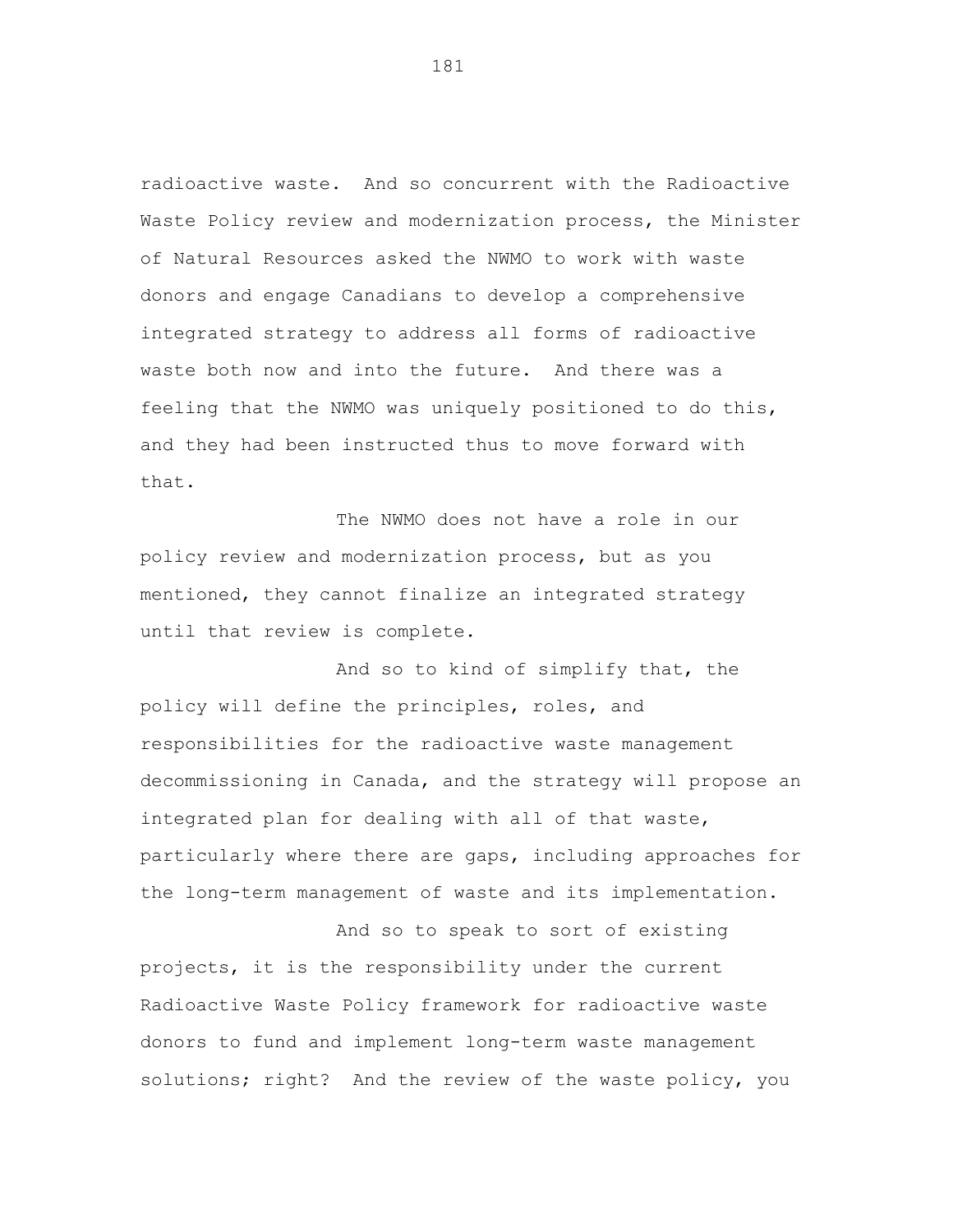know, is about ensuring that any of those gaps, you know, are potentially resolved or solutions to those are found.

And so this approach aligns with the principles that were developed during the government's review of other environmental processes, and these, you know, are based on science, evidence, and Indigenous knowledge and the views of the public. And so it's important to note also that project proposals are subject to, of course, the CNSC's regulatory review process, and there will be opportunity for input on those projects throughout.

With respect to the financial guarantee component, we have the *Nuclear Fuel Waste Act*, and it sounds like yesterday you had some comments from the NWMO based on that. And complementary to the existing *Nuclear Fuel Waste Act* framework, we have the financial guarantees that are of course required by the CNSC.

And so until the final Radioactive Waste Policy framework is concluded, the considerations therein are applied to the integrated strategy. I think it's, you know, difficult to say exactly how the financial aspects of that would be reflected, but it is something that is very much top of mind.

So that's my initial response. Hopefully, that answers your question, but please let me know.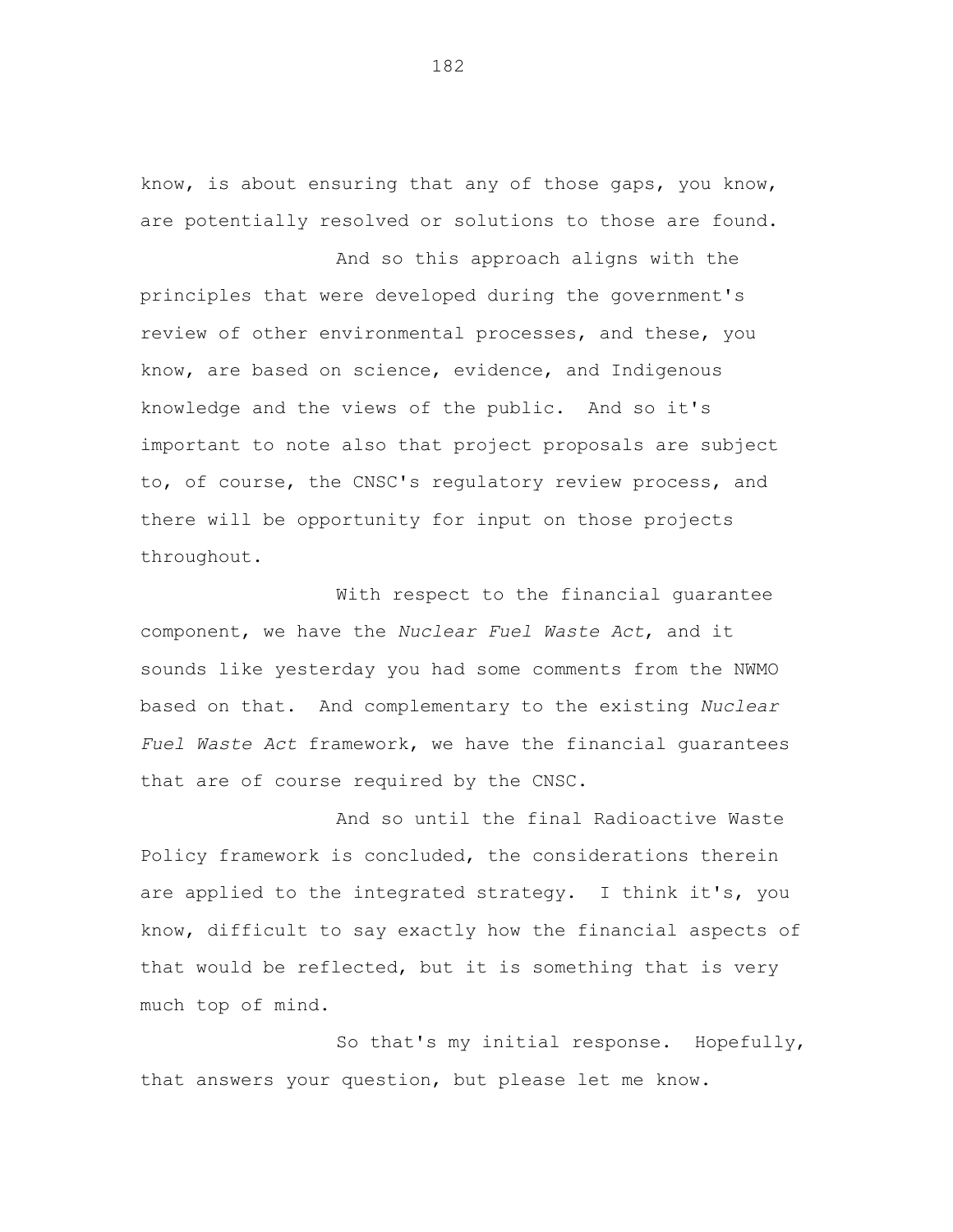**THE PRESIDENT:** Yeah. Very, very helpful. Thank you for that.

So can you give a sense of the timeline for when the integrated strategy may likely be available?

**MR. FAIRCHILD:** Well, the NWMO's leading the integrated strategy process. But what I can speak to -- Jamie Fairchild, for the record -- is the process that we are leading.

And so we are considering the feedback we've received. There was a 60-day comment period on the draft framework which was published on the 1st of February. And the finalization of modernized policy is expected for release this calendar year.

And so then this modernized policy will then set the stage for, you know, further evolution of the integrated strategy whereby, you know, some of the things that you've raised may be further considered.

**THE PRESIDENT:** Okay, thank you very much for that.

Anyone have any follow-up questions for that? No.

Thank you so much for that, Mr. Fairchild. And my last question -- and it's more to give an opportunity to CNSC staff -- was a submission by an intervenor we had just prior to break, Ms. McAllister,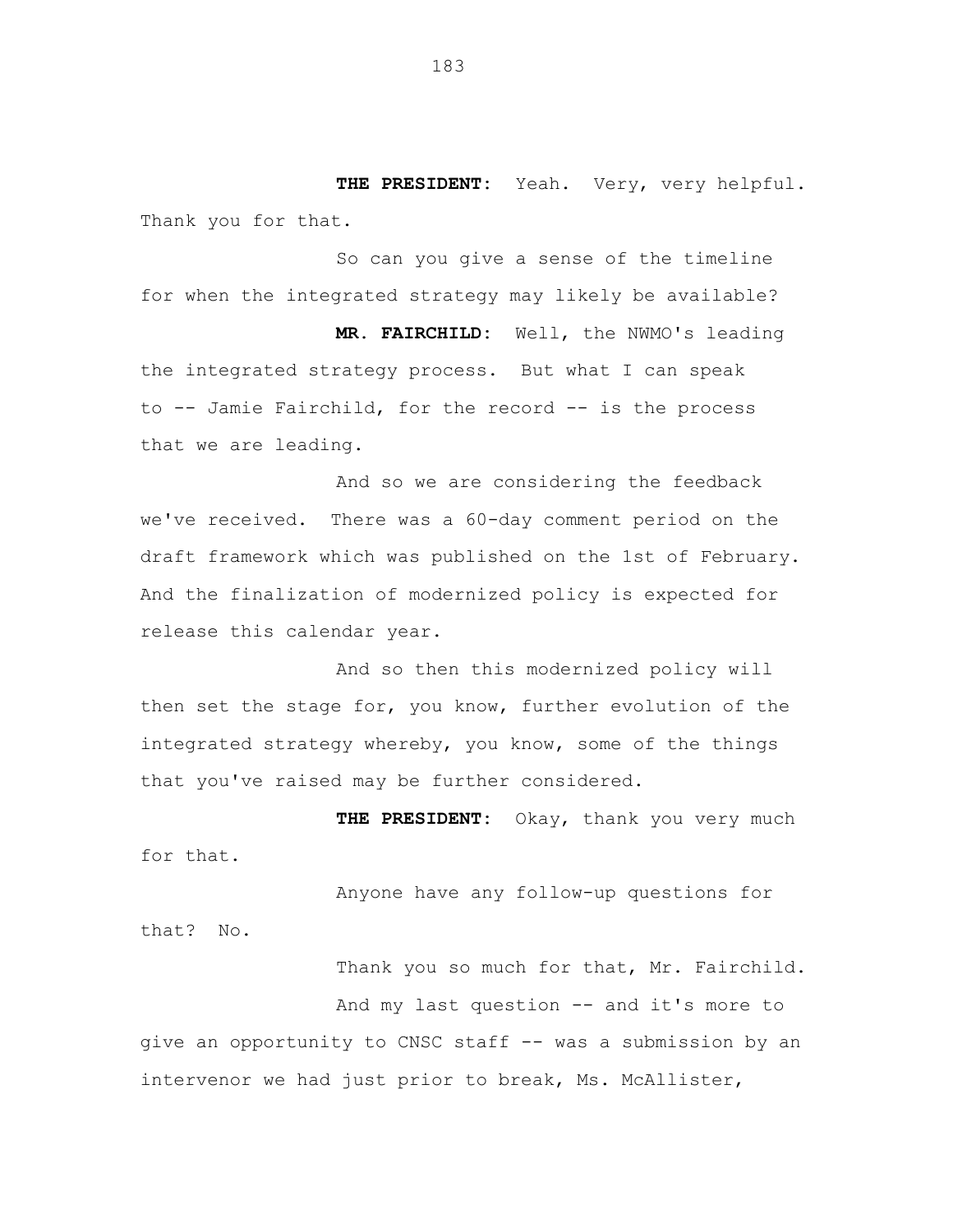raising concerns around lack of health studies or had there been any health studies around Point Lepreau site to give members of the public confidence around the potential health impact from the facility.

And so I'll turn it over to CNSC staff if, just for the record, wanted to make that complete and provide some reassurance there, please.

**DR. VIKTOROV:** Thank you for the opportunity. It's Alex Viktorov. And I'll ask Ms. Kiza Sauvé to comment on this subject.

**MS. SAUVÉ:** Thank you. Ms. Kiza Sauvé, for the record. I'm the director of Health Science and Environmental Compliance Division.

So yesterday we spoke a lot about  $-$ - well, we gave a pretty long statement about the different studies that have been completed mostly around tritium and different tritium studies by international communities.

If we want to talk specifically about the Point Lepreau site, there has not been a specific study on the Point Lepreau site in terms of community members or the workers; however, we've got so much evidence from, you know, the CNSC RADICON Study, which is a health study that was done around the Ontario power plants looking at the releases from those plants and the health of the workers in the area. And there's currently -- we've talked about the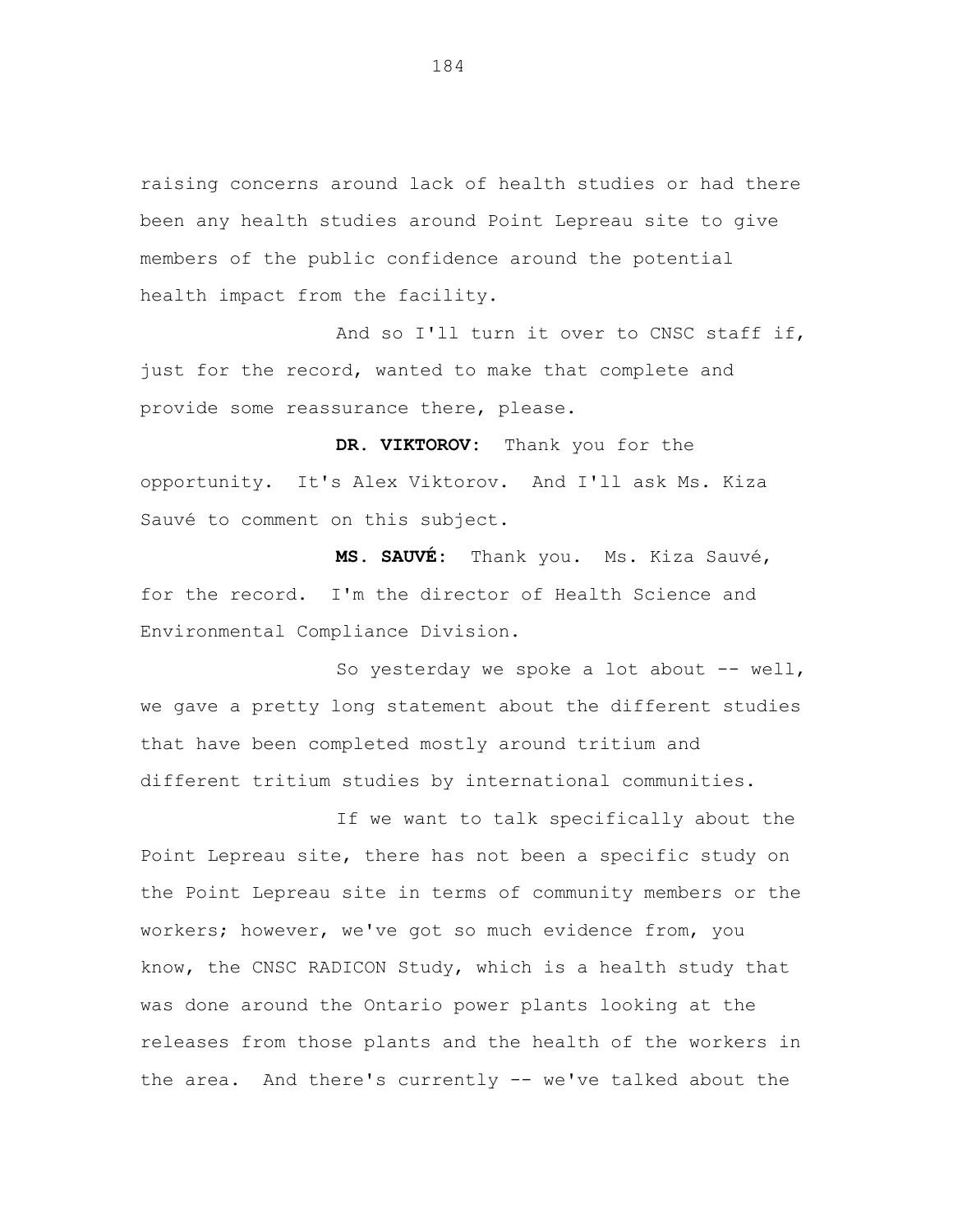in-work study, which is studies of other -- like around the world workers at nuclear power plants.

And based on those studies, based on the community health profiles, and based on the releases that are coming from the site -- which we want to really make sure we recognize that the public dose is at, you know, really, really low, less than 10 microsieverts per year -- I probably received more dose flying here for this hearing than the public dose from the facility -- that we have confidence that the public and workers at the site are protected.

**THE PRESIDENT:** Thank you for that.

And her other question at the end was around mitigation measures associated with impingement and entrainment. And again I just wanted to give you an opportunity, New Brunswick Power, if you had anything you wanted to add on the record for that.

**MR. NOUWENS:** Jason Nouwens, for the record.

What I will add is our current intake structure -- and I did mention this on day one of the hearing very briefly -- but our current intake structure, even though it was designed in the late '70s, is actually world-best technology and is specifically designed to be a horizontal intake structure in the vertical range of the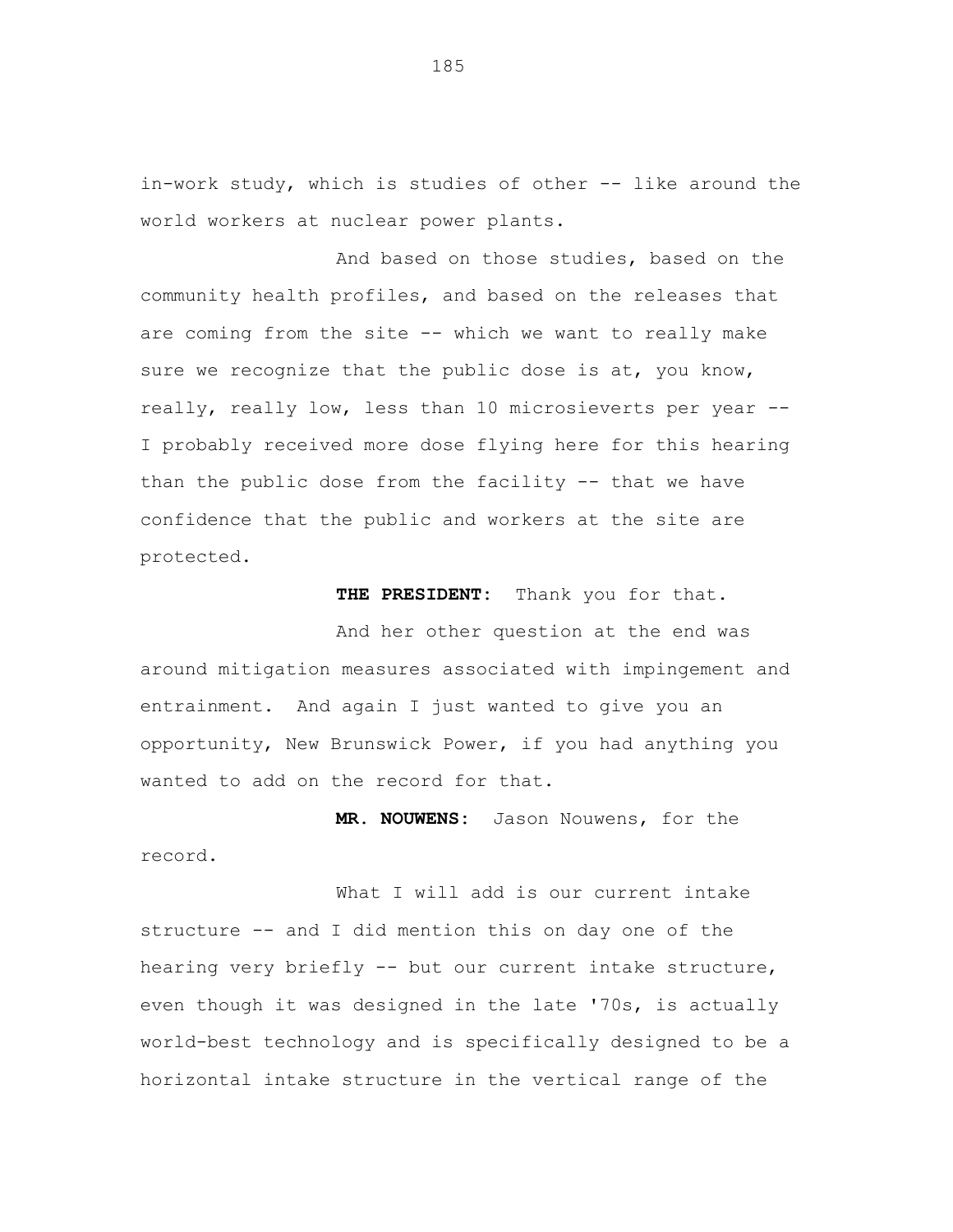bay where there's very low likelihood of major fish and sea species in that area. So there is some, obviously; however, that is one of the aspects that we're grateful to have that mitigates the inclusion of fish at all.

In addition to that, we have an intake structure that has a screen size of three eighths of an inch square, which is very small. And again, leading up to that travelling screen is a trash rack, which is a further deterrent.

So we do have, in our opinion, best-class technology to mitigate any potential entrainment and entrapment.

However, we're always looking for areas to improve, right, and we're looking for feedback from various groups to see if there's, you know, part of our spirit of continuous improvement is there are things we can do better. So we're always open to ideas. But we do feel we have an industry-best intake structure.

**THE PRESIDENT:** Thank you for that. Any last questions, Commission Members? No.

Okay, so before concluding the hearing, I'll turn the floor to New Brunswick Power for any final remarks. Mr. Power or Mr. Nouwens, the floor is yours.

**MR. POWER:** Thank you.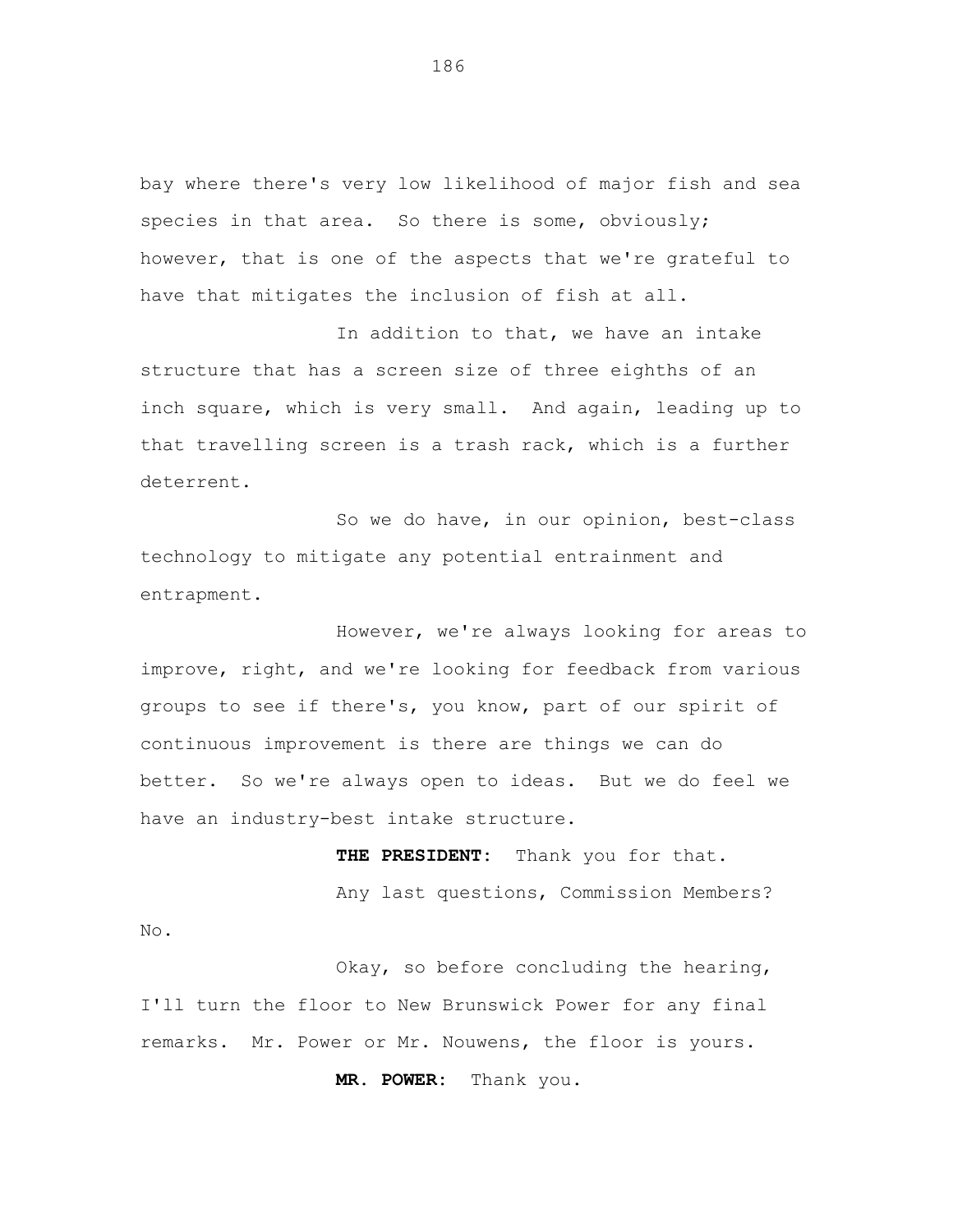For the record, my name is Mark Power. I would like to begin by saying how much

of a pleasure it has been to be able to safely meet in person again. After so many months of restrictions and constant vigilance imposed by the pandemic, this public hearing has been an important activity in our return to normalcy.

Please accept my sincere appreciation to you, the CNSC staff, the Commissioners, for hosting this session in our community. And I wish continued good health to everybody.

We would like to thank Louise Levert, the translators, and the logistics and technical teams for organizing the proceedings as well as the City of Saint John and the Delta Marriott Hotel for hosting the hearing and their warm hospitality.

Let me also thank our industry colleagues for their insights and support throughout this process as well as in our everyday operation. One of the unique strengths of the nuclear community is its inclination to work together and to share experiences and lessons learned in the name of nuclear safety. As a result, we are a safer industry.

As always, we thank the intervenors and participants for caring enough to participate in this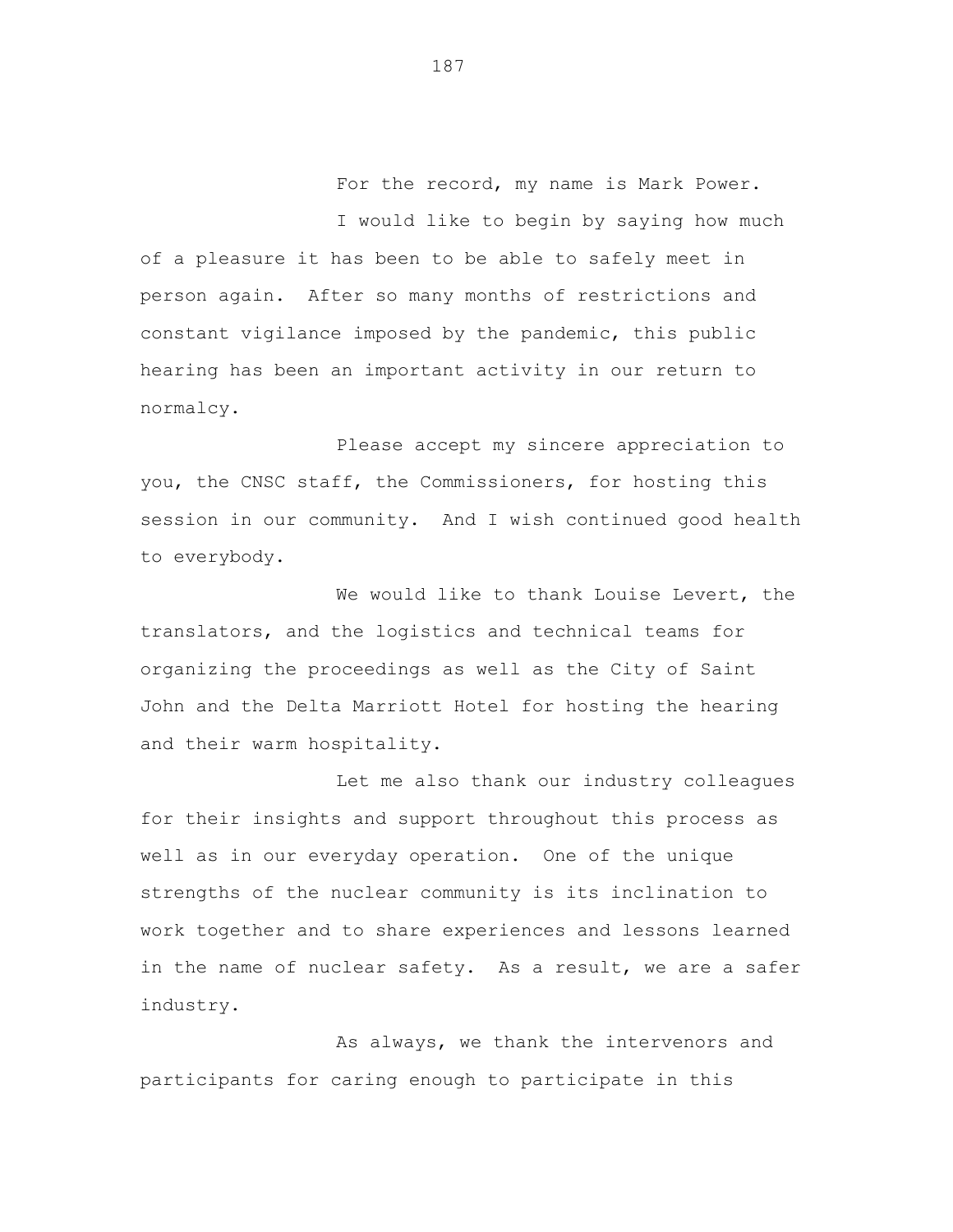public process. Their interest in our plant is important and gratifying. We recognize the time they have taken to share their thoughts and perspectives through written and oral submissions.

Feedback and input are considered gifts to us and are valuable contributions to our continuous improvement in all aspects of our operations, in our relationships with First Nations, and our engagement with members of our communities. We have listened closely this week and have learned a lot.

The next steps for us, our team will closely review our notes as well as the hearing transcripts when released so we can begin immediately to address the key issues and recommendations that we heard this week.

This list is by no way complete; however, I do want to note a few items that have resonated with us and me personally and with our team. While we have had solid engagement plans and longstanding relationships that we value greatly, all successful plans evolve over time, and what we have heard over the last three days as we move into the future will require us to view these engagement initiatives through a different lens as the landscape changes with new innovation.

To improve, it's clear, we have continued work to do with our First Nations communities to consider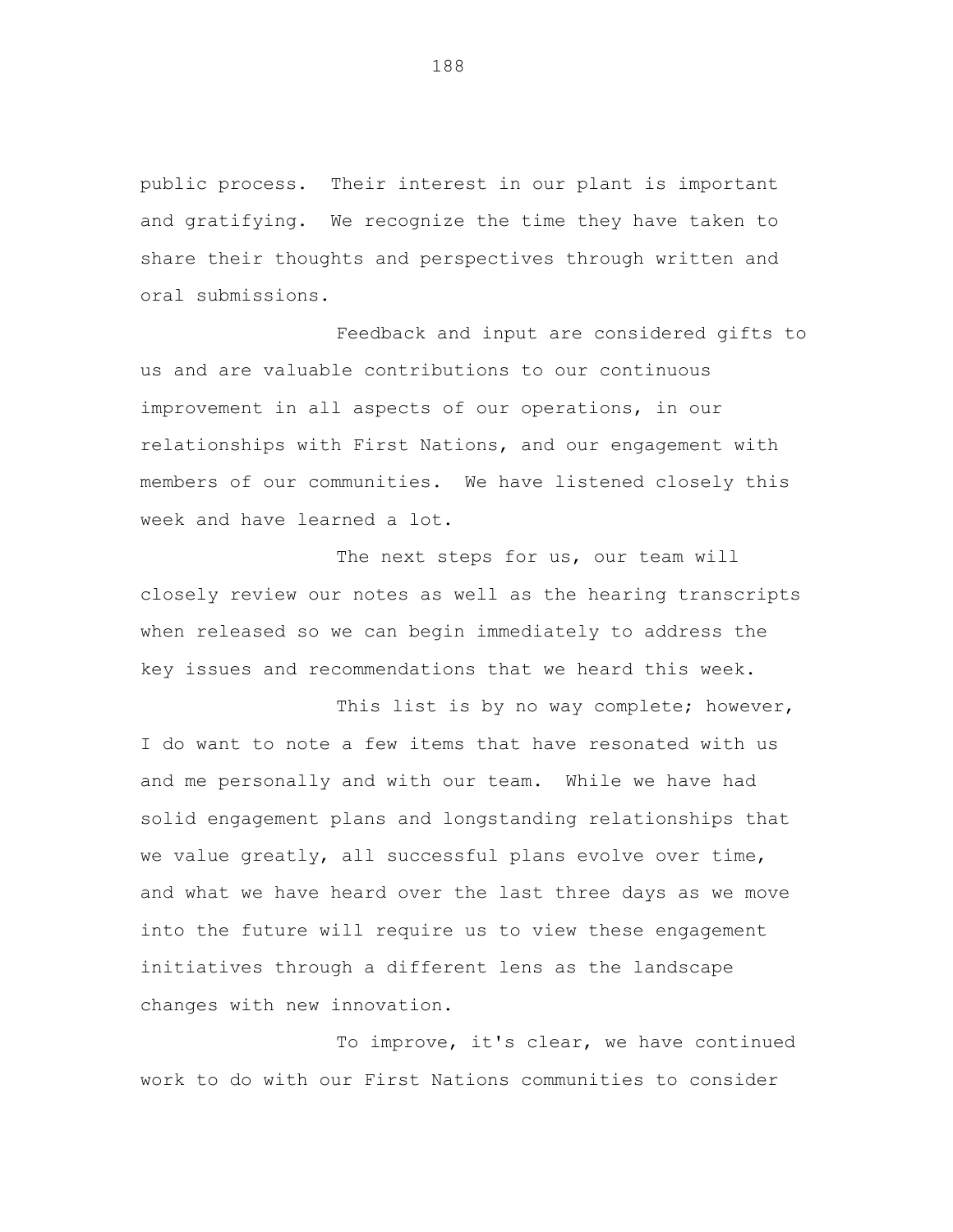reconciliation opportunities, to listen and plan together.

We heard this week how important it is to

engage with members of the public and stakeholders on our ongoing operations. While licence hearings like this are valuable, we suggest there may be opportunities to explore alternative methods to decouple public engagement from licensing activities and involve the public independently of the licence cycle. On a side note, these plans should be made in discussion with the public so we can better understand what engagement activities will serve them best and to build greater trust.

As we mentioned earlier this week regarding community and First Nations engagement, we are committed to designing with and not for, especially when it comes to engagement and communication activities.

We will work together with our industry peers and CNSC staff to discuss how best we can build upon the public confidence as an industry and not in isolation at Point Lepreau.

Similarly, we will continue to work closely with our emergency response partners in the community and across the province to confirm that public is comfortable and knowledgeable about emergency planning procedures and how they would be protected in the low probability that there was an event at the station.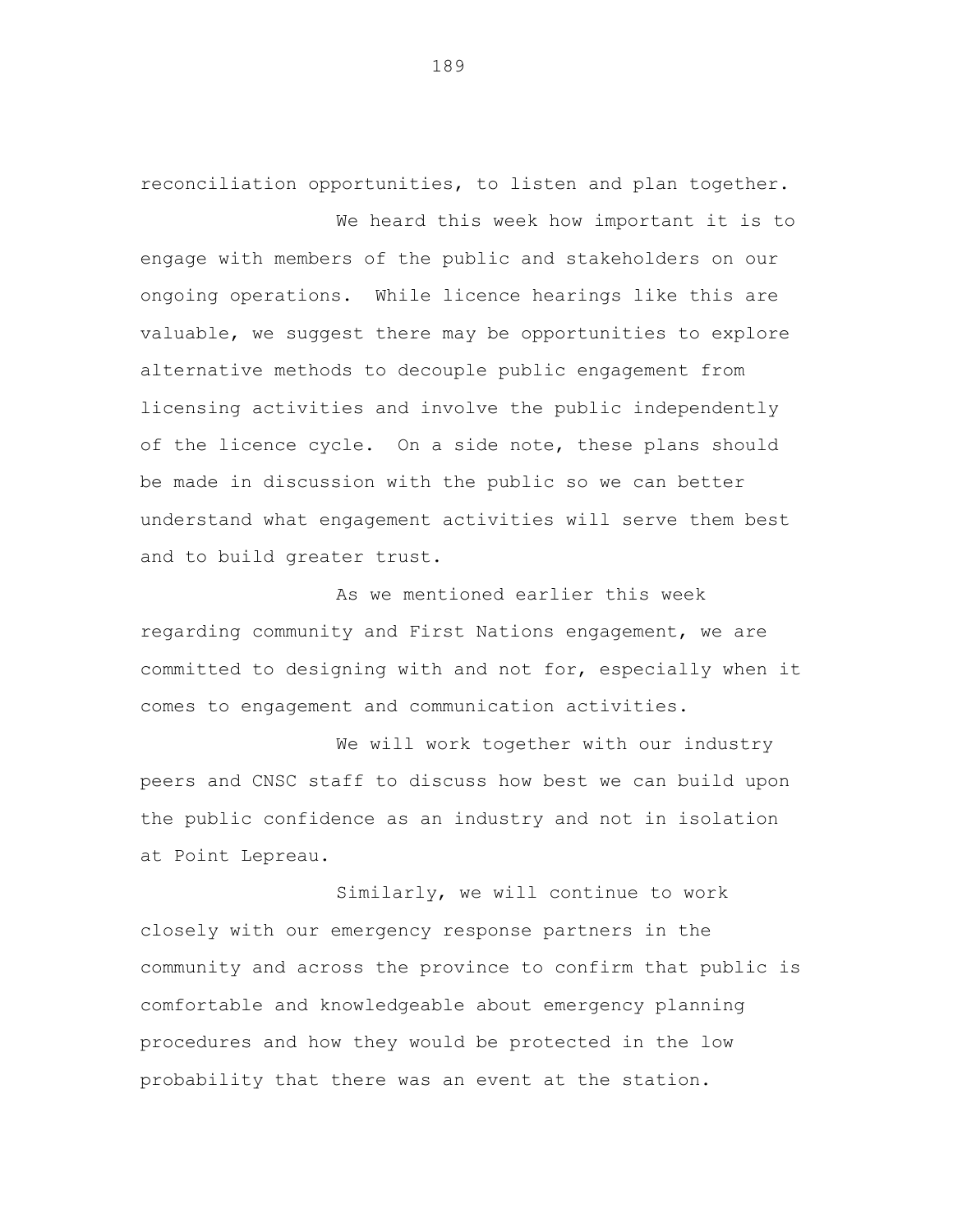We would also acknowledge our appreciation to the CNSC staff for their ongoing intrusive oversight of our station operations, which helps us continuously improve.

In closing we hope the Commission leaves with the following impressions of Point Lepreau and our employees: nuclear, radiological, environmental, fire, and conventional safety are our core business. It is in our DNA, and the employees at Point Lepreau live and breathe it every day. We work very hard to maintain our social licence and its associated responsibilities to our rights holders, our shareholders, and our stakeholders. We are a learning organization that always strives for excellence. We work hard at what we can learn and do better going forward. We are open to feedback, suggestions, and criticisms. It is all valuable to us.

As we have heard many times, the true strength of Point Lepreau resides in our people. They also deserve recognition. We have a solid team, some of whom you have heard from this week. They take great pride in their work, which is evident in the operating results that we have shared with you. Every employee understands this tremendous responsibility that they have to operate safely, with safety being paramount.

Given the demographics of New Brunswick,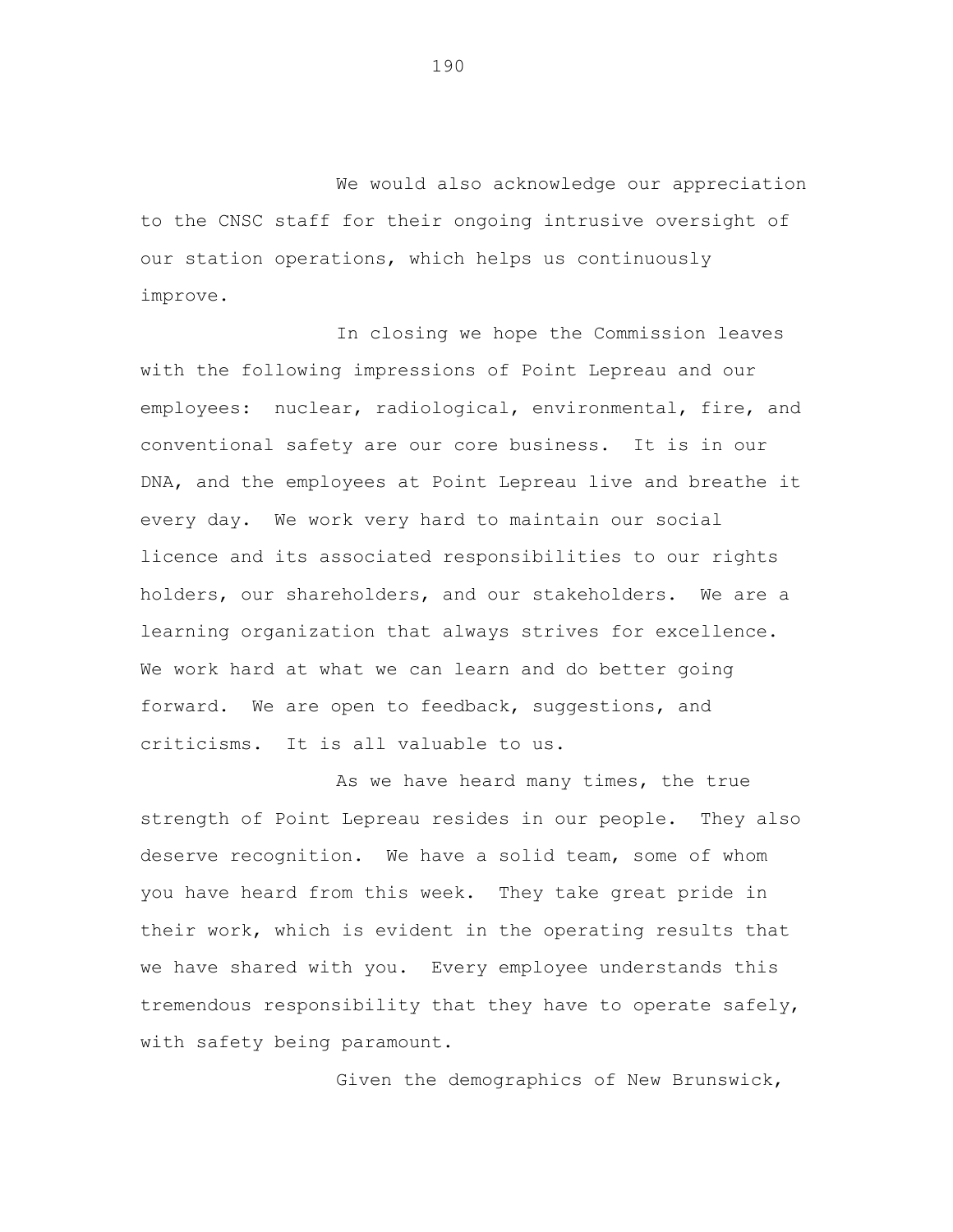our employees do not just work at the station, they live nearby. They raise their families in the same neighbourhoods and engage with the host communities that surround us. These nuclear professionals are the reason that Point Lepreau has an excellent safety record and strong bonds that build trust and confidence among our right holders, our shareholders, and our stakeholders. I am truly grateful to them.

I also feel fully supported by NB Power and its sustained commitment to safe, reliable, long-term operation of our station. Our job is to provide New Brunswickers with predictable, reliable, and environmentally friendly responsible electricity, a job we could not do without the full support of our corporate leaders.

We are respectfully requesting the CNSC Commission to grant us the privilege of continuing to operate the Point Lepreau Nuclear Generating Station for an additional 25 years. We are confident with the granting of a 25-year operating licence, Point Lepreau will continue to be compliant with all regulatory requirements and we will sustain safe and reliable and quality performance. We will continue the highest standards of plant operations while protecting the well-being of those we serve.

So once again, thank you. This concludes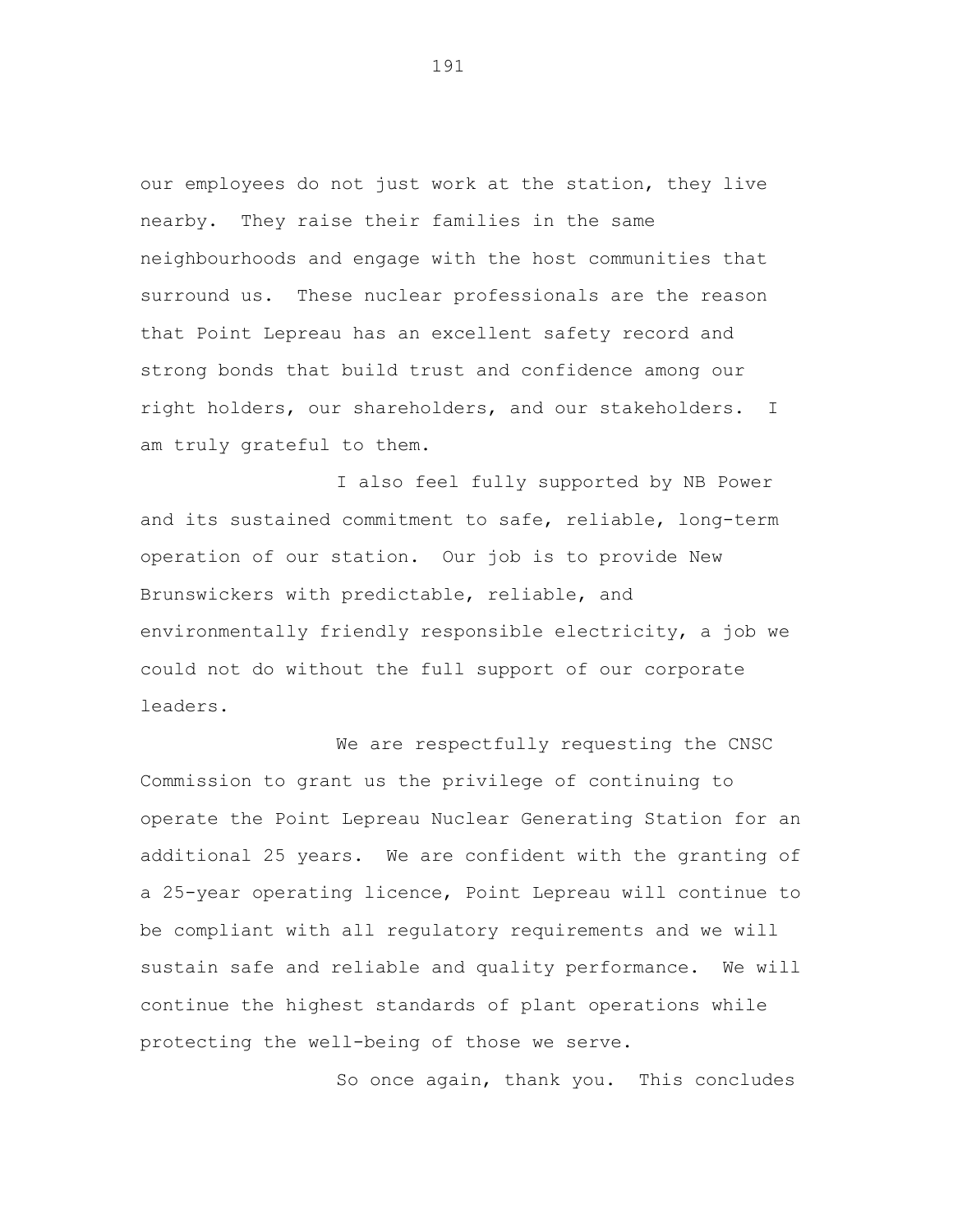our closing remarks.

**THE PRESIDENT:** Thank you very much, Mr. Power.

I want to thank everyone for your participation in this hearing. And with that, Denis, the floor to you for closing remarks.

**MR. SAUMURE:** Thank you, Madam President. I want to inform all participants that the Registry has received the written request for ruling presented yesterday by Peace NB, CMD 22-H2.139B.

As a word of caution, the submission has approximately 400 pages, but the request is summarized in the first five to seven pages. The rest is reference material to previous CMDs. The information will be posted on the CNSC website shortly.

NB Power and CNSC staff will have until May 26th, end of day, to submit their views on the request. Once all the information is received, the Panel will deliberate on the request and issue a decision in due course.

Before closing the hearing, I will also join my voice to thank a lot of people, thanking all the participants, people from NB Power, CNSC staff, and as well all the intervenors for a very successful Commission proceeding.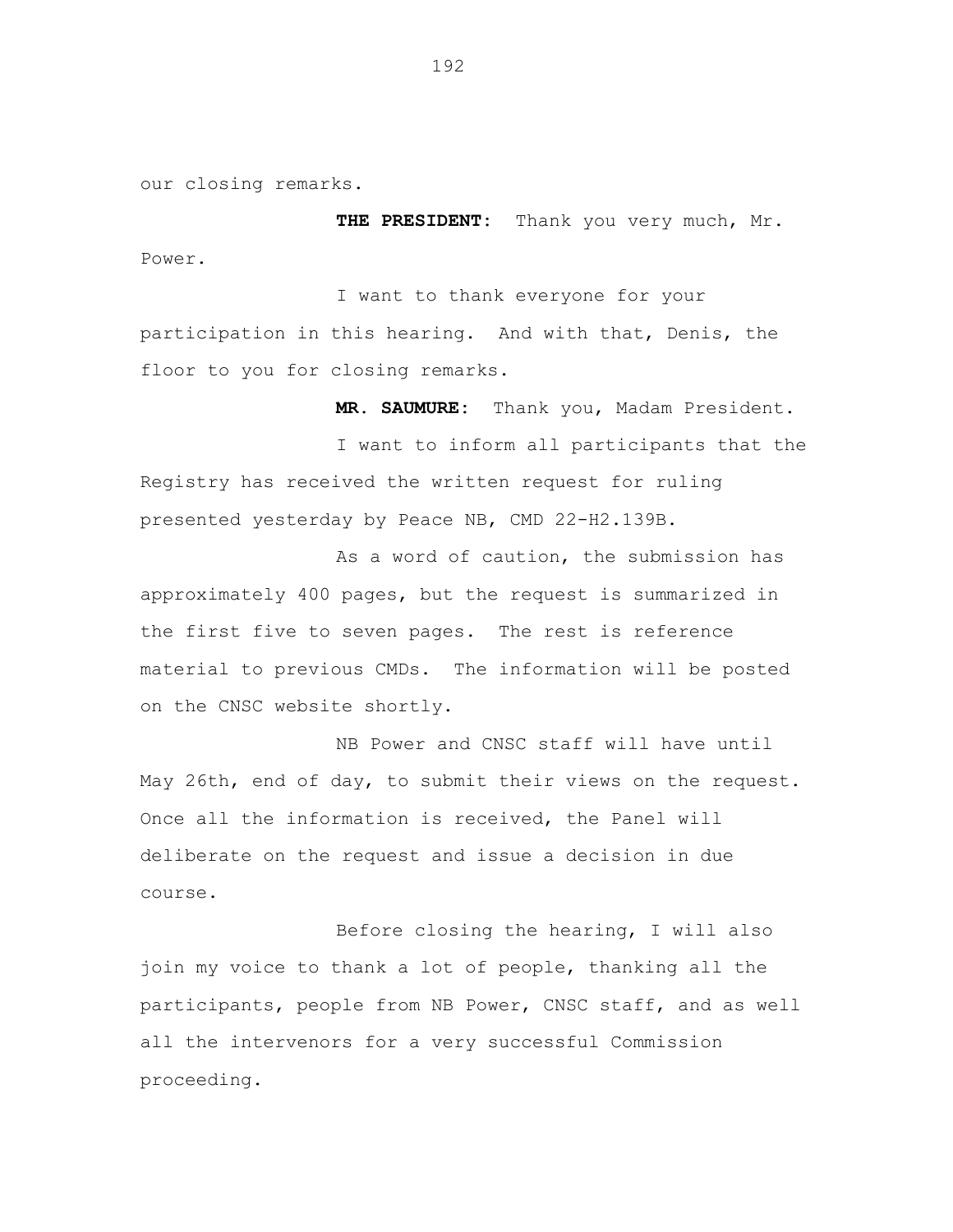I apologize ahead of time if I forget anyone, but special thanks for having taken the time to assist in these proceedings go to Environment and Climate Change Canada, New Brunswick Emergency Measures Organization, Natural Resources Canada, Department of Fisheries and Oceans, Nuclear Waste Management Organization, and NB Health.

I also want to reiterate and echo our thanks to the interpreters -- who also have to go through those long hours and keeping everything going, despite the rapid pace of our speech -- the staff for the official transcript, the webcast team, the audio-visual staff and the room set-up, security personnel, and the staff of the Delta Hotel and the City of Saint John for the incredible hospitality, and of course the staff from my team, the Registry. Thank you everyone.

This brings to a close the public hearing on NB Power's application.

With respect to this matter, the Commission will confer with regards to the information under its consideration and then determine if further information is needed or if the Commission is ready to proceed with a decision. We will advise accordingly.